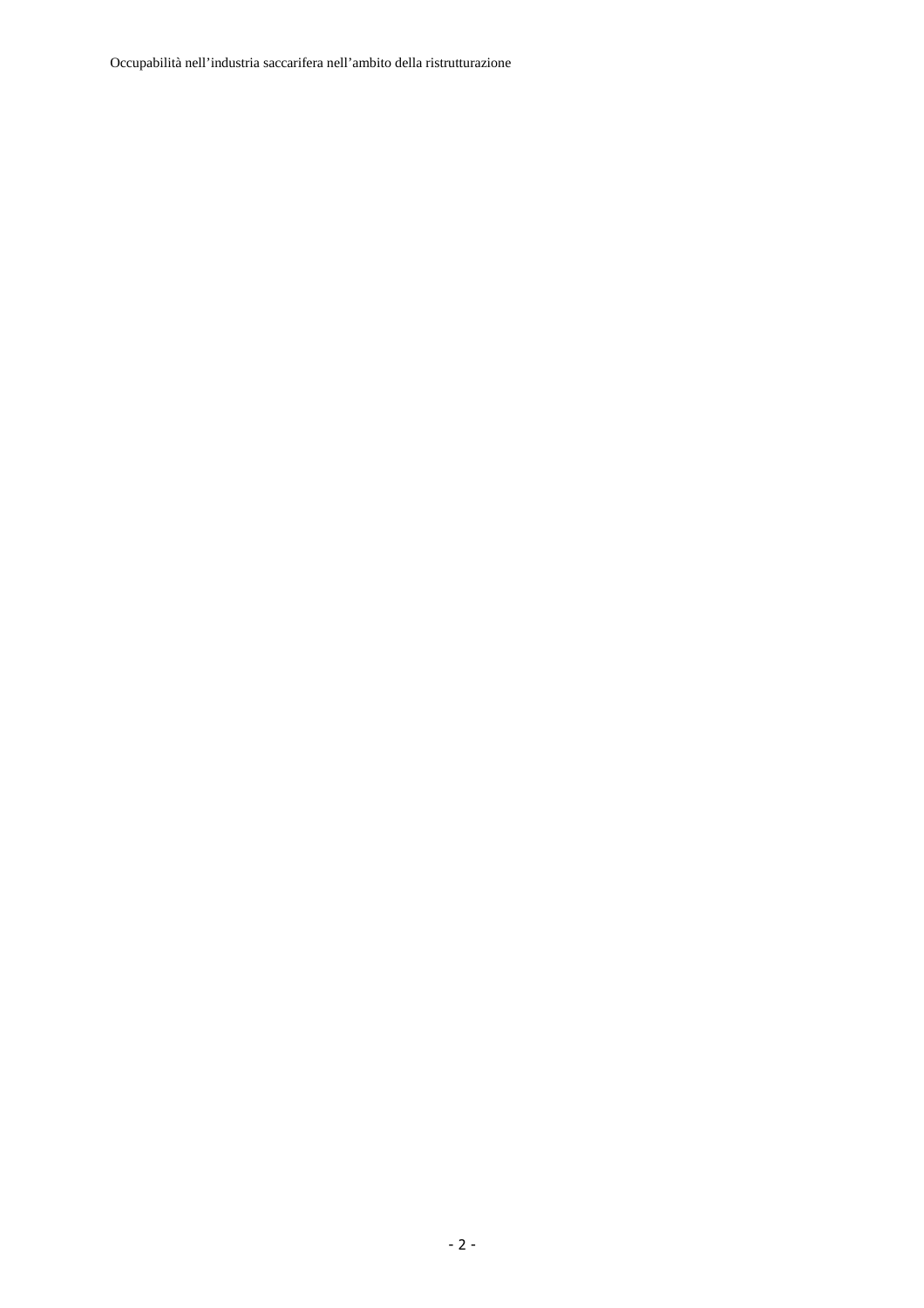## **Indice**

| Good practice all'esterno del settore dell'industria saccarifera<br>$\bullet$<br>$\bullet$ |
|--------------------------------------------------------------------------------------------|
| Good practice all'interno del settore dell'industria saccarifera<br>$\bullet$<br>$\bullet$ |
| Fattori di successo e potenziamento dell'occupabilità  54                                  |
| Fattori di successo/potenziamento dell'occupabilità                                        |
| Fattori di successo/potenziamento dell'occupabilità                                        |
|                                                                                            |
| $\bullet$<br>Capacità comuni a diverse attività commerciali o settori economici  78        |
| $\bullet$                                                                                  |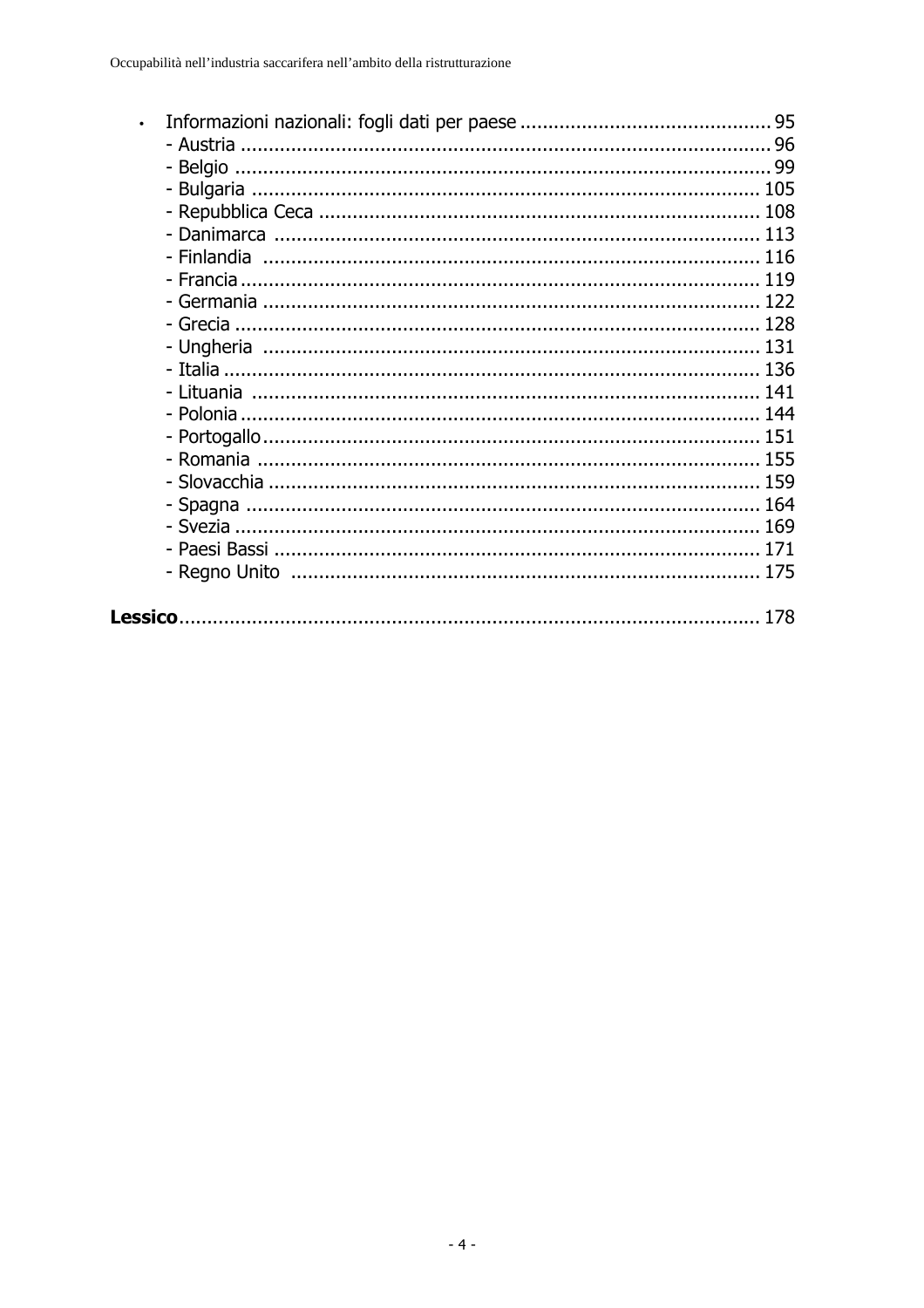Context

Almost half of Europe's sugar factories have closed and almost 16,500 direct jobs have been lost since the reform of the sugar regime began in 2006.

At the plenary session of their Sectoral Social Dialogue Committee in February 2008, the social partners in the sugar industry acknowledged that, given the reform of the sugar regime and industrial change, workers could no longer be guaranteed long-term employment in the same company. They therefore decided to undertake jointly a project aimed at improving employability.

The work was carried out under standard 7 of the Code of Conduct, which stipulates that "In case of restructuring (…) the sugar industry acts in a socially responsible way. Steps are taken to improve the employability of employees." This joint initiative also ties in with standard 2 of the Code of Conduct, on Education, Vocational and Lifelong Training.

The "employability" project was launched in December 2008 with financial support from the European Commission. The initial results of this work were presented to the European Commission at a conference held on 28 October 2009.

The project has led to the creation of a specific, practical web-based tool that is accessible on the joint website www.eurosugar.org. These online materials provide the social partners with an interactive toolbox covering the following aspects:

- a definition of the concept of employability
- good practices both within and outside of the sugar industry, along with success factors
- an analysis of the skills required in the sugar industry, the skills that look like to develop and the skills common to different trades
- information on possible sources of funding for projects at European and national level.

This last section complements the Practical Guide to the Structural Funds, placed on the website eurosugar.org in 2006. The information about the European Union's financial perspectives for the period 2007-2013 has been updated (http://www.eurosugar.org/en/guide.html).

There is also a detailed lexicon explaining in various languages the meaning given to several terms used in this project concerning the concept of employability.

To carry out this project, the EFFAT and CEFS secretariats had the backing of an "employability" steering committee comprising experts from their member organisations and chaired by Jean Pierre Pinasseau and Thomas Buder. The members of the group made a major contribution to the success of this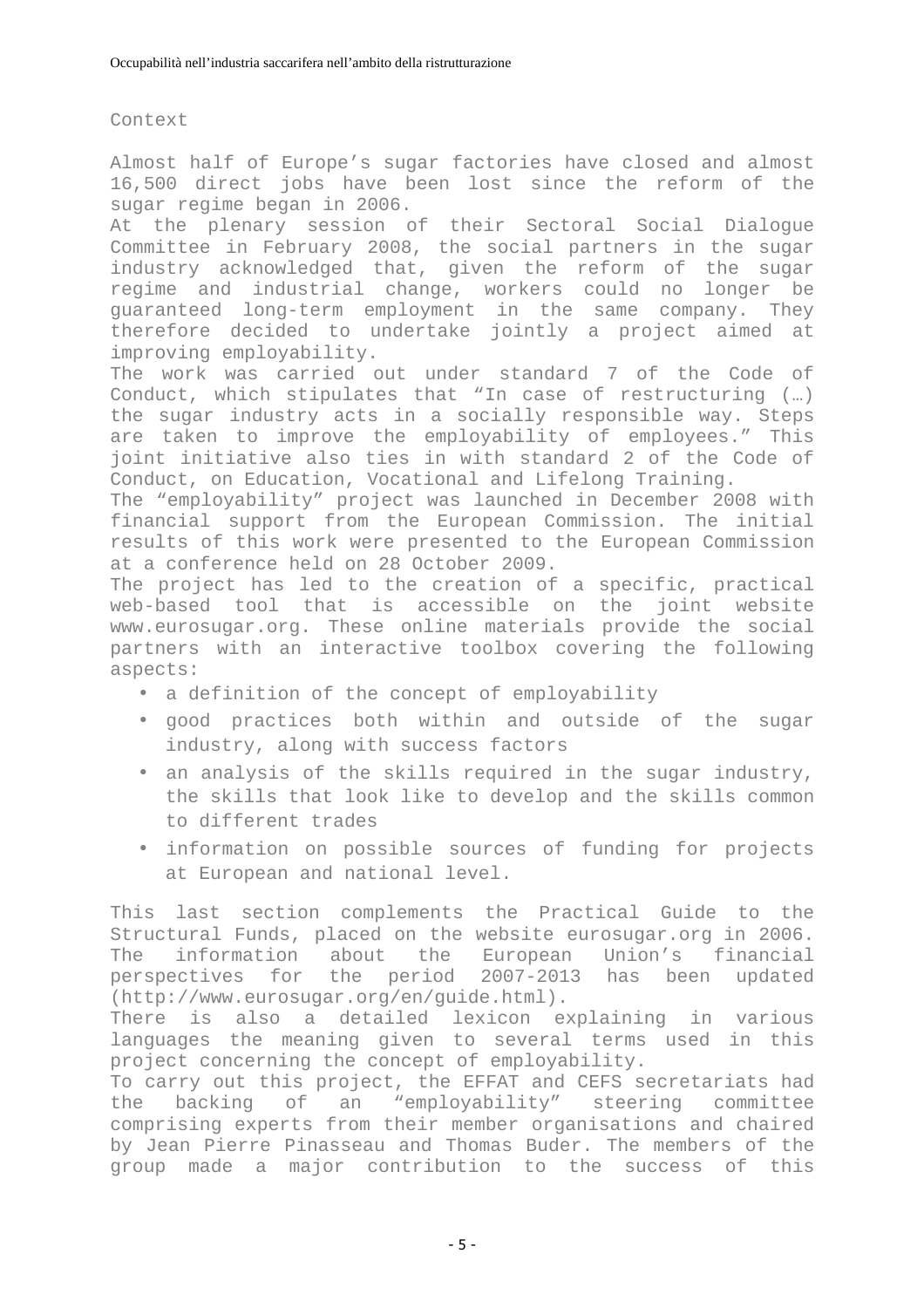initiative, thanks to their active participation throughout the project's 15-month lifespan. The steering committee in turn received assistance from the Observatoire social européen for certain parts of the project. The work of the OSE, led by Anne Peeters and Claude Larsimont, involved in particular the identification of good practices, the section on financing, the coordination of translations and the formatting of the report's three language versions. The members of the working group are: Austria Thomas BUDER (GMTN-PROGE) Czech Richard VIT (Agrana)<br>Republic France Jean-Pierre PINASSEAU (S.N.F.S.), Régis DEGOUY and Jean-Michel DESMECHT (FGA-CFDT) Germany Norbert KAILICH (Südzucker) Italy Giorgio SANDULLI (Unionzucchero) Poland Stanisław LUBAŚ and Tomasz WIRKUS (Solidarnosc), Tomasz OLENDEREK (Polski Cukier) Spain Alberto SANCHEZ (Azucarera Ebro), Teresa LUIZ-RUIZ (AGFAE) Alberto DE FRUTOS (FTA-UGT), Félix FEO CASARES, Felix GONZALEZ DEL VAL and Montserrat SAGARRA FITÒ (CC.OO) United Kingdom Floyd MAJOR (Unite)

EFFAT Secretariat: contact Eric DRESIN (e.dresin@effat.org) CEFS Secretariat: contact Dominique LUND (lund@cefs.org)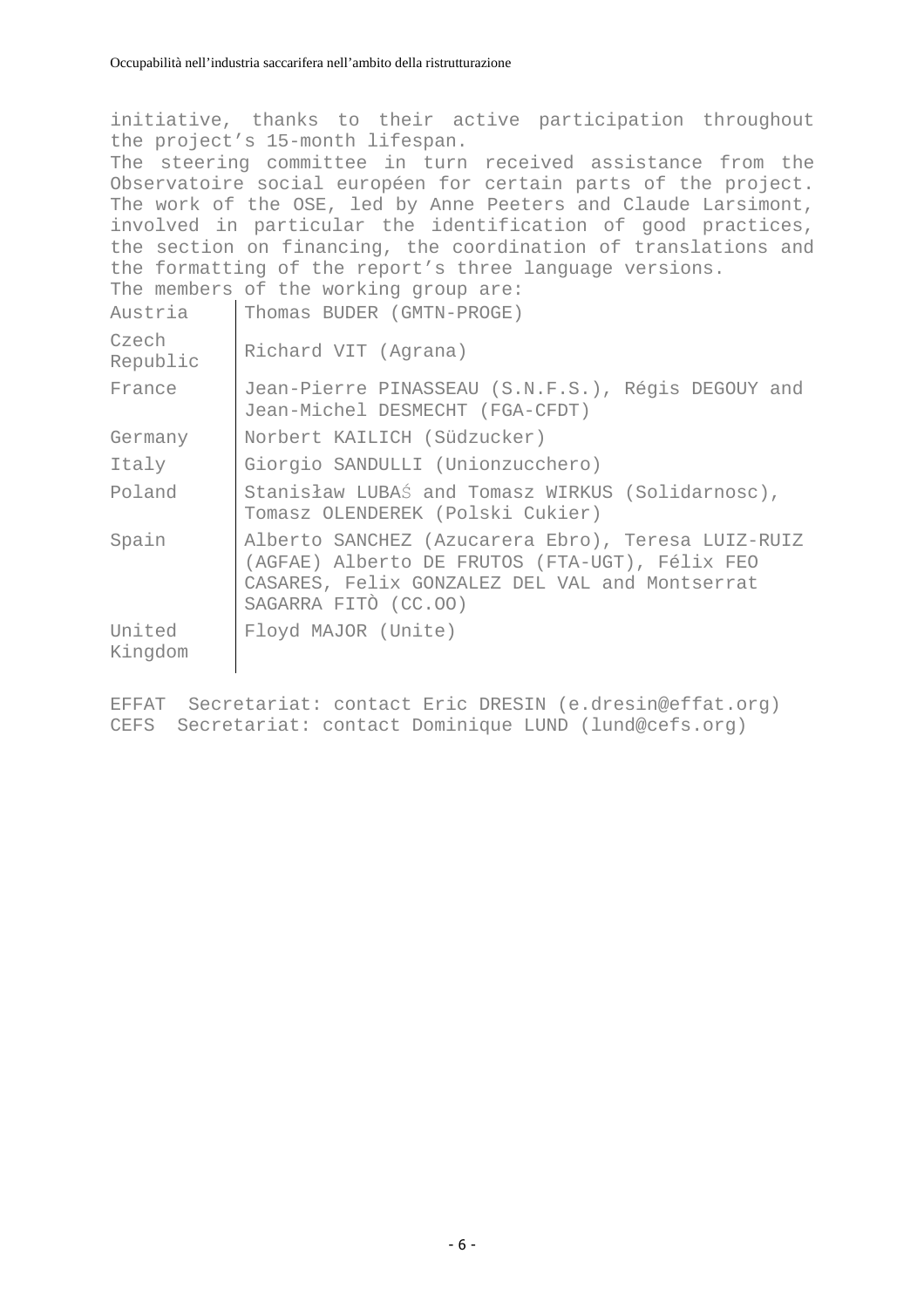#### Foreword

Since the beginning of the reform of the sugar regime in 2006 and within the context of the globalisation of the economy, companies and employees in the sugar industry have been confronted – in four years – with the closure of about a half of the factories in the sector, leading so far to the loss of 16,500 direct jobs. In a spirit of anticipation and adaptation to change, following the creation in 2006 with the support of the Commission of a practical guide to using the structural funds, they decided in 2008 to implement a project aimed at improving employability in their sector.

Observing that it was no longer possible to guarantee an employee a long-term job in the same company, and within the spirit of the CSR Code of Conduct signed in 2003, the social partners have endeavoured to open up avenues of reflection on the basis of an in-depth and systematic analysis of different factors connected with employability: examples of good internal and external practices, success factors, skills currently required and skills to be developed, common to different trades, and financing possibilities.

This working tool, presented in a concrete and pragmatic manner in the form of interactive computerised pages, will be accessible to all the players concerned on the joint site of the European social partners in the sugar industry "eurosugar.org" as from March 2010. Conceived as an instrument of shared dynamic reflection, it is intended to serve as a source of inspiration to favour adaptation to a constantly changing industrial environment and will be regularly updated. Further to the 2008 Communication entitled "New Skills for New Jobs" and the awareness-raising efforts made to promote anticipation, the Commission warmly welcomes the initiative of the sugar industry's social partners and their proactive response to the challenge of constantly adapting to change.

 $\leftarrow$  1

Jean-François LEBRUN Head of Unit "Working Conditions and & Adaptation to Change" Directorate General Employment, Social Affairs and Inclusion European Commission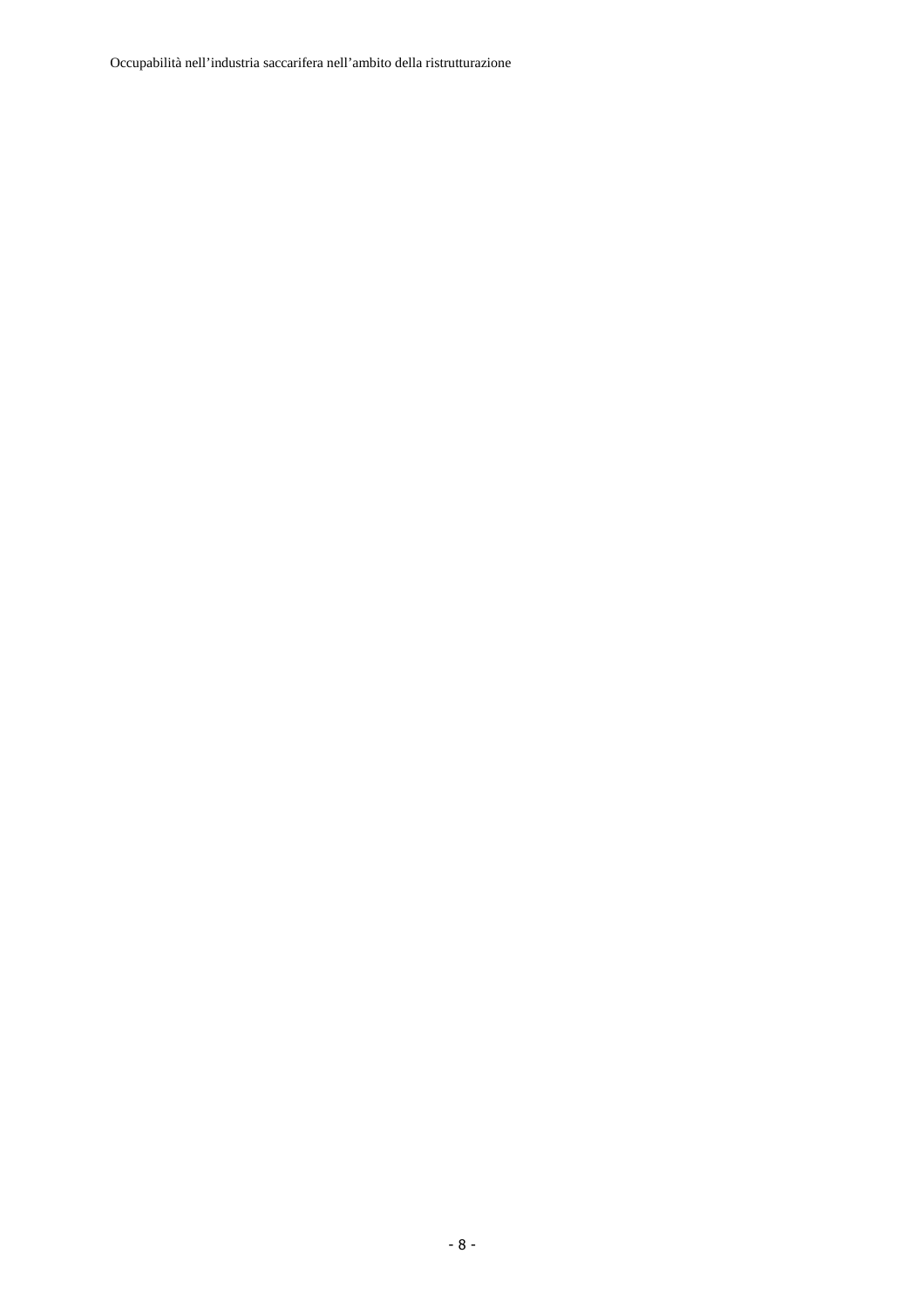Definition

Employability is the capability of an employee to competently exercise one or more functions within the employing company, within a different company in the sector, or to have access to potential opportunities in the labor market throughout her/his life.

In a responsible spirit of anticipation and adaptation to change, the social partners recommend taking all necessary initiatives to improve the individual skills and performance of employees, and thus their employability according to the CSR Code of Conduct in the sugar industry signed in 2003 (standards 2 & 7). The responsibility of developing this global approach will be jointly assumed by the employers and the employees.

Since the Code of Conduct on Corporate Social Responsibility is the tool of a lively and dynamic process, the progress on employability will regularly be assessed by the social partners within the frame of the CSR implementation report, with an annual update of the relevant examples of good practice.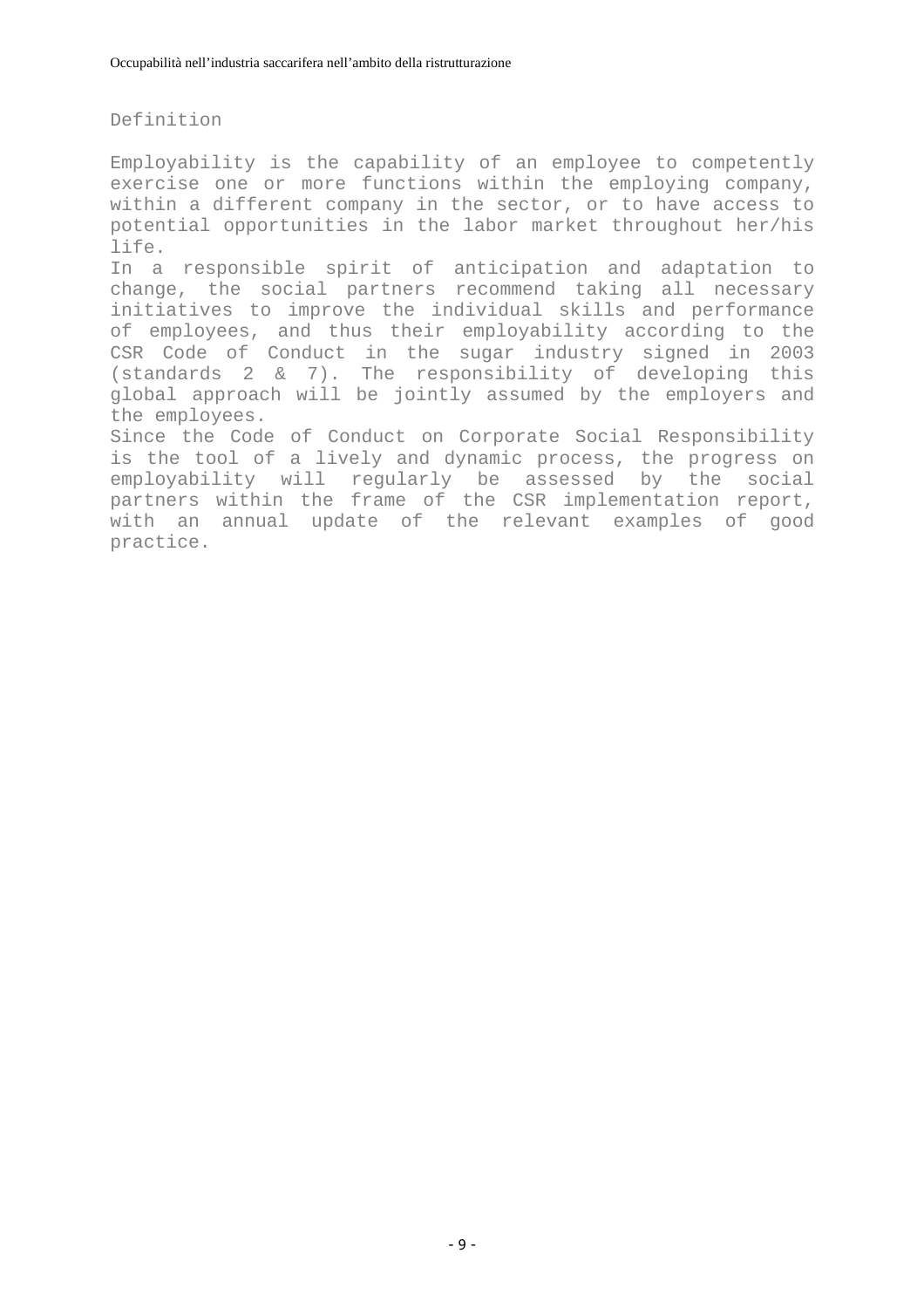# **Good practice**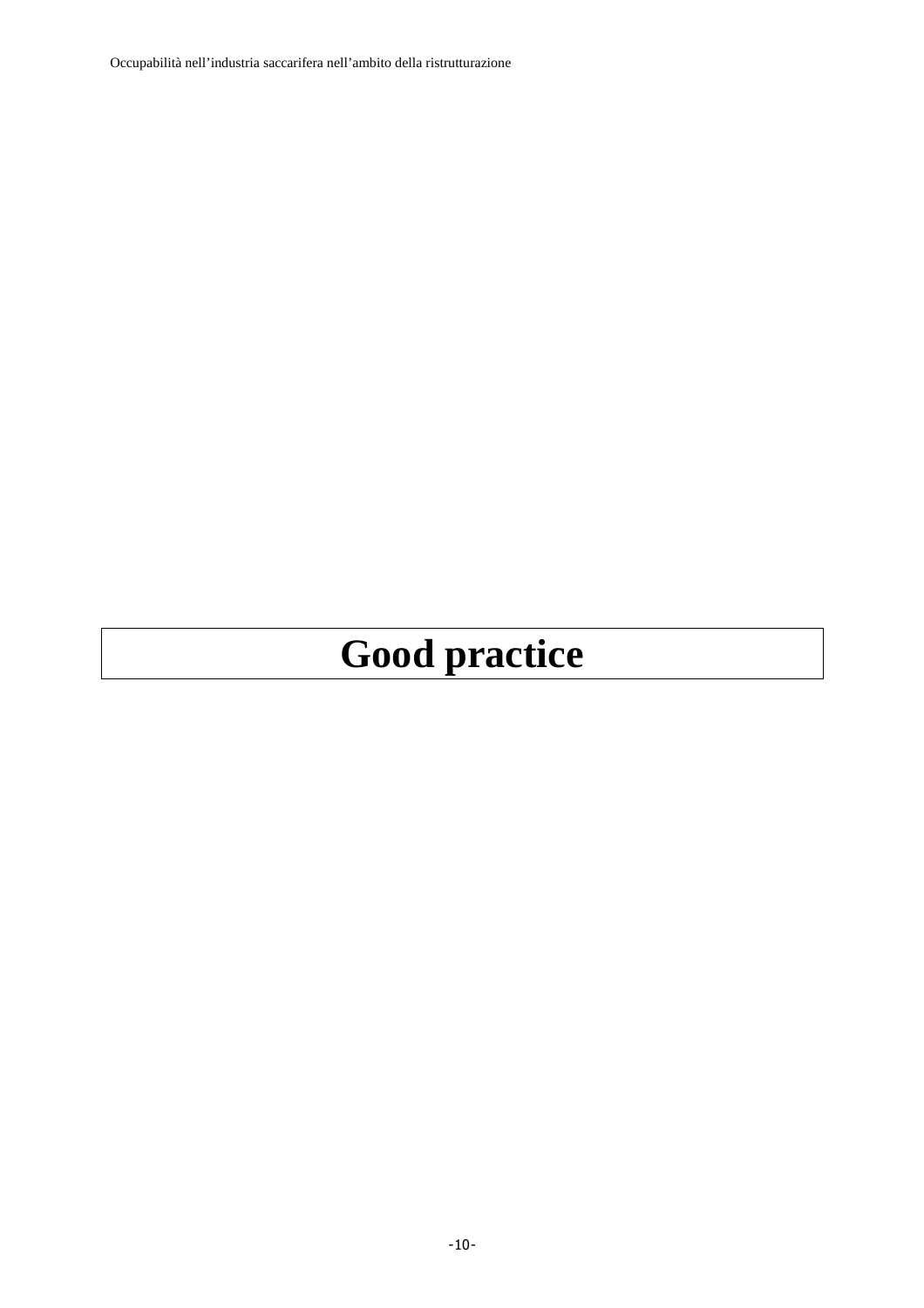## **Introduzione**

DI seguito vengono riportati otto esempi di *good practice* nell'industria saccarifera (o industria agroalimentare). Ogni esempio, con le sue differenze e peculiarità, illustra un tipo di risposta al problema dell'occupabilità a seconda dei diversi approcci a livello nazionale e a livello delle singole società. Ognuno di essi dà il proprio contributo al concetto generale dell'occupabilità. Considerato che questi esempi costituiscono un elemento dinamico di questo concetto, gli stessi saranno aggiornati su base regolare e dovrebbero essere considerati una fonte d'ispirazione e di scambio delle best practice.

Analogamente, sono stati esaminati cinque esempi tratti all'esterno del settore. Ognuno di essi contribuisce a definire meglio il processo di qualificazione del conceto di occupabilità come attualmente definito e fornisce un proprio contributo specifico. Senza pretesa di completezza, desideriamo suggerire alcuni modi per progredire in questo processo dinamico e in continua evoluzione.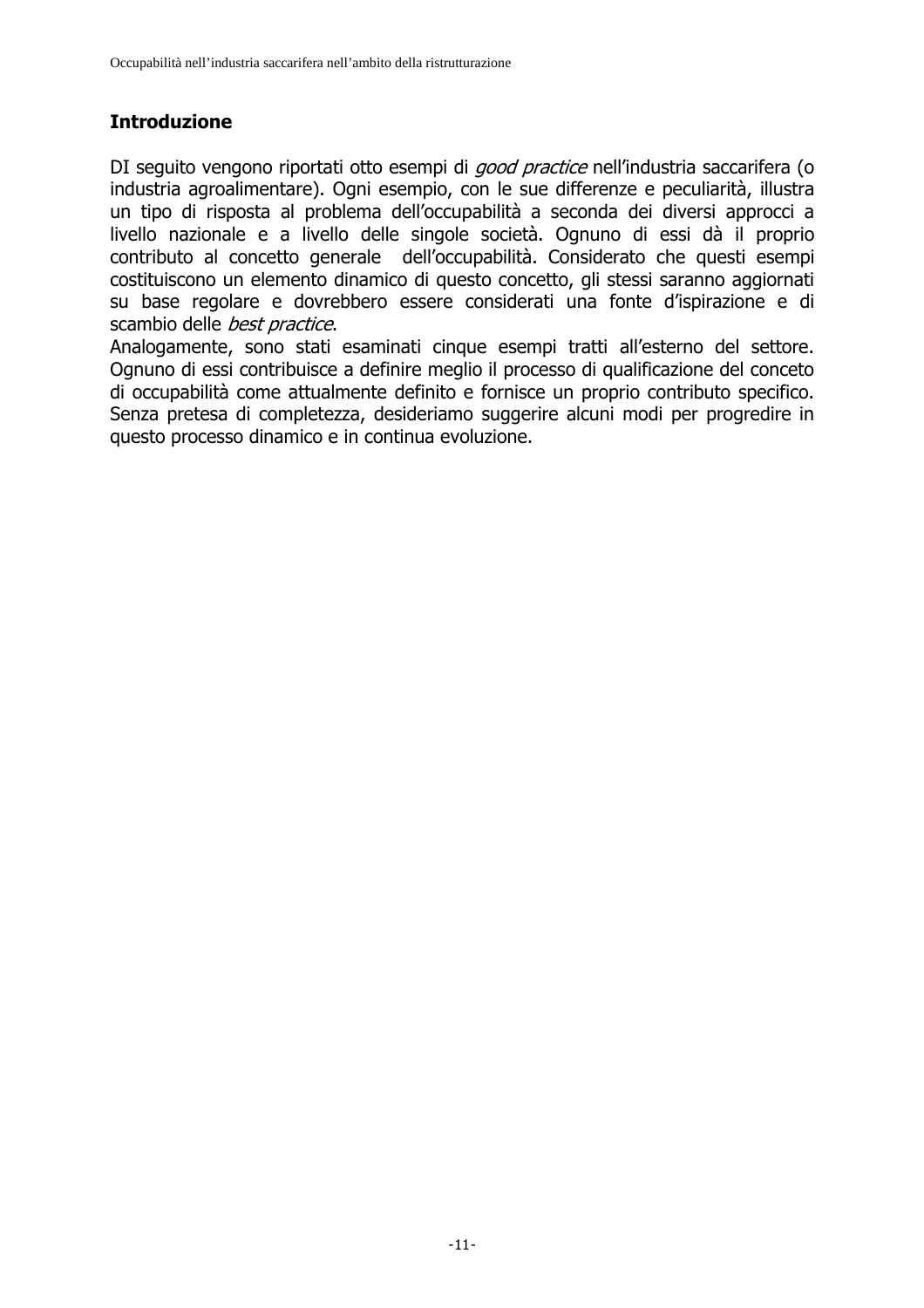## *Good practice* **all'esterno del settore dell'industria saccarifera**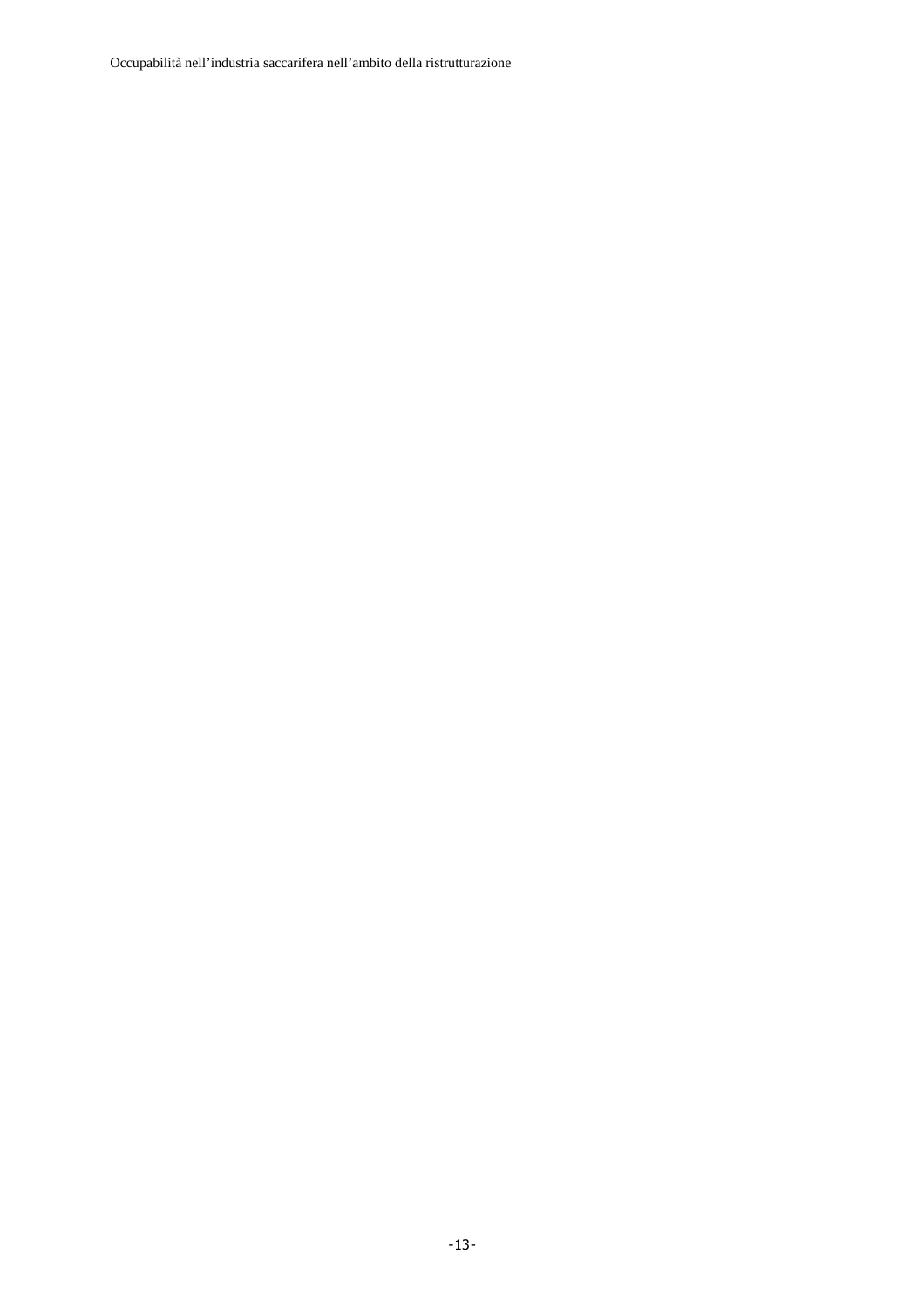#### **SODIE**

| <b>LUOGO</b>    | Belgio e Francia del Nord                                                                                                                                                                                                                                                                                                                                                                                                             |
|-----------------|---------------------------------------------------------------------------------------------------------------------------------------------------------------------------------------------------------------------------------------------------------------------------------------------------------------------------------------------------------------------------------------------------------------------------------------|
| <b>SETTORE</b>  | Tutti i settori                                                                                                                                                                                                                                                                                                                                                                                                                       |
| <b>CONTESTO</b> | SODIE è una struttura costituita dal gruppo dell'acciaio USINOR<br>operante nell'ambito delle ristrutturazioni. Ha portato alla<br>creazione di ARCELOR prima della fusione-acquisizione che ha<br>visto la costituzione del gruppo ARCELORMITTAL. SODIE<br>partecipa alle ristrutturazioni all'interno dei centri industriali,<br>fornendo assistenza alle piccole e medio imprese con l'obiettivo di<br>rivitalizzare detti centri. |
| <b>PROGETTO</b> | <b>Obiettivi</b><br>Rivitalizzazione e ristrutturazione dei centri economici.                                                                                                                                                                                                                                                                                                                                                         |

#### **Implementazione**

Negli anni 90, SODIE ha lavorato a diversi progetti in Francia per rivitalizzare i centri della produzione dell'acciaio. La decisione di bloccare il lavoro a caldo nella regione di Liegi ha portato ARCELOR, ed in seguito ARCELORMittal, ad avviare un progetto simile in Belgio. È stata organizzata un'équipe di ingegneri per supportare i proprietari o responsabili aziendali, i lavoratori dell'azienda ma anche quelli che non avevano alcuna relazione con essa.

Nel 2004, l'obiettivo era di creare 2.700 posti di lavoro in cinque anni, ovvero l'equivalente del numero di posti di lavoro persi dall'industria dell'acciaio. Gli aiuti consistevano in un prestito finanziario in termini favorevoli e a tasso fisso per un periodo di 5 - 7 anni ed assistenza nella definizione e formalizzazione di un piano aziendale. SODIE aiuta, inoltre, i potenziali imprenditori a cercare i finanziamenti e l'assistenza disponibili e a controllare le società una volta costituite. I fondi messi a disposizione sono fondi ARCELORMittal. La nuova piccola-medio impresa ha sottoscritto un accordo con SODIE specificante il numero di posti di lavoro da creare nell'arco di cinque anni.

Il progetto viene seguito con i sindacati che partecipano regolarmente agli incontri con i responsabili SODIE.

#### **RISULTATI Risultati qualitativi**

Sono state aperte decine di imprese di diversi settori nella regione di Liegi. Il supporto di SODIE viene considerato un marchio di qualità da altri potenziali partner dell'impresa, come banche o società d'investimento pubblico.

#### **Risultati quantitativi**

2.283 posti di lavoro previsti entro il 1° aprile 2009.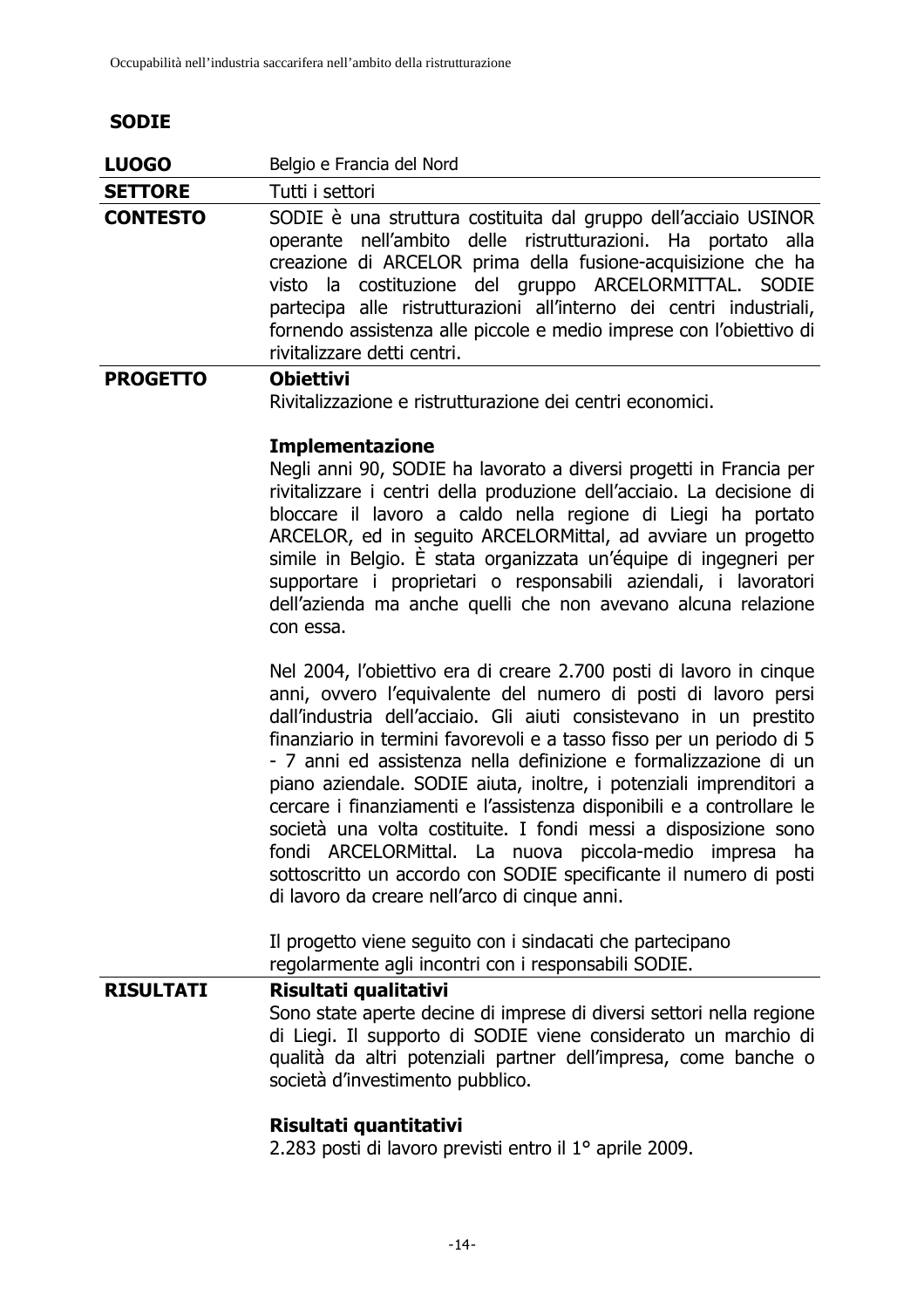|                                      | Occupazioni e capacità                                                                                                                                                                                                           |
|--------------------------------------|----------------------------------------------------------------------------------------------------------------------------------------------------------------------------------------------------------------------------------|
|                                      | Tutte le occupazioni, tutte le capacità e tutti i settori                                                                                                                                                                        |
| <b>FATTORI DI</b><br><b>SUCCESSO</b> | Controllo nell'ambito del dialogo sociale ARCELORMittal.<br>$\sim$ $-$<br>- Aiuto professionale nella messa a punto di piani aziendali e<br>diversi anni di controllo.<br>- Subordinato alla creazione di nuovi posti di lavoro. |
| <b>CONTATTO</b>                      | Philippe Falla<br>Rue Sainte-Marie, 5<br>BE-4000 Liegi<br>Tel.: +32 (0)4 224 65 37<br>www.sodie.be                                                                                                                               |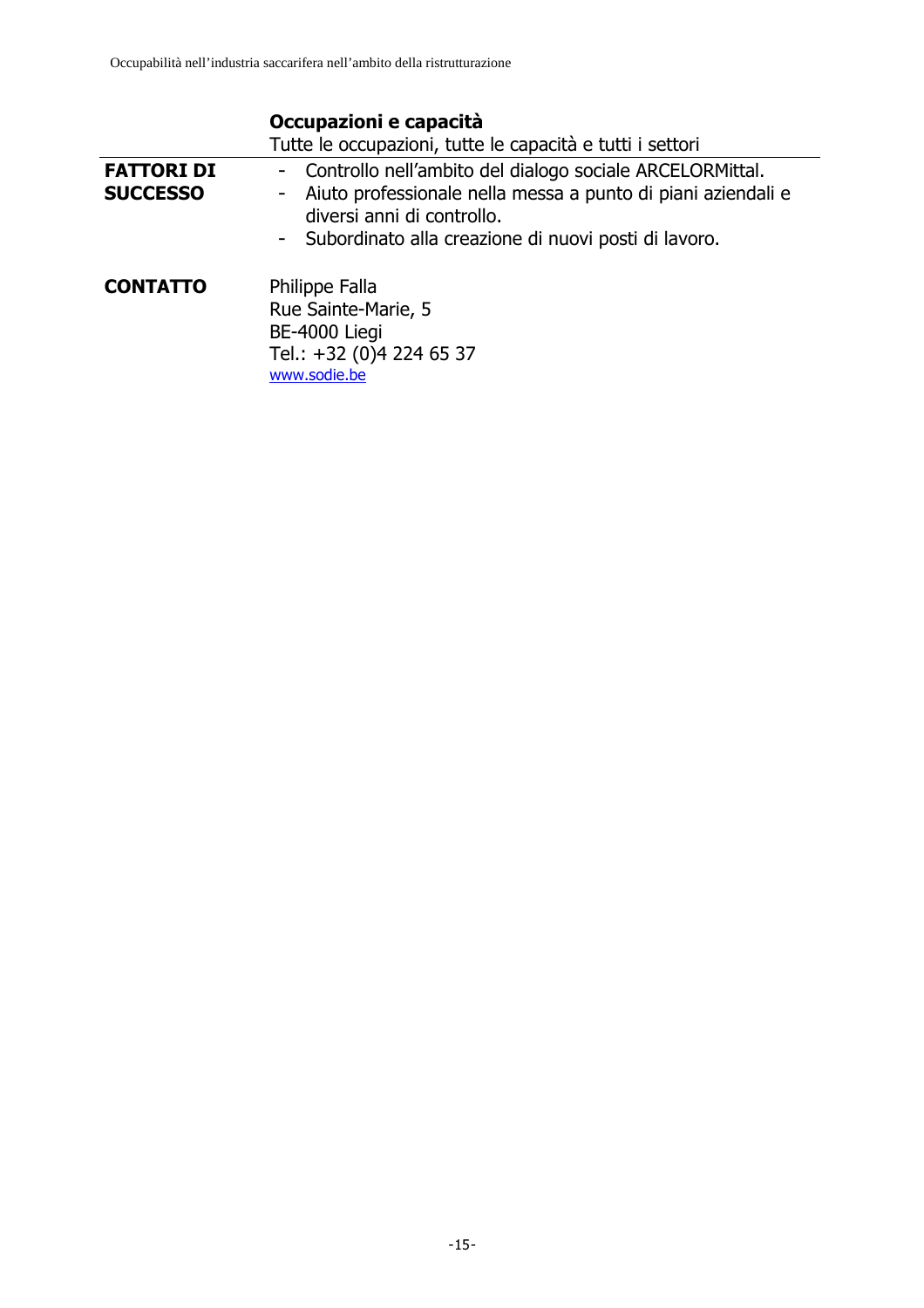## **GRUPPI DATORI DI LAVORO (EG)**

| <b>LUOGO E</b><br><b>DATA</b> | Francia 1985<br>Belgio 2000<br>Germania 2005                                                                                                                                                                                                                                                                                                                                                                                                                                                                                                                                                                                                                            |  |  |  |  |
|-------------------------------|-------------------------------------------------------------------------------------------------------------------------------------------------------------------------------------------------------------------------------------------------------------------------------------------------------------------------------------------------------------------------------------------------------------------------------------------------------------------------------------------------------------------------------------------------------------------------------------------------------------------------------------------------------------------------|--|--|--|--|
| <b>SETTORE</b>                | Tutti i settori, ma molte prassi nell'industria alimentare.                                                                                                                                                                                                                                                                                                                                                                                                                                                                                                                                                                                                             |  |  |  |  |
| <b>CONTESTO</b>               | Agli inizi degli anni 2000, molti settori hanno dovuto far fronte al<br>maggior fabbisogno di lavoro stagionale. L'industria alimentare è<br>stata particolarmente colpita da queste fluttuazioni. Necessitava di<br>lavoratori con poca o nessuna esperienza ma quelli con esperienza<br>specifica dovevano essere trasferibili da un'attività all'altra, in<br>particolare per quello che riguardava le norme di salute e sicurezza<br>che si applicavano alle imprese interessate. Il Fondo Sociale<br>Europeo ha garantito la propria assistenza per l'implementazione di<br>detti progetti in Francia e Belgio (soggetti a disposizioni diverse nei<br>due paesi). |  |  |  |  |
| <b>PROGETTO</b>               | 1. Definizione<br>Un Gruppo di Datori di Lavoro (EG) è una società costituita da altre<br>società al solo scopo di mettere i lavoratori a disposizione dei soci.<br>L'obiettivo è di soddisfare i requisiti d'esperienza su base part-time<br>con lavoratori che, dal canto loro, hanno la garanzia di un contratto<br>a tempo indeterminato.<br>2. Forma legale<br>In Belgio, un gruppo di interesse economico non a scopo di lucro<br>(EIG).                                                                                                                                                                                                                          |  |  |  |  |

In Francia può trattarsi di un'Associazione (legge del 1901) o SCOP (cooperativa di produzione di lavoratori).

Vengono oggi costituiti gruppi di datori di lavoro (EG) in Germania.

Va fatto notare che l'EIG è la forma legale più idonea per il contesto europeo in quanto deriva direttamente dalla legislazione europea (l'EEIG). Gli EG oltre frontiera sono di facile creazione grazie a questo strumento legale.

## **3. Obiettivi**

- Convertire i posti di lavori part-time in posti di lavoro a tempo pieno.
- Evitare l'esubero di lavoratori grazie alla loro condivisione.
- Rendere inutile il lavoro in nero adeguandolo alle esigenze reali.
- Superare i timori di società molto piccole che reclutano i primi lavoratori dato che il datore di lavoro è l'EG.
- Ottimizzare la gestione del tempo dei lavoratori temporanei.
- Riconoscere le capacità dei lavoratori nelle società appartenenti all'EG.

## **4. Progetto**

• Evitare inutili esuberi di personale condividendo i lavoratori quando vi sono carenze di personale esperto o necessità di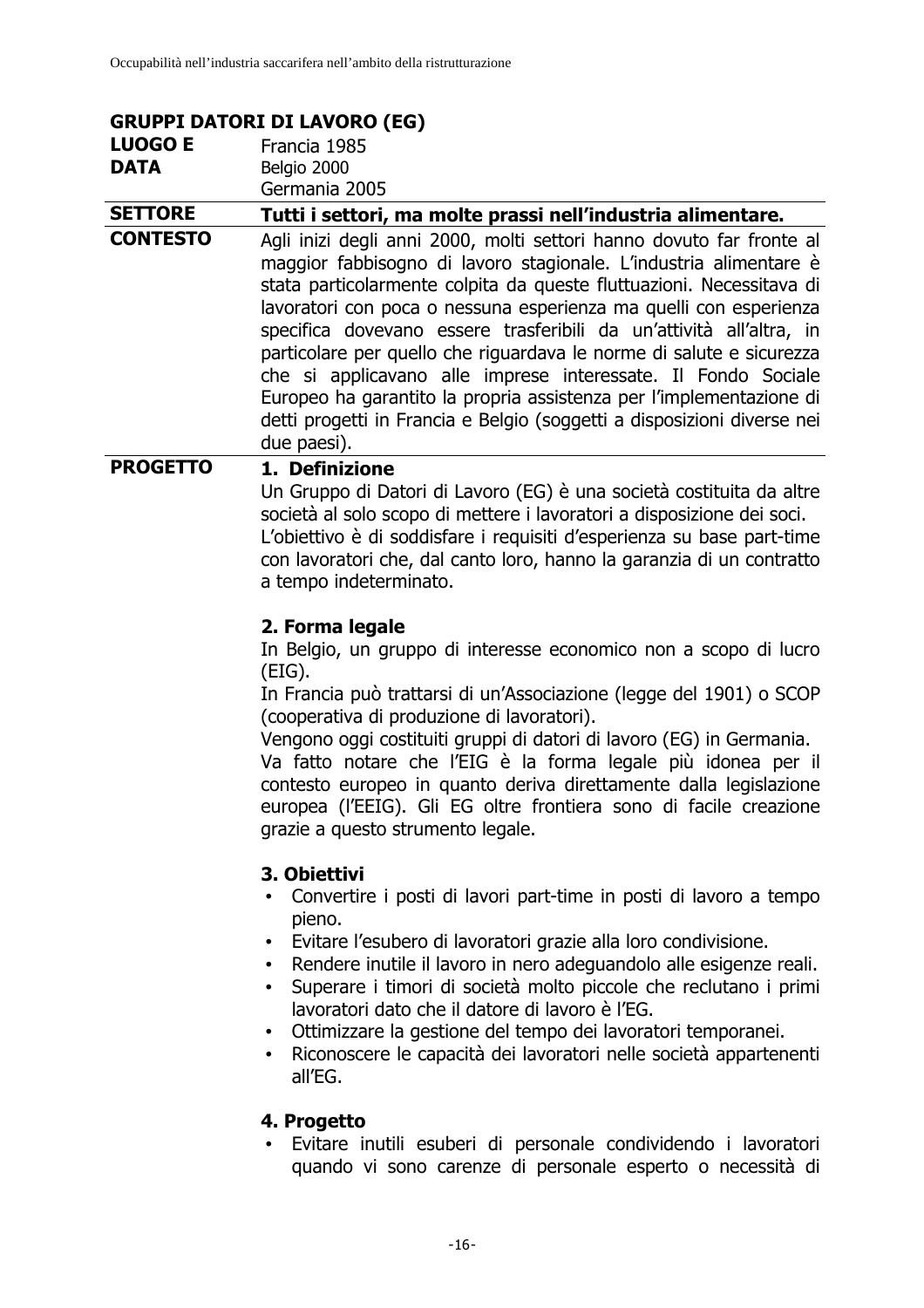personale con "funzioni critiche".

- Scambiare i lavoratori in tutto il settore agroalimentare che, diversamente dal settore dell'industria saccarifera, non registra, in generale, una perdita di posti di lavoro.
- Condividere la formazione.

## **RISULTATI** • Identificazione e condivisione delle capacità in un'area locale.

- Divulgazione e diffusione delle good practice.
- Maggiore sicurezza dei lavoratori.

**Da un lato,** al lavoratore viene garantita un'occupazione per tutto l'anno lavorando per più di una società e beneficiando di un contratto d'assunzione a tempo indeterminato (Belgio).

Viene condivisa la formazione mentre l'occupabilità dei lavoratori risulta potenziata grazie alla diversa esperienza lavorativa e al riconoscimento delle qualifiche nell'ambito dell'EG.

**Dall'altro,** i livelli del personale di una società sono adattati alle sue esigenze. Risulta migliorato il mantenimento del personale.

## **Vantaggi per la società**

- Livelli di personale perfettamente adeguati alle esigenze.
- Mantenimento di lavoratori part-time grazie ad un contratto a tempo indeterminato.
- Nessun altro obbligo burocratico, solo una fattura.
- Risparmio in termini di tempo e costi di reclutamento.
- Formazione fornita ai lavoratori non inutile.

## **Vantaggi per i lavoratori**

- Contratti a tempo indeterminato a tempo pieno.
- Occupabilità grazie alla più vasta esperienza.
- Posti di lavoro più sicuri in quanto meno vulnerabili ad una diminuzione del fatturato di una singola società. Le società che assumono non producono tutte la stessa cosa.
- Non sono inseriti con altri lavoratori in posti non sicuri come per gli schemi di riassunzione.
- La società diventa parte di una rete che può essere fondamentale per il suo sviluppo. L'esperienza mostra che i partner di un EG iniziano ad impegnarsi in una collaborazione tangibile.

I lavoratori beneficiano di maggior lavoro rispetto all'occupazione in una sola società. Se una singola società registra un calo degli ordini, i lavoratori potrebbero diventare non indispensabili e quindi in soprannumero. Questo non succede in un EG in quanto le società membra operano in diversi settori e non registrano un calo di lavoro simultaneo.

## **Studio del Caso: Jobiris** (dal 2001)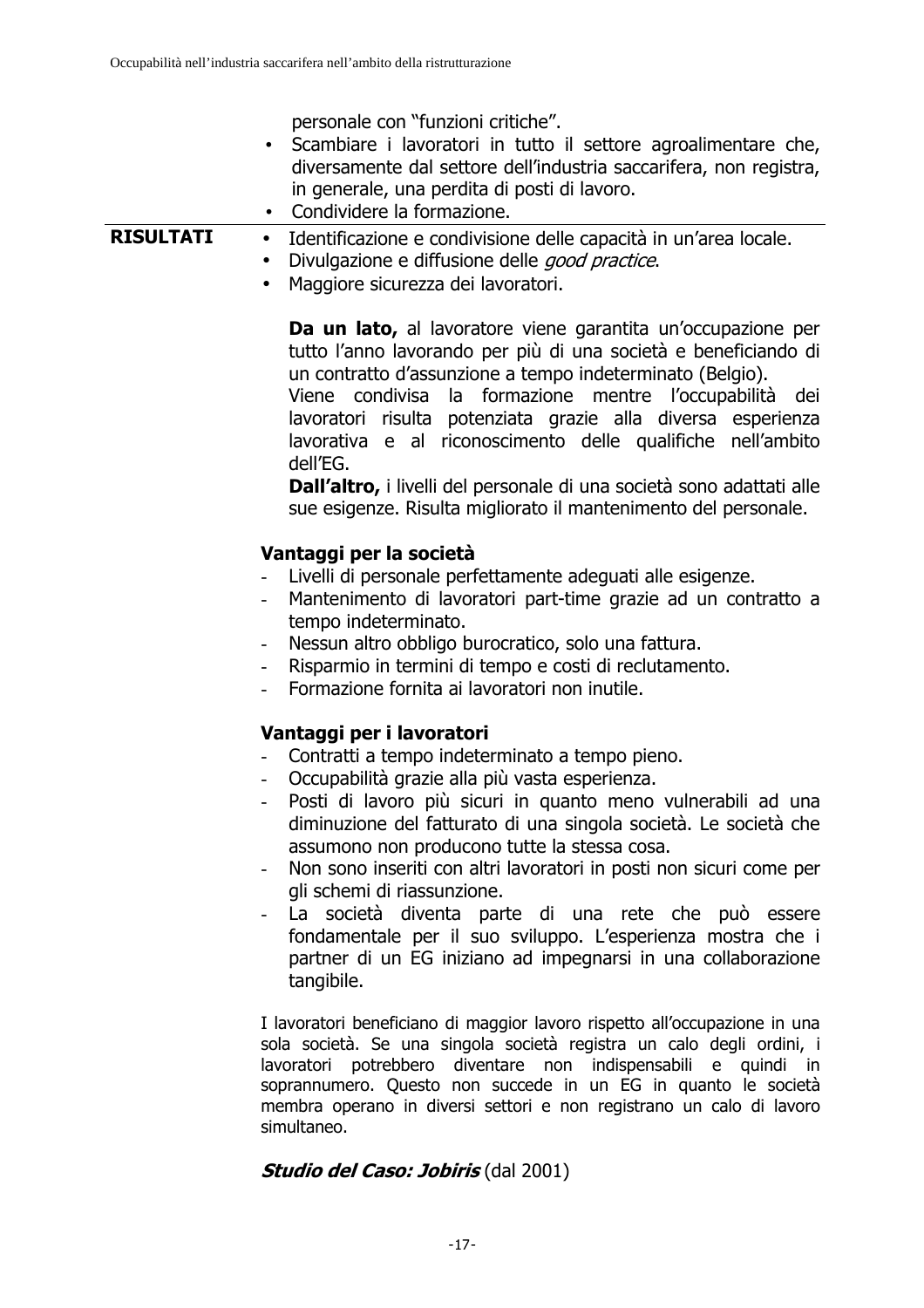Il primo EG di Bruxelles viene costituito nel 2001 da quattro piccole-medio imprese del settore agroalimentare, nella fattispecie:

- Allmasse SA, un produttore di marzapane;
- Debaileul SA, una fabbrica di dolciumi ed esportatore di dolci congelati;
- Didden SA, un produttore di salse e condimenti;
- Liobel SA, un produttore di biscotti per gelati.

Queste società iniziarono a condividere l'orario di lavoro di un singolo lavoratore per un anno. Nel secondo anno, l'EG assume altri quattro lavoratori.

Nel 2004 si ha un cambiamento importante. Due grandi società si fondono: Viangros e Leonidas.

I direttori HR delle due società decidono di entrare nell'EG dopo aver esaminato diverse opzioni di flessibilità e pratiche di reclutamento, compreso il lavoro temporaneo, che di fatto stanno ancora utilizzando. L'EG ha consentito loro un notevole risparmio con il personale temporaneo adeguato alle rispettive esigenze stagionali. La forza lavoro è passata quindi a 32.

Nel 2007, tre nuove società entrano nell'EG portando il numero di soci a nove.

**FATTORI DI SUCCESSO**  Il coinvolgimento del settore in uno più ampio incoraggia il trasferimento di qualifiche.

> **Differenze stagionali** distinte facilitano la creazione di EG rendendo il settore agroalimentare ideale per questo tipo di soluzione.

## Previe **trattative datore di lavoro/lavoratore**.

I lavoratori migliorano la loro occupabilità grazie alla diversa esperienza in società dell'EG.

Inoltre, la fornitura di lavoro è decisamente migliore rispetto a quella di una singola società dove i lavoratori con poca esperienza sono spesso ritenuti inutili in tempi di crisi.

**CONTATTO** www.crge.com claudelarsimont@skynet.be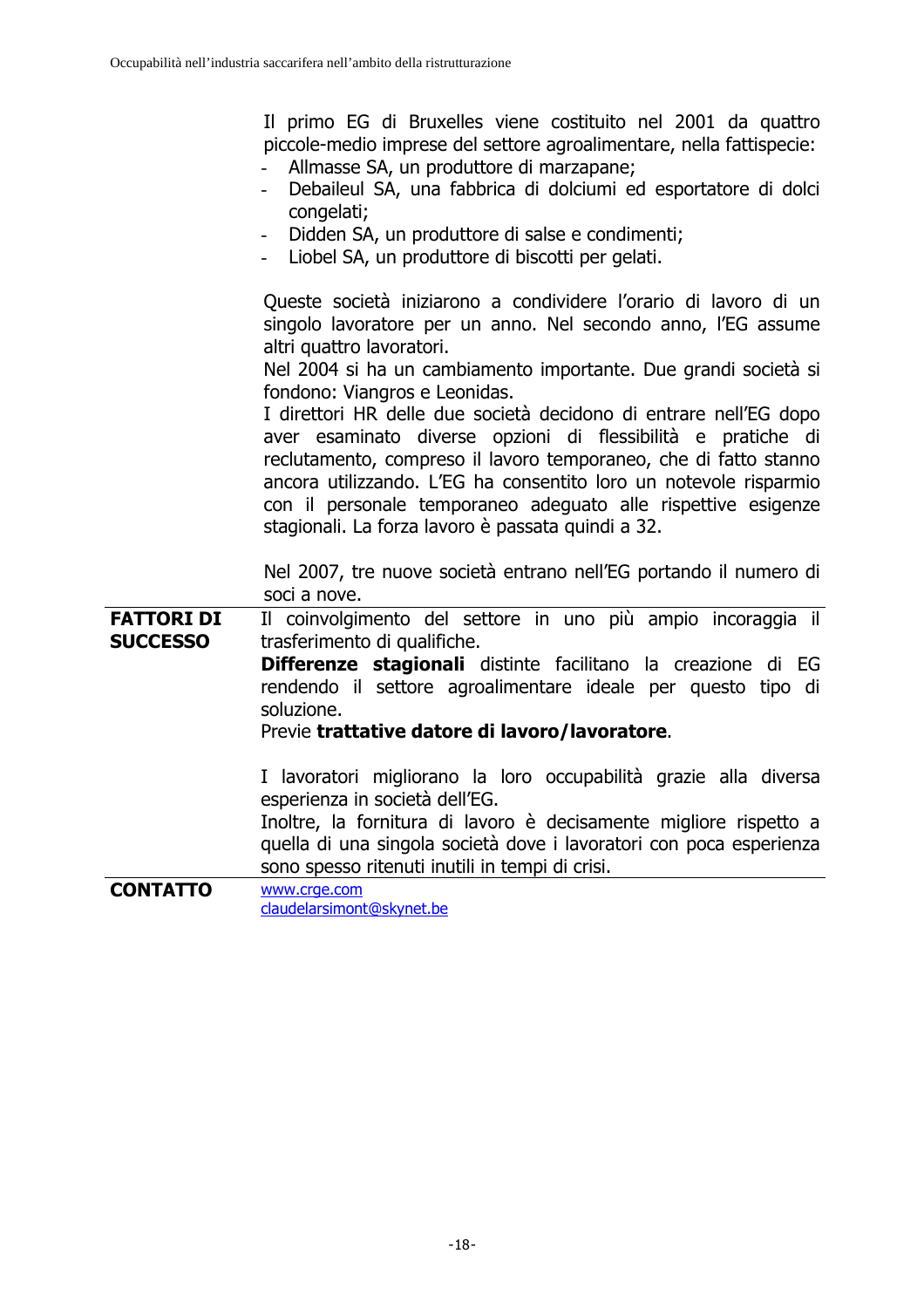## **K4I** - **KNOWLEDGE FOR INNOVATION**

| <b>LUOGO</b>    | Regno Unito                                                                                                                                                                                                                                                                                                                                                                                                                                                                                                                                                                                                                                                                                 |
|-----------------|---------------------------------------------------------------------------------------------------------------------------------------------------------------------------------------------------------------------------------------------------------------------------------------------------------------------------------------------------------------------------------------------------------------------------------------------------------------------------------------------------------------------------------------------------------------------------------------------------------------------------------------------------------------------------------------------|
| <b>SETTORE</b>  | Industria tessile                                                                                                                                                                                                                                                                                                                                                                                                                                                                                                                                                                                                                                                                           |
| <b>CONTESTO</b> | L'industria tessile rappresenta il 9° settore di produzione in termini<br>di grandezza del Regno Unito con un reddito annuo di 48 milioni di<br>sterline. Dà lavoro a 120.000 persone (rispetto alle 80.000 alla fine<br>degli anni '70) in 11.000 aziende.<br>Rappresenta circa il 6% della spesa totale dei consumatori, la<br>percentuale più bassa della storia recente. Le principali ragioni di<br>questa percentuale di spesa così bassa sono la deflazione e la<br>penetrazione di prodotti d'importazione a basso costo: la maggior<br>parte degli articoli di abbigliamento e calzature costa, oggi, meno<br>rispetto a dieci anni fa non solo in termini relativi di guadagno ma |
|                 | anche in termini assoluti. Inoltre, il 90% delle linee di<br>abbigliamento viene importato in particolare dalla Cina e da Hong<br>Kong (ma anche dall'Italia, Turchia Vietnam e Bangladesh).<br>Inevitabilmente, la base di produzione del Regno Unito si è<br>drasticamente ridotta (ad es. fra il 1999 e il 2004 la produzione è<br>diminuita del 30%) e sono solo le esportazioni di prodotti di lusso e<br>di design a sostenere l'industria.                                                                                                                                                                                                                                           |
|                 | La crisi è stata accelerata dallo spostamento globale verso<br>un'economia basata sull'esperienza unitamente ad investimenti<br>insufficienti in nuovi macchinari, scarso sviluppo ed innovazione e<br>l'outsourcing della produzione di abbigliamento.                                                                                                                                                                                                                                                                                                                                                                                                                                     |
| <b>PROGETTO</b> | <b>Obiettivi</b><br>I due principali obiettivi del progetto erano di aiutare le PMI del<br>a capire bene le opportunità derivanti<br>settore<br>tessile<br>da<br>un'economia basata sull'esperienza e a sviluppare le loro capacità<br>d'innovazione, migliorando le prassi e le tecnologie di lavoro<br>inclusive, l'adattabilità, la capacità d'innovazione<br>la<br>e<br>diversificazione in mercati ad alto valore aggiunto.                                                                                                                                                                                                                                                            |
|                 | In pratica, gli obiettivi erano:<br>creare una serie di materiali di alta qualità, economici e una<br>formazione web sempre disponibili a tutte le società del settore<br>tessile e al loro personale;<br>consentire ai proprietari e ai dipendenti delle PMI di selezionare<br>moduli e studio negli orari e posti desiderati per adeguare le<br>circostanze individuali e consentire l'accesso ad un'ampia<br>gamma di materiale;<br>supportare le PMI del settore tessile guidandole attraverso il<br>processo d'innovazione tecnologica.                                                                                                                                                |
|                 | Analisi del progetto                                                                                                                                                                                                                                                                                                                                                                                                                                                                                                                                                                                                                                                                        |
|                 | Introduzione<br>La Knowledge for Innovation Development Partnership (K4i) è stata                                                                                                                                                                                                                                                                                                                                                                                                                                                                                                                                                                                                           |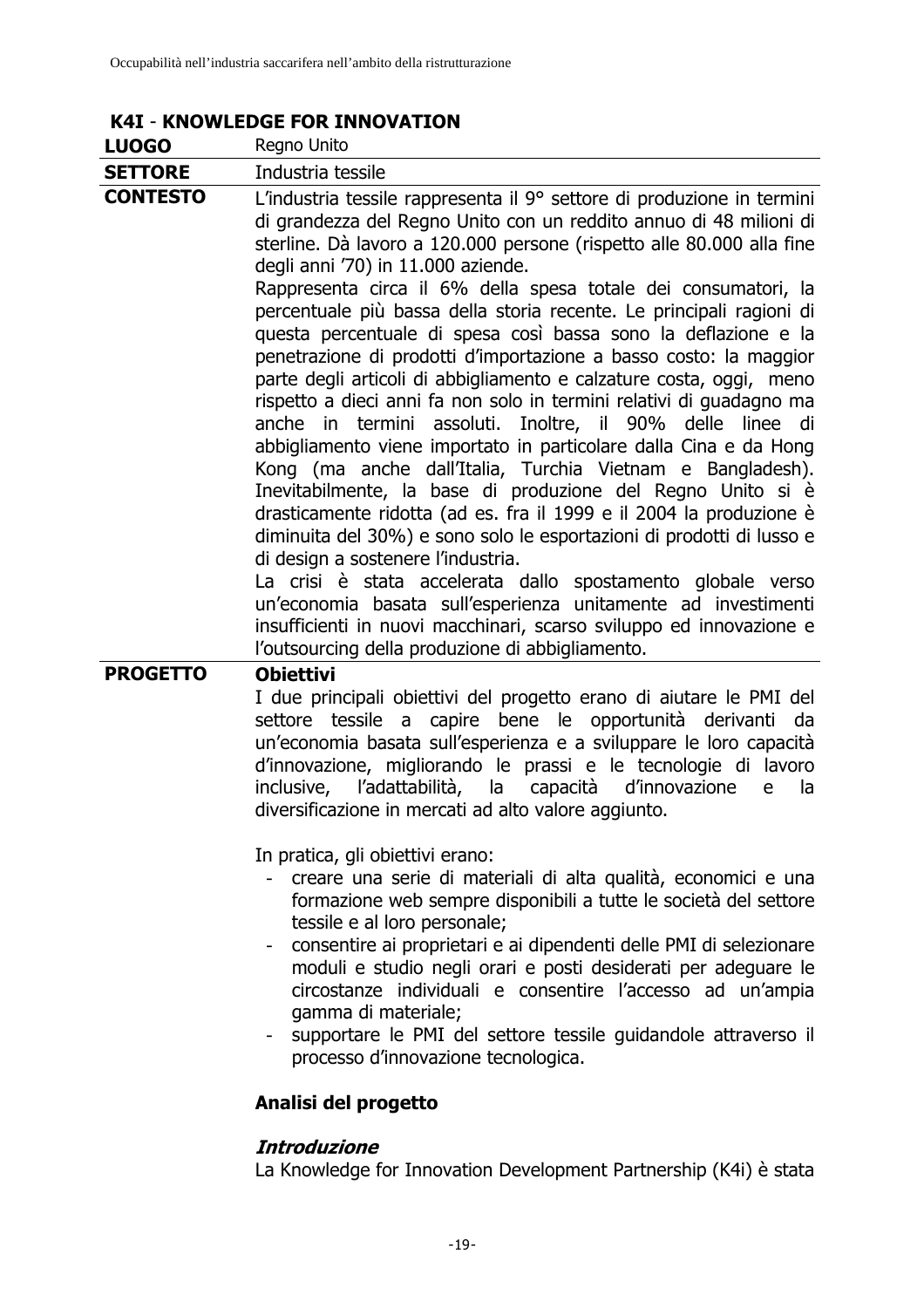finanziata dal Fondo Sociale Europeo attraverso il fondo EQUAL, Round 2, per il periodo 2005-2008.

L'iniziativa, focalizzata sulle sfide di adattabilità e sui problemi dell'industria tessile in Inghilterra, mira a supportare le società e i dipendenti nell'adeguamento al cambiamento economico strutturale e all'uso dell'ICT e di altre tecnologie nuove.

Le principali ragioni di questo progetto possono essere identificate esaminando il progetto Equal Round One "TASk"che mette in evidenza la mancanza di esperienza IT e un basso livello di istruzione nel settore, unitamente ad una scarsa comprensione del ruolo dell'IT. Dall'indagine Skillfas 2004 emerge, inoltre, che malgrado l'importanza strategica delle capacità tecniche per le PMI dell'industria tessile, vi è una mancanza di corsi tecnici pertinenti ed infrastrutture di formazione.

In sintesi, le barriere che impediscono lo sviluppo del pieno potenziale del settore comprendono:

- 1. barriere di formazione dovute a limitazioni di tempo e costi;
- 2. mancanza di disposizioni per esigenze di formazione tecnica specifiche;
- 3. mancanza di infrastruttura di formazione;
- 4. le PMI hanno ben poco aiuto dalle università per quanto concerne l'innovazione.

Il progetto esaminava i modi per aiutare le PMI del settore tessile a sviluppare la loro capacità innovativa in modo da migliorare le prassi di lavoro e le tecnologie inclusive, e diventare capaci di adattarsi e diversificarsi in mercati ad alto valore aggiunto.

## **Strategia d'implementazione**

Il progetto era guidato dal William Lee Innovation Centre, un istituto di formazione di alto livello nell'ambito della Scuola di Tessuti e Carta dell'Università di Manchester caratterizzato da un'esperienza consolidata con un grande numero di PMI nel Regno Unito. Oltre ai partner industriali, altri partner comprendono: Skillfast UK, il Sector Skills Council for Fashion and Textiles, Stoll UK Ltd., l'agente delle macchine da maglieria, NWtexnet, che promuove l'industria tessile tecnica nell'Inghilterra nord-occidentale e DTI, il ministero nazionale dell'Attività, Innovazione e Capacità.

Per unirsi al progetto, le società potevano entrare direttamente nell'Unità d'Innovazione Industriale o in uno dei raggruppamenti costituiti. Questo consentiva loro l'accesso automatico al supporto di ricerca e alla guida tecnologica. È stato anche messo a punto un programma di diffusione per reclutare società.

Le attività studiate per raggiungere questi obiettivi sono state organizzate in due serie correlate, con il supporto di una terza unità.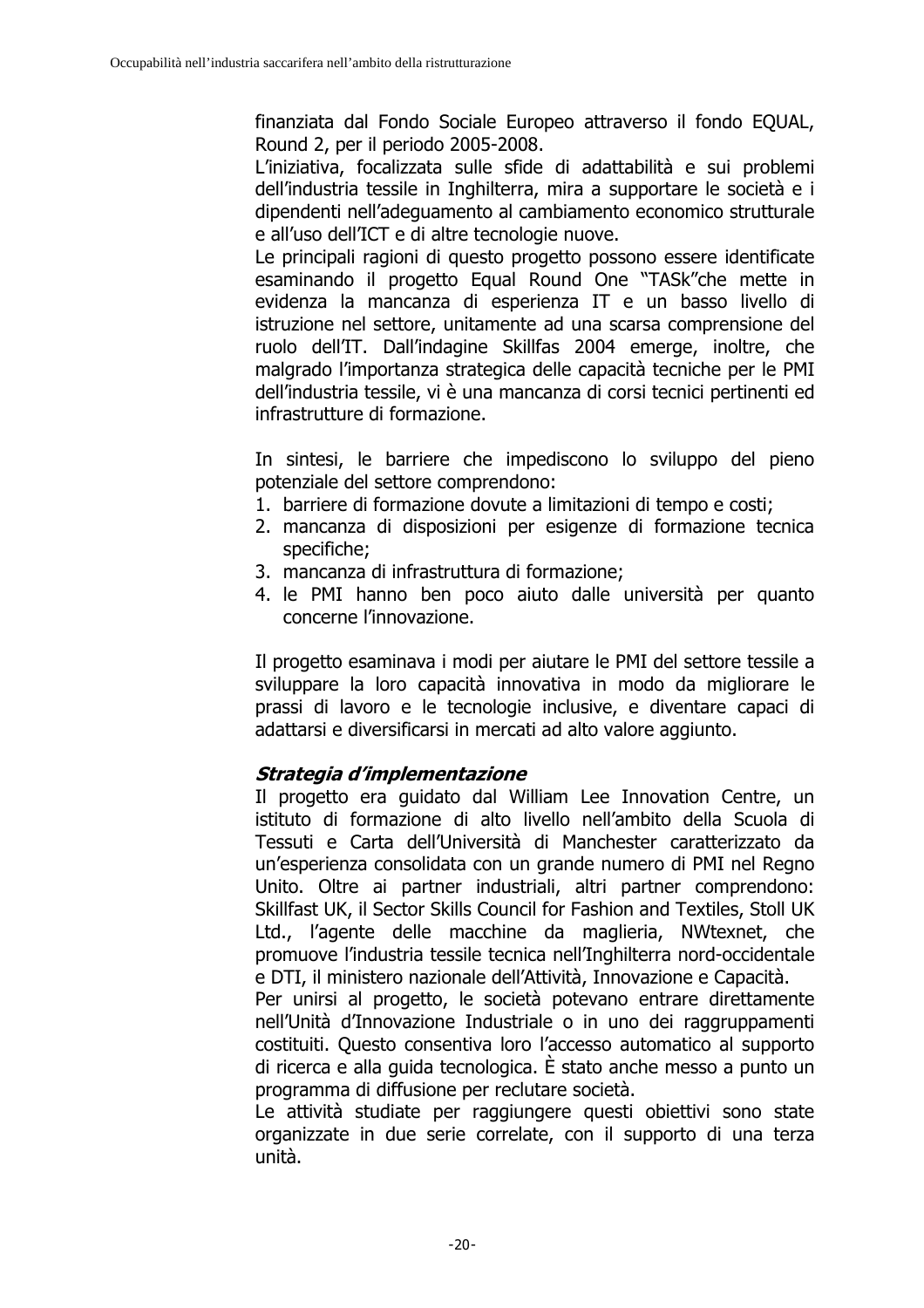- 1. Unità d'Innovazione Industriale: l'obiettivo di questa unità era di aiutare le PMI nel processo d'innovazione. Le attività di questa Unità comprendevano il risveglio della consapevolezza (riguardo a nuove opportunità dell'economia basata sulla conoscenza), la creazione di un database di società con competenze tecniche specifiche nel settore tessile, lo sviluppo di gruppi o raggruppamenti che seguono il modello guida (ad es. gruppi multidisciplinari costituiti da esperti e PMI per creare nuovi prodotti), creazione di nuovi prodotti, gestione dei diritti e licenze sulla proprietà intellettuale e produzione degli studi dei casi.
- 2. Unità di Gestione delle Conoscenze: quest'unità era responsabile dello sviluppo della Knowledge Bank, una piattaforma di formazione virtuale ad uso di società e dipendenti.

La Knowledge Bank mira a fornire diversi materiali di formazione: il materiale di "formazione su base web" è utilizzato per fornire il contenuto all'utente senza interazione significativa con i professionisti o i responsabili della formazione, mentre l'apprendimento on-line assistito è caratterizzato dall'interazione dell'apprendista con un tutor, dialogo con altri studenti, attività collaborative ed accesso a fonti e materiali addizionali. Questi due metodi si rivolgono di solito ad un gruppo di studenti attraverso un metodo di apprendimento formale basato su un corso, con un'ampia panoramica: gli obiettivi di apprendimento sono chiari ed è possibile avere una valutazione finale della formazione.

Un'altra opportunità offerta dalla Knowledge Bank è l'apprendimento elettronico informale sul luogo di lavoro: questo è particolarmente utile per organizzazioni di conoscenze intensive ed è personalizzato in base ai singoli, consente di approfondire un solo argomento, seguendo il metodo "just-in-time" e rispondendo alle esigenze immediate.

Per perfezionare lo sviluppo della Knowledge Bank, l'unità ha messo a punto un utile motore di ricerca conservando sempre la facilità d'approccio.

3. Unità per le Pari Opportunità: questa unità è stata creata per facilitare l'integrazione e lo sviluppo dei principi EQUAL (Partnership, Innovazione, Conferimento di Autorità, Transnazionalità, Pari Opportunità e Tendenza Dominante) attraverso tutte le attività K4I: le attività principali aiutavano e consigliavano il lavoro di implementazione e il monitoraggio dei principi.

**RISULTATI** I principali risultati di K4I sono stati:

<sup>-</sup> fornitura di istruzione libera di alto livello a società troppo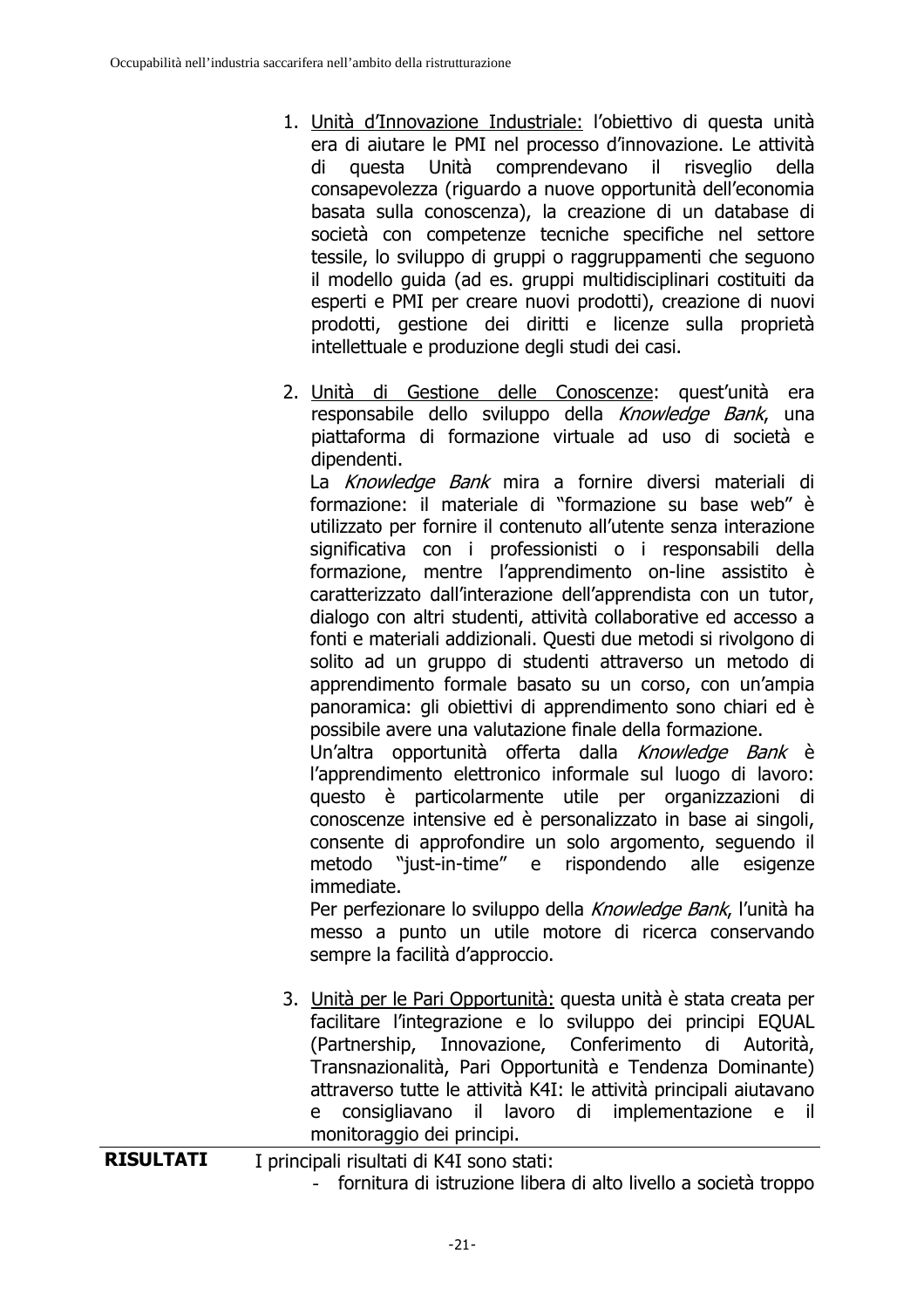piccole per poter investire in formazione;

- opportunità per il personale di gestire e personalizzare il metodo di formazione con accesso flessibile alle risorse;
- fornitura di contenuti costantemente aggiornati per garantire una formazione mirata e pertinente;
- maggiore propensione all'innovazione attraverso l'esposizione alle ultime ricerche ed idee;
- maggiore capacità di proporre soluzioni pratiche da parte delle PMI del settore tessile;
- gli studenti dell'Università di Manchester studiano oggi i tessuti attraverso la Knowledge Bank;
- i Seminari sull'Innovazione hanno consentito la nascita di collaborazioni fra università e società;
- formazione di partnership nazionali ed internazionali a lungo termine (come mostra l'esperienza Learn2Innovate).

Per meglio evidenziare i risultati raggiunti è anche possibile esaminare separatamente i risultati delle unità.

- 1. L'Unità di Innovazione Industriale:
	- è riuscita a realizzare un importante programma di attività di risveglio della consapevolezza, compresa la partecipazione a conferenze e seminari;
	- ha completato un database di 3.834 società tessili;
	- ha reclutato e formato persone all'innovazione allo scopo garantire assistenza pratica alle piccole società del settore tessile;
	- ha sperimentato tre raggruppamenti dedicati allo sviluppo di nuovi prodotti, coinvolgenti 23 società dell'innovazione tessile medica, tessile di protezione ed elettro tessili: il "Scan2knit compression stocking" ha messo a punto il trattamento più efficace disponibile per ulcerazione venose, più economico rispetto alle alternative, votato come una delle migliori innovazioni dalla rivista "Future Material".
- 2. L'Unità di Gestione della Conoscenza:
	- ha creato la Knowledge Bank, un'iniziativa diversa ed innovativa appositamente studiata per l'industria tessile, utilizzante le ultime tecnologie web per presentare informazioni complesse in modo chiaro e conciso;
	- il materiale è completamente gratuito per le società tessili mentre la formazione sul lavoro è molto costosa;
	- consente di personalizzare i programmi di apprendimento per ogni individuo utilizzando un metodo interattivo;
	- i moduli di apprendimento costituiscono il contenuto principale della Knowledge Bank. Contiene anche alcuni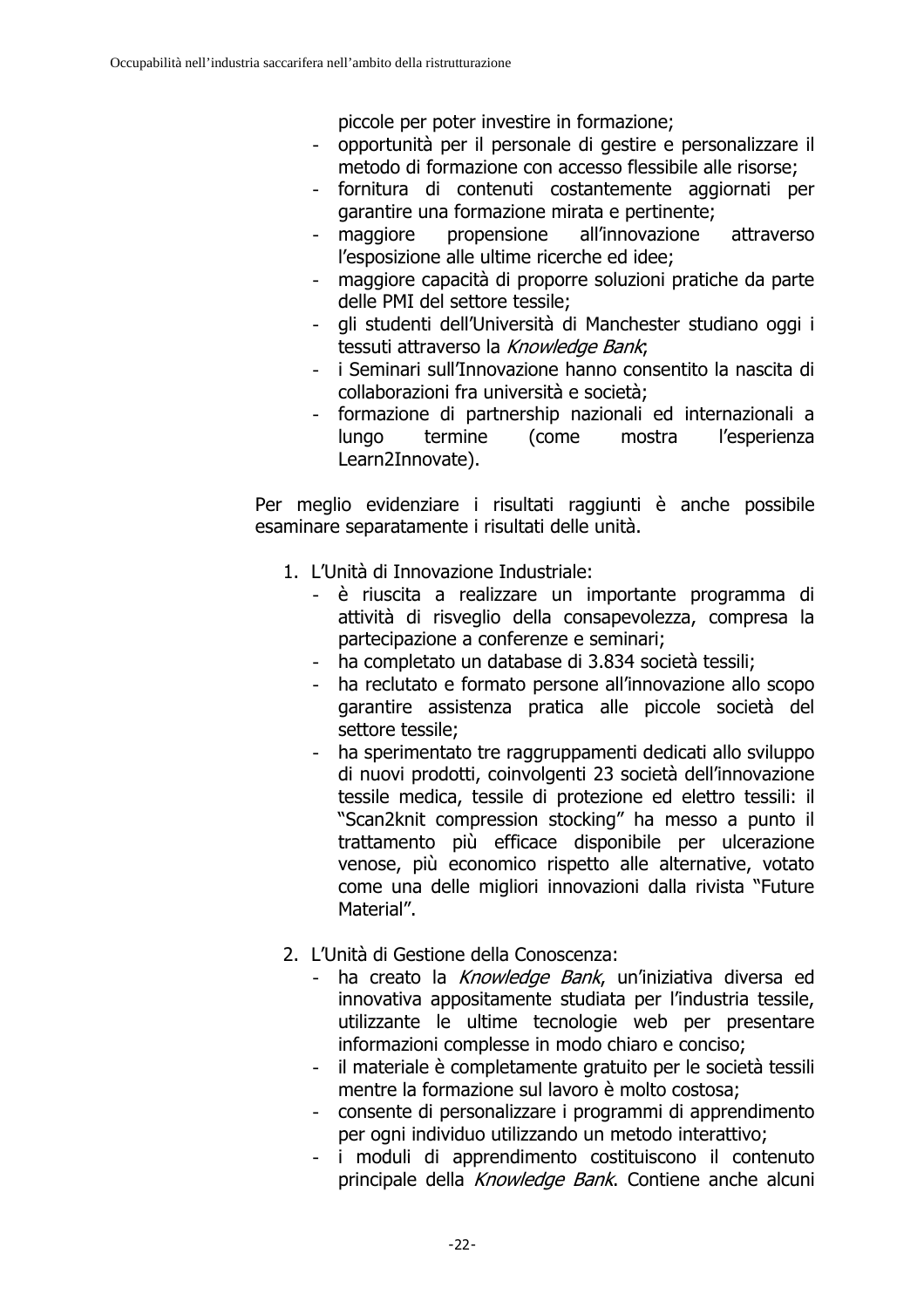|                                                             |  |  | studi e altro materiale pertinente. I moduli di |  |  |  |  |  |
|-------------------------------------------------------------|--|--|-------------------------------------------------|--|--|--|--|--|
| apprendimento coprono la produzione di Tessuti, i tessuti   |  |  |                                                 |  |  |  |  |  |
| Medici (17 moduli), la tecnologia Informatica (5 moduli), i |  |  |                                                 |  |  |  |  |  |
| tessuti Tecnici e l'economia globale (2 moduli), le Pari    |  |  |                                                 |  |  |  |  |  |
| Opportunità (2 moduli).                                     |  |  |                                                 |  |  |  |  |  |

3. L'Unità dei Principi Equal:

questa unità ha promosso e monitorato l'integrazione dei principi EQUAL, organizzando un laboratorio di formazione su detti principi e uno sulle pari opportunità. Offre anche consulenza durante l'implementazione del progetto creando e pilotando con successo due moduli on-line per la formazione sulle pari opportunità.

- I possibili futuri sviluppo di questa esperienza comprendono:
	- espansione dei contenuti di formazione compresi nella Knowledge Bank;
	- aggiunta di nuovi strumenti di valutazione e personalizzazione;
	- maggiore partecipazione nell'ambito dell'industria tessile.

| <b>FATTORI DI</b><br><b>SUCCESSO</b> | 1. La scelta della piattaforma web è stata la chiave del<br>successo di questa esperienza.                                                                          |
|--------------------------------------|---------------------------------------------------------------------------------------------------------------------------------------------------------------------|
|                                      | 2. La concentrazione sull'innovazione e sul potenziamento delle<br>capacità rappresenta un' importante rottura con il passato.                                      |
|                                      | 3. La collaborazione fra istituti di istruzione e protagonisti<br>industriali ha consentito di affrontare i problemi in modo<br>positivo ed innovativo.             |
|                                      | 4. Il metodo di guida è stato apprezzato dalle industrie<br>interessate.                                                                                            |
|                                      | 5. Lo sviluppo della collaborazione transnazionale ha consentito<br>un utile scambio di esperienze e <i>best practice</i> per affrontare<br>i problemi del settore. |
| <b>CONTATTO</b>                      | <b>William Lee Innovation Centre</b>                                                                                                                                |
|                                      | Università di Manchester                                                                                                                                            |
|                                      | P.O. Box 88 Sackville Street                                                                                                                                        |
|                                      | GB-Manchester M60 1QD UK                                                                                                                                            |
|                                      | Tel.: +44 (0) 161 306 5747                                                                                                                                          |
|                                      | www.k4i.org.uk                                                                                                                                                      |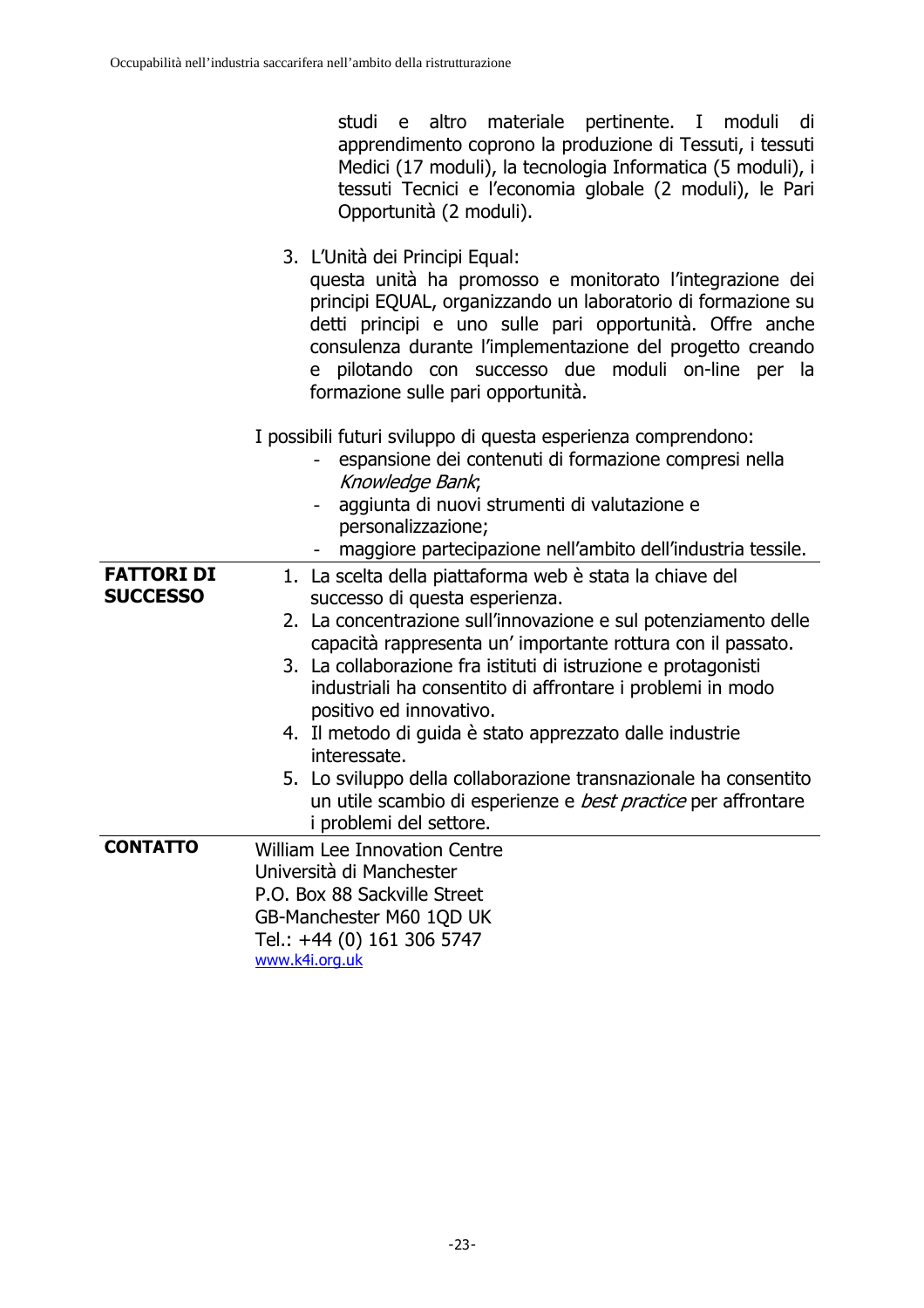## **DANONE – EVOLUANCE**

| <b>LUOGO</b>    | Francia                                                                                                                                                                                                                                                                                                                                                                                                                                                                                                                                                                                                                                                                                                                                                                                                                                                                                                                                                                                                                                                                                                                              |
|-----------------|--------------------------------------------------------------------------------------------------------------------------------------------------------------------------------------------------------------------------------------------------------------------------------------------------------------------------------------------------------------------------------------------------------------------------------------------------------------------------------------------------------------------------------------------------------------------------------------------------------------------------------------------------------------------------------------------------------------------------------------------------------------------------------------------------------------------------------------------------------------------------------------------------------------------------------------------------------------------------------------------------------------------------------------------------------------------------------------------------------------------------------------|
| <b>SETTORE</b>  | Industria agroalimenatre                                                                                                                                                                                                                                                                                                                                                                                                                                                                                                                                                                                                                                                                                                                                                                                                                                                                                                                                                                                                                                                                                                             |
| <b>CONTESTO</b> | Industria alimentare<br>L'industria alimentare è la più grande industria francese in termini<br>di fatturato, e un importante contribuente del reddito commerciale<br>nazionale. Questo è ampiamente comprovato dagli importanti<br>investimenti fatti dalle società di alimenti e bevande nella ricerca e<br>sviluppo. Il paese è, inoltre, uno dei leader mondiali nel settore<br>alimentare funzionale.<br>L'industria alimentare francese ha reagito relativamente bene alla<br>recessione con un aumento globale delle vendite e un aumento<br>rilevante delle esportazioni. Le aziende che operano nel settore<br>adeguano costantemente<br>le proprie strategie<br>alimentare<br>mostrandosi capaci di adattarsi alle nuove normative e alle nuove<br>abitudini alimentari dei consumatori.<br>Il settore è rappresentato dalla National Association of Food<br><i>Industries</i> (ANIA – Associazione Nazionale delle<br>Industrie<br>Alimentari), costituita da 21 federazioni nazionali del settore.<br>Impiega attualmente 415.000 persone. Il settore dell'industria<br>saccarifera è il solo a perdere posti di lavoro. |
|                 | La società<br>Il gruppo Danone è una società multinazionale con sede a Parigi<br>che vanta una leadership mondiale nei prodotti lattiero-caseari<br>freschi, acqua, alimenti per l'infanzia e per il settore medico.<br>Danone impiega oltre 80.000 persone nel mondo ed ha dichiarato,<br>nel 2008, un fatturato superiore ai 15 miliardi di euro.                                                                                                                                                                                                                                                                                                                                                                                                                                                                                                                                                                                                                                                                                                                                                                                  |
| <b>PROGETTO</b> | Obiettivi qualitativi<br>Il programma Evoluance mira a qualificare i dipendenti con<br>diversi certificati e diplomi.<br>È possibile mettere in evidenza un duplice obiettivo del<br>progetto: da un lato, il potenziamento dell'occupabilità e<br>della carriera interna, concentrando la società sui dipendenti<br>e, dall'altro, l'aumento del capitale umano e delle<br>all'interno<br>della<br>società<br>per<br>migliorare<br>conoscenze<br>l'economia globale. Il programma si caratterizza anche per<br>un aspetto sociale in quanto mira a migliorare il livello di<br>istruzione.<br>La strategia auspica di preparare i dipendenti ad affrontare i<br>tecnologici, enfatizzando<br>cambiamenti<br>l'idea<br>di<br>un<br>apprendimento costante, mobilità ed occupabilità, portando i<br>dipendenti verso una maggiore autonomia, fiducia e<br>responsabilità.                                                                                                                                                                                                                                                             |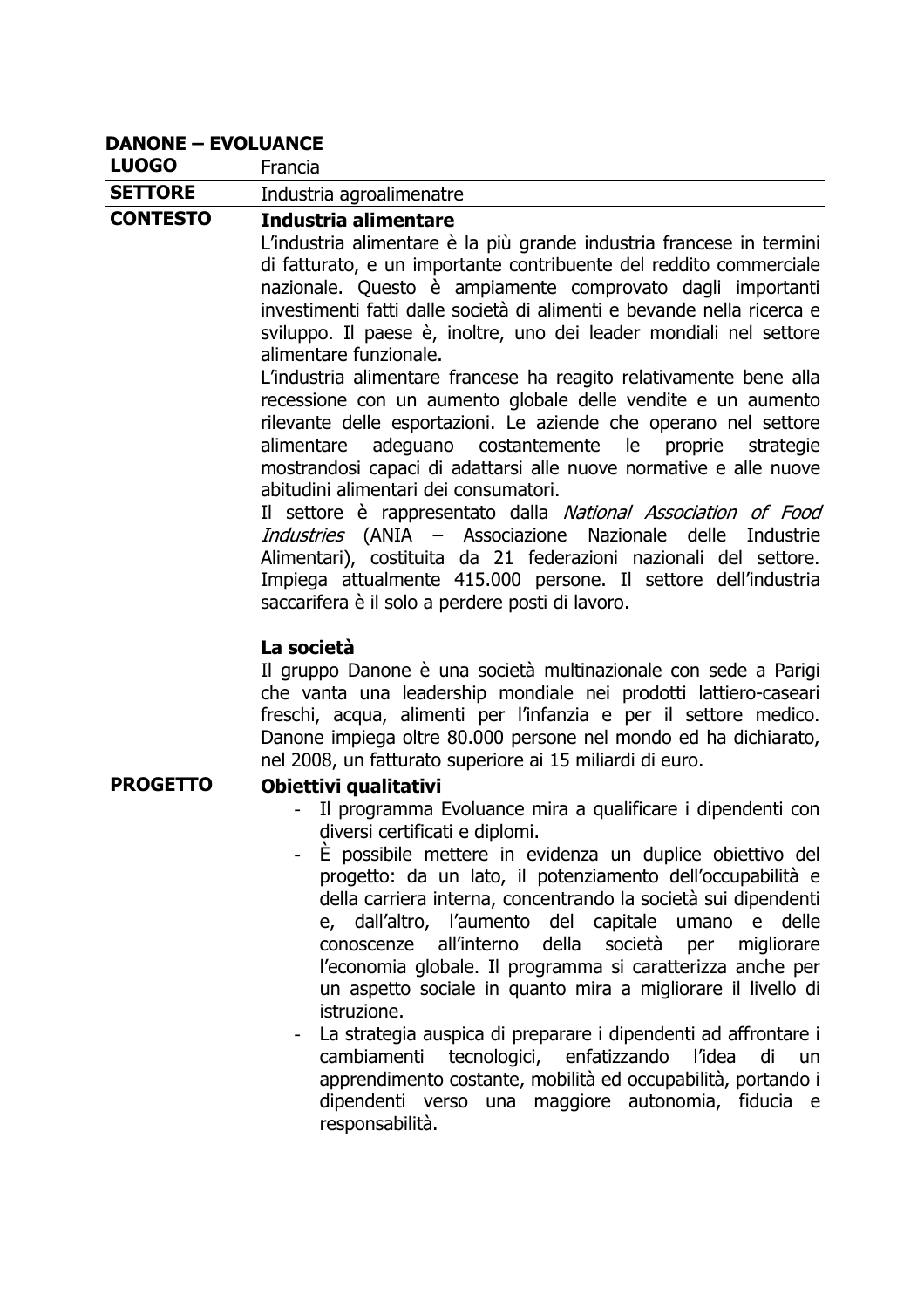## **Obiettivi quantitativi**

- Gli obiettivi quantitativi sono stati periodicamente aggiornati e revisionati (almeno una volta l'anno). Gli obiettivi di formazione prevedono la qualifica di 750 dipendenti entro il 2006, 1.000 entro marzo 2008. Le previsioni attuali mirano ad arrivare a 2.000 dipendenti entro il 2012.
- Obiettivi di composizione dei tirocinanti iniziali: 70% lavoratori nei reparti produttivi, 20% lavoratori nella logistica, 10% dipendenti amministrativi.
- Coinvolgono 40 punti di 6 società del gruppo: 22 stabilimenti, 10 magazzini, 6 siti e 1 centro di ricerca.

## **Perché: elementi che contribuiscono all'urgenza del programma**

Il programma Evoluance è considerato parte di una strategia di risorse umane e formazione del gruppo: è iniziato nel 2000 con la creazione di "RH Partenaire", un'unità HR condivisa, al servizio delle società francesi del gruppo. L'unità mira allo sviluppo dell'occupabilità e delle capacità individuali e dei team.

Il gruppo Danone è caratterizzato dalla presenza di circa 9.000 dipendenti in Francia, di cui il 40% non ha neanche il diploma di scuola superiore e il 9 - 10% è analfabeta. Inoltre, il 43% della popolazione impiegata ha più di 45 anni ed è scarsamente qualificato. Da qui, l'evidente necessità di investimenti in formazione interna.

## **Chi e Dove: popolazione target e limiti geografici**

Il programma si rivolge al personale di cinque società francesi del gruppo<sup>1</sup>. In generale, la popolazione target è costituita da 8.500 dipendenti (di cui 6.000 lavoratori, impiegati e "agents de maîtrise"), escludendo espressamente solo il personale direttivo.

## **Cosa: descrizione del programma**

Il programma Evoluance consente ai dipendenti di ottenere diversi certificati.

Il principale strumento per lo svolgimento del programma di formazione e il VAE (Validation of Acquired Competences), che fornisce l'opportunità di avere un certificato di conoscenze ed esperienza, con uno dei diplomi del sistema di Istruzione Nazionale. VAE consente di accedere ad oltre 50 diplomi diversi o diplomi tecnici di alto livello (BTS – Brevetto di Tecnico Superiore).

 $\overline{a}$ <sup>1</sup> Le società sono: LU, DANONE FRANCE, DANONE EAUX FRANCE, BLEDIAN, DANONE VITAPOLE e Siège.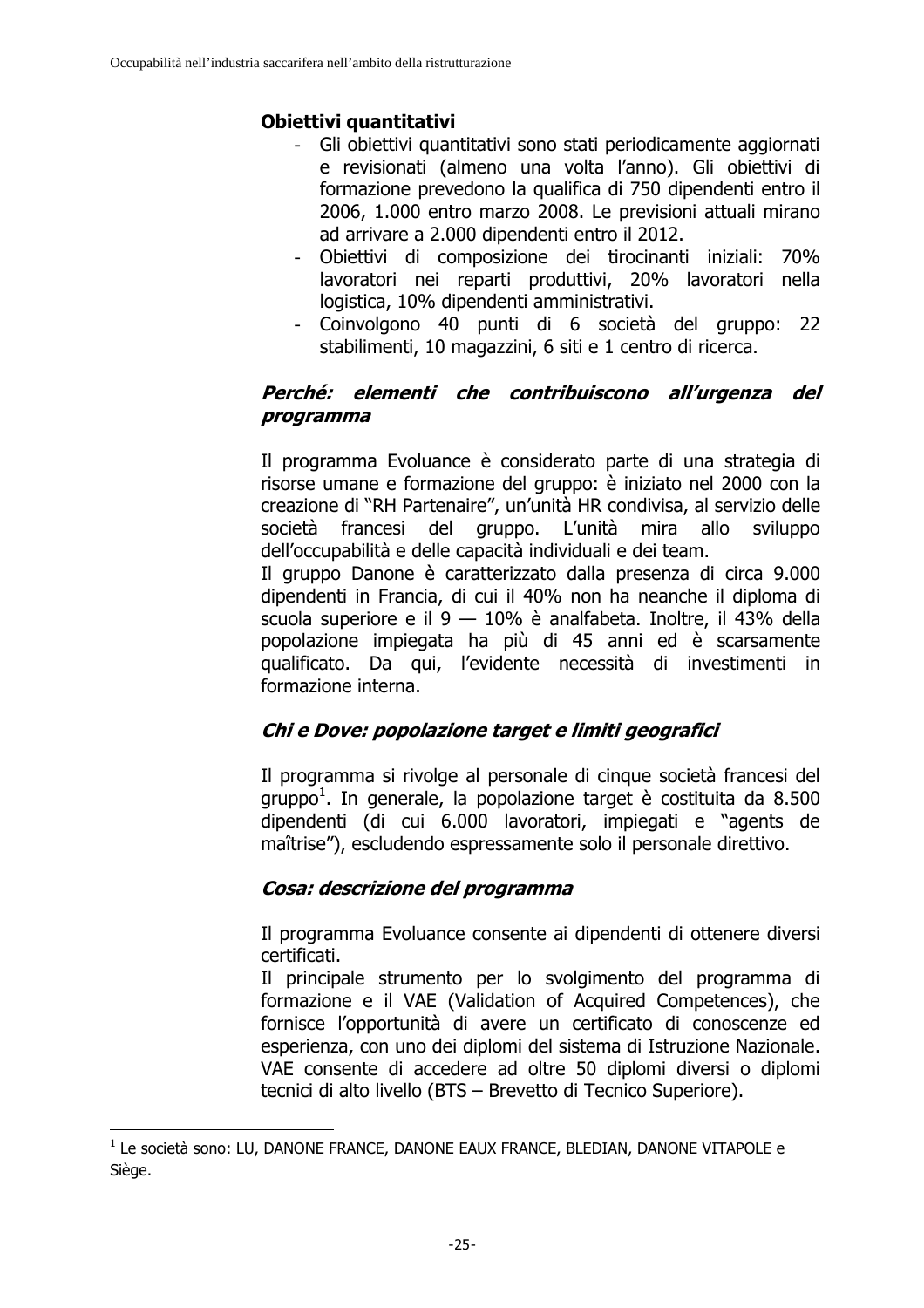Altri certificati professionali e tecnici che si possono ottenere con Evoluance sono il certificato CFG (Certificato di Formazione Generale), dedicato soprattutto ad eliminare l'analfabetismo e il CQP (Certificato di Qualificazione Professionale), riconosciuto dalle industrie alimentari francesi.

Attualmente, l'obiettivo del programma si muove verso competenze tecniche, per affrontare meglio le sfide tecnologiche.

#### **Come: strategia d'implementazione, supporto finanziario, ruolo dei partner sociali**

Il primo accordo sottoscritto nell'ottobre 2003 regolava la collaborazione fra Danone, Agefaforia e il Ministero dell'Istruzione Francese.

Agefaforia è un'organizzazione costituita nel 1997 che raggruppa 29 sindacati e associazioni di datori di lavoro dell'industria agroalimentare. Il suo ruolo è quello di finanziare i programmi professionali e di formazione, garantendo

assistenza altamente specializzata: nel programma Evoluance Agefaforia copre la gestione amministrativa e finanziaria. Offre anche la possibilità di ottenere il CQP (Certificato di Qualifica Professionale), un certificato specifico riconosciuto dal settore alimentare francese<sup>2</sup>.

Il Ministero dell'Istruzione offre la sua assistenza per semplificare il modo di ottenimento dei certificati d'istruzione e mettendo GRETA (GRoupements d'ETAblissements) e DAVA (Dispositif Académique de Validation des Acquis) a loro disposizione. GRETA è la rete nazionale di centri di istruzione pubblica e per adulti, caratterizzata da una vasta distribuzione territoriale: la sua partecipazione al programma Evoluance è considerata fondamentale da Danone, in quanto ha offerto una grande assistenza organizzativa e pratica. DAVA è la rete pubblica dedicata al riconoscimento e alla certificazione di attività di istruzione e formazione, accompagnando i dipendenti nel loro percorso VAE.

Il gruppo principale che gestisce l'esperienza di Evoluance è costituito oggi dalla coordinatrice Laurence Kopelman (Danone), la collaboratrice ministeriale Annie Lemoalle, la coordinatrice di Agefaforia Catherine Guyonnet e da 30 esperti GRETA e 20 accademici DAVA.

Il percorso per le qualificazioni è chiaramente organizzato in diverse fasi che comprendono incontri di consulenza manageriale, incontri informativi con i dipendenti mentre viene dedicata particolare attenzione agli incontri individuali per identificare le attitudini personali e scegliere uno schema fattibile.

 $\overline{a}$ <sup>2</sup> Per altre informazioni sul CQP

http://www.agefaforia.info/agefaforia.php?page=entreprise\_demarches\_pedagogiques\_cqp.htm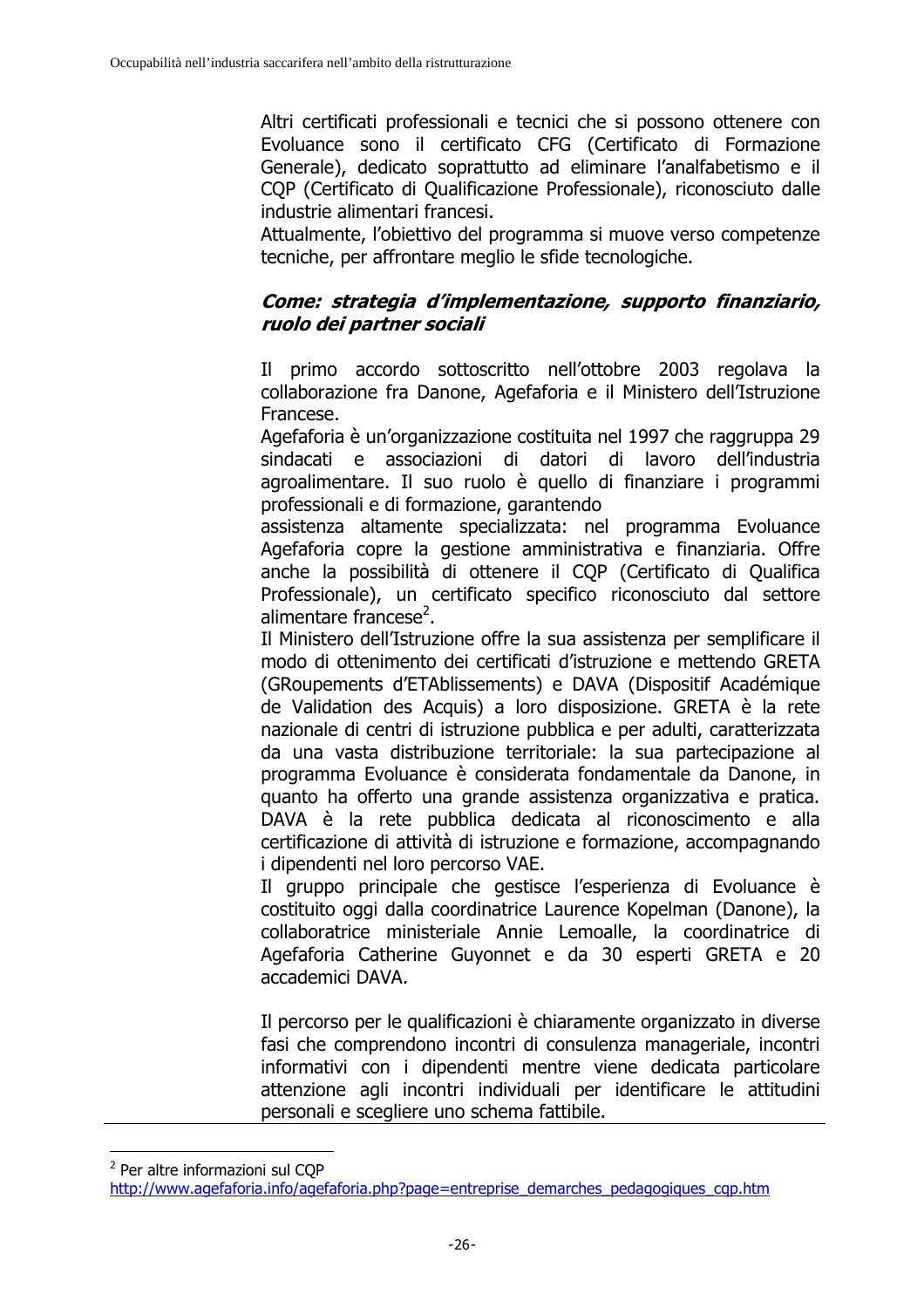Per diffondere la partecipazione dei dipendenti, il programma usa molti strumenti fra cui incontri con i partner sociali e pubblicità interna.

## **Quando:** cronologia

Il programma ha preso il via nel 2003, quando il gruppo ha deciso di lanciare il programma biennale centrato sull'occupabilità, chiamato "Evoluance" (Evoluzione): nell'ottobre 2003 è stato sottoscritto un accordo a tre parti fra Danone, Agefaforia e il Ministero dell'Istruzione francese. Il programma è stato revisionato e prorogato nel 2005 e di nuovo nel 2007 per altri due anni (fino alla fine del 2009).

**RISULTATI Risultati qualitativi**  - Per quanto riguarda i dipendenti, ha consentito di ottenere rapidamente diplomi riconosciuti internamente ed esternamente, aumentando la valutazione e stima personale, familiare e sociale. Ha aperto anche nuove opportunità di carriera e mobilità. Per quanto riguarda i datori di lavoro, l'elemento positivo è il maggior dinamismo delle conoscenze all'interno del gruppo che consente di innovare ed affrontare nuove sfide tecnologiche. Favorisce anche la mobilità e aiuta ad identificare le potenzialità nascoste fra i dipendenti. - Ed infine la "strategia di accompagnamento" consente alla

società di anticipare la pianificazione delle

- - 27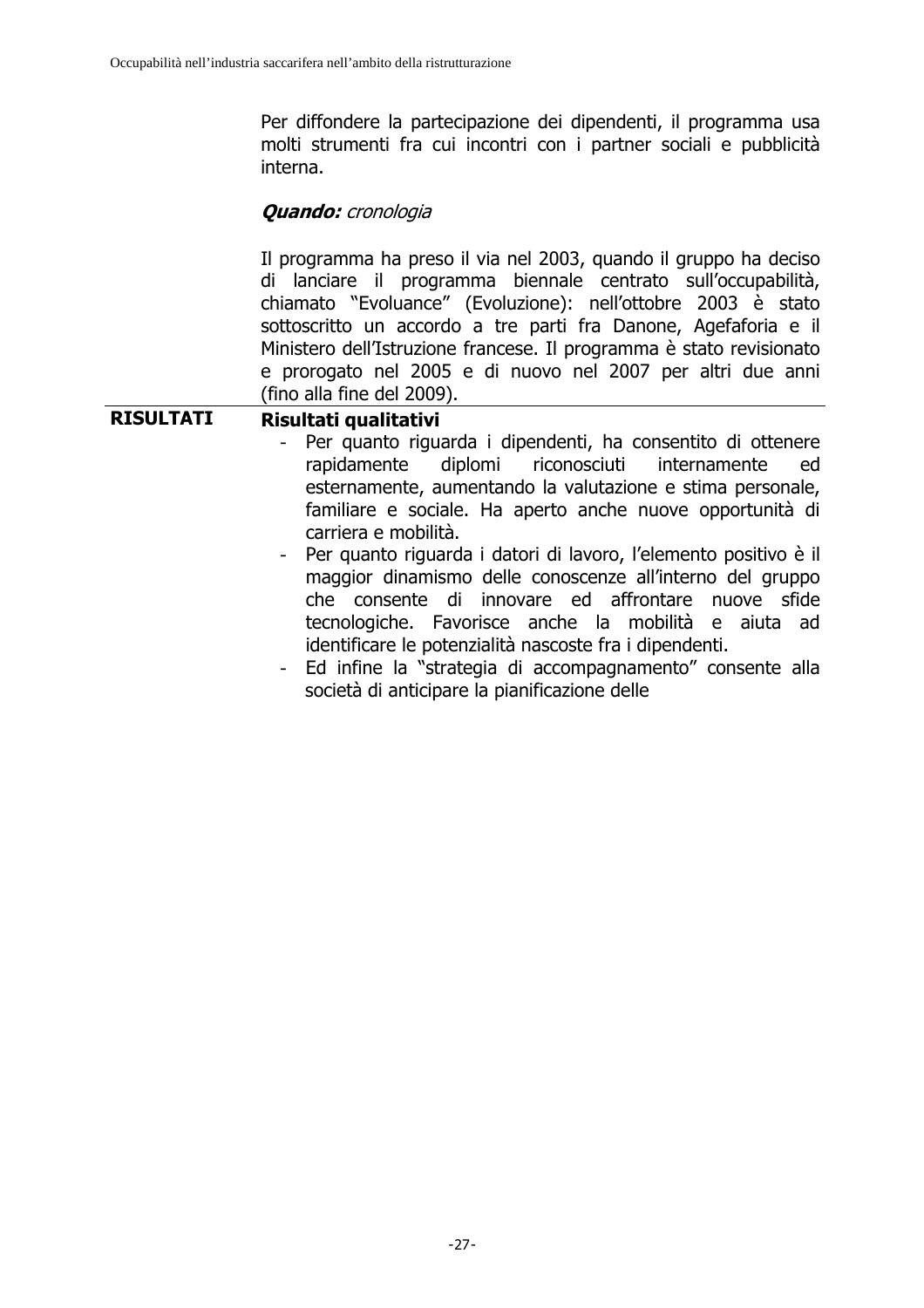strategie organizzative ad iniziare dalle competenze e capacità che saranno disponibili in un prossimo futuro.

## **Risultati quantitativi**

(Novembre 2005 – fine della prima fase):

| - 572 dipendenti hanno seguito il percorso per arrivare ad una |
|----------------------------------------------------------------|
| qualifica;                                                     |

- 114 dipendenti (100%) hanno ottenuto un CFG (Certificato di Formazione Generale);
- 368 dipendenti (80%) un diploma tramite VAE (validation des acquis de l'expérience);
- 74 dipendenti (100%) un CQP (Certificato di Qualifica Professionale);
- 16 dipendenti hanno partecipato a formazione in laboratorio certificata dal Gruppo Danone.

(Novembre 2007 – fine della seconda fase):

- 936 dipendenti hanno già partecipato al programma;
- il 90% dei candidati partecipanti a VAE ha ottenuto il diploma;
- il 100% dei candidati ha ottenuto il CFG (163 dipendenti);
- il 100% dei candidati un CQP

| <b>FATTORI DI</b> | - Il personale altamente qualificato di GRETA, DAVA e          |  |  |  |
|-------------------|----------------------------------------------------------------|--|--|--|
| <b>SUCCESSO</b>   | Agefaforia ha contribuito al successo di questa esperienza.    |  |  |  |
|                   | L'accordo a tre parti costituisce una base fondamentale per il |  |  |  |
|                   | successo del progetto.                                         |  |  |  |
|                   | L'annroccio anticipatore concente di affrontare con successo   |  |  |  |

- L'approccio anticipatore consente di affrontare con successo le sfide tecnologiche ed organizzative.
- L'approccio individuale e personalizzato utilizzato per trattare con i dipendenti è un elemento di successo per la diffusione dell'esperienza.
- Il duplice scopo e l'importanza sociale del programma mettono in evidenza i vantaggi sia per i dipendenti che per il Gruppo.
- Il costante monitoraggio dei risultati consente di aggiornare ed adeguare regolarmente gli obiettivi.
- Il coinvolgimento dei partner sociali garantisce un ambiente stabile ed un approccio trasparente e condiviso.

**CONTATTO** Laurence Kopelman

E-mail : laurence.kopelman@rebond-rh.com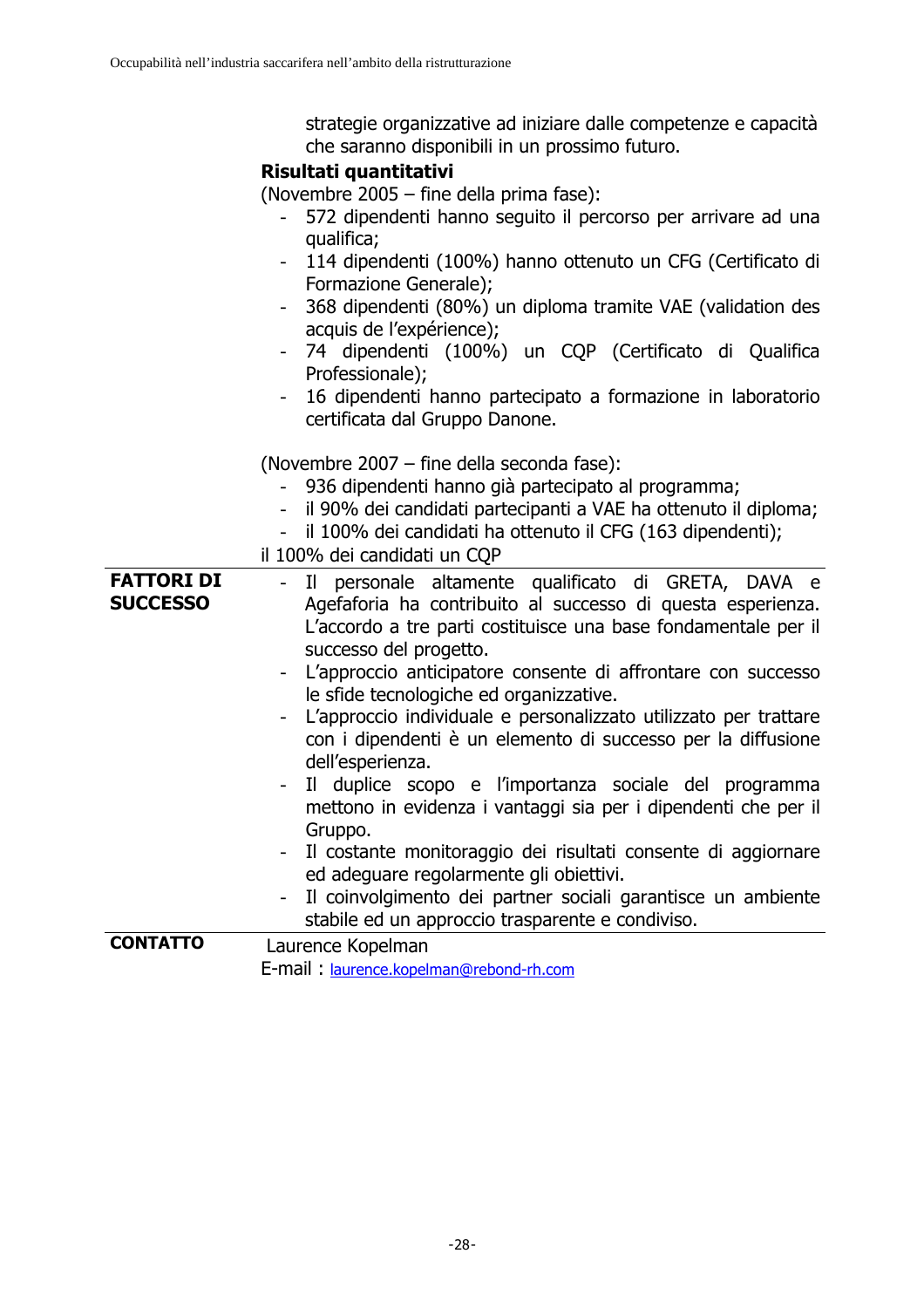## **FUTURUM**

| Nel 1993, Posten AB, l'operatore di servizi posali nazionali                                                                                                                                                                                                                                                                                                                                                                                                                                                                                                                                                                                                                                                                                                                                                                                                                                                                                                                                                                                                                                                                          |
|---------------------------------------------------------------------------------------------------------------------------------------------------------------------------------------------------------------------------------------------------------------------------------------------------------------------------------------------------------------------------------------------------------------------------------------------------------------------------------------------------------------------------------------------------------------------------------------------------------------------------------------------------------------------------------------------------------------------------------------------------------------------------------------------------------------------------------------------------------------------------------------------------------------------------------------------------------------------------------------------------------------------------------------------------------------------------------------------------------------------------------------|
|                                                                                                                                                                                                                                                                                                                                                                                                                                                                                                                                                                                                                                                                                                                                                                                                                                                                                                                                                                                                                                                                                                                                       |
| svedese, ha iniziato la liberalizzazione dei servizi postali. Questo<br>ha messo in evidenza l'esubero di personale non qualificato e<br>semi-qualificato. Il piano esuberi proposto è uno dei più<br>importanti della storia dei rapporti industriali svedesi. Nell'ambito<br>di una forte tradizione di dialogo sociale, la Svezia aveva<br>costituito, sin dagli inizi degli anni '70, strutture comuni datore di<br>lavoro - dipendente per supportare i lavoratori in esubero in<br>così il CRS ("Swedish Council of<br>Redundancy Support") amministrato in modo paritario dalle<br>organizzazioni dei datori di lavoro del settore privato e dai<br>lavoratori. Il programma Futurum è stato<br>appositamente creato per il settore postale nel 1999. Quasi dieci<br>anni dopo il suo inizio, la valutazione data dai partner sociali è<br>ampiamente positiva. L'85%, infatti, dei lavoratori che aveva<br>preso parte al programma aveva trovato un altro lavoro nell'arco                                                                                                                                                   |
| Organizzare il ricollocamento e la formazione adeguata dei<br>dipendenti delle poste svedesi che avevano acconsentito di<br>lasciare il lavoro, in condizioni socialmente accettabili;<br>tutelare l'immagine di Posten AB come datore di lavoro<br>Il progetto Futurum è una struttura autonoma a gestione<br>l'inizio<br>della<br>liberalizzazione delle poste svedesi, in un contesto in cui<br>l'esigenza di manodopera non qualificata era decisamente<br>diminuita con le chiusure degli uffici postali e dei centri di<br>smistamento. Il programma si basa sulla struttura CRS e su un<br>accordo collettivo iniziale secondo il quale i lavoratori che<br>partecipano al programma, di cui diventano impiegati per un<br>periodo interinale fino ad un massimo di 18 mesi, conservano lo<br>stipendio o i contributi sociali. I lavoratori interessati sono<br>effettivamente rimossi dai loro compiti in modo da poter cercare<br>attivamente un lavoro beneficando, al contempo, di assistenza<br>sotto forma di consulenza e apprendimento, ma anche della<br>formazione finanziata interamente da Futurum. Posten AB e i |
| sindacati interessati hanno fornito una guida per spiegare le<br>procedure e le formalità per partecipare al programma. La                                                                                                                                                                                                                                                                                                                                                                                                                                                                                                                                                                                                                                                                                                                                                                                                                                                                                                                                                                                                            |

di successo è alta (vedasi risultati).

partecipazione al programma è volontaria. Ad oggi, la percentuale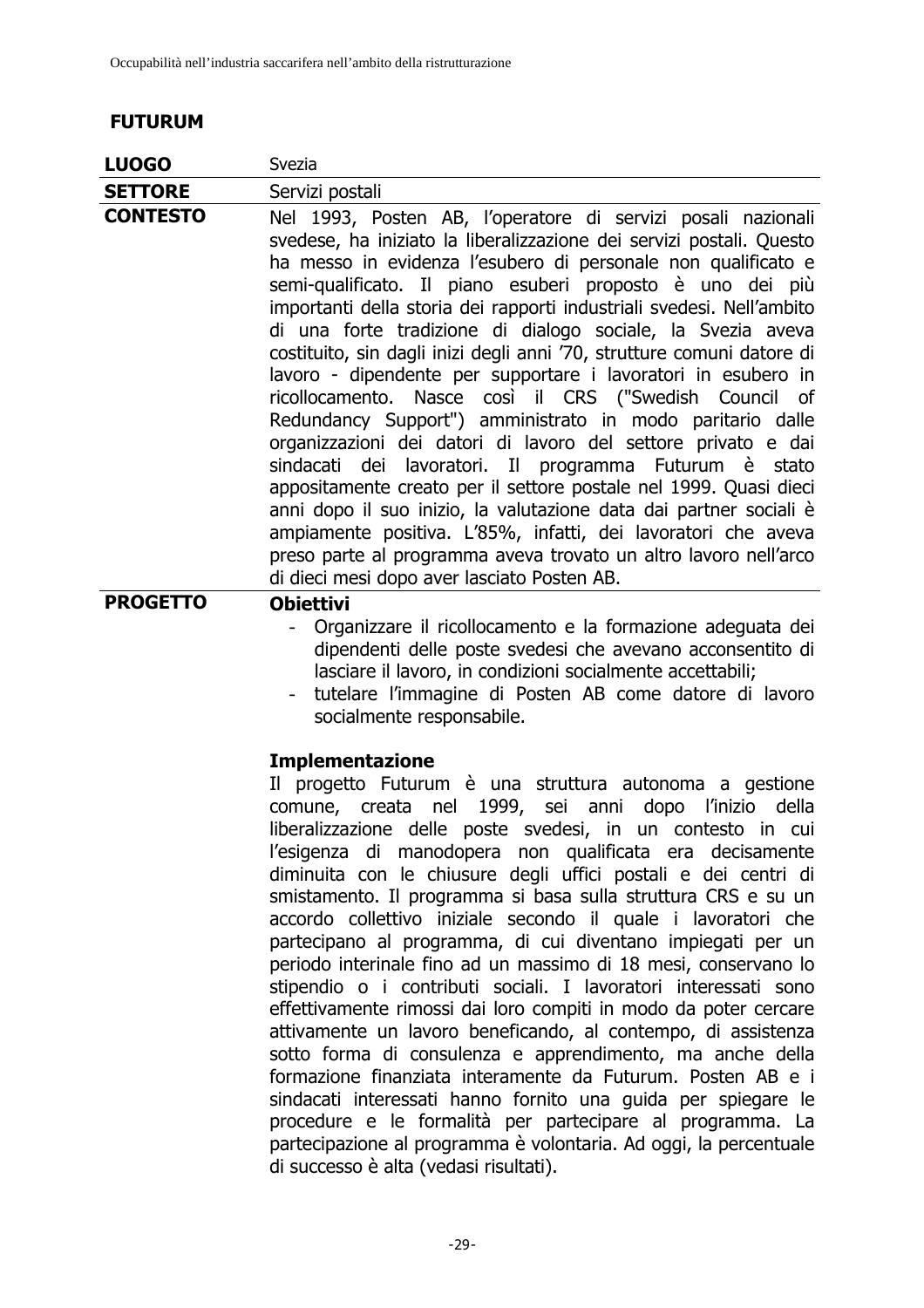| <b>RISULTATI</b>                     | Risultati qualitativi<br>- Il programma rappresenta il più grande schema di<br>ricollocamento nella storia dei rapporti industriali svedesi.<br>Viene considerato dai partner sociali un modello per il<br>successo del ricollocamento associato a formazione.<br>- La maggior parte delle persone interessate erano donne<br>scarsamente qualificate. |
|--------------------------------------|--------------------------------------------------------------------------------------------------------------------------------------------------------------------------------------------------------------------------------------------------------------------------------------------------------------------------------------------------------|
|                                      | Risultati quantitativi<br>Circa l'85% dei partecipanti al programma ha trovato un<br>lavoro nell'arco di dieci mesi e il 15% nell'arco di 18 mesi.                                                                                                                                                                                                     |
|                                      | Occupazioni e qualifiche<br>Le occupazioni interessate erano soprattutto quelle richiedenti<br>scarse qualifiche (postini e postine, impiegati di sportello e<br>smistatori di posta), ma la formazione ha consentito il<br>miglioramento delle qualifiche dei partecipanti al programma.                                                              |
| <b>FATTORI DI</b><br><b>SUCCESSO</b> | L'aspetto comune datore di lavoro/lavoratore e il dialogo sociale<br>rappresentano i principali fattori di successo. Il supporto di una<br>struttura a tre parti esistente, il CRS, è stato di grande aiuto.<br>Anche la comunicazione organizzata congiuntamente in relazione<br>al progetto è stata un importante fattore di successo.               |
| <b>CONTATTO</b>                      | <b>Anders Rosell</b><br>Avtal och Villkor<br>SE-105 00 Stoccolma<br>Tel.: +46 (0)8 781 11 47<br>www.posten.se                                                                                                                                                                                                                                          |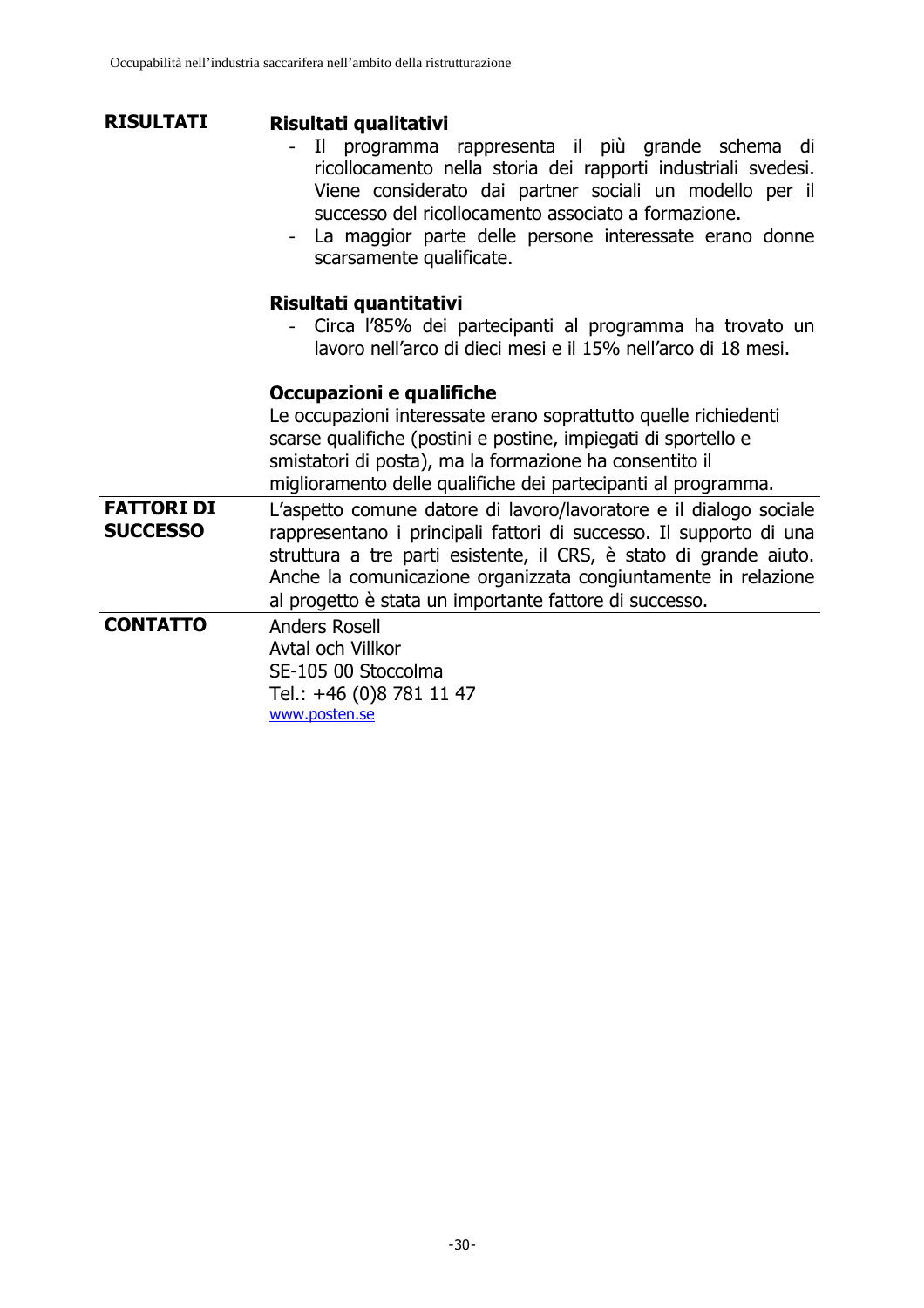## *Good practice* **nell'ambito del settore dell'industria saccarifera**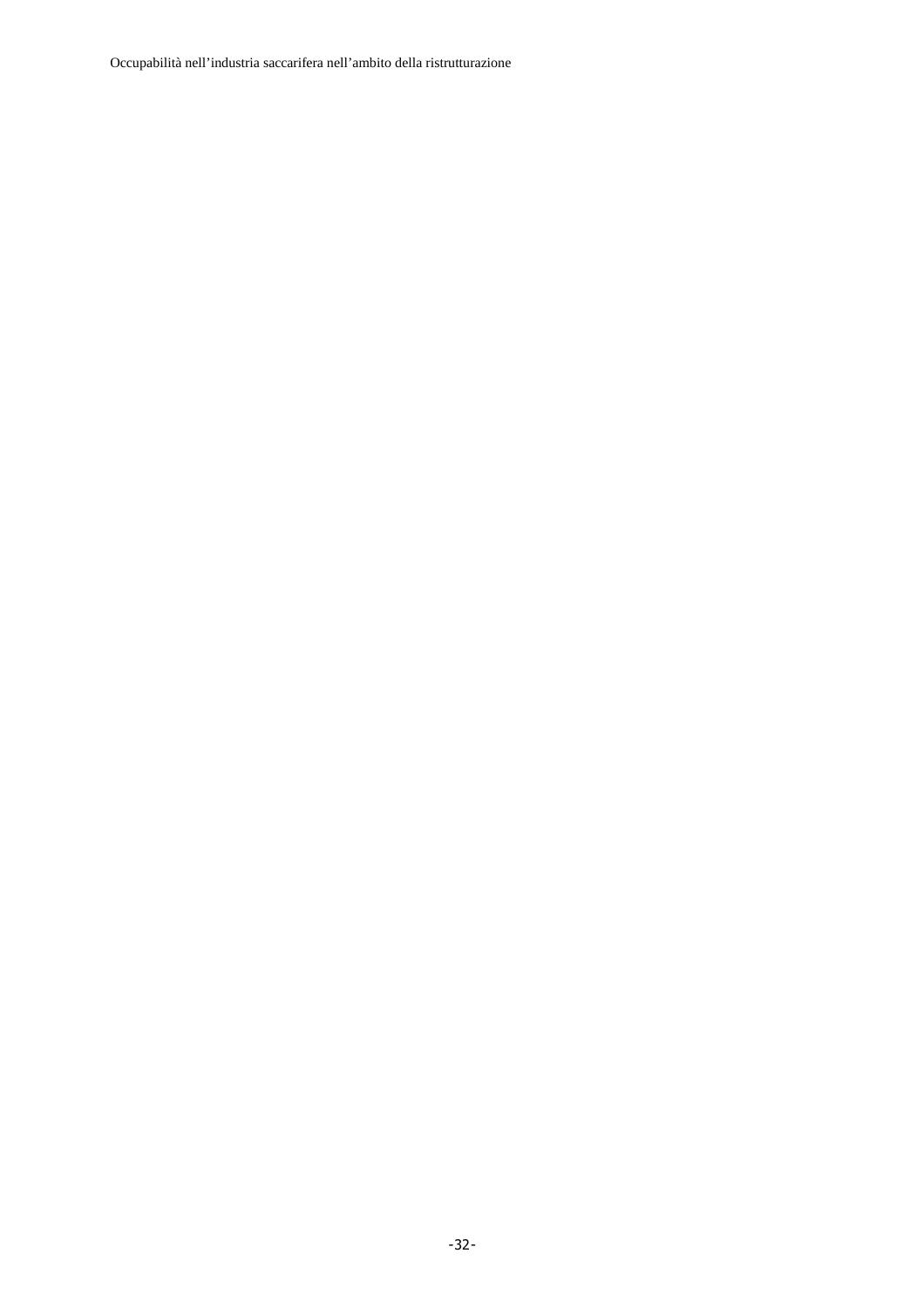## **LUOGO E DATA Agrana Zucker – Stabilimento di Hohenau – Austria 2006 - 2009**

**OGGETTO** Fondazione di formazione professionale/riformazione creata da Agrana (Arbeitsstiftung Agrana). Lo scopo di questa fondazione è di supportare, in diversi modi, gli ex dipendenti dello stabilimento di Agrana a Hohenau che hanno perso il lavoro: qualifiche, formazione, aiuto per cercare nuove prospettive di impiego o un nuovo lavoro, assistenza nella costituzione di una società. **CONTESTO** Vista l'esigenza di ridurre i costi nel contesto della riforma del regime dello zucchero, lo stabilimento di Hohenau è stato chiuso dopo la campagna del 2005. Oltre ai lavoratori stagionali, sono stati colpiti anche i 136 lavoratori a tempo indeterminato. In base al piano sociale negoziato, la direzione ed il personale hanno cercato soluzioni ottimali per i lavoratori interessati. Alcuni hanno potuto continuare a lavorare nella società mentre altri hanno beneficiato del pre-pensionamento. L'obiettivo era di offrire al resto del personale le migliori opportunità di formazione o riformazione per ottimizzare il reinserimento nel mercato del lavoro. **PROGETTO** In Austria, esiste la possibilità legale di ricevere un sussidio di disoccupazione durante un periodo di formazione fino a 209 settimane (legge sull'assicurazione di disoccupazione – Art. 18- 5). Questo è possibile quando la società che impiega le persone in questione crea un istituto responsabile delle misure di pianificazione ed implementazione con un impatto economico. Questa istituzione deve essere riconosciuta dai datori di lavoro e dalle organizzazioni sindacali che hanno il potere di negoziare i contratti collettivi (Legge sull'assicurazione della disoccupazione - Art. 18-6). La fondazione di formazione/riformazione Agrana Hohenau nasce ad opera del dipartimento responsabile del mercato di lavoro nell'Austria meridionale (Arbeitsmarktservice Niederösterreich), un'istituzione con esperienza nella creazione di fondazioni di formazione per l'industria agroalimentare (Aufleb GmbH), in collaborazione con Agrana. Ad ogni lavoratore viene data la possibilità di scegliere fra una nuova carriera, un corso di formazione o riformazione o nuovi tipi di formazione. Durante questo periodo i lavoratori ricevono un sussidio di disoccupazione. **RISULTATI** Il piano sociale viene finalizzato all'inizio del 2006. La fondazione nasce nel marzo 2006. Ai lavoratori viene data la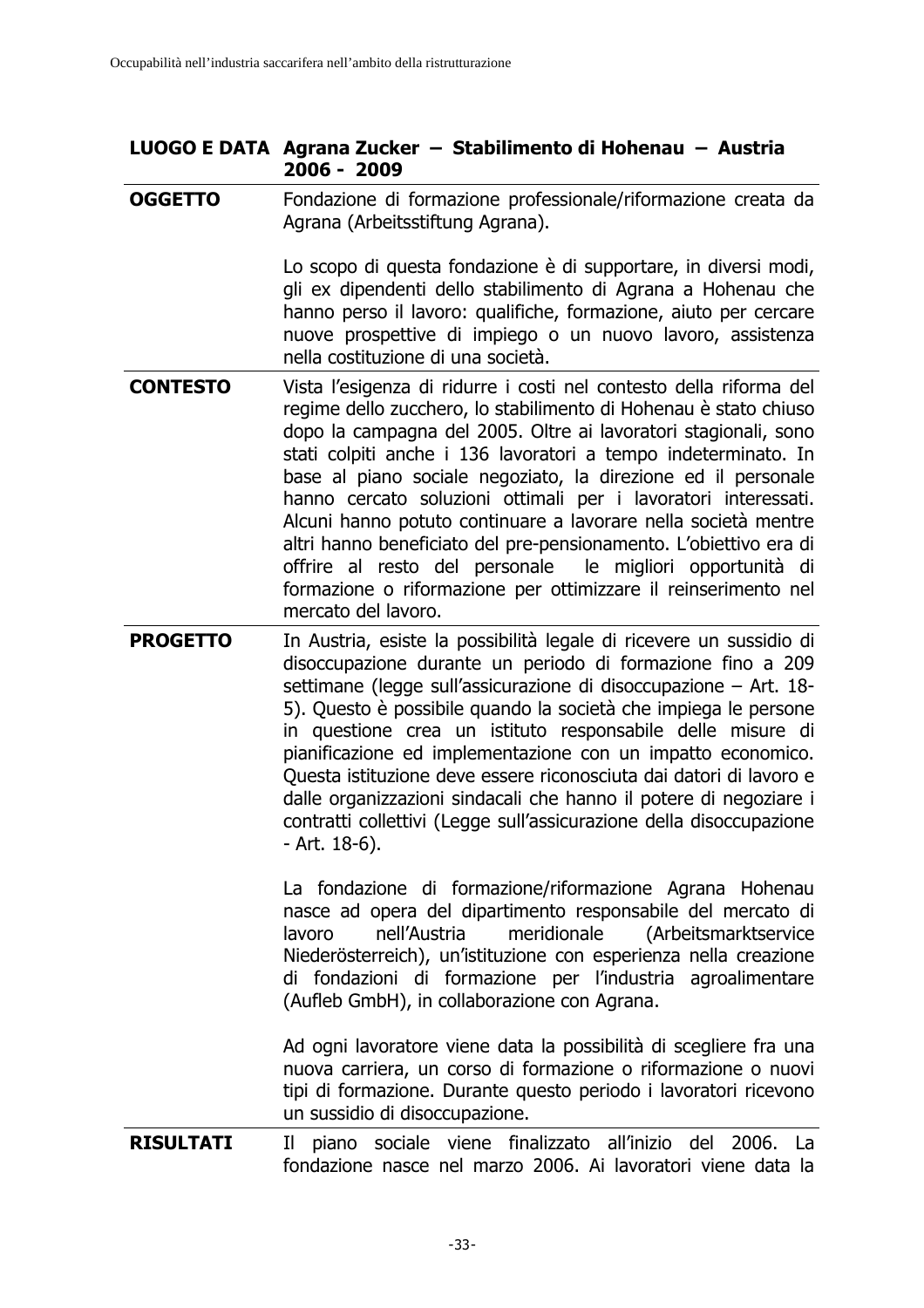possibilità di registrarsi fino a dicembre 2006.

## **Risultati quantitativi**

60 i lavoratori interessati di cui 49 ammessi con la prospettiva di una guida professionale e qualifiche.

## **Risultati qualitativi**

|                                                        | Il risultato è la garanzia sociale di indirizzare i lavoratori verso il nuovo<br>mercato del lavoro, in particolare i lavoratori più anziani, comune<br>nell'industria saccarifera dato che il cambiamento sembra essere<br>particolarmente difficile.<br>La percentuale di successo è superiore al 90% nell'ambito della<br>struttura<br>della fondazione creata dall'industria alimentare austriaca. Si<br>spera di ottenere lo stesso risultato per gli ex lavoratori di<br>Hoenau. |
|--------------------------------------------------------|----------------------------------------------------------------------------------------------------------------------------------------------------------------------------------------------------------------------------------------------------------------------------------------------------------------------------------------------------------------------------------------------------------------------------------------------------------------------------------------|
| <b>FATTORI DI</b><br><b>SUCCESSO</b>                   | Finanziamento pubblico/privato.<br>Collaborazione fra una regione e una società.<br>Progetto condotto congiuntamente e riconosciuto dai sindacati e<br>dalle organizzazioni dei datori di lavoro.<br>Esistenza ed uso di una legge che consente di utilizzare i sussidi<br>di disoccupazione per seguire corsi di formazione fino a 209<br>settimane.                                                                                                                                  |
| <b>ASSEGNAZION</b><br><b>E DELLE</b><br><b>RISORSE</b> | I costi di formazione ammontavano a circa 6.000 euro ed erano<br>finanziati dalla società e dai partner sociali (tramite la<br>fondazione<br>alimentare).<br>$\mathbf{I}$<br>sussidi<br>di<br>disoccupazione<br>possibilmente estesi sarebbero stati pagati dalle autorità.                                                                                                                                                                                                            |
| <b>OCCUPABILITÀ</b>                                    | Per i lavoratori ammessi, il risultato prevede migliori possibilità<br>di un reinserimento di successo nel mercato del lavoro, in<br>particolare per i lavoratori che avevano lavorato per lungo<br>nell'industria saccarifera, che rappresentavano la<br>tempo<br>maggioranza, e per i quali sarebbe stato più difficile gestire un<br>cambiamento.                                                                                                                                   |
| <b>CONTATTO</b>                                        | Gerhard ROBL Gerhard.robl@agrana.at<br>Thomas BUDER Thomas.buder@agrana.at                                                                                                                                                                                                                                                                                                                                                                                                             |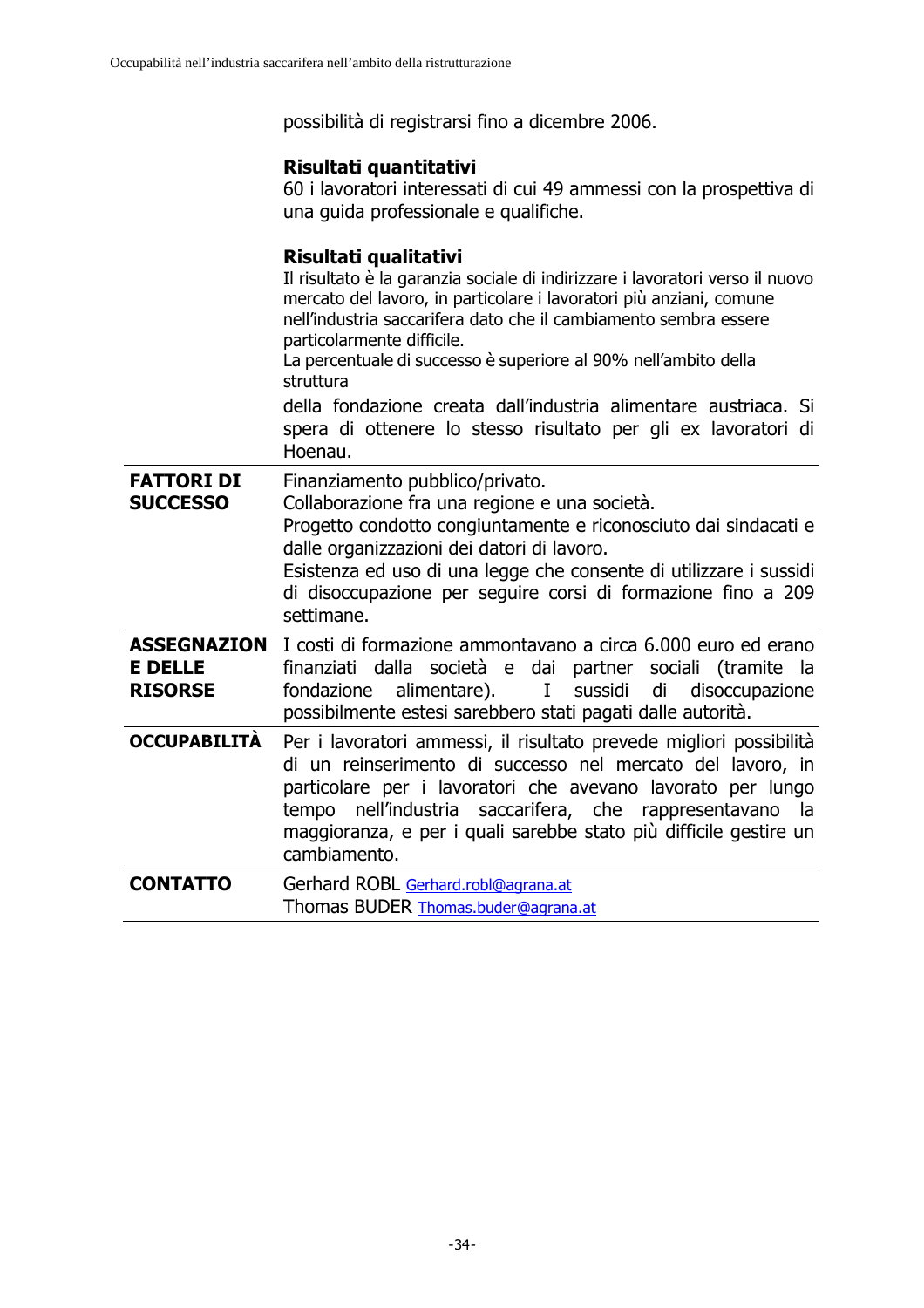#### **POSTO E DATA OBSERVIA - Francia**

Data: da gennaio 2005, dopo un accordo fra i partner sociali datato 6 dicembre 2004.

**CONTESTO** Prima della riforma della produzione saccarifera iniziata in Europa nel 2007, la Francia si posizionava all'8° posto fra i maggiori produttori di zucchero del mondo, al secondo posto come produttore di zucchero di barbabietola e al primo posto come produttore di zucchero di tutti i tipi (Francia e possedimenti d'oltremare). Nel 2005, l'industria dava lavoro a 9.500 persone, due anni dopo il numero era sceso a 8.100, compresi i lavoratori stagionali. **La Francia potrebbe perdere circa un quinto della sua produzione a seguito della riforma europea.** Il settore alimentare è rappresentato dall'ANIA (National Association of Food Industries) che raggruppa 18 federazioni nazionali. Conta attualmente 412.000 lavoratori. Il settore alimentare francese e le relative aziende vivono un costante cambiamento. L'industria saccarifera è la sola a registrare una perdita di posti di lavoro.

- **PROGETTO** L'iniziativa congiunta (datori di lavoro e sindacati) è nata a seguito dell'adozione di una legge francese che obbliga società e federazioni settoriali a creare **osservatori commerciali** dal 2004. L'industria saccarifera ha deciso di non essere da sola in questo progetto ma di unirsi ad altri settori alimentari, posizionandosi nella struttura più ampia possibile e coinvolgendo i partner sociali e questo non faceva parte dell'obbligo normativo. L'idea era di:
	- **1. creare un meccanismo** in grado di gestire lavori e capacità;
	- **2. definire punti di accesso** fra settori e qualifiche;
	- **3. identificare percorsi di formazione.**

#### **Perché creare un Osservatorio?**

- Per migliorare la conoscenza delle attività esistenti (un inventario) facendo una **mappa** delle varie attività del settore.
- Per avere il più grande campo d'osservazione possibile e studiare un migliore approccio alle attività interessate.
- Per guardare avanti per quanto riguarda le attività e le esigenze di formazione.
- Per identificare meglio gli sviluppi delle attività del settore alimentare.
- Per agire come testa pensante per quanto riguarda i fattori che interessano le nostre attività.
- Per cercare soluzioni per affrontare nuove sfide.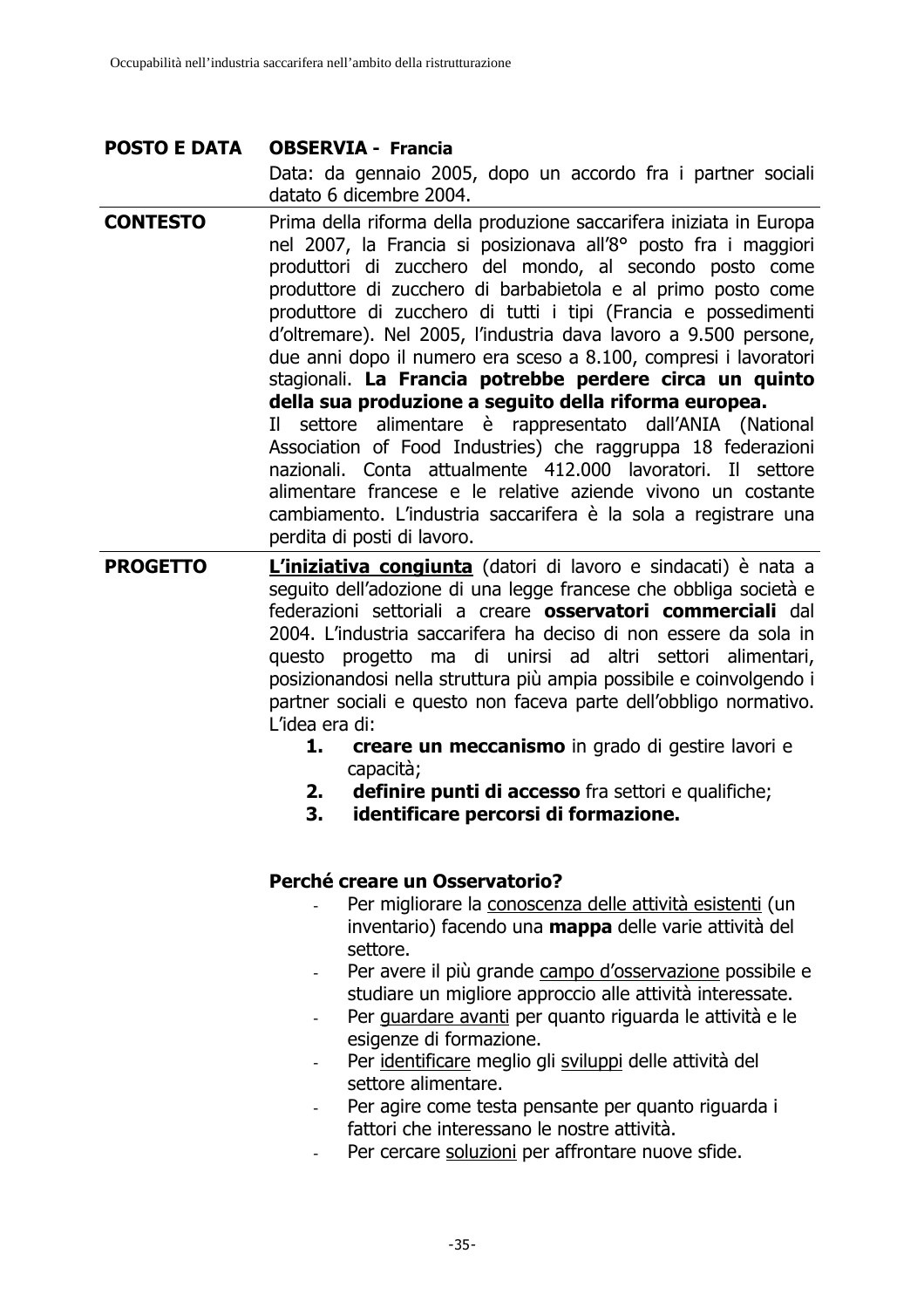|                  | Come è stato costituito l'Osservatorio?                                                                                                                                                                                                                                                   |
|------------------|-------------------------------------------------------------------------------------------------------------------------------------------------------------------------------------------------------------------------------------------------------------------------------------------|
|                  | Con il supporto dell'ANIA, attraverso l'impegno dei partner sociali e                                                                                                                                                                                                                     |
|                  | attingendo dai fondi propri del settore:<br>firmando un accordo il 6 dicembre 2004 fra                                                                                                                                                                                                    |
|                  | 5 organizzazioni sindacali;                                                                                                                                                                                                                                                               |
|                  |                                                                                                                                                                                                                                                                                           |
|                  | 18 organizzazioni dei datori di lavoro                                                                                                                                                                                                                                                    |
|                  | (da allora hanno firmato altre 17 federazioni)                                                                                                                                                                                                                                            |
|                  | raggruppando occupazioni che coinvolgono attività simili                                                                                                                                                                                                                                  |
|                  | o correlate;                                                                                                                                                                                                                                                                              |
|                  | cercando sinergie fra i sotto-settori che registrano tagli                                                                                                                                                                                                                                |
|                  | trasversali e problemi specifici;                                                                                                                                                                                                                                                         |
|                  | mettendo insieme risorse; un budget annuo di 300.000                                                                                                                                                                                                                                      |
|                  | euro;                                                                                                                                                                                                                                                                                     |
|                  | adottando moderni mezzi di comunicazione;                                                                                                                                                                                                                                                 |
|                  | creando un gruppo direttivo comune con il compito di:                                                                                                                                                                                                                                     |
|                  | implementare le linee di guida generali;                                                                                                                                                                                                                                                  |
|                  | stabilire priorità per il programma di studio;                                                                                                                                                                                                                                            |
|                  | definire e supervisionare le risorse necessarie per<br>$\bullet$<br>questi studi;                                                                                                                                                                                                         |
|                  |                                                                                                                                                                                                                                                                                           |
|                  | definire proposte e scegliere esperti, monitorarne e<br>convalidarne il loro lavoro.                                                                                                                                                                                                      |
|                  |                                                                                                                                                                                                                                                                                           |
| <b>RISULTATI</b> | Cinque anni dopo il lancio di Observia, il settore aveva raccolto                                                                                                                                                                                                                         |
|                  | dati tali da poter intraprendere attività specifiche.                                                                                                                                                                                                                                     |
|                  | Se occupabilità significa la capacità di un lavoratore di<br>continuare ad eseguire i propri compiti all'interno di una società<br>o all'esterno della stessa, in questo caso la società e il<br>lavoratore stesso devono avere una chiara "vision" dei loro<br>compiti attuali e futuri. |
|                  | Il lavoro dell'Osservatorio che porterà a questa "vision" è il<br>seguente:                                                                                                                                                                                                               |
|                  | prevedere gli sviluppi del settore alimentare nei                                                                                                                                                                                                                                         |
|                  | prossimi 5 o 10 anni;                                                                                                                                                                                                                                                                     |
|                  | ipotesi di lavoro;                                                                                                                                                                                                                                                                        |
|                  | una struttura per comprendere ed analizzare le                                                                                                                                                                                                                                            |
|                  | tendenze, basata su variabili pertinenti all'interno                                                                                                                                                                                                                                      |
|                  | del contesto generale di un'economia globalizzata                                                                                                                                                                                                                                         |
|                  | (costi energetici, accordi WTO, ecc.) e sulla                                                                                                                                                                                                                                             |
|                  | situazione rispetto alla domanda (schemi di                                                                                                                                                                                                                                               |
|                  | consumo, potere d'acquisto, ecc.) e sulla fornitura                                                                                                                                                                                                                                       |
|                  | (tracciabilità, etichette, ecc.). Un confronto fra                                                                                                                                                                                                                                        |
|                  | queste serie di dati consentirà di porgere i giusti                                                                                                                                                                                                                                       |
|                  | quesiti.                                                                                                                                                                                                                                                                                  |
|                  | Definizioni comuni dei termini utilizzati (famiglia,<br>$\overline{\phantom{0}}$                                                                                                                                                                                                          |
|                  | commercio, impiego, ecc.).                                                                                                                                                                                                                                                                |
|                  | Studio quantitativo: creazione di un database<br>-                                                                                                                                                                                                                                        |
|                  | numerico sul settore (società, dipendenti: numeri, età,                                                                                                                                                                                                                                   |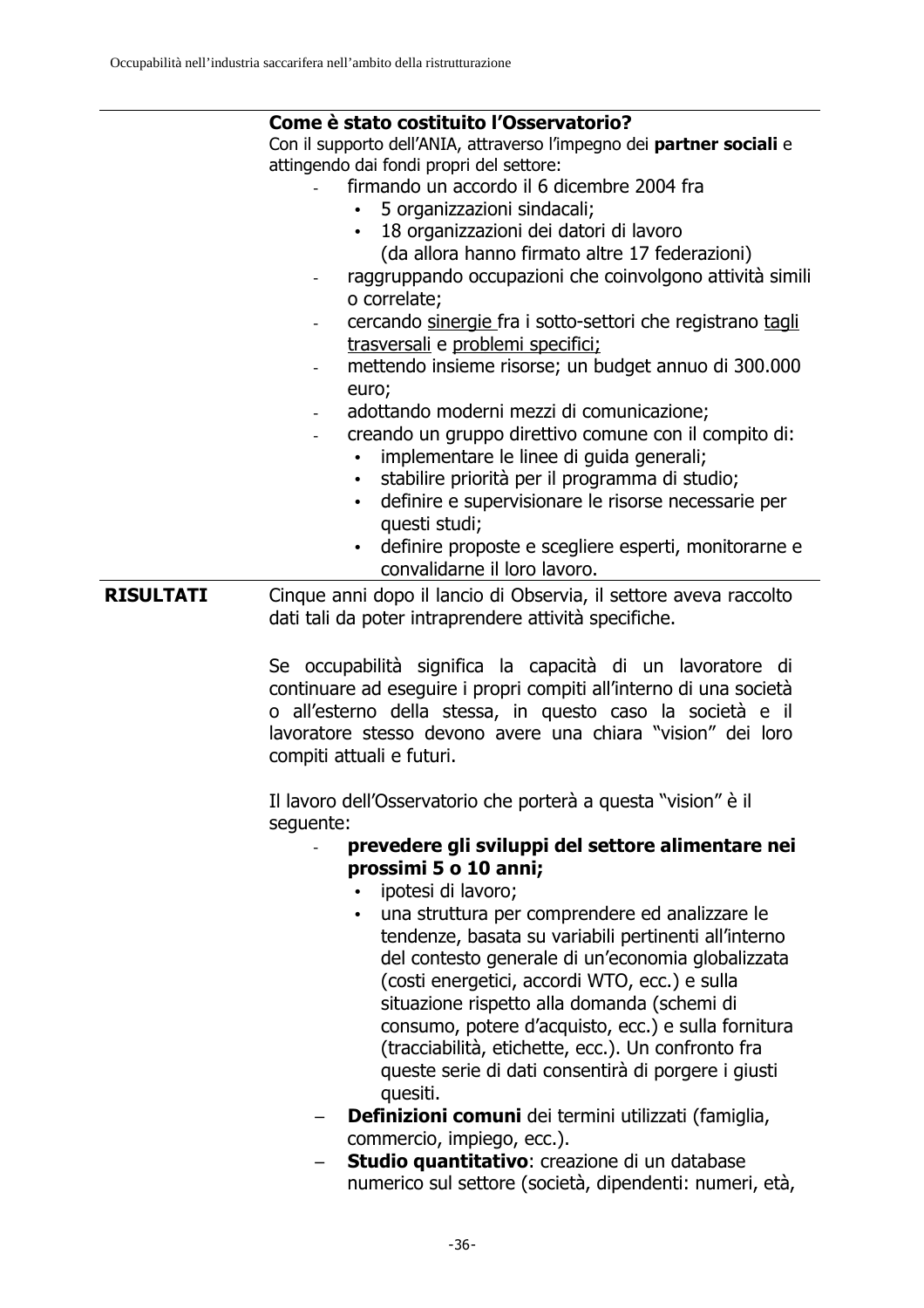|                      | ecc.) in modo da avere una panoramica d'impiego                  |  |  |
|----------------------|------------------------------------------------------------------|--|--|
|                      | attraverso il settore sotto la sfera dell'Osservatorio.          |  |  |
|                      | Studio degli elementi che rendono l'industria                    |  |  |
|                      | alimentare invitante ai giovani (attrarre giovani                |  |  |
|                      | motivati è un elemento prioritario). Questo studio ha            |  |  |
|                      | permesso al settore e alle società di introdurre un piano        |  |  |
|                      | d'azione alla luce delle percezioni dei giovani.                 |  |  |
|                      | Forte di questi risultati, il settore ha lanciato                |  |  |
|                      | l'operazione "Insieme per alimentare il futuro".                 |  |  |
|                      | L'intenzione è di ispirare entusiasmo facendo                    |  |  |
|                      | conoscere meglio il settore e le sue attività grazie             |  |  |
|                      | all'offerta di 100.000 posti intraaziendali ai giovani           |  |  |
|                      | per un periodo di tre anni. Questa operazione                    |  |  |
|                      | abbraccia tutte le attività.                                     |  |  |
|                      | Lo studio viene, inoltre, condotto in collaborazione             |  |  |
|                      | con i Ministeri dell'Istruzione e dell'Alimentazione (in         |  |  |
|                      | base ad un accordo di collaborazione di diversi anni).           |  |  |
|                      | Mappatura delle attività – aggiornamento                         |  |  |
|                      | Sono state mappate ed analizzate 9 famiglie di                   |  |  |
|                      | occupazioni e 46 attività principali (www.observia-              |  |  |
|                      | métiers.fr – rapporto "Métiers et<br>Qualifications").           |  |  |
|                      | Studio retrospettivo che fornisce una panoramica                 |  |  |
|                      | delle tendenze del personale nelle società e nel settore         |  |  |
|                      | globale negli ultimi 10 anni.                                    |  |  |
|                      | Studio sull'uguaglianza nel luogo di lavoro: un                  |  |  |
|                      | punto di riferimento totale di prassi, organizzato per           |  |  |
|                      | porre rimedio alle disparità.                                    |  |  |
|                      | In futuro: studio (quantitativo e qualitativo)                   |  |  |
|                      | sull'occupabilità dei disabili nell'industria alimentare.        |  |  |
| <b>FATTORI DI</b>    | Sono stati identificati i seguenti fattori di successo:          |  |  |
| <b>SUCCESSO</b>      | l'Osservatorio è un ente comune derivante da negoziati           |  |  |
|                      | e da un accordo fra le federazioni dei datori di lavoro e i      |  |  |
|                      | sindacati;                                                       |  |  |
|                      | portata dell'area sotto osservazione (35 federazioni             |  |  |
|                      | rappresentanti altrettanti settori d'attività);                  |  |  |
|                      | lessibilità della struttura: solo un membro del personale        |  |  |
|                      | ed usando i migliori esperti per qualsiasi studio                |  |  |
|                      | intrapreso (ad es. MANEXPERT per la mappatura delle              |  |  |
|                      | attività e; FUTURIBLE per la parte di pianificazione             |  |  |
|                      | futura, ecc.).                                                   |  |  |
| <b>ASSEGNAZIONE</b>  | La fase di avvio è stata facilitata dal supporto dell'ANIA,      |  |  |
| <b>DELLE RISORSE</b> | dall'impegno dei partner sociali e dalle risorse proprie del     |  |  |
|                      | settore (attraverso le OPCA - enti di raccolta di redditi comuni |  |  |
|                      | per la gestione dei fondi di formazione). Si prevede un budget   |  |  |
|                      | operativo annuale di 300.000 euro.                               |  |  |
| <b>OCCUPABILITÀ</b>  | Observia è stato studiata in modo tale che i<br>lavoratori       |  |  |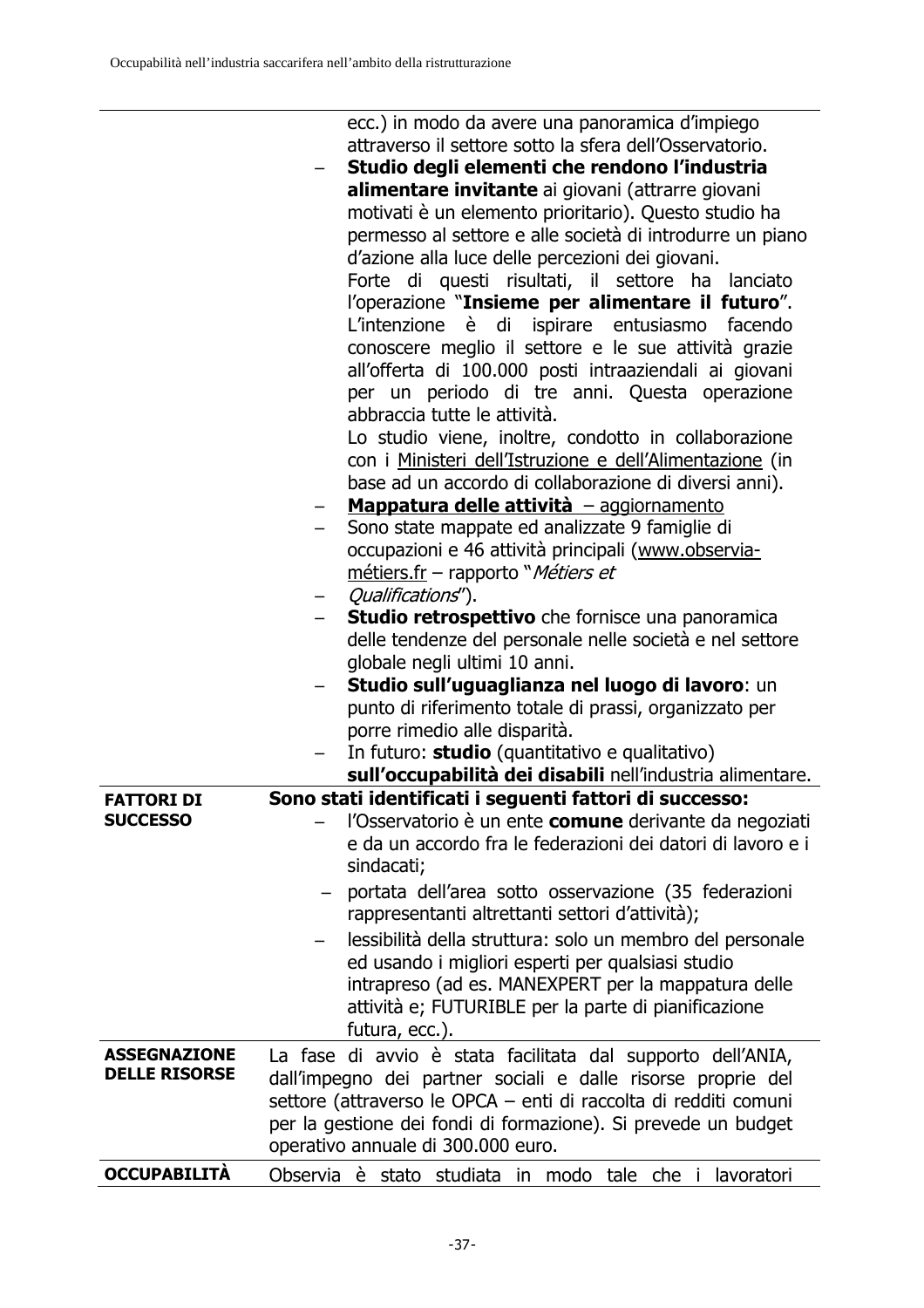|                 | gestiscano il proprio sviluppo, arricchiscano il proprio capitale<br>(economico, sociale e simbolico) in modo da garantire il<br>successo delle loro vite lavorative, ovvero possedere e<br>potenziare le qualifiche richieste dal mercato del lavoro. |
|-----------------|--------------------------------------------------------------------------------------------------------------------------------------------------------------------------------------------------------------------------------------------------------|
| <b>CONTATTO</b> | Caroline Cohen<br><b>OBSERVIA</b><br>Observatoire des métiers des industries alimentaires<br>21, rue Leblanc<br>FR-75015 Parigi<br>Tel.: +33 01 53 83 92 34 / Fax: +33 01 53 83 92 39<br>ccohen@observia-metiers.fr<br>www.observia-metiers.fr         |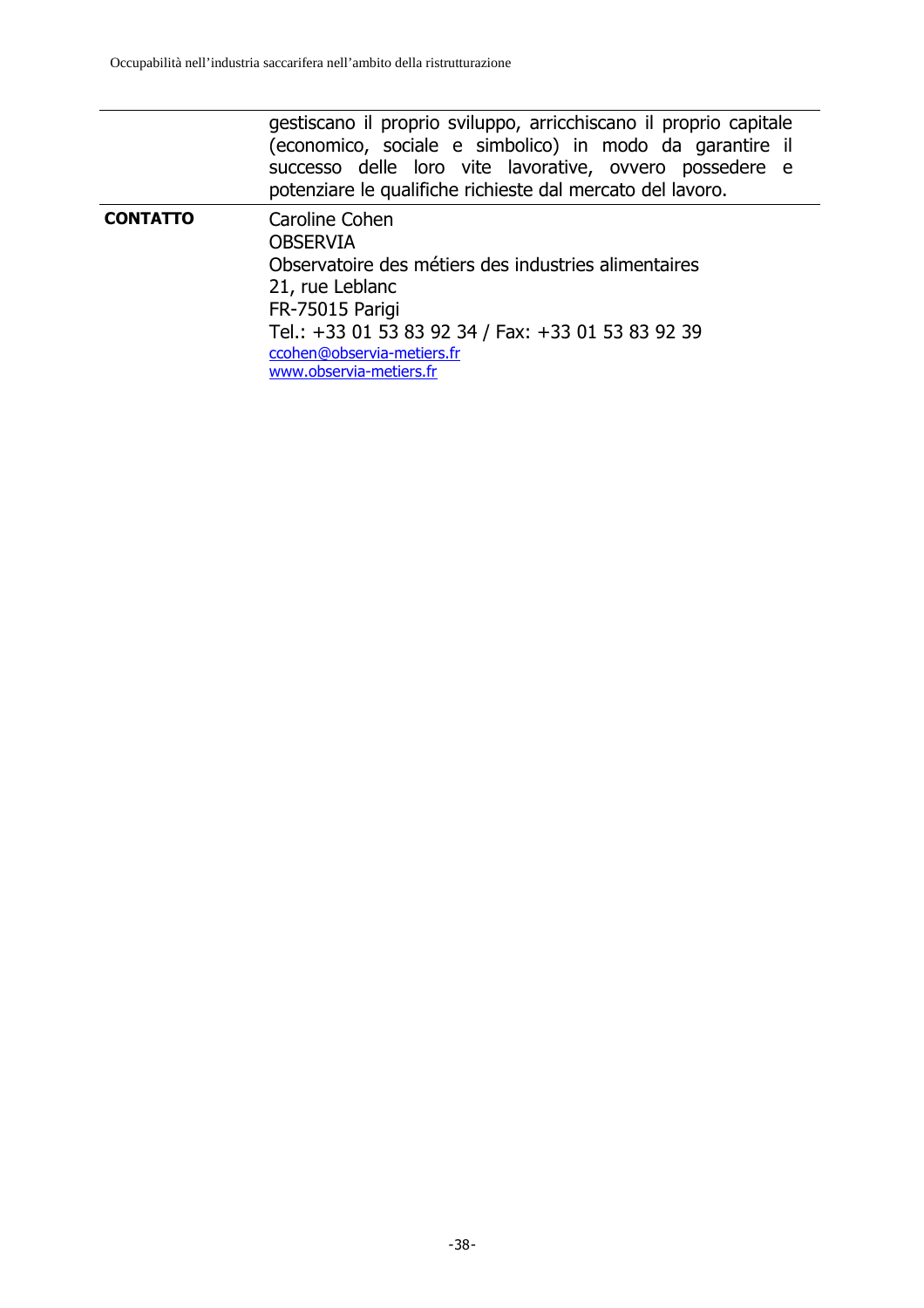|                                                         | LUOGO E DATA Südzucker - Germania<br>Politica aziendale permanente attuale                                                                                                                                                                                                                                                                                                                                                                                                                                                                                                                                                                    |  |  |
|---------------------------------------------------------|-----------------------------------------------------------------------------------------------------------------------------------------------------------------------------------------------------------------------------------------------------------------------------------------------------------------------------------------------------------------------------------------------------------------------------------------------------------------------------------------------------------------------------------------------------------------------------------------------------------------------------------------------|--|--|
| <b>CONTESTO</b>                                         | Südzucker è il maggiore produttore di zucchero dell'UE. Conta<br>8.598 lavoratori nell'attività saccarifera e 17.000 dipendenti<br>nell'intero gruppo.                                                                                                                                                                                                                                                                                                                                                                                                                                                                                        |  |  |
|                                                         | Il fatturato totale del Gruppo Südzucker si aggira intorno ai 6<br>miliardi di euro.                                                                                                                                                                                                                                                                                                                                                                                                                                                                                                                                                          |  |  |
| <b>PROGETTO/</b><br><b>POLITICA</b><br><b>AZIENDALE</b> | miglioramento delle qualifiche dei lavoratori è stato<br>$\mathbf{I}$<br>organizzato a tutti i livelli:<br>istruzione professionale dei giovani (oltre il 10% del<br>personale a tempo indeterminato) nelle seguenti aree:<br>elettrica, meccanica, laboratorio chimico,<br>amministrazione aziendale;<br>tutti i dipendenti, se necessario: formazione IT, attività<br>commerciali, conoscenza software, R & D (per la<br>direzione: formazione comportamentale come leadership,<br>negoziazione).<br>Giovani laureati altamente qualificati vengono reclutati tenendo<br>in considerazione la loro capacità di evolvere e di adeguarsi alle |  |  |
|                                                         | diverse attività.<br>Vi è una stretta collaborazione fra scuole e università.                                                                                                                                                                                                                                                                                                                                                                                                                                                                                                                                                                 |  |  |
|                                                         | Programmi specifici rivolti al personale a livello internazionale.                                                                                                                                                                                                                                                                                                                                                                                                                                                                                                                                                                            |  |  |
| <b>ASSEGNAZION</b><br><b>E DELLE</b><br><b>RISORSE</b>  | Nessun budget specifico.<br>Finora nessuna richiesta di fondi pubblici.                                                                                                                                                                                                                                                                                                                                                                                                                                                                                                                                                                       |  |  |
| <b>RISULTATI</b>                                        | Qualitativi<br>Buona immagine esterna della società che viene considerata<br>interessante dai giovani qualificati ed altamente qualificati.                                                                                                                                                                                                                                                                                                                                                                                                                                                                                                   |  |  |
| <b>FATTORI DI</b><br><b>SUCCESSO</b>                    | Possibilità per i lavoratori di migliorare la loro qualifica a tutti i<br>livelli, di intraprendere una carriera e di essere preparati a nuovi<br>compiti all'interno o all'esterno della società.                                                                                                                                                                                                                                                                                                                                                                                                                                            |  |  |
| <b>OCCUPABILITÀ</b>                                     | Legata allo sviluppo di qualifiche personali, alla capacità di<br>gestire diversi compiti all'interno o all'esterno della società.                                                                                                                                                                                                                                                                                                                                                                                                                                                                                                            |  |  |
| <b>CONTATTO</b>                                         | Dott. Norbert Kailich<br>personal@suedzucker.de<br>http://www.suedzucker.de                                                                                                                                                                                                                                                                                                                                                                                                                                                                                                                                                                   |  |  |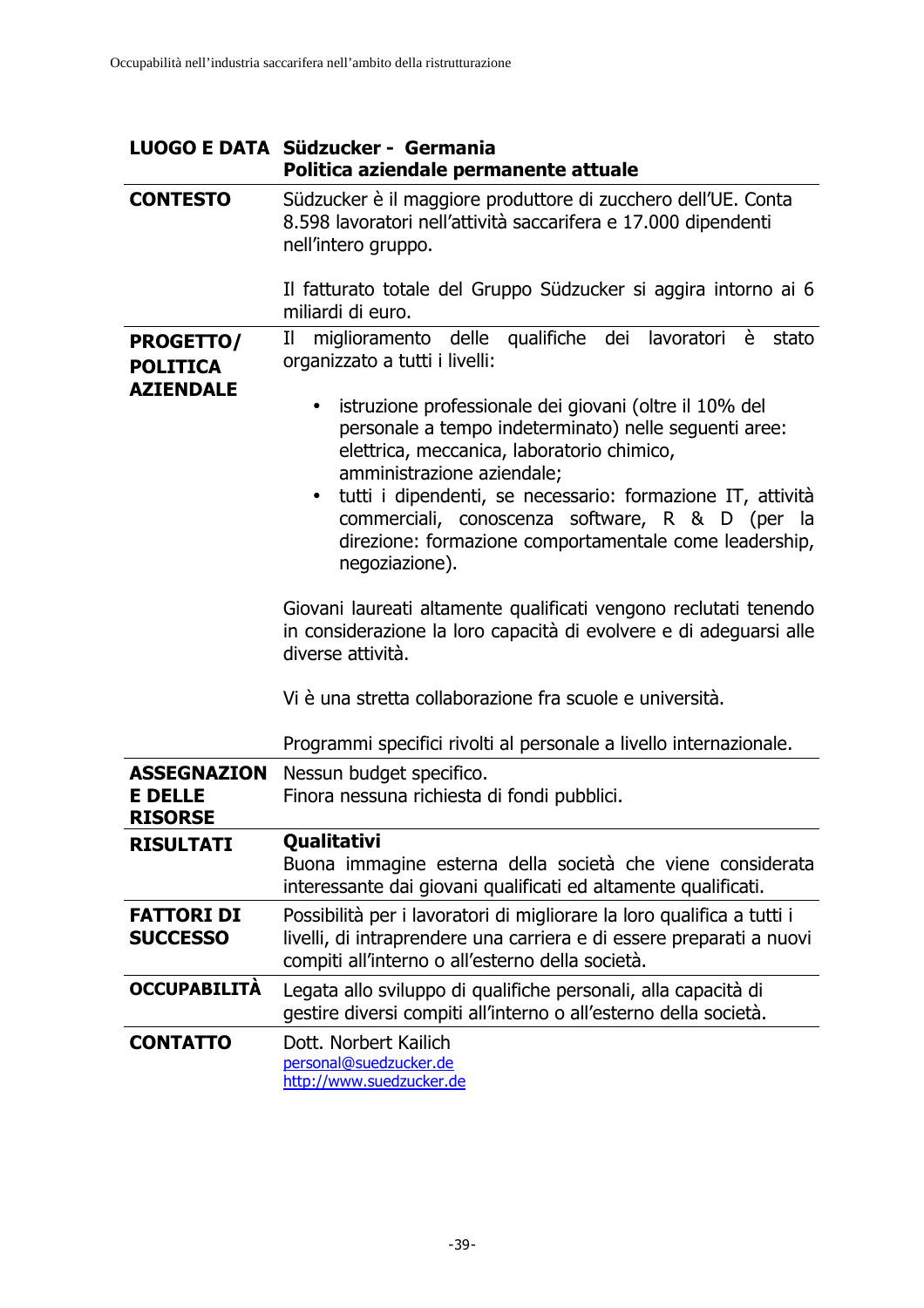### **LUOGO E DATA Ferrara Food S.r.l. – GRUPPO SFIR SpA - Italia 2009**

- **CONTESTO** S.F.I.R. è stato uno dei quattro gruppi del settore dell'industria saccarifera ad operare in Italia prima della riforma del 2006. Dopo la riforma, S.F.I.R. ha chiuso tre dei suoi quattro stabilimenti, in attuazione anche della legge nazionale sulla riforma del settore saccarifero. Lo zuccherificio di Pontelagoscuro (in provincia di Ferrara, Emilia Romagna) è stato l'unico a rimanere operativo dopo la campagna saccarifera del 2007-08. È stato poi chiuso nel 2008/09, dopo la rinuncia della restante quota di produzione dello zucchero. SUl sito dello Zuccherificio è stata pianificata una nuova attività economica industriale.
- **PROGETTO** L'obiettivo principale era quello di continuare la tradizione del gruppo nell'industria alimentare con una nuova iniziativa chiamata "Ferrara Food", mirante ad identificare alternative concrete alla coltivazione della barbabietola da zucchero, garantendo lo stesso livello di impiego di quello della produzione saccarifera e consolidando e conservando l'industria agroalimentare in Emilia Romagna.

Sulla base di un accordo firmato il 20.7.2007, il gruppo ha deciso di costruire un nuovo sito industriale per produrre e commercializzare conserve di pomodoro, sottoprodotti del pomodoro, zuppe, spezie e sottoprodotti della frutta, garantendo la possibilità di estendere la produzione ad alimenti organici, proteici e salutari negli anni successivi.

S.F.I.R. ha, inoltre, sviluppato una filiera (supply chain) specifica nell'area di coltivazione del pomodoro, rispettando alti standard qualitativi considerati l'elemento distintivo della nuova attività. La creazione della filiera *(supply chain)* ha implicato una stretta collaborazione con le associazioni agricole locali, garantendo un impatto rilevante sulle attività agricole e sul mercato del lavoro.

### **RISULTATI Qualitativi**

- La tempistica prevista dall'accordo è stata rigorosamente rispettata. L'intero processo è stato portato a termine in 16 mesi e l'avvio dell'attività di produzione ha avuto luogo nel luglio 2009.
- Nel 2009, la società ha realizzato un percorso formativo pragamaticamente ed espressamente mirato alla nuova attività . Nella prima campagna produttiva (estate 2009), è stato adottato anche il metodo "side-by-side" con i lavoratori che apprendevano il lavoro grazie all'assistenza ed all'aiuto degli stessi tecnici che avevano installato i macchinari dello stabilimento.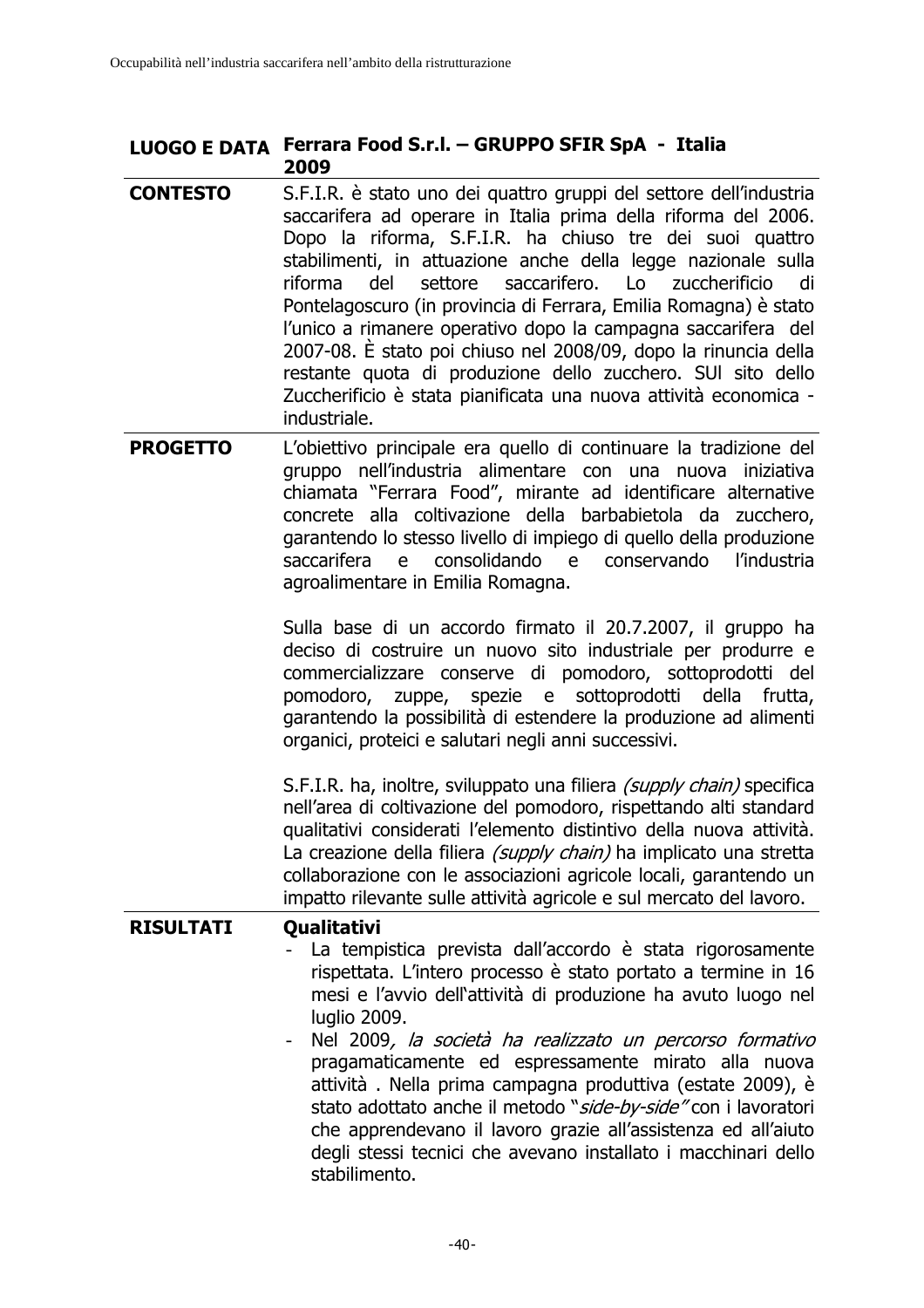|                                      | A seguito degli accordi firmati nel dicembre 2007 a livello<br>nazionale e regionale, è stata garantita un'assistenza un<br>contributo finanziario costante per sostenere il mancato<br>redito dei lavoratori durante l'intero periodo di transizione.<br>Questa copertura economica consisteva in contributi pubblici<br>nazionali ed in una erogazione addizionale<br>pagata<br>direttamente dalla società.<br>Consolidamento dell'industria agroalimentare in Emilia<br>nuove prospettive economiche<br>Romagna<br>con<br>per<br>l'immediato futuro.                                                                                                                                                                                                                                                        |
|--------------------------------------|----------------------------------------------------------------------------------------------------------------------------------------------------------------------------------------------------------------------------------------------------------------------------------------------------------------------------------------------------------------------------------------------------------------------------------------------------------------------------------------------------------------------------------------------------------------------------------------------------------------------------------------------------------------------------------------------------------------------------------------------------------------------------------------------------------------|
|                                      | Quantitativa                                                                                                                                                                                                                                                                                                                                                                                                                                                                                                                                                                                                                                                                                                                                                                                                   |
|                                      | - La nuova società impiega già 12 lavoratori a tempo<br>indeterminato dell'ex stabilimento di Pontelagoscuro e 90<br>lavoratori stagionali del mercato del lavoro locale.                                                                                                                                                                                                                                                                                                                                                                                                                                                                                                                                                                                                                                      |
| <b>FATTORI DI</b><br><b>SUCCESSO</b> | Supporto combinato di sindacati, federazione nazionale<br>(Unionzucchero) e autorità pubbliche (Regione Emilia<br>Romagna, Provincia di Ferrara, comuni di Ferrara e Argenta).<br>Assegnazione di ruoli chiaramente definiti fra i partner<br>interessati e collaborazione ottimale.<br>La nuova attività, combinata alla strategia regionale di<br>ampliamento dell'attività agricola ed alimentare ed alla<br>promozione delle industrie agro-energetiche, fornisce nuove<br>prospettive all'economia locale e regionale e crea nuove<br>opportunità nel mercato del lavoro.<br>L'approccio nazionale precedentemente definito era concreto<br>ed ha garantito l'avvio di un'attività nuova e redditizia in un<br>tempo ragionevole. I risultati iniziali (agosto 2009) sono stati<br>migliori del previsto. |
| <b>E DELLE</b><br><b>RISORSE</b>     | <b>ASSEGNAZION</b> Il piano industriale presentato da SFIR nel 2007 prevedeva un<br>investimento di 25.000.000 di euro in 16 mesi e un fatturato<br>annuo di 50.000.000 di euro.                                                                                                                                                                                                                                                                                                                                                                                                                                                                                                                                                                                                                               |
| <b>OCCUPABILITÀ</b>                  | Anche se l'approccio all'occupazione potrebbe essere<br>giudicato " <i>difensivo"</i> , si è rivelato in realtà efficace: tutti i<br>dipendenti sono stati coperti dal sistema nazionale di<br>incentivi pubblici e dall'assistenza economica garantita<br>dall'impresa, oltre che dalle opportunità di lavoro offerte dal<br>nuovo stabilimento.<br>Per quanto concerne lo sviluppo HR, la società mira a<br>potenziare continuamente le competenze e il know-how dei<br>dipendenti relativamente all'attività di crescita e ad attività<br>economiche e produttive più estese.                                                                                                                                                                                                                               |
| <b>CONTATTO</b>                      | Avv. Giorgio Sandulli - Unionzucchero<br>sandulli@unionzucchero.it<br>http://www.unionzucchero.it/                                                                                                                                                                                                                                                                                                                                                                                                                                                                                                                                                                                                                                                                                                             |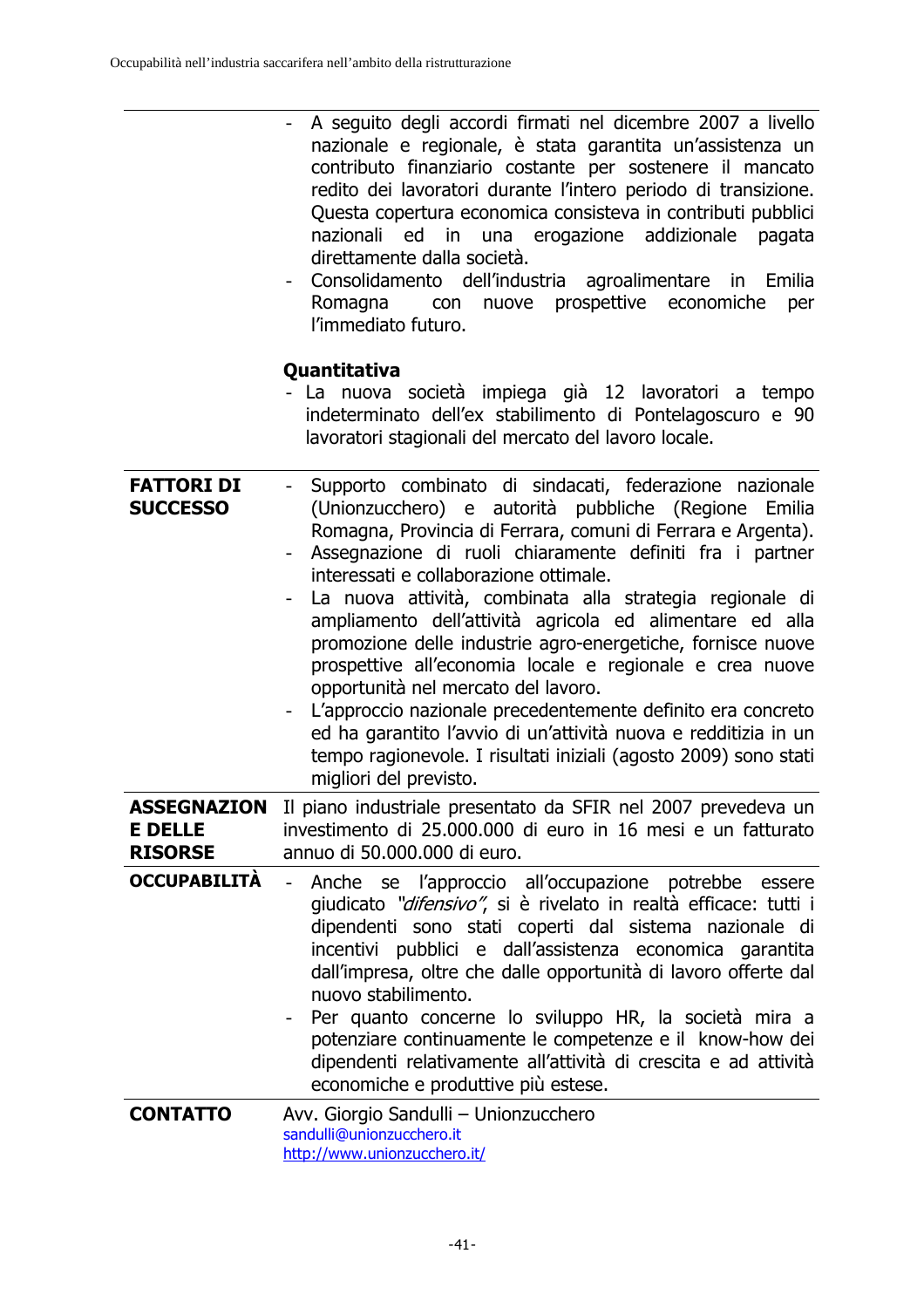| <b>LUOGO E DATA</b> | Italia                               |  |
|---------------------|--------------------------------------|--|
|                     | 2006/2007/2008 e gli anni successivi |  |

- **CONTESTO** Sviluppo e sostegno del dialogo sociale con i lavoratori dopo la rinuncia alle quote e la chiusura degli zuccherifici. Il processo di ristrutturazione a seguito della riforma OCM, in Italia, ha coinvolto tutte le imprese e la prima fase (2006) ha visto la chiusura di 13 aziende su 19. Nel 2008, sono state chiuse altre due zuccherifici (per un totale di 15 su 19).
- **PROGETTO** Attraverso un dialogo sociale decisamente profondo ed intenso che ha coinvolto Imprese, Sindacati, Autorità Locali e Nazionali ed associazioni agricole, le Società Italiane si sono impegnate a sviluppare progetti alternativi (biocarburanti, energia...) per impiegare il maggior numero di persone possibile colpite dalle chiusure.
- **RISULTATI E'** stato sottoscritto un primo contratto nazionale nel febbraio 2006 fra Unionzucchero (l'Associazione nazionale rappresentante i produttori di zucchero Italiani) e i sindacati nazionali e locali, per garantire i lavoratori, dando loro anche un supporto finanziario addizionale (otre ai contributi sociali pubblici). E' stato poi sottoscritto un secondo contratto nazionale (11.12.2007) per confermare il primo, aumentando il supporto finanziario garantito ai lavoratori. Grazie agli accordi raggiunti fra Unionzucchero e i Sindacati, i licenziamenti collettivi h<nno riguardato solo i lavoratori più anziani in età pensionabile e i volontari invogliati da incentivi economici. Nel frattempo, sono stati sottoscritti diversi accordi locali, per definire dove, quando e come avviare nuove attività industriali con l'intento di impiegare i restanti lavoratori.

**FATTORI DI SUCCESSO**  . Svilupo di progetti alternativi come parte di un dialogo profondo coinvolgente datori di lavoro, sindacati, autorità locali e nazionali e associazioni agricole / bieticole.

. Finanziamento pubblico/privato.

. Il reddito viene mantenuto fin quando i lavoratori non vengono riavviati verso i nuovi lavori.

- **ASSEGNAZIONE DELLE RISORSE**  L'intero programma ha interessato oltre 1500 lavoratori. I lavoratori in età pensionabile e i volontari hanno ricevuto gli incentivi previsti dagli accordi collettivi (da 5.000 a 38.000 euro) per lasciare la società. I lavoratori rimasti fanno turni di lavoro, e quando non c'è lavoro per loro ricevono circa 1.000 euro al mese dai fondi pubblici e 600 euro lordi al mese dalla società). Questo programma implica una spesa di 8.000.000 euro/anno tratta dalle risorse pubbliche (contributi sociali). Per garantire questo piano sociale (supporto finanziario ed incentivi addizionali ai lavoratori), le società utilizzano una parte importante (circa il 14%) degli aiuti ricevuti per la ristrutturazione (Reg. 320/06/CE). Inoltre, per avviare nuove attività (in grado di offrire nuove opportunità di lavoro a tutti i lavoratori assunti), gli zuccherifici hannop programmato e realizzato investimenti (globalmente a livello nazionale) per oltre 1.300.000.000 euro. Sono stati erogate misure di sostegno finanziario agli oltre 2.500 lavoratori stagionali che avevano perso opportunità di lavoro, anche questi tratti dalle risorse pubbliche (circa 9.000.000 euro nel 2006, 9.000.000 euro nel 2007; non ancora quantificato il 2008 ma da 4.000.000 a 9.000.000 euro).
- **CONTATTO** Avv. Giorgio Sandulli Unionzucchero sandulli@unionzucchero.it http://www.unionzucchero.it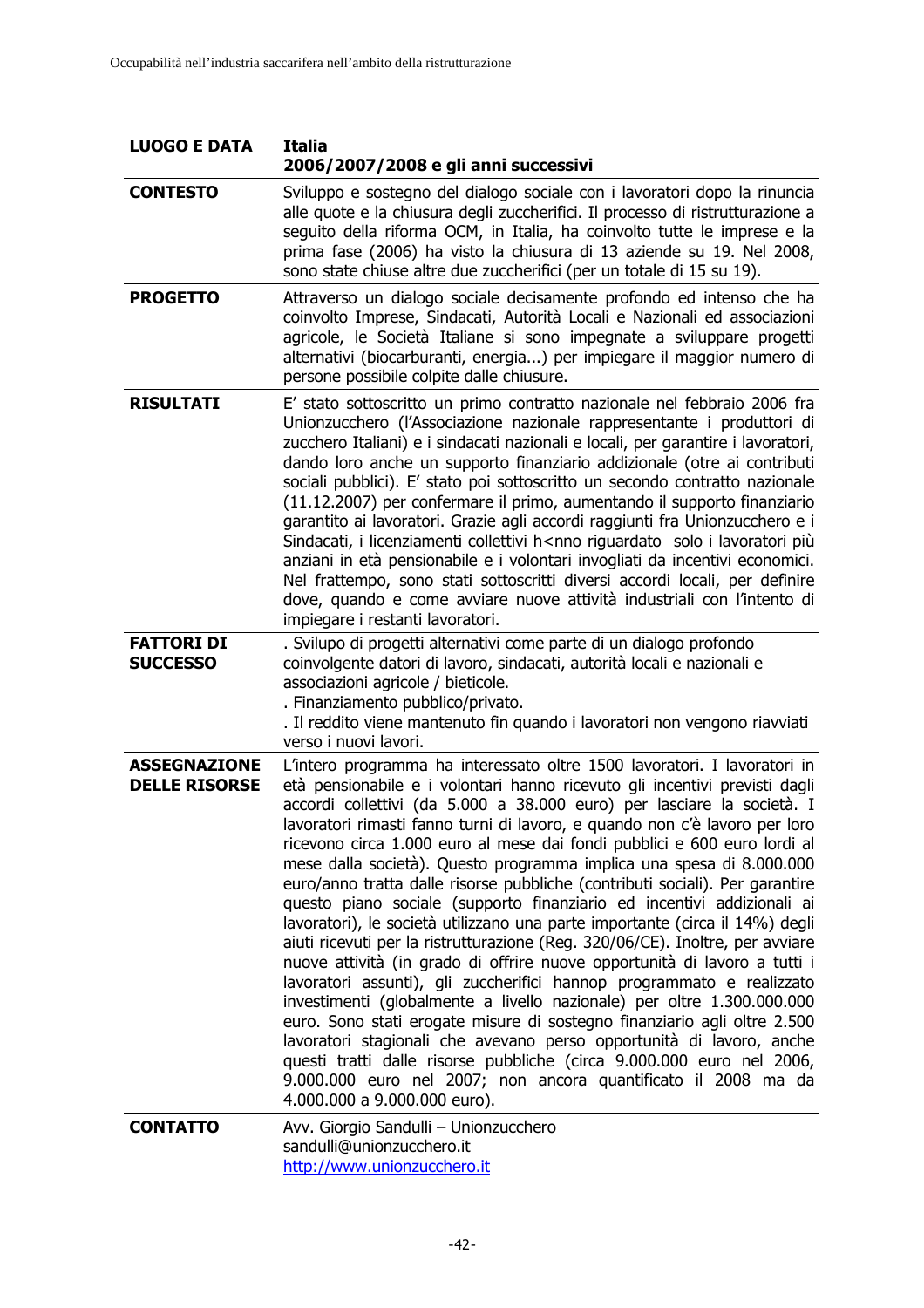#### **LUOGO E DATA Polski Cukier - Polonia** 2008

**CONTESTO** Negli ultimi cinque anni, sono stati chiusi in Polonia cinque zuccherifici. Nell'ottobre 2009, Pfeifer und Langen ha acquisito BSO Polska (società precedentemente di proprietà di British Sugar), lasciando in attività quattro produttori.

> Krajowa Spółka Cukrowa S.A. (di seguito Polski Cukier o KSC) ha, in Polonia, una quota di mercato del 40%. Il restante 60% viene diviso fra Pfeifer und Langen, Südzucker, Nordzucker e, fino ad ottobre 2009, BSO Polska.

> Lo stato polacco detiene l'85% delle azioni di Polski Cukier. Gli altri azionisti sono dipendenti e coltivatori di barbabietola da zucchero. Nel 2003 KSC (gruppo di capitali) dava lavoro ad oltre 6 mila persone e contava 27 impianti di produzione. Negli ultimi anni sono state prese incessantemente misure di ristrutturazione ma Polski Cukier ha adottato un approccio socialmente responsabile e sviluppato un programma specifico per supportare i lavoratori che lasciavano la società.

> L'ultima fase del programma è iniziata nel 2008, quando la Società ha raggiunto l'obiettivo target e ridotto il numero di zuccherifici attivi a 7. Il personale è stato ridotto a 2.000 persone (solo nel 2008, circa 900 persone hanno perso il posto di lavoro).

**PROGETTO/ POLITICA AZIENDALE** 

Una quota significativa (circa il 40%) della riduzione di lavoratori di Polski Cukier ha avuto luogo volontariamente, ovvero ai lavoratori dimessi sono stati garantiti assistenza e supporto.

Assistenza significa supporto finanziario sulle basi del licenziamento (supporto addizionale, non collegato al pacchetto indennità di licenziamento garantita dalla legge), ausilio per la ricerca di un nuovo lavoro, supporto finanziario per avviare un'impresa in proprio ed organizzare formazioni di lavoro. Tutte queste misure mirano a garantire nuove capacità e qualifiche ai lavoratori. Il programma adottato dava anche la possibilità di esaminare la carriera precedente, trarre conclusioni e pianificare nuovi passi per un cambiamento di posizione o del luogo di lavoro.

È stato implementato un programma di ricollocamento (programma di licenziamento volontario). Una delle caratteristiche strategiche era il supporto finanziario sulla base del licenziamento (che poteva arrivare fino ad un salario medio per 24 mesi). Il programma di ricollocamento è stato adottato in stabilimenti che dovevano chiudere per la riforma del regime dello zucchero (ovvero 3 stabilimenti nel 2008). La maggior parte dei lavoratori licenziati viveva in piccole città o paesi ed era associata al settore agricolo.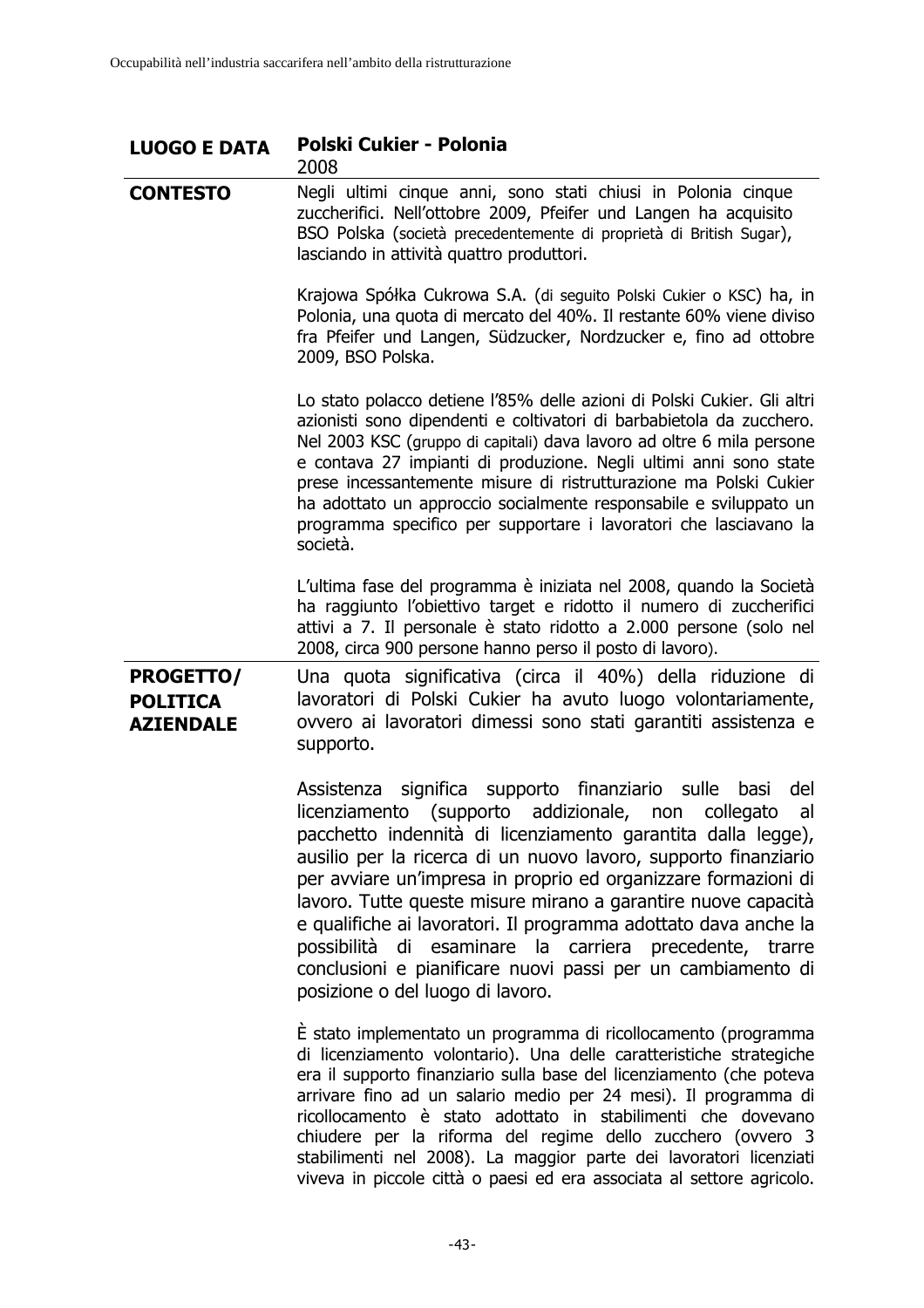Per questo motivo un supporto specifico poteva fare la differenza nella ricerca di lavoro.

All'interno della società viene annunciato il lancio di nuovi programmi e a tutti i lavoratori interessati vengono fornite informazioni dettagliate. In caso di quesiti relativi alle regole del programma, i dipendenti qualificati del reparto risorse umane forniscono tutte le informazioni richieste.

La formazione è stata incentrata sulle qualifiche dei lavoratori e sulle esigenze del mercato del lavoro locale. In genere, non vengono prese in considerazione le esigenze della società a breve termine.

È stata, inoltre, avviata la collaborazione con le università tecniche polacche. La **collaborazione**, ad esempio, con l'Università Tecnica di Łódź, l'Università di Tecnologia di Varsavia, l'Università di Tecnologia e Scienze Umane di Bydgoszcz **si è rivelata un successo.**

Alcuni lavoratori hanno trovato lavoro in altre strutture di Polski Cukier (passando ad altri zuccherifici o altri dipartimenti). Al fine di rendere invitante e di facilitare il ricollocamento del lavoratore, è stato messo a punto un programma di ricollocamento lavoratori con vantaggi finanziari per trasferimento, affitto, sistemazione e spostamento della famiglia.

I termini dei servizi e la forma dei programmi sono stati messi a punto con i partner sociali.

**RISULTATI** La riduzione dei posti di lavoro è stata organizzata in modo da evitare problemi. Alcuni lavoratori hanno aperto un'impresa in proprio mentre altri forniscono servizi a Polski Cukier. Alcuni lavoratori hanno trovato lavoro nel settore agroalimentare e in quello edile.

> Il programma di ricollocamento ha interessato tre stabilimenti nel 2008 e 571 lavoratori. 508 lavoratori hanno preso parte a formazione per lo sviluppo di nuove professionalità e per acquisire nuove qualifiche. 517 lavoratori hanno ricevuto l'assistenza di un esperto per tutta la durata del progetto. Sono state avviate 28 attività (che danno impiego ad altri ex lavoratori del settore dell'industria saccarifera).

**ASSEGNAZIONE DELLE RISORSE**  I programmi sono realizzati utilizzando i fondi della società, gli aiuti finanziari del Fondo Sociale Europeo e del Fondo di Ristrutturazione del Settore dello zucchero (il programma è iniziato nel 2008 e gli aiuti sono stati versati nel 2009).

| <b>FATTORI DI</b> | • Collaborazione con i partner sociali durante la preparazione |
|-------------------|----------------------------------------------------------------|
| <b>SUCCESSO</b>   | ed implementazione dei programmi;                              |

programma a lungo termine dedicato ai lavoratori;

 fondi significativi garantiti per le indennità di licenziamento;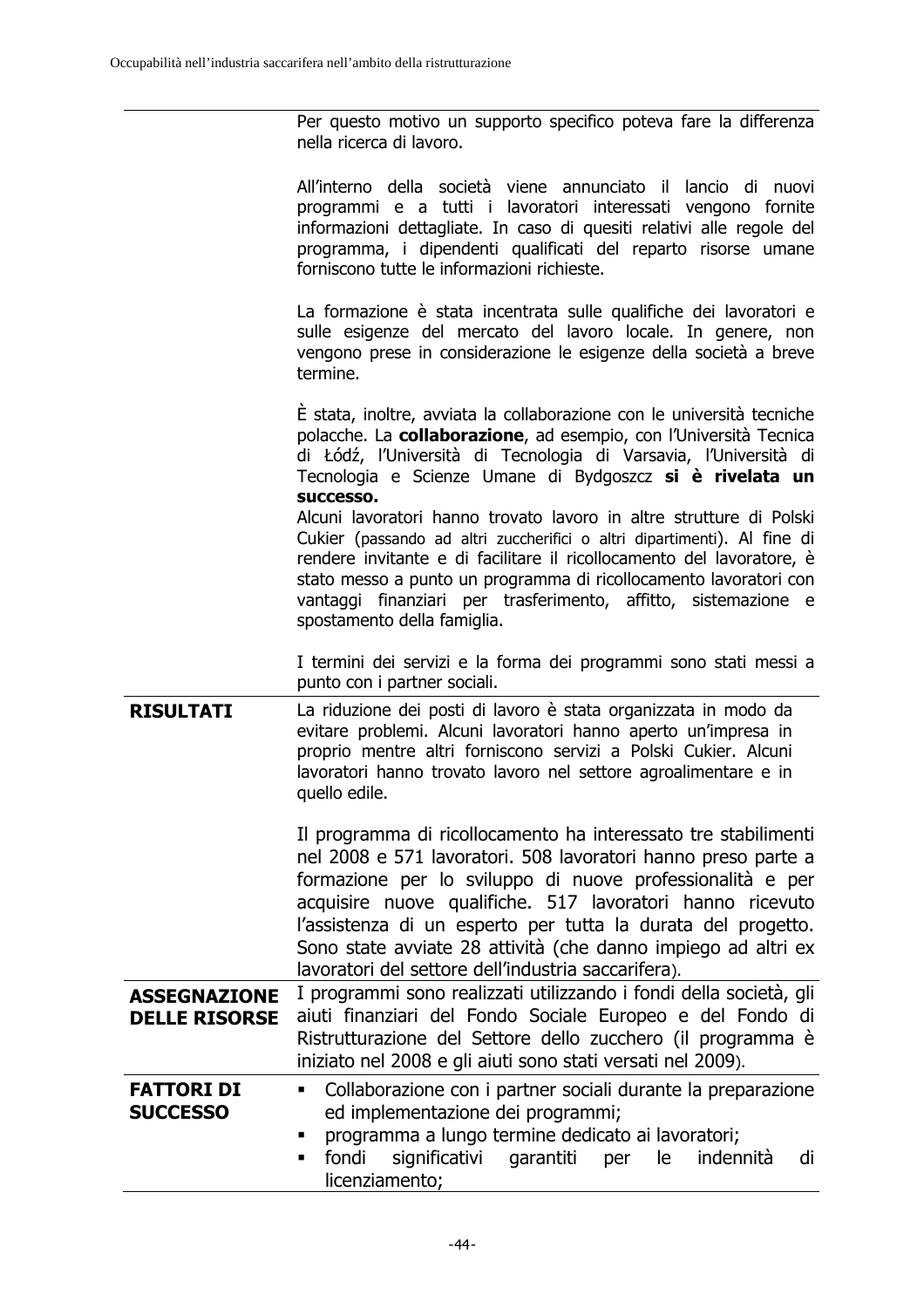|                     | base volontaria.                                                                                                                                                                                                                                                                                             |  |
|---------------------|--------------------------------------------------------------------------------------------------------------------------------------------------------------------------------------------------------------------------------------------------------------------------------------------------------------|--|
| <b>OCCUPABILITÀ</b> | L'occupabilità dei lavoratori interessati è migliorata in modo decisivo<br>grazie al programma di formazione e allo schema finanziario<br>dedicato al supporto dei lavoratori che ha consentito loro di aprire<br>imprese in proprio.                                                                        |  |
|                     | Allo stesso tempo, il mercato edile polacco si sta espandendo.<br>Questo ha facilitato la riconversione di alcuni lavoratori che avevano<br>le qualifiche essenziali per questo settore.                                                                                                                     |  |
| <b>CONTATTO</b>     | <b>Tomasz Olenderek –</b> Membro del Comitato, responsabile<br>degli affari dei lavoratori (tomasz.olenderek@polski-cukier.pl),<br><b>Stanisław Lubaś</b> – Presidente della Commissione Aziendale<br>del Sindacato Autonomo "Solidarność" dell'Industria<br>saccarifera (stanislaw.lubas@polski-cukier.pl). |  |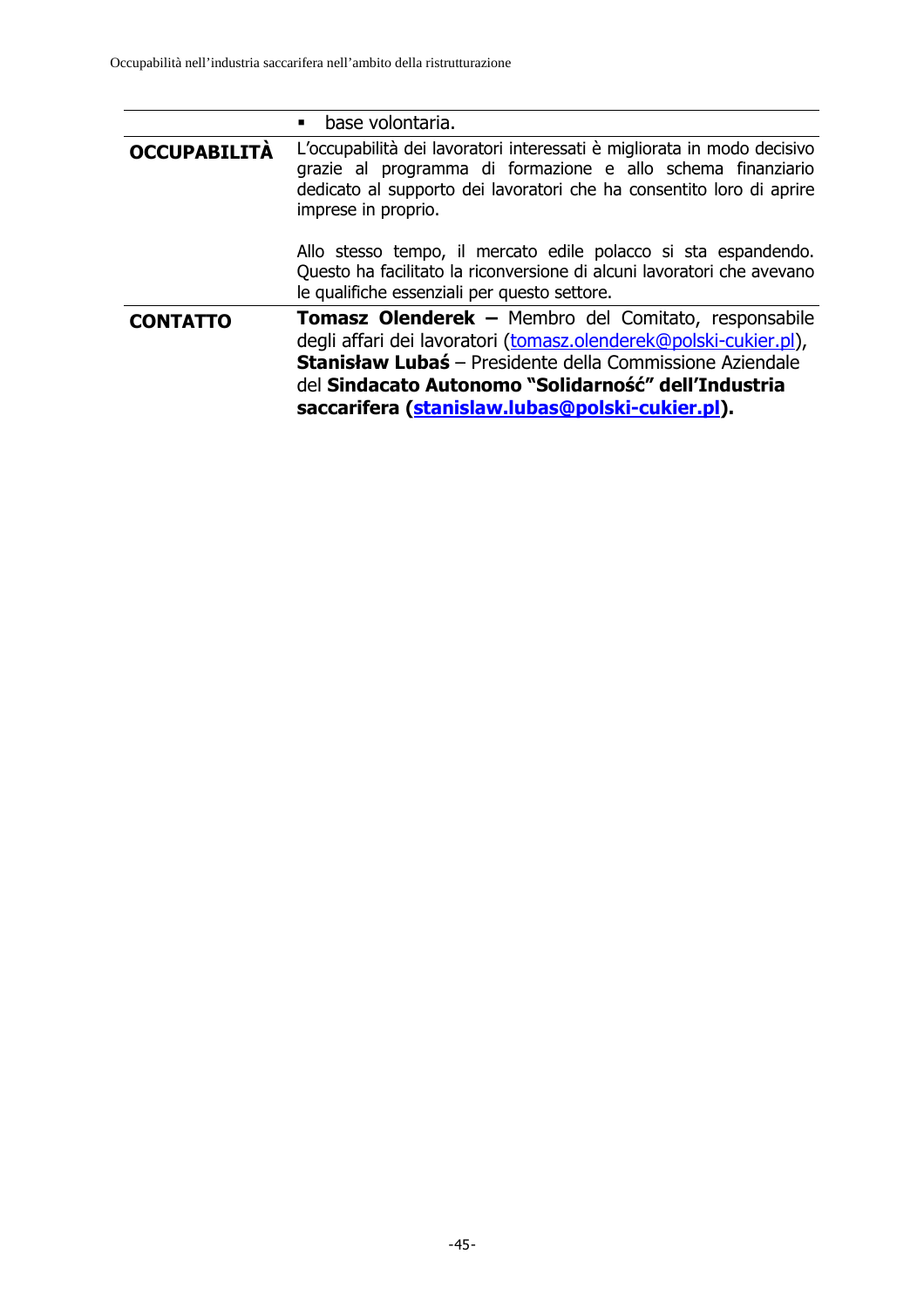#### **LUOGO E DATA AZUCARERA EBRO – Spagna 2009**

**CONTESTO Azucarera Ebro è il maggiore produttore spagnolo con una produzione media annua di zucchero di 700.000 tonnellate. Azucarera è quindi il maggior fornitore spagnolo ma rifornisce anche il mercato portoghese. Nell'ambito della riforma dell'industria saccarifera, Azucarera EBRO ha aumentato la raffinazione dello zucchero dalla canna da zucchero, in particolare nello stabilimento di Guadalete oltre alla produzione di zucchero da barbabietola, sempre sovvenzionata. Attualmente, il 50% della produzione proviene dalla barbabietola da zucchero e il restante 50% dalla canna da zucchero.**  Azucarera Ebro ha una lunga tradizione in materia di riorganizzazione. Agli inizi degli anni '90, vi è stata la fusione fra una società alimentare e una società di produzione di zucchero. Alla fine degli anni '90, si assiste ad una nuova riorganizzazione con "Azucarera Espanola". Dopo l'acquisizione del caseificio Puleva, la direzione dell'attività dello zucchero passa a "Azucarera Ebro". Dal 2003 al 2009 il numero totale di lavoratori a tempo pieno con contratti aperti diminuisce di oltre il 37%, mentre il numero di lavoratori temporanei

> **Nel maggio 2009 Ebro viene acquisita dalla holding ABF (Associated British Foods) presente in Spagna nel settore tessile (Primark – 300 lavoratori) e nel settore lieviti (Mauri). Azucarera Ebro dovrebbe potenziare le attività UE esistenti con British Sugar, anch'essa appartenente a ABF.**

**PROGETTO/ POLITICA AZIENDALE**  La politica costante della società è stata la **ridistribuzione,** il più tardi possibile, del personale negli altri stabilimenti della holding.

(stagionali) diminuisce del 56%.

All'epoca dell'acquisizione di Puleva, numerosi lavoratori riclicabili sono stati trasferiti dall'industria saccarifera al settore lattiero-caseario. **Le condizioni salariali non sono state modificate** anche se la scala salariale non era identica da Puleva. È stato adottato lo stesso programma sociale per lo stabilimento di Rinconada, vicino Siviglia. 53 lavoratori sono stati trasferiti ad altre società con lo stesso stipendio. A Penafiel, nella provincia di Valladolid, sono state adottate misure analoghe. La forza lavoro è stata, infatti, trasferita allo stabilimento di Pinitol come parte della creazione di un'area industriale ai fini di un accordo concluso con l'amministrazione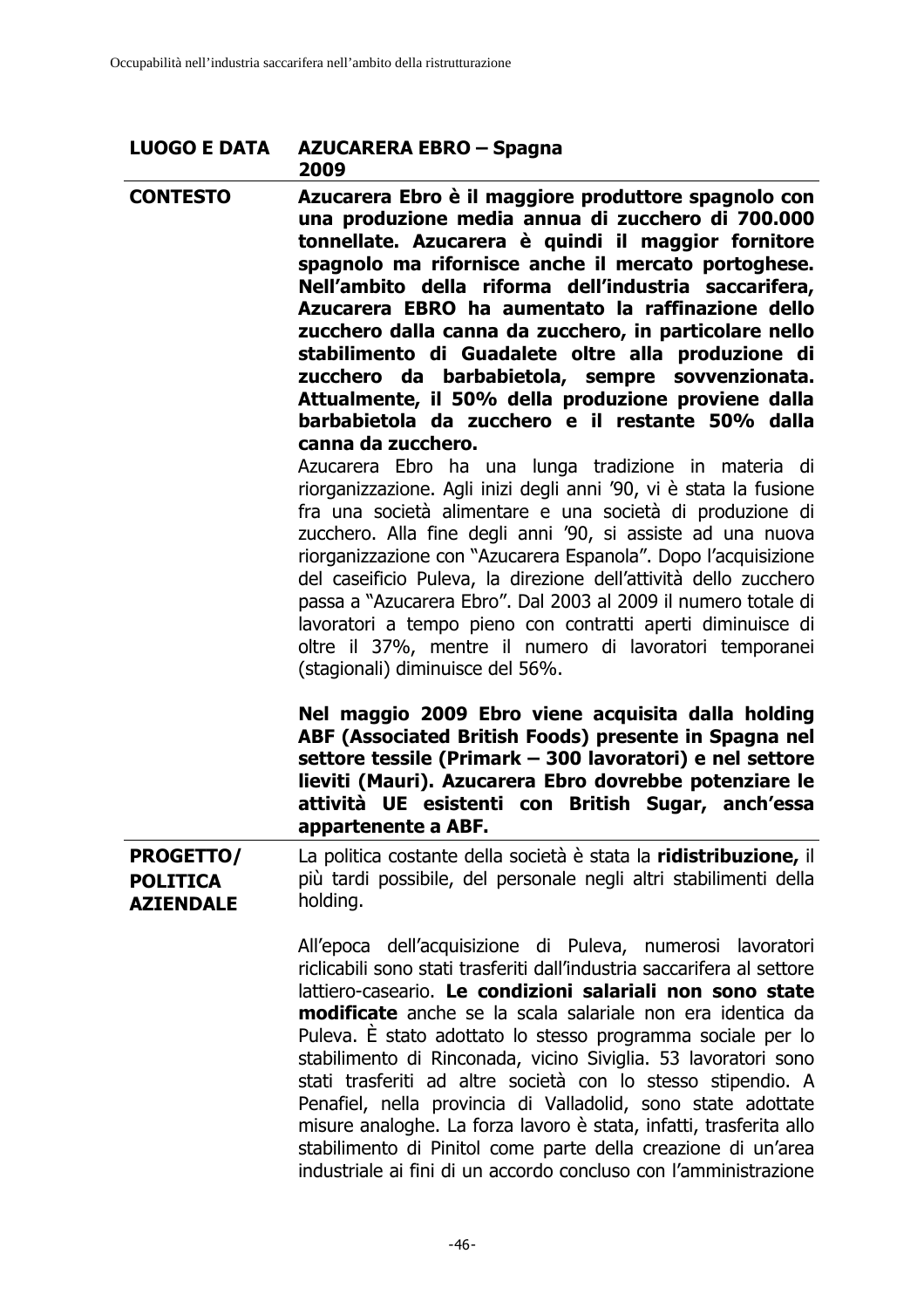regionale.

In questo contesto, Ebro ha messo a punto **un sistema di formazione su ampia scala** in modo da adattare le qualifiche dei lavoratori al cambiamento delle esigenze del settore. Questo sistema è gestito dal reparto risorse umane **come parte del programma di formazione annuale della società (€ 350.000)**. Si basa sulle esigenze percepite. Viene utilizzato sia per lavoratori a tempo pieno che per lavoratori stagionali.

### **La formazione ha luogo soprattutto all'interno della società, ma**

**alcuni programmi si svolgono esternamente in base alla collaborazione con università o con l'aiuto di consulenti privati. I programmi di formazione sono organizzati come parte di un programma globale e sono tenuti durante l'orario di lavoro. Non sono stati messi a punto strumenti di supporto specifici.** 

**Alla fine della formazione non viene rilasciato un certificato e quindi questa non è riconosciuta all'esterno della società ma lo è, informalmente, dalle altre società del settore e dell'industria.** 

**Nel 2007, è stato organizzato un sistema di mobilità interna per garantire la mobilità fra diverse attività, all'interno di un unico stabilimento (compiti uguali richiedenti nuove qualifiche o, in alternativa, compiti completamente diversi) e fra diversi stabilimenti. La mobilità viene adottata solo dove e quando necessario a seconda delle esigenze di produzione della società. Sono interessati solo i lavoratori con lavori a rischio.** 

# **RISULTATI Qualitativi**

La sistematizzazione della formazione favorisce il trasferimento ad altre attività del gruppo e quindi l'adeguamento alle necessità individuate dalla **struttura gerarchica / funzionale** e dalla direzione HR. La mobilità riguarda solo i lavoratori con lavori a rischio. Con questa politica, il fatturato resta basso.

|                                | <b>ASSEGNAZIONE</b> Alla formazione del personale viene dedicato un budget annuo |  |  |
|--------------------------------|----------------------------------------------------------------------------------|--|--|
| DELLE RISORSE di 350.000 euro. |                                                                                  |  |  |
| <b>FATTORI DI</b>              | Una politica di formazione su vasta scala supportante                            |  |  |
| <b>SUCCESSO</b>                | l'adequamento costante alle esigenze del gruppo.                                 |  |  |
|                                | Un sistema di mobilità interna che consente di mantenere un                      |  |  |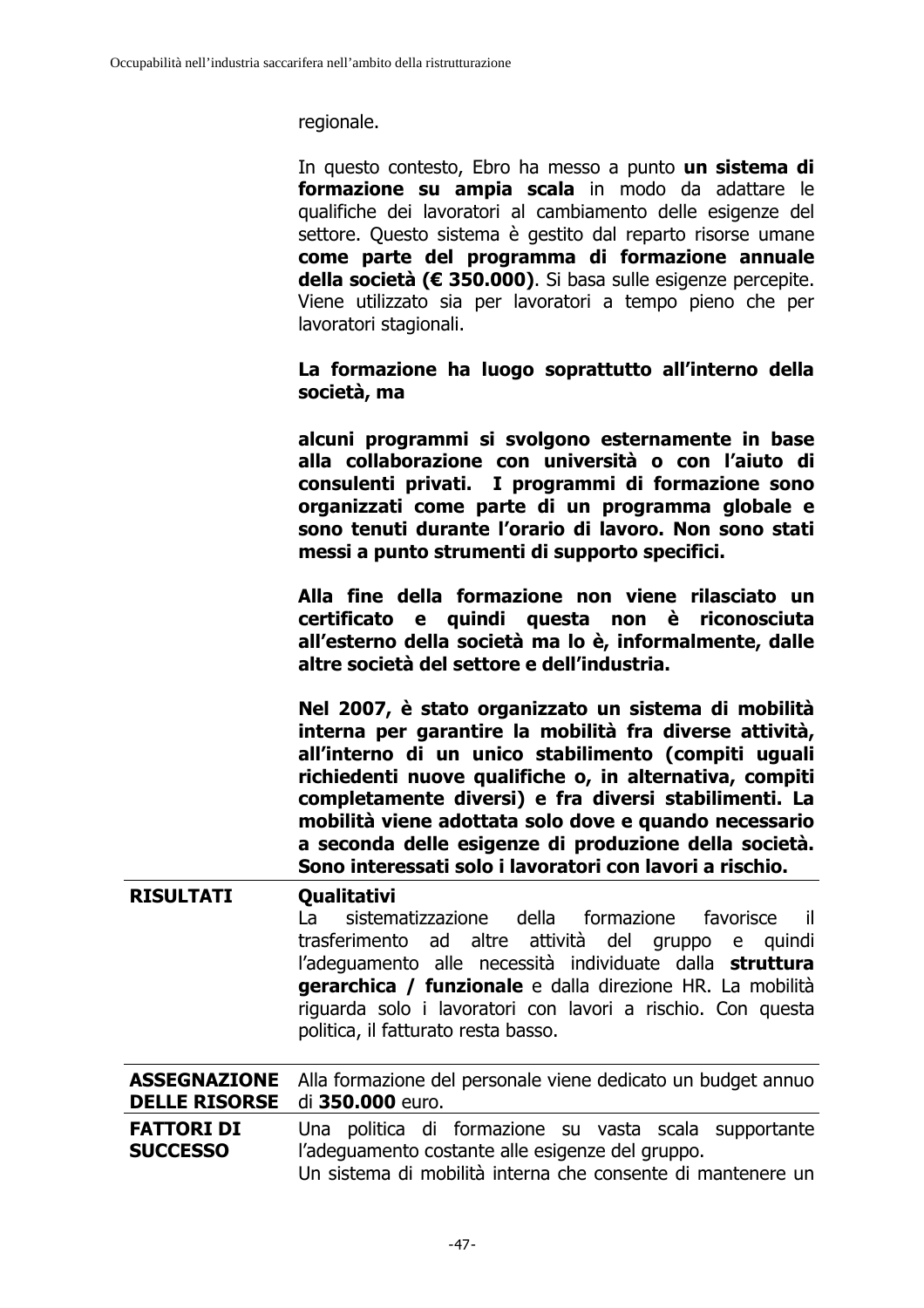#### fatturato basso.

Un dialogo sociale attivo con le due principali organizzazioni sindacali: CC OO (rappresentante il 60 % dei lavoratori) e UGT (il 38 %) che aiutano a mettere a punto programmi sociali ben recepiti.

**OCCUPABILITÀ** Formazione sistematica del personale con l'obiettivo di adeguarsi alle nuove attività all'interno del gruppo a seconda delle esigenze del settore. Un sistema di mobilità interna con reclutamento del personale all'interno del settore. **CONTATTO** www.azucarera.es

www.britishsugar.co.uk Montse Sagarra: msagarra@agroalimentaria.ccoo.es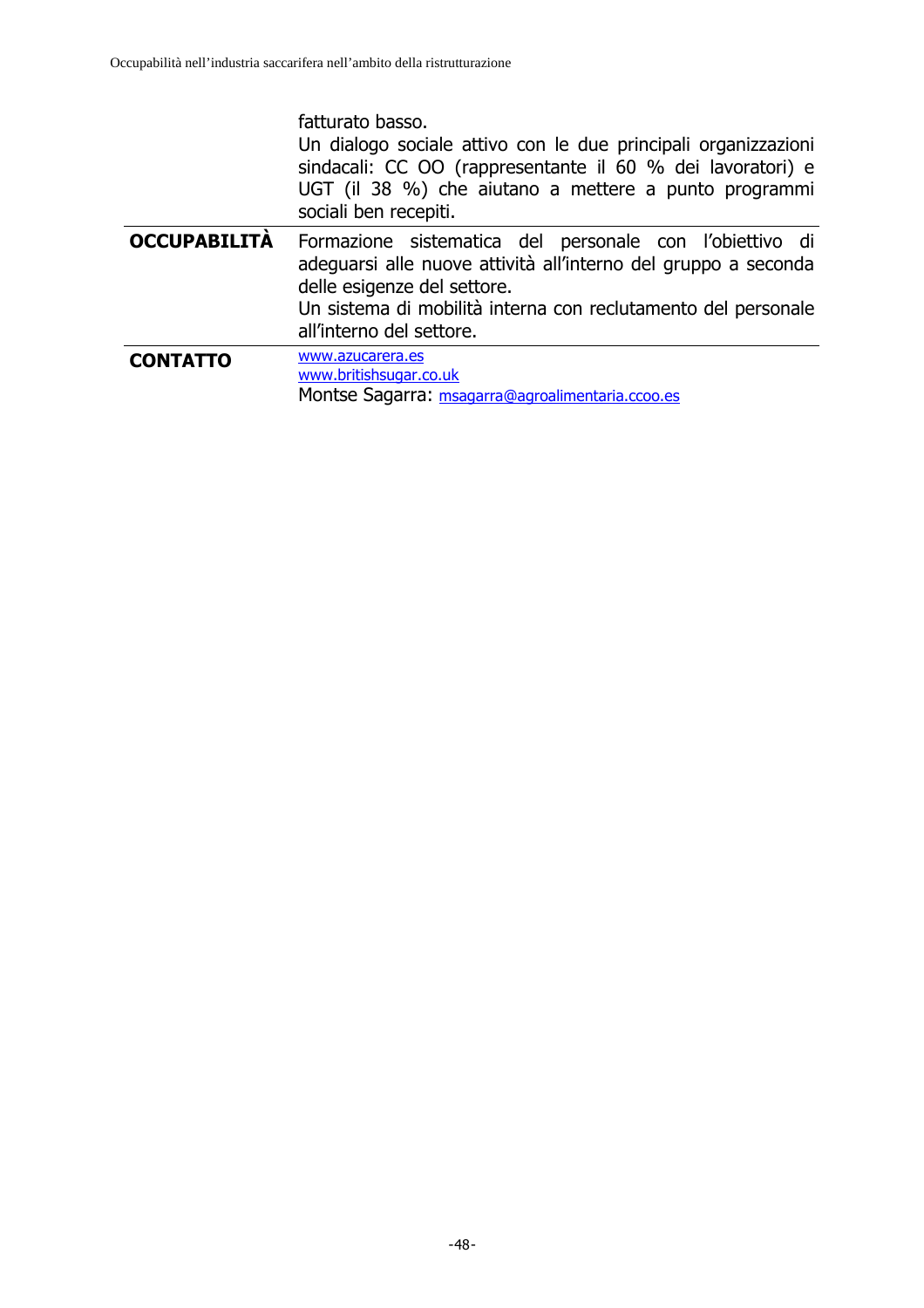### **LUOGO E DATA British Sugar – Regno Unito 2009**

**CONTESTO** British Sugar è il terzo produttore di zucchero in ordine di grandezza d'Europa e il primo fornitore di zucchero del mercato inglese. È il secondo produttore di zucchero del mondo che opera non solo nell'UE ma anche in Cina ed Africa del Sud, dove ha acquisito Illovo Sugar nel 2006. La società madre è ABS (Associated British Foods). Di recente, BS ha acquisito il produttore spagnolo Azucarera Ebro (vedasi sito web www.britishsugar.co.uk). La società impiega 42.000 persone in 10 paesi del mondo.

**PROGETTO/ POLITICA AZIENDALE**  British Sugar sta mettendo a punto una vasta politica di formazione professionale a beneficio di tutta la forza lavoro. Tutti i lavoratori sono incoraggiati ad acquisire qualifiche pertinenti e a migliorare il proprio **sviluppo professionale**. La politica di formazione HR offre una **vasta gamma di opportunità di formazione**, e strategie di formazione specifiche: i candidati devono aver lavorato per almeno un anno, aver ottenuto l'autorizzazione del responsabile di linea, essere pronti a dedicare il tempo necessario per completare il corso di formazione, raggiungere risultati e rimborsare parte del costo della formazione se lasciano la società nei 24 mesi successivi alla fine del corso. Le richieste di sponsorizzazione e finanziamento devono essere relative allo sviluppo del lavoro e della carriera del lavoratore e devono essere nell'interesse della società.

Per quanto riguarda nello specifico **l'attività saccarifera**, a tutti i lavoratori sono richieste **molteplici qualifiche**, in particolare in relazione al periodo di produzione (anno del raccolto di zucchero) e al periodo di mantenimento (periodo intermedio). Ad esempio, un apprendista potrebbe trovarsi a svolgere lavori elettrici o meccanici, a seconda delle esigenze dello zuccherificio e gestire (uno o più) siti di produzione durante l'anno del raccolto.

Oltre alle qualifiche multiple, il programma di avanzamento carriera di BS è stato studiato per riconoscere e premiare i lavoratori qualificati e flessibili ed offrire opportunità di carriera a chi accetta la **responsabilità di alcune attività operative dello stabilimento**. Vengono riconosciute specificatamente diverse responsabilità.

# **Fase di produzione**

• Responsabilità per guidare e sviluppare le prestazioni in un settore specifico dello stabilimento rispetto a sicurezza, protezione ambientale e parametri dei costi. Il settore viene definito localmente ma può coprire più di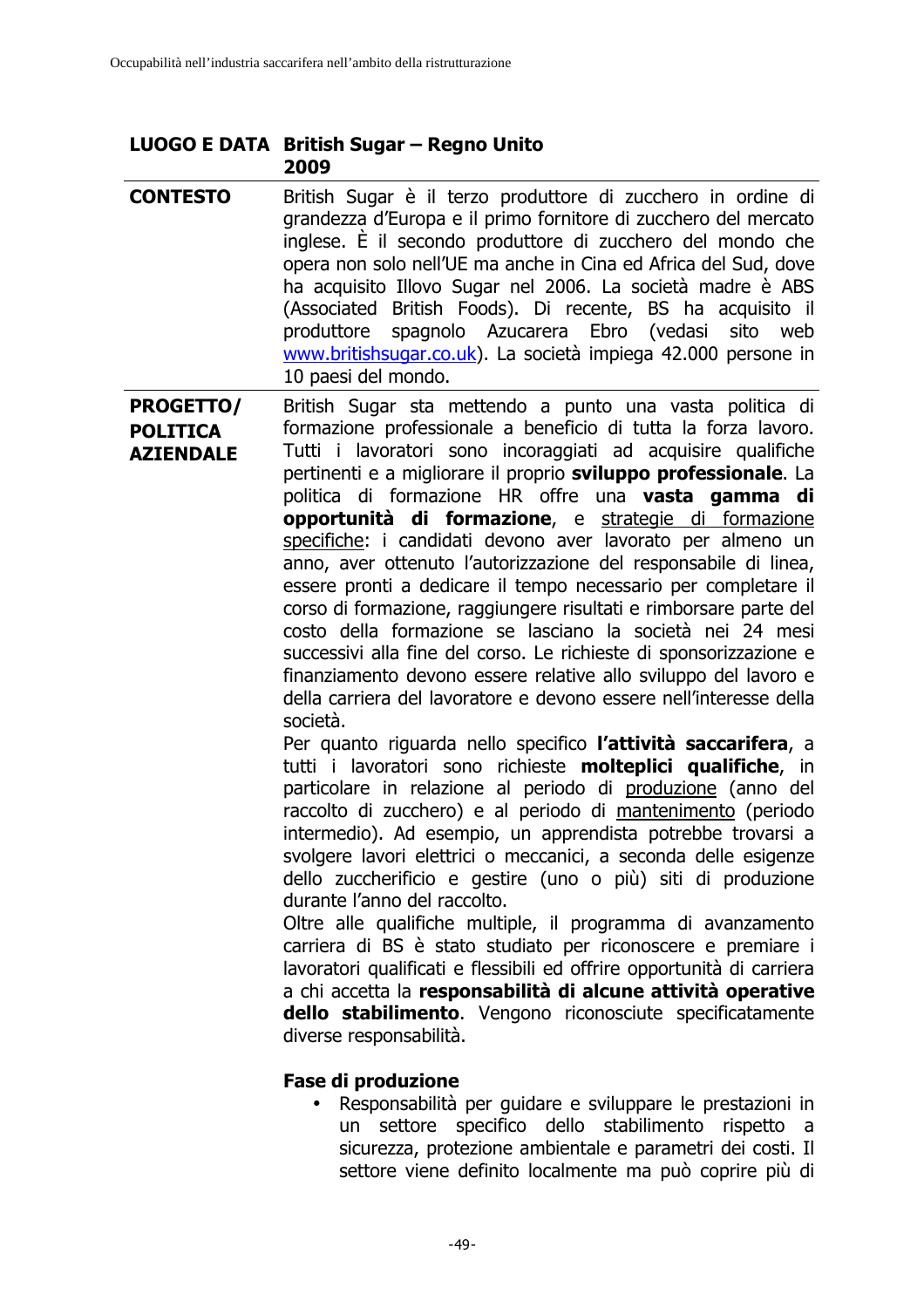una unità.

- Responsabilità del funzionamento di sottogruppi all'interno di questi settori, come macchine da taglio, filtrazione, pelletizzazione, centrifughe, ecc.
- Conoscenze pratiche dettagliate sullo stabilimento, compresa l'ubicazione e il funzionamento di macchinari non abituali e non automatizzati e delle procedure operative.
- Comprensione dettagliata delle istruzioni/procedure di lavoro relative all'intero settore.
- Conoscenza dettagliata delle istruzioni/procedure di lavoro relative al settore di responsabilità del lavoratore.
- Comprensione dettagliata dei criteri operativi del settore, in particolare dell'impatto dei processi o dei cambiamenti su sicurezza, ambiente, qualità del prodotto, estrazione, costi operativi e produzione.
- Capacità di interpretazione dei dati e degli indicatori delle prestazioni settoriali e l'implementazione di misure correttive.
- Capacità di avviare ed interrompere le operazioni del settore in modo controllato e completamente sicuro.
- Capacità di testare e controllare il funzionamento del settore durante i test operativi e dopo la costruzione del nuovo stabilimento.
- Conoscenza dettagliata dell'impatto del settore operativo sul funzionamento del resto dello stabilimento, inclusa la comprensione dei rapporti fra clienti/fornitori del settore.
- Capacità di interagire con tutte le attività di engineering nei compiti di routine proattivi o interruzioni.
- Capacità di trattare (direttamente se necessario) con gli enti di supervisione come quelli che controllano i processi di essiccazione e riscaldamento.
- Capacità ed impegno di lottare costantemente per il miglioramento dei settori operativi correlati.
- Capacità di cogliere le opportunità di auto-miglioramento e di comunicarle alla persona responsabile.

# **Fase di manutenzione**

# **Pianificazione**

- Manutenzione dei macchinari per garantirne prestazioni ottimali ed alta affidabilità, manutenzione a lungo termine delle attrezzature e miglioramento dello stabilimento.
- Definizione ed aggiornamento di una pianificazione dei costi quinquennale.
- Definizione ed aggiornamento di un programma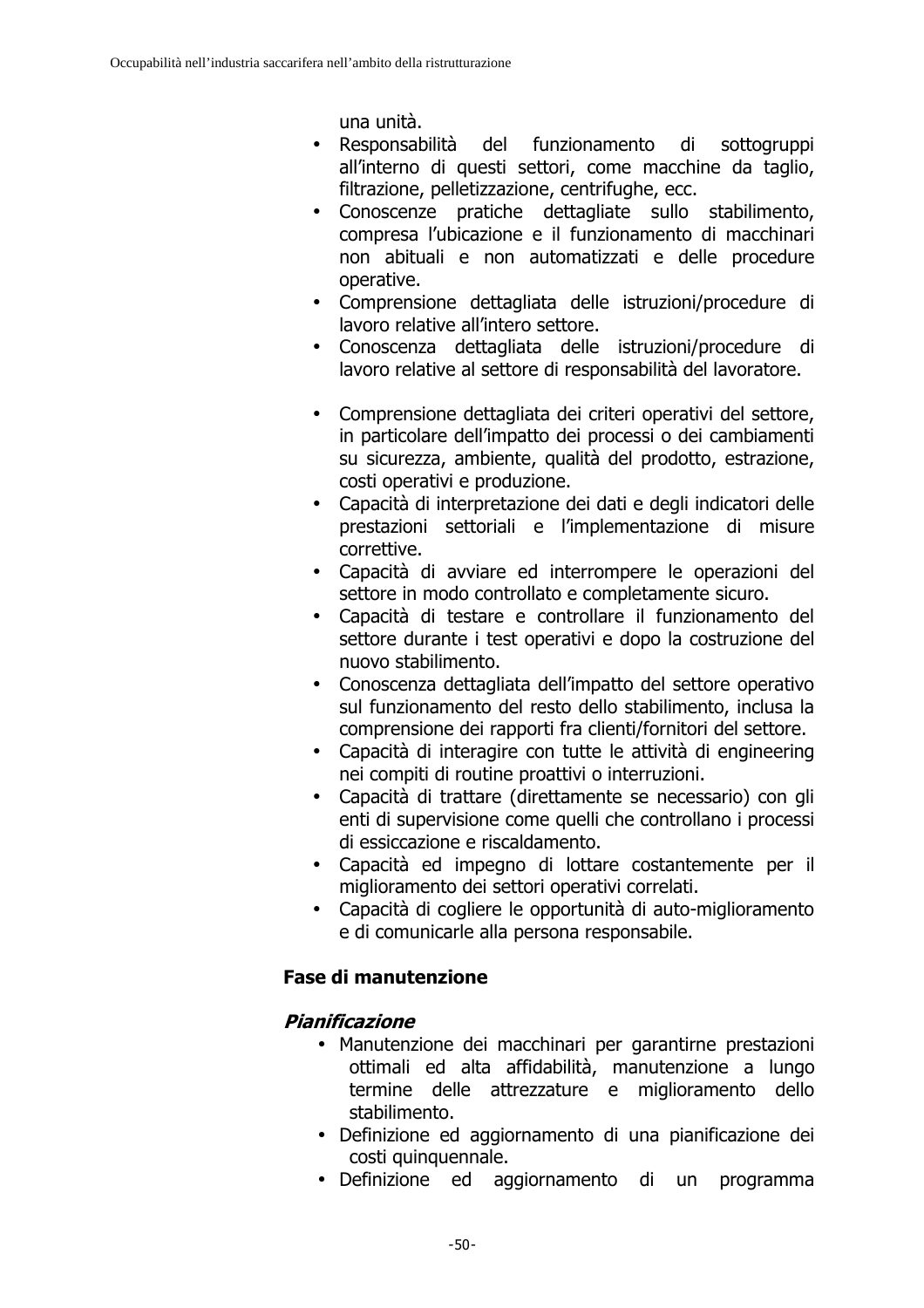finanziario annuale, delle esigenze di attrezzatura e personale.

- Emendamento del programma e redazione di un elenco di priorità relative a sicurezza, raccolti, elenchi di suggerimenti, analisi dei sistemi di gestione della manutenzione computerizzati, opportunità mancate, ispezioni fuori stagione, ecc.
- Laddove si ricorre a subappaltatori/appaltatori, garantire la conformità alle procedure di acquisto e gestione subappaltatori locali.

# **Implementazione**

- Gestione del budget e della tempistica.
- Gestione delle risorse di personale e materiali.
- Garantire che tutti i compiti e i cambiamenti dello stabilimento siano incorporati nel sistema di gestione della manutenzione computerizzato.
- Collaborazione con altri responsabili della manutenzione per garantire la manutenzione di tutto lo stabilimento.
- Gestione efficiente dei membri del team.
- Garantire il monitoraggio adeguato di subappaltatori in linea con le procedure locali per la gestione di subappaltatori.
- Valutazione regolare dei progressi e dei costi rispetto agli obiettivi.
- Acquisti.
- Gestione di piccoli progetti di settore.
- Aggiornamento di programmi/documentazione con gli opportuni cambiamenti.

### **Collaudi**

- Preparazione dello stabilimento per i collaudi nel rispetto della tempistica programmata.
- Collaborazione con il team di collaudo.
- Controllo delle conclusioni e dei provvedimenti.

### **Altre responsabilità**

- Sistemi di controllo condivisi.
- Generazione di energia e distribuzione di elettricità.
- Laboratorio effluente e gestione.
- Gestione dei sistemi commerciali.
- Sicurezza alimentare.
- Responsabilità della sicurezza.
- Esperienza meccanica.

Questo programma di avanzamento offre ai lavoratori l'opportunità di **fare carriera**. Prevede incontri annuali per discutere e programmare nuovi corsi di formazione e/o nuove esigenze di qualifiche.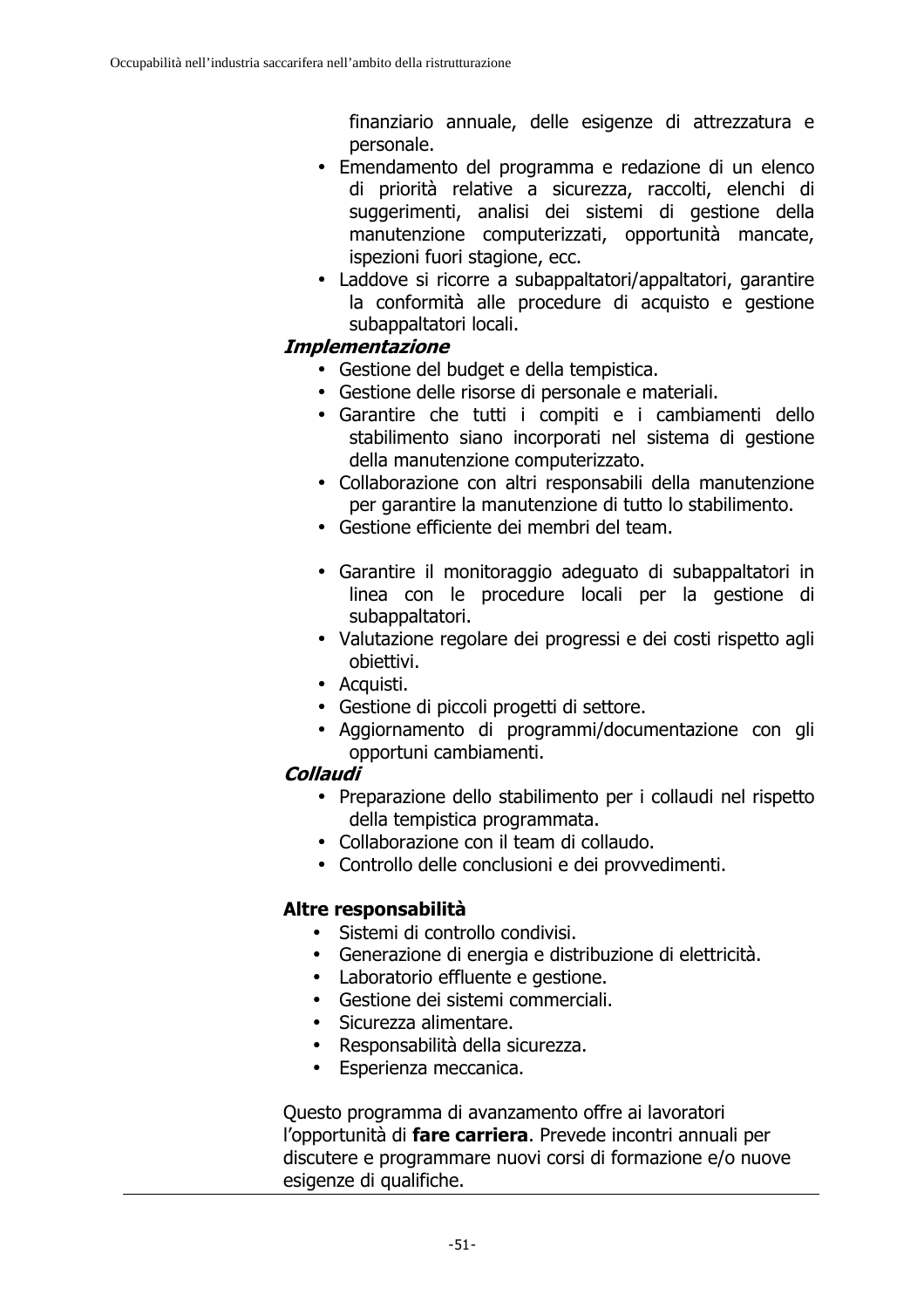| <b>RISULTATI</b>                     | Qualitativi<br>Questa politica:<br>motiva i lavoratori a gestire la propria carriera;<br>richiede un impegno personale in termini di tempo e<br>$\bullet$<br>sforzo;<br>• incoraggia ad avere più qualifiche;<br>valorizza l'assunzione di responsabilità;<br>assicura una forza lavoro qualificata, versatile e motivata.<br>$\bullet$ |  |  |
|--------------------------------------|-----------------------------------------------------------------------------------------------------------------------------------------------------------------------------------------------------------------------------------------------------------------------------------------------------------------------------------------|--|--|
| <b>FATTORI DI</b><br><b>SUCCESSO</b> | I lavoratori e la società si assumono la responsabilità di<br>continuare la formazione professionale.<br>Molteplici qualifiche.<br>Motivazione del personale e riconoscimento delle prestazioni.                                                                                                                                        |  |  |
| <b>OCCUPABILIT</b>                   | Molteplici qualifiche relative alle due attività: durante il<br>periodo di produzione e durante il periodo di<br>manutenzione.<br>Apprendimento continuo.<br>Senso di responsabilità e motivazione.                                                                                                                                     |  |  |
| <b>CONTATTO</b>                      | Floyd Major<br>floyd.major@britishsugar.com                                                                                                                                                                                                                                                                                             |  |  |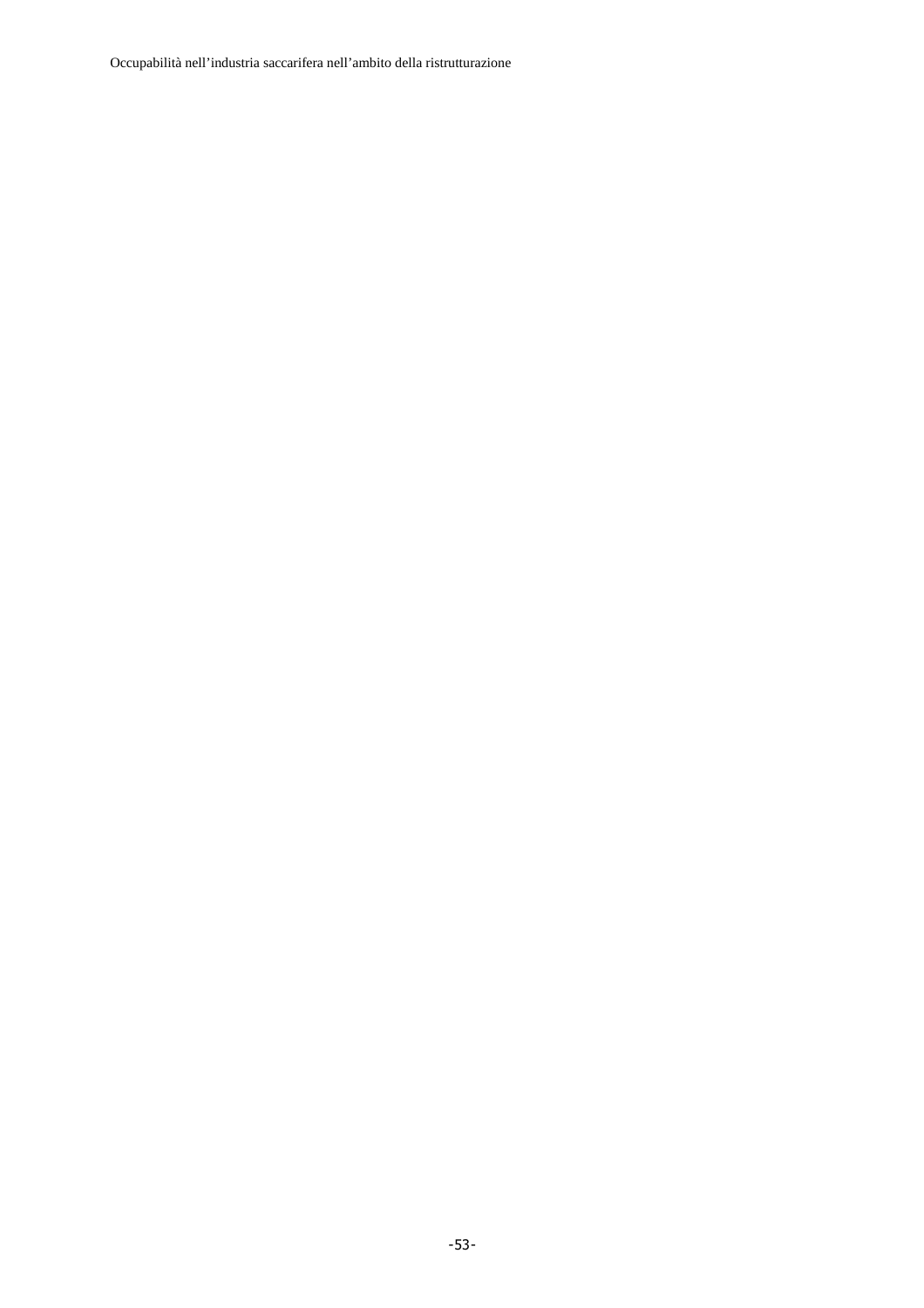# **Fattori di successo e potenziamento dell'impiagabilità**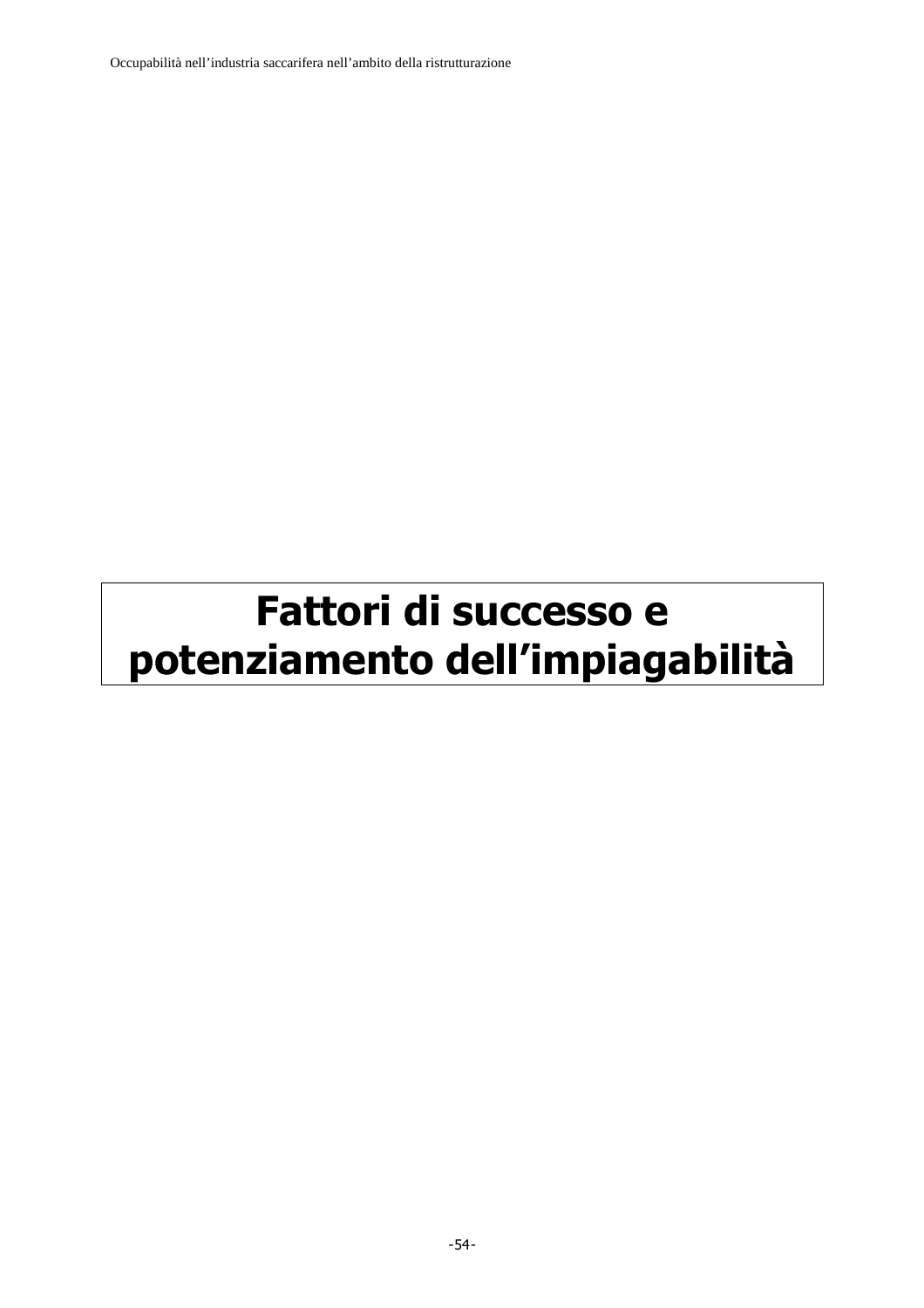# **Introduzione**

Per ogni esempio tratto all'interno e all'esterno del settore, abbiamo esaminato le caratteristiche che, secondo noi, sono fattori determinanti del successo e/o l'occupabilità. Si tratta di conclusioni parziali e con limitazioni temporali tratte dall'analisi condotta fino ad oggi. Questi elementi dell'analisi dovrebbero essere recepiti come parte di un insieme di strumenti destinati ad evolvere nel tempo e che deve essere progressivamente integrato con contributi esterni.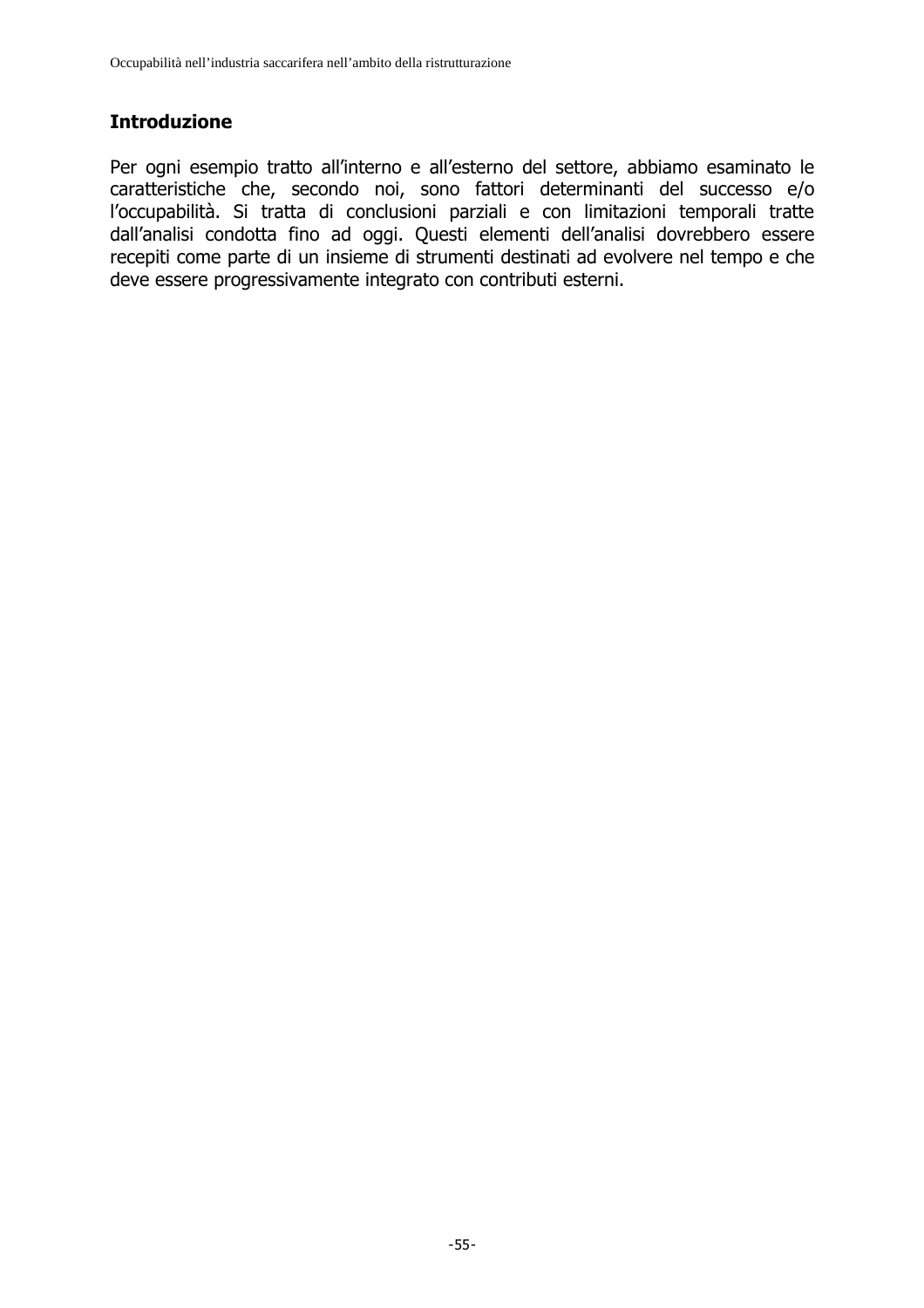# **Esempi all'interno dell'industria saccarifera**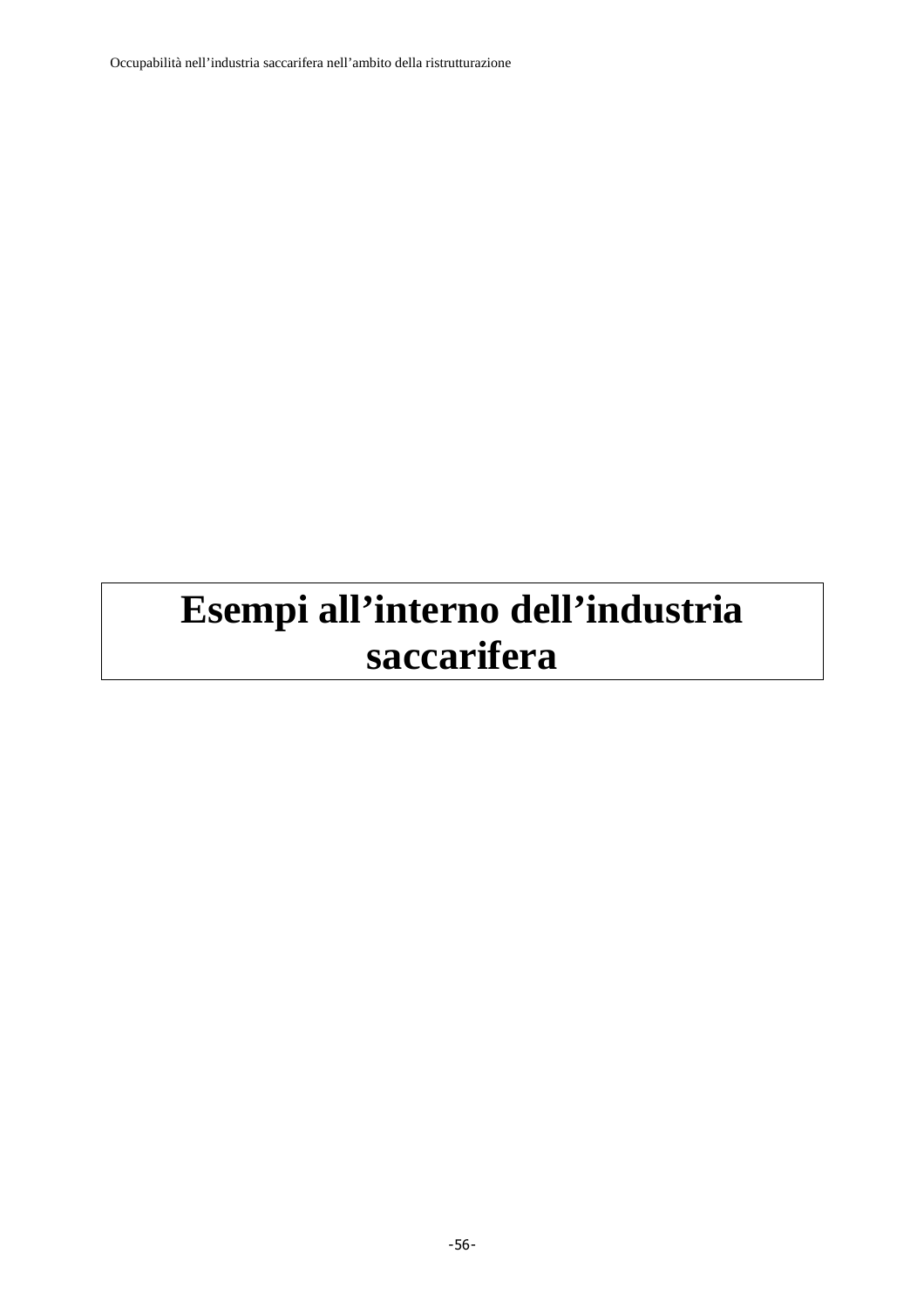| <b>ESEMPI DI GOOD PRACTICE INTERNI</b>                                                                                                                                                                                                                                                                                                                                                                                                                                                                                                                                                                             | PRINCIPALI CARATTERISTICHE DEI                                                                                                                                                                                                                                                                                                                                                                                                                                                                                                                           | <b>IMPATTO SULL'OCCUPABILITÀ</b>                                                                                                                                                                                                                                                                                                                          |
|--------------------------------------------------------------------------------------------------------------------------------------------------------------------------------------------------------------------------------------------------------------------------------------------------------------------------------------------------------------------------------------------------------------------------------------------------------------------------------------------------------------------------------------------------------------------------------------------------------------------|----------------------------------------------------------------------------------------------------------------------------------------------------------------------------------------------------------------------------------------------------------------------------------------------------------------------------------------------------------------------------------------------------------------------------------------------------------------------------------------------------------------------------------------------------------|-----------------------------------------------------------------------------------------------------------------------------------------------------------------------------------------------------------------------------------------------------------------------------------------------------------------------------------------------------------|
|                                                                                                                                                                                                                                                                                                                                                                                                                                                                                                                                                                                                                    | <b>FATTORI DI SUCCESSO ELENCATI</b>                                                                                                                                                                                                                                                                                                                                                                                                                                                                                                                      |                                                                                                                                                                                                                                                                                                                                                           |
| <b>AUSTRIA - AGRANAZUCKER (Hohenau)</b><br>La legislazione ha consentito ai lavoratori di<br>partecipare ad un massimo di 209 settimane di<br>formazione durante il periodo in cui viene percepito il<br>sussidio di disoccupazione. La formazione viene<br>garantita da un istituto creato da AGRANA in<br>collaborazione con un dipartimento regionale ed è<br>riconosciuta dalle organizzazioni di datori di lavoro e<br>da quelle sindacali.                                                                                                                                                                   | Progetto condotto congiuntamente e<br>$\bullet$<br>riconosciuto dai sindacati e dalle<br>organizzazioni di datori di lavoro.<br>Collaborazione fra una regione e una società.<br>$\bullet$<br>Esistenza ed uso di una legge che consenta di<br>$\bullet$<br>utilizzare i sussidi di disoccupazione per<br>seguire corsi di formazione fino ad un<br>massimo di 209 settimane.<br>Finanziamento pubblico/privato.<br>$\bullet$                                                                                                                            | Possibilità per i lavoratori a cui sono stati concessi<br>$\bullet$<br>diversi anni di formazione di rientrare nel mercato<br>di lavoro dopo un lungo periodo trascorso<br>nell'industria saccarifera.                                                                                                                                                    |
|                                                                                                                                                                                                                                                                                                                                                                                                                                                                                                                                                                                                                    | Link all'esempio "fattori di successo"                                                                                                                                                                                                                                                                                                                                                                                                                                                                                                                   | Link all'esempio "occupabilità"                                                                                                                                                                                                                                                                                                                           |
| Link all'esempio<br><b>FRANCIA - OBSERVIA</b><br>Questa iniziativa comune è nata a seguito di una<br>legge francese che obbliga le società e le federazioni<br>settoriali a creare osservatori commerciali<br>(legislazione del 2004).<br>L'industria saccarifera ha scelto di non farlo da sola<br>ma di unirsi in questo progetto ad altri settori<br>alimentari, coinvolgendo i partner sociali. L'idea era<br>di:<br>· costituire un meccanismo per gestire lavori e<br>qualifiche;<br>· definire punti di incontro fra attività e qualifiche;<br>· identificare i percorsi di formazione.<br>Link all'esempio | Ente comune derivante da negoziazioni e da<br>$\bullet$<br>un accordo fra federazioni di datori di lavoro e<br>sindacati.<br>Portata dell'area sotto osservazione (35<br>$\bullet$<br>federazioni rappresentanti altrettanti settori di<br>attività).<br>Flessibilità della struttura: solo un membro del<br>$\bullet$<br>personale e usando gli esperti migliori per gli<br>studi intrapresi (ad es. MANEXPERT per la<br>mappatura delle attività; FUTURIBLE per la<br>parte di pianificazione futura, ecc.).<br>Link all'esempio "fattori di successo" | Observia è stata studiata per consentire ai<br>$\bullet$<br>lavoratori di gestire il proprio sviluppo e di<br>arricchire il proprio capitale (economico, sociale e<br>simbolico) in modo da avere una vita lavorativa di<br>successo, ad es. possedere e potenziare le<br>qualifiche richieste dal mercato del lavoro.<br>Link all'esempio "occupabilità" |
| <b>GERMANIA – SÜDZUCKER</b><br>Politica di formazione che attira forza di lavoro<br>qualificata e altamente qualificata, portata avanti in<br>stretta collaborazione con i college professionali e le<br>università.                                                                                                                                                                                                                                                                                                                                                                                               | Possibilità per i lavoratori di migliorare le proprie<br>qualifiche a tutti i livelli, far carriera ed essere<br>preparati per nuovi compiti all'interno o all'esterno<br>della società.                                                                                                                                                                                                                                                                                                                                                                 | Sviluppo di qualifiche personali.<br>$\bullet$<br>Capacità di svolgere diverse funzioni all'interno o<br>$\bullet$<br>all'esterno della società.<br>· I giovani apprendono la padronanza di diverse                                                                                                                                                       |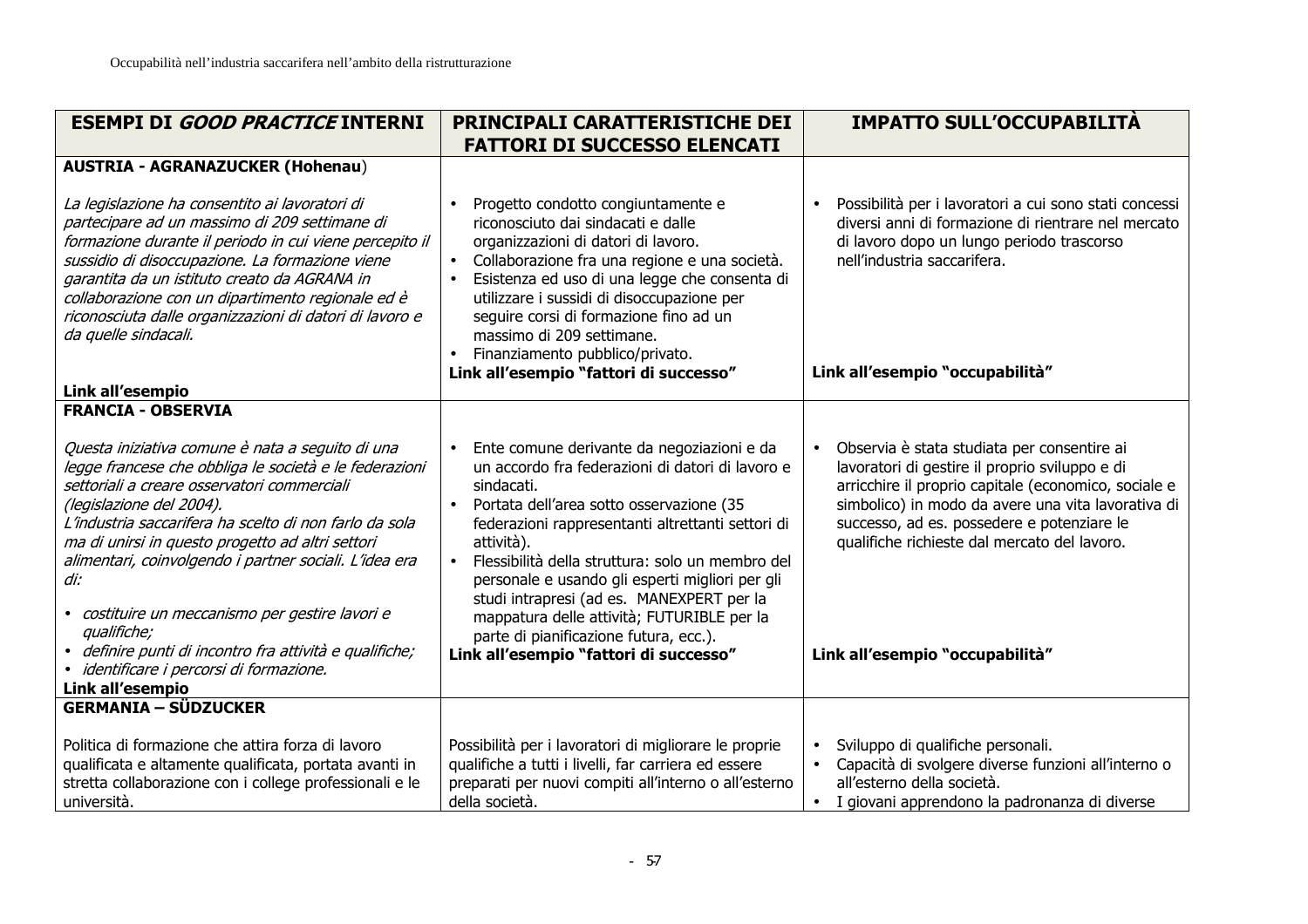|                  |                                        | attività utili all'interno o all'esterno del mercato |
|------------------|----------------------------------------|------------------------------------------------------|
|                  |                                        | del lavoro.                                          |
|                  | Link all'esempio "fattori di successo" | Link all'esempio "occupabilità"                      |
| Link all'esempio |                                        |                                                      |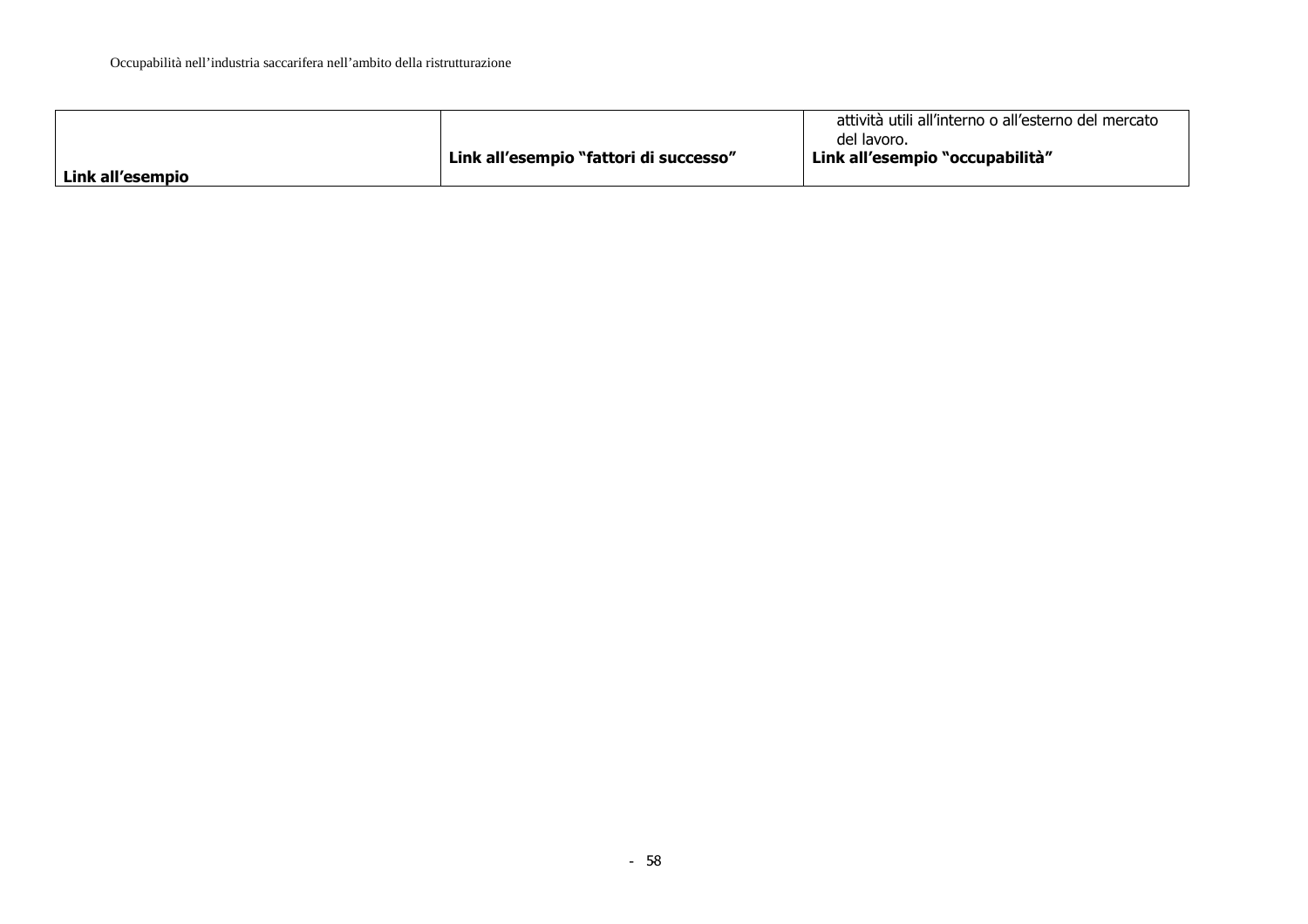| Supporto combinato di sindacati, federazione<br>$\bullet$<br>nazionale (Unionzucchero) ed autorità<br>pubbliche (regione Emilia Romagna. Provincia<br>di Ferrara, comuni di Ferrara e Argenta).<br>Assegnazione di ruoli chiaramente definiti fra i<br>$\bullet$<br>partner interessati e collaborazione ottimale.<br>La nuova attività, associata ad una strategia<br>$\bullet$<br>regionale per ampliare le attività dell'industria<br>agroalimentare, garantisce nuove prospettive<br>all'economia locale e regionale creando nuove<br>opportunità sul mercato del lavoro.<br>L'approccio nazionale precedentemente<br>$\bullet$<br>definito si è rivelato efficace ed ha offerto la<br>prospettiva di iniziare una nuova attività<br>redditizia in tempi ragionevoli. I risultati iniziali<br>(agosto 2009) sono stati migliori del previsto.<br>Link all'esempio "fattori di successo" | Tutti i dipendenti sono stati coperti da un sistema<br>$\bullet$<br>di incentivi nazionale e da assistenza economica,<br>oltre alle opportunità di lavoro offerte dal nuovo<br>stabilimento.<br>Riguardo allo sviluppo HR, la società mira a<br>$\bullet$<br>potenziare continuamente le competenze e il<br>know-how dei lavoratori riguardanti la crescita<br>dell'attività oltre ad un'economia di più ampia<br>portata e alle attività di produzione. |
|---------------------------------------------------------------------------------------------------------------------------------------------------------------------------------------------------------------------------------------------------------------------------------------------------------------------------------------------------------------------------------------------------------------------------------------------------------------------------------------------------------------------------------------------------------------------------------------------------------------------------------------------------------------------------------------------------------------------------------------------------------------------------------------------------------------------------------------------------------------------------------------------|----------------------------------------------------------------------------------------------------------------------------------------------------------------------------------------------------------------------------------------------------------------------------------------------------------------------------------------------------------------------------------------------------------------------------------------------------------|
|                                                                                                                                                                                                                                                                                                                                                                                                                                                                                                                                                                                                                                                                                                                                                                                                                                                                                             | Link all'esempio "occupabilità"                                                                                                                                                                                                                                                                                                                                                                                                                          |
|                                                                                                                                                                                                                                                                                                                                                                                                                                                                                                                                                                                                                                                                                                                                                                                                                                                                                             |                                                                                                                                                                                                                                                                                                                                                                                                                                                          |
|                                                                                                                                                                                                                                                                                                                                                                                                                                                                                                                                                                                                                                                                                                                                                                                                                                                                                             |                                                                                                                                                                                                                                                                                                                                                                                                                                                          |
| Sviluppo di progetti alternativi come parte di<br>$\bullet$<br>un dialogo approfondito fra datori di lavoro,<br>sindacati, autorità nazionali e locali e<br>associazioni di grossisti.<br>Finanziamento pubblico/privato.<br>$\bullet$                                                                                                                                                                                                                                                                                                                                                                                                                                                                                                                                                                                                                                                      | Il reddito viene mantenuto fin quando tutti i<br>$\bullet$<br>lavoratori non sono stati riaddestrati per un<br>nuovo lavoro.<br>Link all'esempio "occupabilità"                                                                                                                                                                                                                                                                                          |
|                                                                                                                                                                                                                                                                                                                                                                                                                                                                                                                                                                                                                                                                                                                                                                                                                                                                                             | Link all'esempio "fattori di successo"                                                                                                                                                                                                                                                                                                                                                                                                                   |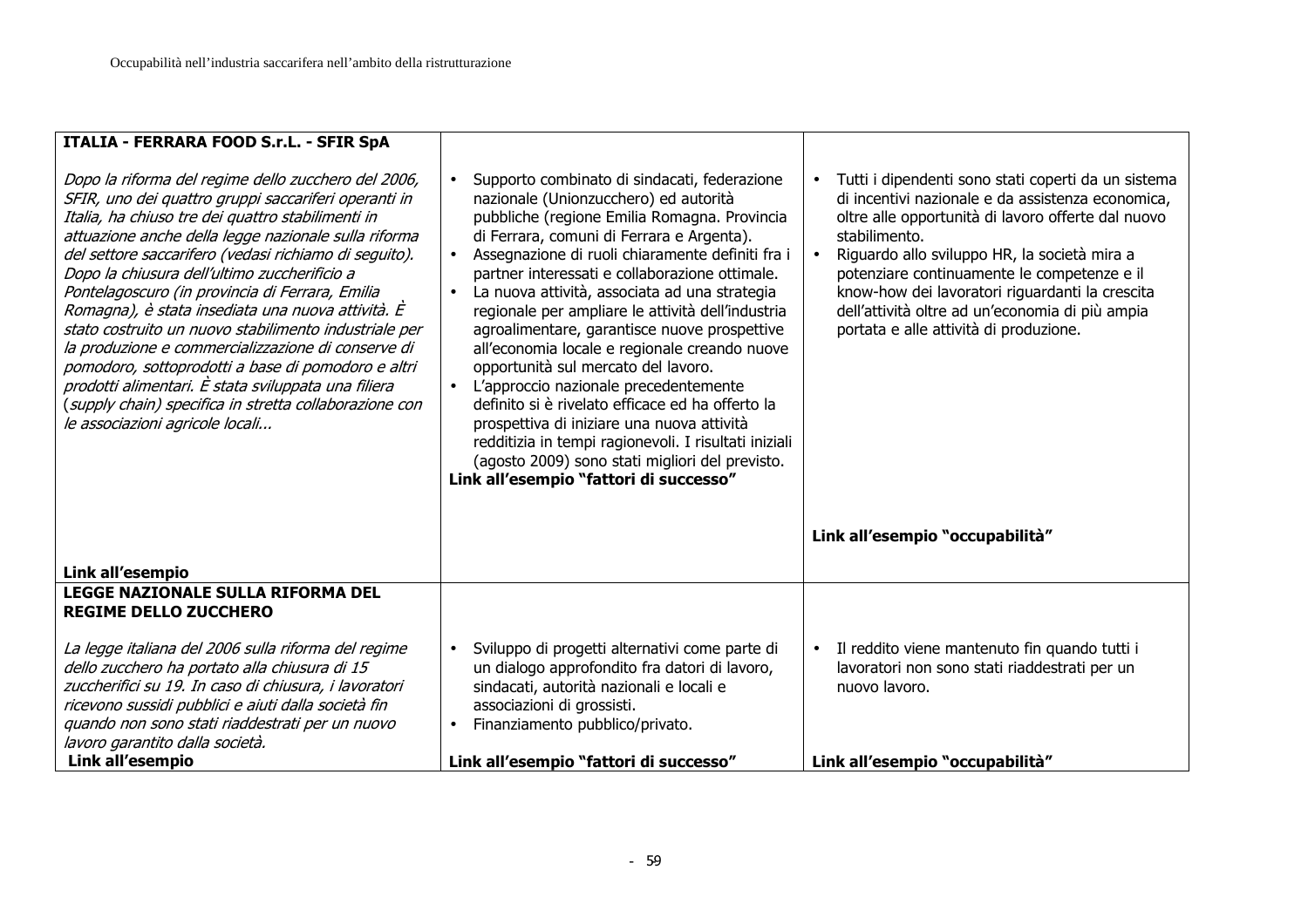| <b>POLSKI CUKIER - POLONIA</b>                                                                                                                                                                                                                                                                                                                                                           |                                                                                                                                                                                                                                                                                                                                                                                                                                                          |                                                                                                                                                                                                                                                                                                                                                      |
|------------------------------------------------------------------------------------------------------------------------------------------------------------------------------------------------------------------------------------------------------------------------------------------------------------------------------------------------------------------------------------------|----------------------------------------------------------------------------------------------------------------------------------------------------------------------------------------------------------------------------------------------------------------------------------------------------------------------------------------------------------------------------------------------------------------------------------------------------------|------------------------------------------------------------------------------------------------------------------------------------------------------------------------------------------------------------------------------------------------------------------------------------------------------------------------------------------------------|
| A partire dal 2008, nell'ambito della ristrutturazione,<br>è stato perso in poco tempo il 40% dei posti di<br>lavoro. I lavoratori interessati hanno ricevuto diversi<br>tipi di supporto: formazione per nuove capacità e<br>qualifiche, supporto finanziario per una nuova<br>attività, ricollocamento<br>Link all'esempio                                                             | Collaborazione con i partner sociali per<br>$\bullet$<br>preparare ed implementare nuovi programmi.<br>$\bullet$<br>Fondi significativi garantiti nel contesto del<br>licenziamento.<br>Base volontaria.<br>$\bullet$<br>Link all'esempio "fattori di successo"                                                                                                                                                                                          | L'occupabilità è decisamente migliorata,<br>$\bullet$<br>soprattutto per le formazioni proposte e i fondi<br>ottenuti per creare una nuova attività. In<br>contemporanea al boom del mercato edile<br>polacco, i lavoratori con capacità adeguate hanno<br>trovato un nuovo posto di lavoro in questo<br>settore.<br>Link all'esempio "occupabilità" |
| <b>SPAGNA - EBRO</b>                                                                                                                                                                                                                                                                                                                                                                     |                                                                                                                                                                                                                                                                                                                                                                                                                                                          |                                                                                                                                                                                                                                                                                                                                                      |
| Politica di formazione mirante all'adattamento<br>continuo alle esigenze del Gruppo.<br>Nessun riconoscimento ufficiale della formazione<br>all'esterno del Gruppo, ma riconoscimento<br>intraaziendale.<br>Link all'esempio                                                                                                                                                             | Politica di formazione su vasta scala che<br>$\bullet$<br>supporta l'adattamento costante alle esigenze<br>del gruppo.<br>Sistema di mobilità interno che consente un<br>$\bullet$<br>fatturato basso.<br>Un dialogo sociale attivo con le due maggiori<br>organizzazioni sindacali: CC OO<br>(rappresentante il 60% dei lavoratori) e UGT<br>(il 38%) aiuta alla creazione di piani sociali<br>ben percepiti.<br>Link all'esempio "fattori di successo" | Formazione sistematica del personale per<br>adeguarsi alle nuove attività del Gruppo a<br>seconda delle esigenze del settore.<br>Sistema di reclutamento della mobilità interna nel<br>$\bullet$<br>settore.<br>Link all'esempio "occupabilità"                                                                                                      |
| <b>REGNO UNITO - BRISTISH SUGAR</b>                                                                                                                                                                                                                                                                                                                                                      |                                                                                                                                                                                                                                                                                                                                                                                                                                                          |                                                                                                                                                                                                                                                                                                                                                      |
| Politica di supporto attivo per la formazione in modo<br>da sviluppare le qualifiche e l'esperienza necessaria<br>per rendere la società competitiva. Copre tutti i tipi<br>di formazione pertinenti per la società. - Ai<br>partecipanti viene richiesto di investire il proprio<br>tempo ed avere risultati.- Impegno a restare nella<br>società per un certo periodo di tempo dopo la | Impegno del datore di lavoro e del lavoratore<br>$\bullet$<br>verso una formazione professionale su base<br>continua.<br>Sviluppo di molteplici qualifiche (qualifiche<br>$\bullet$<br>tecniche specifiche $-$ qualifiche<br>comportamentali e di formazione del carattere<br>generale).                                                                                                                                                                 | Molteplici qualifiche correlate ad entrambe le<br>$\bullet$<br>attività (produzione durante l'anno del raccolto -<br>manutenzione fra un anno del raccolto e l'altro).<br>Formazione continua.<br>Senso di motivazione e responsabilità.                                                                                                             |
| formazione.<br>Link all'esempio                                                                                                                                                                                                                                                                                                                                                          | Motivazione del personale a gestire la propria<br>$\bullet$<br>carriera.<br>Riconoscimento delle prestazioni.<br>Link all'esempio "fattori di successo"                                                                                                                                                                                                                                                                                                  | Link all'esempio "occupabilità"                                                                                                                                                                                                                                                                                                                      |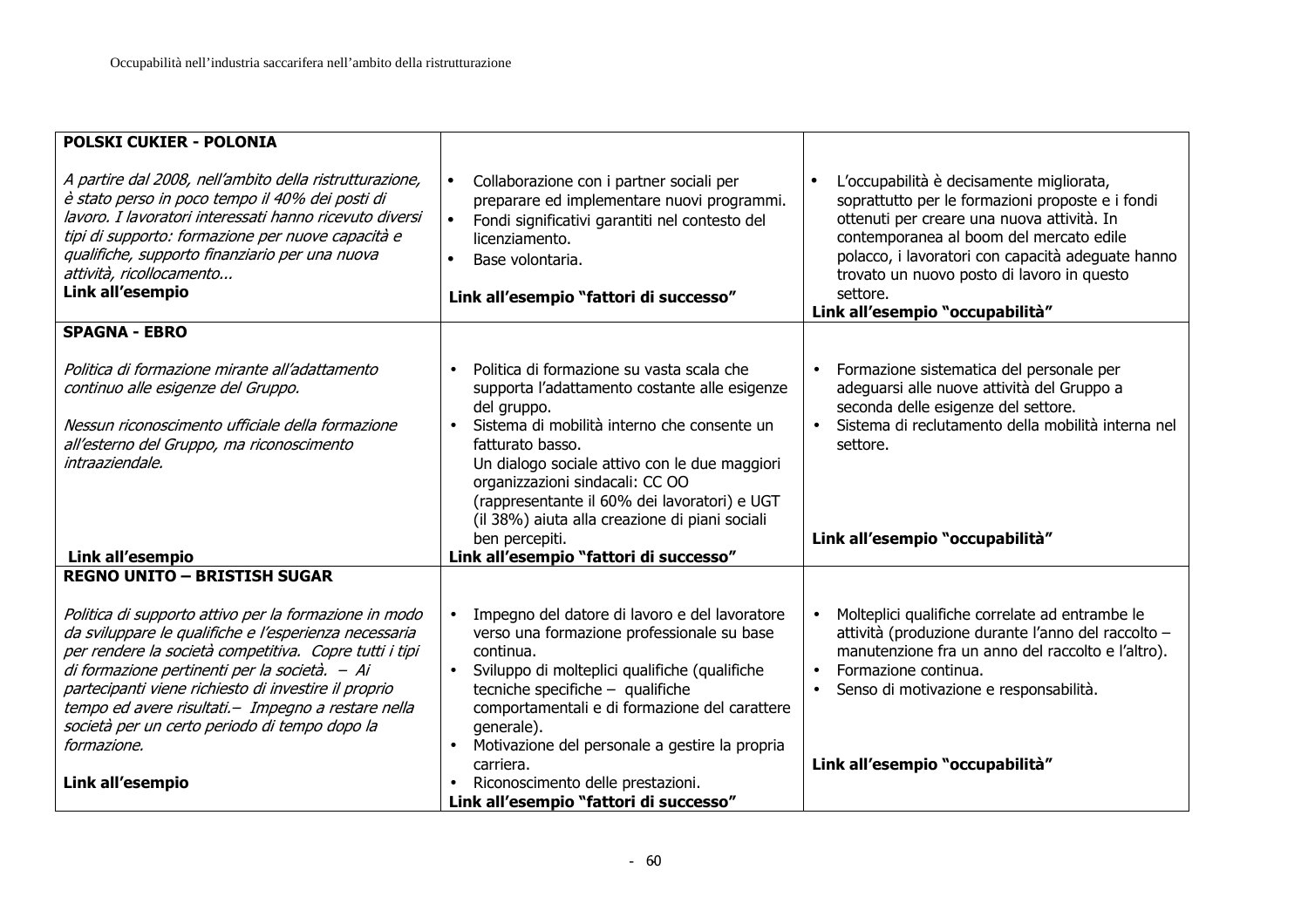# **Esempi all'esterno dell'industria saccarifera**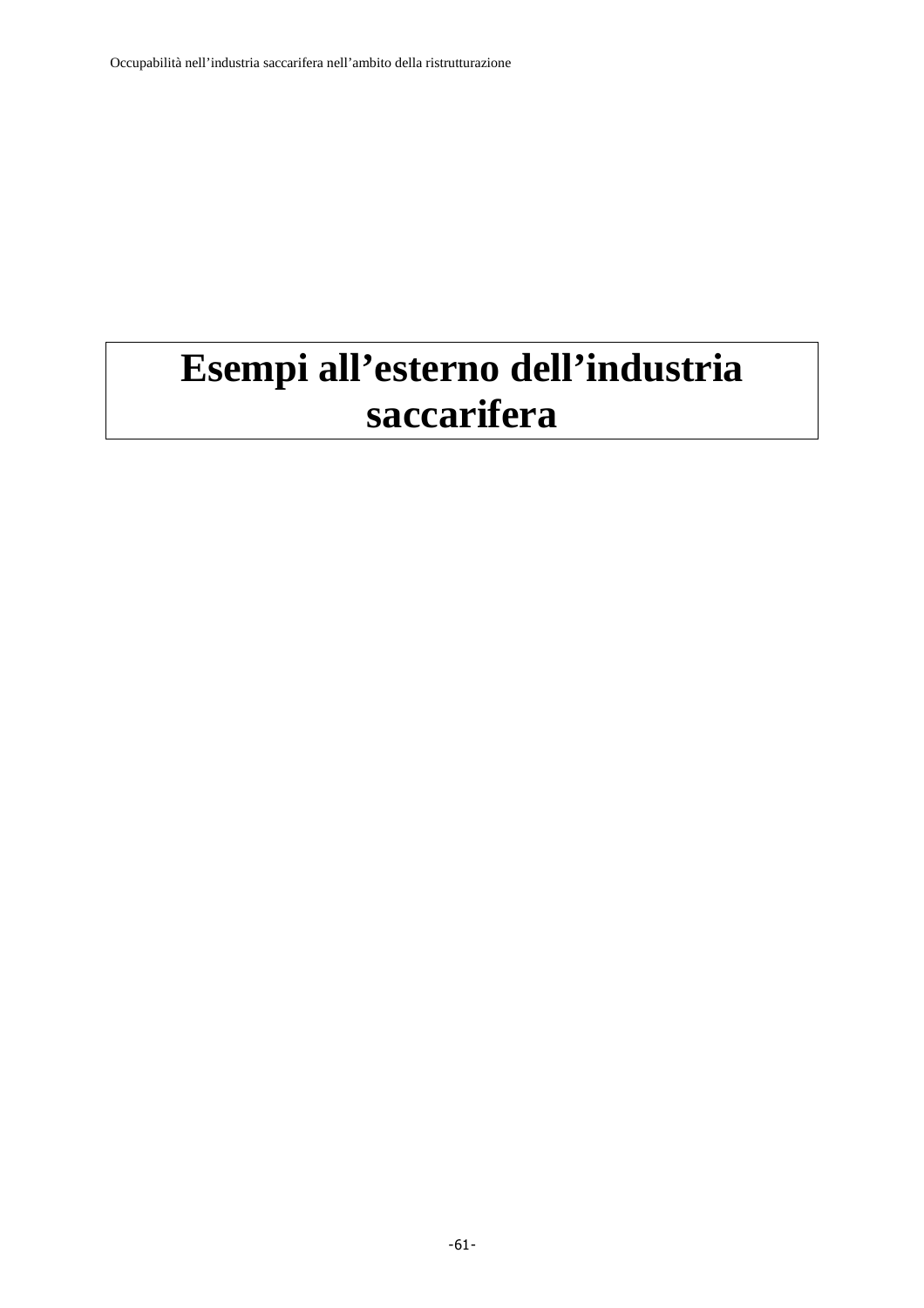$\overline{ }$ 

<u> 1989 - Johann Stoff, deutscher Stoff, der Stoff, der Stoff, der Stoff, der Stoff, der Stoff, der Stoff, der S</u>

 $\overline{\phantom{a}}$ 

| <b>ESEMPI ESTERNI DI GOOD</b><br><b>PRACTICE</b>                                                                                                                                                                                                               | <b>PRINCIPALI CARATTERISTICHE DEI</b><br><b>FATTORI DI SUCCESSO ELENCATI</b>                                                                                                                                                                                                                                                                                                                                                                                                                                                                                                                                                                                                                                 | <b>IMPATTO SULL'OCCUPABILITÀ</b>                                                                                                                                                                                                                                                                                                                                                                                                                                                 |
|----------------------------------------------------------------------------------------------------------------------------------------------------------------------------------------------------------------------------------------------------------------|--------------------------------------------------------------------------------------------------------------------------------------------------------------------------------------------------------------------------------------------------------------------------------------------------------------------------------------------------------------------------------------------------------------------------------------------------------------------------------------------------------------------------------------------------------------------------------------------------------------------------------------------------------------------------------------------------------------|----------------------------------------------------------------------------------------------------------------------------------------------------------------------------------------------------------------------------------------------------------------------------------------------------------------------------------------------------------------------------------------------------------------------------------------------------------------------------------|
| <b>DANONE - Francia</b><br>Il programma Evoluance cerca di qualificare i<br>lavoratori attraverso l'ottenimento di certificati e<br>diplomi riconosciuti.<br>Link all'esempio<br>1. Formazione adeguata mirante alla<br>reintegrazione nel mercato del lavoro. | Sottoscrizione di un accordo a tre parti fra:<br>$\bullet$<br>- la società Danone;<br>- un ente che fornisce finanziamento e<br>formazione al settore agro-alimentare<br>(Agefaforia);<br>- il Ministero dell'Istruzione francese.<br>Anticipazione di sfide tecnologiche ed<br>$\bullet$<br>organizzative.<br>Approccio individualizzato per ogni dipendente.<br>Politica di promozione e progressione<br>dell'occupabilità all'interno della<br>società/potenziamento del capitale umano e<br>del and know-how per una maggiore<br>competizione.<br>Monitoraggio costante dei risultati e<br>adeguamento degli obiettivi.<br>Coinvolgimento dei partner sociali.<br>Link all'esempio "fattori di successo" | Formazione professionale continua<br>$\bullet$<br>personalizzata per ogni dipendente.<br>Ottenimento di diplomi riconosciuti<br>$\bullet$<br>- a livello nazionale (VAE - convalida della<br>formazione ed esperienza precedenti $-e$<br>CFG - certificato di istruzione generale)<br>- a livello dell'industira agro-alimentare (CQP -<br>certificato di qualifica professionale)<br>Opportunità per i lavoratori di progredire<br>all'interno della società e di far carriera. |
| <b>FUTURUM - POSTE SVEDESI</b><br>A causa dell'esubero su vasta scala, è stato messo<br>a punto un programma specifico per il<br>ricollocamento di personale non qualificato o<br>scarsamente qualificato.<br>Link all'esempio                                 | Un ente comune gestito da un'organizzazione<br>di datori di lavoro e dai sindacati con l'obiettivo<br>di ricollocamento dei lavoratori.<br>Un piano di esubero concordato<br>$\bullet$<br>congiuntamente dai partner sociali.<br>Il supporto di una struttura a tre parti<br>preesistente per il ricollocamento a livello<br>nazionale.<br>Una comunicazione definita congiuntamente.<br>$\bullet$<br>Formazione studiata per reintrodurre i<br>$\bullet$<br>lavoratori nel mercato del lavoro.<br>I lavoratori continuano a percepire il salario<br>durante il periodo di formazione e di ricerca del                                                                                                       | Riportare il 100% dei lavoratori nel mercato<br>del lavoro entro 18 mesi.                                                                                                                                                                                                                                                                                                                                                                                                        |

<u> 1989 - Johann Barn, mars ann an t-Amhain Aonaich an t-Aonaich an t-Aonaich ann an t-Aonaich ann an t-Aonaich</u>

 $\overline{\phantom{a}}$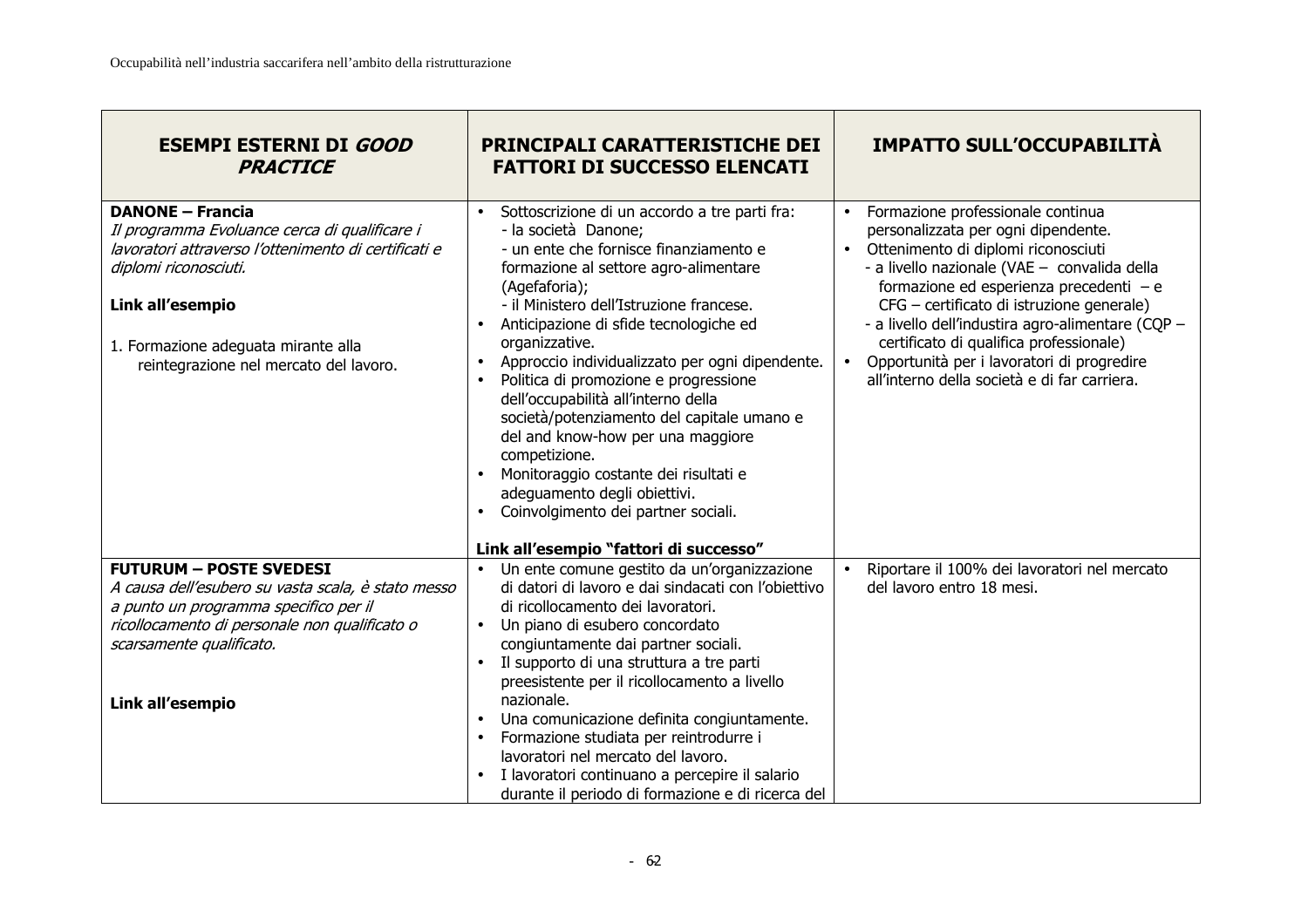| lavoro.                                |  |
|----------------------------------------|--|
| Link all'esempio "fattori di successo" |  |

| <b>GRUPPO DI DATORI DI LAVORO - Belgio</b><br>Un gruppo di società e di lavoratori non qualificati<br>o scarsamente qualificati, in particolare<br>nell'industria alimentare e del turismo.<br>Link all'esempio                              | I lavoratori con qualifiche specifiche trasferibili<br>(ad es. "salute & sicurezza") sono disponibili,<br>per periodi limitati, per società con esigenze<br>stagionali (agroalimentare- Horeca).<br>Precedenti trattative datore di<br>lavoro/lavoratore.<br>Link all'esempio "fattori di successo" | Possibilità di trovare lavoro per un periodo<br>limitato, ma in diversi momenti dell'anno, in<br>diverse società con esigenze in momenti<br>diversi.<br>Formazione addizionale garantita dal Gruppo.<br>I lavoratori potenziano la loro occupabilità<br>grazie alla diversa esperienza nella società<br>appartenenti al Gruppo di Datori di Lavoro. |
|----------------------------------------------------------------------------------------------------------------------------------------------------------------------------------------------------------------------------------------------|-----------------------------------------------------------------------------------------------------------------------------------------------------------------------------------------------------------------------------------------------------------------------------------------------------|-----------------------------------------------------------------------------------------------------------------------------------------------------------------------------------------------------------------------------------------------------------------------------------------------------------------------------------------------------|
| K4I - TEXTILES - Regno Unito<br>Creazione di materiali di formazione ad alto valore<br>aggiunto, disponibili on-line, ad uso delle società<br>tessili per sviluppare l'innovazione e la capacità di<br>diversificazione.<br>Link all'esempio | Uso di una piattaforma web.<br>Enfasi sull'innovazione.<br>$\bullet$<br>Collaborazione fra gli istituti di istruzione<br>superiore e l'industria.<br>Tutoring on-line.<br>Sviluppo di collaborazione transnazionali.                                                                                | Miglioramento delle qualifiche basate<br>sull'innovazione.                                                                                                                                                                                                                                                                                          |
|                                                                                                                                                                                                                                              | Link all'esempio "fattori di successo"                                                                                                                                                                                                                                                              |                                                                                                                                                                                                                                                                                                                                                     |
| <b>SODIE - Belgio</b><br>Assistenza finanziaria e tecnica per il lancio di<br>progetti di creazione di società nel contesto della<br>ristrutturazione del settore dell'acciaio.<br>Link all'esempio                                          | Assistenza nella definizione di un piano<br>aziendale.<br>Prestiti a tassi favorevoli soggetti alla<br>creazione di posti di lavoro.<br>Monitoraggio dei progetti a lungo termine<br>$\bullet$<br>nell'ambito del dialogo sociale<br>ArcelorMittal.                                                 | Ristrutturazione di zone industriali.                                                                                                                                                                                                                                                                                                               |
|                                                                                                                                                                                                                                              | Link all'esempio "fattori di successo"                                                                                                                                                                                                                                                              |                                                                                                                                                                                                                                                                                                                                                     |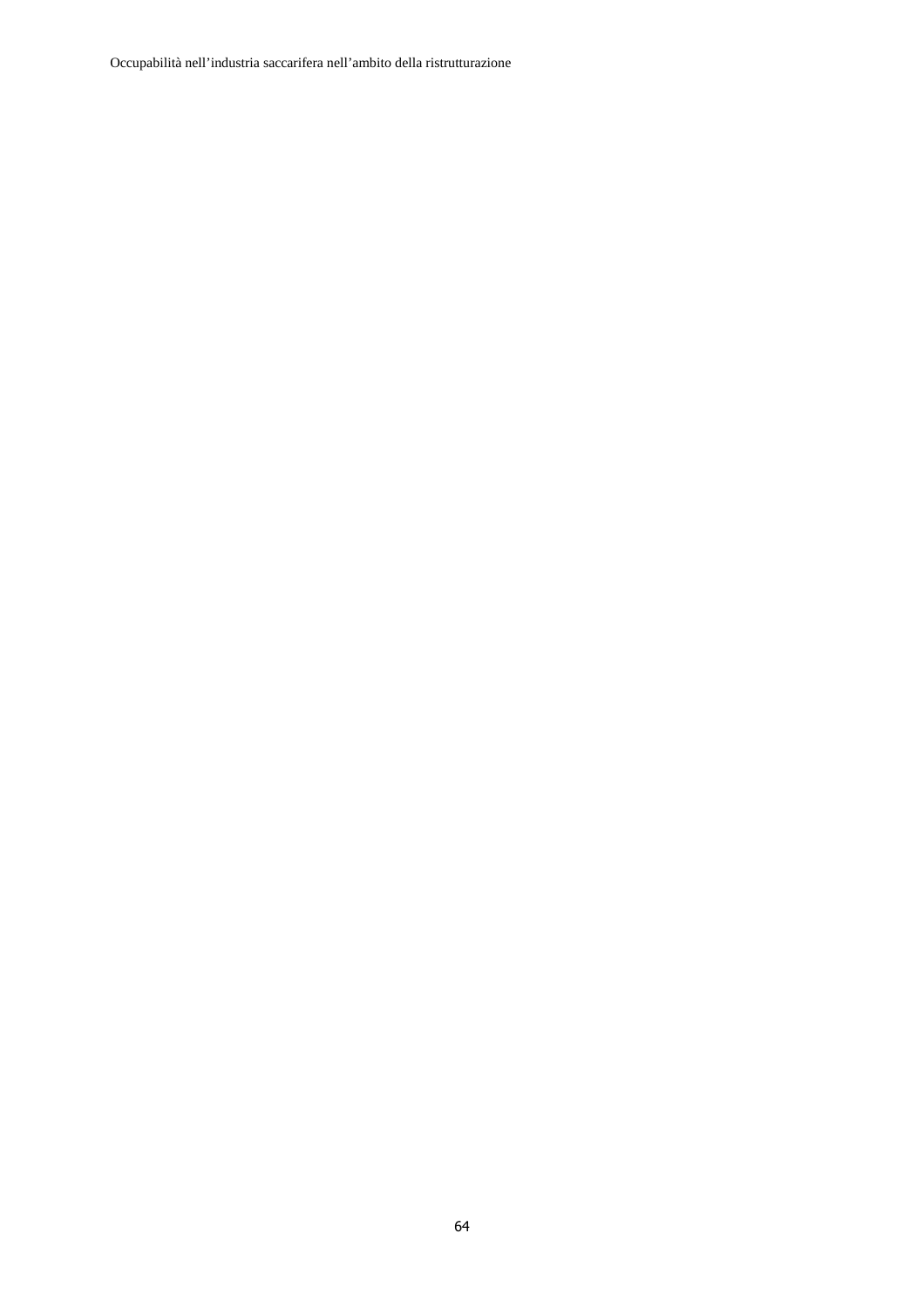# **Raccomandazioni**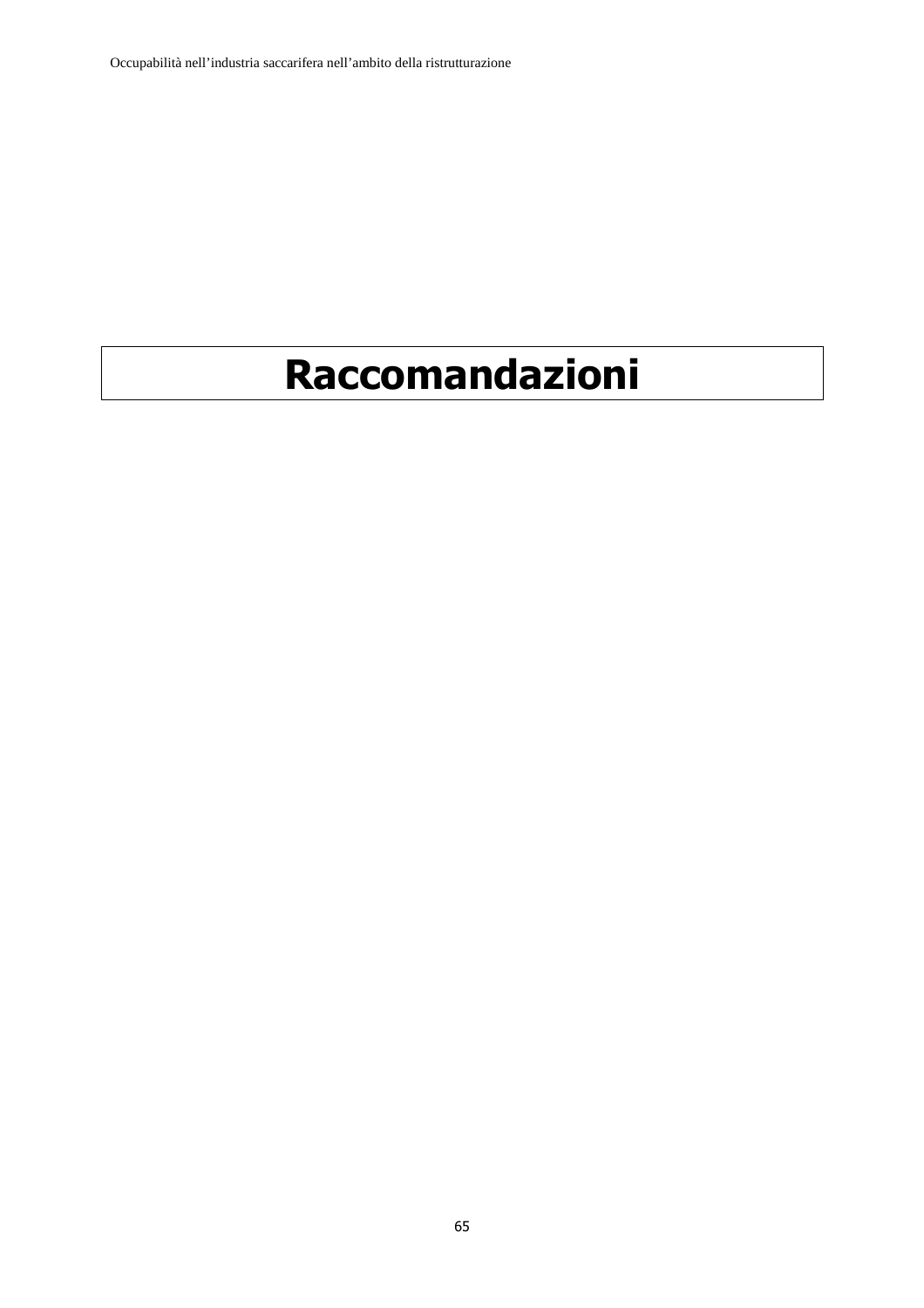# **Introduzione**

Per poter fare delle raccomandazioni basate su esempi di *good practice*, abbiamo messo in prospettiva i diversi fattori identificati come elementi fondamentali del successo e/o l'occupabilità negli esempi di *good practice* all'interno e all'esterno dell'industria saccarifera. Abbiamo, inoltre, suggerito alcuni modi per progredire alla luce di quelli che sembrano essere elementi ricorrenti e complementari. Questa non dovrebbe essere considerata un'analisi finale ma l'inizio di un processo di pensiero costante da arricchire gradualmente con l'esperienza acquisita nell'industria saccarifera europea e in altri settori economici che si trovano a dover affrontare lo stesso fenomeno di cambiamento dell'ambiente industriale e sociale.

Come parte della responsabilità sociale aziendale, ogni società, ogni lavoratore ed ogni settore dovrebbe utilizzare i risultati iniziali di questo processo per rafforzare l'occupabilità sul campo, accrescere la propria esperienza e contribuire a svilupparla ulteriormente nel tempo.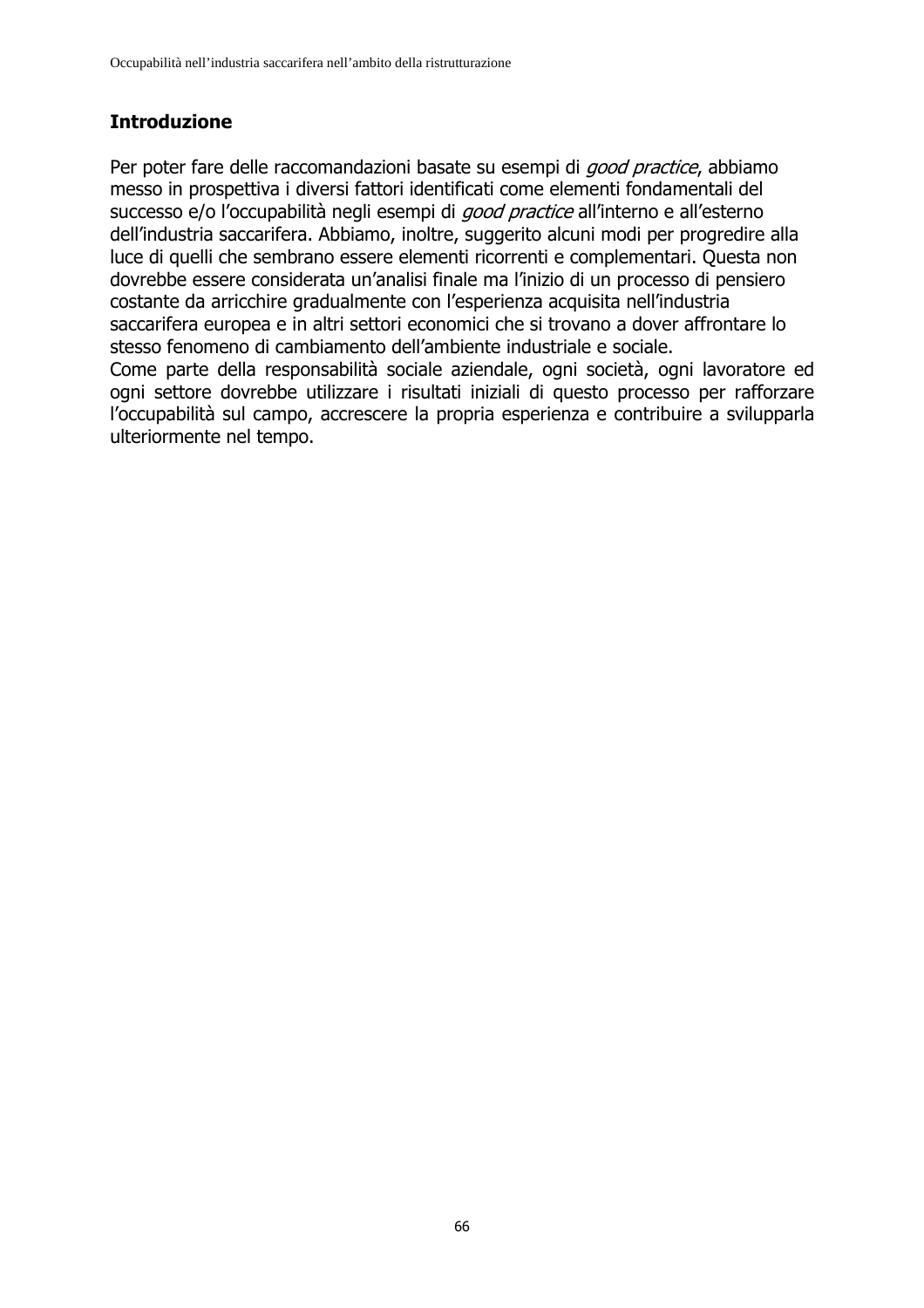| RACCOMANDAZIONI POSSIBILI - ESEMPI INTERNI                                                                                                                                                                                                                                                                                                                                                                                                                                                                                                                                                                                                                                                                                                                                                                                                                                                                                                                                                                            | <b>FATTORI DI SUCCESSO INTERNO</b><br><b>RILEVATI</b>                                                                                                                                                                               |
|-----------------------------------------------------------------------------------------------------------------------------------------------------------------------------------------------------------------------------------------------------------------------------------------------------------------------------------------------------------------------------------------------------------------------------------------------------------------------------------------------------------------------------------------------------------------------------------------------------------------------------------------------------------------------------------------------------------------------------------------------------------------------------------------------------------------------------------------------------------------------------------------------------------------------------------------------------------------------------------------------------------------------|-------------------------------------------------------------------------------------------------------------------------------------------------------------------------------------------------------------------------------------|
| A - Interazione di un numero massimo di azionisti:<br>in termini di accordo datore di lavoro/lavoratore nell'ambito del dialogo sociale;<br>. per alcuni progetti a livello nazionale, il dialogo sociale può comprendere datori di lavoro, sindacati,<br>autorità nazionali e locali;<br>in termini di finanziamento (pubblico/privato;)<br>in termini di legislazione: legislazione favorevole che consente ai lavoratori di seguire corsi di<br>riformazione mentre percepiscono un reddito adeguato.                                                                                                                                                                                                                                                                                                                                                                                                                                                                                                              | <b>ATTORI</b><br>Link alle pagine web<br>Più specificatamente (ma non esaurientemente)<br>. Austria<br>. Italia<br>. Francia – Observia<br>. Polonia                                                                                |
| <b>B - Acquisizione di diversi tipi di qualifiche collegate a:</b><br>. una o più <u>funzioni specifiche</u> (nell'industria saccarifera: specializzazione per l'anno del raccolto &<br>periodo interinale };<br>. <u>comportamento</u> in determinate situazioni (lavoro di squadra, comunicazione, leadership del team)<br>C – Convalida più ampia possibile di queste qualifiche (società, gruppo, settore,<br>riconoscimento nazionale, ecc.).<br><u>D – Incoraggiamento del personale a sviluppare le proprie capacità e impegno dei</u><br>lavoratori ad investire nella propria formazione<br>E – Politica di adeguamento della fornitura alla domanda, anche nell'ambito di un<br>gruppo/settore<br>F - Collaborazione fra società/università/scuole<br>G – Sviluppo di apprendistati che consentono ai giovani di essere assunti nella società e un<br>accesso facilitato nel mercato del lavoro (vedasi anche Dichiarazione congiunta EFFAT/CEFS<br>del 1998 e Dichiarazione congiunta EFFAT/CEFS del 2000) | <b>STRATEGIA AMBIZIOSA di continuare la</b><br>formazione dei lavoratori<br>Link alle pagine web<br>Più specificatamente (ma non esaurientemente)<br><b>British Sugar</b><br>Ebro<br>. Südzucker<br>. Observia Francia<br>. Polonia |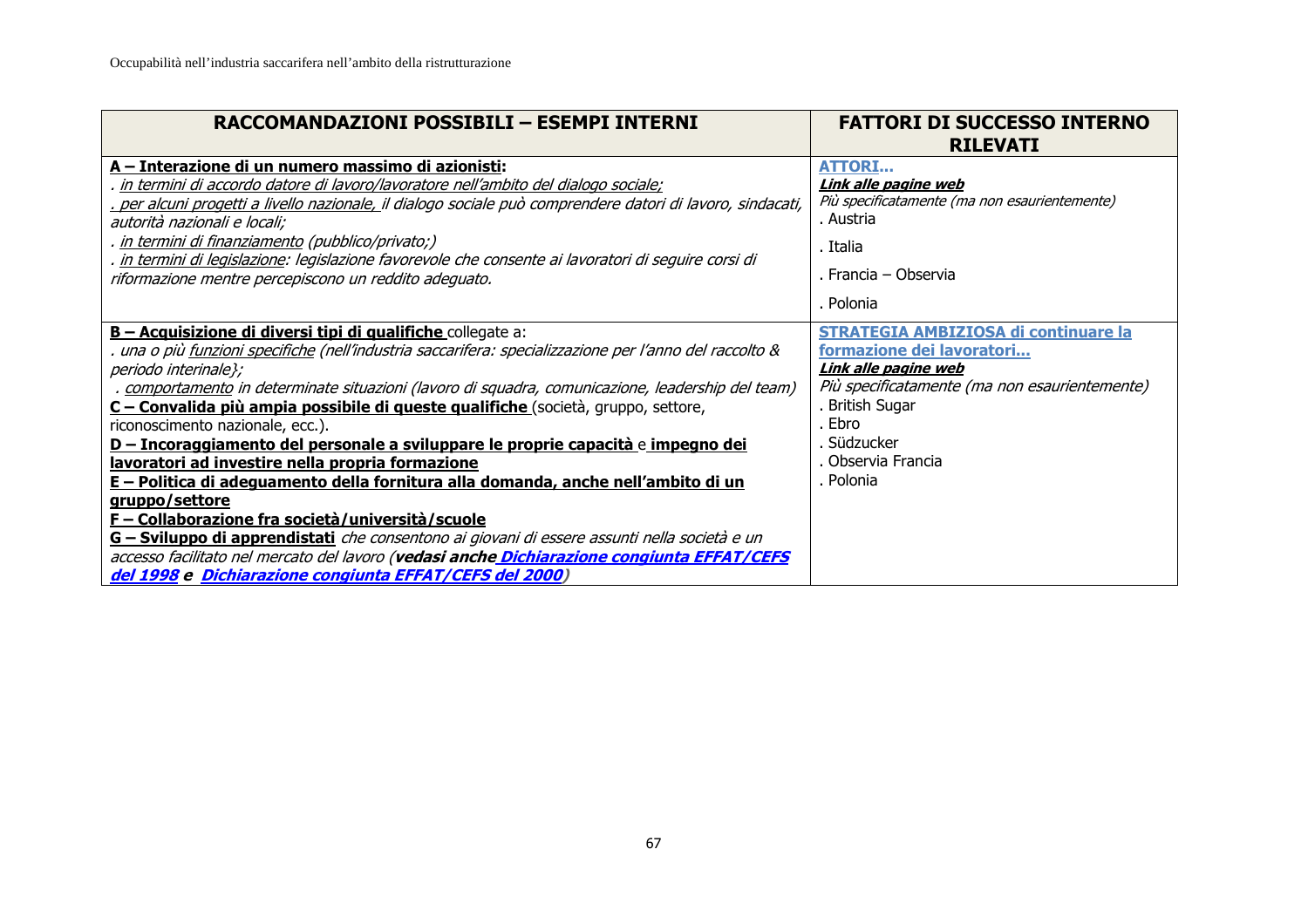| H – Creazione di strumenti per analizzare la tendenza della fornitura e impiego in un | <b>ANTICIPAZIONE DELLE RICHIESTE e</b>        |
|---------------------------------------------------------------------------------------|-----------------------------------------------|
| settore/gruppo/industria                                                              | sviluppi del mercato                          |
| I - Rendere il settore più invitante                                                  | Link alle pagine web                          |
| a) Offrire la formazione ai giovani                                                   | Più specificatamente (ma non esaurientemente) |
|                                                                                       | . Francia – Observia                          |
| b) Stabilire collegamenti fra i diversi settori                                       | . Ebro - Spagna                               |
|                                                                                       |                                               |
| Riconoscere le qualifiche per garantire la trasferibilità                             |                                               |
|                                                                                       |                                               |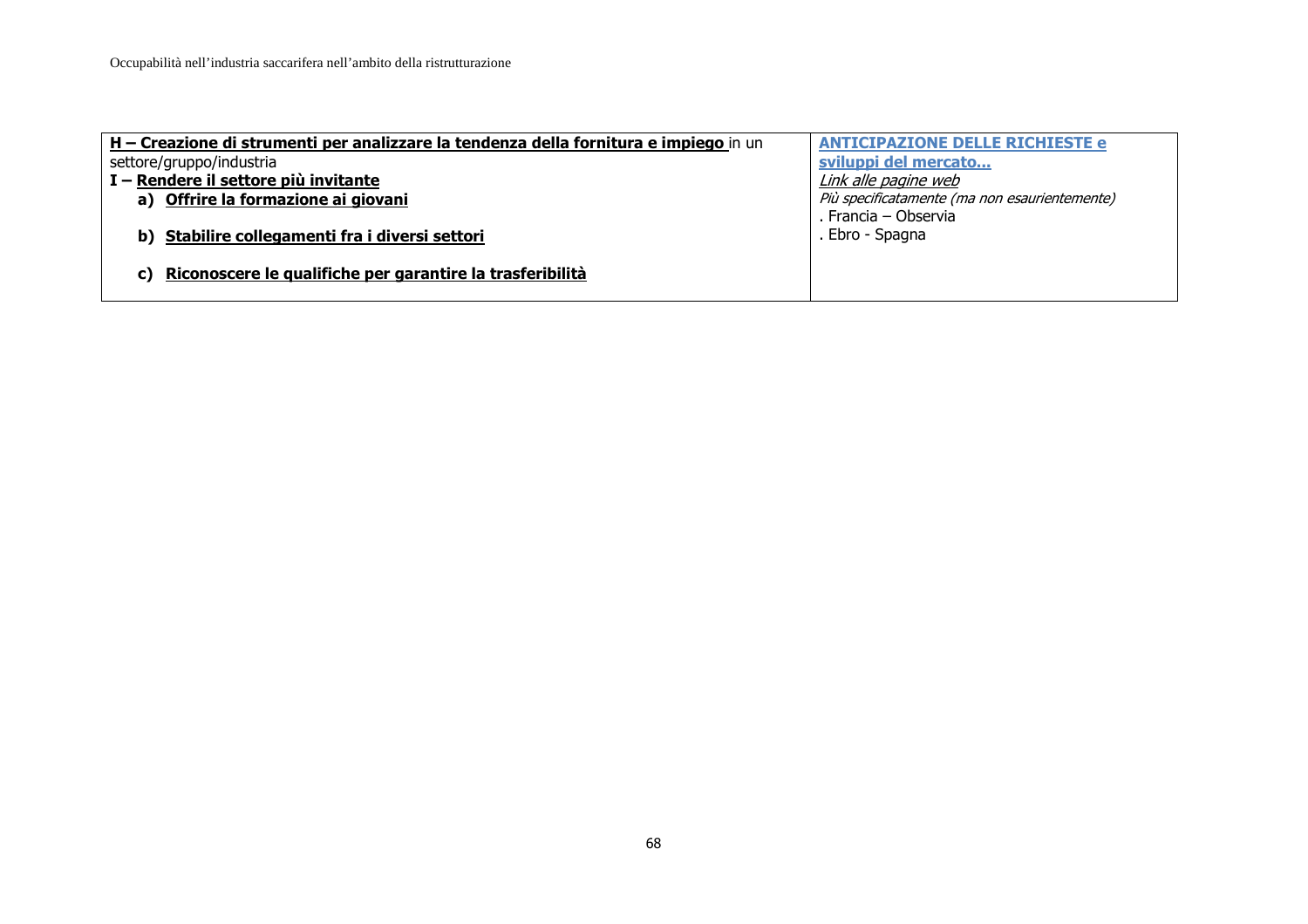| CHIAVI DEL SUCCESSO DERIVANTI DA ESEMPI DI <i>GOOD PRACTICE</i><br><b>ESTERNA</b>                                                                                         | <b>ESEMPI DI GOOD PRACTICE</b><br><b>ESTERNA</b> |
|---------------------------------------------------------------------------------------------------------------------------------------------------------------------------|--------------------------------------------------|
| Interazione di diversi settori:<br>А.                                                                                                                                     | <b>Danone-Francia</b>                            |
| • autorità pubbliche. Ente di finanziamento congiunto. Società industriale.                                                                                               | Link alle pagine web                             |
| <b>B.</b> Acquisizione delle qualifiche:                                                                                                                                  |                                                  |
| • riconosciute a livello settoriale o meglio ancora a livello nazionale.                                                                                                  |                                                  |
| C. Sviluppo del potenziale del lavoratore all'interno della società o del gruppo:                                                                                         |                                                  |
| • rendere la società più invitante e migliorarne l'immagine, dinamismo e competitività.                                                                                   |                                                  |
| D. Aiuto per la formazione e il reinserimento al lavoro garantendo un reddito<br>adeguato.                                                                                | <b>Futurum – Poste svedesi</b>                   |
|                                                                                                                                                                           | Link alle pagine web                             |
| E. Creazione di un gruppo di società nell'ambito di un singolo settore che recluta<br>lavoratori con qualifiche specifiche nei diversi periodi dell'anno, a seconda delle | Gruppo di Datori di Lavoro (EG) – Belgio         |
| esigenze stagionali.                                                                                                                                                      | Link alle pagine web                             |
| F. Collaborazione fra istruzione ed industria promuovente l'innovazione tecnologica<br>attraverso formazione di alto livello su base web.                                 | K41 - Textiles Regno Unito                       |
|                                                                                                                                                                           | Link alle pagine web                             |
| G. Assistenza finanziaria e manageriale per creazione di società nell'obiettivo di far<br>rivivere la zona industriale.                                                   | Sodie – Belgio                                   |
|                                                                                                                                                                           | Link alle pagine web                             |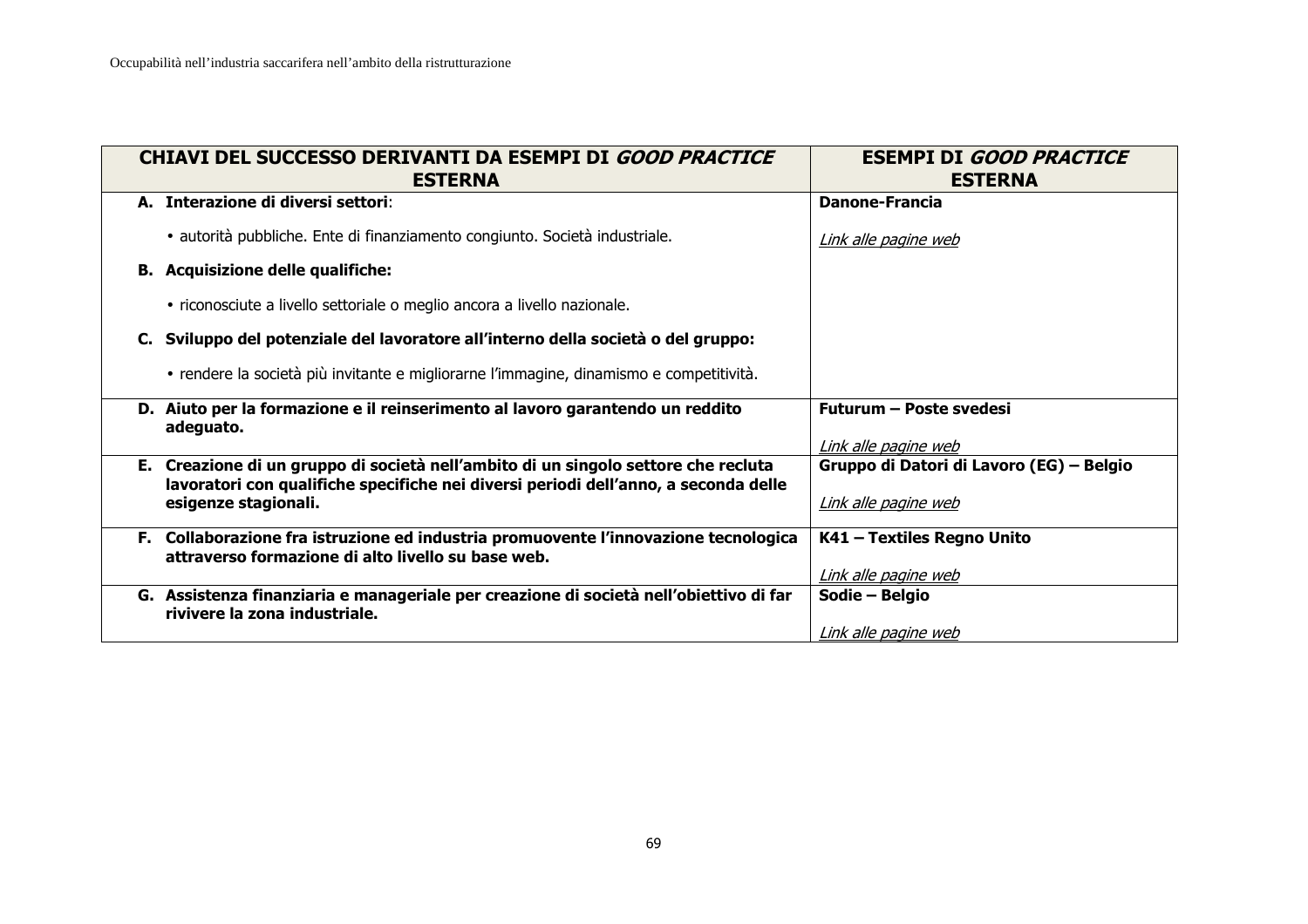### **FATTORI DI SUCCESSO COMUNI CHE POTREBBERO PORTARE ALLA DEFINIZIONE DI ALCUNE RACCOMANDAZIONI**

| A. Interazione di un numero massimo di azionisti pubblici/privati, partner sociali e enti di             | <b>Interna</b>                           |
|----------------------------------------------------------------------------------------------------------|------------------------------------------|
| finanziamento.                                                                                           | Link Agrana Austria - Italia - Observia  |
|                                                                                                          | Francia – Polski Cukier Polonia          |
|                                                                                                          | Esterna                                  |
|                                                                                                          | Link Danone Francia - Futurum Svezia -   |
|                                                                                                          | Sodie Belgio                             |
| B. Strategia di formazione continua per potenziare interesse, dinamismo e competitività                  | <b>Interna</b>                           |
| della società potenziando al contempo le qualifiche dei lavoratori.                                      | Link British Sugar - Ebro - Südzucker -  |
|                                                                                                          | Observia Francia - Polski Cukier Polonia |
| => Acquisizione di diversi tipi di qualifiche e relativo riconoscimento                                  | <b>Esterna</b>                           |
| (società, gruppo, settore, a livello nazionale).                                                         | Link Danone Francia – Futurum Svezia –   |
| => Incoraggiamento del personale a sviluppare le proprie capacità, e impegno dei lavoratori ad investire | K41 UK                                   |
| nella propria formazione.                                                                                |                                          |
| => Collaborazione società/università/scuole.                                                             |                                          |
| => Apprendistati (Link nelle pagine web dichiarazioni congiunte dell'industria europea dello zucchero) e |                                          |
| formazione di giovani.                                                                                   |                                          |
| C. Strumenti per l'analisi dei cambiamenti riguardo all'impiego.                                         | <b>Interna</b>                           |
|                                                                                                          | Link a Observia Francia – Ebro Spagna    |
| Definizione di collegamenti fra diverse attività nell'ambito di un'industria.<br>⇨                       |                                          |
| Riconoscimento di qualifiche trasferibili.<br>⇨                                                          |                                          |
|                                                                                                          |                                          |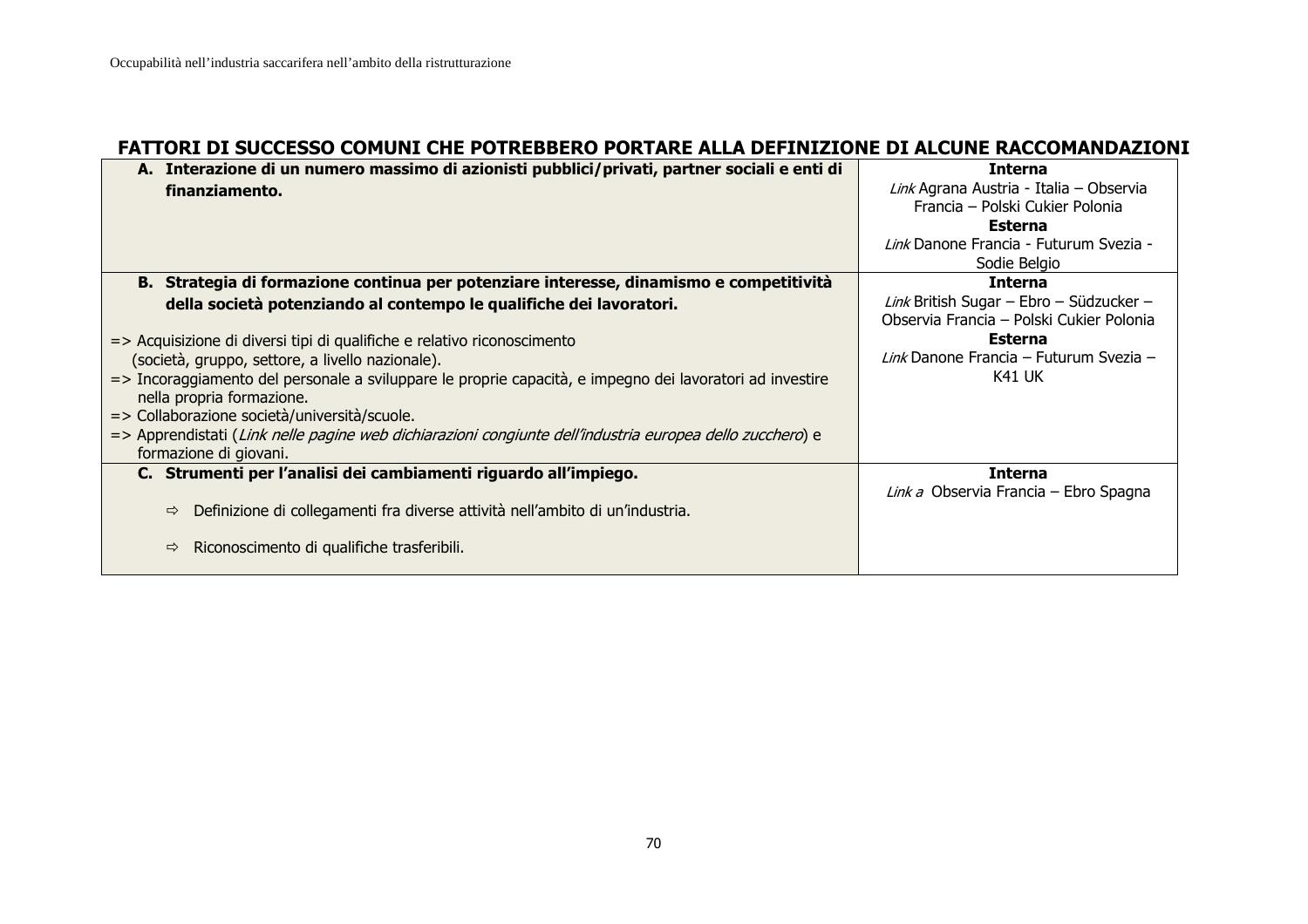# **Identificazione delle capacità**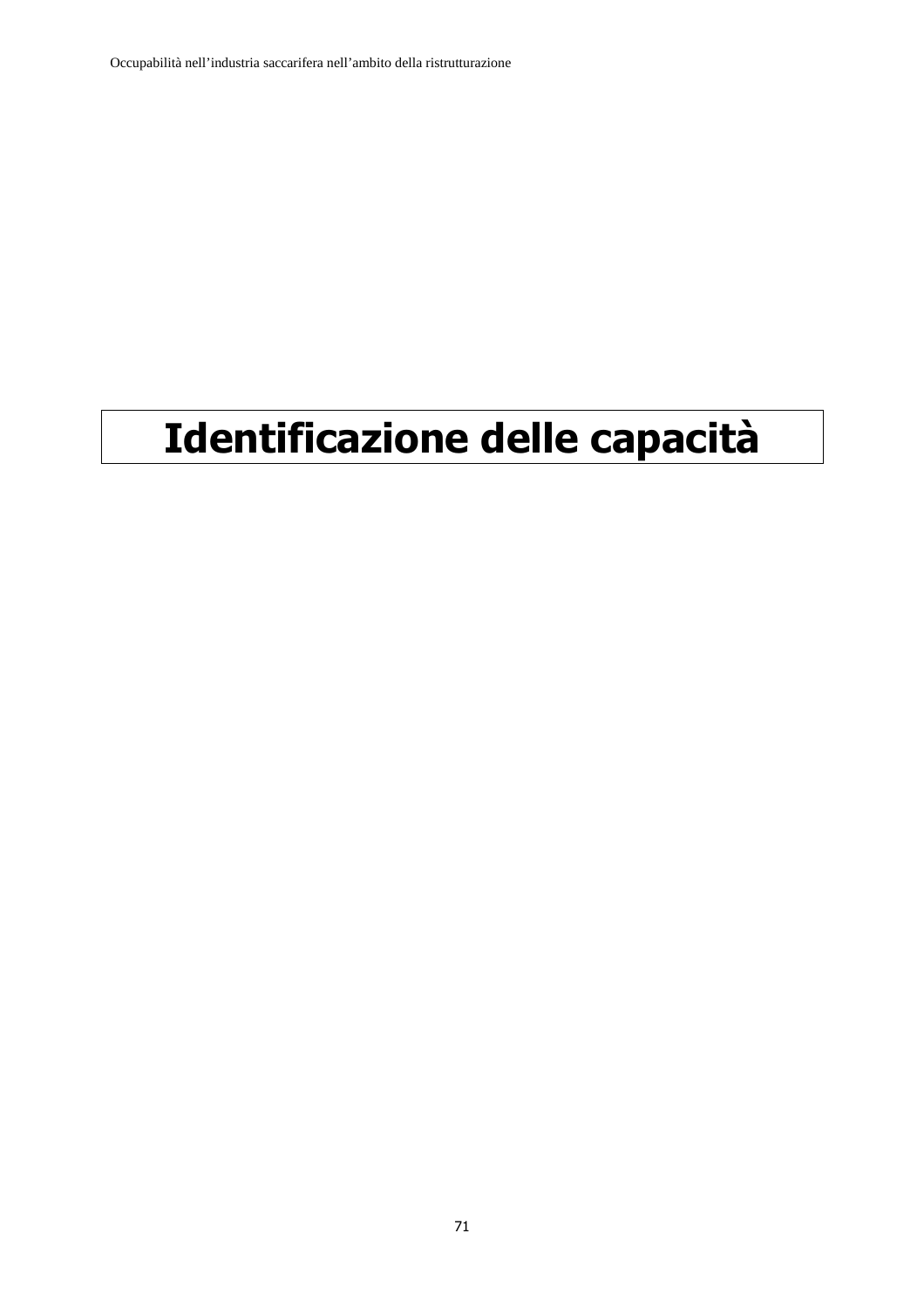### **Definizione**

"La capacità di applicare la conoscenza, il know-how e il comportamento in una situazione professionale, al fine di risolvere problemi diversamente complessi che insorgono sul luogo di lavoro e svolgere le attività richieste da una particolare occupazione."

"La conoscenza e il know-how di ogni cittadino europeo rappresenta un importante patrimonio in termini di competitività, creatività e produttività dell'economia europea. È quindi importante investire nello sviluppo delle capacità."

 (Social Agenda, la rivista della Commissione Europea dell'impiego e degli affari sociali)

### **N.B.:**

Il legame fra capacità ed occupabilità nell'industria saccarifera è fortemente caratterizzato da un elemento specifico: la duplice occupazione del personale di produzione. I lavoratori sono reclutati per le loro qualifiche collegate ad un'attività al di fuori dell'anno del raccolto di zucchero (ad es. produttori di scaldabagni, elettricisti, ecc.) ma possono essere assegnati ad un'altra attività nell'anno del raccolto (ad es. lavorazione).

Indipendentemente dal primo aspetto, vorremmo esaminare le qualifiche da tre punti di vista diversi:

- qualifiche attualmente richieste dall'industria saccarifera;
- qualifiche probabilmente sviluppabili che siano presenti o meno;
- qualifiche comuni a diverse attività.

# **1. Qualifiche attualmente richieste dall'industria saccarifera**

# **1.1 Qualifiche di base**

- **1.1.1 Lettura**
- **1.1.2 Scrittura**
- **1.1.3 Calcolo**
- **1.1.4 Redazione di documenti**
- **1.1.5 Comunicazione**

Queste qualifiche di base interessano tutte le attività dell'industria saccarifera. Il livello richiesto varia a seconda della posizione.

La redazione di documenti va dal semplice inserimento di dati (su carta o a computer) raccolti in modo da migliorare la tracciabilità delle operazioni (operatore di macchina) alla redazione di relazioni o documenti tecnici (tecnico della manutenzione).

La comunicazione va dalla semplice riformulazione di un'istruzione (operatore linea di imballaggio o di processo) alla consegna di un rapporto orale su un intervento (tecnico della manutenzione), alla formulazione di istruzioni (supervisore).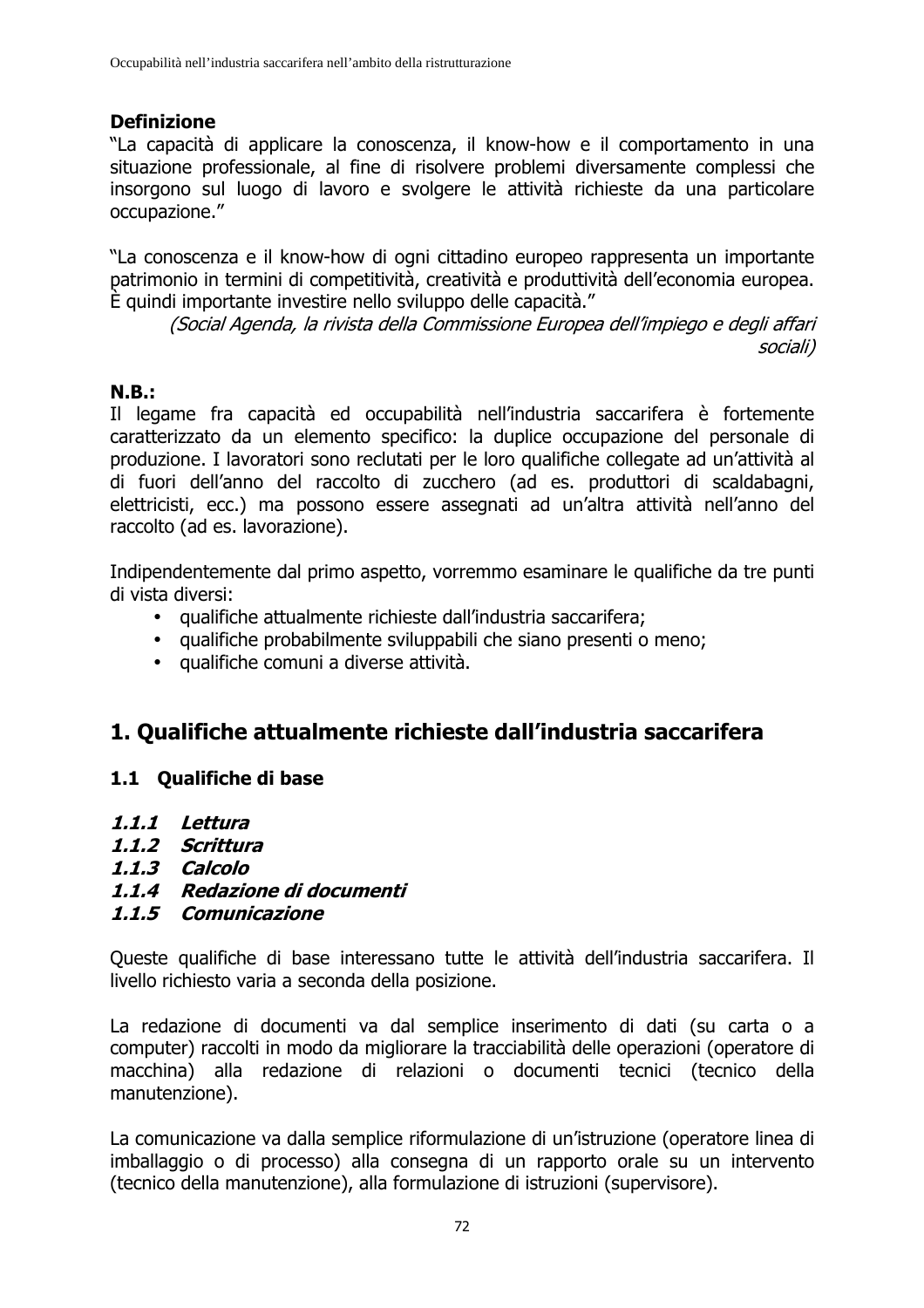### **1.2 Qualifiche trasversali (comuni a diverse attività e periodi durante e al di fuori dell'anno del raccolto di zucchero)**

### **1.2.1 Valutazione di informazioni, comprensione e monitoraggio degli indicatori di attività nell'ambito della propria sfera di responsabilità.**

Sulla base delle informazioni raccolte dagli strumenti di misura (operatore di macchine per imballaggio) o computer (operatore della lavorazione), il livello richiesto è legato alla portata della responsabilità (ad es. una o più macchine, una o più fasi del processo di produzione).

### **1.2.2 Manutenzione delle attrezzature in buone condizioni operative**  (operatori di macchine)

Dalla manutenzione di primo livello (operatore macchine per imballaggio o operatore della produzione) alle operazioni di manutenzione preventiva, manutenzione al di fuori dell'anno del raccolto di zucchero o correttiva durante l'anno del raccolto (personale di manutenzione o tecnici di manutenzione), capacità di far funzionare le macchine in modalità ridotta o a velocità ridotte in modalità di sicurezza.

### **1.2.3 Valutazione della qualità e conformità** (attività visiva, buon ascolto)

Questo è l'ultimo esempio di una qualifica trasversale, in quanto la qualità del prodotto finito dipende da ogni fase della produzione, imballaggio e spedizione (materia prima, prodotti, imballi).

Una valutazione della qualità e conformità può basarsi sull'ispezione visiva ma può anche richiedere l'interpretazione dei dati raccolti attraverso il processo. Monitoraggio della conformità e tracciabilità dei prodotti – familiarità con le procedure, i modi operativi, le istruzioni, le direttive e le registrazioni.

## **1.2.4 Identificazione, diagnosi e trattamento di un difetto, malfunzionamento o rischio**

La precisione necessaria per l'identificazione di un difetto, malfunzionamento o rischio aumenta parallelamente alle responsabilità associate alla posizione che si ha (lavorare un semplice difetto nel modo descritto in un manuale di procedura, lavorando un semplice difetto non descritto in un manuale di procedura o implementando una soluzione temporanea, fino ad un'azione di manutenzione o pianificazione più complicata. Rispetto degli standard di pulizia – esecuzione di un test diagnostico per la manutenzione).

### **1.2.5 Valutazione dell'urgenza di un'azione** (esterna alla stazione di lavoro, a seconda del grado di serietà interessato)

Questo implica il giudizio di chi esegue il lavoro in quanto deve distinguere fra trattare un difetto, malfunzionamento o rischio, e prendere la decisione di passare ad un'azione di livello più alto in una tempistica compatibile con il funzionamento dell'ambiente di lavoro.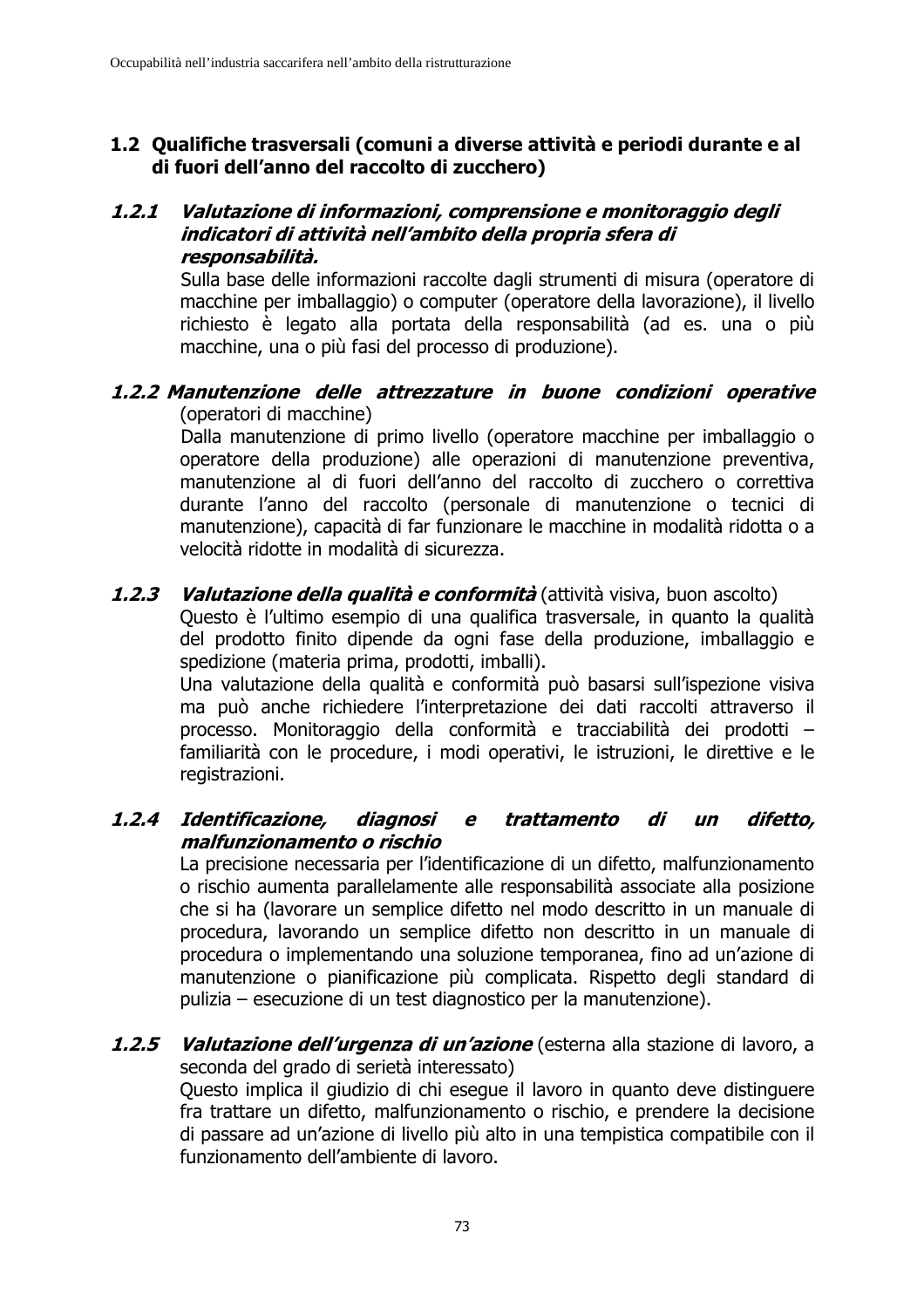# **1.3 Qualifiche legate ad occupazioni più specifiche o ad alcuni periodi (durante o al di fuori dell'anno del raccolto di zucchero)**

- **1.3.1 Regolazione del processo:** implica la capacità di elaborare i dati ricevuti per organizzare e pianificare le operazioni di produzione, e di comunicare a monte e a valle, prendendo le decisioni necessarie (o riferendo la situazione, a seconda del livello di decisione da prendere); la capacità di mettere a fuoco il lavoro all'interno della linea di produzione, e di apprezzarne gli effetti a monte e a valle del proprio lavoro; comprensione dei dati di produzione.
- **1.3.2 Identificazione del processo di produzione:** implica la capacità di identificare le varie fasi del progetto di produzione, nel tempo e nello spazio, e di capire come funziona ed interagisce: familiarizzare con il processo nella sua globalità.
- **1.3.3 Trattamento dei macchinari industriali:** implica la capacità di avviare, controllare e fermare una macchina industriale (ad es. una linea di imballaggio) in conformità con un ordine di produzione da eseguire e con le procedure definite; la capacità di fare un'analisi dettagliata dei malfunzionamenti e di far funzionare l'attrezzatura in modo più efficiente, di avere maggiore autonomia nel proprio lavoro e di identificare le informazioni necessarie per fare il lavoro; la capacità, di far fronte ad un dato tipo di interruzione o malfunzionamento, di scegliere il modo adatto per far funzionare o fermare la macchina; ed infine la capacità di individuare le strutture di produzione (macchine, prodotti di consumo ed accessori).
- **1.3.4 Pianificazione e definizione dei parametri:** si potrebbe dividere questa qualifica in due parti a seconda del tipo di occupazione interessato:
	- 1.3.4.1 la prima parte riguarda la capacità di pianificare le attività nel tempo (ad es. pianificazione delle operazioni di produzione) e di definire i parametri per il funzionamento delle macchine;
	- 1.3.4.2 la seconda parte riguarda la capacità di intervenire in sistemi computerizzati per eseguire azioni di programmazione informatica e per personalizzare sequenze precedentemente impostate dai programmatori in modo che gli operatori possano effettuare gli adeguamenti necessari.

# **1.3.5 Trattamento dei materiali e dei prodotti imballati**

Implica la capacità di rispettare le regole di sicurezza alimentare, l'ambiente e i requisiti di sicurezza, ad es. movimenti e posture durante il lavoro (operatori della linea di imballaggio e della logistica), partecipando all'implementazione delle istruzioni riguardanti salute, sicurezza o ambiente.

**1.3.6 Gestione** (dall'assegnazione diretta del lavoro, passando per informazione, definizione e monitoraggio degli obiettivi, supervisione delle attività o dei compiti e fornendo assistenza ai colleghi, gestendone le qualifiche e l'evoluzione della carriera). A seconda del livello di gestione interessato: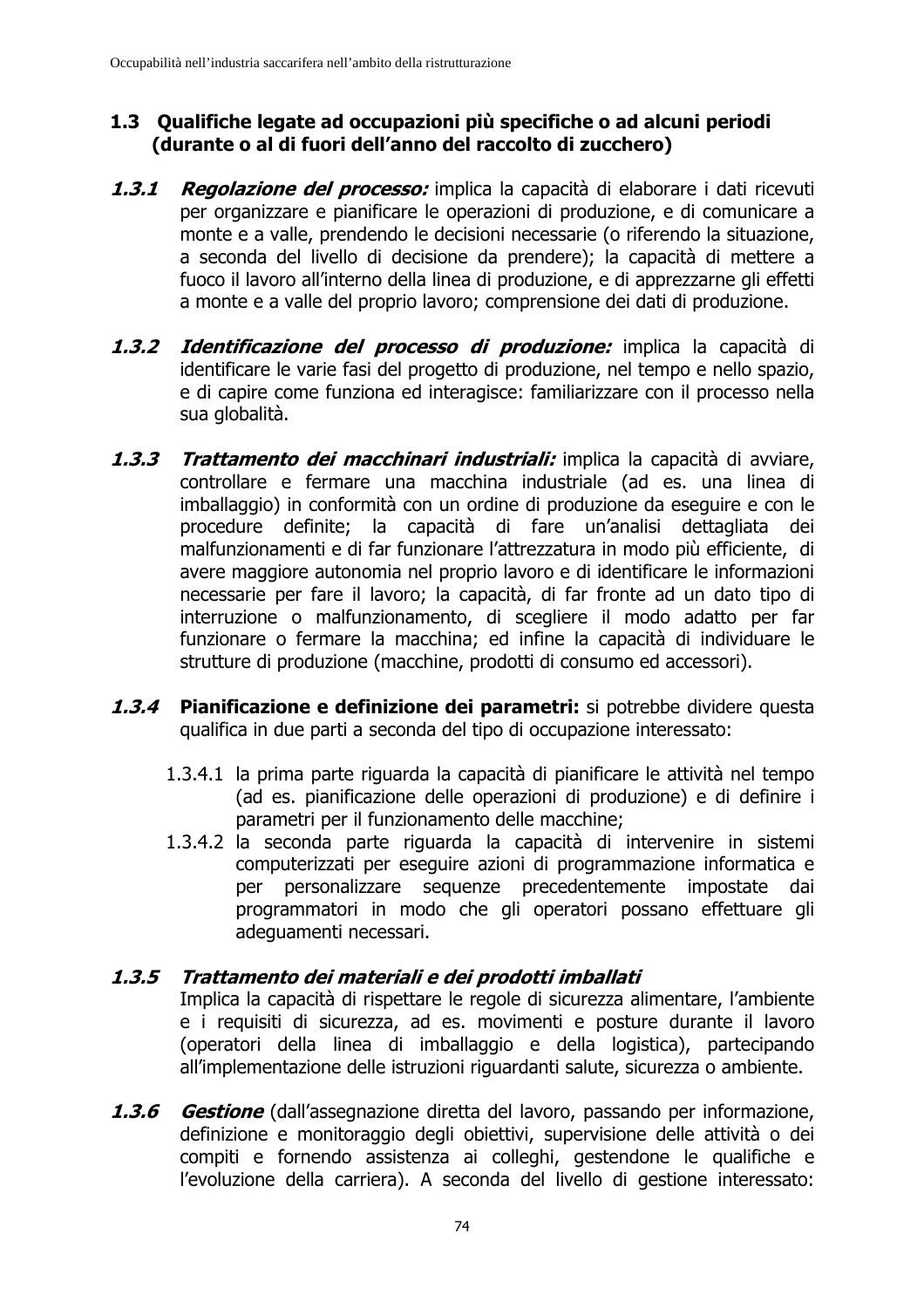comprensione della propria attività in rapporto all'organizzazione aziendale; conoscenze delle procedure da seguire durante la comunicazione.

- **1.3.7 Organizzazione di mezzi e risorse** (di un team o reparto): a seconda della definizione dei target di produzione, o dei target riguardanti i compiti, implica la capacità di pianificare e proporre o selezionare i mezzi e le risorse (finanziamento, personale, impianto, ecc.) necessari per raggiungere questi obiettivi definendo la scadenza; la conseguente capacità di implementare detti mezzi e risorse fino a completamento del compito o produzione; comprensione e definizione del ruolo delle principali persone che fungono da collegamento all'interno della struttura.
- **1.3.8 Organizzazione e pianificazione dell'attività:** la capacità di redarre l'elenco dei compiti degli operatori nel rispetto del programma di produzione e, nel corso della giornata, ripartire gli operatori in modo tale da massimizzare la produttività, garantendo la disponibilità e conformità di prodotti, materie prime e prodotti di consumo, rispettando gli indicatori di gestione della produzione e garantendo che gli altri facciano altrettanto.
- **1.3.9 Condusione di una riunione di lavoro:** la capacità di mettere insieme diverse persone e di portarle a lavorare con uno spirito di squadra, trasmettendo tutte le informazioni necessarie per tenere un incontro, raccogliere opinioni e sintetizzarle per trasmettere le informazioni chiave alle persone con potere decisionale e registrare i fatti.
- **1.3.10 Gestione di un progetto:** la capacità di pianificare, preventivare, giudicare e quindi vendere il proprio progetto ma di creare anche uno spirito di squadra in modo che il team sia compatto quando si trova a dover affrontare eventuali problemi incontrati durante il progetto e garantendo che tutti gli interessati siano mobilizzati per la durata del progetto.
- **1.3.11 Formulazione di decisioni e giudizi:** la capacità, sulla base delle informazioni raccolte, di effettuare un'analisi delle diverse ipotesi, di prevedere le ripercussioni future della decisione o del giudizio, di prendere la decisione migliore in relazione alla politica definita, e di sostenerne le conseguenze.
- **1.3.12 Valutazione e sviluppo delle qualifiche e prestazioni del proprio team:** la capacità di definire i criteri di valutazione dei membri del proprio team, di valutare le qualifiche (acquisite o da acquisire) dei membri del proprio team e trarre da questo le esigenze di formazione.
- **1.3.13 Esercizio della leadership:** la capacità di introdurre i cambiamenti motivando i membri del proprio team, reparto o divisione. Questo implica la capacità di agire nei seguenti modi:
	- sviluppare una "vision" del futuro, spesso del futuro a lungo termine e formulare strategie che rispecchiano detta "vision";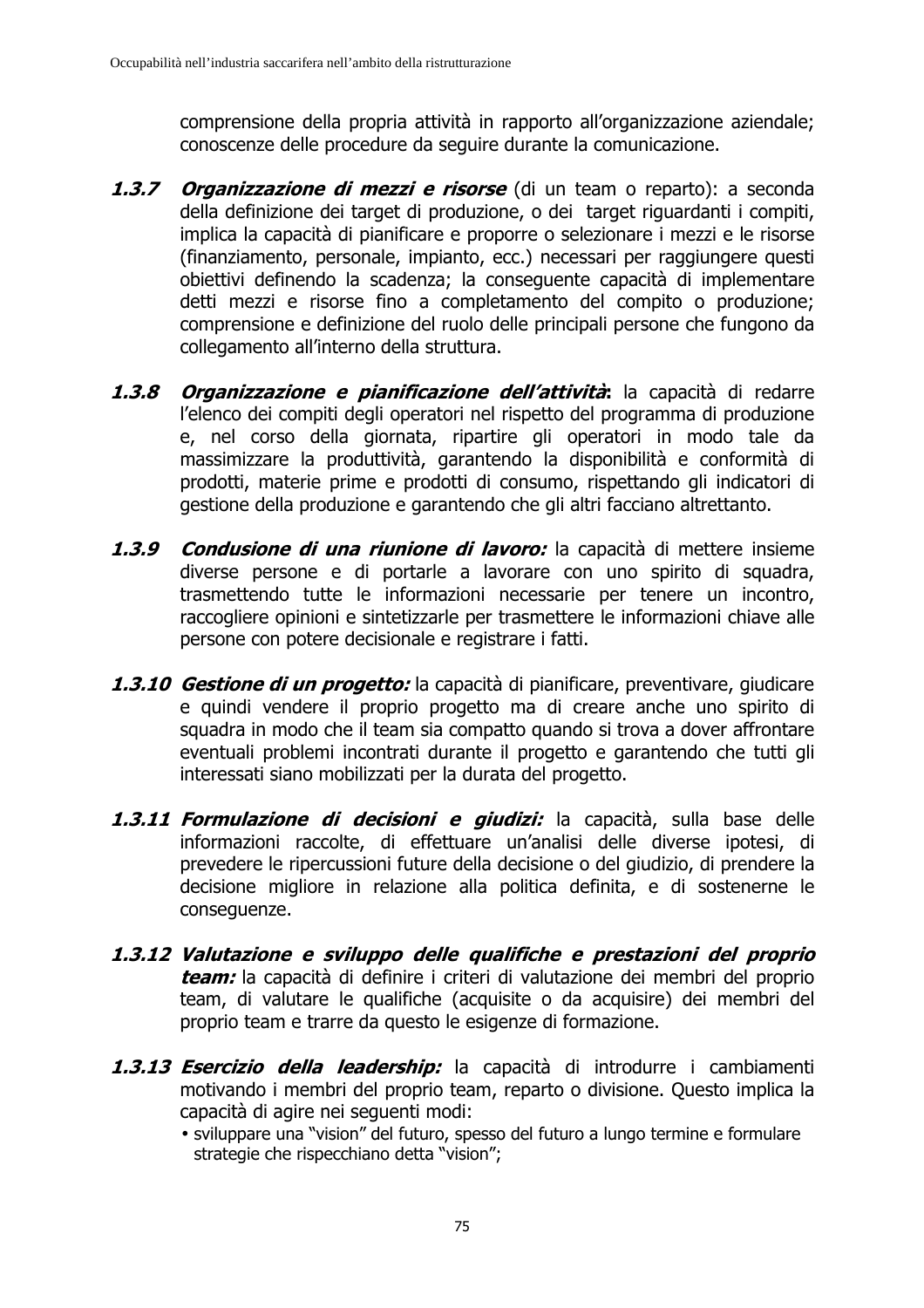- entusiasmare gli altri, far condividere loro la "vision" in modo da ottenerne la collaborazione;
- motivarli prendendo in considerazione le loro esigenze, valori ed emozioni in modo da infondere loro l'energia necessaria per superare gli ostacoli.
- **1.3.14 Implementazione di soluzioni alternative:** la capacità di analizzare una produzione o processo o situazione organizzativa, di determinare gli ostacoli e di pensare soluzioni nuove esplorando vie non ancora considerate in modo da ottenere almeno un buon risultato, eliminando le debolezze, o un risultato ancora migliore (risparmio di tempo, energia o risorse di ogni genere).
- **1.3.15 Analisi e progettazione dei processi (produttivi o amministrativi):** la capacità di analizzare una situazione comportante lavoro o produzione amministrativa, e di modellarla in un processo diviso in fasi, dando significato ai compiti o attività interessate, nel contesto di un dato obiettivo come qualità, tempo, mobilizzazione del risorse, prezzi, ecc.
- **1.3.16 Rapporti documenti scritti:** al termine di una riunione o alla vigilia di eventi speciali (incidentali o accidentali), la capacità di redigere un rapporto scritto dei punti chiave di una discussione o delle azioni decise e chi deve fare cosa.
- **1.3.17 Identificazione delle esigenze e delle aspettative (interne o esterne) dei clienti**: **la capacità di mettere insieme e organizzare le informazioni sull'attività e direzione nell'obiettivo di individuare le aspettative e priorità dei clienti, le principali aspettative in termini di gestione degli ordini, di leggere e comprendere le informazioni legate all'attività e al prodotto (rapporti, indicatori di prestazioni, storie di vendite, codici di clienti, ecc.), e di descrivere le procedure amministrative legate alla spedizione (Incoterms, dogana, ecc.). Questo implica saper adattarsi ai modi di pensare dei clienti ed usare gli strumenti di comunicazione remota (telefono, fax, e-mail, ecc.).**
- **1.3.18 Identificazione e risoluzione dei problemi:** la capacità di usare i processi per identificare e quindi mettere in pratica la soluzione di un problema quando esistono detti processi all'interno della società. Se non esistono, la capacità, in una data situazione, di porre il problema in modo tale da trovare tutte le soluzioni fattibili e da esaminare la soluzione migliore valutandone le conseguenze.
- **1.3.19 Ricerca di soluzioni nuove:** la capacità, in una data situazione, di pensare a risposte diverse da quelle normalmente in uso, di valutarle in termini di risposta al problema posto valutando le conseguenze per la sequenza di attività o di operazioni, e di fornire le argomentazioni per far accettare dette soluzioni.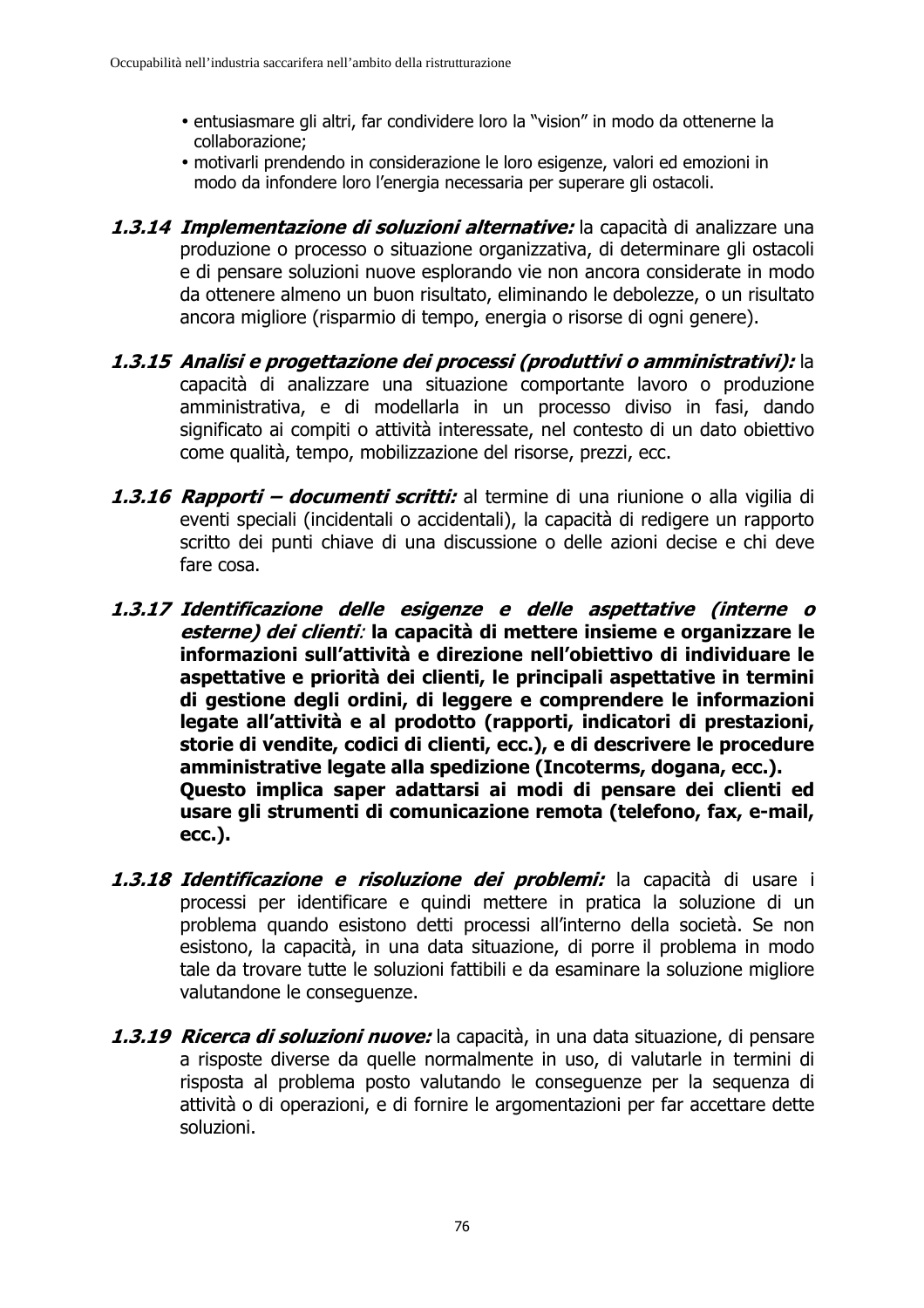- **1.3.20 Comprensione del legame fra compiti, lavori ed operazioni:** la capacità, durante una data attività, compito, lavoro o operazione di visualizzare le attività, i compiti, i lavori o le operazioni sia a monte che a valle, in modo da posizionare il lavoro svolto nell'ambito di questa catena completa. Ad esempio, per un operatore di processo responsabile della diffusione, significa concettualizzare le operazioni che hanno luogo prima del processo di lavaggio e quindi la parte successiva del processo di produzione saccarifera, dalla raffinazione fino alla spedizione dello zucchero ai silos.
- **1.3.21 Arbitraggio, negoziazione:** la capacità di far prendere in considerazione dagli altri gli interessi di tutte le parti (di entrambe le parti quando si tratta di arbitrato, della propria società o reparto in caso di negoziazione con un numero opposto) in modo da trovare una soluzione che rispetti gli individui e le società, se possibile con reciproco beneficio.

# **2. Qualifiche di probabile sviluppo**

# **In che modo possono essere focalizzate?**

1. Determinare gli scenari del cambiamento della nostra attività in modo da apprendere le lezioni che riguardano i cambiamenti delle attività (studi come questo sono spesso condotti da gruppi di esperti di attività e lavori). Si potrebbe menzionare la necessità di una maggiore flessibilità organizzativa per rispondere meglio alla domanda del cliente e questo ha un impatto sulle qualifiche richieste ai lavoratori (maggiore capacità di autonomia, di identificare e trattare i difetti e risolvere un funzionamento errato).

Queste qualifiche possono riguardare anche attività non attualmente esistenti ma che potrebbero essere sviluppate in futuro (ad es. uno stabilimento di zucchero potrebbe allargarsi alla produzione di etanolo).

- 2. Osservare il cambiamento tecnologico: questo può essere fatto molto facilmente, ad esempio discutendo con i fornitori di macchinari (attraverso gli acquirenti, i responsabili tecnici). Anche se la società non intende acquistare detti macchinari, dalle informazioni raccolte si ricavano le qualifiche necessarie per operarle.
- 3. Osservare i cambiamenti degli standard: che si tratti di standard alimentari, di sicurezza, ambientali, ecc., detti cambiamenti ci invitano a riflettere sui modi di lavorare rispettando istruzioni rigorose, immaginare modi per garantire la tracciabilità di determinate azioni. Questi metodi di lavorare hanno un impatto sulle qualifiche necessarie. Ad esempio, il rispetto di alcuni standard ha portato gli operatori di macchine per imballaggio a tenere registri in modo da conservare traccia di determinate situazioni. Per questo primo lavoro, è stato necessario sviluppare qualifiche che oggi usiamo (vedasi capitolo su "qualifiche di base – scrittura, calcolo, redazione di documenti, comunicazione").
- 4. Osservare l'effetto della formazione sulla qualifica dei lavoratori e la conseguente qualifica dei lavori (queste qualifiche non erano necessarie all'inizio, ma l'averle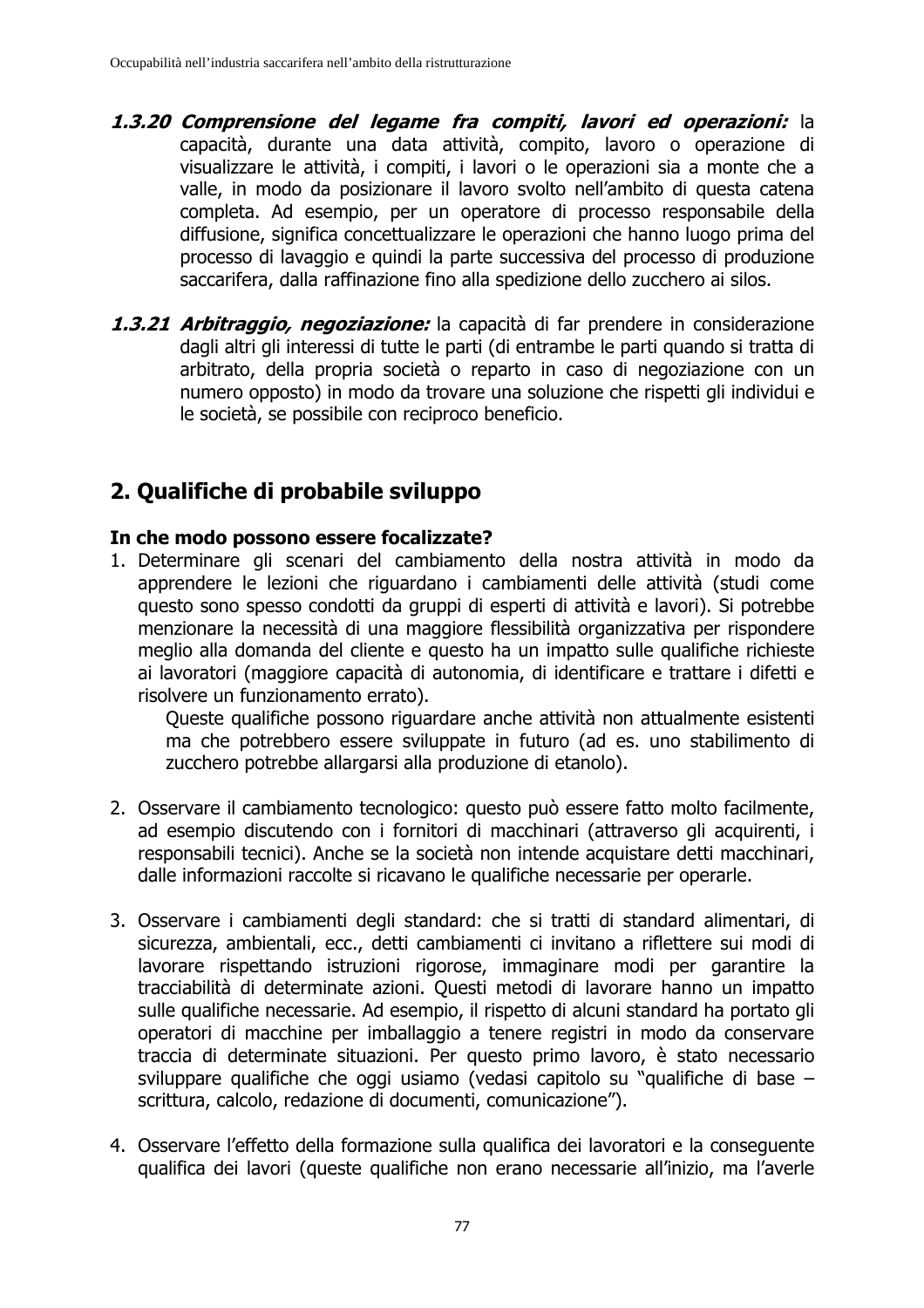oggi andrà a beneficio della società di domani: se la persona che occupa una determinata posizione viene sostituita, il lavoratore dovrà possedere dette qualifiche).

### **Un inventario iniziale**

Potremmo mettere come primo punto della lista un consolidamento di alcune qualifiche già ritenute necessarie ma che potrebbero diventare anche più importanti:

- redigere documenti
- comunicare
- aderire agli indicatori
- trattare un difetto o malfunzionamento.

# **3. Qualifiche comuni a diverse attività o settori economici**

### **Come possono essere focalizzate?**

Alcuni anni fa, tendevamo soprattutto a presentare la nostra attività, lo zucchero, per come si differenziava da altre occupazioni. Siamo orgogliosi della nostra attività e a ragione.

Ciononostante, questo approccio deve essere in un certo qual senso modificato se vogliamo qualifiche che potrebbe essere comuni a diverse attività o settori economici.

Iniziamo con due esempi chiari del lavoro svolto in Francia:

# **3.1. Qualifiche comuni a diversi settori economici**

**a) Qualifiche necessarie per il funzionamento di macchine per imballaggio** 

Le qualifiche chiave di un operatore di una macchina per l'imballaggio dello zucchero sono così diverse da quelle necessarie per operare un altro tipo di macchina per imballaggio, ad es. per i prodotto lattiero-caseari, farmaceutici o cosmetici?

Mentre le qualifiche relative alle normative sull'igiene alimentare possono essere specifiche delle industrie alimentari e meno pertinenti per altri tipi di imballaggio e mentre la conoscenza del prodotto è del tutto specifica, le altre qualifiche (ovvero **circa l'80% delle qualifiche**) possono essere definite identiche.

Si tratta soprattutto di qualifiche trasversali quali:

- redazione di documenti;
- comunicazione;
- valutazione di informazioni;
- comprensione e monitoraggio degli indicatori di attività;
- manutenzione delle attrezzature in condizioni operative.
- **Valutazione di qualità e conformità.**
- **Identificazione, diagnosi e trattamento di un difetto, malfunzionamento o rischio.**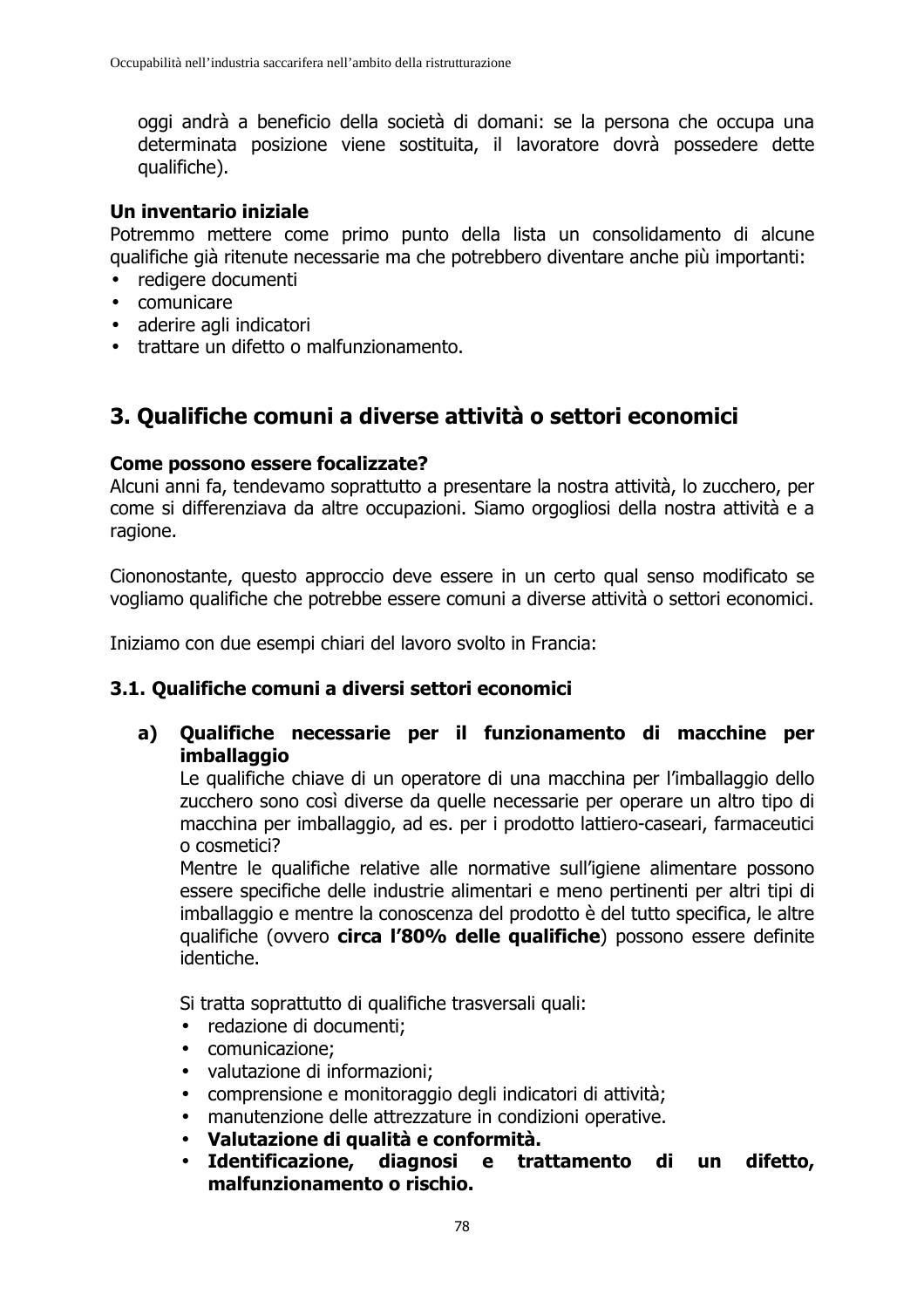# • **Valutazione dell'urgenza di un'azione.**

# **b) Qualifiche relative ai processi di produzione**

Analogamente, le qualifiche chiave di un operatore del processo di produzione saccarifera (o manovratore) sono così diverse da quelle necessarie per il funzionamento di altri processi (produzione di prodotti lattiero-caseari/cioccolato, rete di distribuzione dell'acqua, ecc.).

Osservando le qualifiche richieste da vari lavori operativi possiamo constatare che in questo caso le qualifiche relative al prodotto, e alle diverse fasi di produzione, sono alquanto diverse.

Notiamo, tuttavia, che altre qualifiche sono del tutto identiche, alcune meno, a quelle dell'esempio dell'operatore di macchine per imballaggio, ma sono per il 50% circa le stesse.

Le qualifiche trasversali identificate sono in particolare:

- redazione di documenti;
- comunicazione;
- regolazione del processo;
- identificazione del processo di produzione (anche se il processo è diverso, la capacità di comprensione delle diverse fasi è una qualifica identica);
- valutazione delle informazioni;
- comprensione e monitoraggio degli indicatori di attività;
- valutazione di qualità e conformità.

# **3.2. Qualifiche comuni a diverse attività nell'ambito dello stesso settore**

Osservando le qualifiche necessarie per diverse attività nell'ambito dello stesso settore è possibile puntare su quelle che sono comuni o trasversali.

Se ci limitiamo ai due esempi sopra riportati (secondo i quali alcune qualifiche sono state definite in un elenco non esaustivo), possiamo immediatamente notare che alcune qualifiche sono ricorrenti (forse in diverso grado ma con una base comune):

- redazione di documenti;
- comunicazione;
- valutazione delle informazioni;
- comprensione e monitoraggio degli indicatori di attività;
- **valutazione della qualità e conformità**;
- ecc.

Una valutazione di queste qualifiche trasversali ci consente di identificare allo stesso tempo le qualifiche specifiche ad ogni attività e di valutare i divari di conoscenza che devono essere colmati nel caso di lavoratori che desiderano passare da un lavoro all'altro.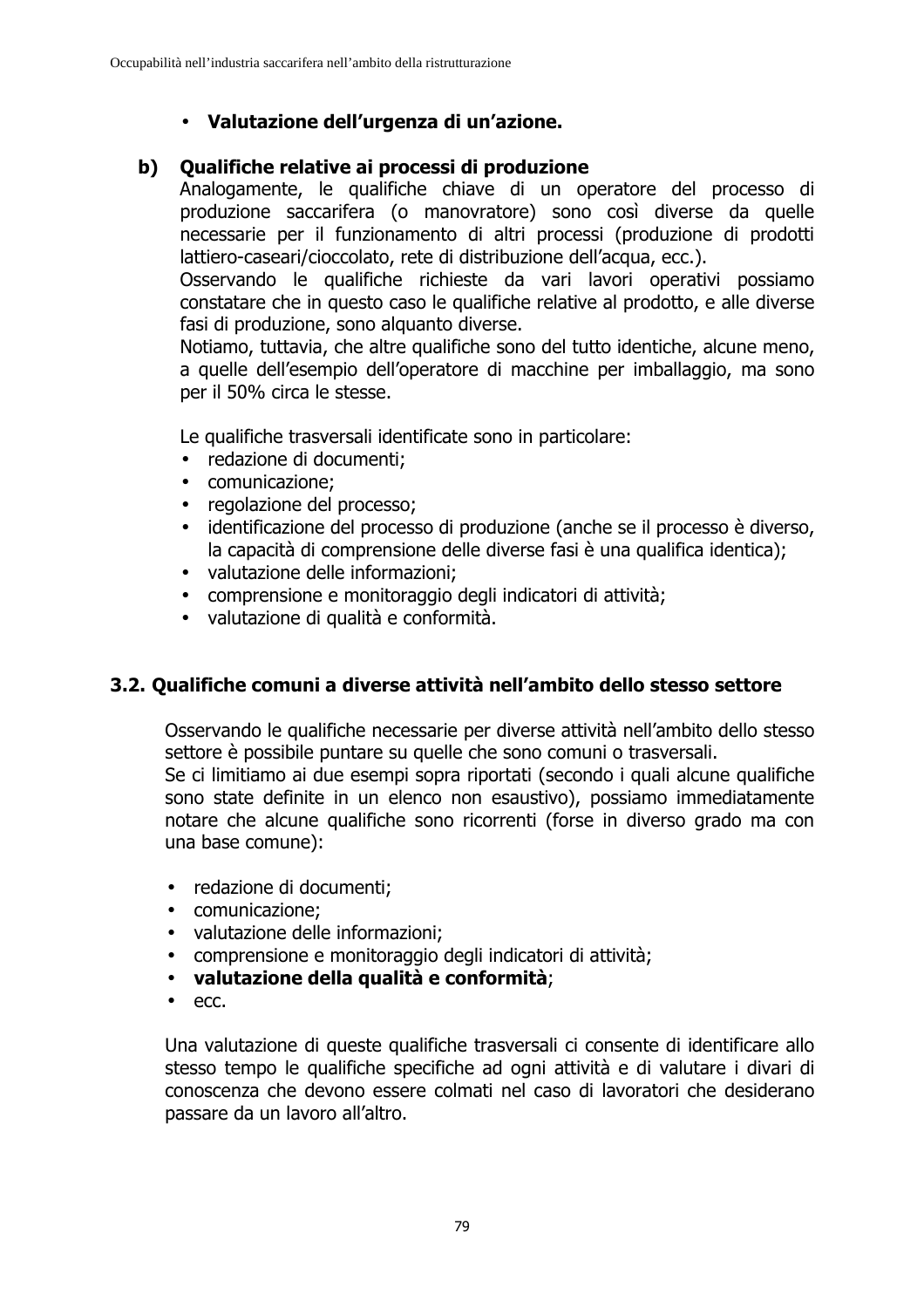Questo approccio consente la creazione di aree di mobilità ovvero preparare gradualmente i lavoratori, che sono professionisti nei loro lavori, ad occupare posizioni diverse.

Questo approccio consente anche di definire dei punti di accesso.

Secondo Observia (il gruppo di esperti delle attività e qualifiche dell'industria alimentare):

un punto di accesso determina le possibilità di passare da un'attività ad un'altra. Esistono, infatti, qualifiche comuni fra alcune attività che non comportano la riformazione.

- Un punto di accesso breve corrisponde ad un periodo di adattamento breve nel settore e ad un periodo di formazione breve. Oltre questo, vi è più di un cambiamento di lavoro o specialità all'interno della stessa attività.
- Un punto di accesso lungo presuppone un investimento in formazione teorica, intrapreso spesso prima della mobilità. Oltre questo, sarebbe più un problema di riformazione.

Observia: http://www.observia-metiers.fr/

## **3.3 Un inventario iniziale**

(Si tratta di una ripetizione della prima parte del capitolo "Qualifiche attualmente richieste dall'industria saccarifera")

### **1.4 Qualifiche basilari**

- **1.4.1 Lettura**
- **1.4.2 Scrittura**
- **1.4.3 Calcolo**
- **1.4.4 Redazione di documenti**
- **1.4.5 Comunicazione**

Queste qualifiche di base interessano tutte le attività dell'industria saccarifera. Il livello richiesto varia a seconda della posizione.

La redazione di documenti va dal semplice inserimento di dati (su carta o a computer) raccolti in modo da migliorare la tracciabilità delle operazioni (operatore di macchina) alla redazione di relazioni o documenti tecnici (tecnico della manutenzione).

La comunicazione va dalla semplice riformulazione di un'istruzione (operatore linea di imballaggio o di processo) alla consegna di un rapporto orale su un intervento (tecnico della manutenzione), alla formulazione di istruzioni (supervisore).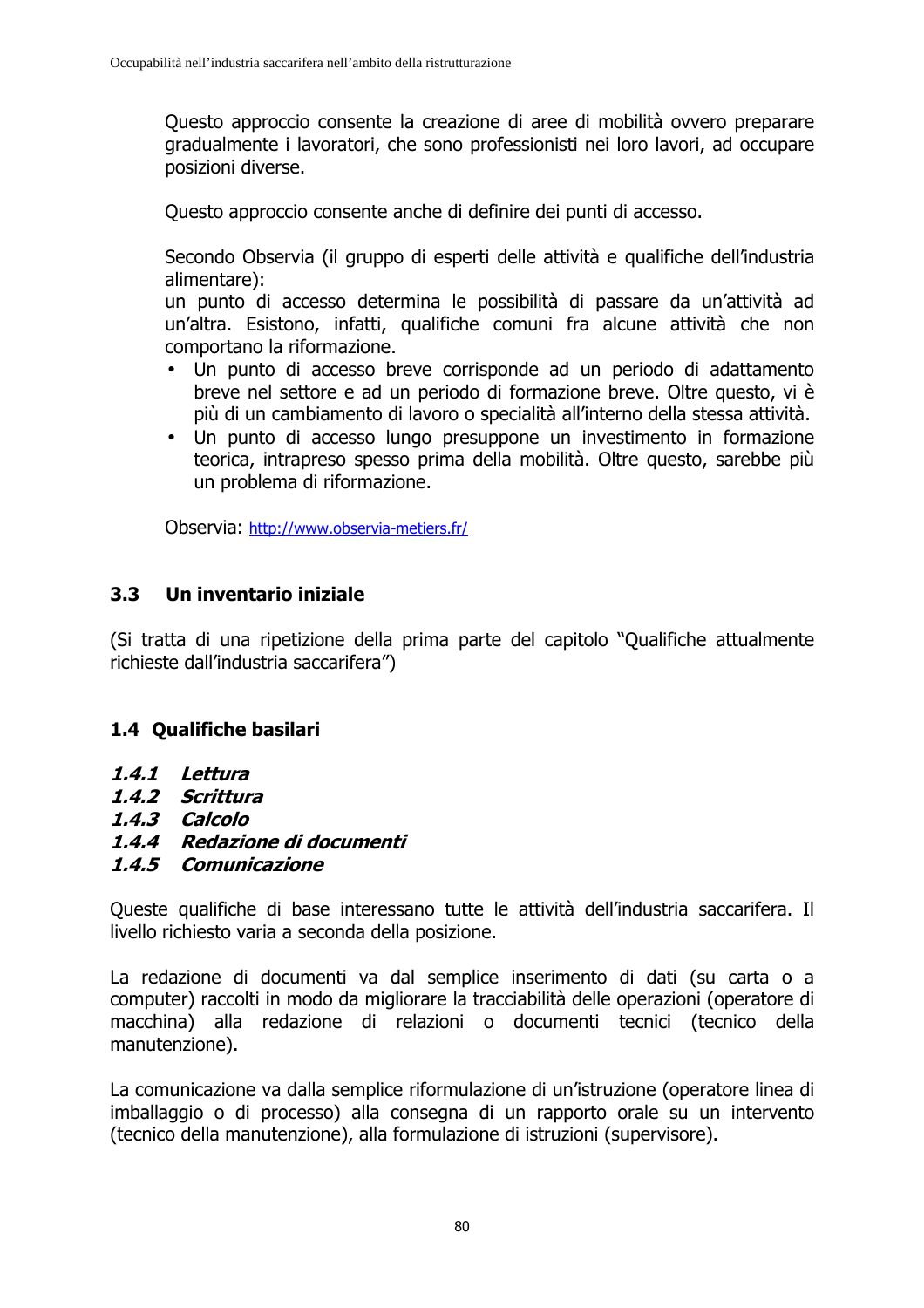# **1.5 Qualifiche trasversali (comuni a diverse attività e periodi durante e al di fuori dell'anno del raccolto di zucchero)**

- **1.5.1 Valutazione di informazioni, comprensione e monitoraggio degli indicatori di attività nell'ambito della propria sfera di responsabilità**  Sulla base delle informazioni raccolte dagli strumenti di misura (operatore di macchine per imballaggio) o computer (operatore della lavorazione), il livello richiesto è legato alla portata della responsabilità (ad es. una o più macchine, una o più fasi del processo di produzione).
- **1.5.2 Manutenzione delle attrezzature in buone condizioni operative** (operatori di macchine)

Dalla manutenzione di primo livello (operatore di macchine per imballaggio o operatore della produzione) alle operazioni di manutenzione preventiva, manutenzione al di fuori dell'anno del raccolto di zucchero o correttiva durante l'anno del raccolto (personale di manutenzione o tecnici di manutenzione), capacità di far funzionare le macchine in modalità ridotta o a velocità ridotte in modalità di sicurezza.

**1.5.3 Valutazione della qualità e conformità** (attività visiva, buon ascolto) Questo è l'ultimo esempio di una qualifica trasversale, in quanto la qualità del prodotto finito dipende da ogni fase della produzione, imballaggio e spedizione (materia prima, prodotti, imballi).

Una valutazione della qualità e conformità può basarsi sull'ispezione visiva ma può anche richiedere l'interpretazione dei dati raccolti attraverso il processo. Monitoraggio della conformità e tracciabilità dei prodotti – familiarità con le procedure, i modi operativi, le istruzioni, le direttive e le registrazioni.

## **1.5.4 Identificazione, diagnosi e trattamento di un difetto, malfunzionamento o rischio**

La precisione necessaria per l'identificazione di un difetto, malfunzionamento o rischio aumenta parallelamente alle responsabilità associate alla posizione che si ha (lavorare un semplice difetto nel modo descritto in un manuale di procedura, lavorando un semplice difetto non descritto in un manuale di procedura o implementando una soluzione temporanea, fino ad un'azione di manutenzione o pianificazione più complicata. Rispetto degli standard di pulizia – esecuzione di un test diagnostico per la manutenzione).

**1.5.5 Valutazione dell'urgenza di un'azione** (esterna alla stazione di lavoro, a seconda del grado di serietà interessato)

Questo implica il giudizio di chi esegue il lavoro in quanto deve distinguere fra trattare un difetto, malfunzionamento o rischio, e prendere la decisione di passare ad un'azione di livello più alto in una tempistica compatibile con il funzionamento dell'ambiente di lavoro.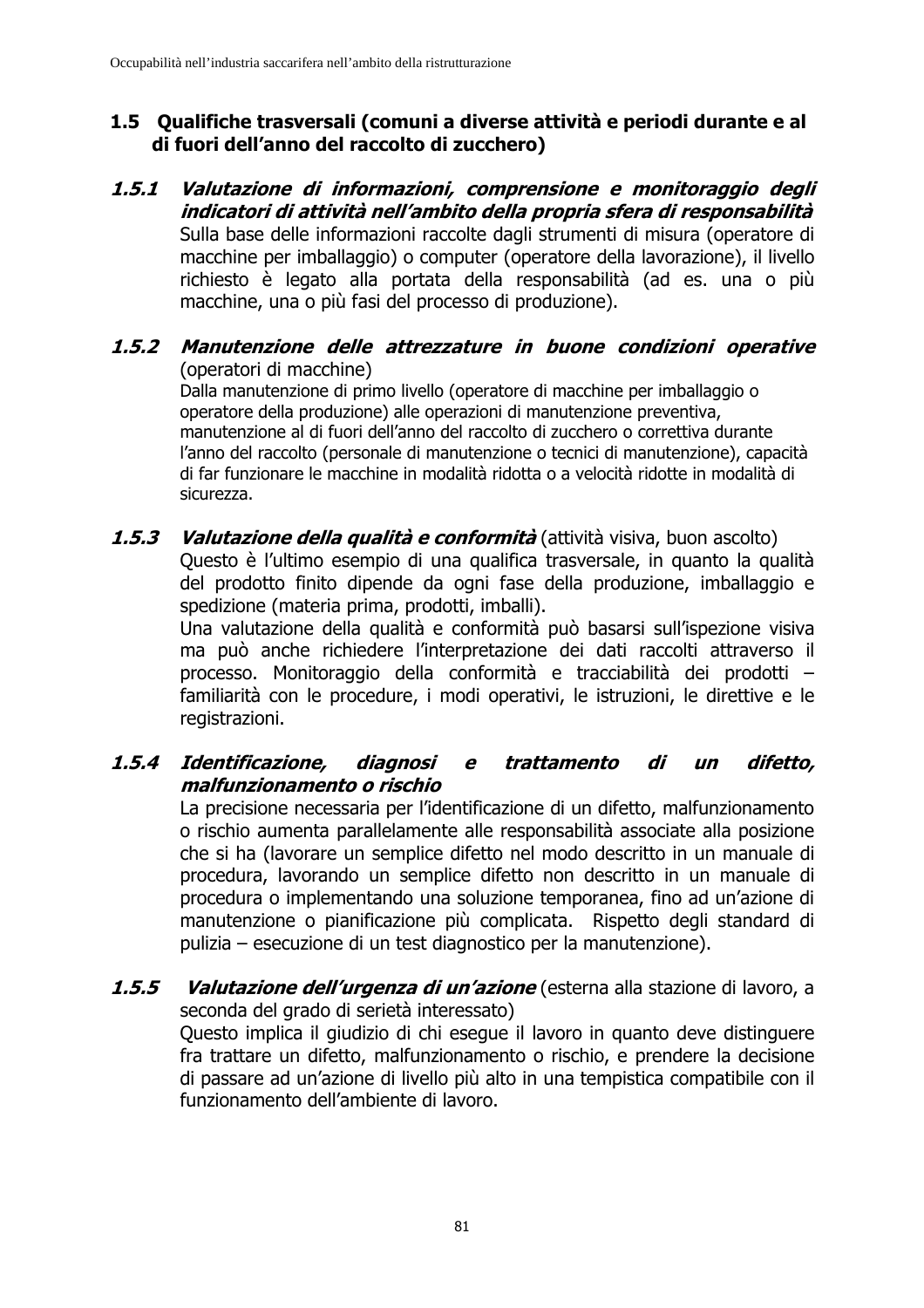Occupabilità nell'industria saccarifera nell'ambito della ristrutturazione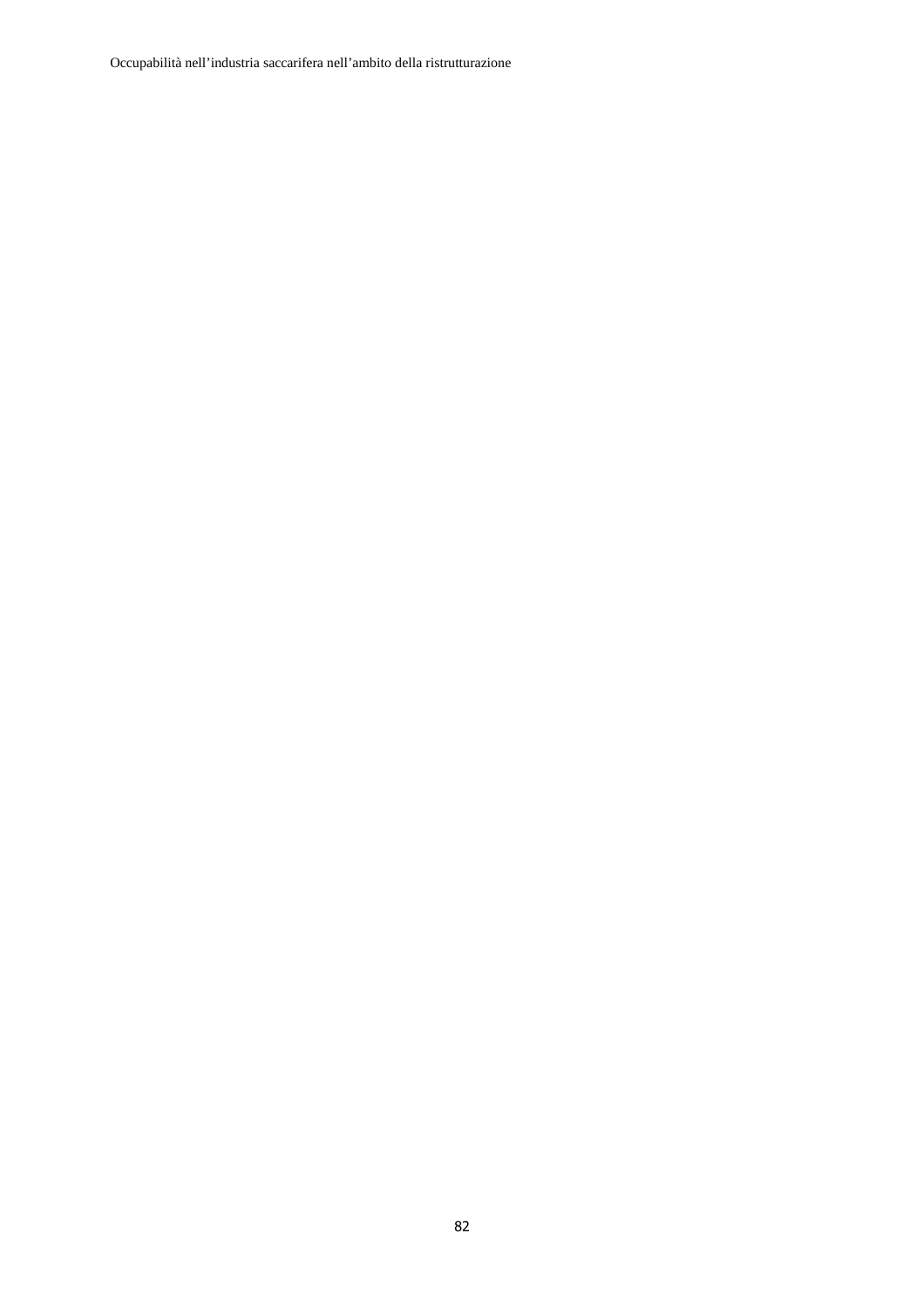Occupabilità nell'industria saccarifera nell'ambito della ristrutturazione

### Financial resources identified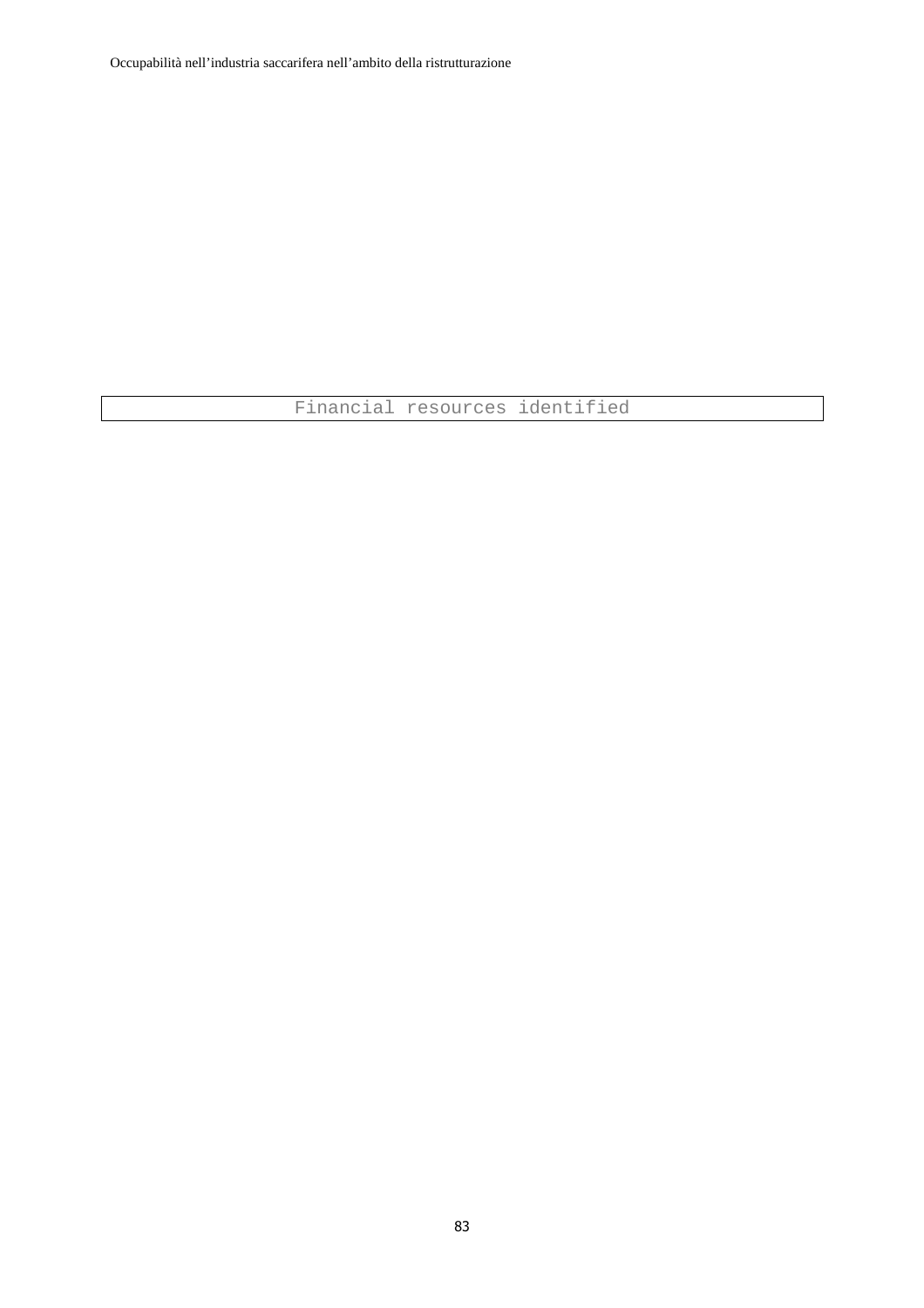Occupabilità nell'industria saccarifera nell'ambito della ristrutturazione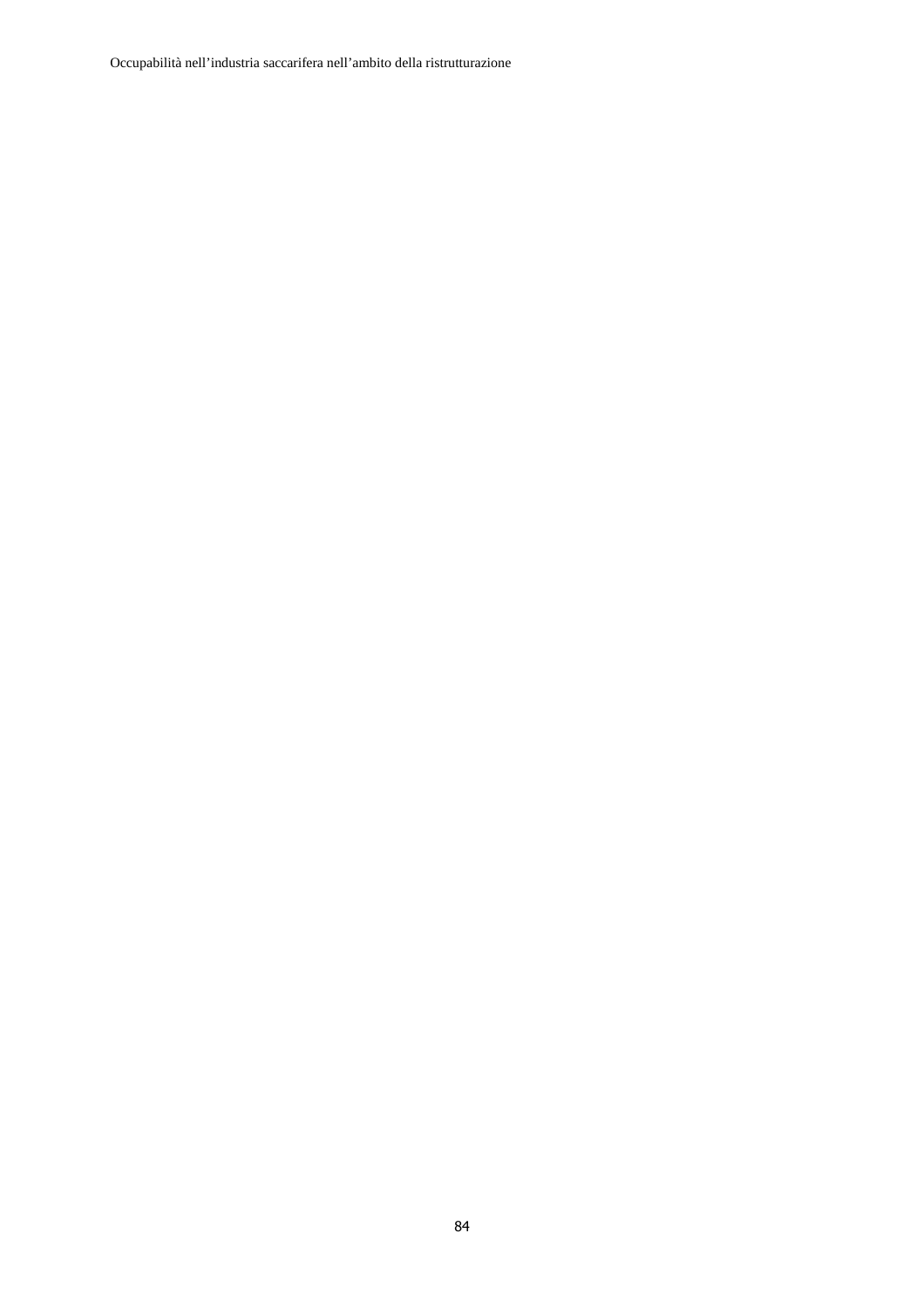1. Structural Funds and Cohesion Fund 2000-20063

#### A. Summary

The Structural Funds and the Cohesion Fund form part of the Community's structural policy, which aims to reduce the disparities in development between European Union (EU) Member States and regions. The funds participate, therefore, in pursuing the goal of social and economic cohesion. For the period 2000-2006, the budget allocated to the Community's regional policy stood at €213 billion: €195 billion for the Structural Funds and €18 billion for the Cohesion Fund, representing 35% of the Community's budget.

B. Three main Structural Funds

- ERDF: created in 1975, the European Regional Development Fund (ERDF) is the largest of the Structural Funds. It provides support for the creation of infrastructure and productive job-creating investment, mainly for businesses and local development projects;
- ESF: established in 1958, the European Social Fund (ESF) contributes to the integration into working life of the unemployed and disadvantaged sections of the population, mainly by funding training measures;
- EAGGF: also established in 1958 as the financial instrument of the Common Agricultural Policy, the European Agricultural Guidance and Guarantee Fund (EAGGF), comprises two sections: the "guidance" section supports rural development programmes and provides assistance to farmers in regions whose development is lagging behind; the "guarantee" section finances expenditure on the agricultural market organisations, in addition to rural development measures in other areas of the Community.

C. Three priority objectives

 $\overline{a}$ 3

http://europa.eu/legislation\_summaries/regional\_policy/provisions\_and\_instr uments/l60014\_en.htm

http://europa.eu/legislation\_summaries/regional\_policy/provisions\_and\_instr uments/l60014\_fr.htm

http://europa.eu/legislation\_summaries/regional\_policy/provisions\_and\_instr uments/l60014\_de.htm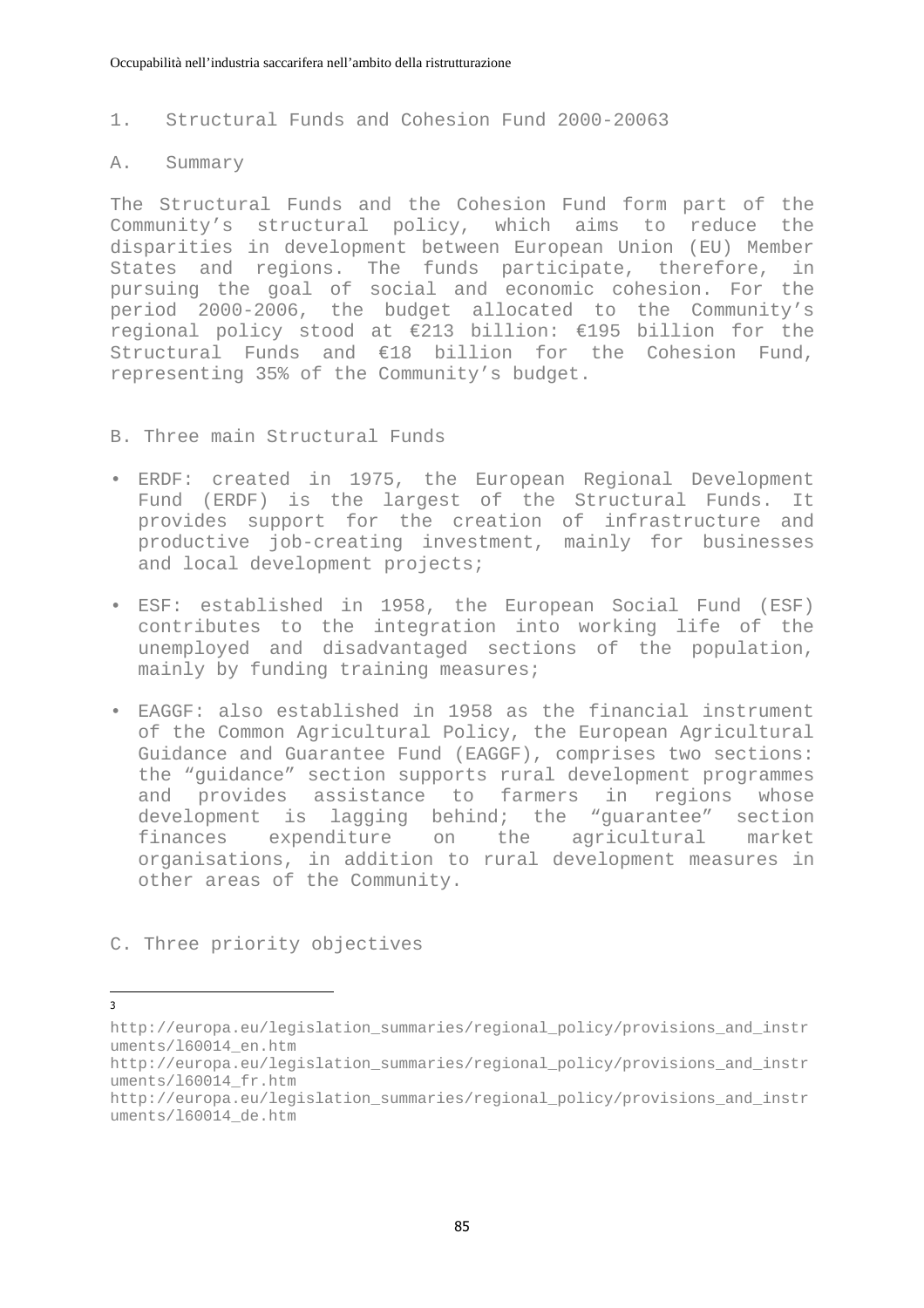- Objective 1 promotes the development and structural adjustment of regions whose development is lagging behind, i.e. whose average gross domestic product (GDP) per capita is less than 75% of the European Union average;
- Objective 2 contributes to the economic and social conversion of regions in structural difficulties, such as areas undergoing economic change, declining rural areas or areas dependent on fishing, urban areas in difficulty, and geographic areas suffering from significant natural or demographic handicaps;
- Objective 3 supports the adaptation and modernisation of education, training and employment policies and systems in regions not eligible under Objective 1.

### D. Supplementary initiatives

In addition, four Community Initiatives were introduced in order to experiment with new paths of development in response to specific problems. The initiatives received 5.35% of the budget allocated to the Structural Funds:

- Interreg III: aims to stimulate cross-border, transnational and inter-regional cooperation;
- Leader +: promotes the socio-economic development of rural areas;
- Equal: provides for the development of new ways of combating all forms of discrimination and inequality in access to the labour market;
- Urban II: encourages the economic and social regeneration of declining towns, cities and suburbs.

In order to further reinforce structural policy, a Cohesion Fund was introduced in 1994. It was intended for countries whose per capita gross national product (GNP) is less than 90% of the Community average – Greece, Spain, Ireland and Portugal. The aim of this fund is to provide balanced financing for infrastructure projects in the fields of the environment and transport.

### 2. Structural Funds 2007-20134

 $\overline{a}$ 

<sup>4</sup> Cohesion Policy 2007-2013. Commentaries and official texts:

http://ec.europa.eu/regional\_policy/sources/docoffic/official/regulation/pd f/2007/publications/guide2007\_en.pdf

http://ec.europa.eu/regional\_policy/sources/docoffic/official/regulation/pd f/2007/publications/guide2007\_fr.pdf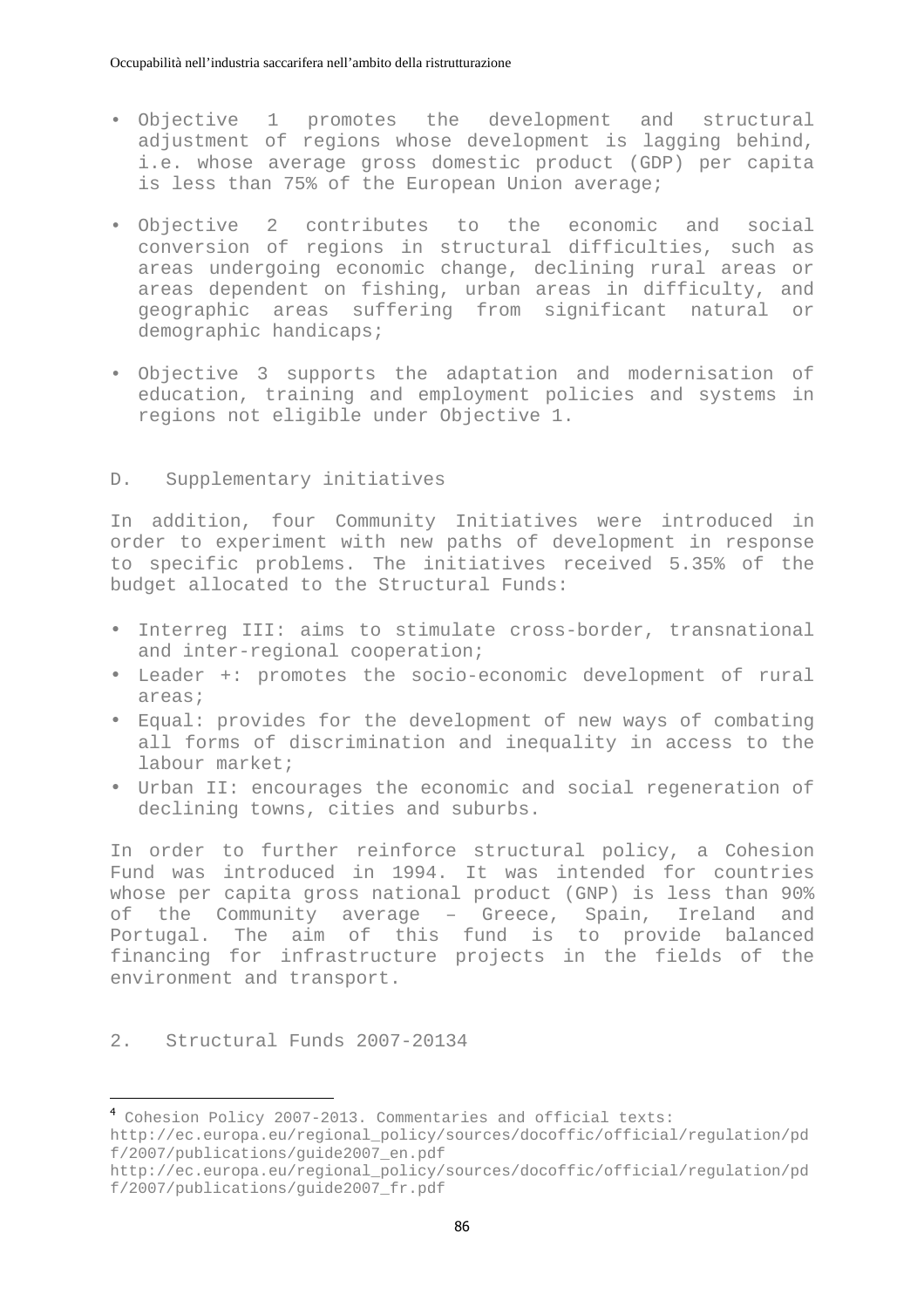### A. Summary

In July 2004, following the accession of 10 new Member States, and in anticipation of the accession of Romania and Bulgaria, the European Commission presented its proposals for a new cohesion policy for the programming period 2007-2013. Two main principles lay at the heart of the Commission's proposals:

- simplifying procedures
- concentrating assistance on the least developed areas

The Cohesion Policy was designed to target resources in accordance with the following three priorities:

- improving the attractiveness of Member States, regions and cities by improving accessibility, ensuring adequate quality and level of services, and preserving their environmental potential;
- encouraging innovation, entrepreneurship and the growth of the knowledge economy by promoting research and innovation capacities, including new information and communication technologies;
- creating more and better jobs by attracting more people into employment and entrepreneurial activity, improving adaptability of workers and enterprises and increasing investment in human capital.
- B. The financial instruments

For the programming period 2007-2013, the Cohesion Policy has a budget of €308 billion and is the largest budget item, ahead of the Common Agricultural Policy (CAP). The ERDF, ESF and Cohesion Fund remain as Structural Funds.

The ERDF finances:

 $\overline{a}$ 

- direct aid to investments in companies (in particular SMEs) to create sustainable jobs;
- infrastructures linked notably to research and innovation, telecommunications, environment, energy and transport;
- financial instruments (capital risk funds, local development funds, etc.) to support regional and local development and to foster cooperation between towns and regions;
- technical assistance measures.

The ESF sets out to improve employment and job opportunities in the European Union. It supports actions by Member States in the following areas:

http://ec.europa.eu/regional\_policy/sources/docoffic/official/regulation/pd f/2007/publications/guide2007\_de.pdf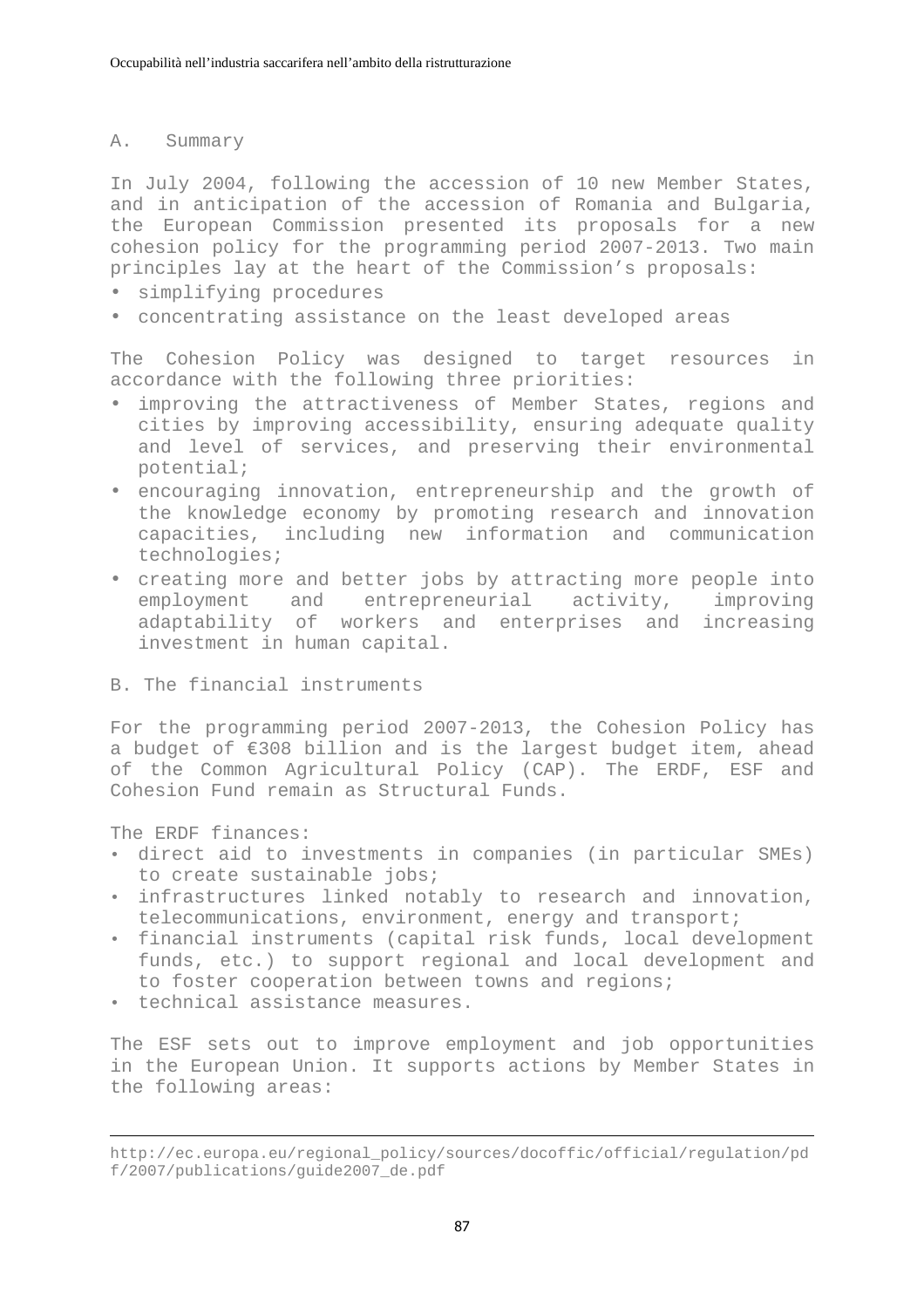- adapting workers and enterprises: lifelong learning schemes, designing and spreading innovative working organisations;
- access to employment for job seekers, the unemployed, women and migrants;
- social integration of disadvantaged people and combating discrimination in the job market;
- strengthening human capital by reforming education systems and setting up a network of teaching establishments.

The Cohesion Fund is aimed at Member States whose Gross National Income (GNI) per inhabitant is less than 90% of the Community average. It serves to reduce their economic and social shortfall, as well as to stabilise their economy. It supports actions in the framework of the Convergence objective. It is now subject to the same rules of programming, management and monitoring as the ESF and the ERDF. For the 2007-2013 period the Cohesion Fund concerns Bulgaria, Cyprus, the Czech Republic, Estonia, Greece, Hungary, Latvia, Lithuania, Malta, Poland, Portugal, Romania, Slovakia and Slovenia. Spain is eligible for a phase-out fund only as its GNI per inhabitant is less than the average of the EU-15. The Cohesion Fund finances activities under the following categories:

- trans-European transport networks,
- environment. Here, the Cohesion Fund can intervene in projects related to energy, as long as they clearly present a benefit to the environment: energy efficiency, use of renewable energy etc.

The "guidance" section of the European Agricultural Guidance and Guarantee Fund (EAGGF) has become the European Agricultural Fund for Rural Development (EAFRD). For information, the "guarantee" section is now the EAGF. Both are managed by the Directorate-General for Agriculture.

Three initiatives jointly launched by the European Commission, the European Investment Bank and other financial institutions help Member States and regions to establish sound and efficient management of the Funds and to better utilise financial engineering instruments:

- JASPERS will help Member States and regions prepare major projects;
- JEREMIE will enhance access to financing for the development of SMEs;
- JESSICA will encourage sustainable investment in urban areas.

C. New key objectives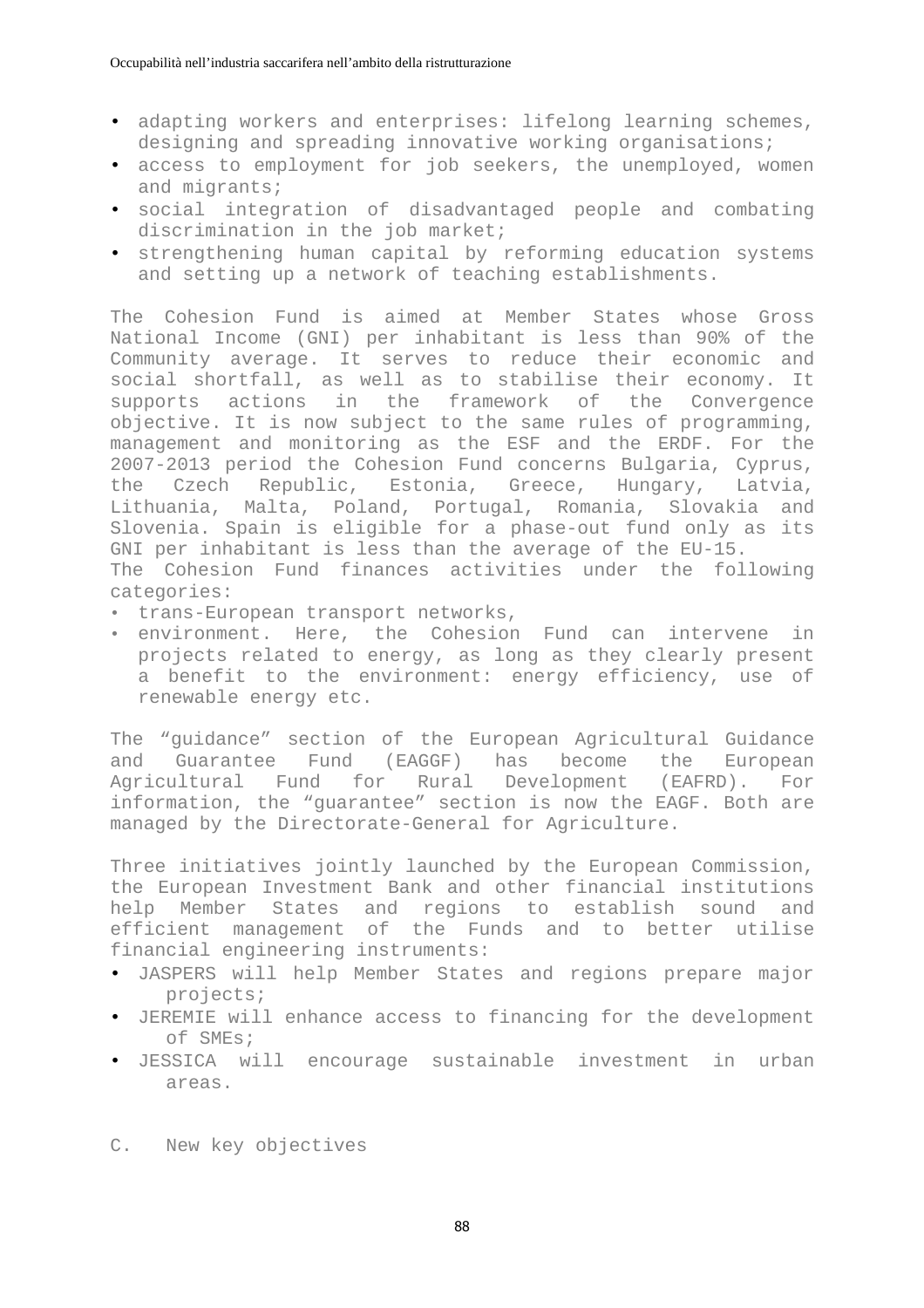The rationale of the Convergence objective is to promote growth-enhancing conditions and factors leading to real convergence for the least-developed Member States and regions. In EU-27, this objective concerns – within 18 Member States – 84 regions with a total population of 154 million and per capita GDP at less than 75 % of the Community average.

The Union's Cohesion Policy is based on "strategic guidelines".

The Community Strategic Guidelines for Cohesion contain the principles and priorities of cohesion policy and suggest ways the European regions can take full advantage of the European funds that have been made available for national and regional aid programmes over the next seven years. National authorities will use the guidelines as the basis for drafting their national strategic priorities and planning for 2007-2013, the so-called National Strategic Reference Frameworks (NSRFs).

Outside the Convergence regions, the Regional Competitiveness and Employment objective aims at strengthening competitiveness and attractiveness, as well as employment, through a two-fold approach. First, development programmes will help regions to anticipate and promote economic change through innovation and the promotion of the knowledge society, entrepreneurship, the protection of the environment, and the improvement of their accessibility. Second, more and better jobs will be supported by adapting the workforce and by investing in human resources.

The European Territorial Cooperation objective will strengthen cross-border cooperation through joint local and regional initiatives, trans-national cooperation aiming at integrated territorial development, and interregional cooperation and exchange of experience.

| Objectives                                         | Structural Funds and instruments |            |               |
|----------------------------------------------------|----------------------------------|------------|---------------|
| Convergence                                        | <b>ERDF</b>                      | <b>ESF</b> | Cohesion Fund |
| Regional<br>Competitiveness and ERDF<br>Employment |                                  | <b>ESF</b> |               |
| European<br>Territorial<br>Cooperation             | ERDF                             |            |               |

http://ec.europa.eu/regional\_policy/policy/object/index\_en.htm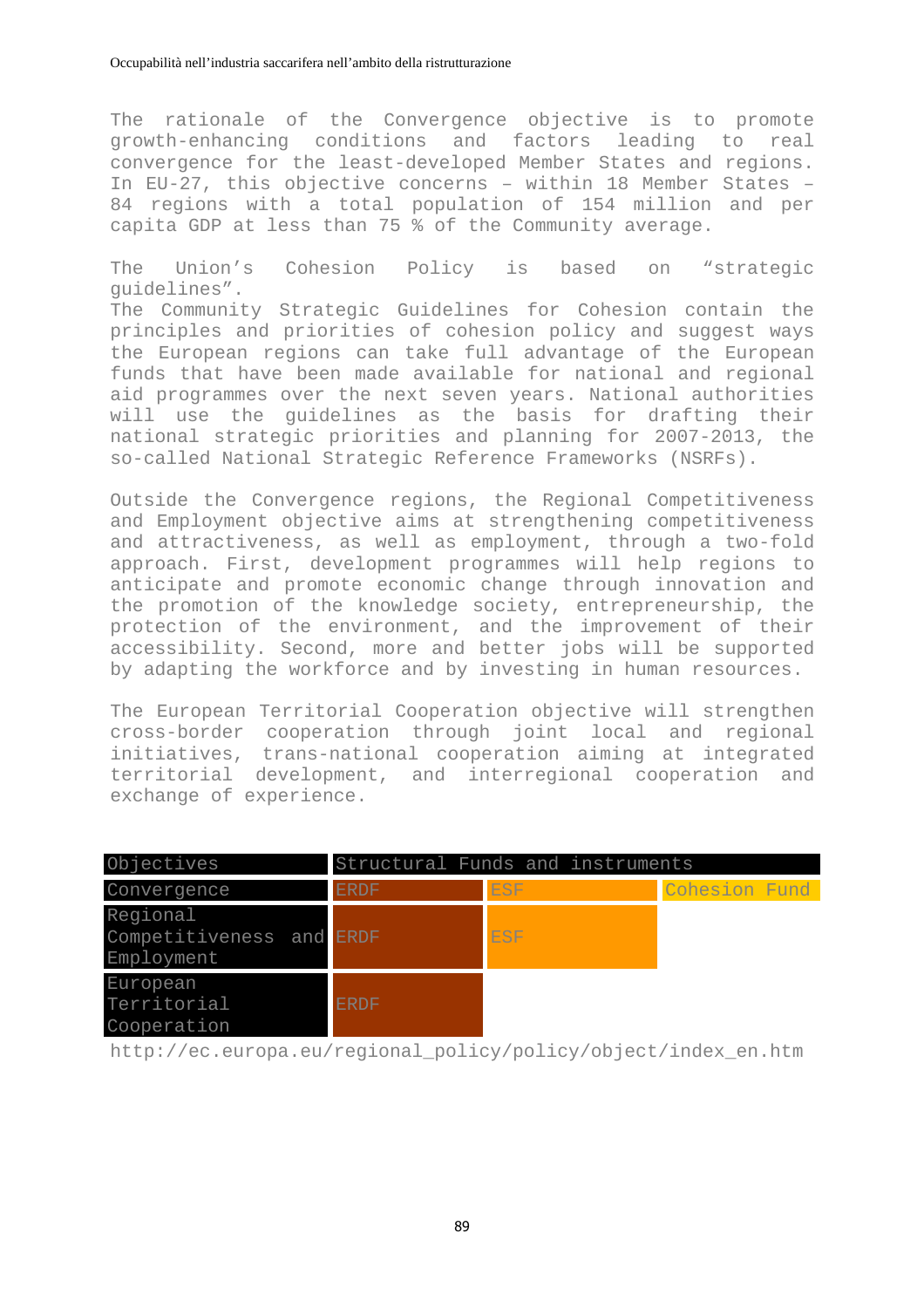D. The four fundamental principles remain5:

#### 1 – Programming:

The objectives of the Funds shall be pursued in the framework of a multiannual programming system organised in several stages comprising the identification of the priorities, the financing, and a system of management and control.

### 2 – Partnership:

The objectives of the Funds shall be pursued in the framework of close cooperation (…) between the Commission and each Member State. Each Member State shall organise, where appropriate and in accordance with current national rules and practices, a partnership with authorities and bodies such as:

- a) the competent regional, local, urban and other public authorities;
- b) the economic and social partners;
- c) any other appropriate body representing civil society.
- 3 Additionality:

 $\overline{a}$ 

- 1. Contributions from the Structural Funds shall not replace public or equivalent structural expenditure by a Member State.
- 2. For regions covered by the Convergence objective, the Commission and the Member State shall determine the level of public or equivalent structural expenditure which the Member State shall maintain in all the regions concerned during the programming period.

Furthermore, the level of expenditure shall be determined with reference to the general macroeconomic conditions in which the financing is carried out and taking into account certain specific or exceptional economic situations, such as privatisations as well as an exceptional level of public or equivalent structural expenditure by the Member State during the previous programming period.

The Commission shall, in cooperation with each Member State, verify additionality mid-term in 2011 for the Convergence objective.

- 4 Complementarity, consistency, coordination and compliance:
- 1. The Funds shall provide assistance which complements national actions, including actions at the regional and local levels, integrating into them the priorities of the Community.

<sup>5</sup> http://ec.europa.eu/regional\_policy/sources/docoffic/official/regulation/p df/2007/general/ce\_1083(2006)\_en.pdf

http://ec.europa.eu/regional\_policy/sources/docoffic/official/regulation/pd f/2007/general/ce\_1083(2006)\_fr.pdf

http://ec.europa.eu/regional\_policy/sources/docoffic/official/regulation/pd f/2007/general/ce\_1083(2006)\_de.pdf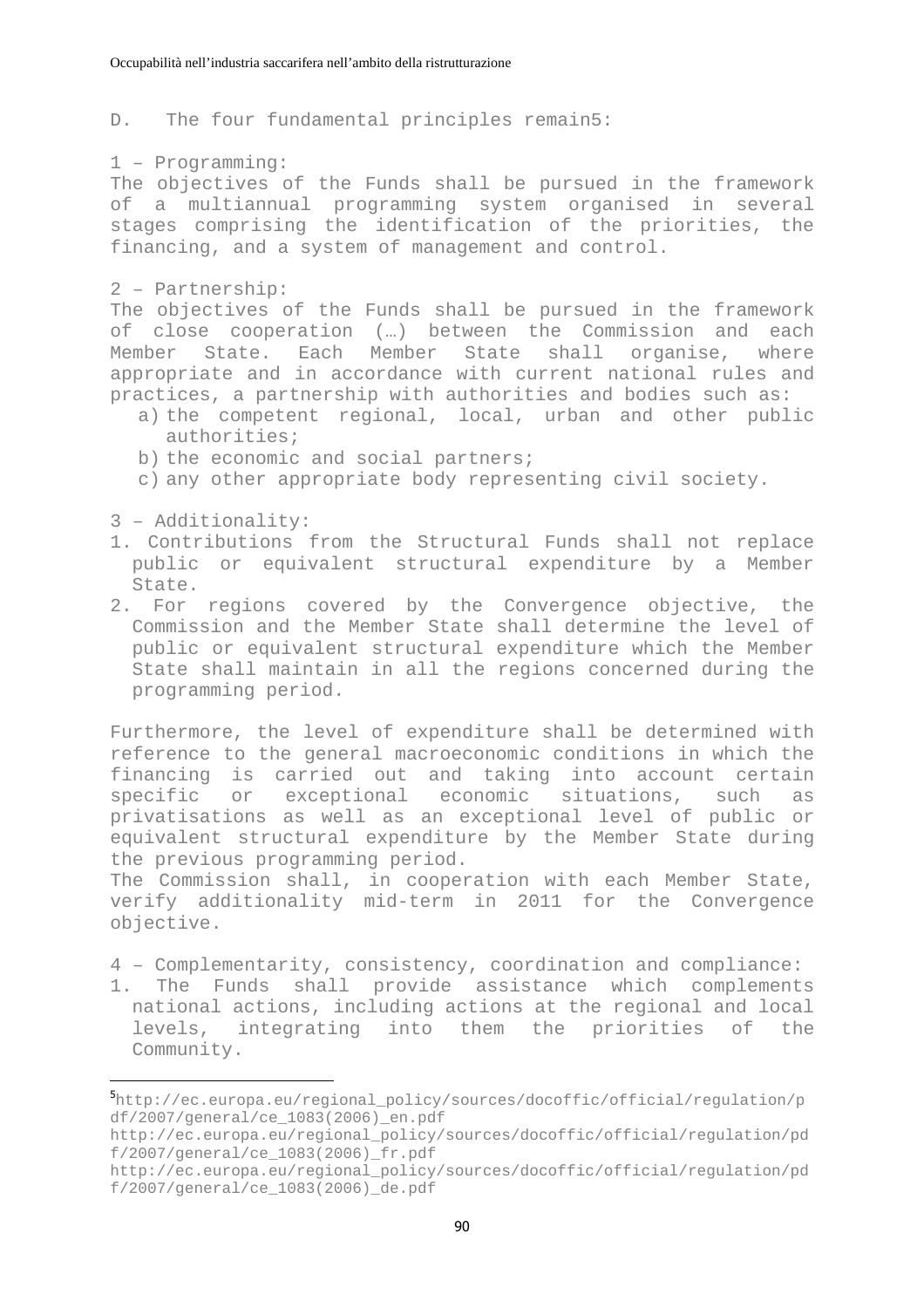- 2. The Commission and the Member States shall ensure that assistance from the Funds is consistent with the activities, policies and priorities of the Community and complementary to other financial instruments of the Community.
- 3. The assistance co-financed by the Funds shall target the European Union priorities of promoting competitiveness and creating jobs.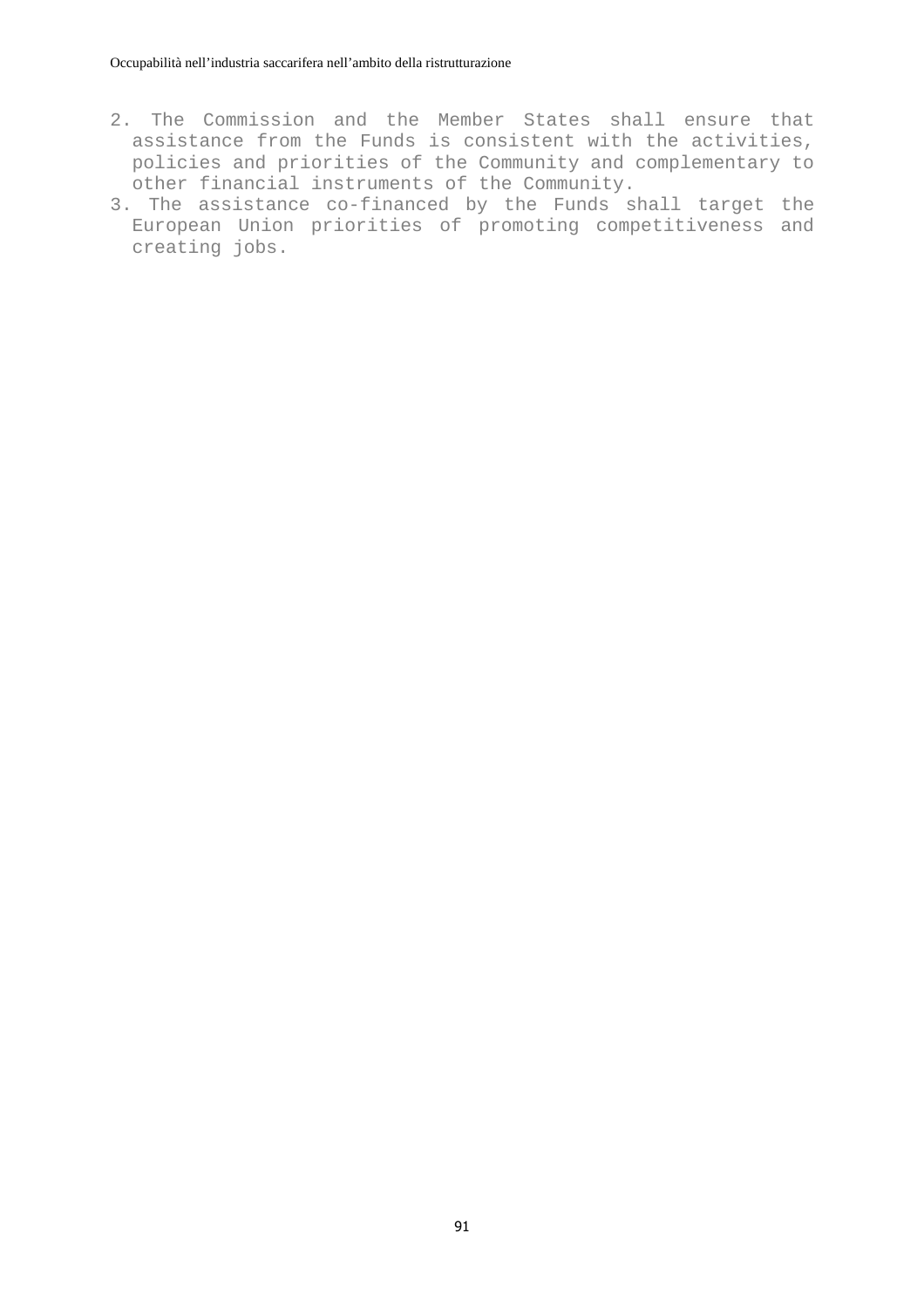# SUMMARY6

Structural Funds: 2000-2006 vs. 2007-2013

### **Key principles that remain**

The main principles concerning regional policy are unchanged:

- Complementarity
- Multiannual programming
- Partnership
- Subsidiarity and proportionality
- Shared management
- Additionality

### **New objectives**

In order to simplify the allocation of funds and render it easier to understand, convergence policy will be based on three new objectives:

Convergence: This objective supersedes the former Objective 1. It aims to accelerate convergence for the least developed Member States and regions (GDP  $\leq$  75 % of the Community average) by improving the conditions for growth and employment. It mainly concerns the new Member States.

Regional Competitiveness and Employment: This objective merges the former Objectives 2 and 3, in addition to the Community Initiative programmes. It concerns all Member States and aims to strengthen regions' competitiveness and attractiveness as well as employment.

European Territorial Cooperation: This objective supersedes the former INTERREG programme, and is structured around the three strands of cooperation (geographical basis, strategic priorities and assistance to regions).

### **Fewer funds**

 $\overline{a}$ 

From now on, only three funds will contribute to financing the objectives: the ERDF, the ESF and the Cohesion Fund. In addition, since 1st January 2007, the EAGGF has been replaced by the European Agricultural Guarantee Fund (EAGF) and the European Agricultural Fund for Rural Development (EAFRD).

### 3. Rural development

Why have a rural development policy?

<sup>6</sup> http://www.touteleurope.fr/fr/actions/economie/aide-audeveloppement-des-regions/presentation/la-politique-decohesion-2007-2013.html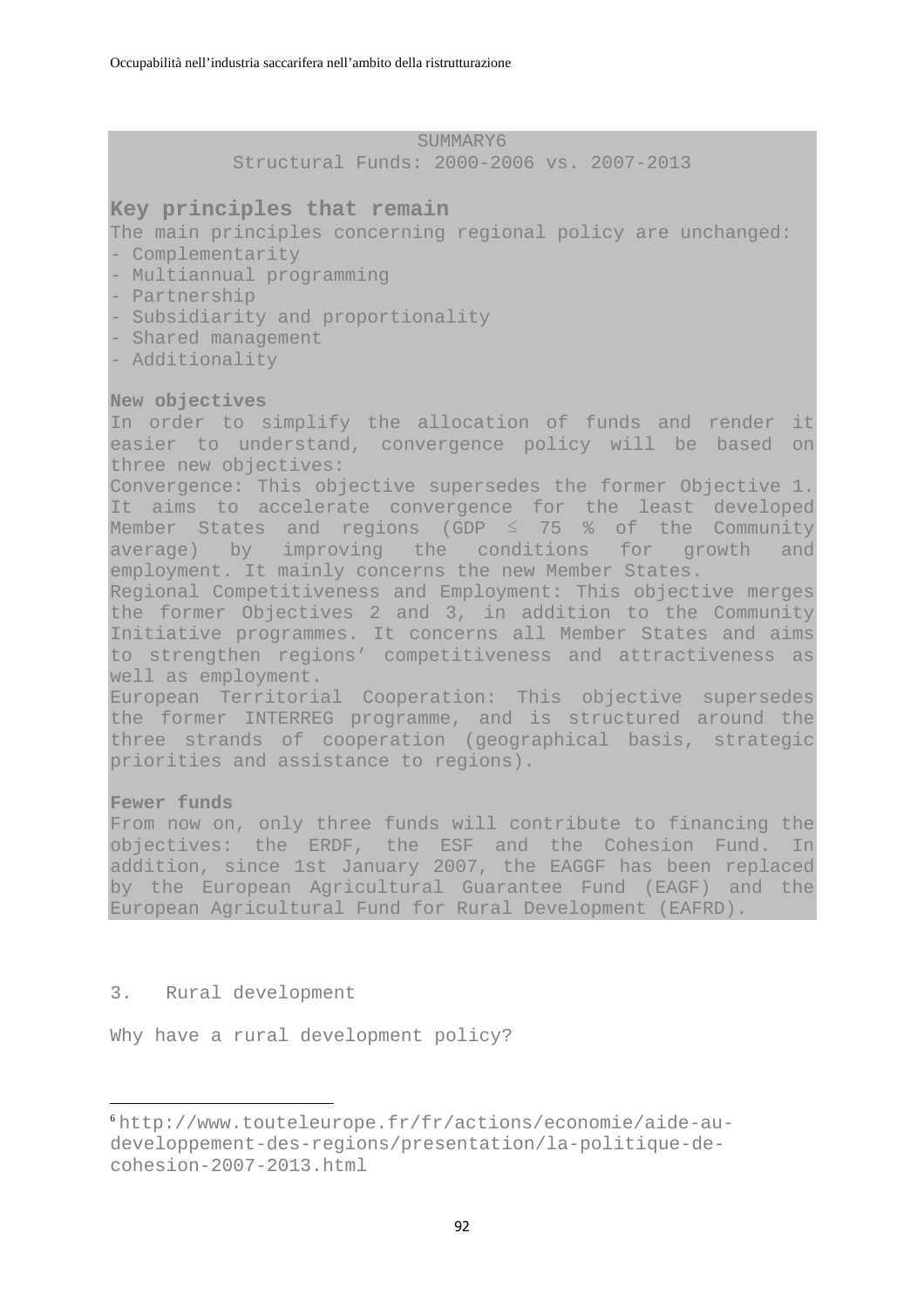The EU's rural areas are a vital part of its physical make-up and its identity. According to a standard definition, more than 91% of the territory of the EU is "rural", and this area is home to more than 56% of the EU's population. The EU's Lisbon Strategy for jobs and growth and its Göteborg strategy for sustainable development are just as relevant to our countryside as to our towns and cities.

The EU has a common rural development policy, which nonetheless places considerable control in the hands of individual Member States and regions. The policy is funded partly from the central EU budget and partly from individual Member States' national or regional budgets.

### Structure of rural development policy

The essential rules governing rural development policy for the period 2007 to 2013, as well as the policy measures available to Member States and regions, are set out in Council Regulation (EC) No. 1698/2005.

Under this Regulation, rural development policy for 2007 to 2013 is focused on three themes (known as "thematic axes"). These are:

- improving the competitiveness of the agricultural and forestry sector;
- improving the environment and the countryside;
- improving the quality of life in rural areas and encouraging diversification of the rural economy.

To help ensure a balanced approach to policy, Member States and regions are obliged to spread their rural development funding between all three of these thematic axes.

A further requirement is that some of the funding must support projects based on experience with the Leader Community Initiatives. The "Leader approach" to rural development involves highly individual projects designed and executed by local partnerships to address specific local problems.

As before 2007, every Member State (or region, in cases where powers are delegated to regional level) must set out a rural development programme, which specifies what funding will be spent on which measures in the period 2007 to 2013.

A new feature for 2007 to 2013 is a greater emphasis on coherent strategy for rural development across the EU as a whole. This is being achieved through the use of National Strategy Plans which must be based on EU Strategic Guidelines. This approach should help to:

- identify the areas where the use of EU support for rural development adds the most value at EU level;
- make the link with the main EU priorities (for example, those set out under the Lisbon and Göteborg agendas);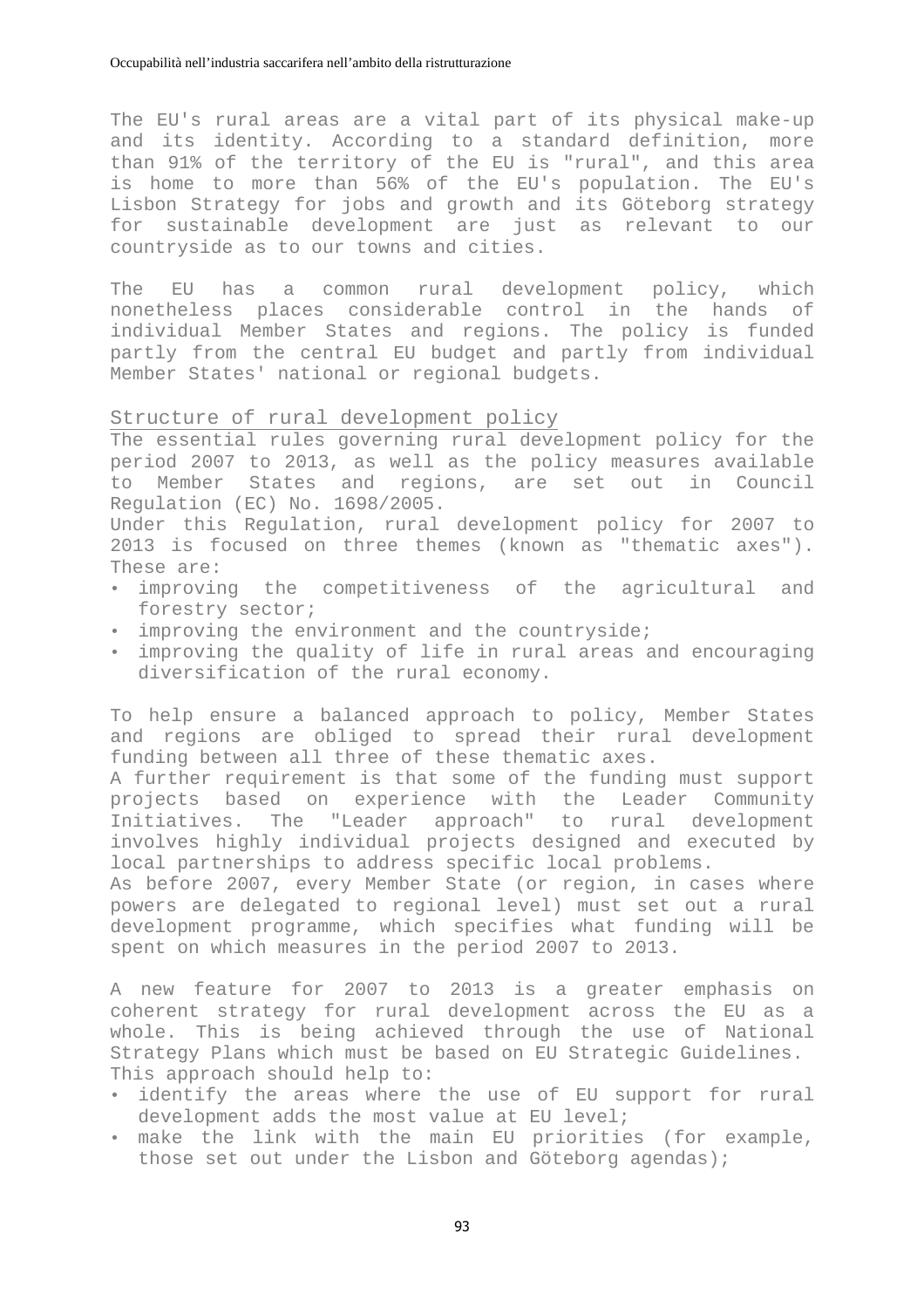- ensure consistency with other EU policies, in particular those for economic cohesion and the environment;
- assist the implementation of the new market-oriented CAP and the necessary restructuring it will entail in the old and new Member States.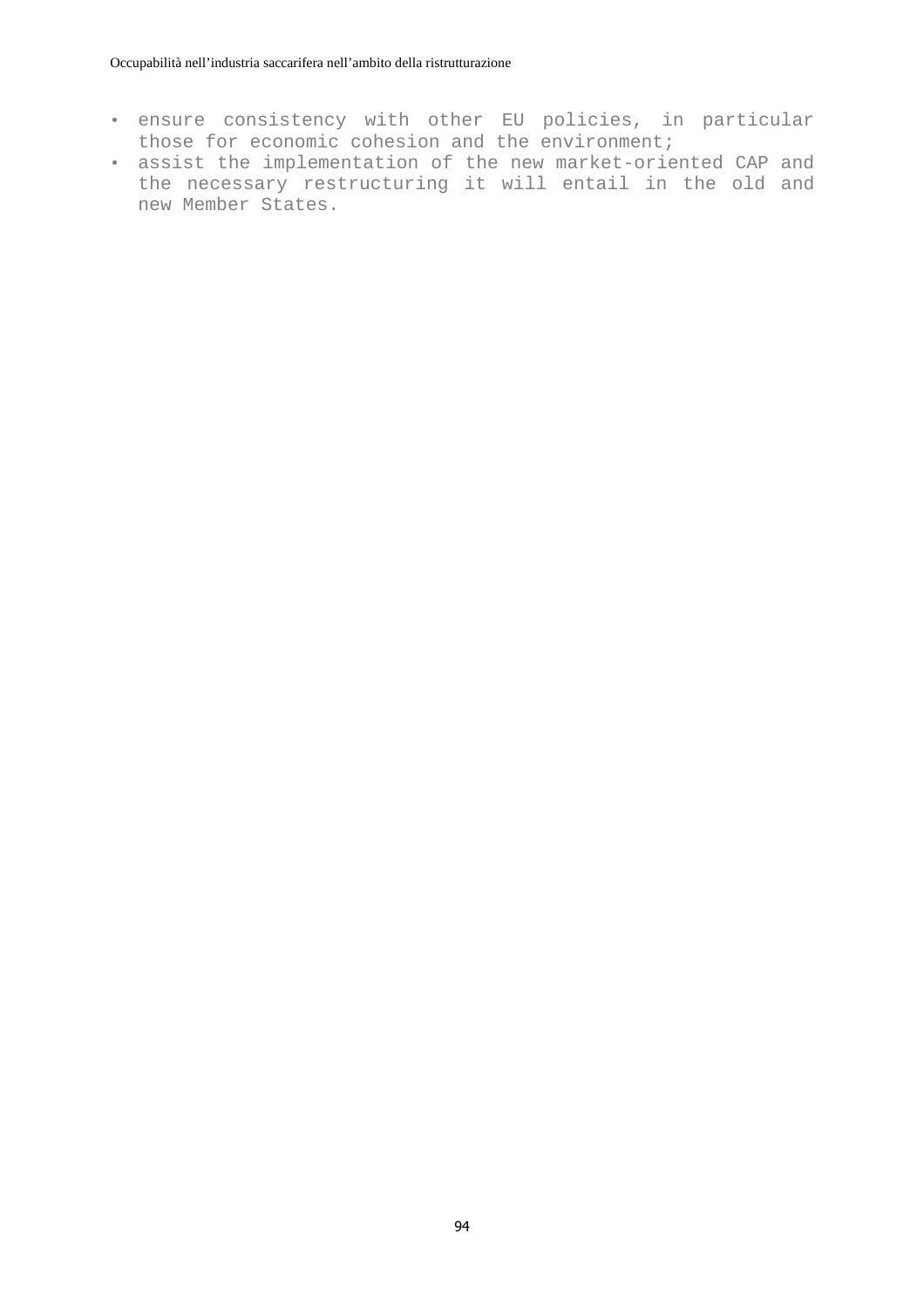4. National information

#### USER'S GUIDE

- The country reports contain information on each objective: Convergence, and Regional Competitiveness and Employment, as well as a section on rural development policy.
- The "Convergence" regions are not covered by the Regional Competitiveness and Employment objective. This is the case for the eight sugar-producing countries that have joined the European Union since 2004.

#### IN SUMMARY

- If you are covered by the "Convergence" objective, please ignore the Regional Competitiveness and Employment objective (except for the Community Initiatives)
- If you are covered by the "Regional Competitiveness and Employment" objective, consult your regional plans and the programming documents.

In addition to direct access to the plans for your region, you will find the contact details of the relevant local/regional authorities, as well as the contact details for the national ERDF, ESF and regional programme authorities.

Reminder: it is useful to contact the authorities at both local/regional and national levels.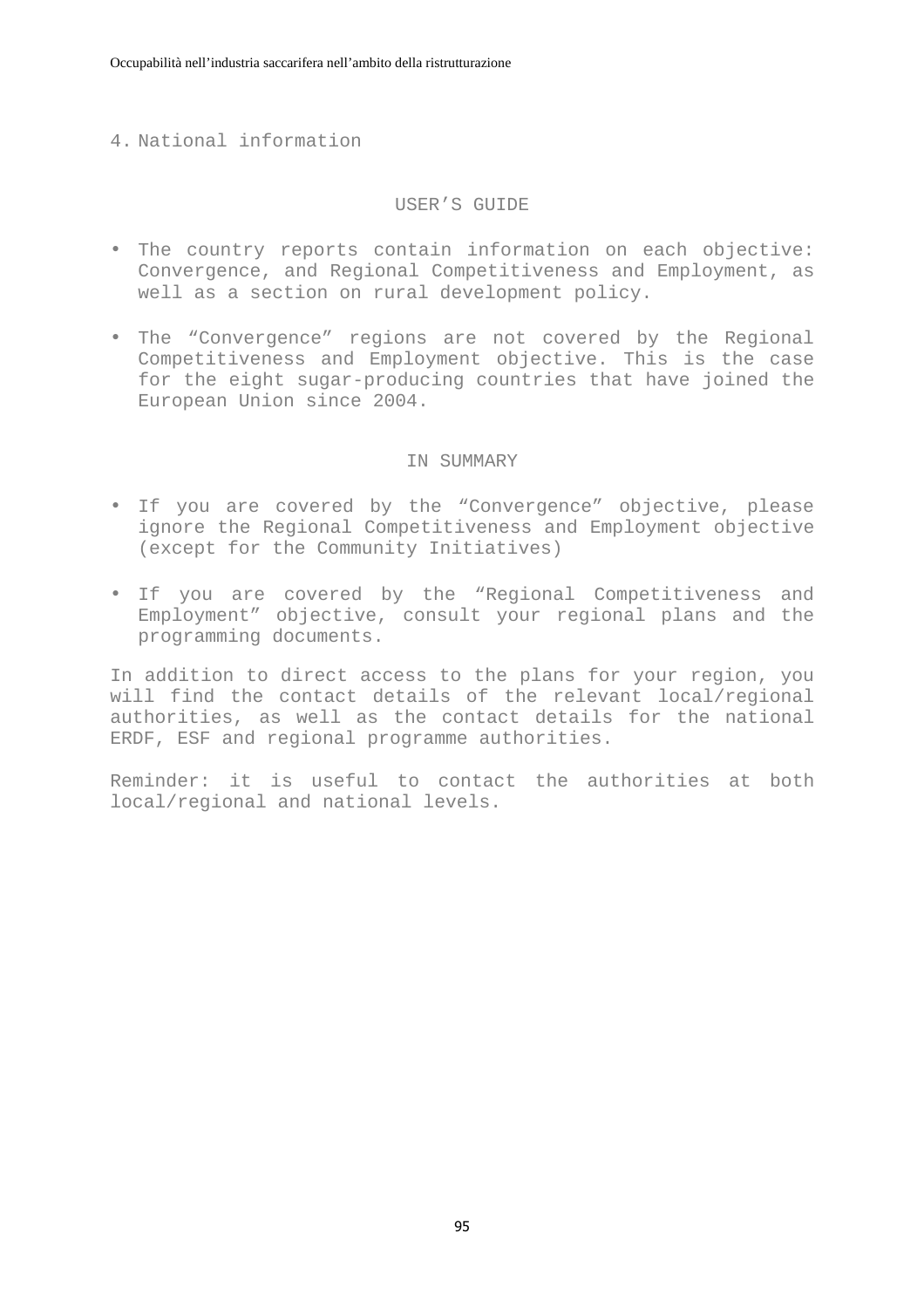#### Austria

The information presented in this document applies only to areas with one or more sugar factories

#### 1. Regional Competitiveness and Employment

The entire country is covered by the Regional Competitiveness and Employment Objective.

EU information website: http://ec.europa.eu/regional\_policy/atlas2007/austria/index\_en .htm

National information website on the EU Structural Funds: http://www.oerok.gv.at/eu-regionalpolitik/eu-strukturfonds-inoesterreich-2007-2013.html

Operational Programme 'Lower Austria' The principal objectives of the 2007-2013 programme are enhancing regional competitiveness and increasing the attractiveness of all the regions in Lower Austria. The programme is structured around the following priority axes:

- enhancing regional competitiveness through innovation and the knowledge economy;
- strengthening regions and sites by mobilising endogenous potential, the competitiveness of the tourism sector, and by improving environment policy, energy use and risk prevention.

Web:

http://ec.europa.eu/regional\_policy/country/prordn/details\_new .cfm?gv\_PAY=AT&gv\_reg=ALL&gv\_PGM=1196&gv\_defL=7&LAN=7

Contact: Regional Government of Lower Austria, Obmann: Univ.-Prof. DI Dr. Friedrich Zibuschka Department of Planning, Environment and Transport Landhausplatz 1 AT-3109 St. Pölten Tel.: +43 02742/9005-14241 Web: http://www.regionalmanagement-noe.at/

In addition, the European Social Fund is involved through a specific operational programme:

The Austrian ESF programme aims to increase employability, to support workers and businesses in anticipating and adapting to economic change, and to encourage social inclusion. Counselling, career advice and assistance in finding a job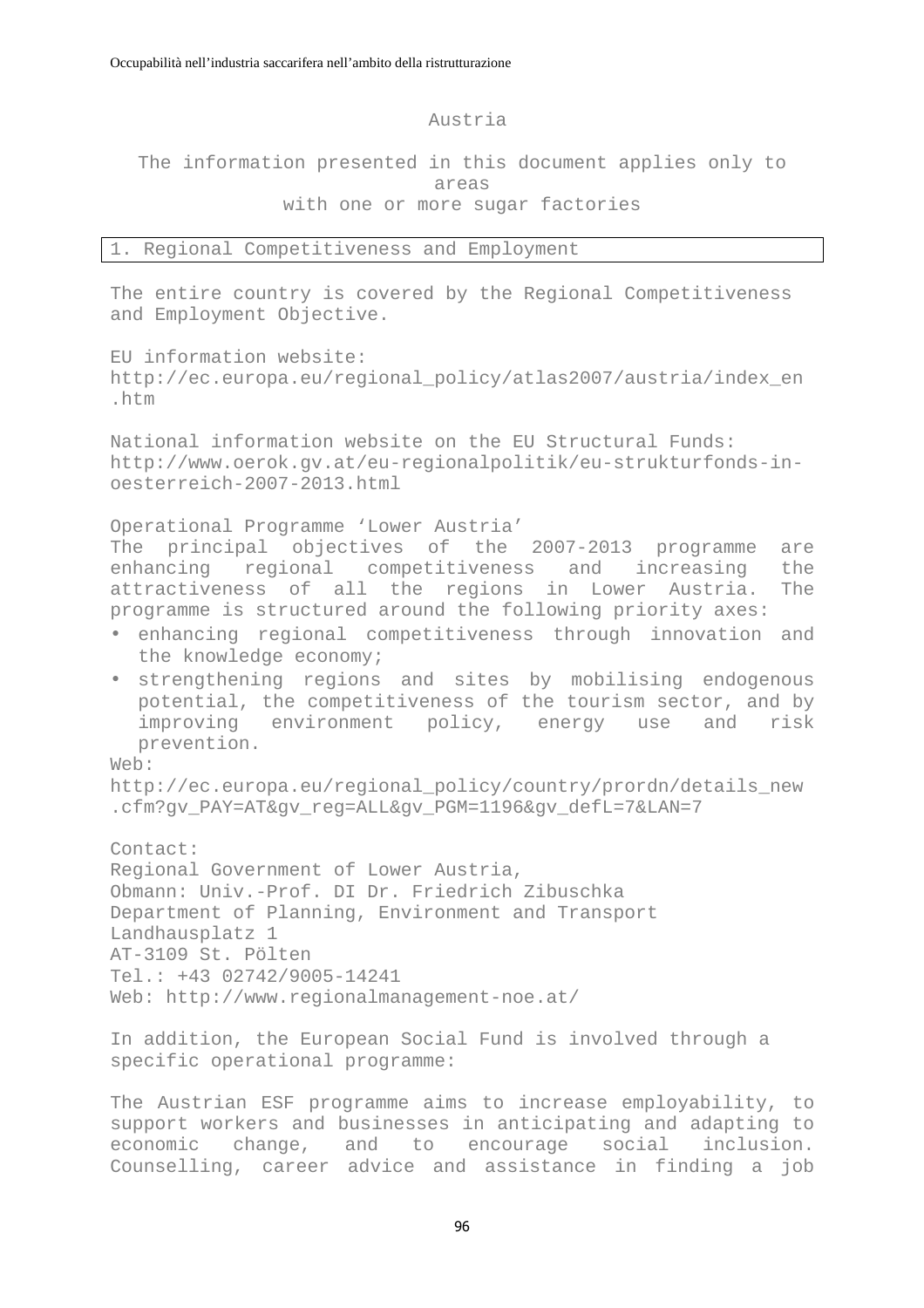will be offered to older workers, women and other disadvantaged groups who will be supported in developing skills. A series of education measures aimed first at schools and later at vocational development will help increase skill levels. The priorities are the following:

- Adaptability of workers and businesses
- Fighting unemployment
- Social inclusion
- Education and lifelong learning
- Territorial employment pacts

Contact: Federal Ministry of Labour, Social Affairs and Consumer Protection Bundesministerium für Arbeit, Soziales und Konsumentschutz Abteilung VI/9 Stubenring 1 AT-1010 Vienna Tel.: +43-1 71100-0 Web: http://www.esf.at

### 2. Rural Development Policy

The 2007-2013 rural development policy focuses on three areas, according to the priority initiatives established in the new regulation:

- the competitiveness of agriculture and forestry;
- environment and countryside;
- quality of life and diversification of the rural economy;
- A fourth axis is based on the experience of the LEADER programme and aims to create new approaches to rural development.

Contact: National Contact Point Austrian Conference on Spatial Planning (Österreichischen Raumordnungskonferenz (ÖROK)) Ballhausplatz 1 (Hofburg) (Entrance Michaelerkuppel - Michaelerplatz) AT-1014 Wien Tel: +43 1 53 53 444 0 / Fax: +43 1 53 53 444 54 Web: http://www.oerok.gv.at/eu-regionalpolitik/laendlicherraum.html Web: http://land.lebensministerium.at/article/archive/4959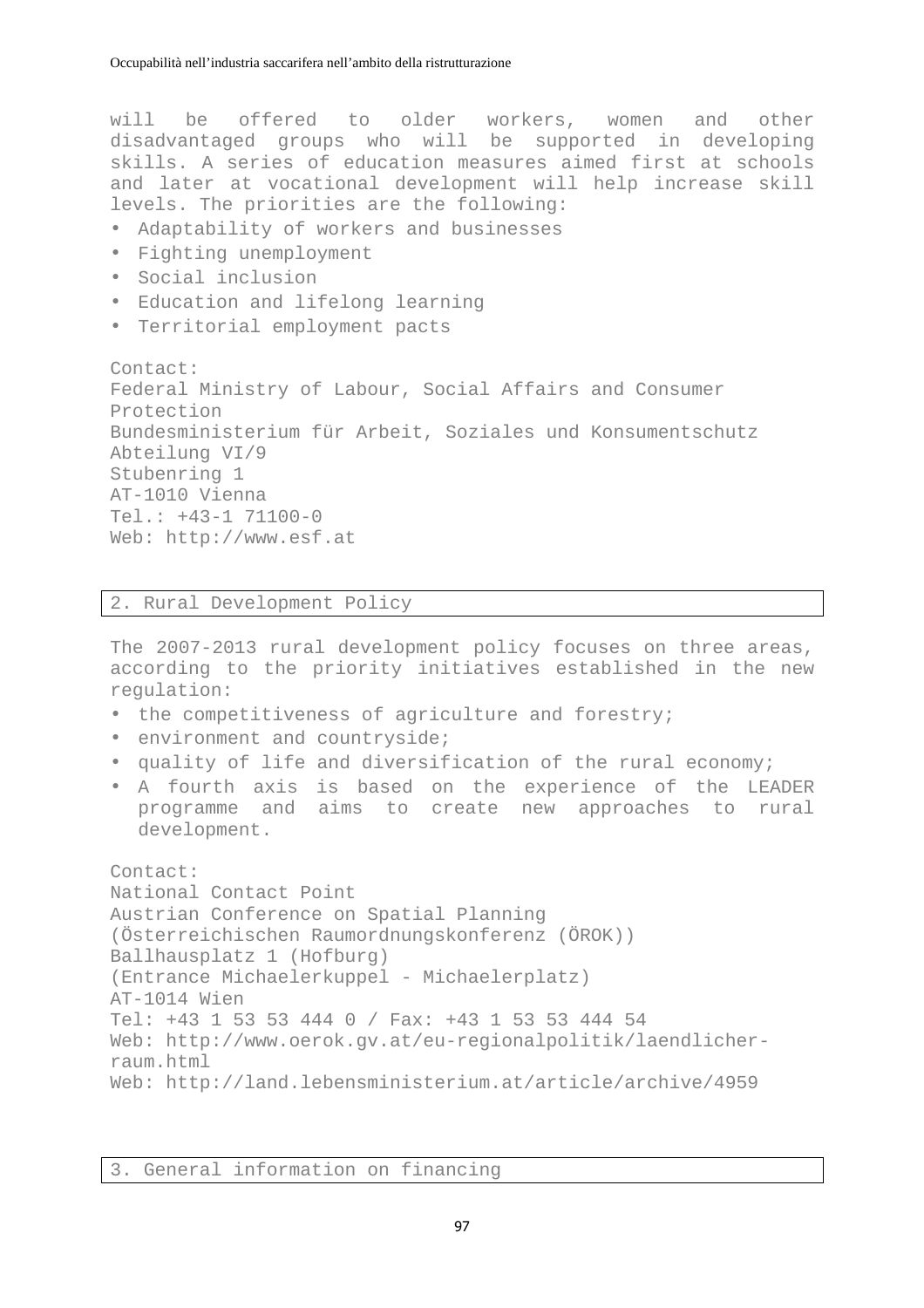Atlas of objectives http://ec.europa.eu/regional\_policy/atlas2007/austria/index\_en .htm

European Regional Development Fund: ERDF http://ec.europa.eu/regional\_policy/funds/feder/index\_en.htm

European Social Fund: ESF http://ec.europa.eu/employment\_social/esf/members/at\_en.htm

European Agricultural Fund for Regional Development: EAFRD http://ec.europa.eu/agriculture/rurdev/countries/au/index\_en.h tm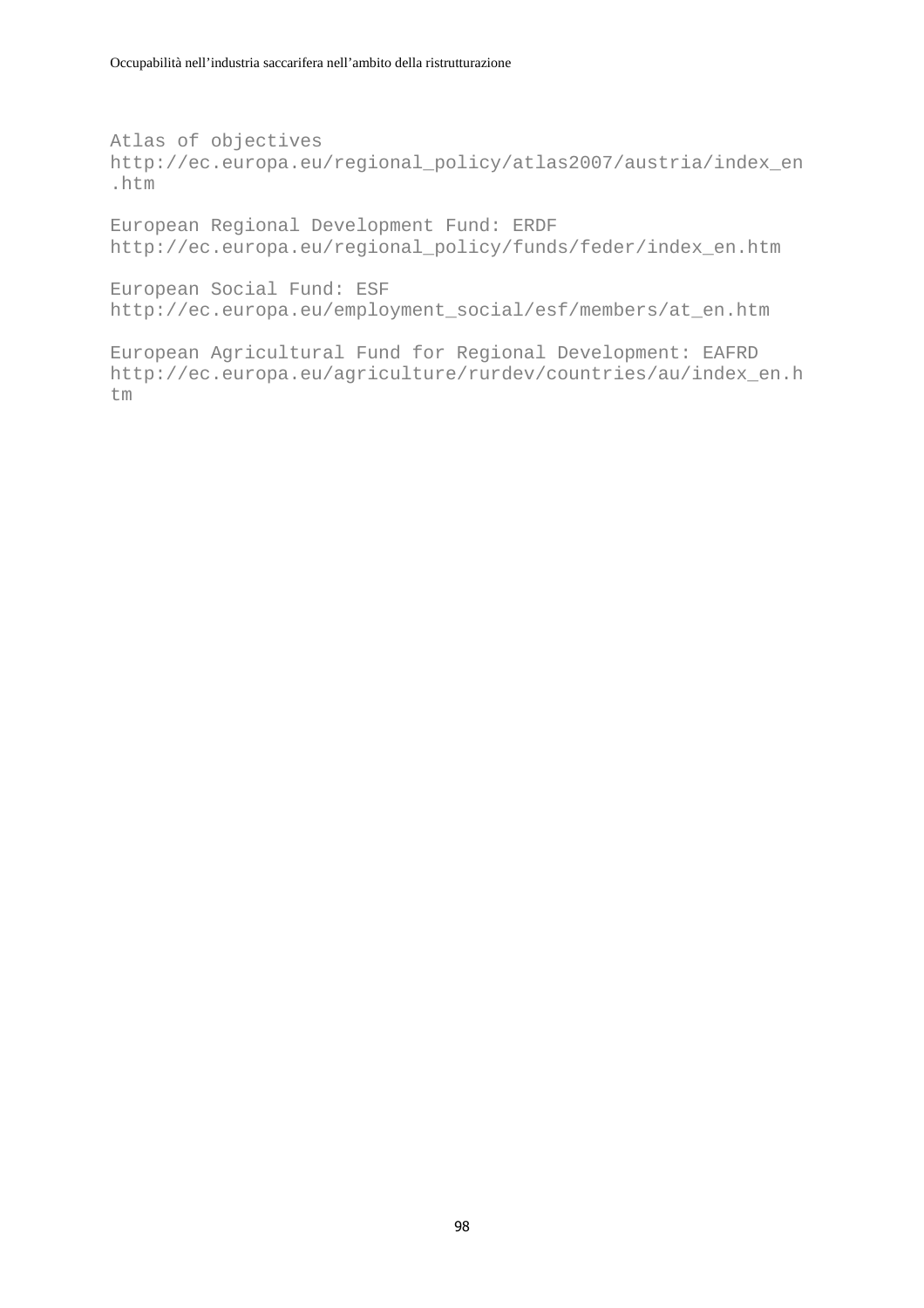Belgium

The information presented in this document applies only to areas with one or more sugar factories

#### 1. Convergence

Only the Hainaut region is covered by the Convergence objective. EU information website: http://ec.europa.eu/regional\_policy/atlas2007/belgium/index\_en .htm National information websites on the EU Structural Funds: Wallonia: http://europe.wallonie.be/ Flanders: http://ae.vlaanderen.be/html\_europees/efro\_nieuw/index\_efro.ht ml Operational Programme 'Wallonia (Hainaut)' The Operational Programme has three main priorities: • job and business creation; • development of human capital, knowledge, know-how and research; • balanced and sustainable territorial development. Web: http://ec.europa.eu/regional\_policy/country/prordn/details\_new .cfm?gv\_PAY=BE&gv\_reg=ALL&gv\_PGM=1078&LAN=7&gv\_PER=2&gv\_defL=7 Contact: Secrétariat général Département de la Coordination des Fonds structurels Place Joséphine Charlotte n°2 BE-5100 Namur (Jambes) E-mail: ldcfs@spw.wallonie.be Web: http://europe.wallonie.be/?q=node/8

### 2. Regional Competitiveness and Employment

Operational Programme 'Flanders' The Operational Programme for Flanders for the period 2007- 2013 focuses on three strategic objectives:

• promoting knowledge transfer among companies, non-profit organisations and public administrations;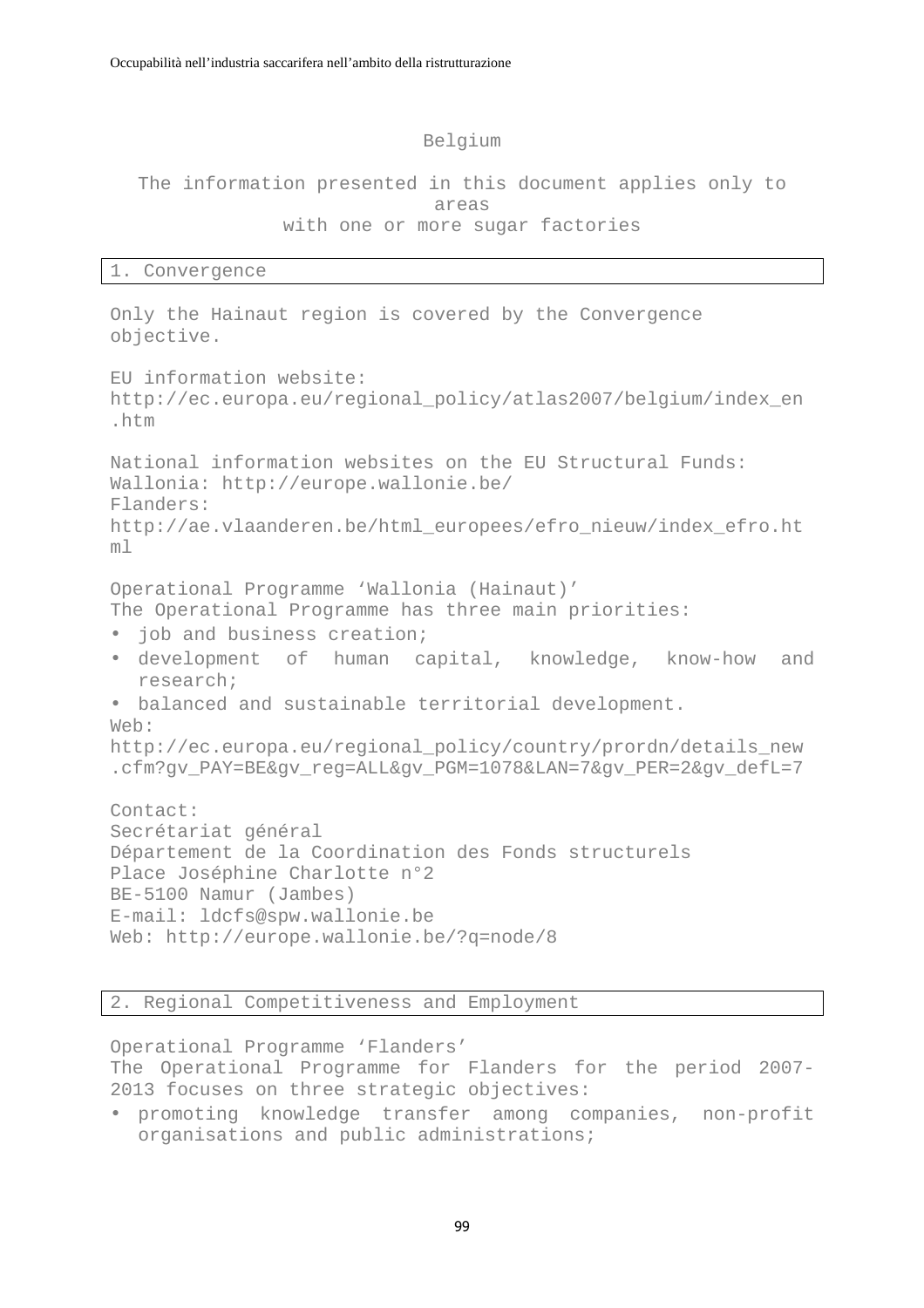- encouraging entrepreneurship and innovation in order to boost job creation and strengthen economic structures so as to maximise economic growth;
- optimising support for development projects to make towns and cities more attractive in terms of entrepreneurship and innovation.

Web:

http://ec.europa.eu/regional\_policy/country/prordn/details\_new .cfm?gv\_PAY=BE&gv\_reg=ALL&gv\_PGM=1079&LAN=7&gv\_PER=2&gv\_defL=7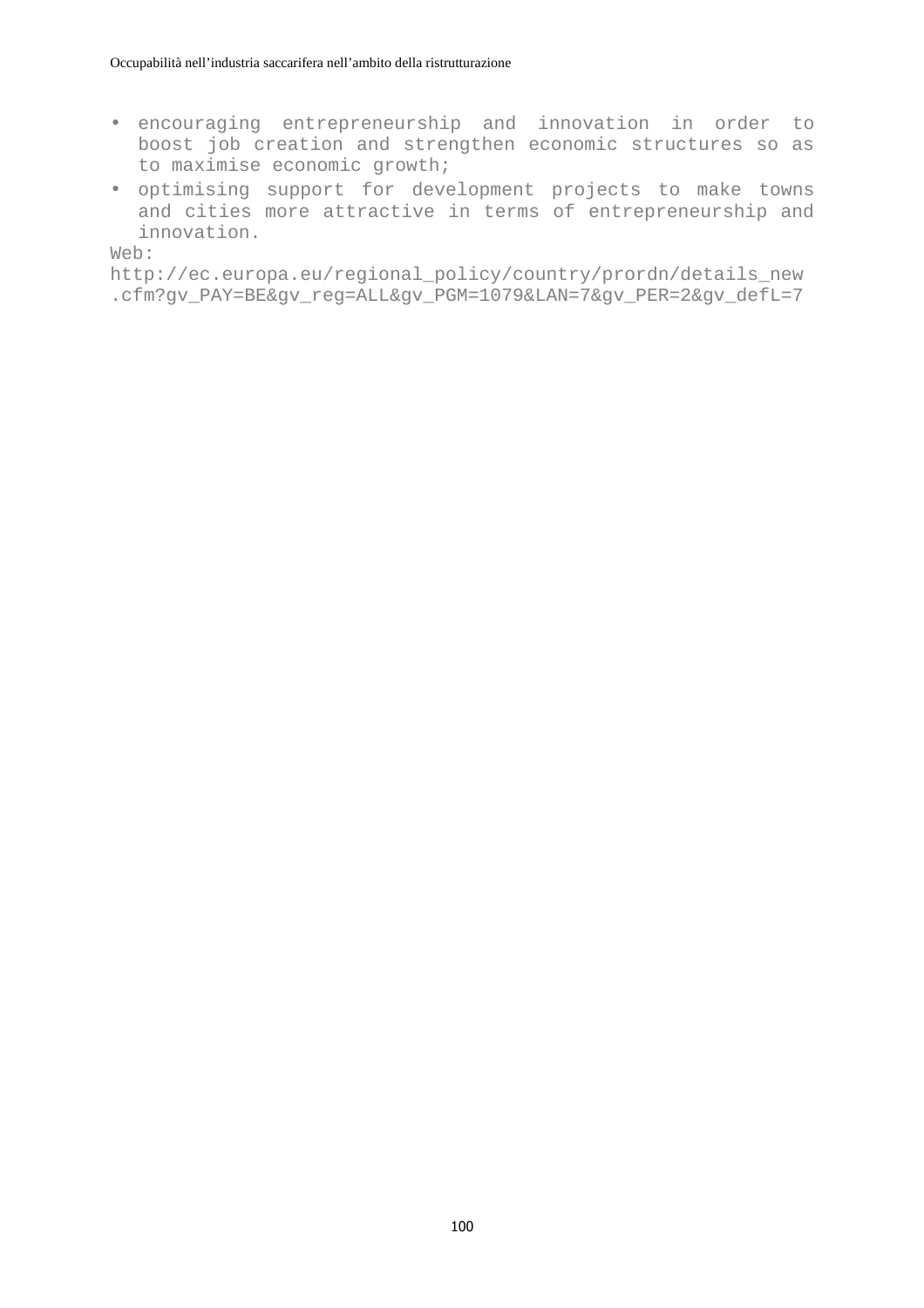```
Contact: 
EFRO 
Agentschap Ondernemen 
Afdeling Europa Economie 
Koning Albert II-laan 35, bus 12 
BE-1030 Brussels 
Tel.: + 32 (0)2 553 38 64 
Fax: + 32 (0)2 502 47 02E-mail: economie.europa@vlaanderen.be 
Web: 
http://ae.vlaanderen.be/html_europees/html_agentschap_efro/doe
lstellingen.html
```
### **Operational Programme 'Wallonia (not including Hainaut)'**

- The Operational Programme has three main priorities:
- job and business creation;
- development of human capital, knowledge, know-how and research;

• balanced and sustainable territorial development.

Web:

http://ec.europa.eu/regional\_policy/country/prordn/details\_new .cfm?gv\_PAY=BE&gv\_reg=ALL&gv\_PGM=1001&LAN=7&gv\_PER=2&gv\_defL=7

Contact: Secrétariat général Département de la Coordination des Fonds structurels Place Joséphine Charlotte n°2 BE-5100 Namur (Jambes) E-mail: ldcfs@spw.wallonie.be Web: http://europe.wallonie.be/?q=node/12

In addition, the European Social Fund is involved through a specific operational programme:

While Belgium's regions each have their own ESF programmes, the federal Operational Programme (OP), called 'Replenishing and Revitalising the Belgian Workforce', contains the overarching plan for Belgian ESF funds for 2007-2013, aiming to tackle low employment and an ageing population. In line with the Lisbon Strategy, the federal OP will address low employment levels by targeting disadvantaged groups, drawing them into the job market and keeping them there. Increasing employability within these groups and bringing about a fundamental change in attitudes will achieve this. These actions will build on previous experience and shared good practice.

Contact: SPP Intégration Sociale - FSE POD Maatschappelijke Integratie - ESF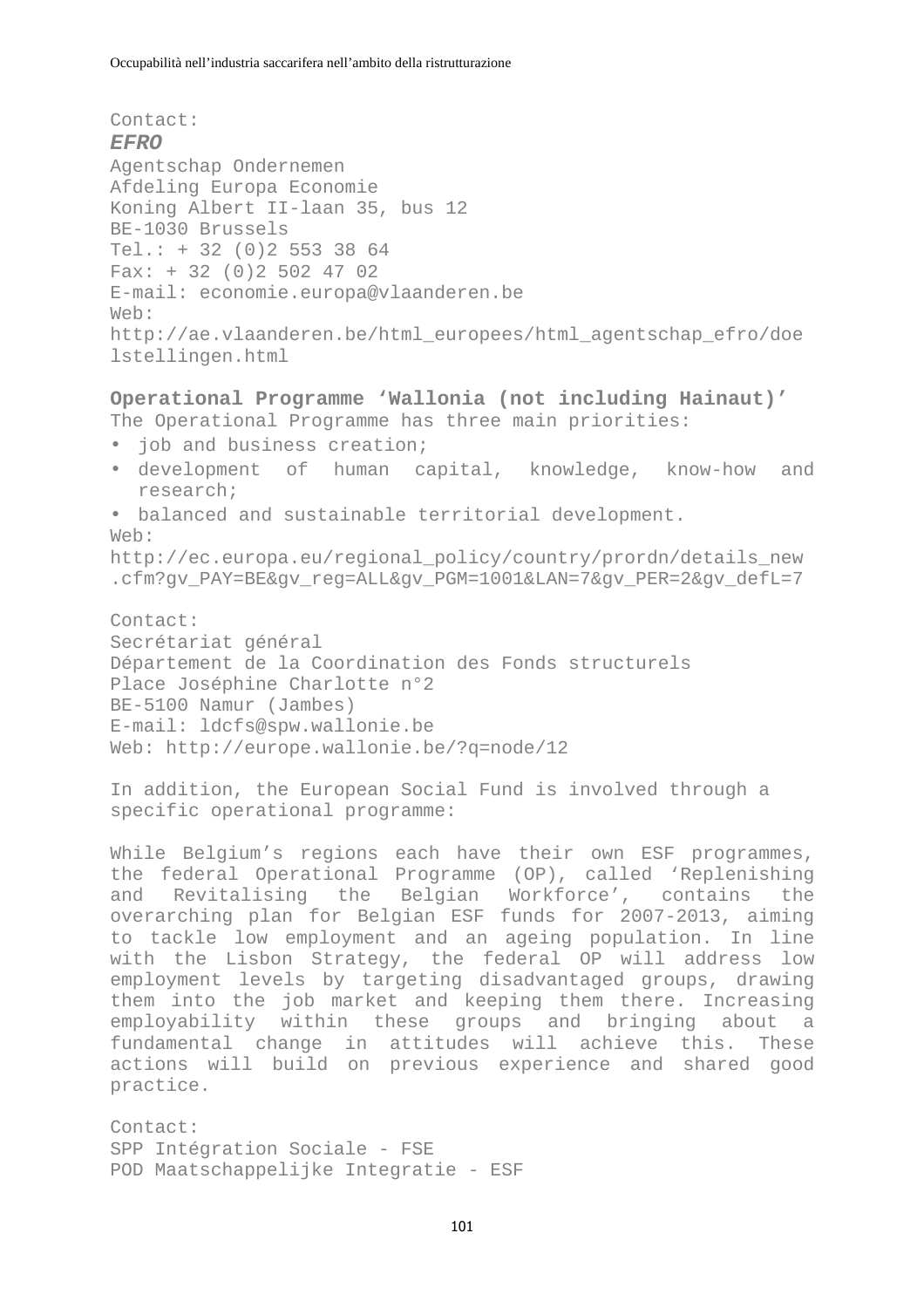Bureau 14.23, Boulevard Anspach 1/Anspachlaan 1 BE-1000 Brussels Tel.: +32 (0)2 508 86 60 Fax: +32 (0)2 508 86 72 E-mail: esf.mi@mi-is.be Web: http://www.mi-is.be

ESF Agency, Flemish-Speaking Community of Belgium ESF-Agentschap Vlaanderen vzw Gasthuisstraat 35 (5de verdieping) BE-1000 Brussels Tel.: +32 (0)2 546 22 11 Web: http://www.esf-agentschap.be

ESF Agency, French-Speaking Community of Belgium Communauté française Agence FSE Chaussée de Charleroi, 111 BE-1060 Brussels Tel.: +32 (0)2 234 39 40 Web: http://www.fse.be

3. Rural Development Policy

The programme is organised according to Belgium's federal model: Flanders and Wallonia each have their own policy.

Rural Development Programme for Wallonia:

The programme approved by the European Commission will allow support for a series of measures in the agricultural (AIDA, etc.) and environmental (MAE, Natura 2000, etc.) sectors, in addition to measures to promote the economic development of rural areas. The axes are the following:

- enhancing the competitiveness of the agricultural and forestry sectors;
- improving the environment and countryside planning;
- quality of life in rural areas and diversification of the rural economy.

Contact: Service Public de Wallonie Direction Générale Agriculture, Ressources naturelles et Environnement (DGO 3) Avenue Prince de Liège 15 BE-5100 Namur (Jambes) Tel.: +32 (0)81 33 51 31 / Fax: +32(0)81 33 51 22 Web: http://www.pwdr.be/

Rural Development Programme for Flanders: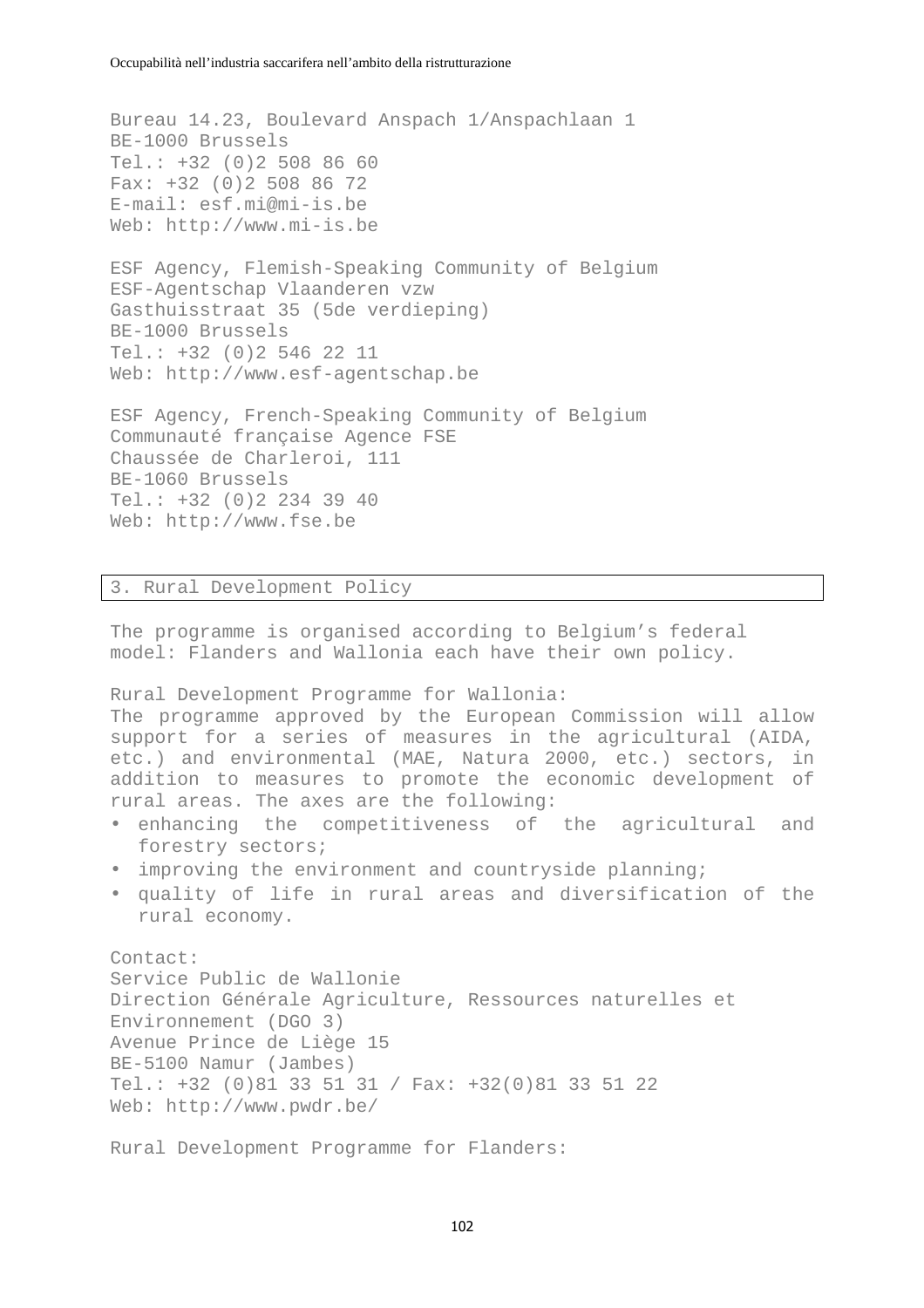The programme is based on four axes, defined in the EU framework:

- enhancing the competitiveness of the agricultural and forestry sectors;
- improving the environment and countryside;
- quality of life in rural areas and diversification of the rural economy;
- Leader.

Contact: Departement Landbouw en Visserij - Coördinerende Cel Europees Plattelandsbeleid Koning Albert II-Laan 35, bus 40 1030 Brussels Tel. +32 (0)2 552 77 29 / Fax : +32 (0)2 552 77 41 Web: http://lv.vlaanderen.be/nlapps/docs/default.asp?fid=72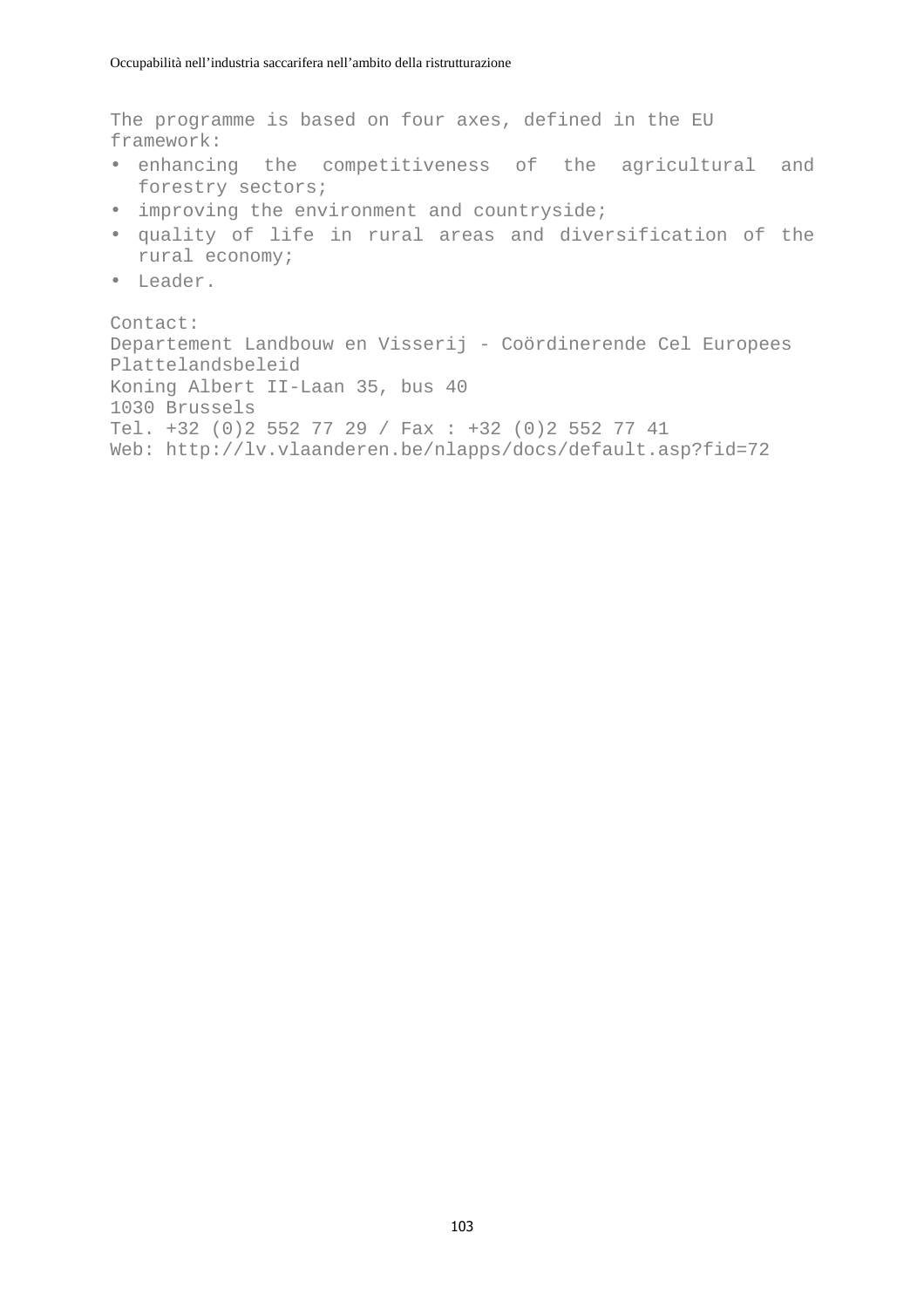4. General information on financing

Atlas of objectives http://ec.europa.eu/regional\_policy/atlas2007/belgium/index\_en .htm

European Regional Development Fund: ERDF http://ec.europa.eu/regional\_policy/funds/feder/index\_en.htm

European Social Fund: ESF http://ec.europa.eu/employment\_social/esf/members/be\_en.htm

European Agricultural Fund for Regional Development: EAFRD http://ec.europa.eu/agriculture/rurdev/countries/be/index\_en.h tm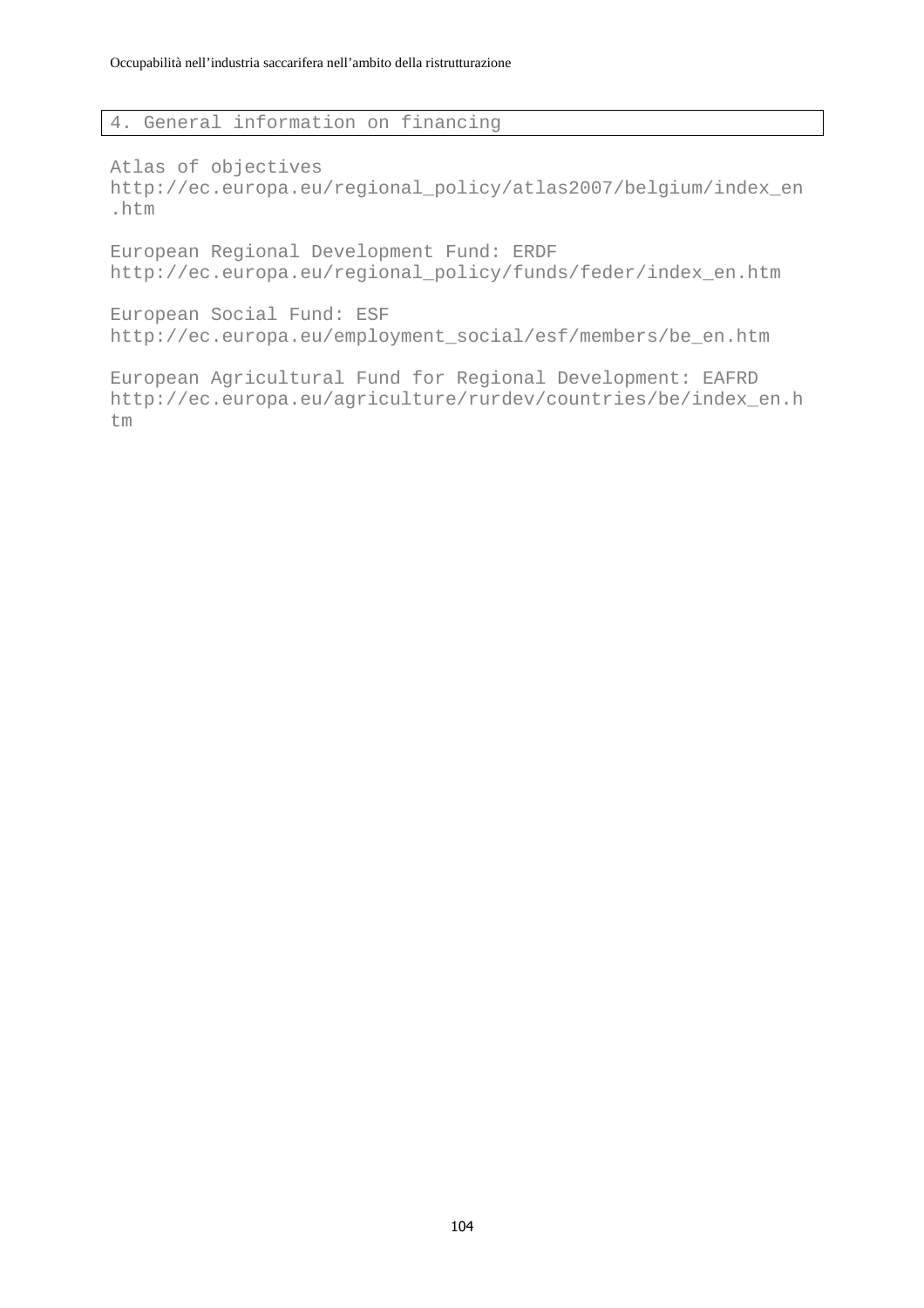### Bulgaria

The information presented in this document applies only to areas with one or more sugar factories

#### 1. Convergence

The entire country is covered by the Convergence Objective.

EU information website: http://ec.europa.eu/regional\_policy/atlas2007/bulgaria/index\_e n.htm National information website on the EU Structural Funds: http://www.eufunds.bg/index.php?cat=2 Bulgaria has implemented several action programmes across the country. Those relevant to the sugar industry are outlined below. These 'Convergence' Objective programmes are co-funded by the European Regional Development Fund (ERDF): Operational Programme 'Development of the Competitiveness of the Bulgarian Economy': Web: http://ec.europa.eu/regional\_policy/country/prordn/details\_new .cfm?gv\_PAY=BG&gv\_reg=ALL&gv\_PGM=1009&gv\_defL=9&LAN=7 Contact: Ministry of Economy and Energy Directorate "European Funds for Competitiveness" Slavianska 8 BG-1046 Sofia Tel.: +359 2 940 75 00 / Fax: +359 2 981 17 19 Web: http://www.opcompetitiveness.bg/en/index.html Operational Programme 'Regional Development': Web: http://ec.europa.eu/regional\_policy/country/prordn/details\_new .cfm?gv\_PAY=BG&gv\_reg=ALL&gv\_PGM=1061&gv\_defL=9&LAN=7 Contact: Ministry of Regional Development and Public Works Directorate General 'Programming of Regional Development' 17-19 Kiril and Metodii Street BG-1000 Sofia Tel.: +35929405439 / Fax: +35929877450 Web: http://www.bgregio.eu/Default.aspx In addition, the European Social Fund is involved through a

specific operational programme: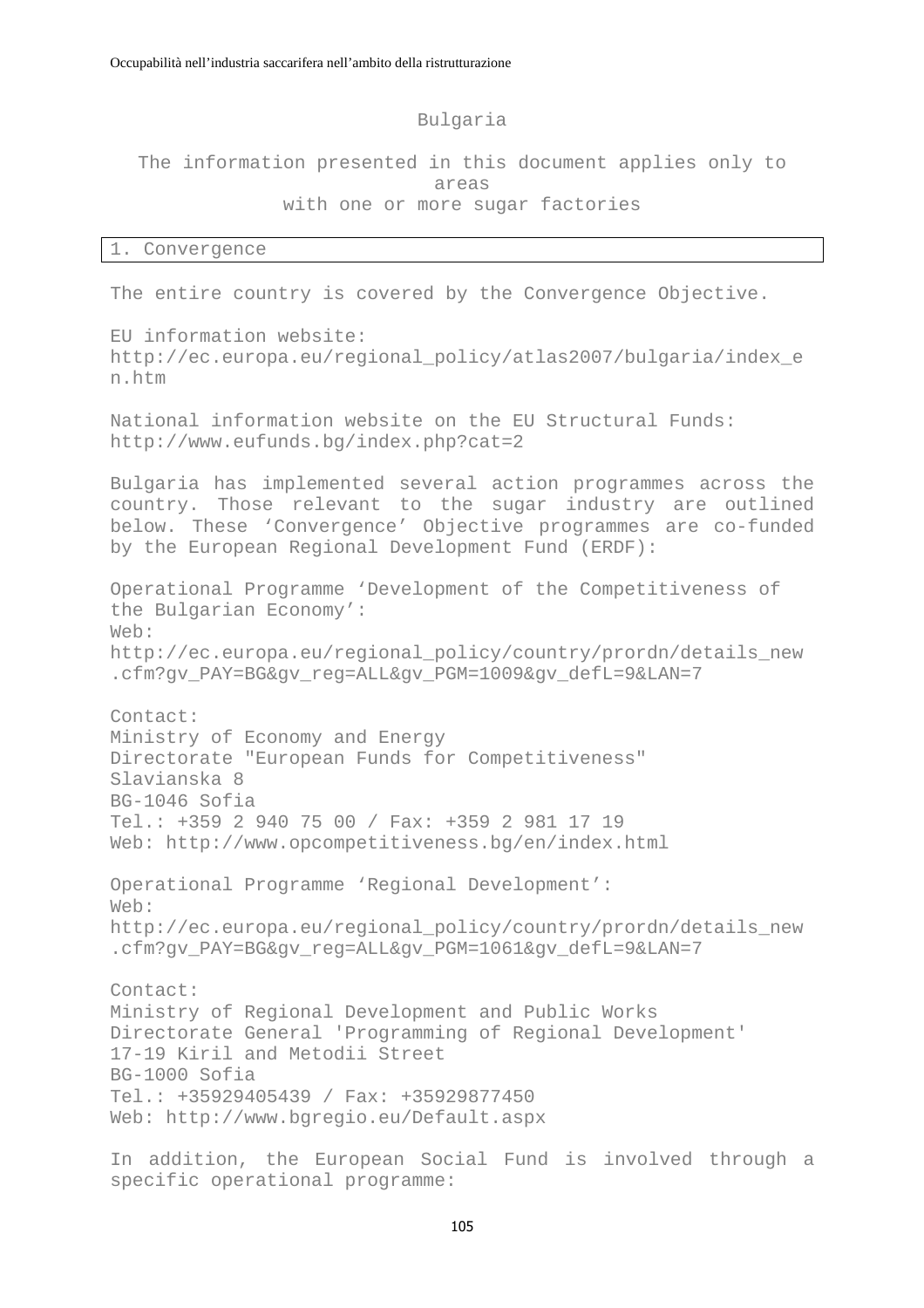Human Resources Development This programme seeks to raise skills levels and productivity among the country's workforce by providing better training and easier access to lifelong learning. Bulgaria also wants to ensure that no one is left on the fringes of society, and is therefore rolling out special measures for disadvantaged groups.

Contact: Ministry of Labour and Social Policy EU Funds, International Programmes and Projects Directorate General 2, Triaditza str. BG-1051 Sofia Tel.: +359 2 8119 600 Web: http://ophrd.government.bg/view\_doc.php/2948

#### 2. Rural Development Policy

The following overall objectives have been set for the National Strategy Plan for Rural Development:

- 1. to develop a competitive and innovation-based agriculture, forestry and food processing industry;
- 2. to protect the natural resources and environment of rural areas;
- 3. to improve the quality of life and diversify job opportunities in rural areas.

Contact: Ministry of Agriculture and Food Blvd. Hristo Botev 55 BG-Sofia 1040 Tel: +359 2 985-11-199 Web: http://www.mzh.government.bg/Article.aspx?lang=2&rmid=432&id=4 32&lmid=0

#### 3. General information on financing

Atlas of objectives http://ec.europa.eu/regional\_policy/atlas2007/bulgaria/index\_e n.htm

European Regional Development Fund: ERDF http://ec.europa.eu/regional\_policy/funds/feder/index\_en.htm

European Social Fund: ESF http://ec.europa.eu/employment\_social/esf/members/bg\_en.htm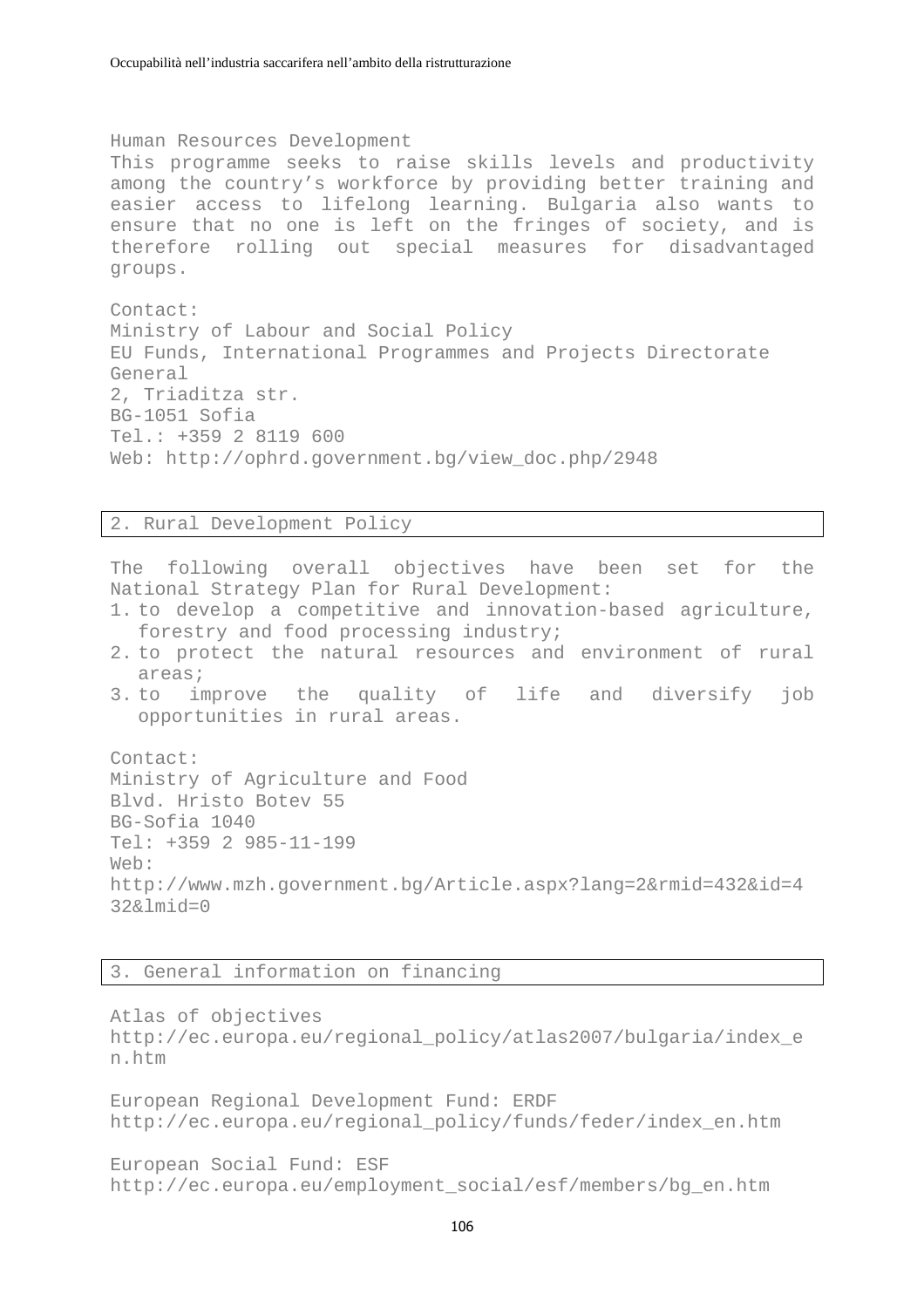European Agricultural Fund for Regional Development: EAFRD http://ec.europa.eu/agriculture/rurdev/countries/bg/index\_en.h tm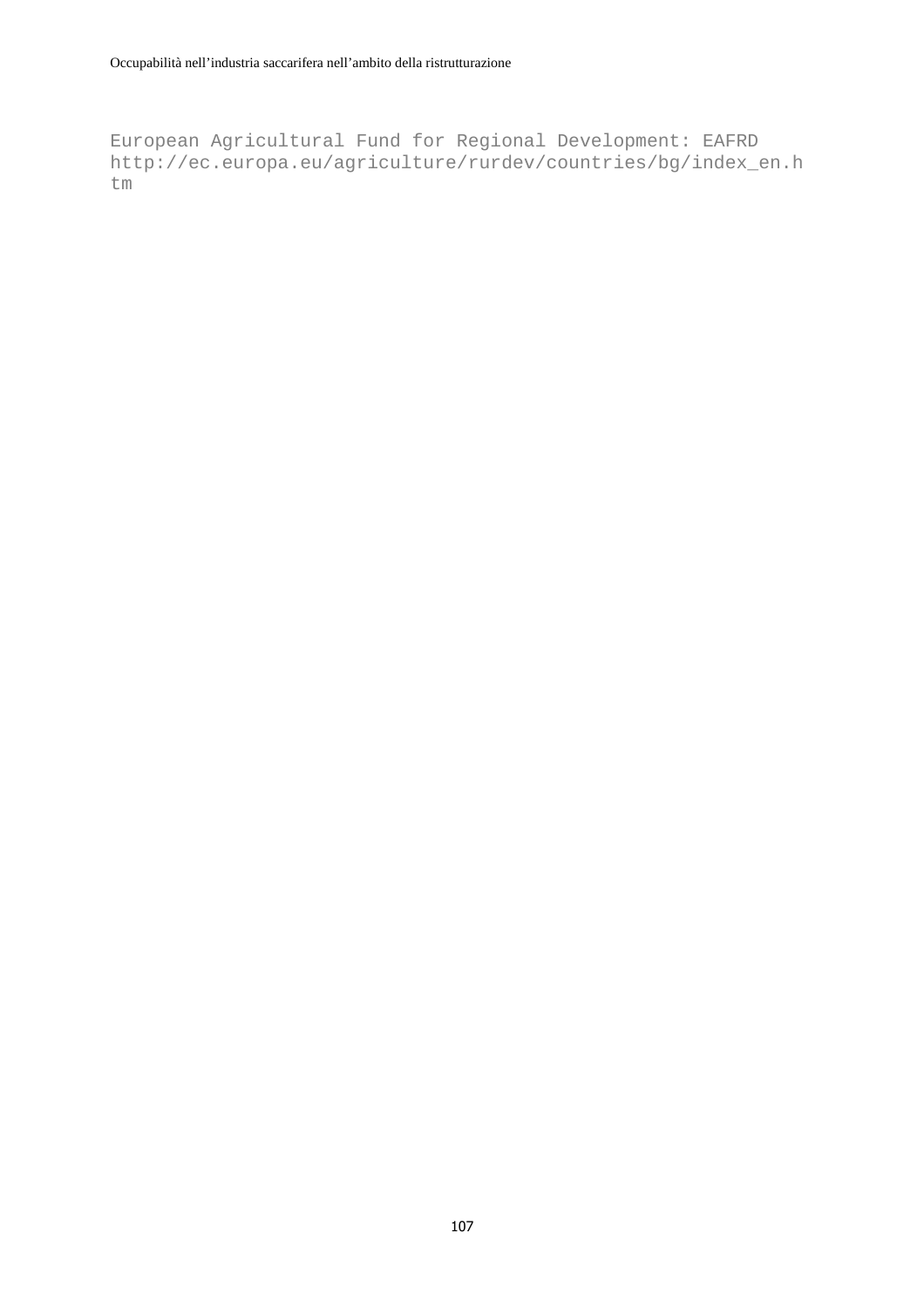Czech Republic

The information presented in this document applies only to areas with one or more sugar factories

#### 1. Convergence

The entire country is covered by the Convergence Objective, except for the city of Prague, for which there is a specific development strategy.

EU information website: http://ec.europa.eu/regional\_policy/atlas2007/czech/index\_en.h tm

National information website on the EU Structural Funds: http://www.strukturalni-fondy.cz/ Free phone line: Eurofon +420 800 200 200 or e-mail address: info@strukturalni-fondy.cz

The Czech Republic has implemented several action programmes across the country. Those relevant to the sugar industry are outlined below. These 'Convergence' Objective programmes are co-funded by the European Regional Development Fund (ERDF):

Operational Programme 'Environment' (national)

The objective of the 'Environment' Operational Programme is to support sustainable development, long-term competitiveness and employment in the Czech regions. Priority 3, 'Sustainable use of energy sources', in particular focuses on providing assistance in constructing new facilities and reconstructing existing facilities with the aim of increasing the use of renewable energy sources for heat generation, electric energy generation and for combined heat and electricity generation. Web:

http://ec.europa.eu/regional\_policy/country/prordn/details\_new .cfm?gv\_PAY=CZ&gv\_reg=ALL&gv\_PGM=1029&LAN=7&gv\_per=2&gv\_defL=7

Contact: Ministry of the Environment EU Funds Department Vršovická 65 CZ-100 10 Praha 10 Tel.: +420 267 122 530 / Fax: +420 272 744 944 Web: http://en.opzp.cz/

Operational Programme 'North-East' The programme focuses on transport infrastructure, the development of urban and rural areas, on businesses and tourism.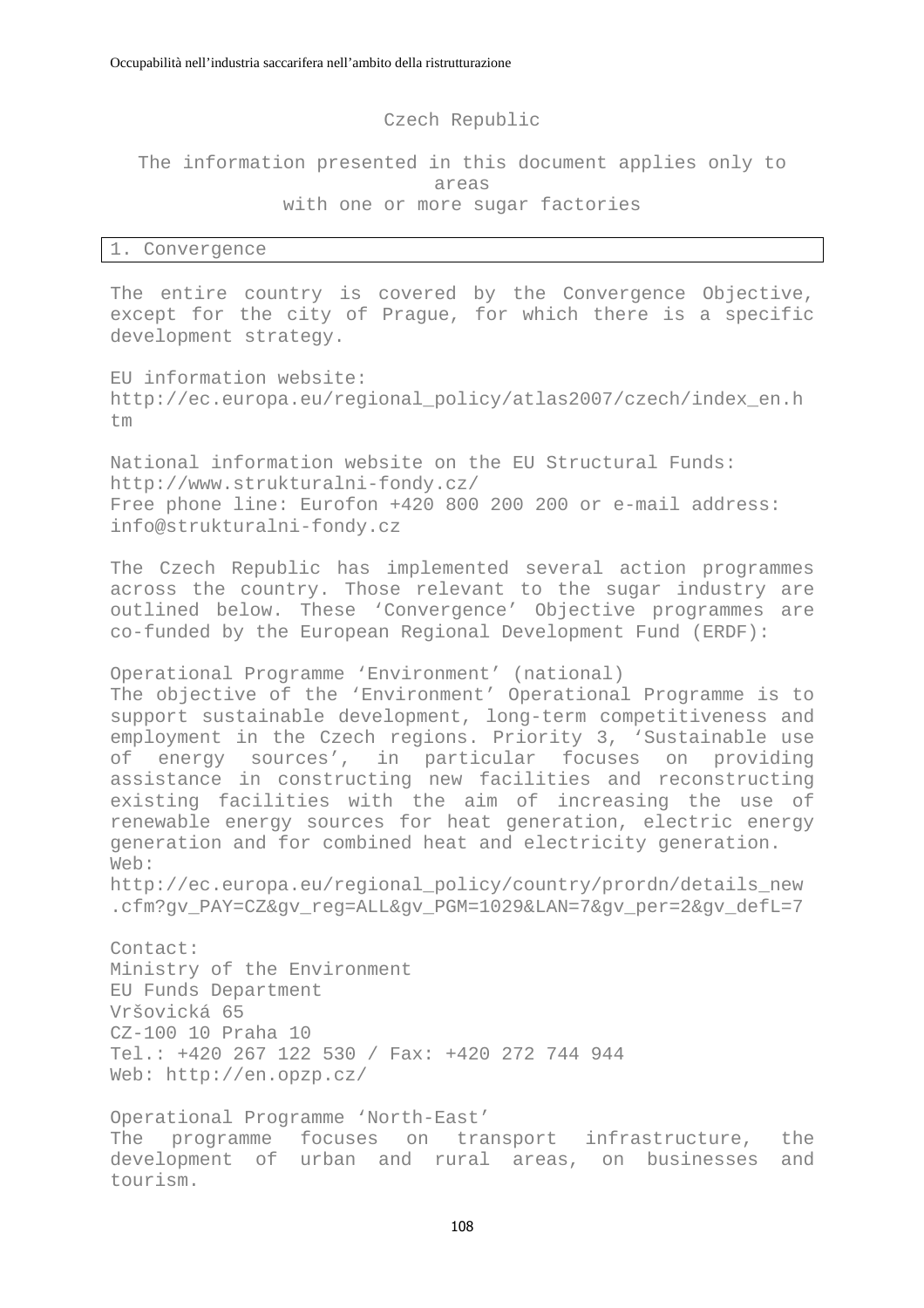Web: http://ec.europa.eu/regional\_policy/country/prordn/details\_new .cfm?gv\_PAY=CZ&gv\_reg=ALL&gv\_PGM=1072&LAN=7&gv\_PER=2&gv\_defL=7 Contact: Regional Council of the North-East region Pražská 320/8 CZ-500 04 Hradec Králové Fax: +420 498 501 010 Web: http://www.rada-severovychod.cz/ Operational Programme 'Moravia Silesia' The programme concentrates on transport infrastructure and urban and rural development. Web: http://ec.europa.eu/regional\_policy/country/prordn/details\_new .cfm?gv\_PAY=CZ&gv\_reg=ALL&gv\_PGM=1032&LAN=7&gv\_PER=2&gv\_defL=7 Contact: Regional Council of the Moravia Silesia region Hrabákova 1/1861 CZ-702 00 Ostrava - Moravská Ostrava Tel.: +420 552 303 501 E-mail: sekretariat@rr-moravskoslezsko.cz Web: http://www.rr-moravskoslezsko.cz/english Operational Programme 'Central Moravia' The programme focuses on transport infrastructure, urban growth poles, improving the business environment and social and health care infrastructure. Web: http://ec.europa.eu/regional\_policy/country/prordn/details\_new .cfm?gv\_PAY=CZ&gv\_reg=ALL&gv\_PGM=1082&LAN=7&gv\_PER=2&gv\_defL=7 Contact: Regional Council of the Central Moravia region Jeremenkova 1211/40b CZ-779 00 Olomouc Tel: + 420 587 333 301 Web: http://www.rr-strednimorava.cz/ **Operational Programme 'South-East'** The global objective is to strengthen the competitiveness of the region by creating the conditions for efficient utilisation of the development capacity in the region through the overall improvement of transport accessibility and by connecting the poles of growth in the region, leading in turn to the use of capacity in the sphere of tourism. The objective also includes improvement in quality of life in urban and rural areas, in line with the principles of sustainable development.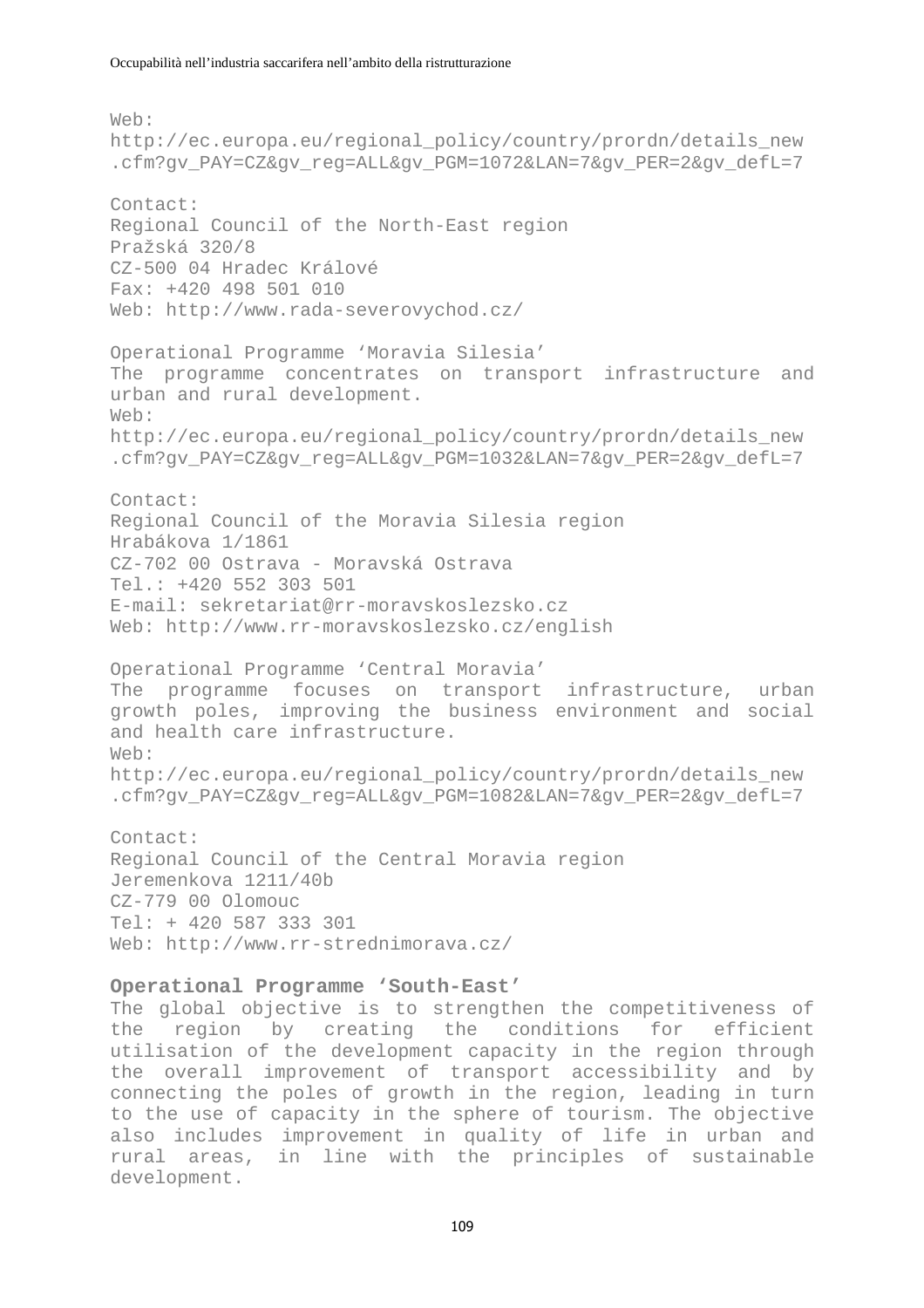Web: http://ec.europa.eu/regional\_policy/country/prordn/details\_new .cfm?gv\_PAY=CZ&gv\_reg=ALL&gv\_PGM=1081&LAN=7&gv\_PER=2&gv\_defL=7

Contact: Regional Council of the South East region Kounicova 271 CZ-602 00 Brno Tel.:+420 532 193 500 / Fax: +420 532 193 599 Web: http://www.jihovychod.cz/

In addition, the European Social Fund is involved through a specific operational programme:

The Czech Republic takes a three-pronged approach to maximising the benefits of ESF funding – improving training and innovation potential, activating the workforce including by fighting against unemployment and social exclusion, and developing a special approach to human resources in Prague. This logic is reflected in three ESF operational programmes (OP) for the country, two thematic OPs on education and on employment, and a regional programme targeted at Prague.

Programme 1: Education for competitiveness This programme aims to enrich the Czech workforce by improving primary, secondary, tertiary and further education, encouraging life-long learning and promoting research and development in order to meet the demands of the labour market more efficiently.

Programme 2: Human Resources and Employment This programme focuses on increasing employees' and employers' adaptability by developing skills, introducing modern systems of human resources development in firms and unemployment prevention in restructured enterprises.

Contact: Ministry of Labour and Social Affairs, Department for ESF Management Na Porícním právu 1/376 CZ-128 01 Praha 2 Tel.: +420 226 206 841 / E-mail: esf@mpsv.cz Web: www.esfcr.cz

Programme 2: Human Resources and Employment also has a website: http://www.msmt.cz/strukturalni-fondy/op-vpk-obdobi-2007-2013

2. Rural Development Policy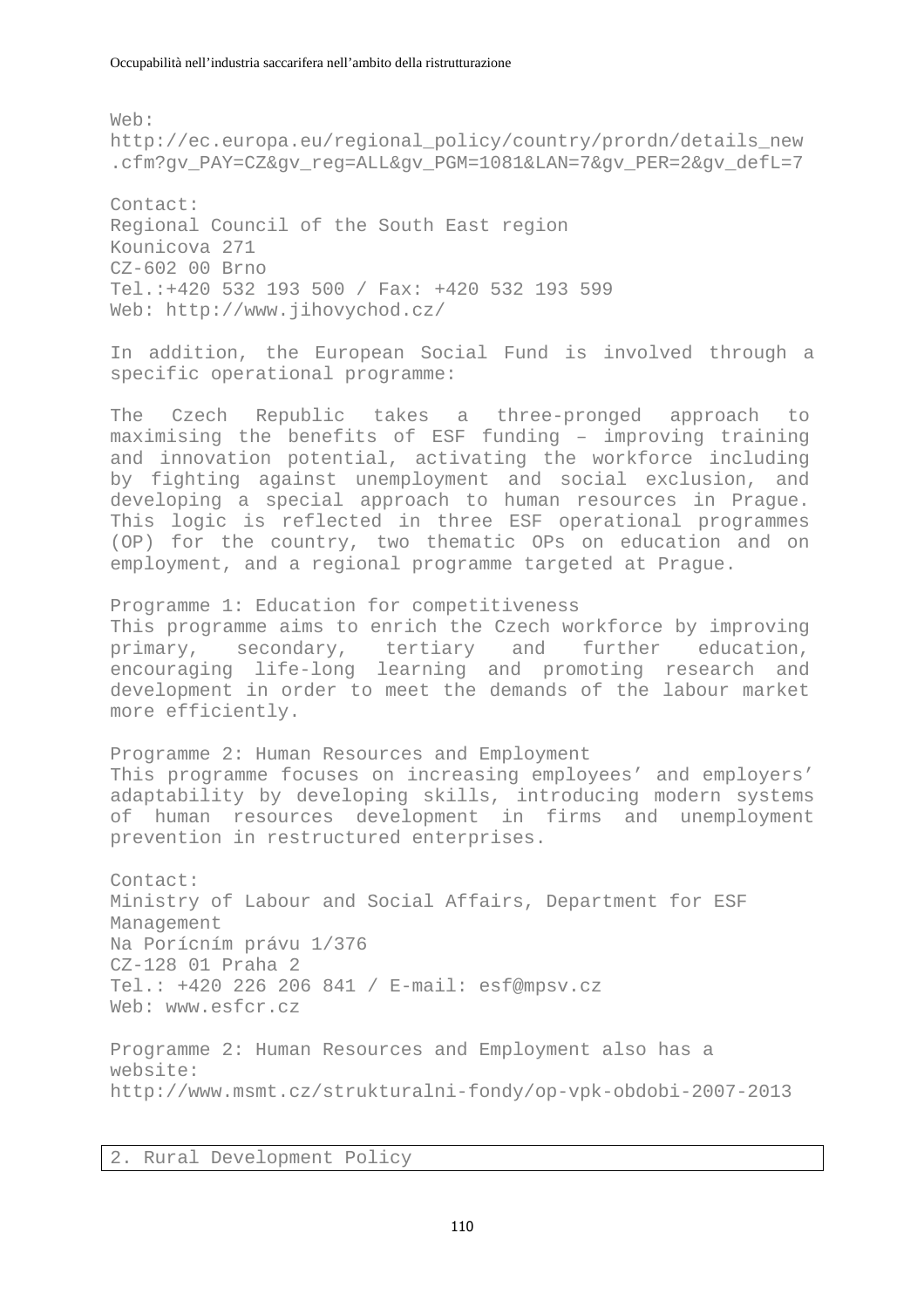The aim of the Rural Development and Multifunctional Agriculture Operational Programme is to support continual economic growth and an increase in the quality of life for the population based mainly on increasing the competitiveness of industry, securing employment and the development of human resources, reducing differences in social conditions, maintaining the cultural landscape and protecting and improving the environment.

Contact: Managing Authority of the Operational Programme 'Rural Development and Multifunctional Agriculture' in the Czech Republic Těšnov 17 CZ-117 05 Praha 1 Tel: +420 221 812 009 - +420 221 811 111 / Fax: +420 221 813 060 Web: http://en.mze.cz/Index.aspx?ch=74

3. General information on financing

Atlas of objectives http://ec.europa.eu/regional\_policy/atlas2007/czech/index\_en.h tm

European Regional Development Fund: ERDF http://ec.europa.eu/regional\_policy/funds/feder/index\_en.htm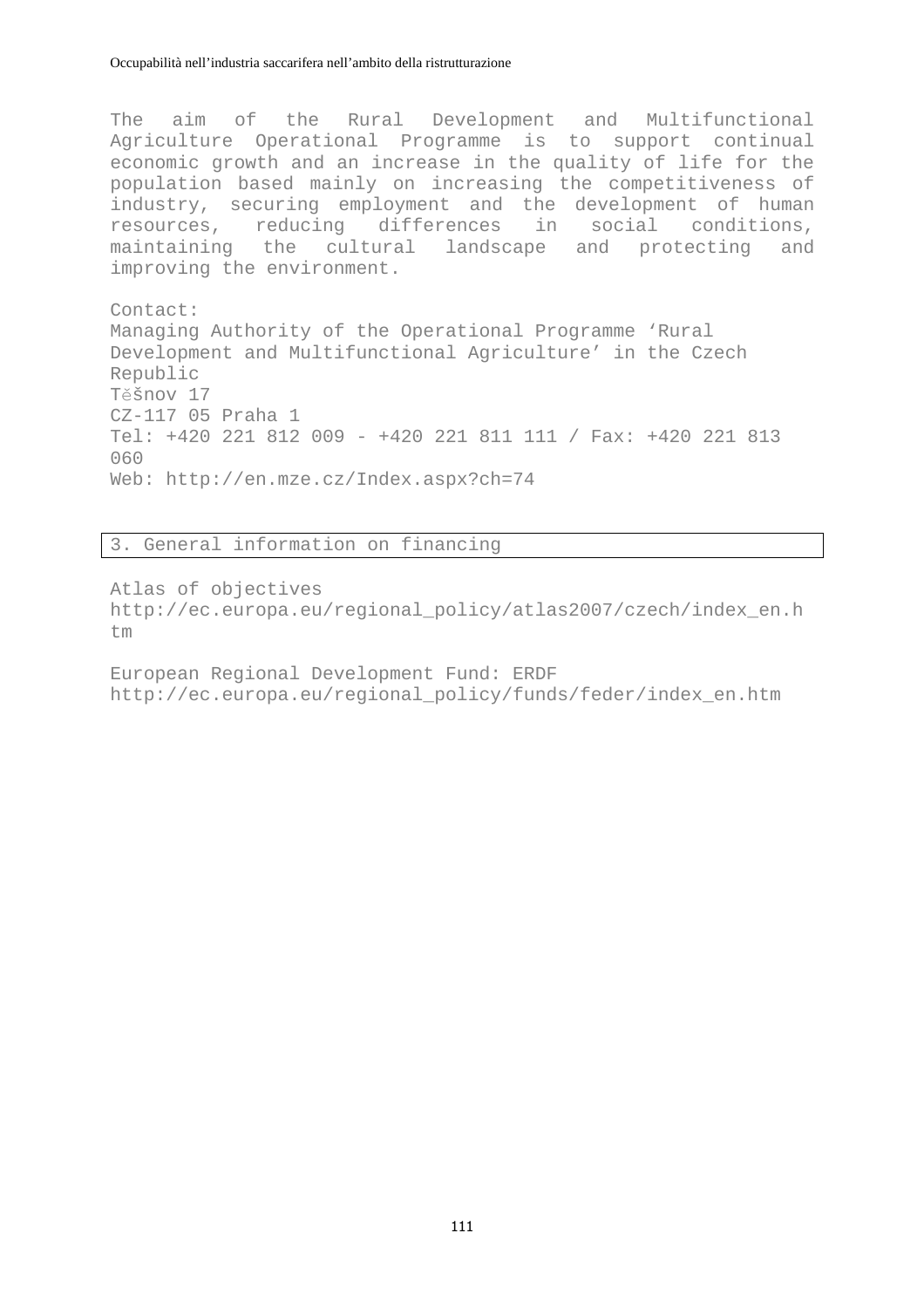European Social Fund: ESF http://ec.europa.eu/employment\_social/esf/members/cz\_en.htm

European Agricultural Fund for Regional Development: EAFRD http://ec.europa.eu/agriculture/rurdev/countries/cs/index\_en.h tm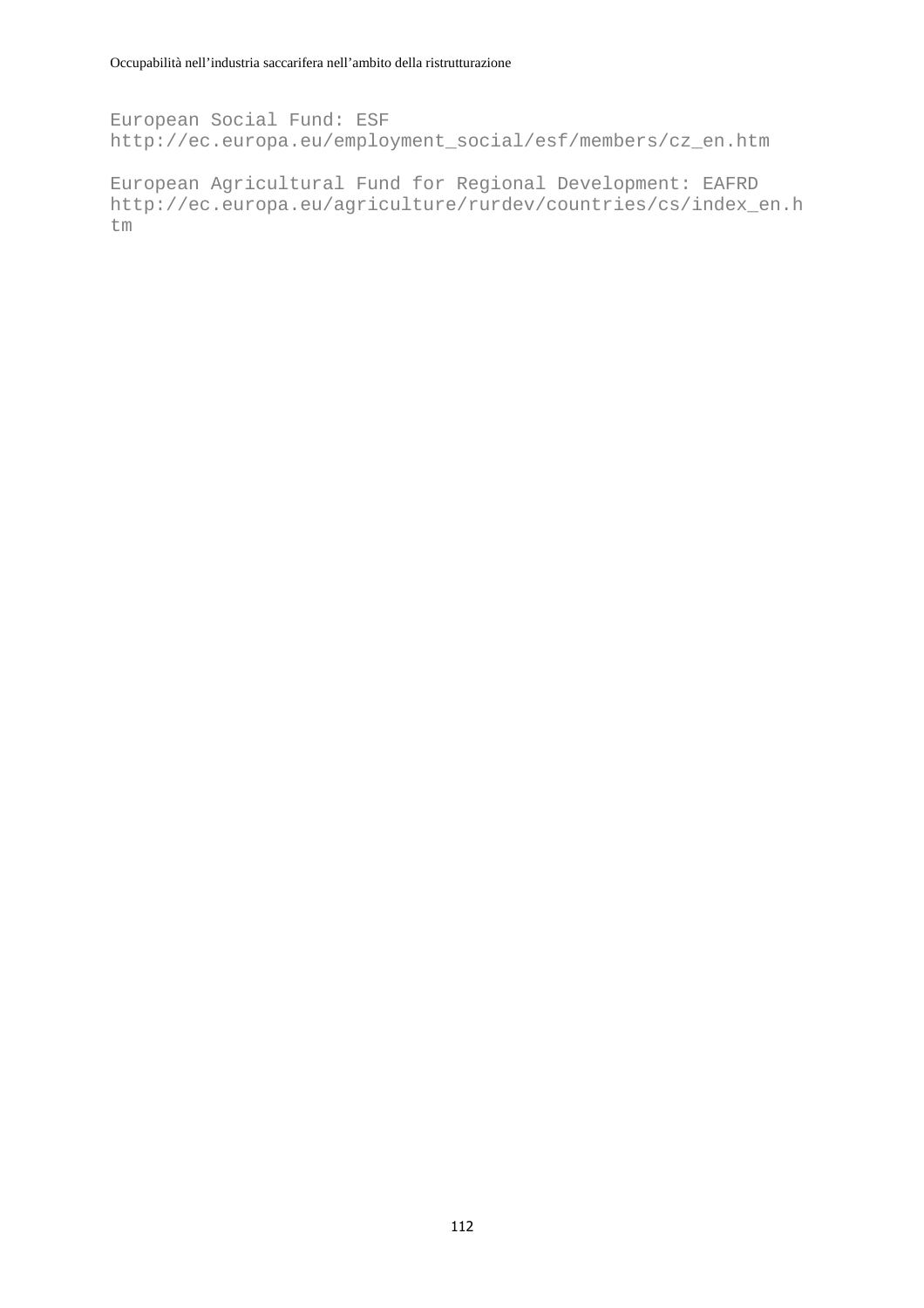#### Denmark

The information presented in this document applies only to areas with one or more sugar factories

#### 1. Regional Competitiveness and Employment

The entire country is covered by the Regional Competitiveness and Employment Objective.

EU information website: http://ec.europa.eu/regional\_policy/atlas2007/denmark/index\_en .htm

National information website on the EU Structural Funds: http://www.deaca.dk/regionaludviklingfokus/72502

Operational Programme 'Innovation and Knowledge' Denmark has implemented an action programme across the country. Those aspects relevant to the sugar industry are outlined below. This programme is financed by the European Regional Development Fund (ERDF).

The Strategy's core targets refer to four "Growth Drivers":

- Human Resources
- Innovation
- Use of new technology (ITC)
- Entrepreneurship
- Web:

http://ec.europa.eu/regional\_policy/country/prordn/details\_new .cfm?gv\_PAY=DK&gv\_reg=ALL&gv\_PGM=1004&gv\_defL=7&LAN=7

Contact: Danish Authority for Enterprise and Construction Vejlsøvej 29 DK-8600 Silkeborg Tel.: +45 35 46 64 07 E-mail.: pgr@ebst.dk Web: http://www.deaca.dk/eusupport

In addition, the European Social Fund is involved through a specific operational programme:

The national ESF operational programme concentrates on improving human capital as a driver of growth and takes an enterprise-based approach. The objective is to ensure that Danish enterprises, in particular SMEs, have access to all the skilled people they need – so they can better meet the challenges of global competition.

• Priority 1: A skilled workforce (better jobs)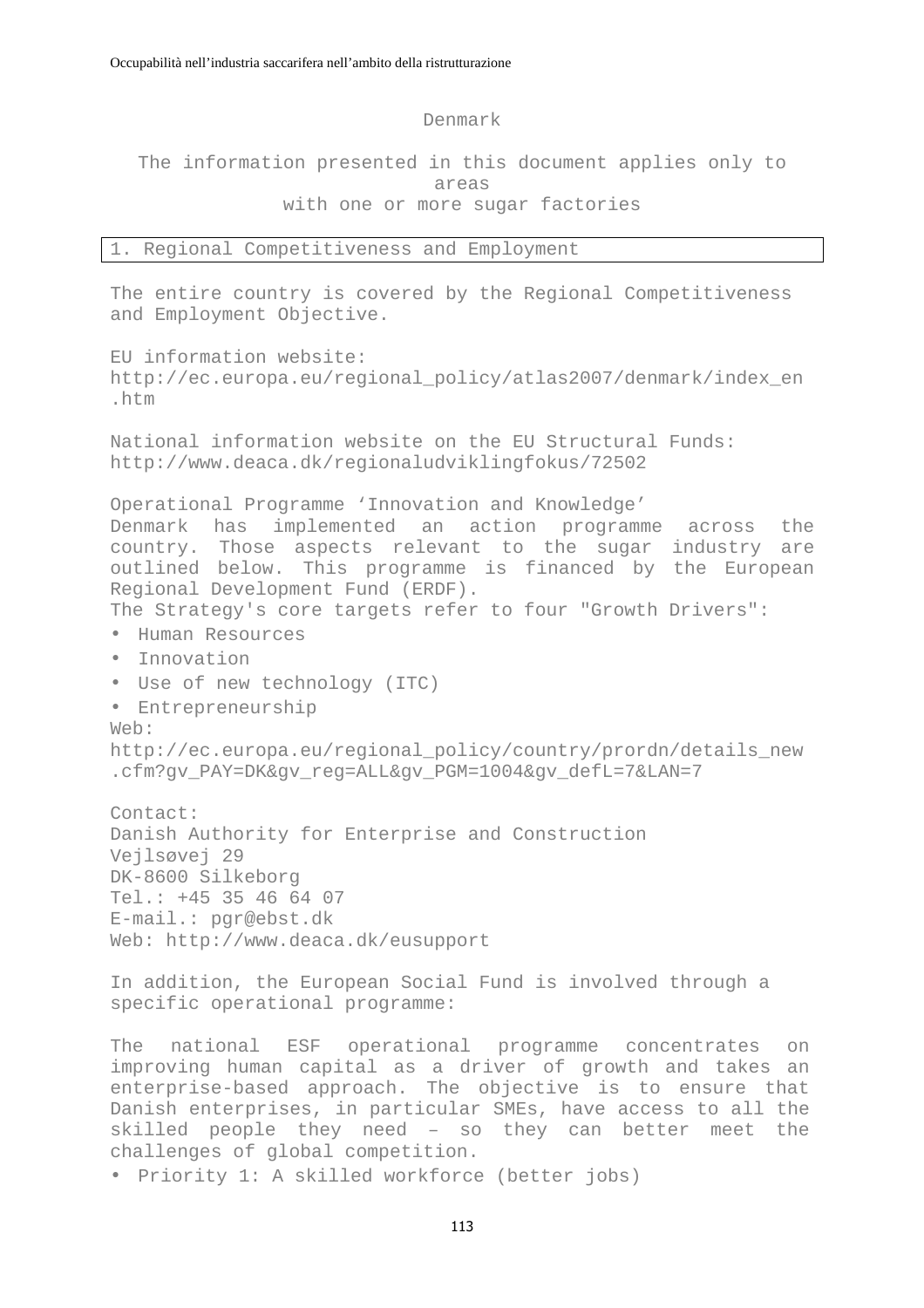This is about creating the framework conditions to improve the skills of workers – both employed and unemployed. These framework conditions cover the areas of human resources, innovation and new technologies.

• Priority 2: Expansion of the workforce (more jobs) In certain industries and regions there are too few workers with too few skills. This priority aims to pull down barriers to workforce participation, for example among older workers, immigrants and the disabled.

Contact: Danish Authority for Enterprise and Construction Vejlsøvej 29 DK-8600 Silkeborg Tel.: +45 3546 6000 / Fax: +45 3546 6001 E-mail: postru@ebst.dk Web: http://www.deaca.dk/eusupport

2. Rural Development Policy

In accordance with the Community Strategic Guidelines for rural development, the following targets have been established:

- Support innovation and quality development, including the efforts of the agricultural trade to make the necessary adjustments to the development in agricultural market trends, achieve improved competitiveness, etc.;
- Contribute to the creation of alternative possibilities; improve quality of life and diversification of economic activity in rural areas. The diversification of economic activity can also be linked to the efforts to promote a cleaner aquatic environment, increased biodiversity, and a greater range of recreational possibilities;
- Continue the agricultural and environmental policy, which has been implemented through the national Aquatic Environment Plan III, the pesticide action plan and the forest programme, and through projects for the development, support and adaptation of regions in order to extend the natural and environmental improvements already achieved in relation to the agricultural trade.

Contact:

**EU Coordination Office (EU-koordinationskontoret)**  Nyropsgade 30 DK-1780 København V Tel.: +45 339 58000 / Fax: +45 339 58021 E-mail: eu@ferv.dk National Network Unit Hotline Tel.: +45 33 95 89 89 / E-mail: netvaerkscenter@dffe.dk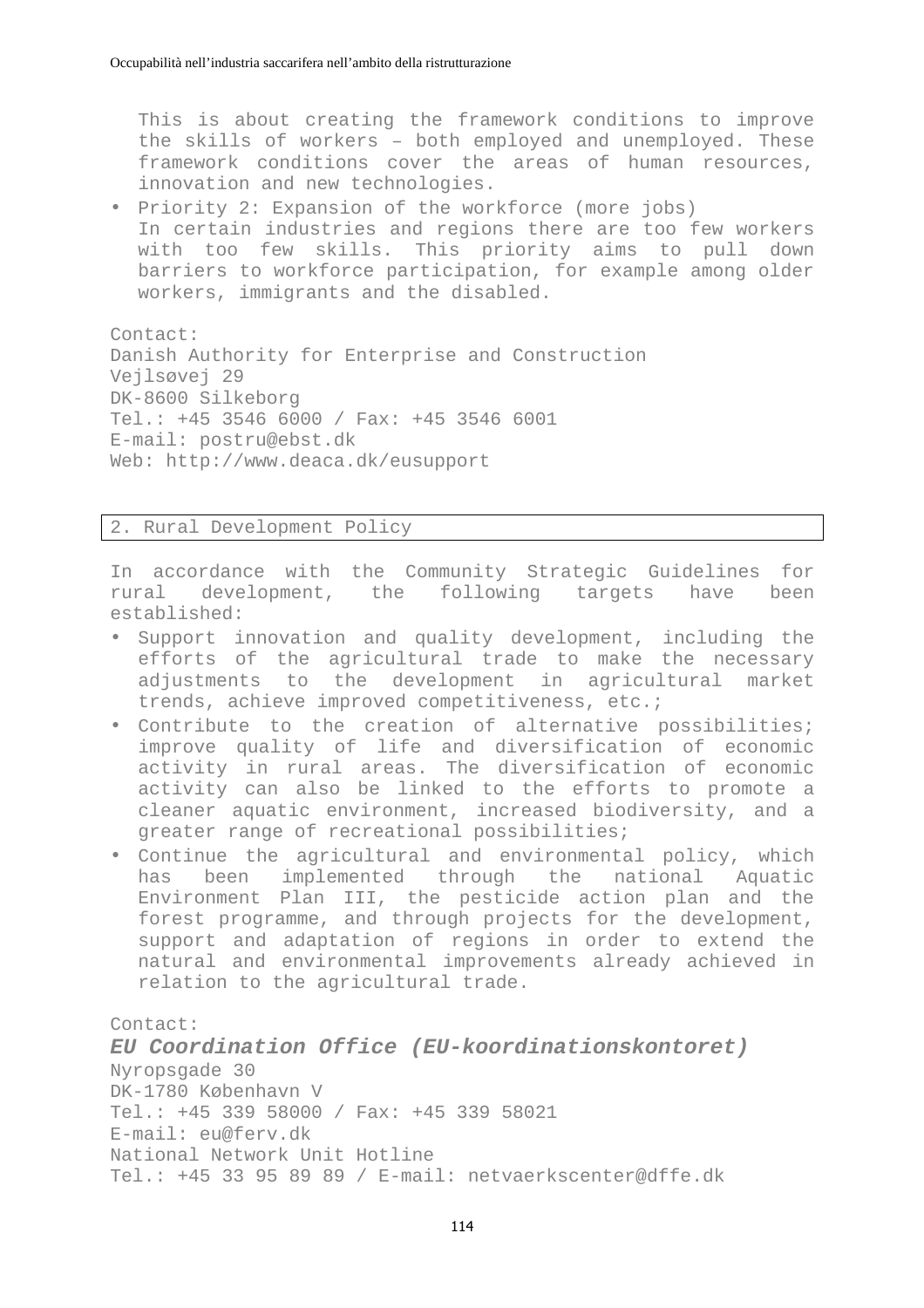Web: http://ferv.fvm.dk/Rural\_development\_Programme.aspx?ID=42277

3. General information on financing

Atlas of objectives http://ec.europa.eu/regional\_policy/atlas2007/denmark/index\_en .htm

European Regional Development Fund: ERDF http://ec.europa.eu/regional\_policy/funds/feder/index\_en.htm

European Social Fund: ESF http://ec.europa.eu/employment\_social/esf/members/dk\_en.htm

European Agricultural Fund for Regional Development: EAFRD http://ec.europa.eu/agriculture/rurdev/countries/dk/index\_en.h tm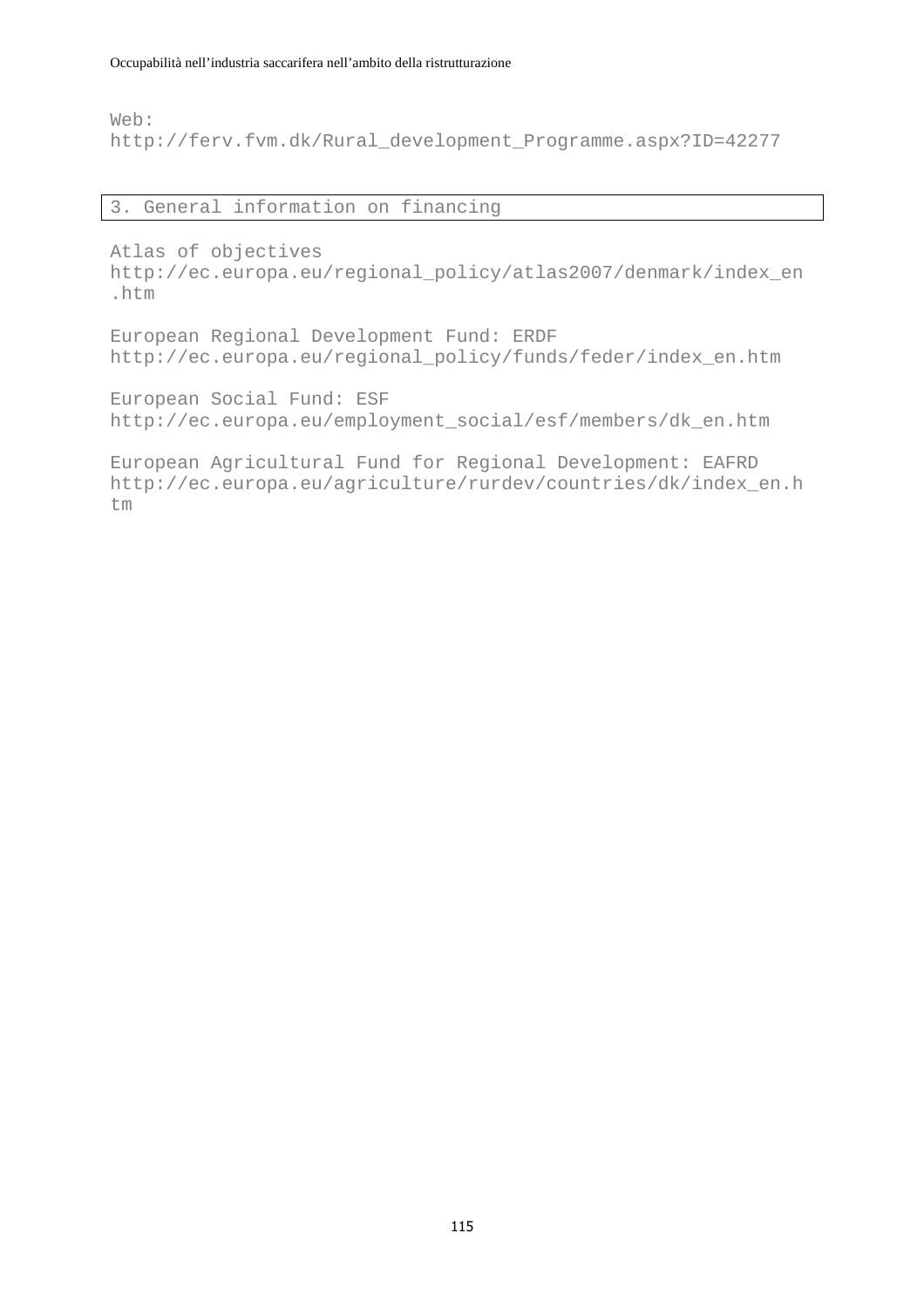#### Finland

The information presented in this document applies only to areas with one or more sugar factories

## 1. Regional Competitiveness and Employment

The entire country is covered by the Regional Competitiveness and Employment Objective.

EU information website: http://ec.europa.eu/regional\_policy/atlas2007/finland/index\_en .htm National information website on the EU Structural Funds: http://www.tem.fi/index.phtml?l=en&s=2071 Operational Programme 'Western Finland' (Länsi-Suomen EAKRtoimenpideohjelma) The new EU programme for 2007-13 aims to build on the success

of the previous programme; the objective of the Competitiveness and Employment Programme for Western Finland is the strengthening of balanced and sustainable regional development and the development of innovation and knowledge structures in key sectors.

The programme will be implemented through four main priorities:

- Promotion of business activity
- Promotion of innovation activity and networking, and reinforcing knowledge structures
- Improving regional accessibility and operational environments

• Development of larger urban areas Web: http://ec.europa.eu/regional\_policy/country/prordn/details\_new .cfm?gv\_PAY=FI&gv\_reg=ALL&gv\_PGM=1035&gv\_defL=9&LAN=7

Contact: Ministry of Employment and the Economy P.O. Box 32 FI-00023 GOVERNMENT Tel.: +358 10 60 6000 / Fax: +358 9 1606 2166 Web: http://www.tem.fi/index.phtml?l=en&s=2149

In addition, the European Social Fund is involved through a specific operational programme: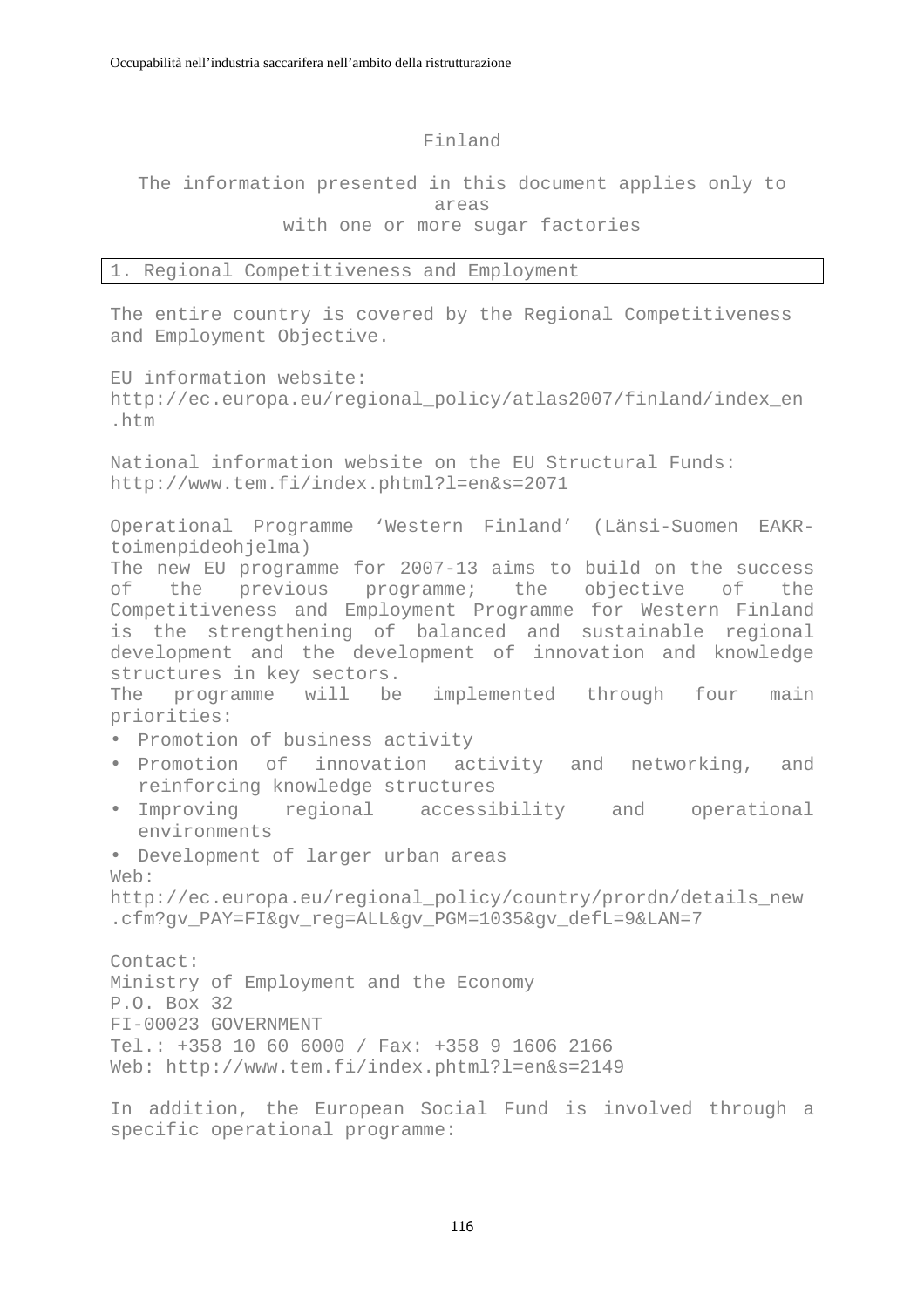The ESF programme for continental Finland applies nationwide, excluding the Åland Islands, and aims to promote competitiveness while working to reduce high levels of structural unemployment. Specific measures are being introduced or extended to help disadvantaged groups such as the disabled, migrants, and younger and older workers. In this respect, vocational training is a key development area, as are measures designed not only to help people back into work and training but also to help them stay there.

Contact: Ministry of Employment and the Economy Työ- ja elinkeinoministeriö P.O. Box 32 FI-00023 GOVERNMENT Tel.: +358 10 60 6000 Web: http://www.tem.fi/index.phtml?l=en&s=2194

## 2. Rural Development Policy

Finland aims to preserve a viable countryside, improve the state of the environment and ensure the sustainable use of renewable natural resources. The rural development priorities are laid out in the Finnish Rural Development Strategy for 2007–2013:

- Practise agriculture and forestry in a way that is economically and ecologically sustainable;
- Action favouring and furthering the competitiveness of businesses, new entrepreneurship, and networking among entrepreneurs to diversify economic activity and improve employment in rural areas;
- Strengthening local initiatives to improve the viability and quality of life of rural areas.

NB: This information applies only to continental Finland. The Åland Islands have their own programme, but do not have any sugar factories.

Contact: Agency for Rural Affairs/ Department of Rural Business (MAVI) P.O. Box 256, FI-00101 HELSINKI Tel.: +358 20 772 007 / Fax: +358 20 7725 502 Rural Network Unit

PO Box 167 FI-60101 Seinäjoki Tel.: +358 40 550 5085 Web: http://www.rural.fi / http://www.maaseutu.fi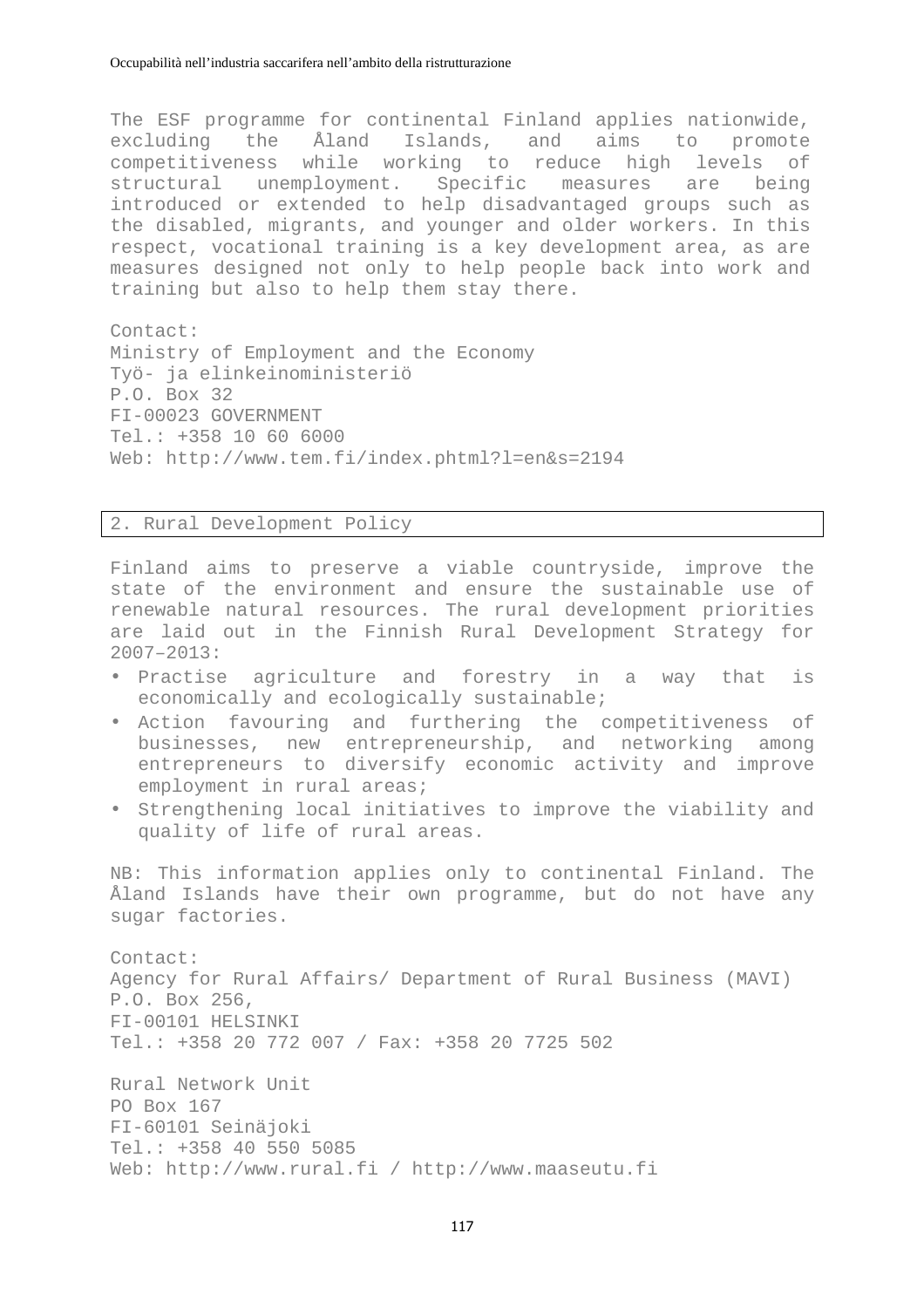# 3. General information on financing

```
Atlas of objectives 
http://ec.europa.eu/regional_policy/atlas2007/finland/index_en
.htm
```
European Regional Development Fund: ERDF http://ec.europa.eu/regional\_policy/funds/feder/index\_en.htm

```
European Social Fund: ESF 
http://ec.europa.eu/employment_social/esf/members/fi_en.htm
```
European Agricultural Fund for Regional Development: EAFRD http://ec.europa.eu/agriculture/rurdev/countries/fi/index\_en.h tm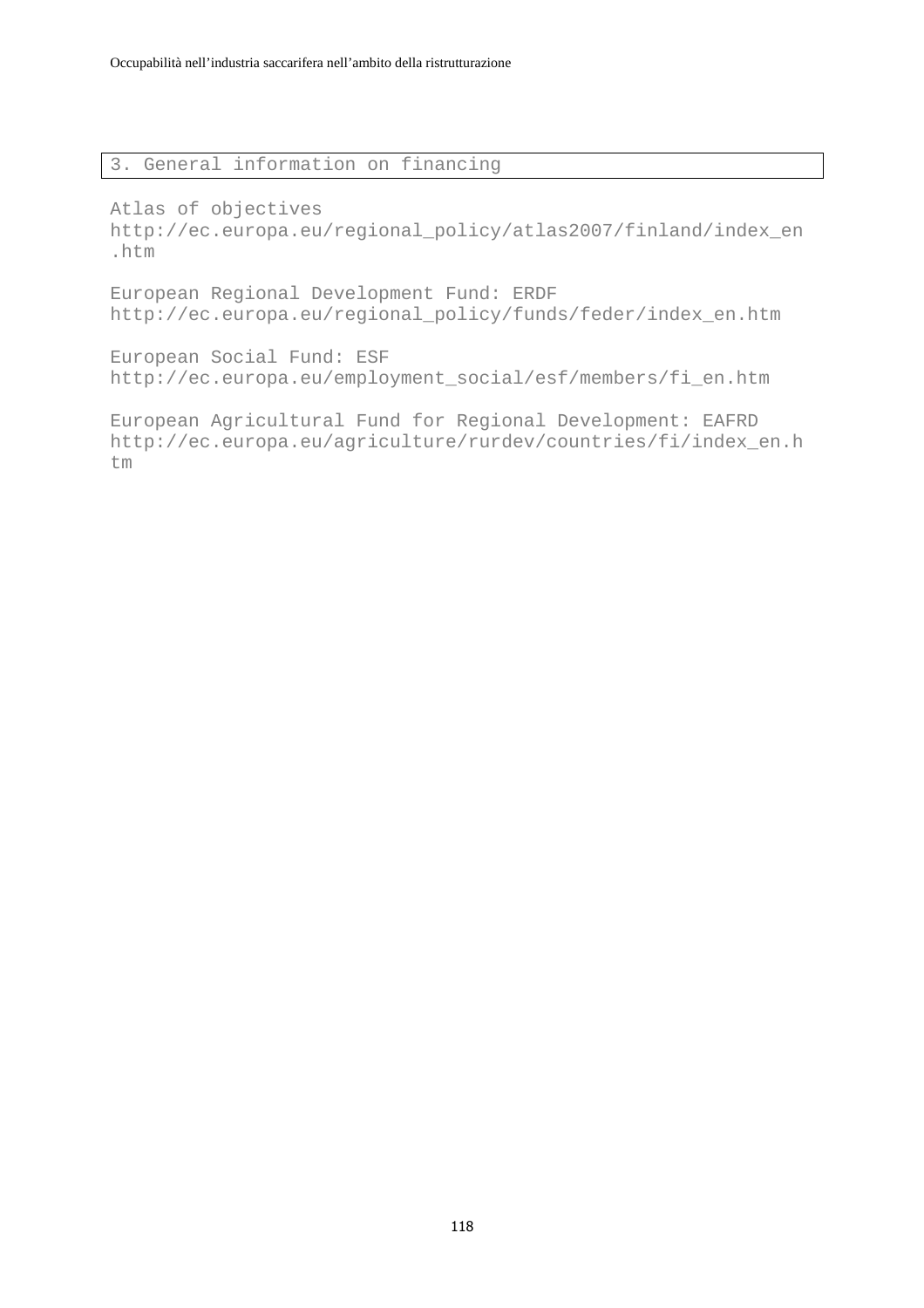France

The information presented in this document applies only to areas with one or more sugar factories

## 1. Convergence

Guadeloupe EU information website: http://ec.europa.eu/regional\_policy/atlas2007/france/fr91\_en.h tm Programme Summary: http://ec.europa.eu/regional\_policy/country/prordn/details\_new .cfm?gv\_PAY=FR&gv\_reg=ALL&gv\_PGM=1150&gv\_defL=9&LAN=7 Contact: Préfecture de la Guadeloupe Rue de Lardenoy FR-97109 BASSE-TERRE Tel: +590 (0) 5 90 99 75 75 http://www.guadeloupe.pref.gouv.fr/sections/les\_actions\_de\_l\_e ta/europe/fonds\_europeens?id=programmes\_co-financ Martinique EU information website: http://ec.europa.eu/regional\_policy/atlas2007/france/fr92\_en.h tm Programme Summary: http://ec.europa.eu/regional\_policy/country/prordn/details\_new .cfm?gv\_PAY=FR&gv\_reg=ALL&gv\_PGM=1141&gv\_defL=9&LAN=7 Contact: Préfecture de la région Martinique Secrétariat général pour les affaires régionales 82 rue Victor Sévère FR-97262 Fort-de-France Cedex http://www.martinique.pref.gouv.fr/pages/edito.html La Réunion EU information website: http://ec.europa.eu/regional\_policy/atlas2007/france/fr94\_en.h tm Programme Summary: http://ec.europa.eu/regional\_policy/country/prordn/details\_new .cfm?gv\_PAY=FR&gv\_reg=ALL&gv\_PGM=1143&gv\_defL=7&LAN=7 Contact: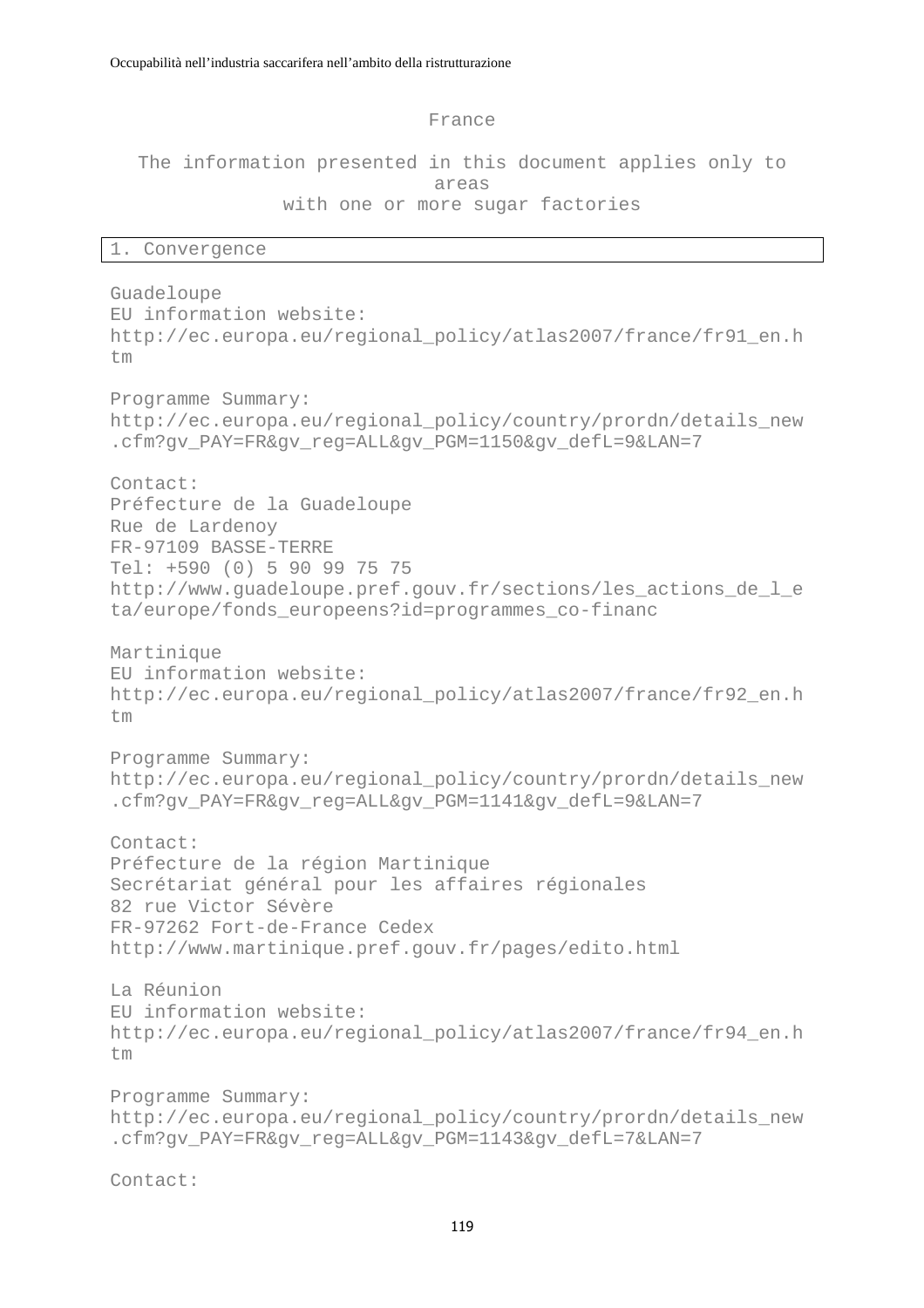Occupabilità nell'industria saccarifera nell'ambito della ristrutturazione

Préfecture de Région Secrétariat Général des Affaires Régionales Organisme de gestion du programme opérationnel Place du Barachois FR-97405 Saint-Denis Cedex Tel.: +262 (0)262 40 76 07 – Fax: +262 (0)262 40 77 19 http://www.reunioneurope.org/

2. Regional Competitiveness and Employment

All regions of Metropolitan France are covered by the Regional Competitiveness and Employment Objective. They are therefore eligible for ERDF and ESF funding.

The ERDF priorities under the Regional Competitiveness and Employment Objective in Metropolitan France are, however, structured around three axes:

- innovation and knowledge economy: strengthening regional capacities for research and technological development, fostering innovation and entrepreneurship and strengthening financial engineering;
- environment and risk prevention;
- access to transport and telecommunications services of general economic interest.

France's ESF programme for 2007-2013, which falls under the Regional Competitiveness and Employment Objective, will support national, regional and local policies on employment, vocational training and social inclusion, with the aim of sustaining economic growth and jobs. The priorities are the following:

- adaptability of workers and enterprises to economic change: this priority will help companies and workers to anticipate change by encouraging greater adaptability and by strengthening skills. Better access to vocational training and lifelong learning schemes will be fostered. Professional pathways will be developed and a more flexible approach to the skills base will be promoted;
- improving job seekers' access to employment;
- social inclusion and combating discrimination;
- development of human resources, innovation and transnational co-operation: investments in human capital will be made, particularly by stimulating innovation in training schemes and programmes.

Requests regarding EU support in the field of training should therefore be directed to the ESF.

National Contact: Direction générale de l'emploi et de la formation professionnelle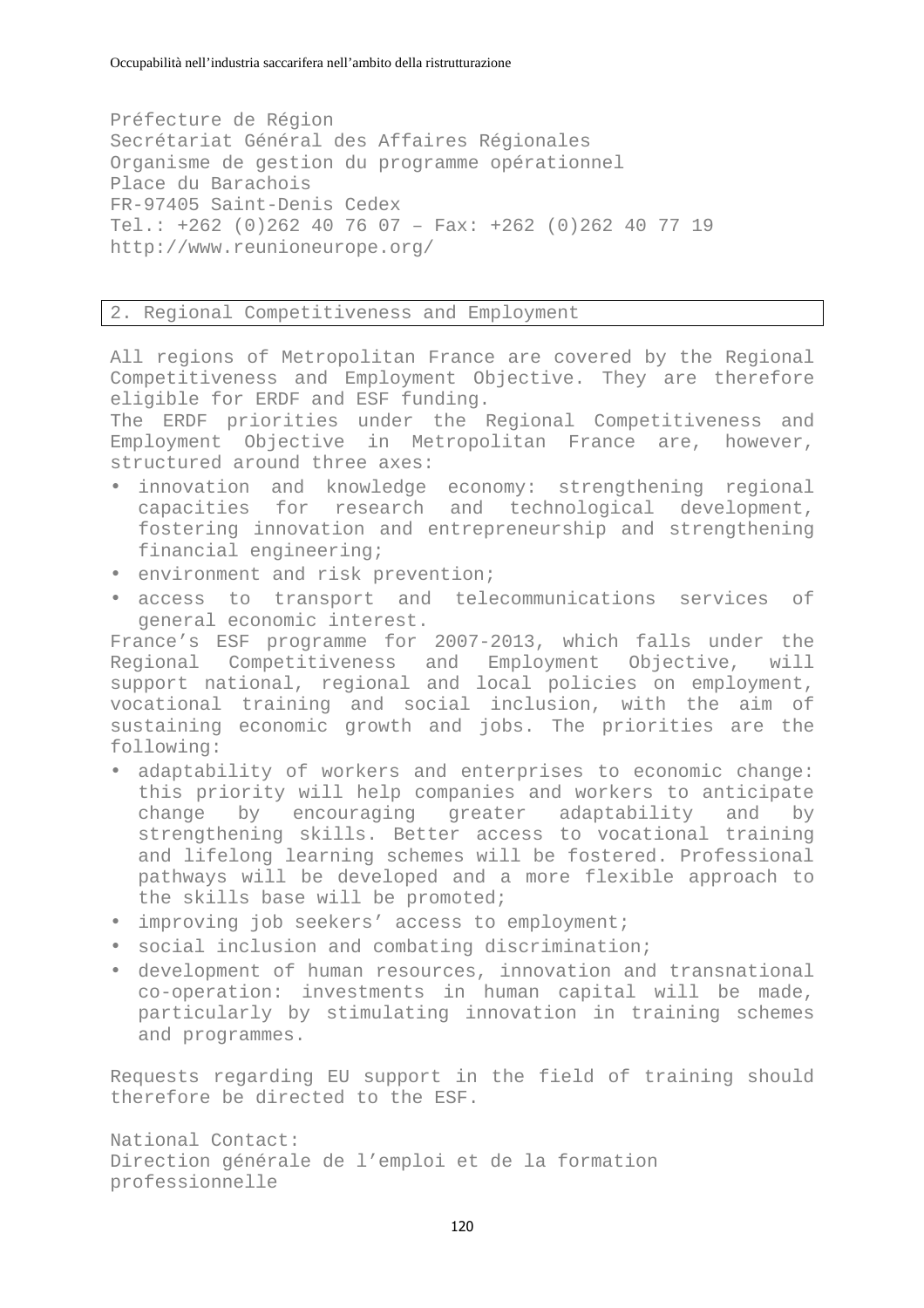Département du Fonds social européen 7, square Max Hymans FR-75741 Paris Cedex 15 Web: http://www.fse.gouv.fr

By geographical area:

| Region                        | Contacts                                                                                             |
|-------------------------------|------------------------------------------------------------------------------------------------------|
| Alsace                        | www.fonds-europeens-alsace.eu                                                                        |
| Auvergne                      | www.europe-en-auvergne.eu                                                                            |
| Basse-Normandie               | www.calvados.pref.gouv.fr/sections/basse-<br>normandie/l_europe/contacts?id=qui_contac<br>ter_pour_b |
| Centre                        | www.europe-centre.eu                                                                                 |
| Champagne-Ardenne             | www.champagne-<br>ardenne.pref.gouv.fr/index.php/europe                                              |
| Haute Normandie               | www.europe-haute-normandie.fr                                                                        |
| Ile-de-France                 | www.europeidf.fr                                                                                     |
|                               | www.nord-pas-de-                                                                                     |
| Nord-Pas-De-Calais            | calais.pref.gouv.fr/page.php?P=data/actio                                                            |
|                               | ns_de_l_etat/europe                                                                                  |
| Pays de La Loire              | www.europe-en-paysdelaloire.eu                                                                       |
| Picardie                      | www.picardie-europe.eu                                                                               |
| Provence-Alpes-Côte<br>d'Azur | www.europe-en-paca.eu                                                                                |

# 3. Rural Development Policy

France has developed six Rural Development Programmes (RDPs) for 2007-2013: one for the 'hexagon' (Metropolitan France) excluding Corsica, the Hexagonal Rural Development Programme (PDRH); one for Corsica, and one for each overseas 'département'. The PDRH has a common basis applicable to all 21 regions, which have each developed a Regional Document for Rural Development (DRDR). These programmes must contribute to the economic, social and environmental development of rural areas.

The regional plans have been developed to respond to local issues, but they are all structured around the following priorities:

• encouraging economic development, whether through training measures or support for knowledge transfer and innovation, or by assisting restructuring and modernisation (farm buildings plan, agri-food industry, timber industry, agricultural infrastructure, quality and marketing of products);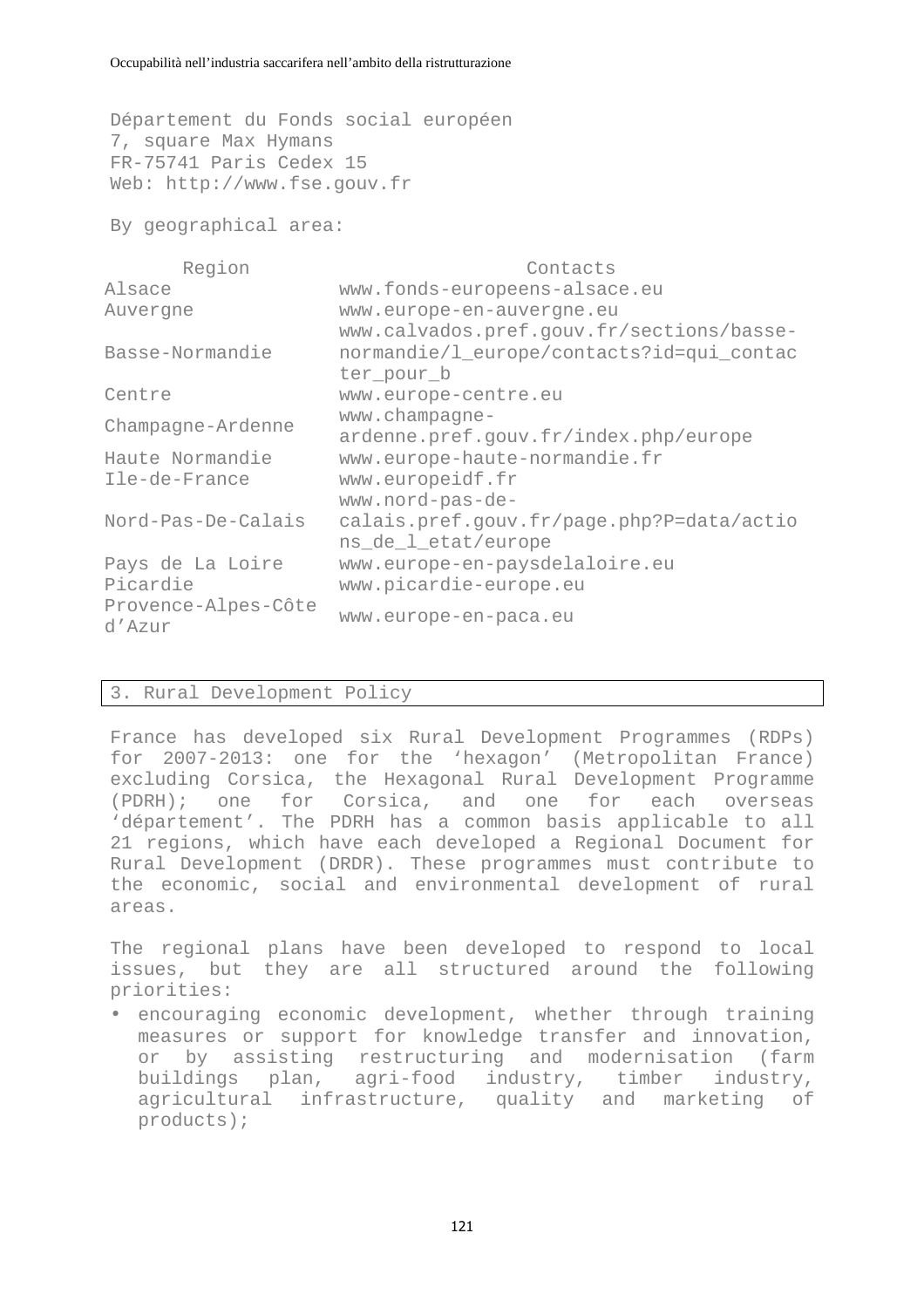- preserving natural resources in targeted areas and around overarching issues (local agri-environmental measures, support for organic farming, preventing forest fires);
- maintaining and developing economic activities and employment, improving residential attractiveness, protecting rural heritage and supporting local projects (the whole of axis 3).

The Ministry of Agriculture and Fisheries is the managing authority. The 'Centre National pour l'Aménagement des Structures des Exploitations Agricoles (CNASEA)' is the Paying Agency.

Contact: Agence de services et de paiement - ASP 2, rue de Maupas – FR-87040 Limoges cedex 01 Tel.: +33 05 55 12 00 00 - Fax: +33 05 55 12 05 24 Web: http://www.asp-public.fr/

For regional contacts, please refer to the list under point 2, or consult the regional contacts of the ASP: http://www.asppublic.fr/?q=prestationetsavoirfairelocal/accueil-information

# 4. General information on financing

Atlas of objectives http://ec.europa.eu/regional\_policy/atlas2007/france/index\_en. htm

European Regional Development Fund: ERDF http://ec.europa.eu/regional\_policy/funds/feder/index\_en.htm

European Social Fund: ESF http://ec.europa.eu/employment\_social/esf/members/fr\_en.htm

European Agricultural Fund for Regional Development: EAFRD http://ec.europa.eu/agriculture/rurdev/countries/fr/index\_en.h tm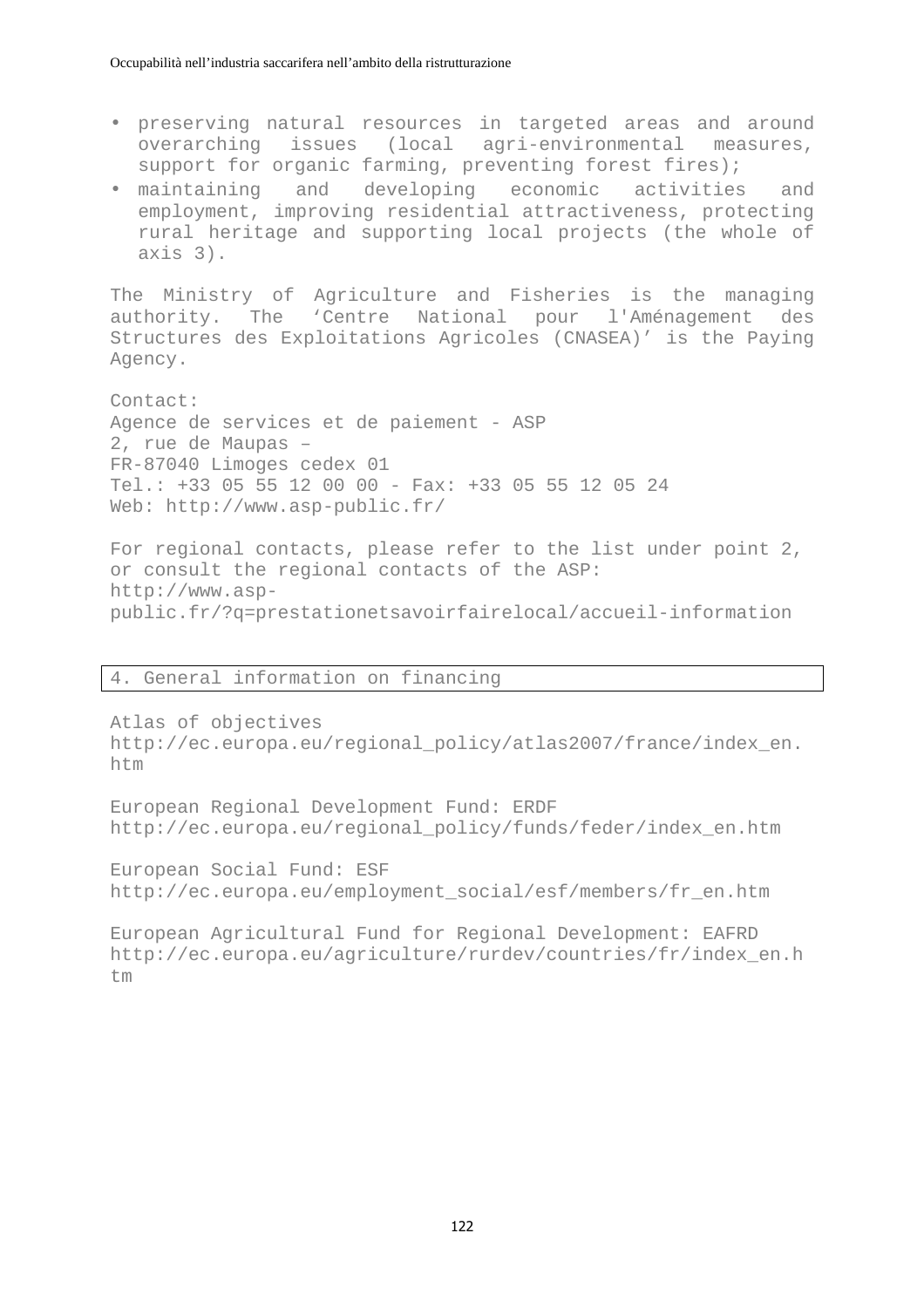#### Germany

The information presented in this document applies only to areas with one or more sugar factories

## 1. Convergence

Brandenburg European information website: http://ec.europa.eu/regional\_policy/atlas2007/germany/de4\_en.h tm Brief summary of programmes: http://ec.europa.eu/regional\_policy/country/prordn/details\_new .cfm?gv\_PAY=DE&gv\_reg=ALL&gv\_PGM=1099&gv\_defL=9&LAN=7 Contact: Staatskanzlei des Landes Brandenburg Koordinierungsstelle Heinrich-Mann-Allee, 107 DE-14473 Potsdam Tel.: +49 331 866 1474 Web: http://www.mwe.brandenburg.de/sixcms/detail.php/bb1.c.153568.d e Mecklenburg-Vorpommern European information website: http://ec.europa.eu/regional\_policy/atlas2007/germany/de8\_en.h tm?8 Brief summary of programmes: http://ec.europa.eu/regional\_policy/country/prordn/details\_new .cfm?gv\_PAY=DE&gv\_reg=ALL&gv\_PGM=1103&gv\_defL=9&LAN=7 Contact: Staatskanzlei Mecklenburg-Vorpommern Gemeinsame Verwaltungsbehörde - Verwaltungsbehörden für den EFRE, ESF und ELER Schlossstraße 2-4 DE-19053 Schwerin Tel.: +49 385 588 1760 / Fax: +49 385 5881769 Web: http://www.europa-mv.de/fonds/europaeischeFonds.htm Lower Saxony (Lüneburg) European information website: http://ec.europa.eu/regional\_policy/atlas2007/germany/de9\_en.h tm Brief summary of programmes: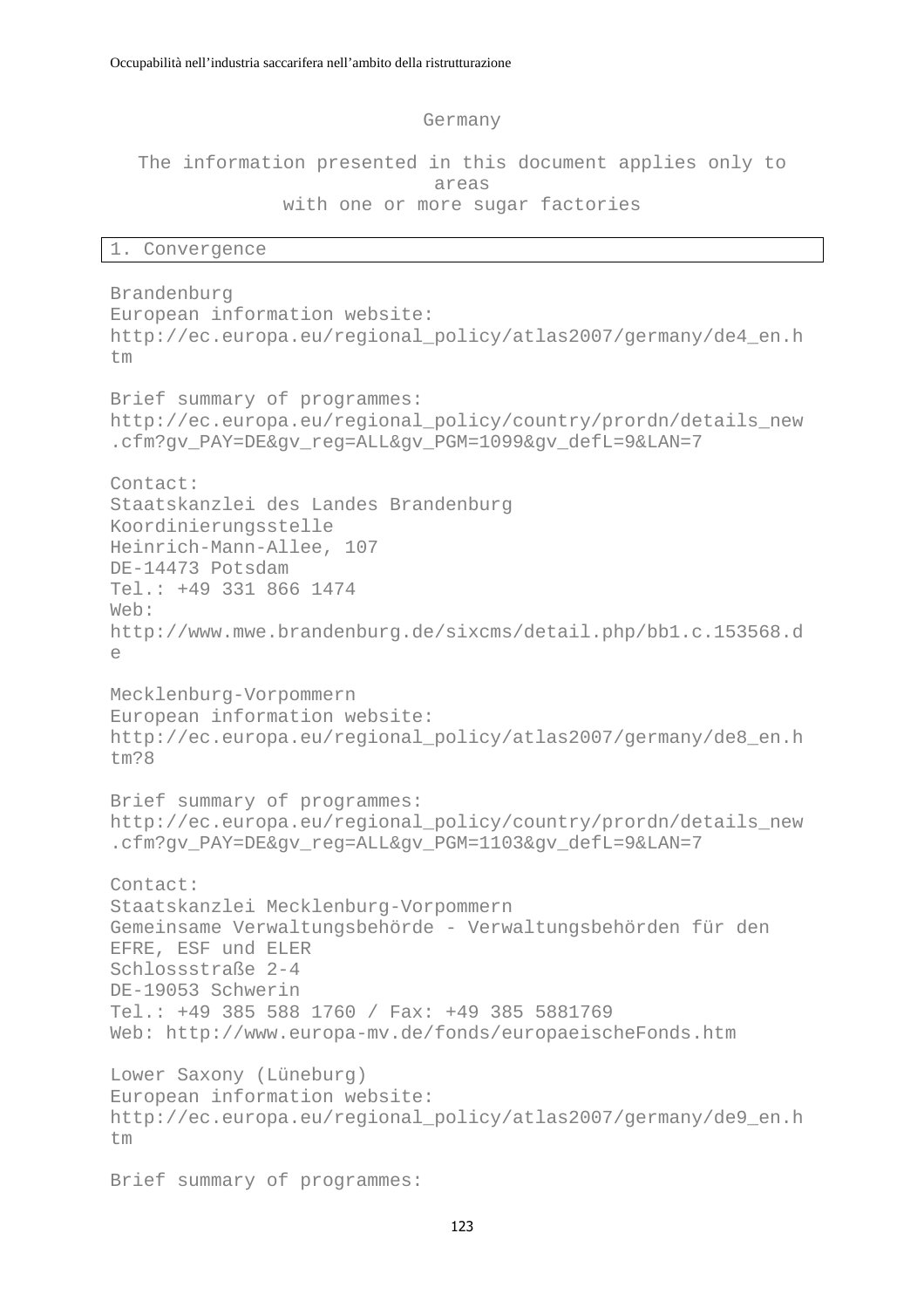```
http://ec.europa.eu/regional_policy/country/prordn/details_new
.cfm?gv_PAY=DE&gv_reg=649&gv_PGM=1089&gv_defL=7&LAN=7 
Contact : 
Niedersächsisches Ministerium für Wirtschaft, Arbeit und 
Verkehr 
Referat 14 (Europäische Wirtschafts- und 
Arbeitsmarktförderung) 
DE-30001 Hannover 
Tel.: + 49 511 120 57 49 / Fax.: + 49 511 120 99 57 49 
Web: 
http://www.mw.niedersachsen.de/master/C31024701_N38017408_L20_
D0_I712.html 
Sachsen-Anhalt 
European information website: 
http://ec.europa.eu/regional_policy/atlas2007/germany/dee_en.h
tm 
Brief summary of programmes: 
http://ec.europa.eu/regional_policy/country/prordn/details_new
.cfm?gv_PAY=DE&gv_reg=ALL&gv_PGM=1097&gv_defL=9&LAN=7 
Contact: 
Ministerium der Finanzen des Landes Sachsen-Anhalt, EU-VB 
Editharing 40 
DE-39108 Magdeburg 
Tel.: +49 391 567 1080 / Fax.: +49 391 567 3080 
Web: http://www.sachsen-anhalt.de/LPSA/index.php?id=30626
```
# 2. Regional Competitiveness and Employment

Context:

With the exception of part of Lower Saxony, this Objective encompasses all the Länder of the former Federal Republic of Germany. The ERDF and the ESF can be used in the framework of this Objective.

The ERDF is used to support programmes in the areas of regional development, economic change and improved competitiveness. Funding priorities include research, innovation, environmental protection and support for private and public investment such as investment in infrastructure, so as to help reduce regional imbalances within the EU.

Germany has 18 ESF operational programmes in total. This large number is a reflection of the federal structure of the country, and also a response to the disparities in the socioeconomic situation and challenges. There are 17 regional operational programmes (one for each Land apart from Lower Saxony, which has two), designed and managed by the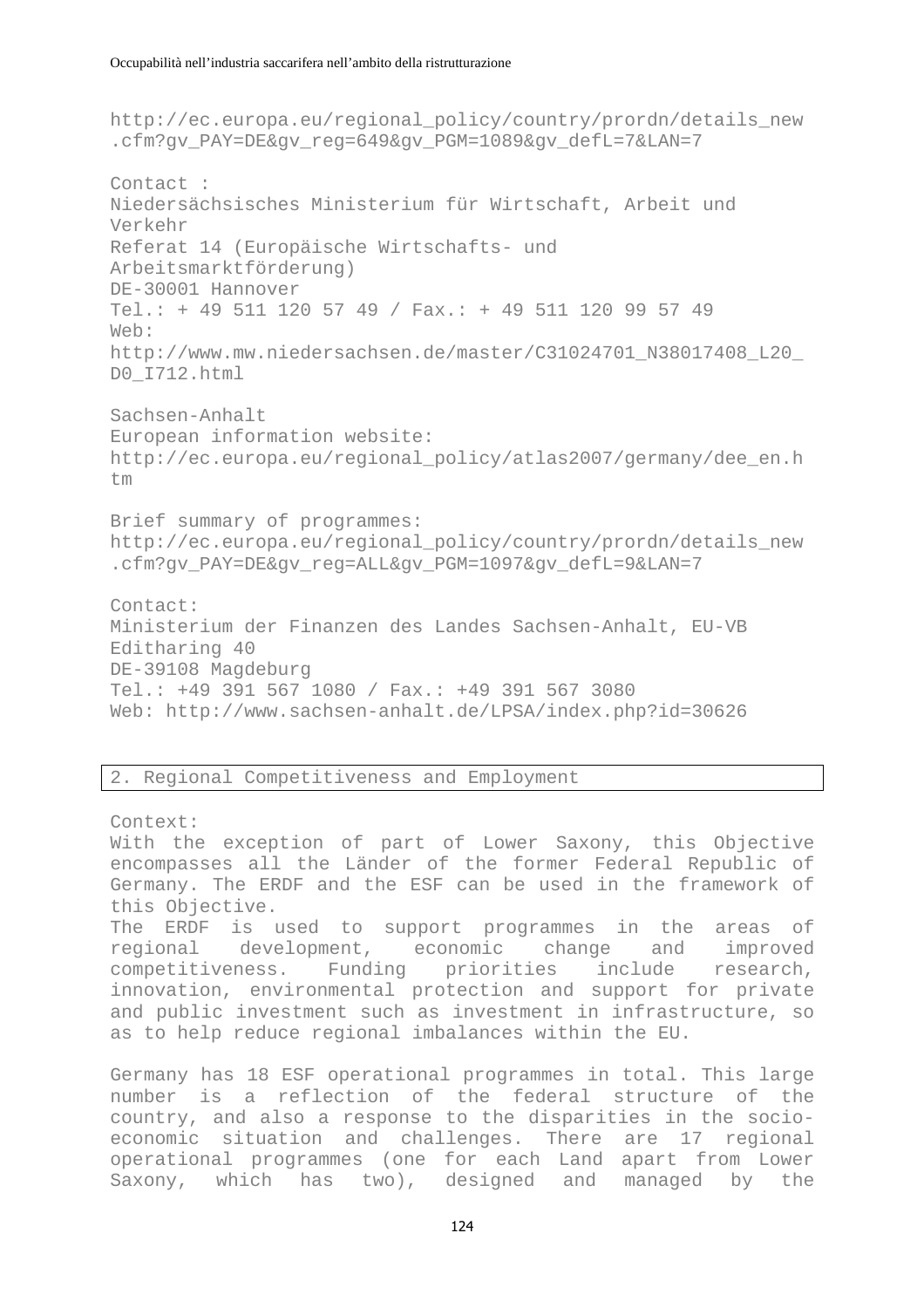Bundesländer - the German Federal States. For the whole of Germany there is one multi-objective, federal programme that will manage 37% of the overall ESF resources in co-operation with five federal ministries.

Common ESF priorities are shared between the federal programme and the regions though with a different weighting. The federal programme concentrates on the ESF priorities 'Adaptability of workers and enterprises' and 'Access to the labour market'. The regional programmes focus on enhancing human capital, in particular by promoting basic and vocational training for young people.

The priority areas are:

- Adaptability of workers and enterprises: Support will be given to initiatives that promote entrepreneurship and business-start-ups, encourage life-long learning for the workforce and contribute to the design and dissemination of innovative and more productive forms of work in co-operation with social partners.
- Enhancing human capital
- Access to employment
- Transnationality

Requests regarding EU support in the field of training should therefore be directed to the ESF.

Contact: Koordinierung der EU-Kohäsionspolitik in Deutschland Bundesministerium für Wirtschaft und Technologie EA3 – Koordinierung EU-Kohäsions- und Strukturpolitik/Transeuropäische Netze Scharnhorststraße 34–37 DE-11015 Berlin E-Mail: buero-ea3@bmwi.bund.de Web: http://www.bmwi.de

ESF: Bundesministerium für Arbeit und Soziales Gruppe Soziales Europa GS 1 - Europäischer Sozialfonds Rochusstr. 1 DE-53123 Bonn Tel.: +49 (0) 228 99 527 - 3170 E-Mail: esf@bmas.bund.de web: www.esf.de

In the Länder:

Land Contact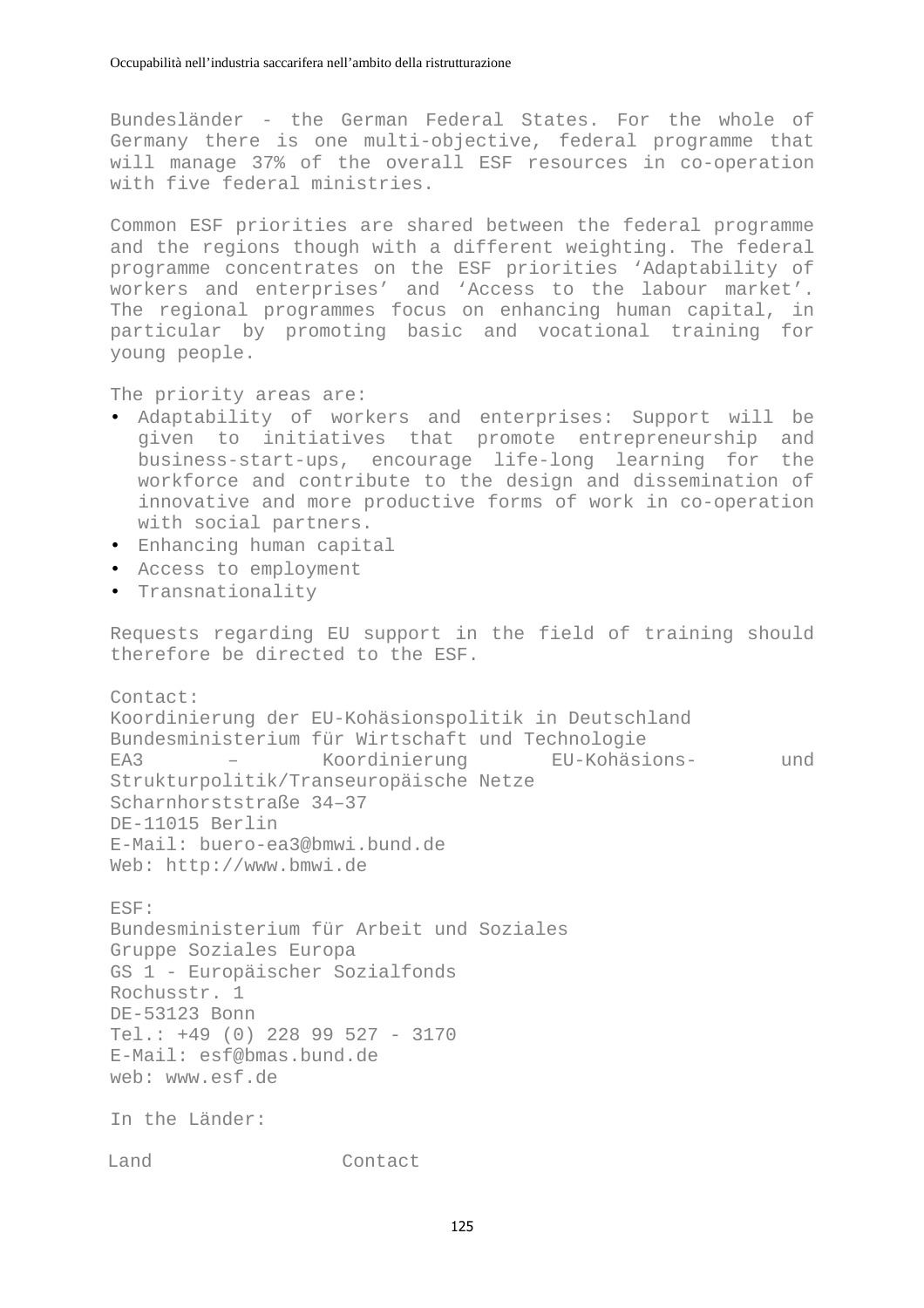| Baden-Württemberg       | http://www.rwb-efre.baden-<br>wuerttemberg.de/                                                                                         |
|-------------------------|----------------------------------------------------------------------------------------------------------------------------------------|
| Bayern                  | http://www.stmwivt.bayern.de/EFRE/                                                                                                     |
| Hessen<br>Niedersachsen | http://www.efre-hessen.de/                                                                                                             |
| (excl.<br>Lüneburg)     | http://www.niedersachsen.de/master/C4340<br>28 N403313 L20 D0 I198.html                                                                |
| Nordrhein-Westfalen     | http://www.ziel2-nrw.de/<br>http://www.mwvlw.rlp.de/internet/nav/75b<br>/75b21781-7897-011a-3b21-                                      |
| Rheinland-Pfalz         | 71e3742f2293&class=net.icteam.cms.utils.<br>search.AttributeManager&class uBasAttrDe<br>f=a001aaaa-aaaa-aaaa-eeee-<br>000000000054.htm |

# 3. Rural Development

Based on measures set out in the Joint Task for the Improvement of Agricultural Structures and Coastal Protection (GAK), the "National framework regulation on the development of rural areas" was established in accordance with the EAFRD Regulation, notified to the European Commission and approved in September 2007 following some amendments. It contains common elements of the programmes drawn up by the German Länder on the development of rural areas and thus provides a link between the National Strategy Plan and the regional programmes.

The main objectives of the Joint Programme are:

- to improve the competitiveness and productivity of agriculture, forestry and the food industry
- to support locally appropriate and especially environmentally friendly practices and adaptation of agriculture and forestry to the requirements of environmental protection and nature conservation
- to ensure and enhance the viability of infrastructure in rural areas
- to improve coastal protection.

Contact: Bundesministerium für Ernährung, Landwirtschaft und Verbraucherschutz Referat 521 - Gemeinschaftsaufgabe (GAK) und EU-Programme zur Entwicklung ländlicher Räume DE-53123 Bonn, Rochusstraße 1 Postal address: Postfach 14 02 70 DE-53107 Bonn Tel.: +49 (0)228) 99 529-0 (direct dialling 99 529; extension numbers are listed by name) Fax: +49 (0) 228 99 529 4262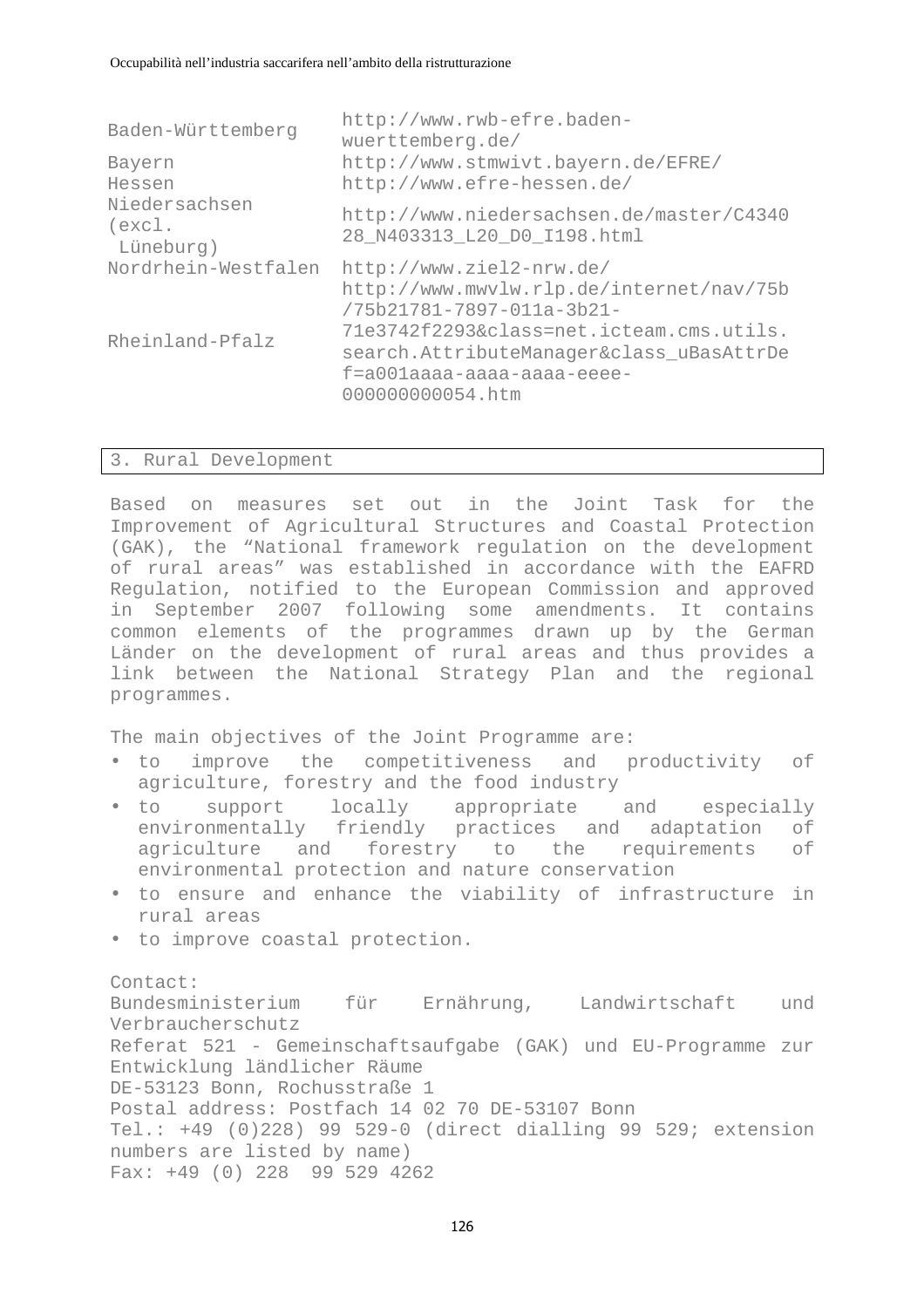Occupabilità nell'industria saccarifera nell'ambito della ristrutturazione

```
Berlin office 
10117 Berlin, Wilhelmstr. 54 
DE-11055 Berlin 
Tel.: +49 (0) 30 18 529-0 / Fax: +49 (0) 30 18 529-4262 
Email: poststelle@bmelv.bund.de 
Web: http://www.bmelv.de 
In the Länder: 
      Land Contact 
Baden-Württemberg http://www.landwirtschaft-
                   bw.info/servlet/PB/menu/1194808/index.html 
Bayern 
                   http://www.stmelf.bayern.de/agrarpolitik/pro
                   gramme/eler/ 
Brandenburg http://www.mugv.brandenburg.de/cms/detail.ph
                   p/bb2.c.423045.de 
Hessen http://www.hmulv.hessen.de/irj/HMULV_Interne
                   t?cid=5290417c6c3762152735f27223759435 
Mecklenburg-
Vorpommern http://www.europa-mv.de/fonds/eler/eler.htm 
Niedersachsen http://www.profil.niedersachsen.de/master/C2
                   0359226_L20_D0.html 
Nordrhein-
Westfalen 
                   http://www.umwelt.nrw.de/landwirtschaft/nrw_
                   programm/2007/ 
Rheinland-Pfalz 
                   http://www.eler-
                   paul.rlp.de/Internet/global/startpage.nsf/st
                   art/ELER-PAUL_Rheinland-Pfalz?OpenDocument 
Sachsen-Anhalt http://www.sachsen-
                   anhalt.de/LPSA/index.php?id=31458
```
# 4. General information on financing

Atlas of objectives http://ec.europa.eu/regional\_policy/atlas2007/germany/index\_en .htm

European Regional Development Fund: ERDF http://ec.europa.eu/regional\_policy/funds/feder/index\_en.htm

European Social Fund: ESF http://ec.europa.eu/employment\_social/esf/index\_en.htm

```
European Agricultural Fund for Rural Development: EAFRD 
http://ec.europa.eu/agriculture/rurdev/countries/de/index_en.h
tm
```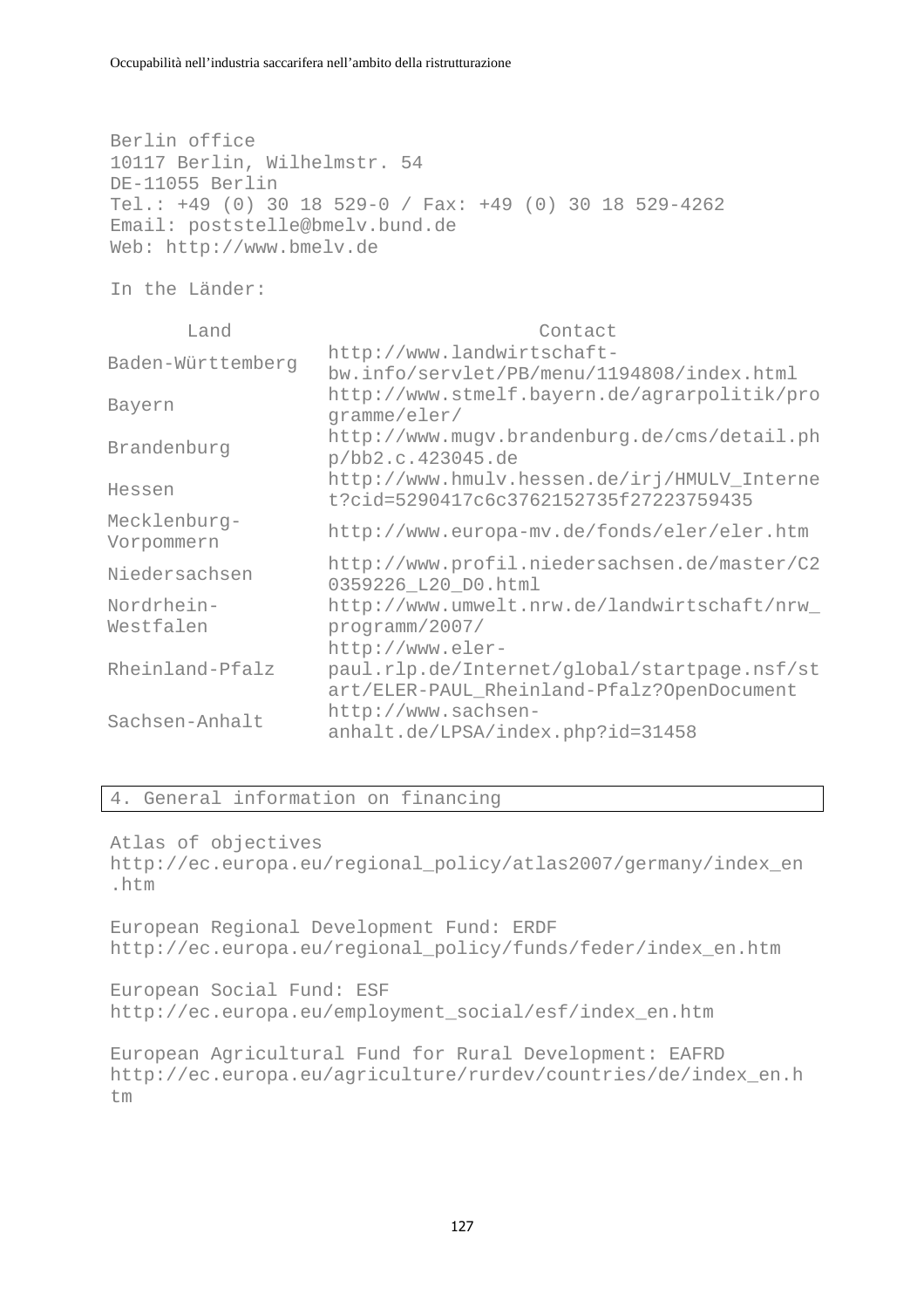Greece

The information presented in this document applies only to areas with one or more sugar factories

## 1. Convergence

EU information website: http://ec.europa.eu/regional\_policy/atlas2007/greece/gr11\_en.h tm

National information website on the EU Structural Funds: http://www.espa.gr/en/Pages/Default.aspx

Although there are several national operational programmes using the Cohesion Fund and the ERDF, none of them include priorities which could unquestionably be used to benefit the Greek sugar industry.

Operational Programme 'Central Macedonia - Western Macedonia - Eastern Macedonia & Thrace'

The Operational Programme is structured around three thematic objectives: accessibility to infrastructure and services; digital convergence and entrepreneurship; and sustainable development and quality of life. Three sets of thematic priority axes have been designed for each of the three regions covered by the programme. A fourth set of priority axes contains the budgets for technical assistance in implementing the three thematic axes in the regions. Web:

http://ec.europa.eu/regional\_policy/country/prordn/details\_new .cfm?gv\_PAY=GR&gv\_reg=ALL&gv\_PGM=1248&gv\_defL=7&LAN=7

Contact: Ministry of Economy and Finance Metropolis 5 GR-101 80 Athens Υπουργείο Οικονοµίας και Οικονοµικών Μητροπόλεως 5 GR-101 80 Αθήνα Tel.: + 30 210 333 20 00 / Fax: + 30 210 33 32 390 Web: http://www.espa.gr/en/Pages/staticOPMacedoniaThrace.aspx

In addition, Greece has four operational programmes under the European Social Fund. These are: maximising human resources, enhancing education and lifelong learning, improving governance, and a contingency reserve of some of the funding for needs that arise during the 2007-2013 period. The country aims above all to boost the skills of disadvantaged groups (young people, women, migrants,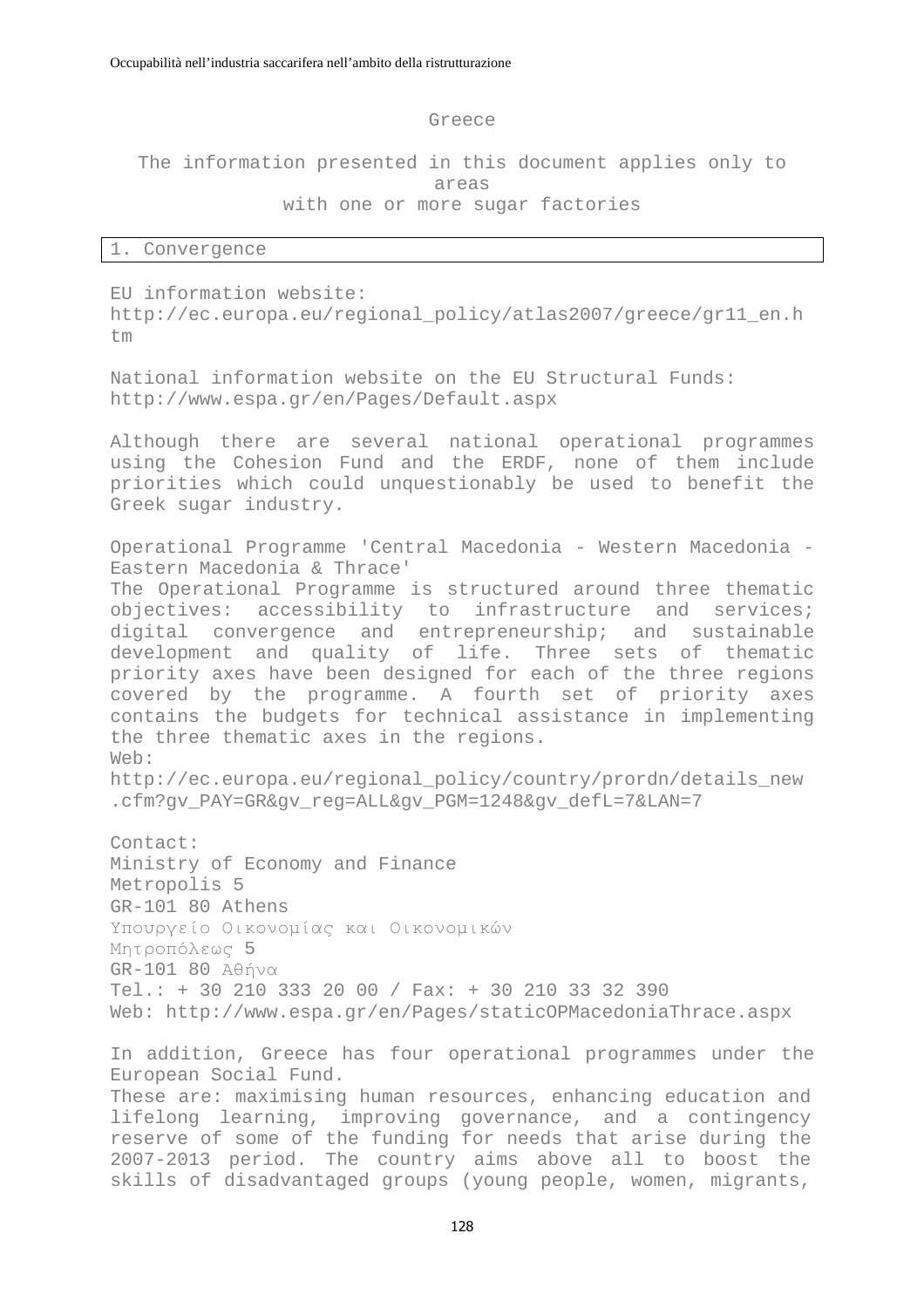long-term unemployed and disabled people) to help them fulfil their potential and play more active roles in society. Among these operational programmes, the most relevant to the sugar industry is 'Development of Human Resources' as its main priorities are helping companies and workers become more adaptable, and improving access to employment while combating social exclusion.

Contact: Special Coordination and Monitoring Service for ESF actions Agysilaou 23-25, EL-104 36 Athens Tel.: +30 210 52 71 400 / Fax: +30 210 52 71 420 E-mail: eysekt@mou.gr Web: www.esfhellas.gr

2. Rural Development Policy

The overall objectives were chosen in accordance with the Community Strategic Guidelines (CSG) and the National Strategy Plan, and are:

- Strengthening the competitiveness of the primary and food industry sector by improving the infrastructure and the conditions in which businesses operate as well as the promotion of entrepreneurship. Solving the structural difficulties and restructuring the agricultural primary and secondary sectors will be priorities in this context;
- Protection of the environment and enhancing biodiversity, sustainable use of natural resources and countryside conservation;
- Improving quality of life of the rural population and encouraging diversification of the rural economy, mainly in the mountainous and disadvantaged regions.

Contact: Ministry of Rural Development and Food L. Athinon 58 GR- 10441 Athens ΥΠΟΥΡΓΕΙΟ ΑΓΡΟΤΙΚΗΣ ΑΝΑΠΤΥΞΗΣ & ΤΡΟΦΙΜΩΝ Λεωφ. Αθηνών 58 TK: 10441, Αθήνα Tel.: +30 210 -5275100 / Fax: +30 210 -5275124 E-mail: agrotikianaptixi@mou.gr Web: http://www.agrotikianaptixi.gr/index.php

## 3. General information on financing

Atlas of objectives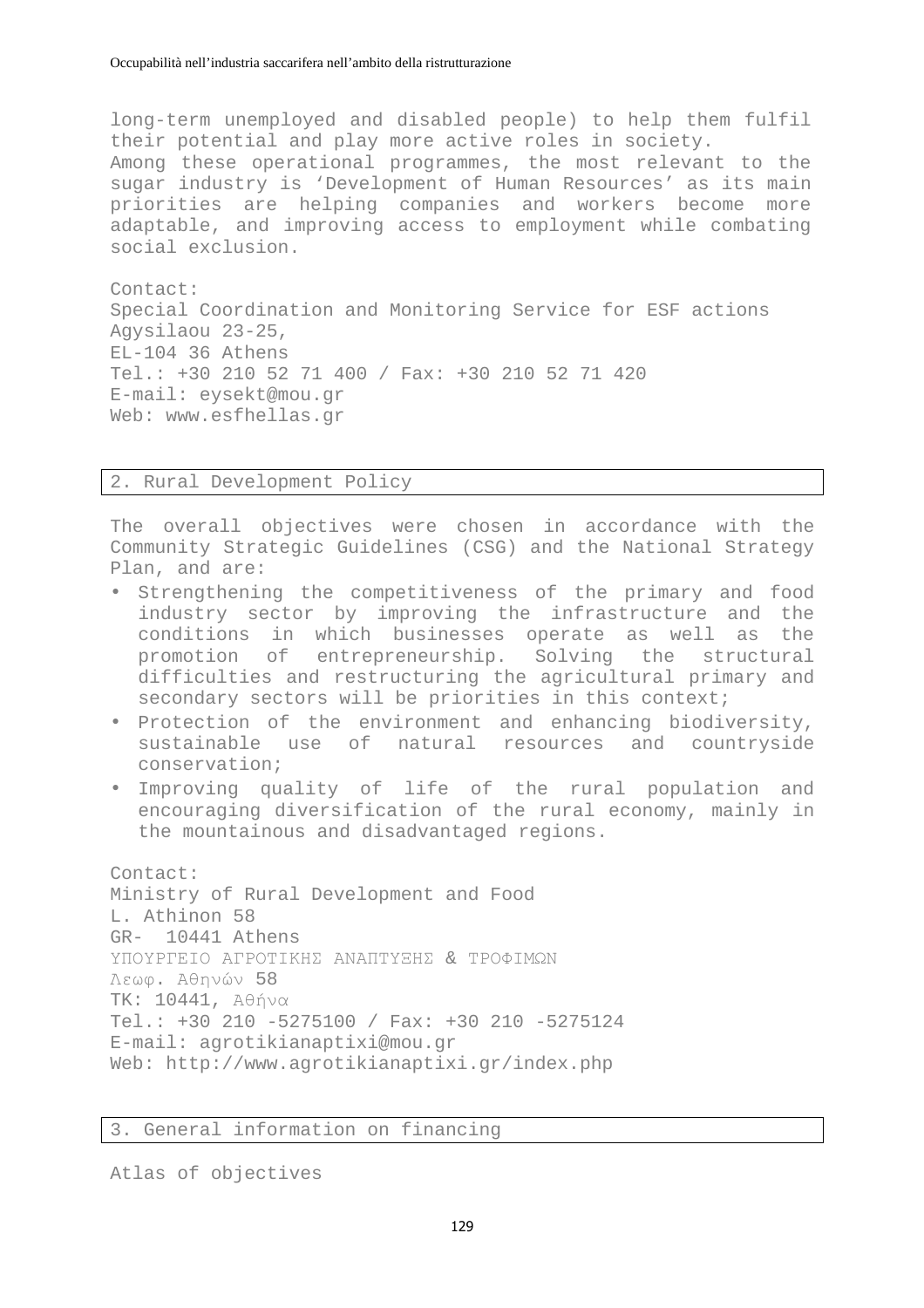#### Occupabilità nell'industria saccarifera nell'ambito della ristrutturazione

http://ec.europa.eu/regional\_policy/atlas2007/greece/index\_en. htm

European Regional Development Fund: ERDF http://ec.europa.eu/regional\_policy/funds/feder/index\_en.htm

European Social Fund: ESF http://ec.europa.eu/employment\_social/esf/members/gr\_en.htm

European Agricultural Fund for Regional Development: EAFRD http://ec.europa.eu/agriculture/rurdev/countries/el/index\_en.h tm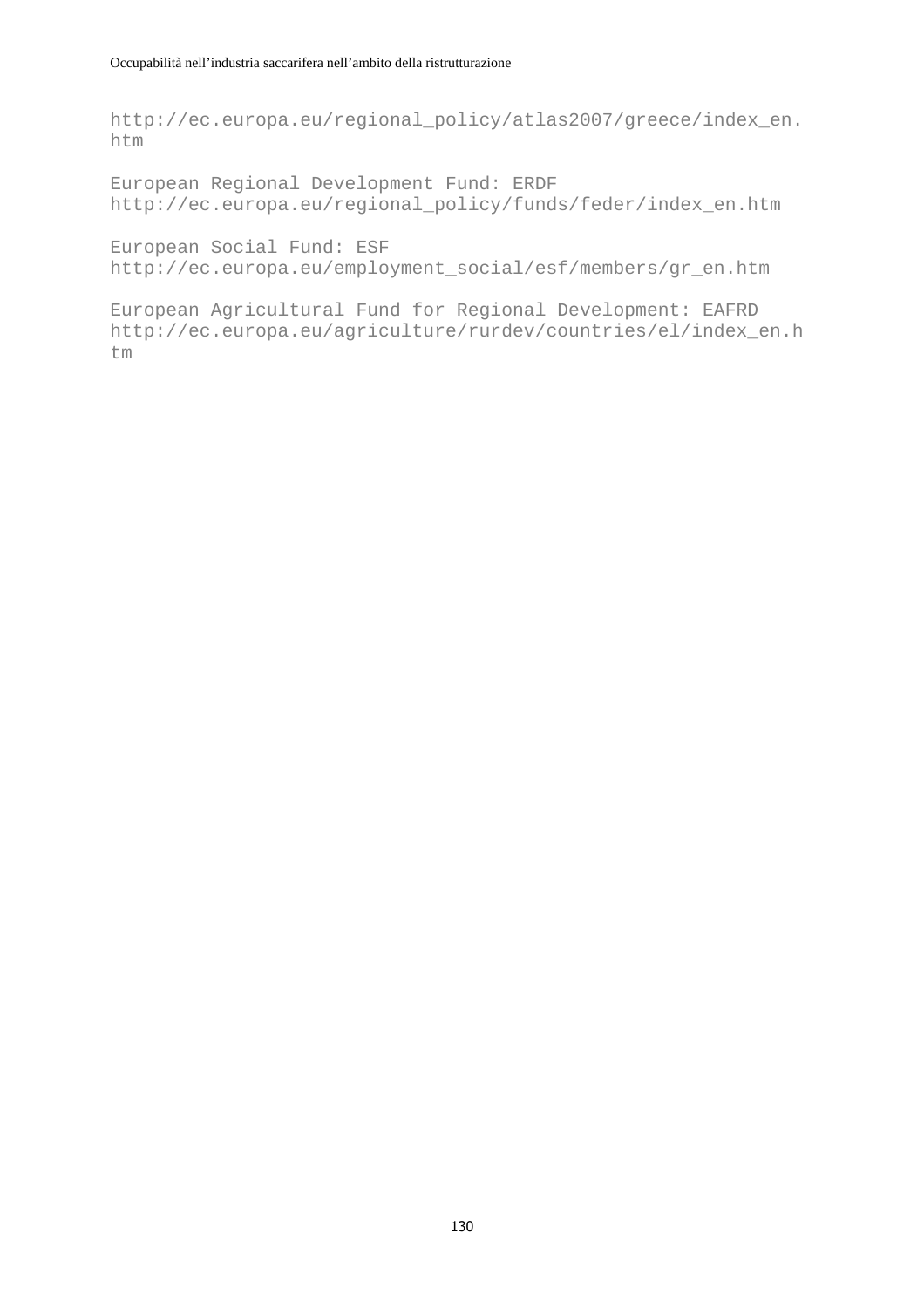#### Hungary

The information presented in this document applies only to areas with one or more sugar factories

## 1. Convergence

Almost the entire country is covered by the Convergence Objective. One region is covered by the Regional Competitiveness and Employment Objective, but it is not the region where Hungary's only sugar factory is located.

EU information website: http://ec.europa.eu/regional\_policy/atlas2007/hungary/index\_en .htm

National information website on the EU Structural Funds: http://www.nfu.hu/?lang=en

Operational Programme 'Economic Development'

The Programme finances to a large extent the microeconomic measures of the National Reform Programme and complements its regulatory instruments. The overall objective of the Operational Programme is to promote sustained growth of the Hungarian economy by strengthening the competitiveness of its production sector. More specifically, the objectives are as follows:

- Increased research and development (R&D)/innovation capacity and activities, and related cooperation activities;
- Comprehensive development of corporate capacity;
- Development of the business environment;
- Facilitating access to finance by small and medium-sized enterprises (SME).

#### Web:

http://ec.europa.eu/regional\_policy/country/prordn/details\_new .cfm?gv\_PAY=HU&gv\_reg=ALL&gv\_PGM=1174&LAN=7&gv\_per=2&gv\_defL=7

Contact: Managing Authority for Economic Development Programmes Pozsonyi út 56 HU-1133 Budapest Tel.: +36 1 237 44 00 / Infoline: 06 40 638-638 (inaccessible from abroad) E-mail: nfu@nfu.gov.hu Web: http://www.nfu.hu/?lang=en

Operational Programme 'Environment and Energy' The Environment and Energy Operational Programme covers the entire country and includes the following goals: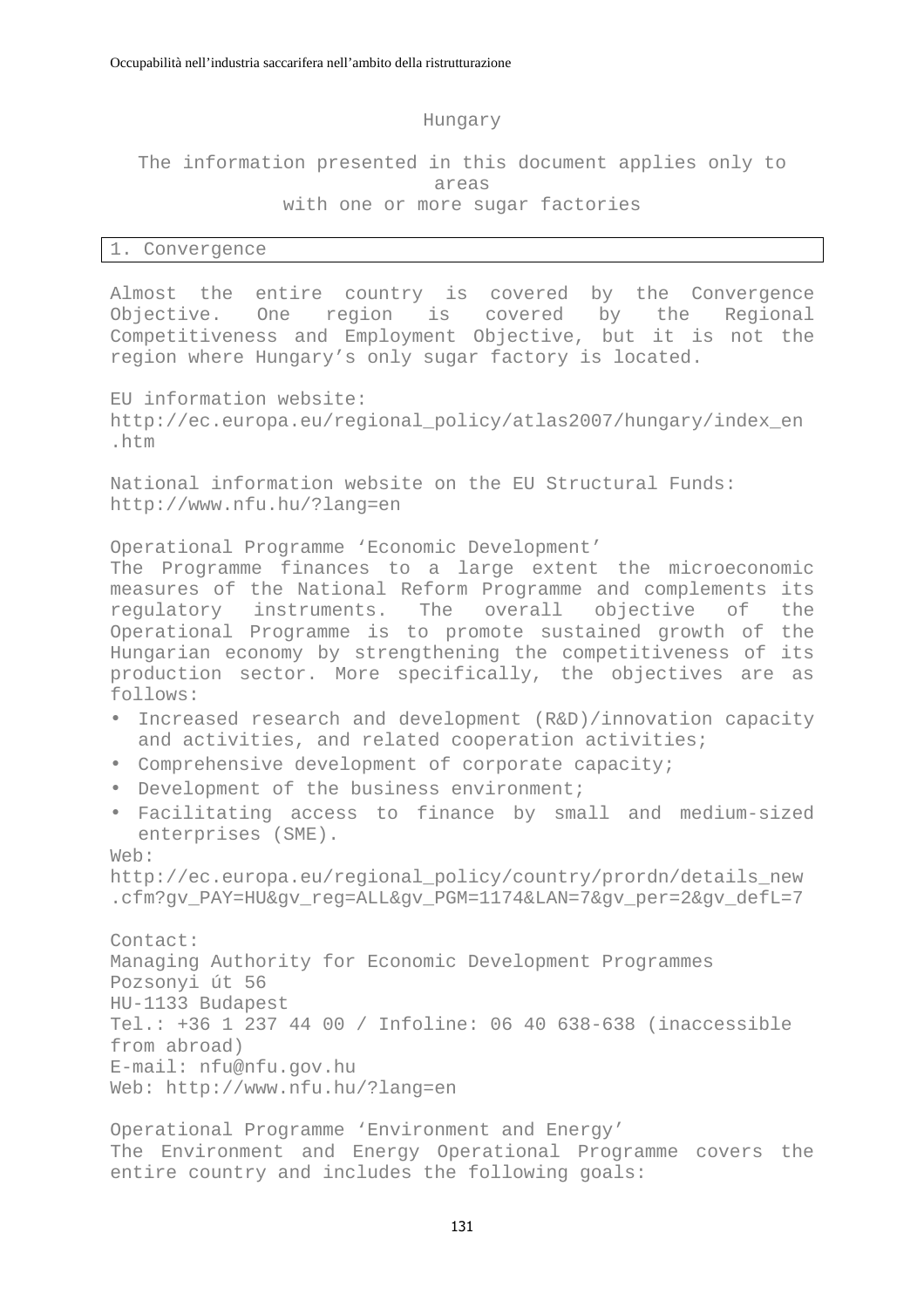- Quality of life improvement through pollution reduction;
- Protection and preservation of natural assets;
- Prevention, economy, and efficiency: harmonising social and environmental sustainable development; prevention of pollution and waste creation; application of technologies that use low energy and few raw materials; increasing the share of renewable energy sources. Web:

http://ec.europa.eu/regional\_policy/country/prordn/details\_new .cfm?gv\_PAY=HU&gv\_reg=ALL&gv\_PGM=1174&LAN=7&gv\_per=2&gv\_defL=7

```
Contact: 
Managing Authority for Environmental Programmes 
Pozsonyi út 56 
HU-1133 Budapest 
Tel.: +36 1 237 44 00 / Infoline: 06 40 638-638 (inaccessible 
from abroad) 
E-mail: nfu@nfu.gov.hu 
Web: http://www.nfu.hu/?lang=en
```
Operational Programme 'South Transdanubia' (Dél-Dunántúl) The three specific aims identified in the Operational Programme are to develop a model region of high environmental quality; establish a competitive economy built on local characteristics; halt the increasing intra-regional social disparities.

The Programme is structured according to the following priorities:

- competitive economy based on the development of urban areas. This priority aims to increase the employment rate by developing small and medium-sized enterprises (SMEs) and business infrastructure. The main activities include providing support for business clusters and networks, reinforcing SME support services, developing industrial parks and incubation centres, and rehabilitating brown-field areas;
- strengthening the region's tourism potential;
- development of human public services;
- integrated urban development;
- improving accessibility and environmental development.

#### Web:

http://ec.europa.eu/regional\_policy/country/prordn/details\_new .cfm?gv\_PAY=HU&gv\_reg=ALL&gv\_PGM=1175&LAN=7&gv\_PER=2&gv\_defL=7

```
Contact: 
Managing Authority for Regional Development Programmes (ROP) 
Pozsonyi út 56 
HU-1133 Budapest 
Tel.: +36 1 237 44 00 / Infoline: 06 40 638-638 (inaccessible 
from abroad)
```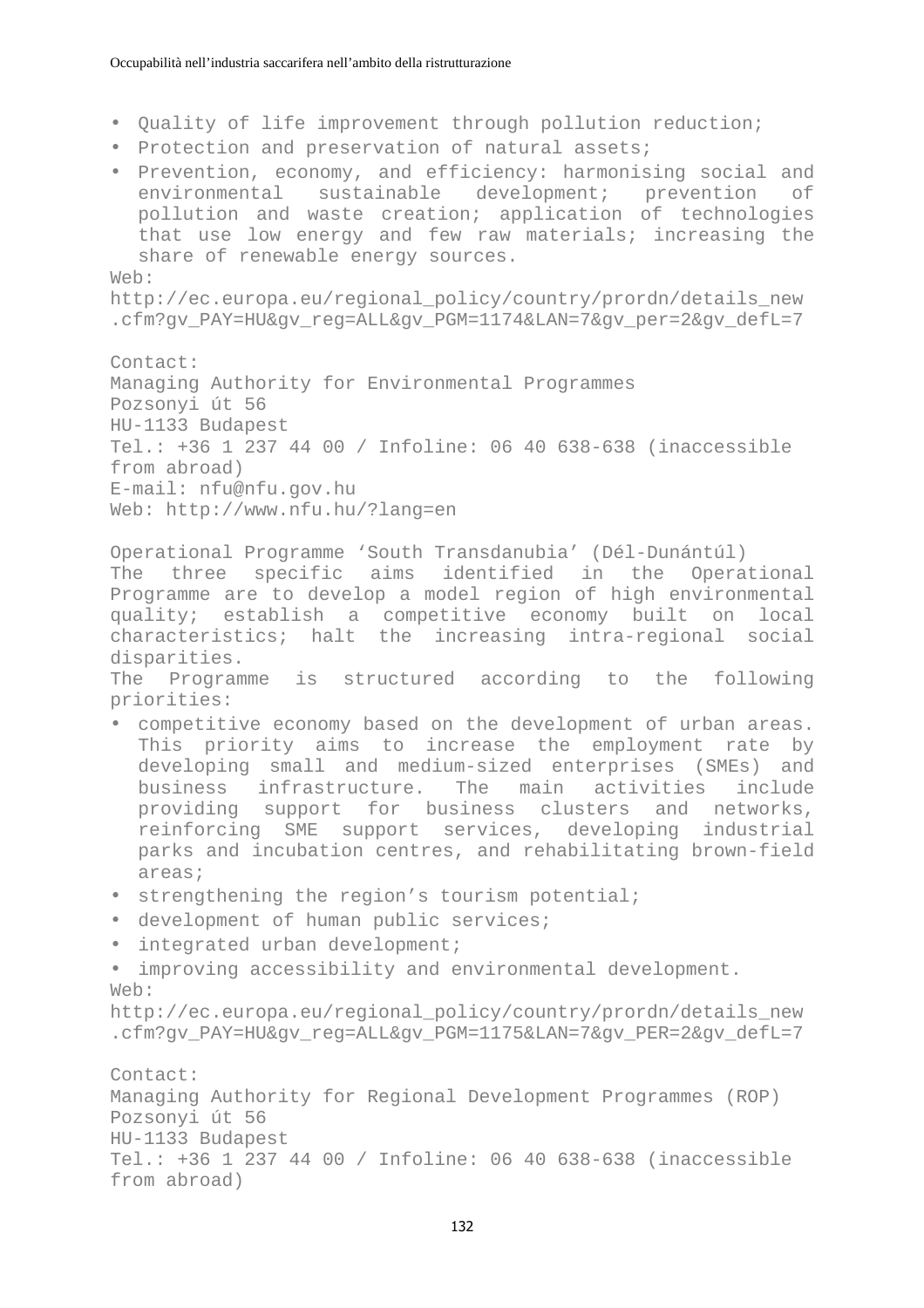E-mail: nfu@nfu.gov.hu Web: http://www.nfu.hu/?lang=en

In addition, the European Social Fund is involved through a specific operational programme:

Operational Programme 'Social Renewal'

The Social Renewal Operational Programme consumes by far the largest part of ESF funding and aims at supporting both growth and employment through measures primarily focused on improving the quality of human resources. The main priorities are as follows:

- Improving employability and promoting entry into the labour market through training, help for job-seekers, the development of better employment services and support for the social economy.
- Improving the adaptability of individuals and organisations by facilitating access to training, developing the institutional system, and providing targeted support to social partners and non-governmental organisations.
- Providing quality education and access to it for all through the implementation of the national lifelong learning strategy.
- Developing the content and structure of higher education to support the needs of businesses and the knowledge economy. This includes the enhancement of research and development capacities.
- Strengthening social inclusion by improving access to social services for disadvantaged groups to join the labour market.

Contact: Managing Authority for Human Resource Programmes Pozsonyi út 56 HU-1133 Budapest Tel.: +36 1 237 44 00 / Infoline: 06 40 638-638 (inaccessible from abroad) E-mail: nfu@nfu.gov.hu Web: http://www.nfu.hu/?lang=en

# 2. Rural Development Policy

The programme seeks to improve the competitiveness of the agricultural, food production and forestry sector (axis 1), by respecting sustainable development principles and protecting natural values and biodiversity (axis 2), and supporting entrepreneurship and improving access to services in rural areas (axis 3). The Leader approach will contribute to achieving the aims of all the RDP axes.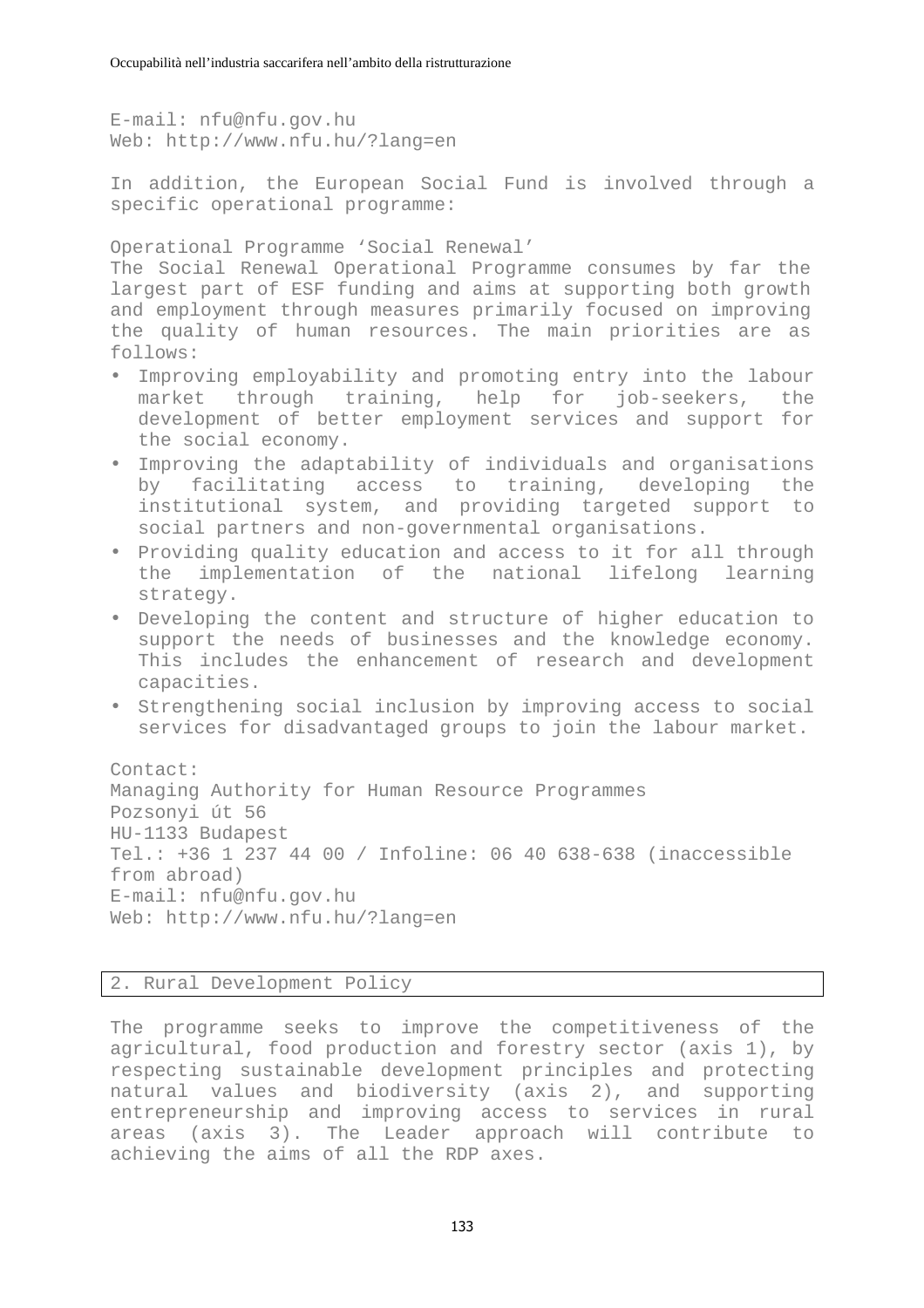Occupabilità nell'industria saccarifera nell'ambito della ristrutturazione

Contact: Ministry of Agriculture and Rural Development Kossuth Lajos tér 11. HU-1055 Budapest Tel.: +36 06 1 301 4000 / Fax: +3606 1 302 0408 Web: http://www.fvm.hu/main.php?folderID=2170&articleID=10731&ctag= articlelist&iid=1

3. General information on financing

Atlas of objectives http://ec.europa.eu/regional\_policy/atlas2007/hungary/index\_en .htm European Regional Development Fund: ERDF http://ec.europa.eu/regional\_policy/funds/feder/index\_en.htm European Social Fund: ESF http://ec.europa.eu/employment\_social/esf/members/hu\_en.htm European Agricultural Fund for Regional Development: EAFRD http://ec.europa.eu/agriculture/rurdev/countries/hu/index\_en.h

tm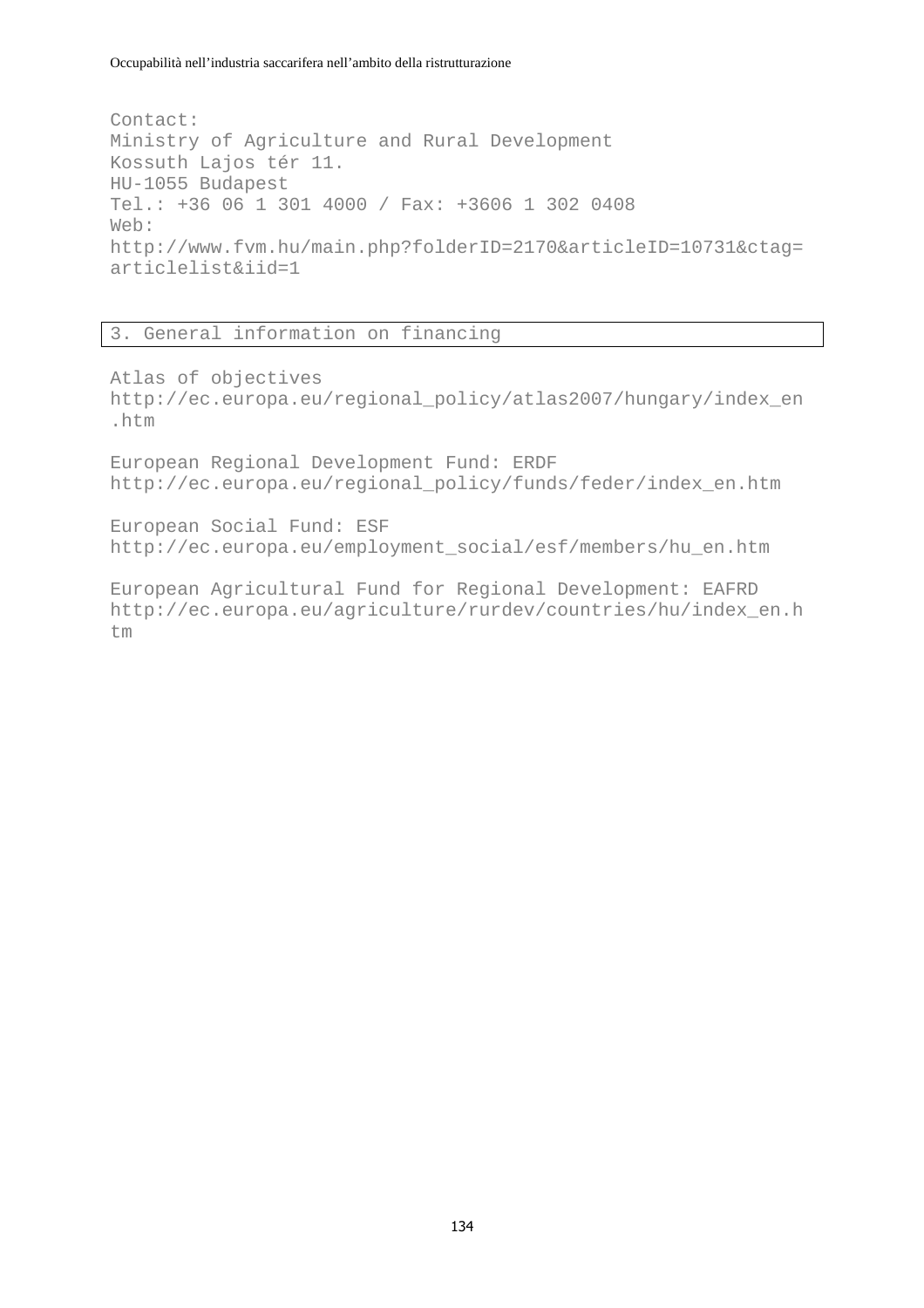Occupabilità nell'industria saccarifera nell'ambito della ristrutturazione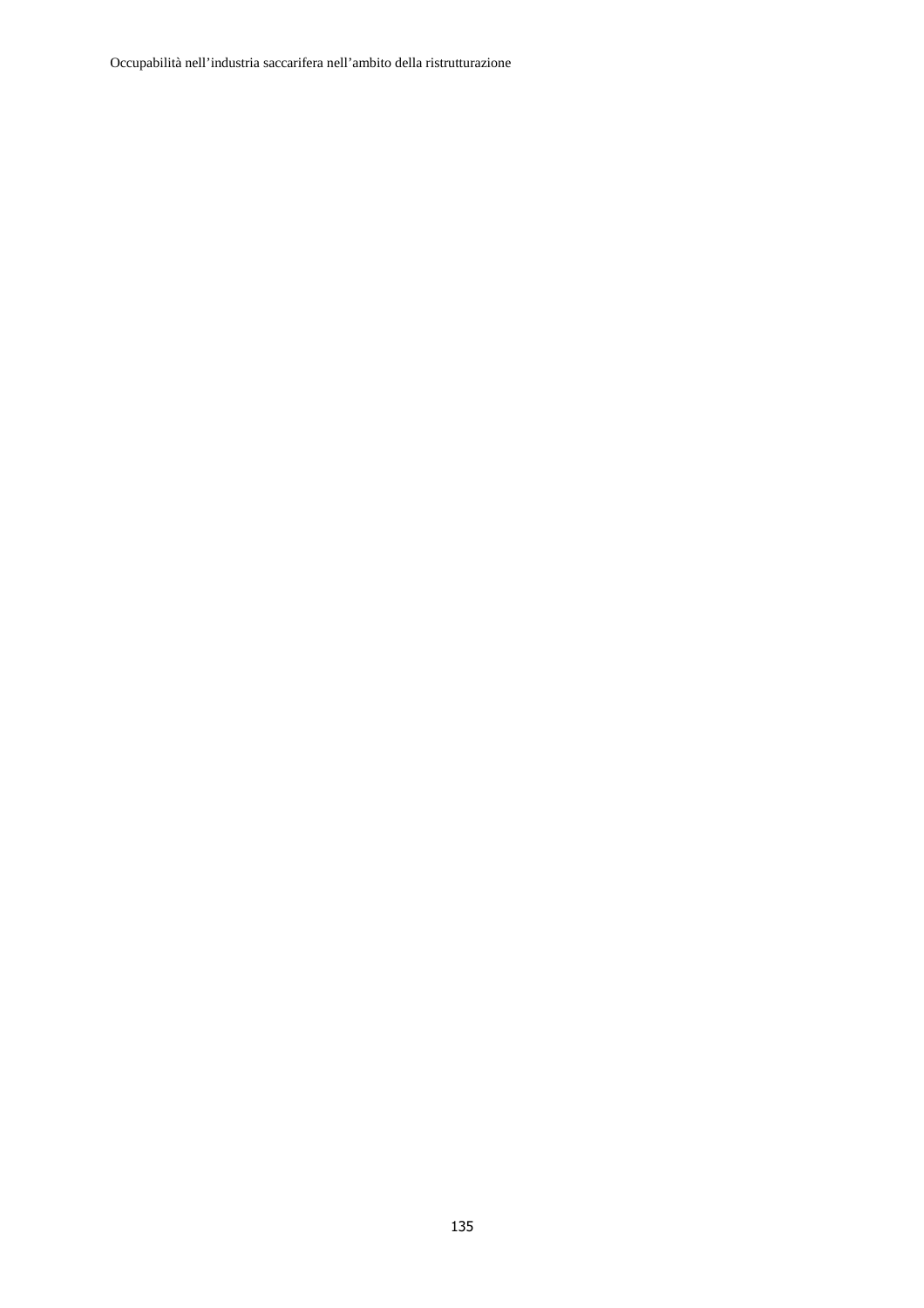Italy

The information presented in this document applies only to areas with one or more sugar factories

#### 1. Regional Competitiveness and Employment

EU information website: http://ec.europa.eu/regional\_policy/atlas2007/italia/index\_en. htm

National information website on the EU Structural Funds: http://europa.formez.it/

Operational Programme 'Emilia-Romagna Region' The Operational Programme is structured around four priorities:

- Industrial research and technology transfer (this priority is dedicated to promoting industrial research and technology transfer to boost competitiveness within the economic system);
- Entrepreneurial development and innovation (this priority aims to support innovation in the production system);
- Improved energy and environmental efficiency and sustainable development (this priority focuses on sustainable development and more particularly on innovation in the fields of energy and the environment, in addition to promoting energy efficiency);
- Enhancing and better exploiting environmental and cultural heritage (this priority focuses on enhancing and better exploiting the region's cultural and natural resources to make them more attractive).

Web:

http://ec.europa.eu/regional\_policy/country/prordn/details\_new .cfm?gv\_PAY=IT&gv\_reg=ALL

&gv\_PGM=1153&LAN=7&gv\_PER=2&gv\_defL=7

Contact: Emilia-Romagna Region Directorate General for Productive Activities, Commerce and Tourism Regione Emilia-Romagna Direzione generale Attività produttive, Commercio e Turismo Viale Aldo Moro, 44 IT-40127 Bologna Tel.: + 39 (0)51 6396419 / Fax: + 39 (0)51 6396511 E-mail: infoporfesr@regione.emilia-romagna.it Web: http://www.fondieuropei2007- 2013.it/sezioni/scheda.asp?id=211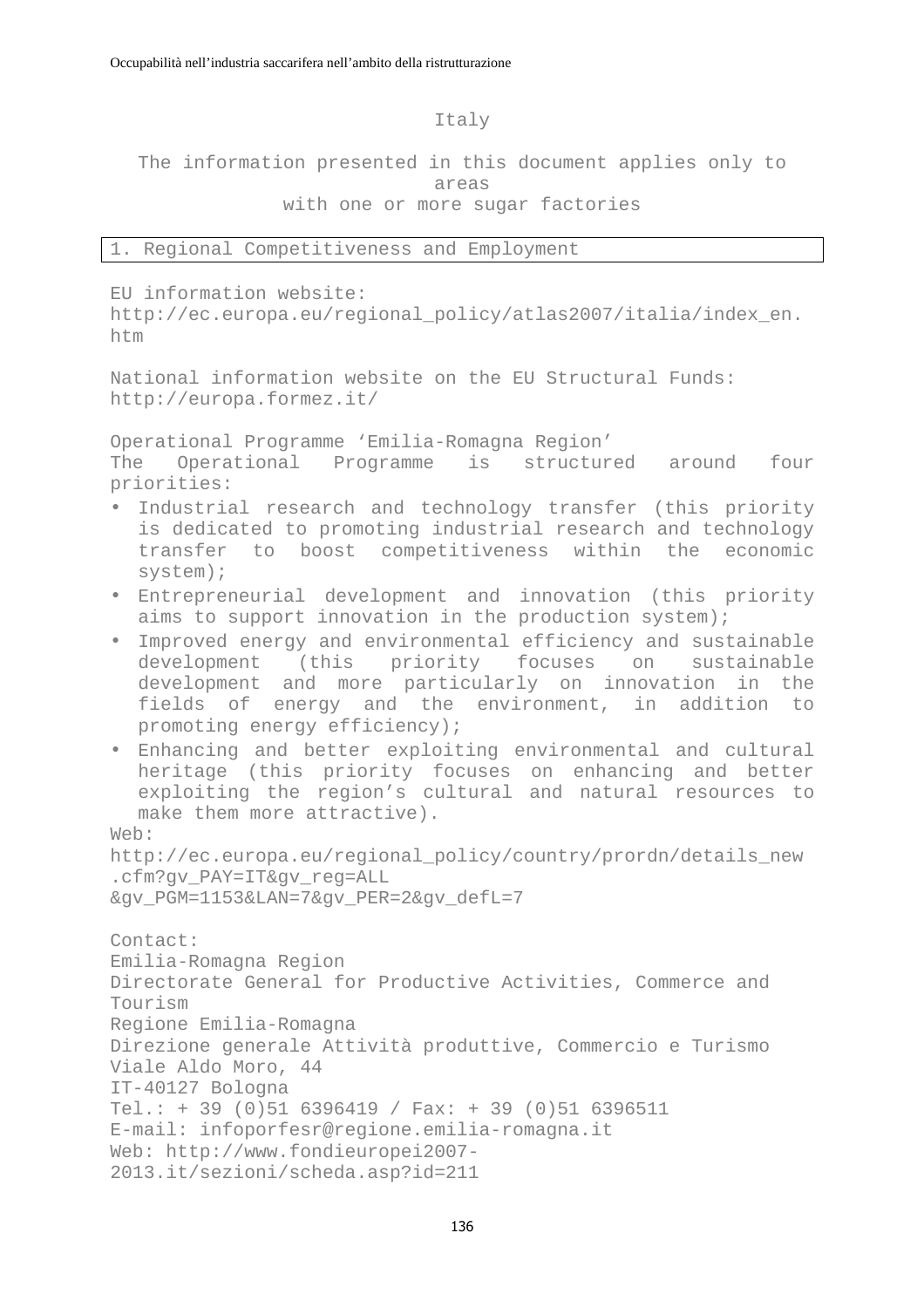Operational Programme 'Molise' The Operational Programme is structured according to the following priorities:

- research and development, innovation and entrepreneurship (this priority aims to boost regional innovation by strengthening the role of the private sector through technological transfer and cooperation between firms and research institutes);
- energy (this priority will promote and support renewable sources and the diversified supply and use of energy saving instruments);
- accessibility (the accessibility strategy adopted is based on applying the principle of territorial and thematic concentration);
- environment and territorial development (environmental protection, risk prevention and physical rehabilitation; urban rehabilitation and development; and ICT services). Web:

```
http://ec.europa.eu/regional_policy/country/prordn/details_new
.cfm?gv_PAY=IT&gv_reg=ALL&gv_PGM=1057&LAN=7&gv_PER=2&gv_defL=7
```
Contact: Europe Office Regional and Community Programming Service General Directorate I of Programming (Ufficio Europa Servizio Programmazione regionale e comunitaria) Corso Bucci, 54/A IT-86100 Campobasso Tel.: + 39 0874 424 731 /Fax: + 39 0874 424 742 E-mail: uffeuropa@regione.molise.it Web: http://www.regione.molise.it/ufficioeuropa

Operational Programme 'Veneto' The ERDF programme's main objectives for 2007-2013 are to promote research and innovation and to support clean urban transport and renewable energy. In addition, the OP will be an important tool for achieving the revised Lisbon Strategy objectives for growth and jobs, as it allocates 63.7% of its entire budget towards these ends. Another important part of the assistance will support inter-regional cooperation initiatives with other Italian and other Member State regions. Web: http://ec.europa.eu/regional\_policy/country/prordn/details\_new

.cfm?gv\_PAY=IT&gv\_reg=ALL&gv\_PGM=1053&LAN=7&gv\_PER=2&gv\_defL=7

Contact: Veneto Region Community Programme Directorate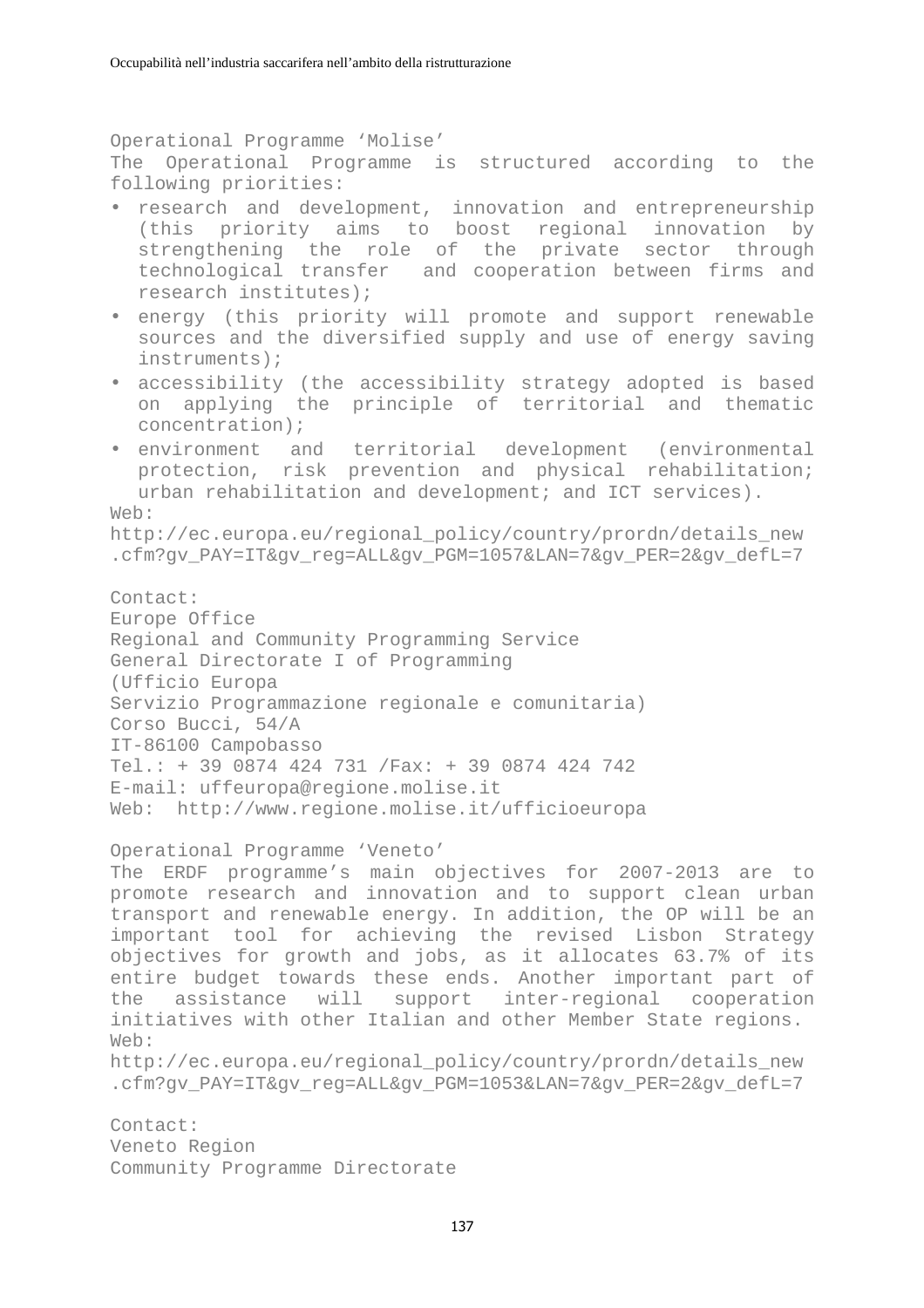Occupabilità nell'industria saccarifera nell'ambito della ristrutturazione

(Regione del Veneto Direzione Programmi Comunitari) Via S. Croce 1187 IT-30125 Venezia Tel.: +39 041 279 11 25 / Fax: +39 041 279 11 22 E-mail: progcomunitari@regione.veneto.it Web: http://www.regione.veneto.it/Economia/Programmi+Comunitari/ In addition, the European Social Fund is involved in financing several operational programmes. Italy is undertaking 24 Operational Programmes (OP) in 2007- 2013, comprising 19 regional OPs, separate OPs for the autonomous provinces of Bolzano and Trento, and three OPs covering the entire country. ESF funding is being channelled into five priority areas: adaptability, employability, social inclusion, human capital, and transnational/regional projects. Contact: Ministry of Labour and Social Security - Directorate-General for Vocational Guidance and Training Policies Ministero del lavoro e della previdenza sociale - Direzione Generale per le politiche per l'orientamento e la formazione Via Fornovo, 8 – pal. C IT-00192 Roma Tel.: +39 (0)6 367 54 802-931 / Fax: +39 (0)6 322 2358 Web: http://www.lavoro.gov.it/lavoro/Europalavoro

# 2. Rural Development Policy

Each region has established, presented and is implementing a regional Rural Development Plan (RDP).

For the Emilia-Romagna region, the general objective of the RDP is sustainable economic development from an environmental perspective in order to guarantee enhanced competitiveness and necessary social cohesion.

The financial resources should particularly boost producers', business and trade associations. The enhancement and upgrading of jobs and the development of workers' occupational skills must be encouraged in all sectors, as must the integration of immigrant workers, while ensuring full compliance with legislation in the fields of employment, social security, health and safety, and collective agreements.

For the Molise region, the strategy of the Rural Development Plan centres on three general objectives:

• improve the competitiveness of the agricultural and forestry sector;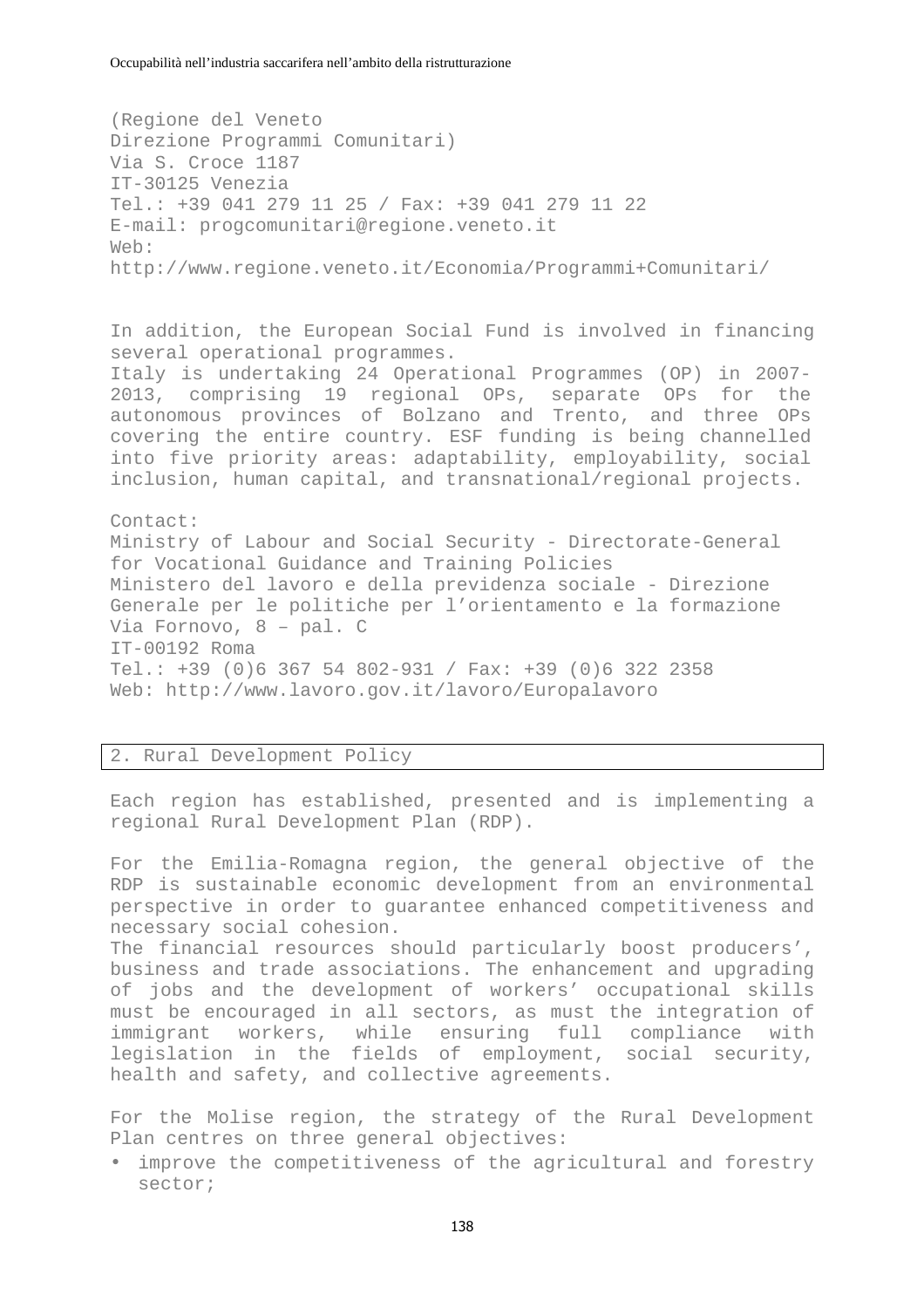- develop rural areas through land management;
- improve the quality of life in rural areas and promote the diversification of economic activity.

For the Veneto region, the overall aim of the RDP is to improve:

- the competitiveness of agriculture through modernisation, innovation and better distribution of added value through the main stakeholders in the production chain in the region;
- the environment/countryside by protecting the environment from the negative impact of agricultural practices by using a wide range of agri-environmental measures;
- the wider rural economy by supporting diversification into non-agricultural activities and the creation and development of (micro) enterprises; support for integrated and multifunctional development of agriculture in disadvantaged rural areas.

Contact: Ministry of Agriculture, Food and Forestry Ministero delle politiche agricole alimentari e forestali Via XX Settembre, n. 20 IT- 00187 Roma Tel.: +39 (0)6 46651 / Fax: +39 (0)6 4742314 Web: http://www.politicheagricole.gov.it/SviluppoRurale/Programmi\_2 007\_2013/default.htm Web: http://www.politicheagricole.it/SviluppoRurale/Programmi\_2007\_ 2013/Regioni.htm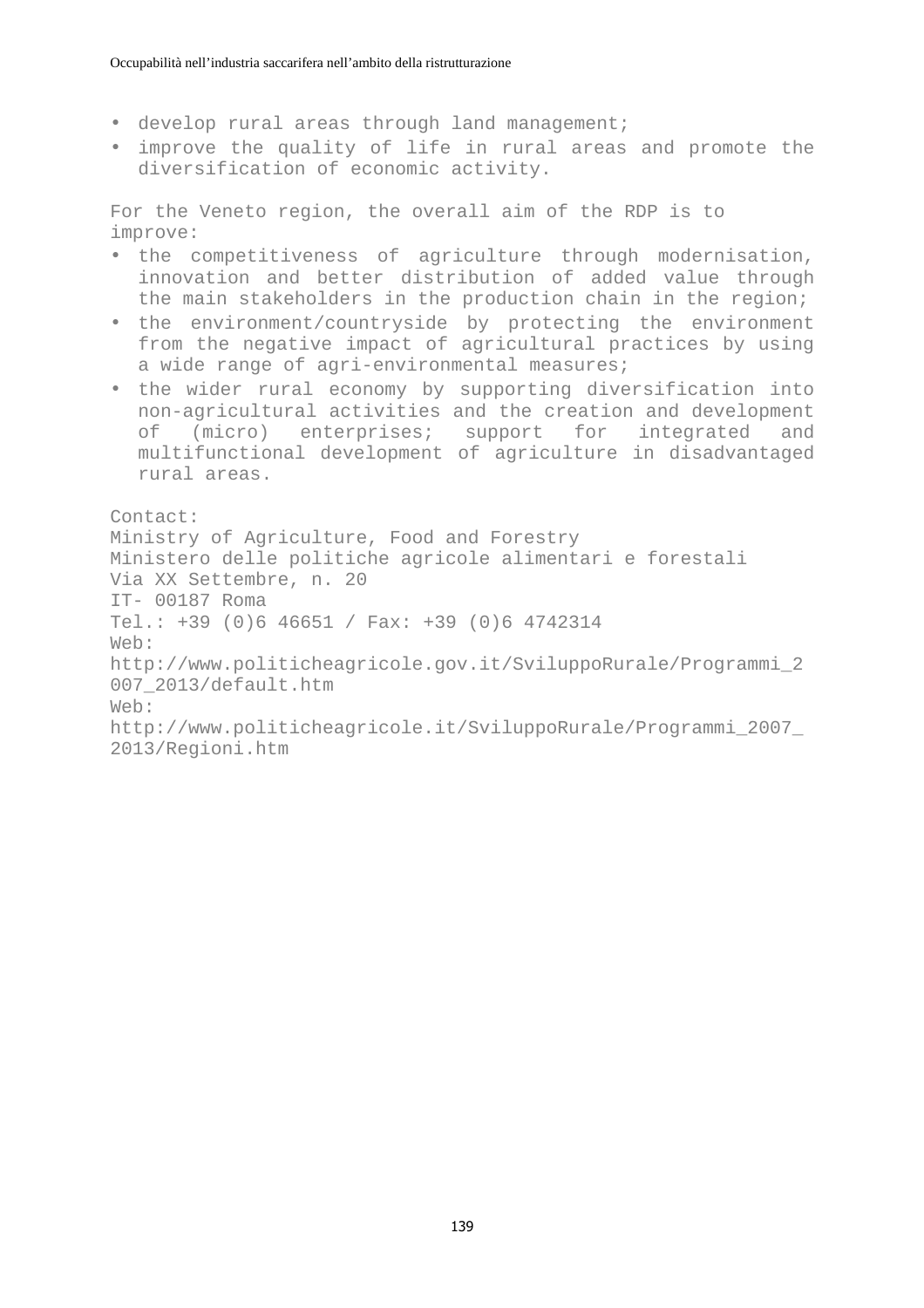3. General information on financing

Atlas of objectives http://ec.europa.eu/regional\_policy/atlas2007/italia/index\_en. htm

European Regional Development Fund: ERDF http://ec.europa.eu/regional\_policy/funds/feder/index\_en.htm

European Social Fund: ESF http://ec.europa.eu/employment\_social/esf/members/it\_en.htm

European Agricultural Fund for Regional Development: EAFRD http://ec.europa.eu/agriculture/rurdev/countries/it/index\_en.h tm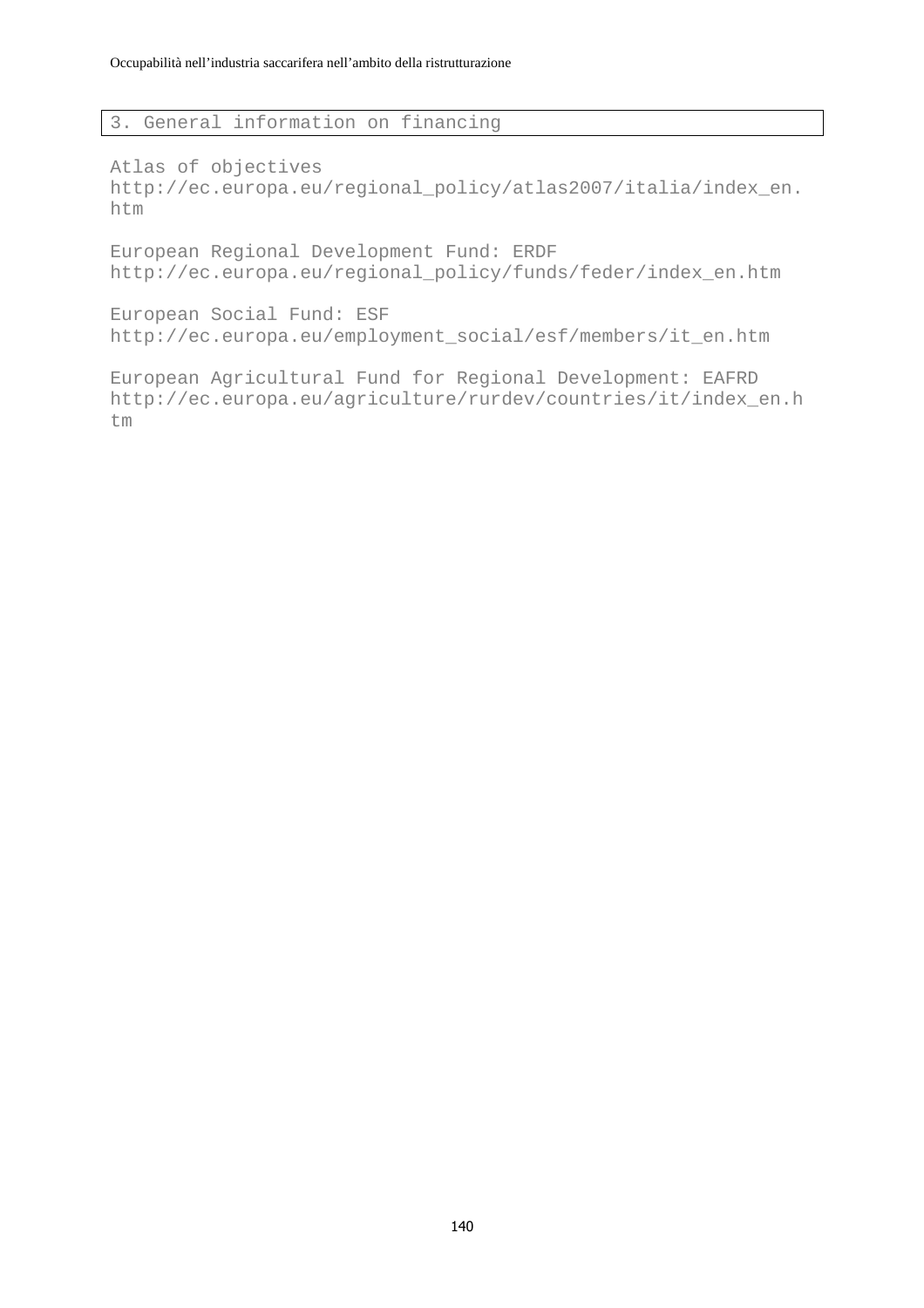#### Lithuania

The information presented in this document applies only to areas with one or more sugar factories

## 1. Convergence

The entire country is covered by the Convergence Objective. Two national operational programmes are combined and co-funded by the European Regional Development Fund (ERDF) and the Cohesion Fund. However, only one could potentially be useful to the sugar industry ('Promotion of Cohesion').

EU information website: http://ec.europa.eu/regional\_policy/atlas2007/lithuania/index\_ en.htm

National information website on the EU Structural Funds: http://www.esparama.lt/2007-2013/lt/

Operational Programme 'Promotion of Cohesion' The purpose of EU investment is to improve standards of living throughout the country, from both economic and social points of view. This should provide a basis for stable sustainable economic development in the long term. Key objectives:

- create preconditions for strengthening and unfolding the potential of local development;
- ensure accessible, high quality public services provided by healthcare, education and state employment promotion policy institutions, non-institutional social services and services to the disabled;
- improve the environment, with focus on improving energy efficiency.

Web:

http://ec.europa.eu/regional\_policy/country/prordn/details\_new .cfm?gv\_PAY=LT&gv\_reg=ALL&gv\_PGM=1170&LAN=7&gv\_per=2&gv\_defL=7

Contact: Ministry of Finance J. Tumo-Vaižganto g. 8a/2 LT-01512 Vilnius Tel.: +370 10 60 6000 / Fax: +370 9 1606 2166 Web: http://www.esparama.lt/en/contacts

In addition, the European Social Fund is involved through a specific operational programme: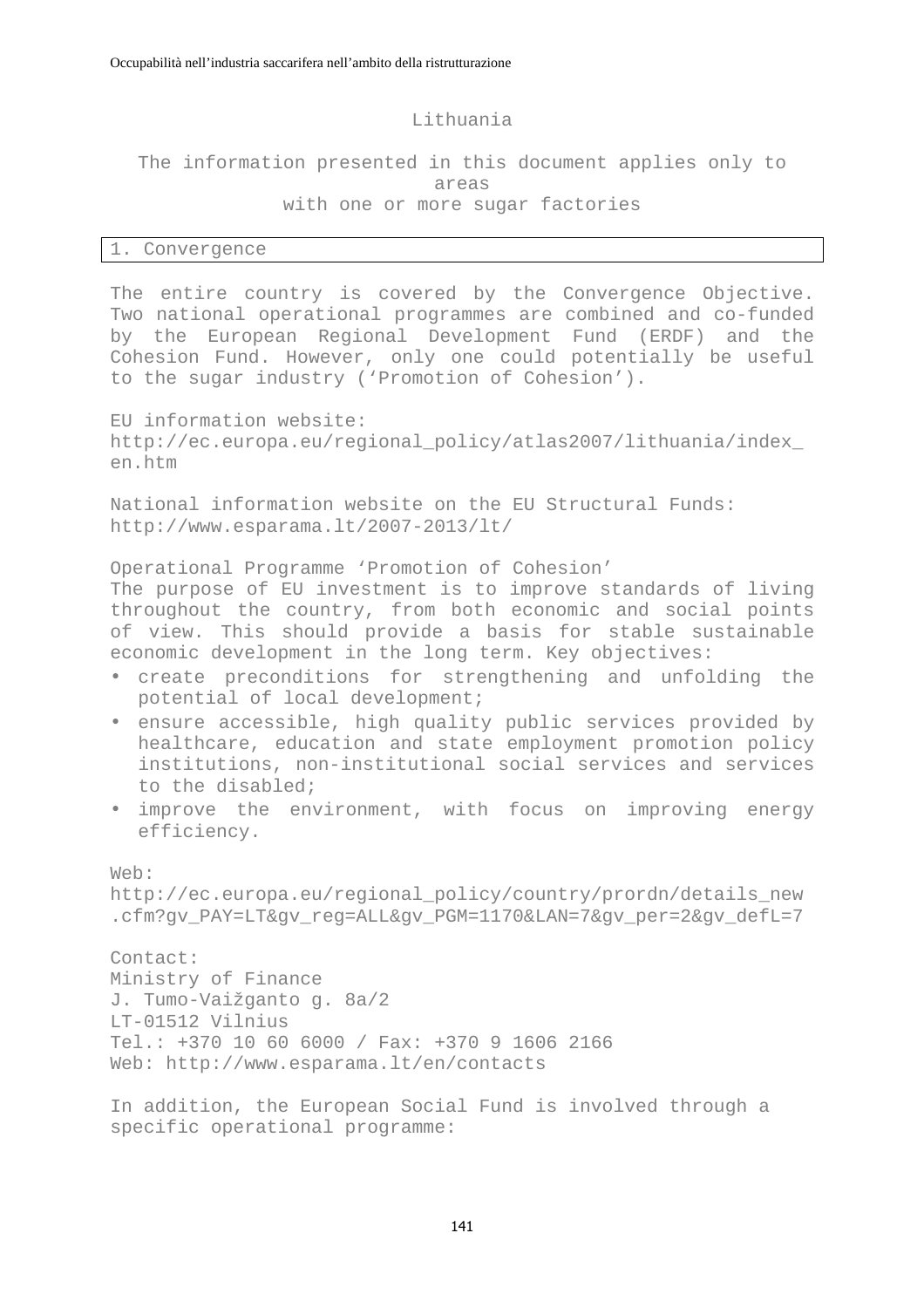The Lithuanian ESF programme aims to address labour force shortages by mobilising available human resources and upgrading skills and qualifications. Helping workers adapt to new market conditions by providing tailored training schemes is therefore key – as is improving the quality and accessibility of this training.

The priorities are as follows:

- High-quality employment and social inclusion
- Education and lifelong learning
- Increasing the competence of researchers and scientists
- Administrative capacity-building and improving efficiency in public administration

Contact: Ministry of Finance Finansu ministerija J. Tumo-Vaižganto g. 8a/2 LT-01512 Vilnius Tel.: +370 5 219 44 37 Web: http://www.esparama.lt/en/

2. Rural development policy

The general objectives have been selected in the framework of the Community Strategic Guidelines and the National Strategy Plan. They are:

- to develop modern and competitive agricultural, food and forestry sectors;
- to improve environment and landscape in order to halt the decline in biodiversity through rational use of land resources and promotion of sustainable development of agriculture and forestry;
- to improve the quality of life and increase employment of the population in rural areas;
- to promote rural development through local initiatives and partnerships.

```
Contact: 
Address: Gedimino av. 19 (Lelevelio 6), 
LT-01103 Vilnius (LIETUVA) 
Tel.: +370 5 2391111 / Fax: +370 5 2391212 
E-Mail: zum@zum.lt 
Web: 
http://www.zum.lt/min/index.cfm?fuseaction=displayHTML&file=Fi
le_202.cfm&langparam=EN 
http://www.zum.lt/lt/zemes-ukio-ministerija/kaimo-
pletra/parama-pagal-2007-2013-m--programos-priemones/
```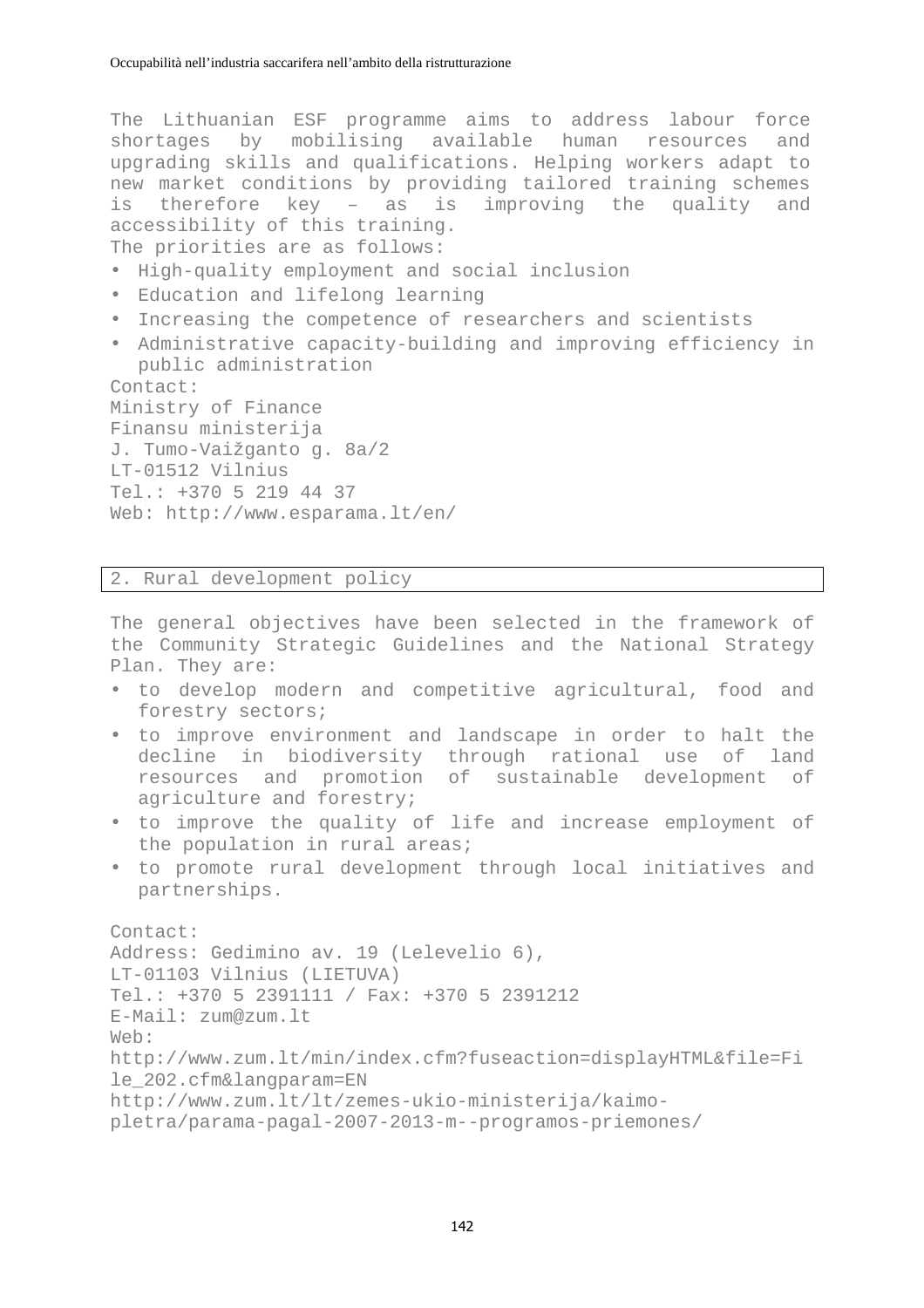3. General information on financing

Atlas of objectives http://ec.europa.eu/regional\_policy/atlas2007/lithuania/index\_ en.htm

European Regional Development Fund: ERDF http://ec.europa.eu/regional\_policy/funds/feder/index\_en.htm

European Social Fund: ESF http://ec.europa.eu/employment\_social/esf/members/lt\_en.htm

European Agricultural Fund for Regional Development: EAFRD http://ec.europa.eu/agriculture/rurdev/countries/lt/index\_en.h tm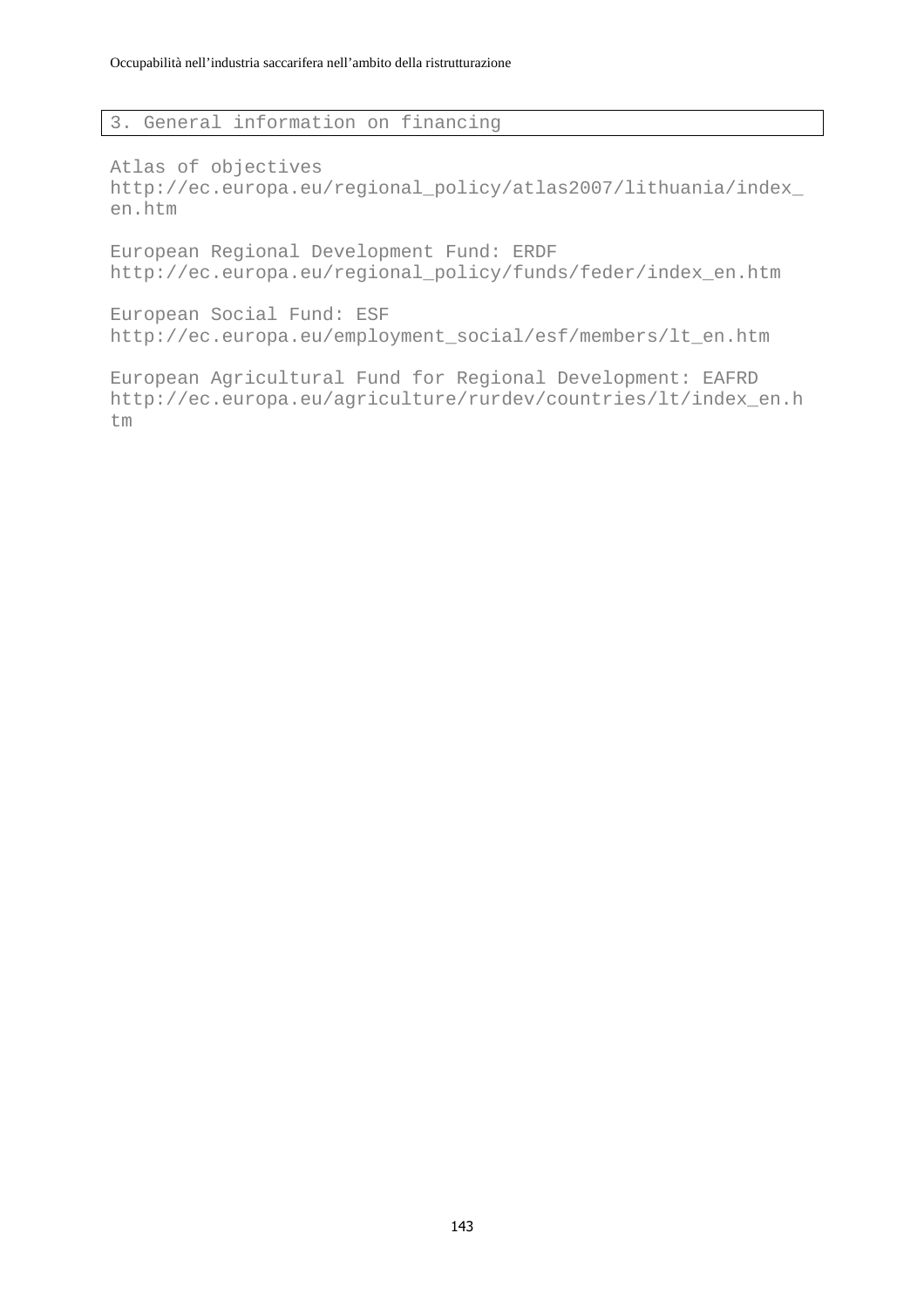## Poland

The information presented in this document applies only to areas with one or more sugar factories

## 1. Convergence

The entire country is covered by the Convergence Objective.

EU information website: http://ec.europa.eu/regional\_policy/atlas2007/poland/index\_en. htm National information website on the EU Structural Funds: http://www.funduszeeuropejskie.gov.pl/ Poland has implemented several action programmes across the country. Those relevant to the sugar industry are outlined below. These 'Convergence' Objective programmes are co-funded by the European Regional Development Fund (ERDF): Operational Programme 'Opolskie' The programme is structured according to the following priorities: • Strengthening economic attractiveness of the region • Information society • Transport • Environmental protection • Social infrastructure and higher education • Mobilisation of municipal and degraded areas Web: http://ec.europa.eu/regional\_policy/country/prordn/details\_new .cfm?gv\_PAY=PL&gv\_reg=1512&gv\_PGM=1206&gv\_defL=7&LAN=7 Contact: Council of the Opolskie voivodship ul. Piastowska 14 PL-45-082 Opole Tel.: +48 77 54 16 510 / Fax: +48 77 54 16 512 Web: http://rpo.opolskie.pl/rpo/index.php?id=5181 Operational Programme 'Lower Silesia' (Dolnoślaskie) The programme is structured according to the following priorities: • Increase in competitiveness of enterprises • Development of the information society

• Development of transport infrastructure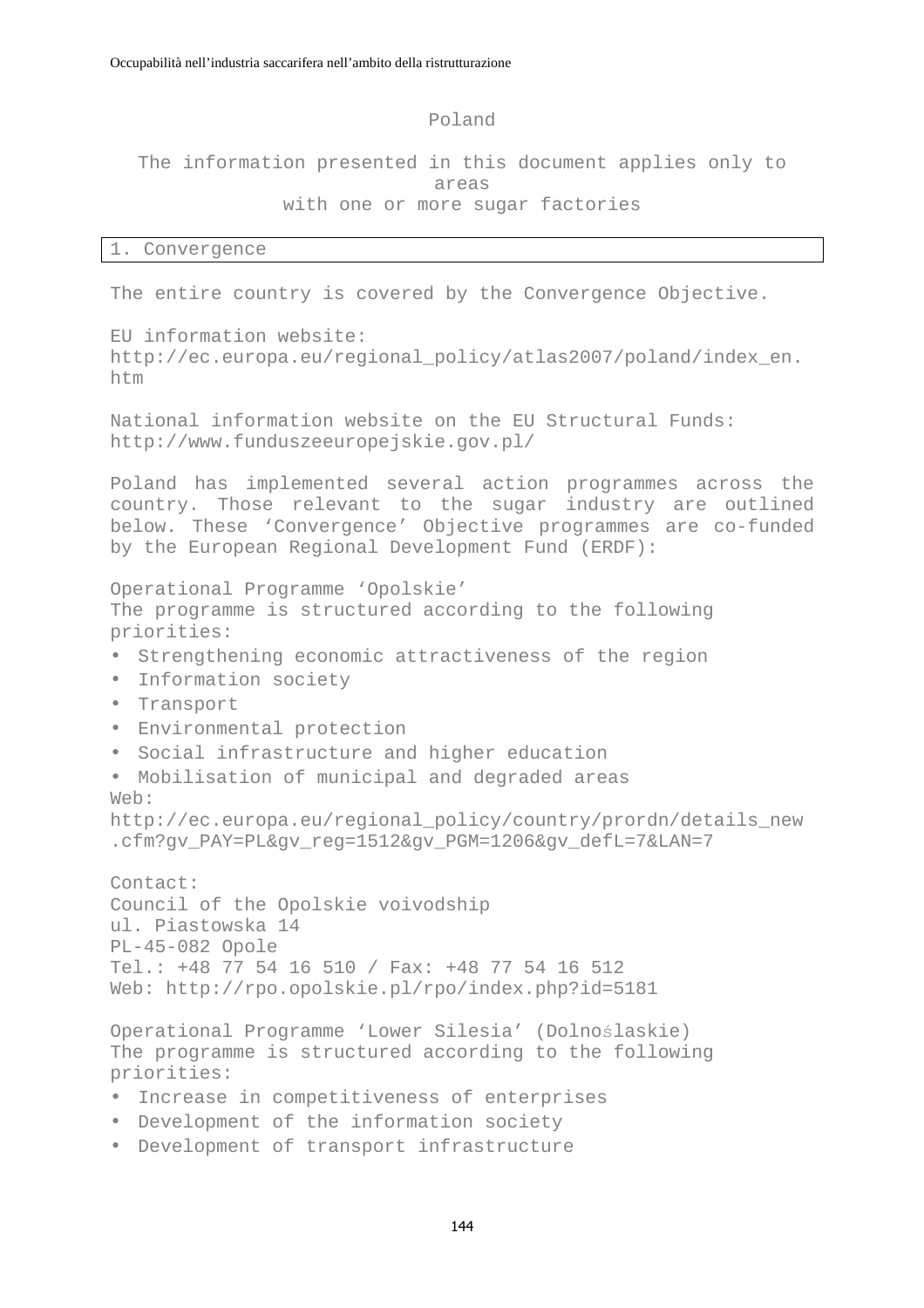• Improvement of the natural environment, ecological safety and flood defences • Environmentally friendly energy infrastructure • Exploitation and promotion of the region's potential for tourism, culture and thermal spas • Development and modernisation of education infrastructure • Modernisation of health infrastructure • Rehabilitation of degraded urban areas Web: http://ec.europa.eu/regional\_policy/country/prordn/details\_new .cfm?gv\_PAY=PL&gv\_reg=1505&gv\_PGM=1197&gv\_defL=7&LAN=7 Contact: Council of the Dolnośląskie voivodship ul. Wybrzeże Słowackiego 12-14 PL-50-411 Wrocław Tel.:+48 71 776 9335 / Fax: + 48 71 776 9003 Web: http://dolnyslask.pl/default.aspx?docId=3560 Operational Programme 'Lubelskie' The specific objectives of the programme are the following: • increase the region's competitiveness by supporting development of modern economic sectors and stimulating innovativeness, • improvement of investment conditions in the Voivodship respecting the principle of sustainable development, • increase the attractiveness of the Lublin region as a place to live, work and rest. Web: http://ec.europa.eu/regional\_policy/country/prordn/details\_new .cfm?gv\_PAY=PL&gv\_reg=ALL&gv\_PGM=1208&gv\_defL=7&LAN=7 Contact: Council of the Lubelskie voivodship ul. Spokojna 4, PL-20-074 Lublin Tel.: +48 81 4416600/ Fax: +48 81 4416602 Web: http://www.lubelskie.pl/index.php?pid=449 Operational Programme 'Mazovia' (Mazowieckie) • Development of innovation potential and entrepreneurship • Accelerating e-development • Regional transport system • Environment, prevention of natural disasters, and energy • Strengthening the role of cities in the development of the region • Using natural and cultural resources to develop tourism and recreational possibilities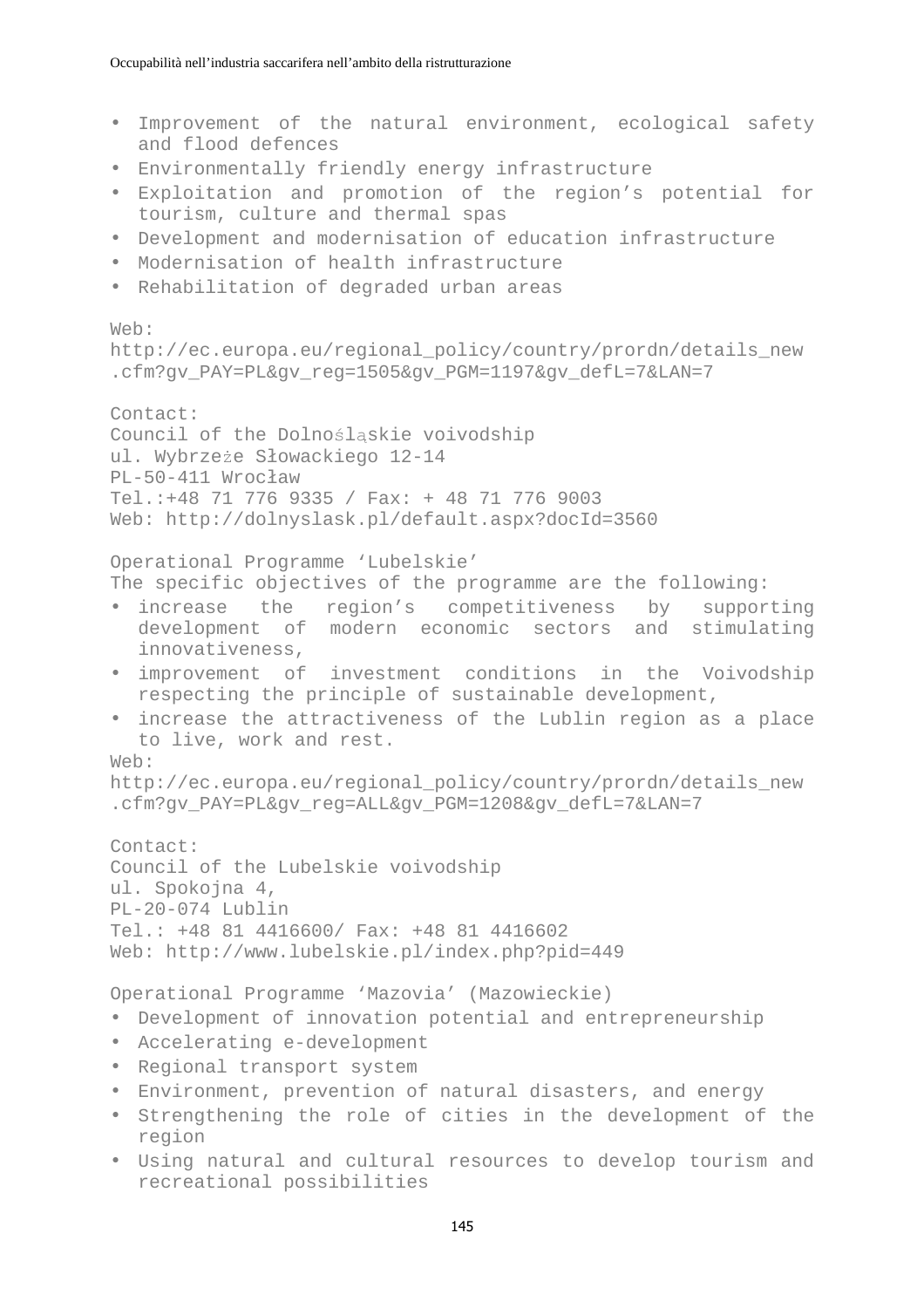• Creating and improving conditions for human capital development  $W \cap h$ : http://ec.europa.eu/regional\_policy/country/prordn/details\_new .cfm?gv\_PAY=PL&gv\_reg=ALL&gv\_PGM=1205&gv\_defL=7&LAN=7 Contact: Council of the Mazowieckie voivodship ul. B. Brechta 3 PL-03-472 Warszawa Tel.: +48 22 597 9104 / Fax: +48 22 597 9275 Web: http://www.mazovia.pl/?a=news&id=3594 Operational Programme 'Lesser Poland' (Małopolska) The principal objectives of the 2007-2013 ERDF Lesser Poland Regional Operational Programme are to increase the competitiveness and innovative capacity of the region, to enhance internal cohesion based on the sustainable growth principle and to develop the institutional potential of entities based in Lesser Poland. Web: http://ec.europa.eu/regional\_policy/country/prordn/details\_new .cfm?gv\_PAY=PL&gv\_reg=ALL&gv\_PGM=1216&LAN=7&gv\_PER=2&gv\_defL=7 Contact: Council of the Małopolska voivodship Basztowa 22 PL-31-156 Kraków Tel.: +48 12 61 60 124 / Fax: +48 12 43 00 394 Web: http://www.wrotamalopolski.pl/root\_Fundusze/Wydarzenia/Aktualn osci/default.htm Operational Programme 'Pomerania' (Pomorskie) The specific objectives of the programme are the following: • to improve the competitiveness and innovation of the economy and increase the skill levels of the population; • to improve the attractiveness of cities for investment and the links between them; • to improve attractiveness for settlement and tourism; • to overcome development barriers in areas with lower development potential. Web: http://ec.europa.eu/regional\_policy/country/prordn/details\_new .cfm?gv\_PAY=PL&gv\_reg=ALL&gv\_PGM=1215&LAN=7&gv\_PER=2&gv\_defL=7 Contact: Council of the Pomorskie voivodship Okopowa 21/27 PL-80-810 Gdańsk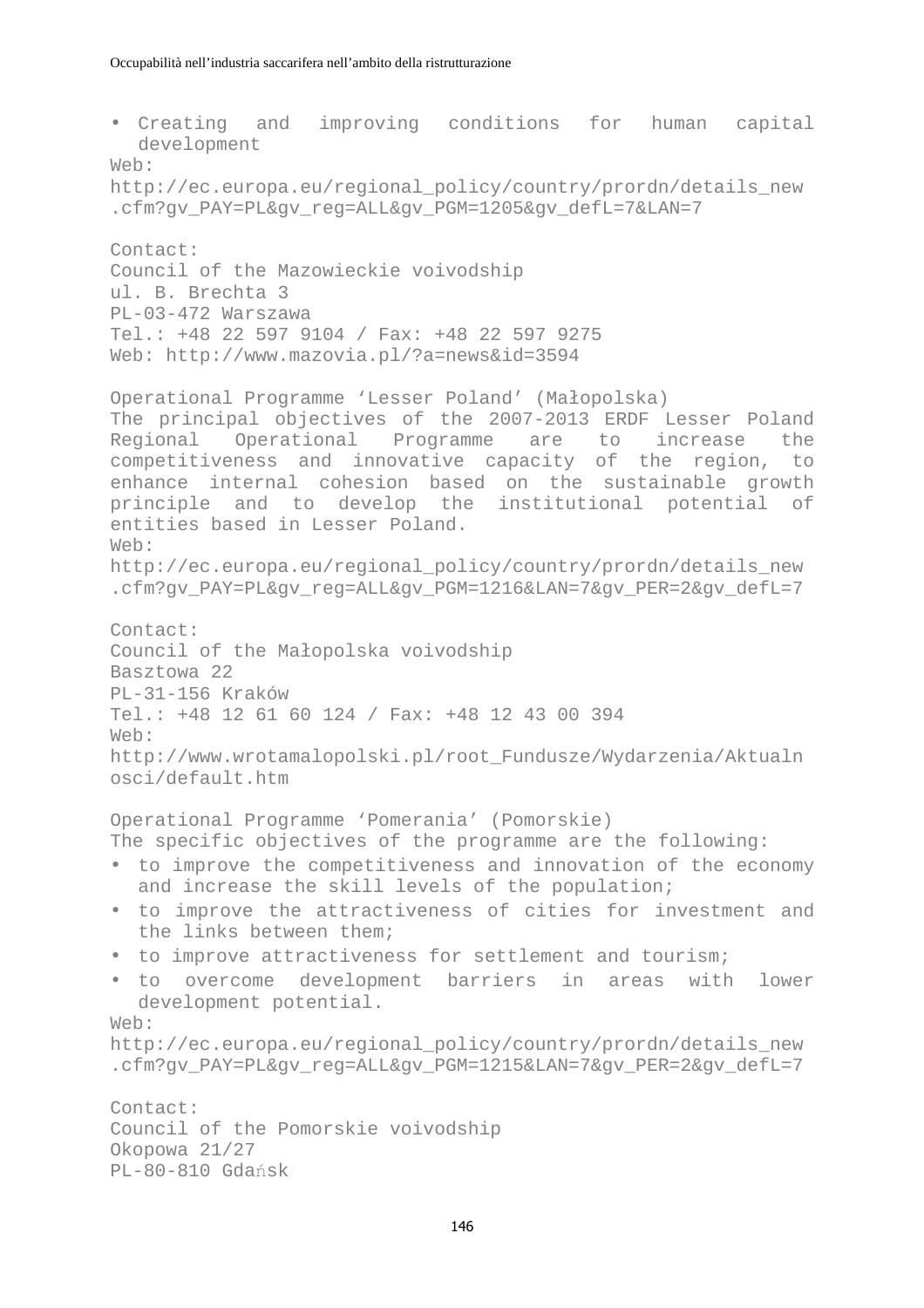Tel.: +48 58 32 61 500 / Fax: +48 58 32 61 503 Web: http://www.pomorskiewunii.pl/ Operational Programme 'Zachodniopomorskie' The specific objectives of the programme are the following: • promoting innovation and management effectiveness; • improving attractiveness to investors and the territorial cohesion of the voivodship; • improving living conditions through the preservation and protection of the natural environment and better social conditions in the voivodship. Web: http://ec.europa.eu/regional\_policy/country/prordn/details\_new .cfm?gv\_PAY=PL&gv\_reg=ALL&gv\_PGM=1199&LAN=7&gv\_PER=2&gv\_defL=7 Contact: Marshal's Office of the Zachodniopomorskie voivodship ul. Korsarzy 34 PL-70-540 Szczecin Tel.: +48 58 32 61 500 / Fax: +48 58 32 61 503 Web: http://www.rpo.wzp.pl/ Operational Programme 'Greater Poland' (Wielkopolska) The programme is structured according to the following priorities: • Competitiveness of enterprises • Communication infrastructure • Environment • Revitalisation of problem areas • Infrastructure for human capital • Tourism and cultural environment Web: http://ec.europa.eu/regional\_policy/country/prordn/details\_new .cfm?gv\_PAY=PL&gv\_reg=ALL&gv\_PGM=1200&LAN=7&gv\_PER=2&gv\_defL=7 Contact: Council of the Wielkopolska Region al. Niepodległości 18 PL-61-713 Poznań Tel.:+ 48 61 854 19 88 / Fax: + 48 61 854 17 17 Web: http://www.umww.pl/biznes/wielkopolski-regionalnyprogram-operacyjny.html Operational Programme 'Kujawsko-Pomorskie' The specific objectives of the programme are the following: • to improve the attractiveness of Kujawsko-Pomorskie voivodship; • to increase the competitiveness of the region's economy; • to advance the inhabitants' standard and quality of living.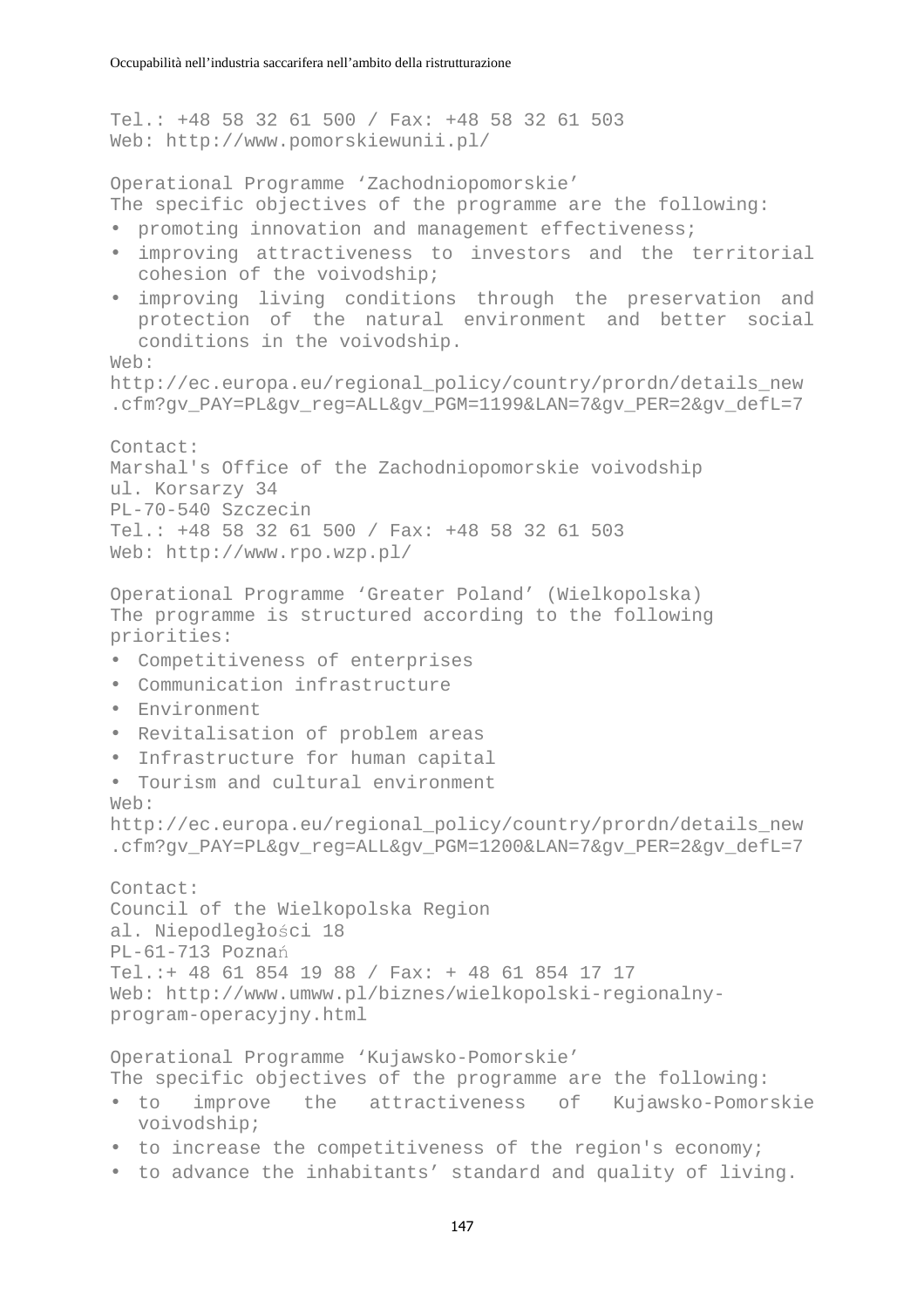Web: http://ec.europa.eu/regional\_policy/country/prordn/details\_new .cfm?gv\_PAY=PL&gv\_reg=ALL&gv\_PGM=1203&LAN=7&gv\_PER=2&gv\_defL=7 Contact: Council of the Kujawsko-Pomorskie voivodship Plac Teatralny 2 PL-87-100 Torun Tel.: +48 56 62 23 131 / Fax: +48 56 62 18 553 Web: http://fundusze.kujawsko-pomorskie.pl/ Operational Programme 'Łódzkie' The specific objectives of the programme are the following: • improvement of the transport accessibility of the Lodz region; • improvement of the state of the natural environment and energy security; • development of an innovative and competitive economic sector in the region; • development of the information society; • creation of suitable conditions for the development of human resources; • economic and social revitalisation in degraded urban areas; • increase in the capability to absorb EU resources under ROP LR. Web: http://ec.europa.eu/regional\_policy/country/prordn/details\_new .cfm?gv\_PAY=PL&gv\_reg=ALL&gv\_PGM=1325&LAN=7&gv\_PER=2&gv\_defL=7 Contact: Council of the Łódzkie Voivodship al. Piłsudskiego 8 PL-90-051 Łódź Tel.: +48 42 663 3000 / Fax: +48 42 663 3002 Web: http://www.rpo.lodzkie.pl/wps/portal/rpo/ In addition, the European Social Fund is involved through a specific operational programme: Poland has the largest amount of ESF funding of any Member State for 2007-2013. A far-reaching Operational Programme – called Human Capital – manages this funding. It covers traditional ESF areas like employment, social exclusion and workforce skills, as well as addressing challenges in education and training. The Operational Programme will also support good governance, healthcare and rural development. It has ten priorities. Priorities 1-5 concentrate on strengthening the labour market,

social assistance, education and public administration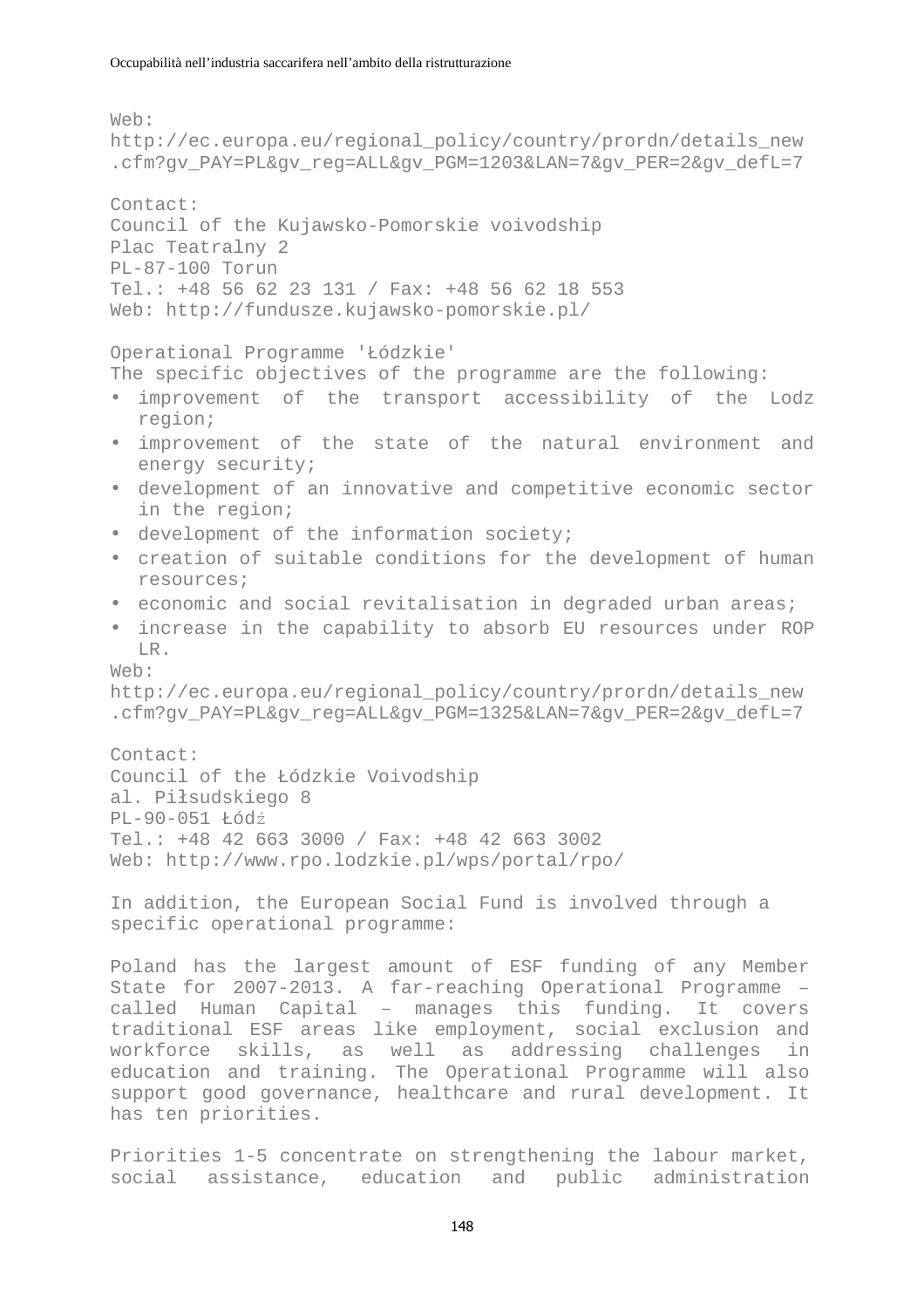institutions, while priorities 6-10 target individuals and enterprises in regions.

Contact: Ministry of Labour and Social Policy Department for Implementing the European Social Fund ul. Nowogrodzka 1/3/5 PL-00-513 Varsovie Tel.:+48 (0)22 693 47 92 / Fax: +48 (0)22 693 40 72

Department for ESF Management Ministry of Regional Development Wspólna 2/4, PL-00-926 Varsovie Tel.: +48 22 501 52 00 / Fax: +48 22 501 50 31 Web: www.efs.gov.pl - www.mrr.gov.pl

### 2. Rural Development Policy

The implementation of the Rural Development Programme 2007- 2013 is based on the multifunctionality of agriculture and rural areas. The Programme will strengthen the economic competitiveness of agricultural holdings and of the agri-food sector, contribute to land management and environmental protection, and enhance the quality of life and diversify the rural economy.

Contact: Agricultural Advisory Centre in Brwinów ul. Pszczelińska 99 05-840 Brwinów Tel. / Fax +48 22 729 66 34 (38); +48 22 729 72 91 E-mail: brwinow\_sekretariat@cdr.gov.pl Web: http://www.cdr.gov.pl

#### 3. General information on financing

Atlas of objectives http://ec.europa.eu/regional\_policy/atlas2007/poland/index\_en. htm

European Regional Development Fund: ERDF http://ec.europa.eu/regional\_policy/funds/feder/index\_en.htm

European Social Fund: ESF http://ec.europa.eu/employment\_social/esf/members/pl\_en.htm

European Agricultural Fund for Regional Development: EAFRD http://ec.europa.eu/agriculture/rurdev/countries/pl/index\_en.h tm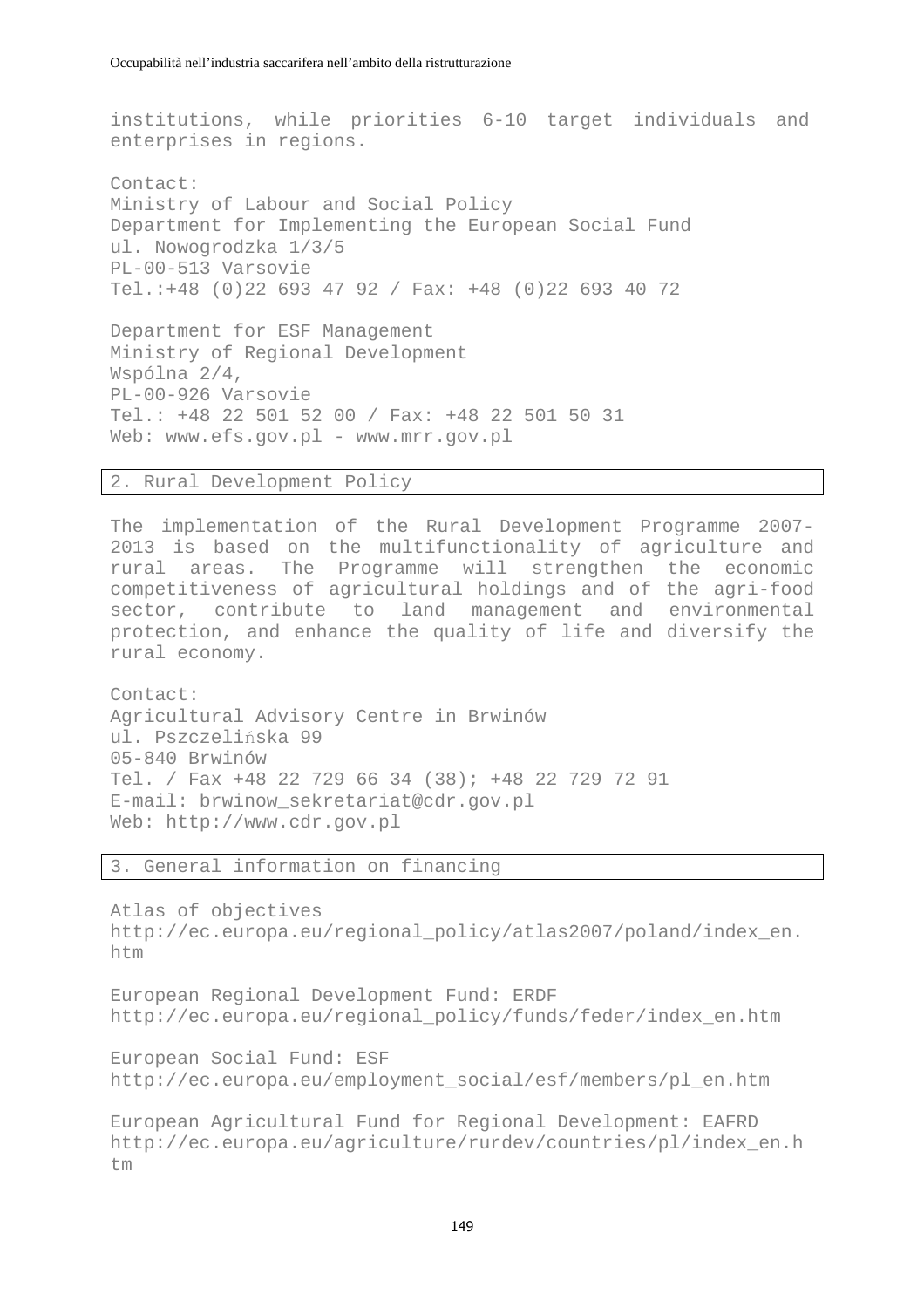Occupabilità nell'industria saccarifera nell'ambito della ristrutturazione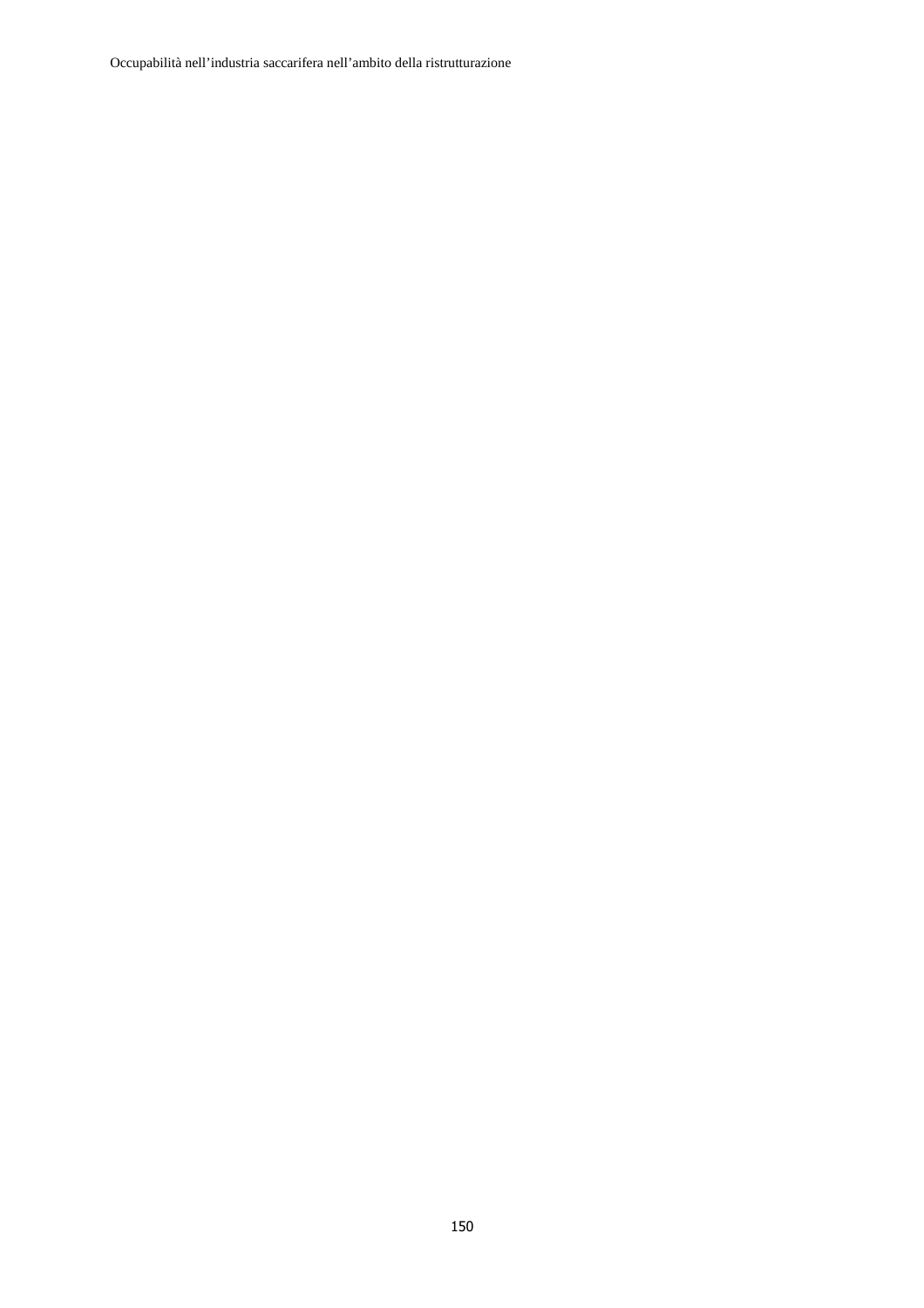Portugal

The information presented in this document applies only to areas with one or more sugar factories

### 1. Convergence

```
EU information website: 
http://ec.europa.eu/regional_policy/atlas2007/portugal/index_e
n.htm 
National information website on the EU Structural Funds: 
http://www.qren.pt/ 
Operational Programme 'Norte' 
The Operational Programme is structured according to the 
following five priorities: 
• competitiveness, innovation and knowledge; 
• economic enhancement of specific resources; 
• environmental and territorial rehabilitation and 
  development;
• urban system development; 
• governance and institutional enablement. 
Web: 
http://ec.europa.eu/regional_policy/country/prordn/details_new
.cfm?gv_PAY=PT&gv_reg=ALL%0b&gv_PGM=1046&gv_defL=9&LAN=7 
Contact: 
Executive Committee of the Regional Programme 
Comissão Directiva do Programa Regional 
Rua Raínha D. Estefânia, 251 
PT-4150-304 Porto 
Tel.: +351 226 086 300 / Fax: +351 226 061 489 
E-mail: novonorte@ccdr-n.pt 
Web: O Novo Norte 
Operational Programme 'Alentejo' 
The main aim of the Operational Programme is to establish 
conditions for growth by: 
• improving and promoting the region; 
• enhancing human resources; 
• business innovation and competitiveness; 
• developing research and the information society; 
• making use of the region's natural resources and heritage; 
• improving the quality of the environment; 
• improving the region's road network and its links with other 
  regional and national transport systems;
```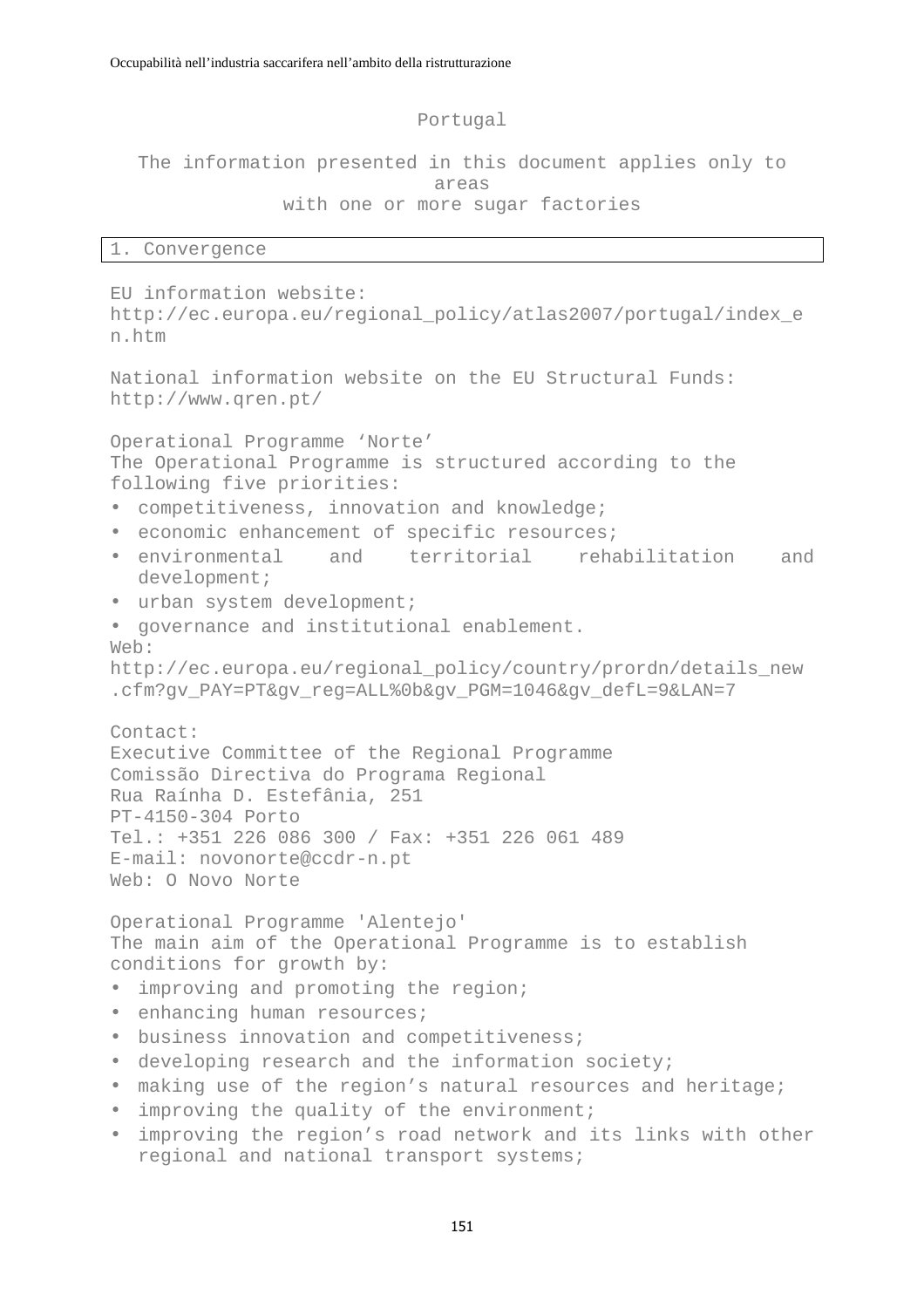• modernising the region's administrative and management system.  $W \cap h$ : http://ec.europa.eu/regional\_policy/country/prordn/details\_new .cfm?gv\_PAY=PT&gv\_reg=ALL&gv\_PGM=1219&LAN=7&gv\_PER=2&gv\_defL=7 Contact: Operational Programme 'Alentejo' Avenida Engenheiro Arantes e Oliveira, nº 193 PT-7004 - 514 Évora Tel.: +351 266 740 300 / Fax: +351 266 706 562 E-mail: inalentejo@ccdr-a.gov.pt Web: http://www.ccdr-a.gov.pt/poaqren/ **Operational Programme 'Azores'** The Operational Programme is structured around five main priorities: • encourage the creation of wealth and jobs in the Azores; • strengthen society in the Azores and improve integration; • improve regional infrastructure networks linked to accessibility; • upgrade and enhance the environmental system; • compensate for the additional costs linked to the remoteness of the Azores. Web: http://ec.europa.eu/regional\_policy/country/prordn/details\_new .cfm?gv\_PAY=PT&gv\_reg=ALL &gv\_PGM=1221&LAN=7&gv\_PER=2&gv\_defL=7 Contact: Studies and Planning Office (Azores Region) Direcção Regional de Estudos e Planeamento dos Açores Caminho do Meio, 58 - S. Carlos PT-9701-853 Angra do Heroísmo Tel.: +351 295 206 380 / Fax: +351 295 206 381 / 295 332 774 E-mail: drepa@azores.gov.pt Web: http://www.proconvergencia.azores.gov.pt/

## 2. Regional Competitiveness and Employment

The Lisbon region is the only region covered by this objective.

Operational Programme 'Lisbon' The main objectives of the programme are:

- regional competitiveness, based on the region's key position;
- boosting the skill levels of human resources;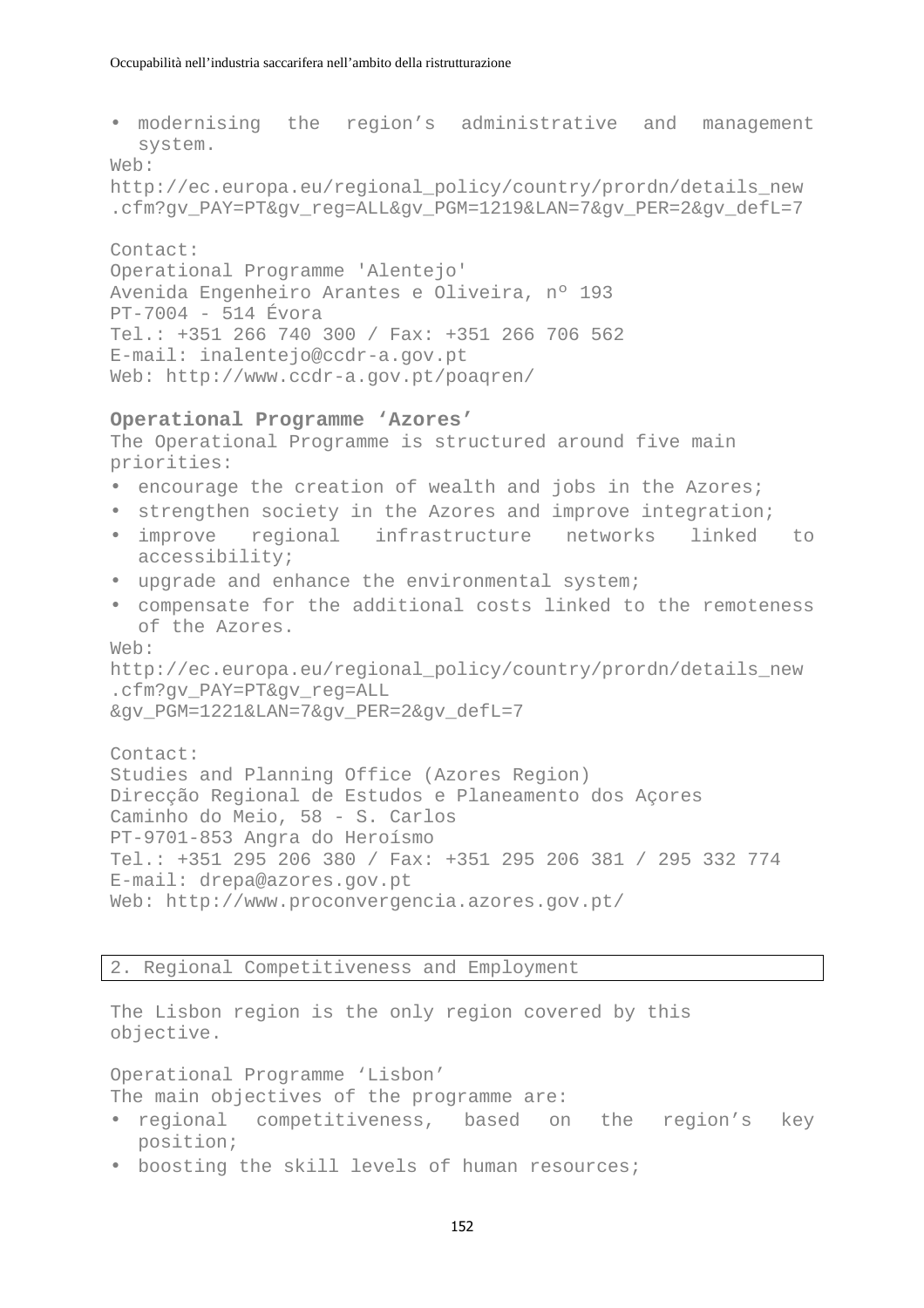• enhancement of the region;

• better quality of the environment and more effective governance by increasing the involvement of citizens. Web: http://ec.europa.eu/regional\_policy/country/prordn/details\_new .cfm?gv\_PAY=PT&gv\_reg=ALL

&gv\_PGM=1224&LAN=7&gv\_PER=2&gv\_defL=7

Contact: Commission for the Coordination and Regional Development of Lisbon and the Tagus Valley Comissão de Coordenação e Desenvolvimento Regional de Lisboa e Vale do Tejo Rua Artilharia Um, 33 PT-1269-145 Lisboa Tel.: +351 213 837 100 / Fax: +351 213 847 985 E-mail: porlisboa@ccdr-lvt.pt Web: http://www.porlisboa.qren.pt/

In addition, the European Social Fund is involved in financing several operational programmes.

Portugal has four ESF Operational Programmes. The largest covers mainland Portugal and is described below. There are also separate OPs for the autonomous island regions of the Azores and Madeira, with priorities that focus on their particular needs. The OP for mainland Portugal – Human Potential – has four objectives: improving general skill levels throughout the country; promoting science, innovation and modernisation; supporting the quality of work, entrepreneurship and the entry of the young into the workforce; and increasing social cohesion and equal opportunities. These objectives will be met through seven thematic priorities for funding:

- initial qualifications;
- adaptability and lifelong learning;
- reinforcing managerial and professional skills;
- advanced training for competitiveness;
- supporting entrepreneurship and active employment;
- citizenship, inclusion and social development;
- gender equality.

Contact: European Social Fund Management Institute Instituto de Gestao do Fundo Social Europeu Rua Castilho, 5, 7o-8o PT-1250-066 Lisboa Fax: +351 21 359 16 01 E-mail: geral@igfse.pt Web: http://www.igfse.pt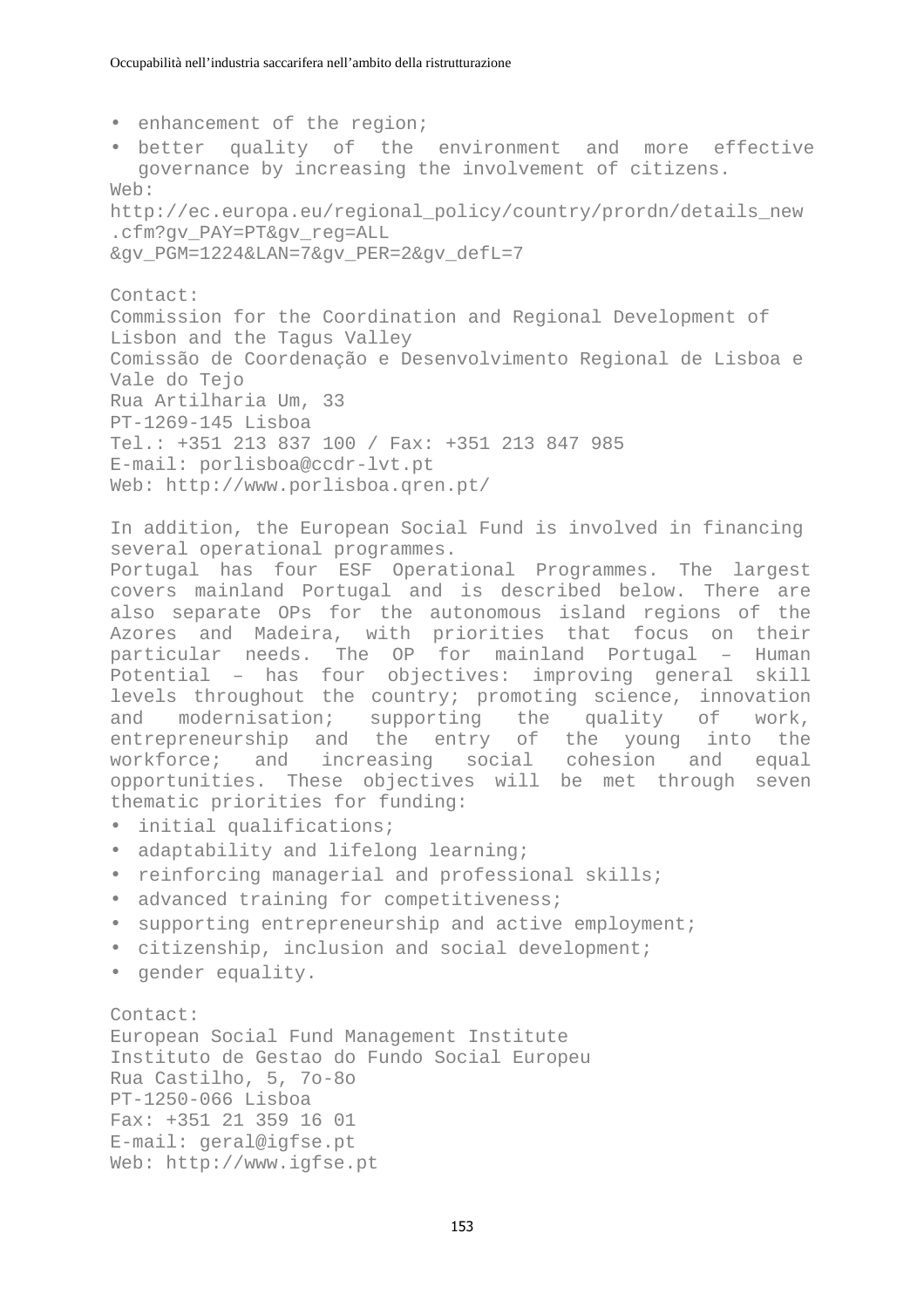|  |  | 3. Rural Development Policy |  |
|--|--|-----------------------------|--|
|--|--|-----------------------------|--|

Rural Development Plan for mainland Portugal

The overall objectives were chosen in accordance with the Community Strategic Guidelines (CSG) and the National Strategy Plan, and are:

- improving the competitiveness of the agricultural and forestry sectors;
- promoting the sustainability of the countryside and natural resources;
- economic and social revitalisation of rural areas.

Strong emphasis is placed on competitiveness, selectivity and the value chain approach. It is the main priority of the Rural Development Programme, and improving the competitiveness of the agricultural and forestry sector is the fundamental pillar on which the strategy is based.

Rural Development Plan for the Autonomous Region of Azores The overall objective, which derives from the Community Strategic Guidelines (CSG) and the National Strategy Plan, is "to promote environmentally and socially sustainable competitiveness of enterprises and territories". Five strategic objectives have been defined:

- improving the competitiveness of the agricultural and forestry sectors;
- promoting sustainable management of rural areas and natural resources;
- promoting economic diversification and employment in rural areas;
- strengthening territorial and social cohesion;
- promoting the efficiency of intervention by public and private bodies and associations in sectoral and land management.

```
Contact: 
PRODER 
Rua Padre António Vieira, 1 
PT-1099–073 LISBOA 
Tel.: +351 213 819 333 / Fax: +351 213 856 858 
E-mail: proder@gpp.pt 
Web: 
http://www.proder.pt/PresentationLayer/conteudo.aspx?menuid=36
6&exmenuid=423
```
#### 4. General information on financing

Atlas of objectives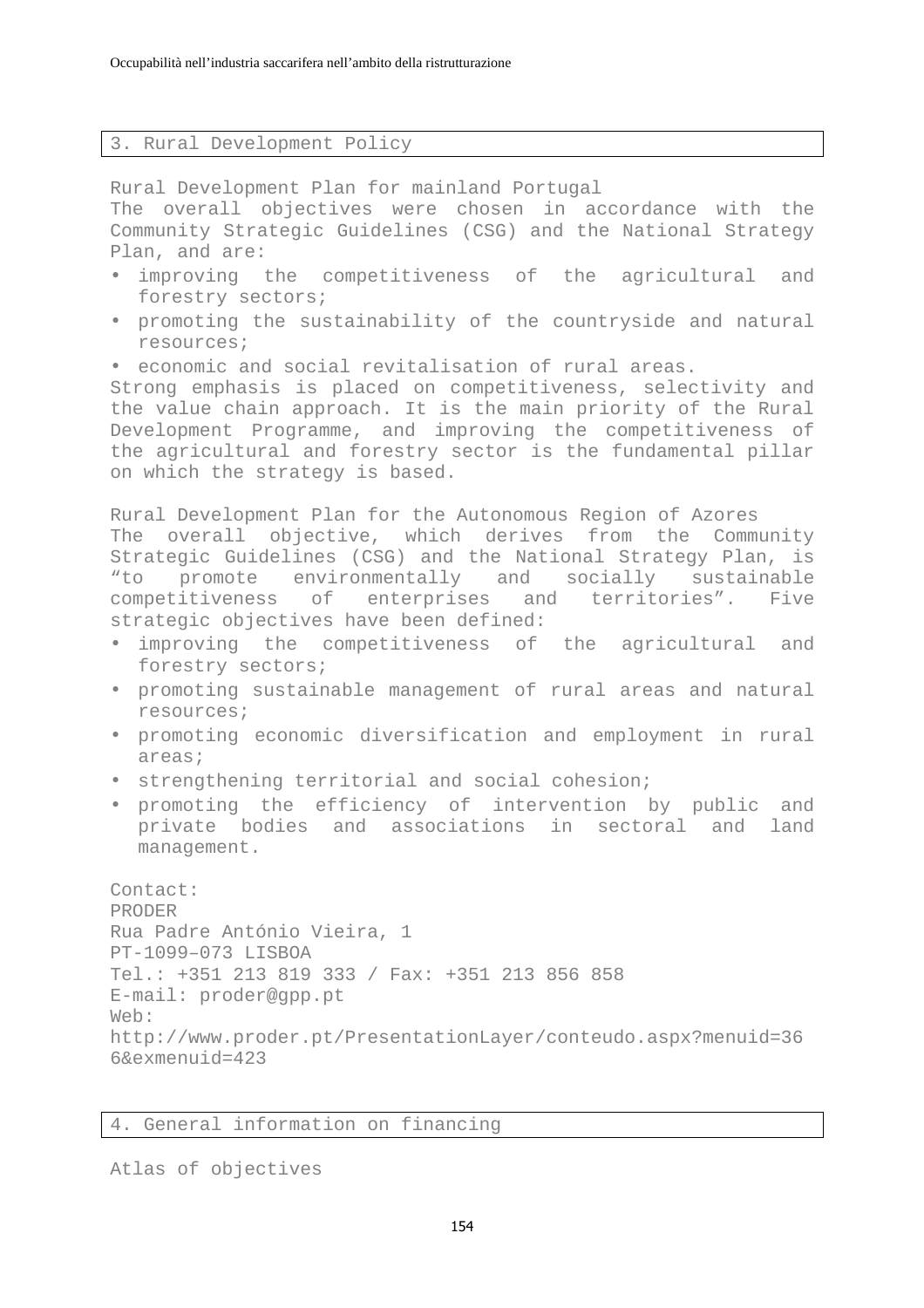### Occupabilità nell'industria saccarifera nell'ambito della ristrutturazione

http://ec.europa.eu/regional\_policy/atlas2007/portugal/index\_e n.htm

European Regional Development Fund: ERDF http://ec.europa.eu/regional\_policy/funds/feder/index\_en.htm

European Social Fund: ESF http://ec.europa.eu/employment\_social/esf/members/pt\_en.htm

European Agricultural Fund for Regional Development: EAFRD http://ec.europa.eu/agriculture/rurdev/countries/pt/index\_en.h tm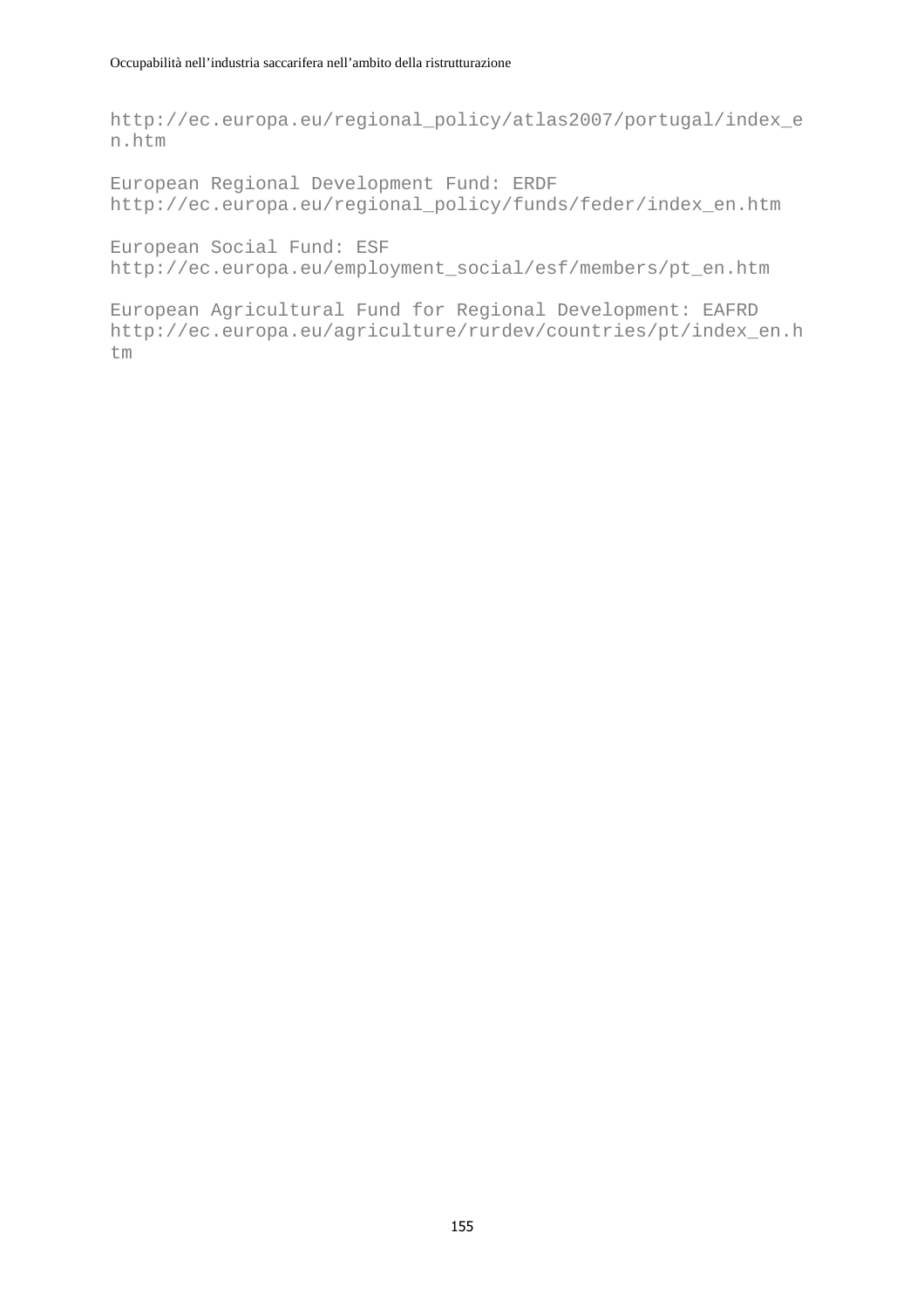Romania

The information presented in this document applies only to areas with one or more sugar factories

### 1. Convergence

EU information website: http://ec.europa.eu/regional\_policy/atlas2007/romania/index\_en .htm

National information website on the EU Structural Funds: http://www.fonduri-ue.ro/

Romania has presented national Operational Programmes (OPs) only. Of the five existing programmes, only the OP 'Increase of Economic Competitiveness' may be of benefit to the sugar sector.

Operational Programme 'Increase of Economic Competitiveness'

The general objectives are increasing the productivity of Romanian companies while complying with the principles of sustainable development, and reducing disparities with EU average productivity. Taking into account the possibilities for improving the competitiveness of Romanian businesses, the following priority axes have been identified:

- an innovative and eco-efficient production system;
- research, technological development and innovation for competitiveness;
- ICT for the private and public sectors;
- increasing energy efficiency and security of supply, in the context of combating climate change.

Web:

http://ec.europa.eu/regional\_policy/country/prordn/details\_new .cfm?gv\_PAY=RO&gv\_reg=ALL&gv\_PGM=1045&LAN=7&gv\_per=2&gv\_defL=7

Contact: Ministry of Economy and Finance 152 Victoriei Street RO-Sector 1 Bucharest Tel.: +40 21 202 52 72 / Fax: +40 21 202 52 75 Web: http://amposcce.minind.ro/

The European Social Fund in Romania

Romania's ESF Operational Programmes adopt a dual approach to tackling the challenges the country faces. The first OP is entitled Human Resources Development and is dedicated to optimising the Romanian workforce. It plans to increase the educational level, employability and adaptability. The second,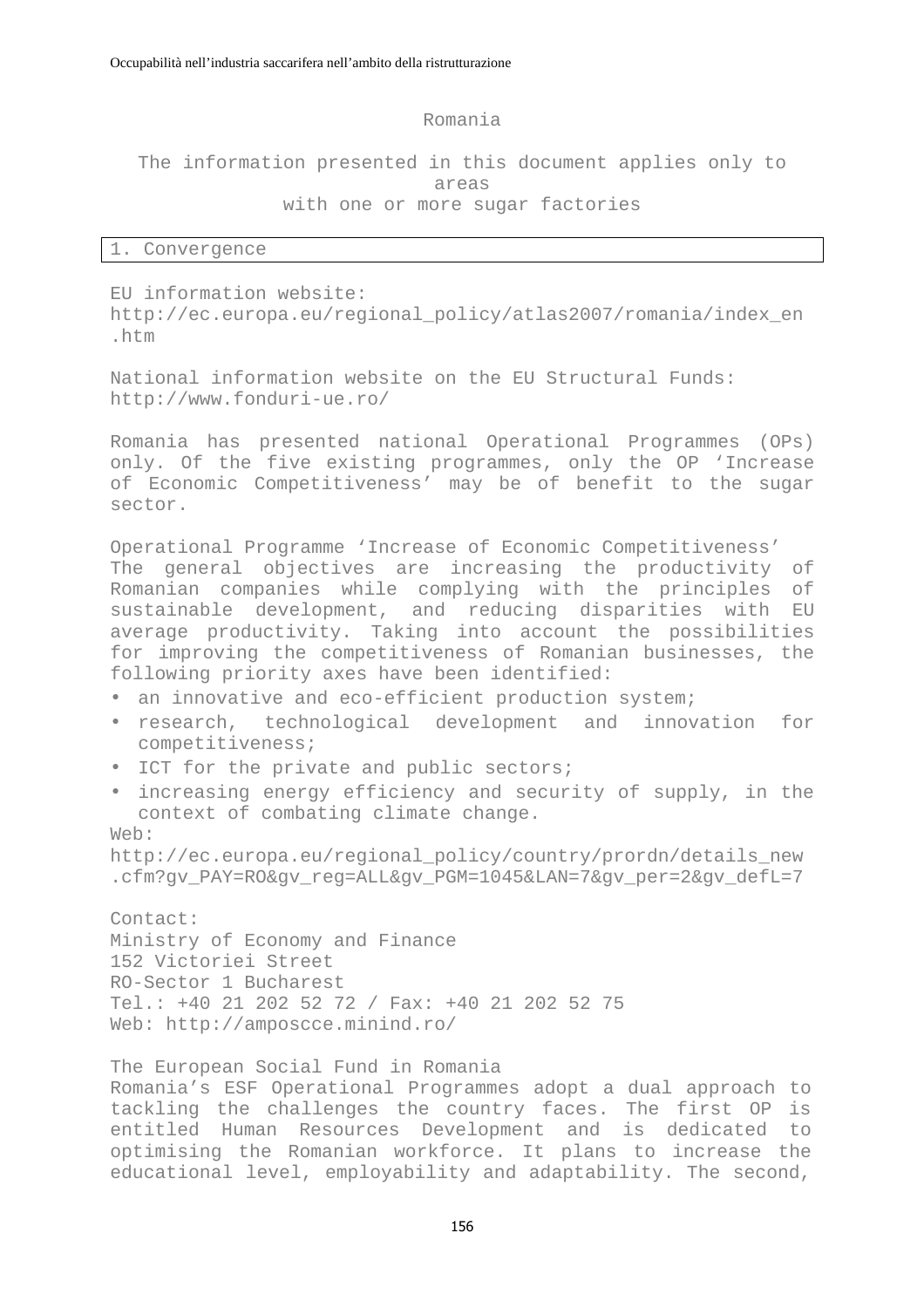Administrative Capacity Development, is designed to improve the public policy and service infrastructure in order to achieve the Human Resources Development objectives.

Contact: Managing Authority for the Sectoral Operational Programme "Human Resources Development" Calea Plevnei no. 46 - 48 RO-Sector 1 Bucharest Tel.: +40 21 315 02 09 / Fax: + 40 21 315 02 06 E-mail: posdru@fseromania.ro Web: www.fseromania.ro

### 2. Rural Development Policy

On the basis of the key challenges identified, the Community Strategic Guidelines (CSG), and the Lisbon and Göteborg objectives, the following overall objectives have been defined:

- facilitate the transformation and modernisation of the agricultural and forestry production and processing sectors, improve competitiveness and ensure environmental sustainability;
- maintain and enhance the rural environment;
- facilitate the movement of labour out of agriculture into other sectors, and ensure adequate economic and social conditions for the rural population.

Contact: Ministry of Agriculture, Forestry and Rural Development Ministerul Agriculturii, Pădurilor şi Dezvoltării Rurale B-dul Carol I, nr. 24 RO-sector 3 Bucuresti codul postal 020921 oficiul postal 37 Tel.: 004-021-307-23-00 E-mail: feadr@madr.ro Web: http://www.mapam.ro/pages/page.php?self=03&sub=0302&tz=030202

## 3. General information on financing

Atlas of objectives http://ec.europa.eu/regional\_policy/atlas2007/romania/index\_en .htm

European Regional Development Fund: ERDF http://ec.europa.eu/regional\_policy/funds/feder/index\_en.htm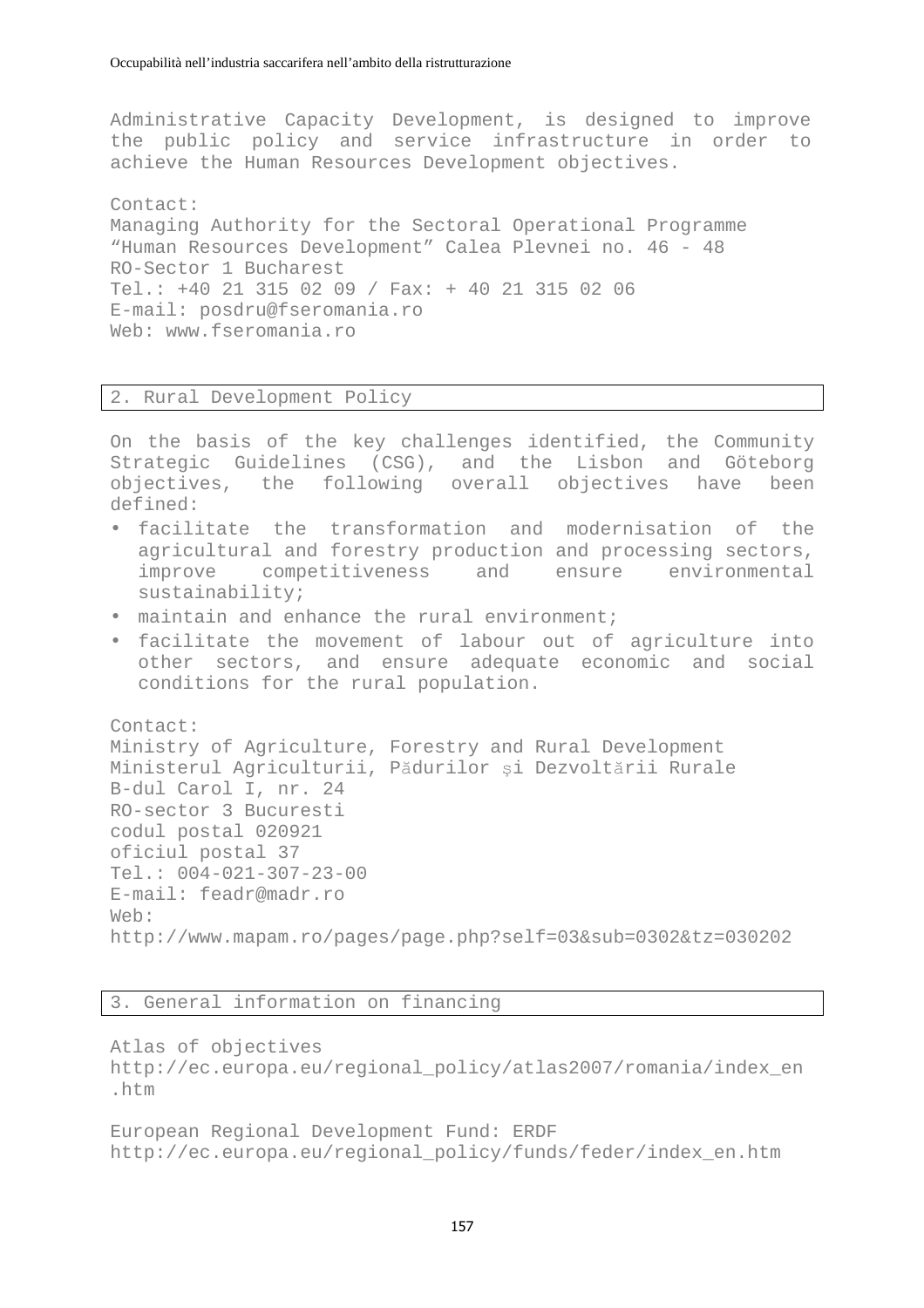European Social Fund: ESF http://ec.europa.eu/employment\_social/esf/members/ro\_en.htm

European Agricultural Fund for Regional Development: EAFRD http://ec.europa.eu/agriculture/rurdev/countries/ro/index\_en.h tm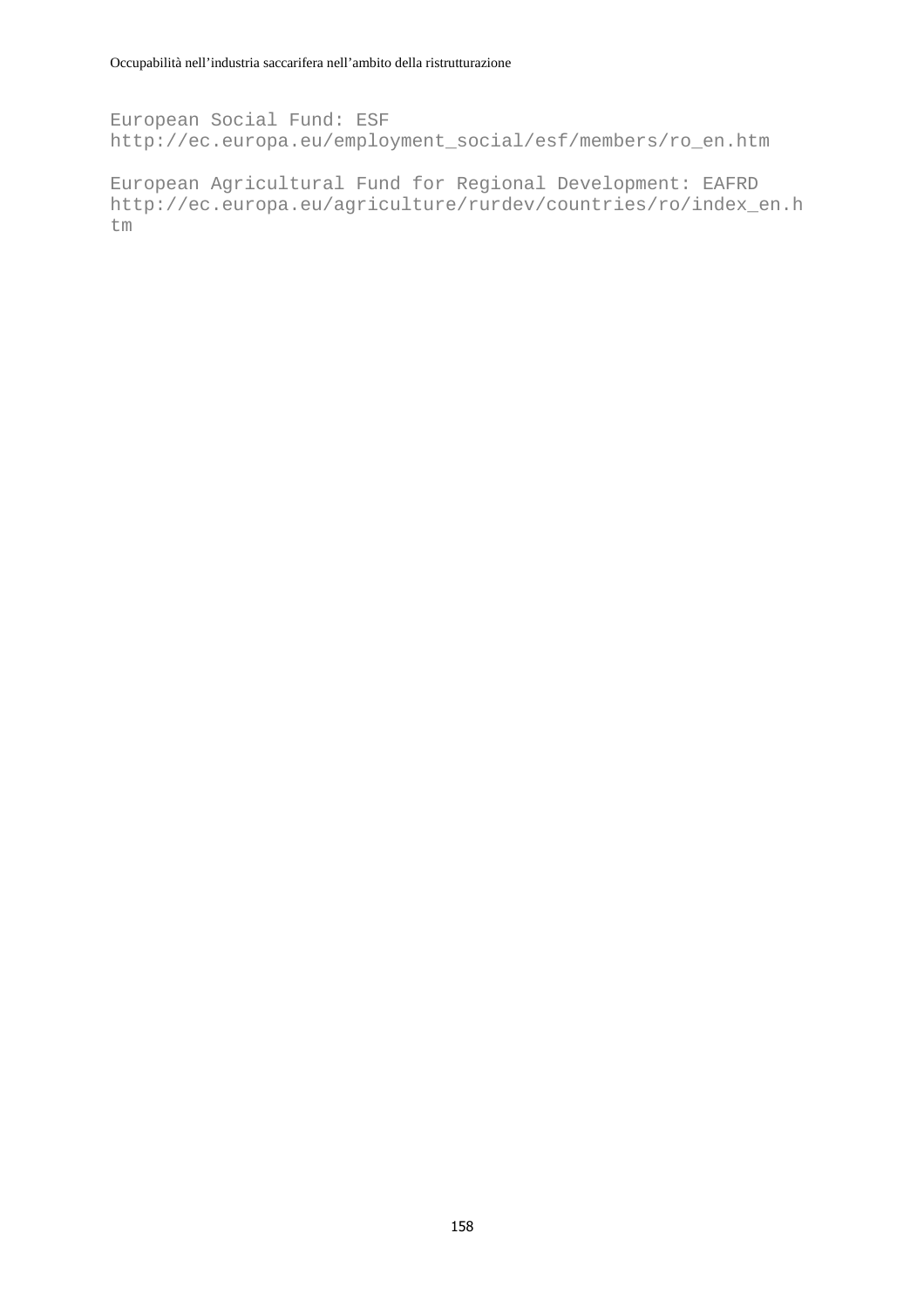### Slovakia

The information presented in this document applies only to areas with one or more sugar factories

### 1. Convergence

The entire country is covered by the Convergence Objective. Two national Operational Programmes are combined and co-funded by the European Regional Development Fund (ERDF) and the Cohesion Fund. However, only one could potentially be useful to the sugar industry ('Competitiveness and Economic Growth')

EU information website: http://ec.europa.eu/regional\_policy/atlas2007/slovakia/index\_e n.htm

National information website on the EU Structural Funds: http://www.economy.gov.sk/strukturalne-fondy-5590/127275s

Operational Programme 'Competitiveness and Economic Growth' The programme aims to increase the level of expenditure on innovative actions within small and medium-sized enterprises (SMEs). In the area of energy, outputs will include a 15-fold increase in the amount of renewable energy used in industry. The principal objectives of the programme are:

• innovation and increase in competitiveness;

- energy efficiency, including use of renewable energies;
- tourism.

Web:

http://ec.europa.eu/regional\_policy/country/prordn/details\_new .cfm?gv\_PAY=SK&gv\_reg=ALL&gv\_PGM=1234&gv\_defL=7&LAN=7

Contact: Ministry of Economy Mierová 19 SK-827 15 Bratislava Tel.: +421 2 4854 7021 / Fax: +421 2 4854 5010 Web: http://www.economy.gov.sk/programove-obdobie-2007---2013- 6117/127802s

In addition, the European Social Fund is involved through a specific operational programme:

Slovakia's ESF strategy will be implemented through two Operational Programmes. Operational Programme: Education Here the emphasis will be on completing reforms in the education system and building the learning culture needed for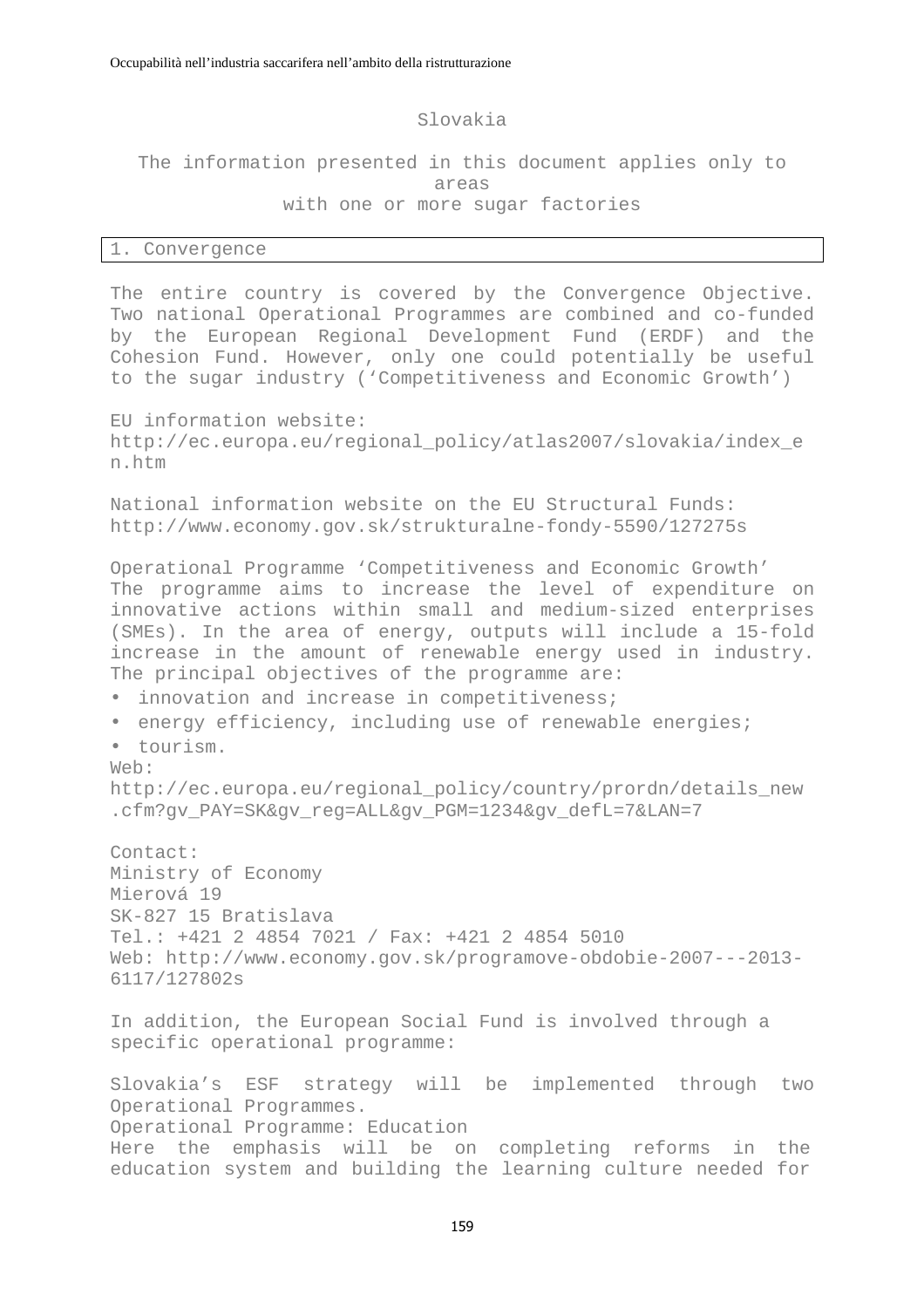a more mobile, educated and skilled workforce able to generate high, sustainable economic growth and meet the needs of a knowledge-based society.

Operational Programme: Employment and Social Inclusion Higher employment will be supported by measures to invest in the workforce and reduce unemployment, especially long-term unemployment. Improving skill levels, particularly amongst vulnerable sectors of the population, will foster social inclusion, with particular reference to the Roma communities. This will have the effect, inter alia, of reducing intraregional disparities in the unemployment level.

Contact: OP Education Ministry of Education Stromová 1 SK-813 30 Bratislava Tel.: +421 (0)2 6920 2244 / Fax: +421 (0)2 6920 2268

OP Employment and Social Inclusion Ministry of Labour, Social Affairs and Family of the Slovak Republic Špitálska 4-6 SK-816 43 Bratislava Tel.: +421 (0)2 2046 2914 / Fax: +421 (0)2 2046 2913 Web: http://www.esf.gov.sk

### 2. Rural Development Policy

The objective of the programme is to increase the competitiveness of agriculture, the food industry and the forestry sector; to improve the environment by introducing suitable farming and forestry systems; and to improve the quality of life in rural areas with the emphasis on sustainable development.

The emphasis is put on:

- Improving the competitiveness of the agricultural and forestry sector by increasing the effectiveness and quality of production while adhering to the principles of<br>sustainable development and the principles of sustainable development and the principles of environmentally friendly farming in rural areas;
- Improving the environment and the countryside by introducing suitable agricultural and forestry management systems;
- Improving the quality of life in rural areas and diversification of the rural economy in the framework of creating new employment opportunities in rural areas, promoting training activities and village renewal and development.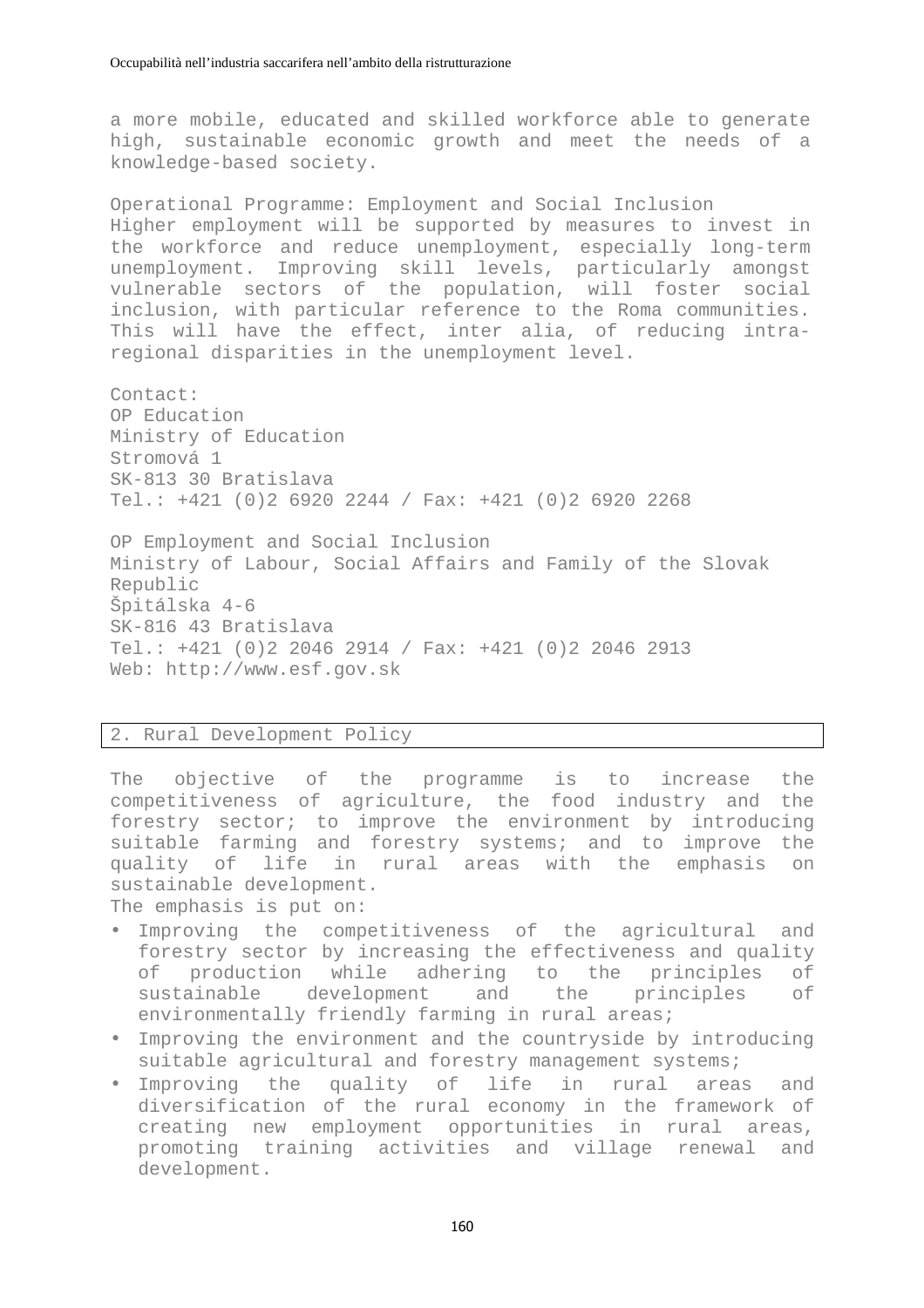Contact: Agricultural Paying Agency Foreign Relations Department Dobrovičova 12 SK-815 26 Bratislava Web: http://www.apa.sk/en/

# 3. General information on financing

Atlas of objectives http://ec.europa.eu/regional\_policy/atlas2007/slovakia/index\_e n.htm

European Regional Development Fund: ERDF http://ec.europa.eu/regional\_policy/funds/feder/index\_en.htm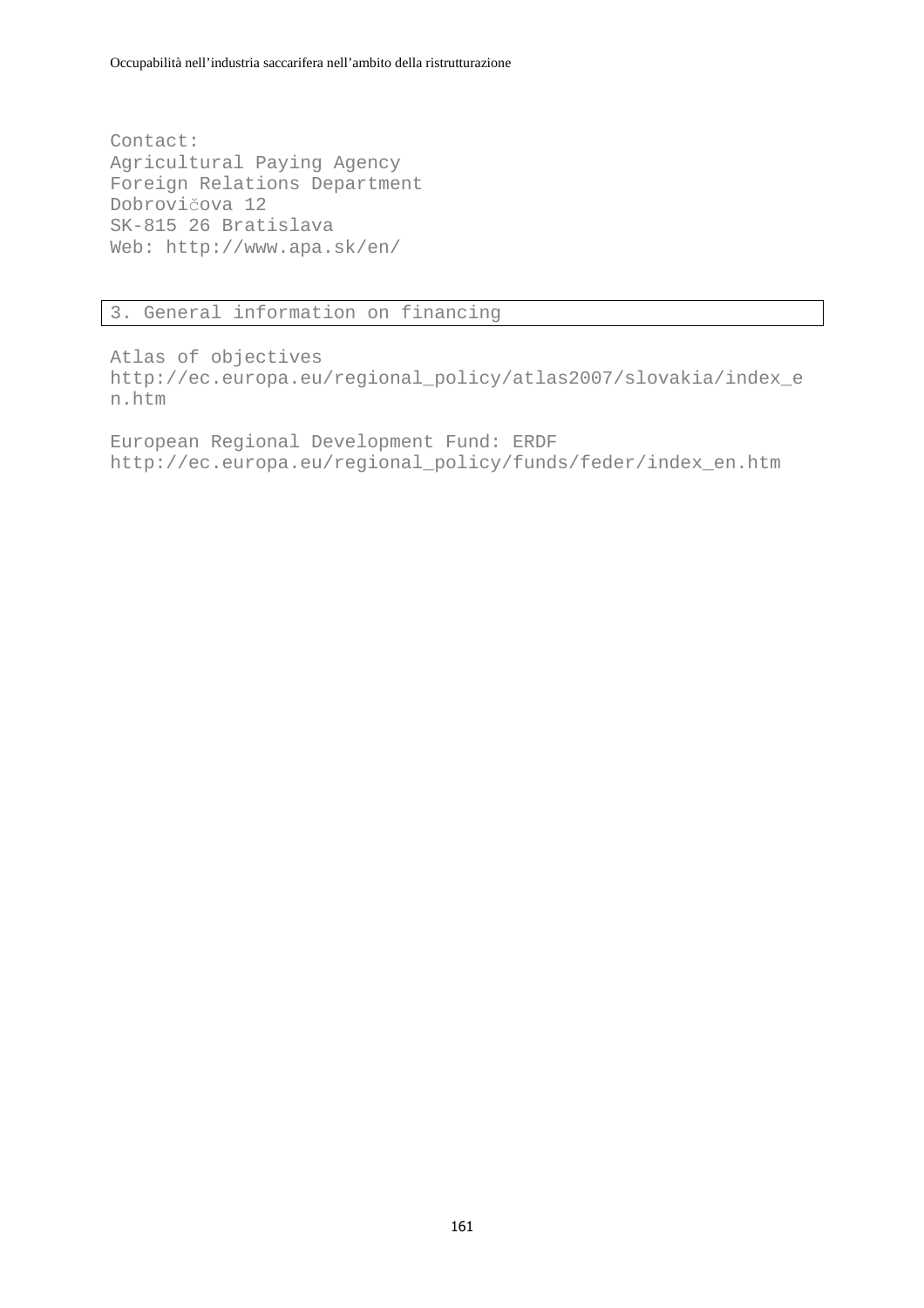European Social Fund: ESF http://ec.europa.eu/employment\_social/esf/members/sk\_en.htm

European Agricultural Fund for Regional Development: EAFRD http://ec.europa.eu/agriculture/rurdev/countries/sk/index\_en.h tm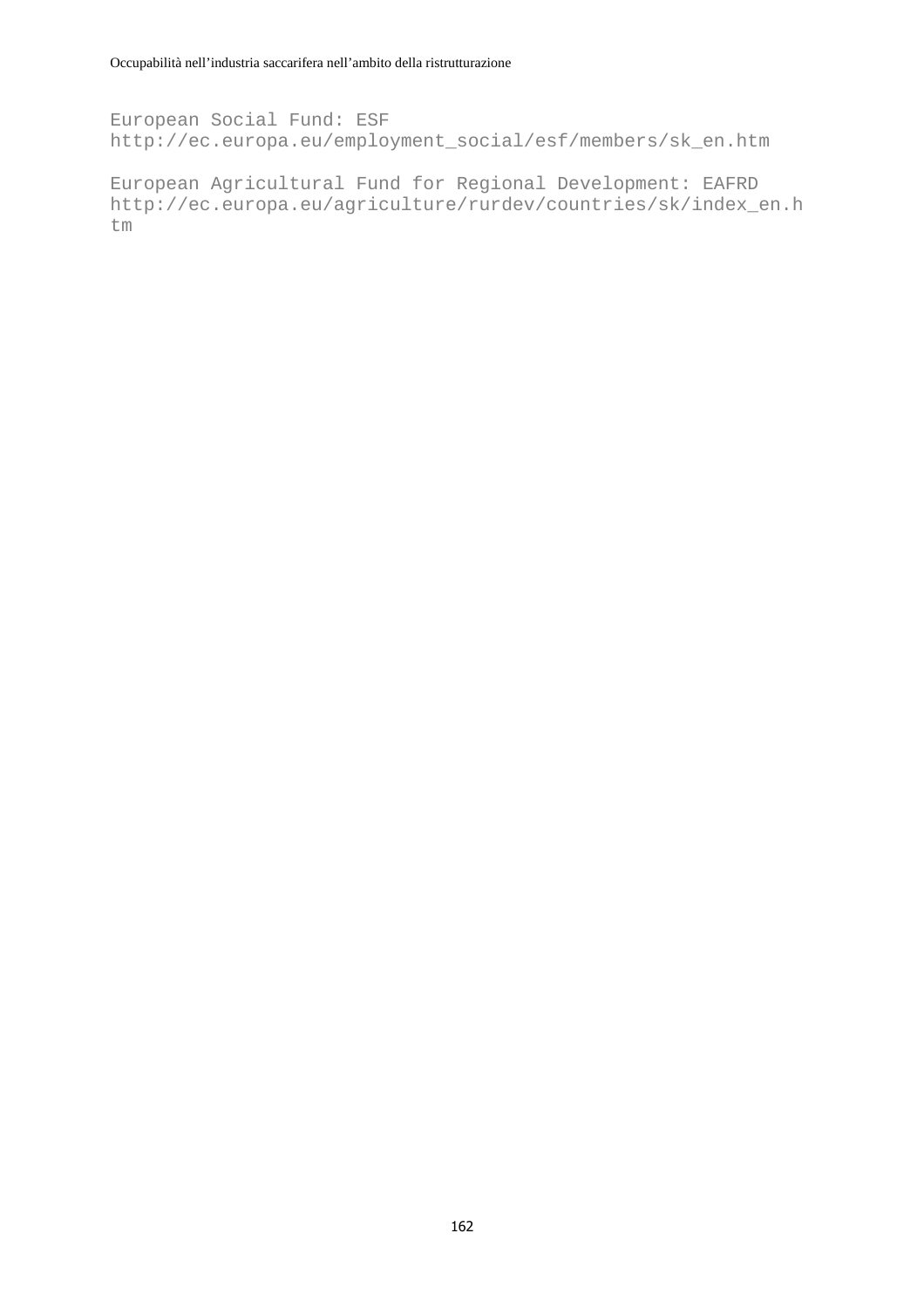Occupabilità nell'industria saccarifera nell'ambito della ristrutturazione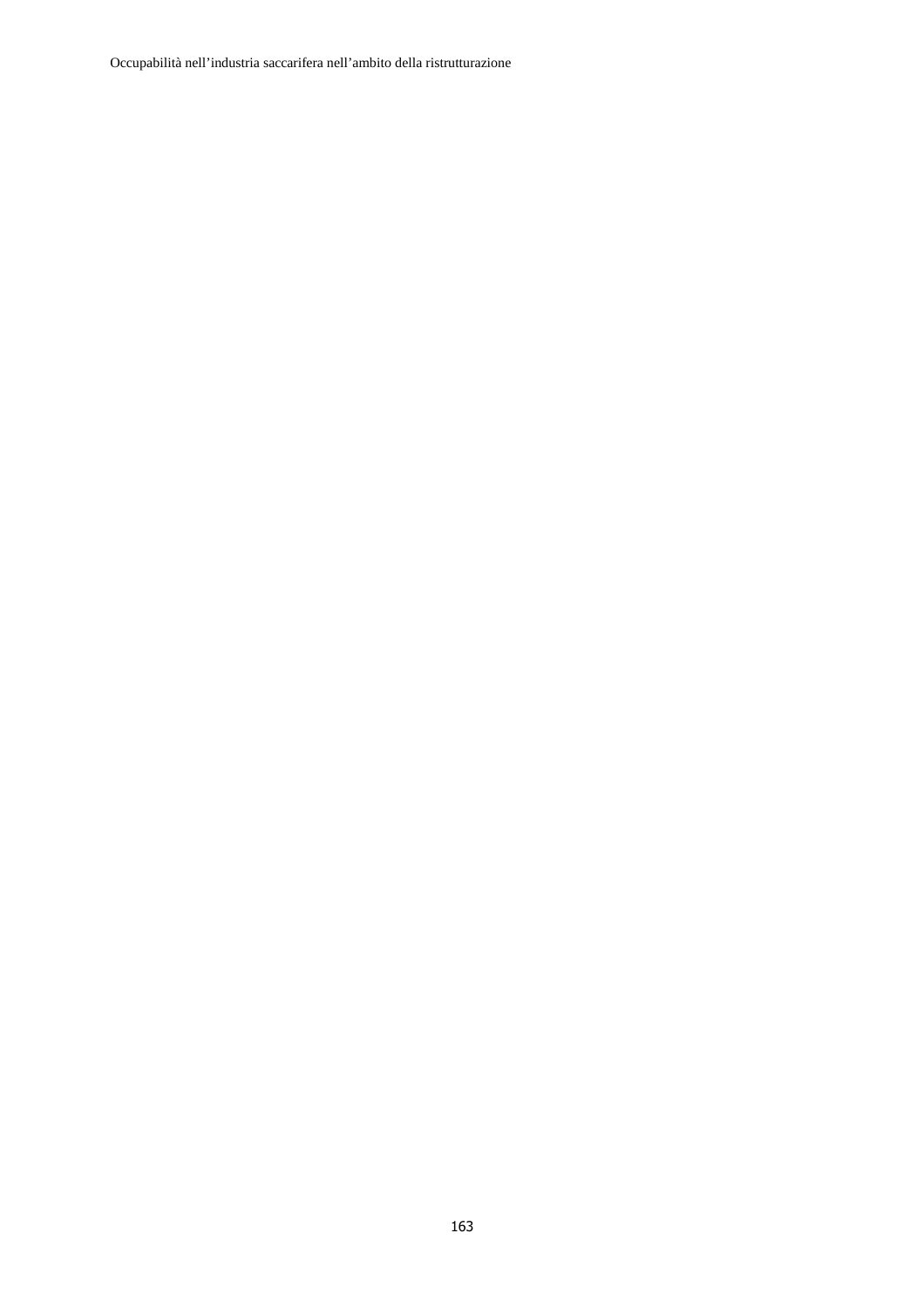Spain

The information presented in this document applies only to areas

with one or more sugar factories

# 1. Convergence

EU information website:

http://ec.europa.eu/regional\_policy/atlas2007/spain/index\_en.h tm

National information website on the EU Structural Funds: http://www.dgfc.sgpg.meh.es/index.jsp?Lng=es

Operational Programme 'Andalusia'

The programme contributes to the objectives defined by the regional and national governments, namely to increase regional per capita GDP with a view to achieving convergence with the EU average; to increase regional productivity by improving production structures; and to increase activity and employment rates, especially for women. The Operational Programme has six main priorities:

- Knowledge economy
- Entrepreneurial development and innovation
- Environment, natural environment, water resources and risk prevention
- Transport and energy
- Sustainable local and urban development
- Social infrastructure

Web:

```
http://ec.europa.eu/regional_policy/country/prordn/details_new
.cfm?gv_PAY=ES&gv_reg=ALL&gv_PGM=1110&LAN=7&gv_PER=2&gv_defL=7
```

```
Contact: 
Andalusian Government (Junta de Andalucia) 
Dirección General de Fondos Europeos y Planificación 
Servicio de Gestión Financiera de Fondos Europeos 
Consejería de Economía y Hacienda 
C/ Juan Antonio de Vizarrón 
Edificio Torretriana 
Isla de la Cartuja 
ES-41092 Sevilla 
Tel.: +34 (0) 955065015 
Web: 
http://www.juntadeandalucia.es/economiayhacienda/fondoseuropeo
senandalucia/
```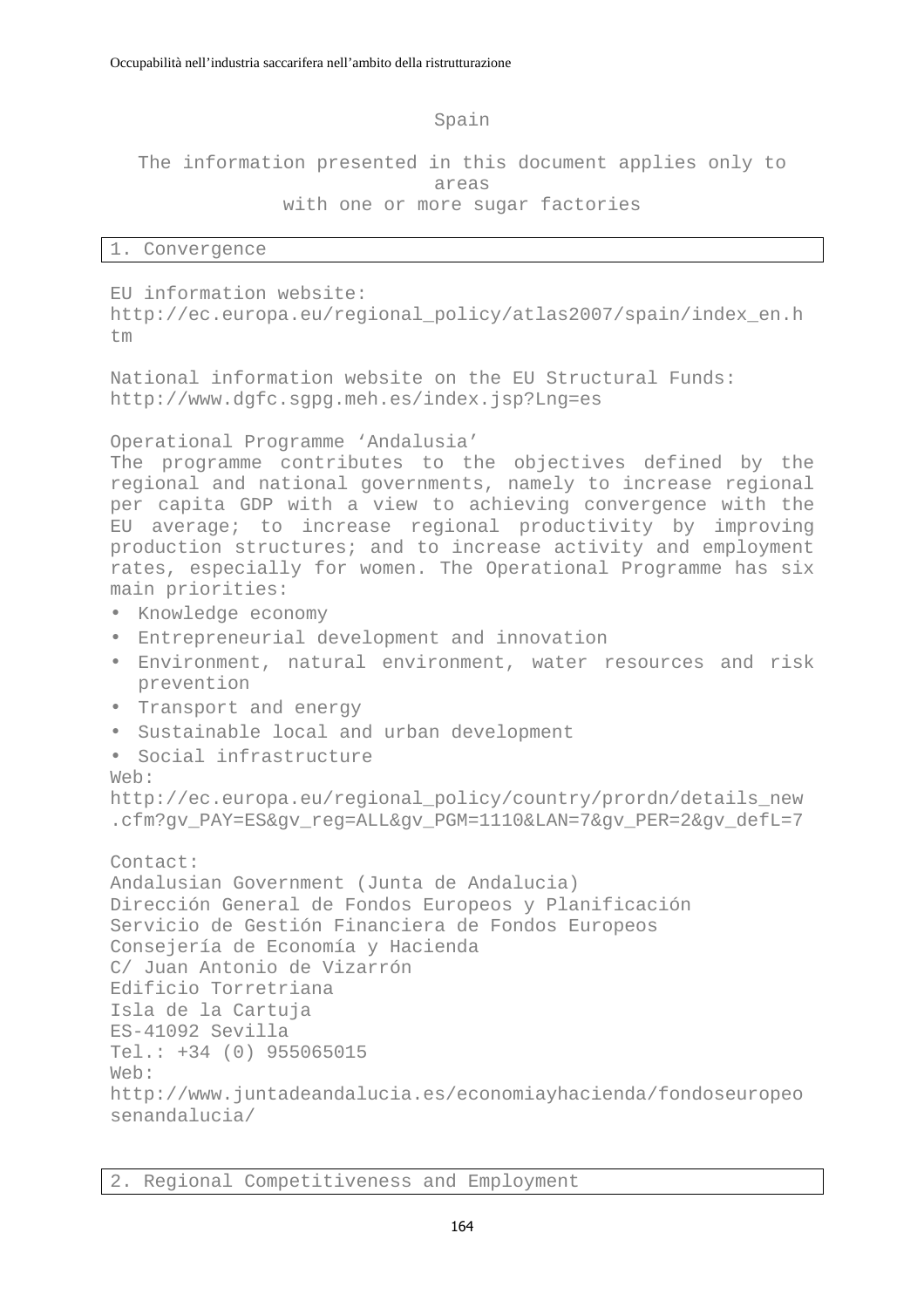Operational Programme 'Castilla y León' The Programme aims to support technology-based new businesses, and to promote projects on the rational use of energy and renewable energy sources. The Castilla y Léon Regional

- Operational Programme is structured around the following priorities:
- Development of the knowledge economy (R&D&I: information society and ICTs)
- Entrepreneurial development and innovation
- Environment, natural environment, water resources and risk prevention
- Transport and energy

• Local and urban sustainable development Web: http://ec.europa.eu/regional\_policy/country/prordn/details\_new .cfm?gv\_PAY=ES&gv\_reg=ALL&gv\_PGM=1065&LAN=7&gv\_PER=2&gv\_defL=7

Contact: Government of Castilla y Léon Gobierno de Castilla y Leon Dirección General de Presupuestos y Fondos Comunitarios C/ José Cantalapiedra, 2 C.P. ES-47014 Valladolid Castilla y León España Tel.: +34 (0) 983 414 452 / Fax: +34 (0) 983 411 433 Web: http://www.jcyl.es/web/jcyl/AsuntosEuropeos/es/Plantilla66y33/ 1248367073585/\_/\_/\_

In addition, the European Social Fund is involved through a specific operational programme: Spain's ESF strategy seeks to foster employment stability and improve workers' adaptability. With schemes to nurture new businesses and strengthen lifelong learning in the workplace, the country intends to build on its growth and employment rates. The priorities for the ESF programme in Spain are:

- foster entrepreneurship and improve the adaptability of workers, employers and businesses;
- enhance employability, social inclusion and equal opportunities for men and women;
- increase and improve human capital;
- promote transnational and inter-regional co-operation.

Contact: Ministry of Labour and Social Affairs — European Social Fund Unit Ministerio de Trabajo y Asuntos Sociales — Unidad Fondo Social Europeo Pio Baroja 6 ES-28009 Madrid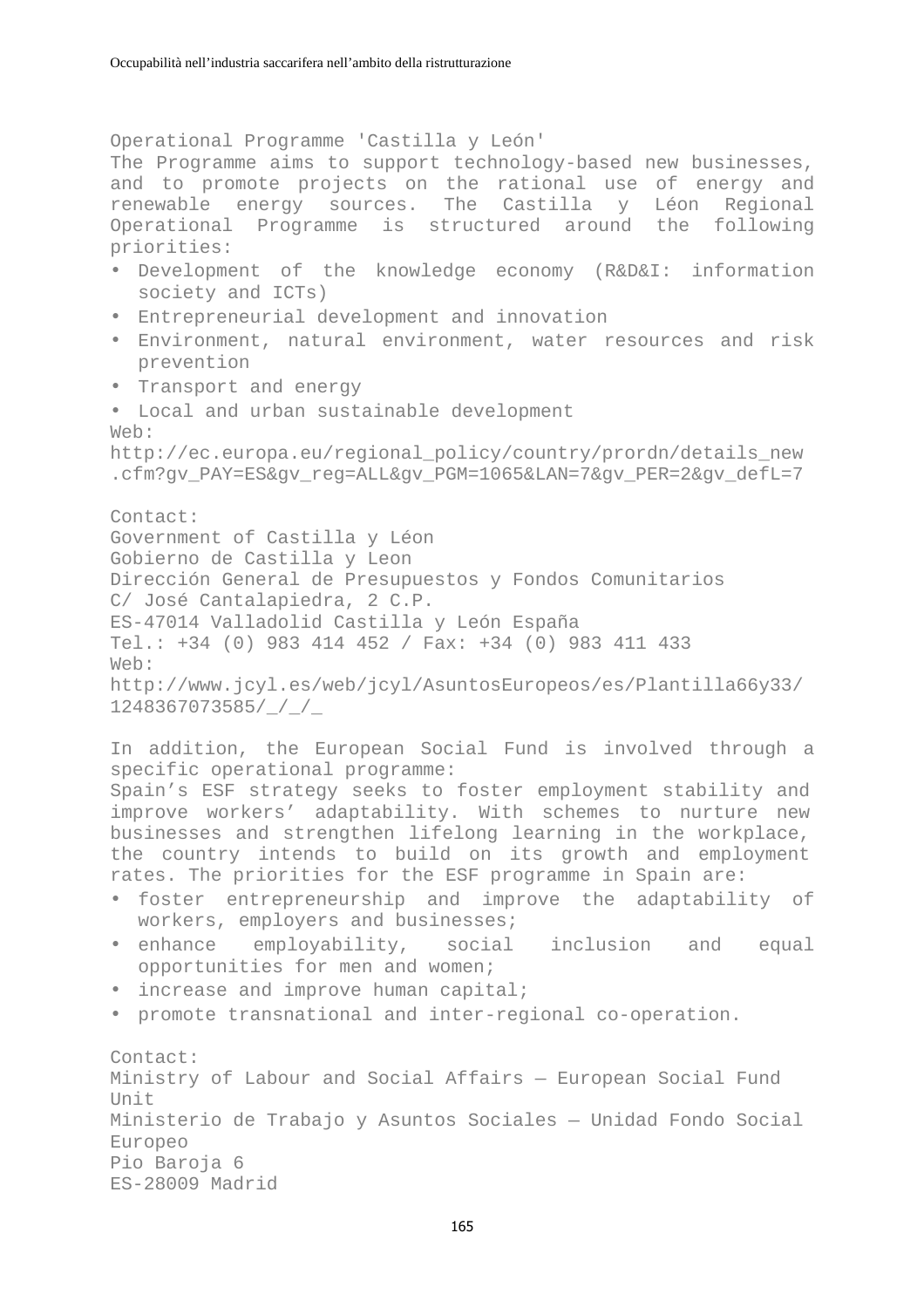Tel.: +34 (0) 91 363 18 00 Fax: +34 (0) 91 363 20 36 Web: www.mtas.es/uafse

Each Autonomous Community has developed its own programme to implement the priorities established in the national strategy. The programmes can be accessed through the links below:

ESF Operational Programme in Castilla y Léon Web: http://www.mtas.es/uafse/es/programando/programasOperativos/pd f/Castilla-Leon.pdf

ESF Operational Programme in Andalusia web: http://www.mtas.es/uafse/es/programando/programasOperativos/pd f/Andalucia.pdf

## 3. Rural Development Policy

Spain has submitted a National Framework containing common elements of its regional programmes. The National Framework constitutes an important overarching instrument which contributes to the implementation of the Spanish National Strategy Plan, of which the main objectives, in compliance with the Community Strategic Guidelines, are:

- fight against depopulation of rural areas by strengthening the competitiveness of the agricultural and forestry sector;
- improve the environment and the countryside;
- maintain and improve quality of life, diversification of the rural economy and building of local capacity.
- This programme includes 6 compulsory horizontal measures:
- management of water resources/other rural infrastructure;
- increase in the added value of agricultural and forestry products;
- establish advice services for farms;
- installation of young farmers;
- mitigation of desertification prevention of forest fires;
- Natura 2000 in the forest environment.

# RDPs in the Autonomous Communities: Andalusia:

The priorities and objectives of this RDP can be summarised under four headings:

- competitiveness of the agri-food sector;
- sustainability and natural environment;
- diversification of quality of life in rural areas;
- development of local capacity and diversification.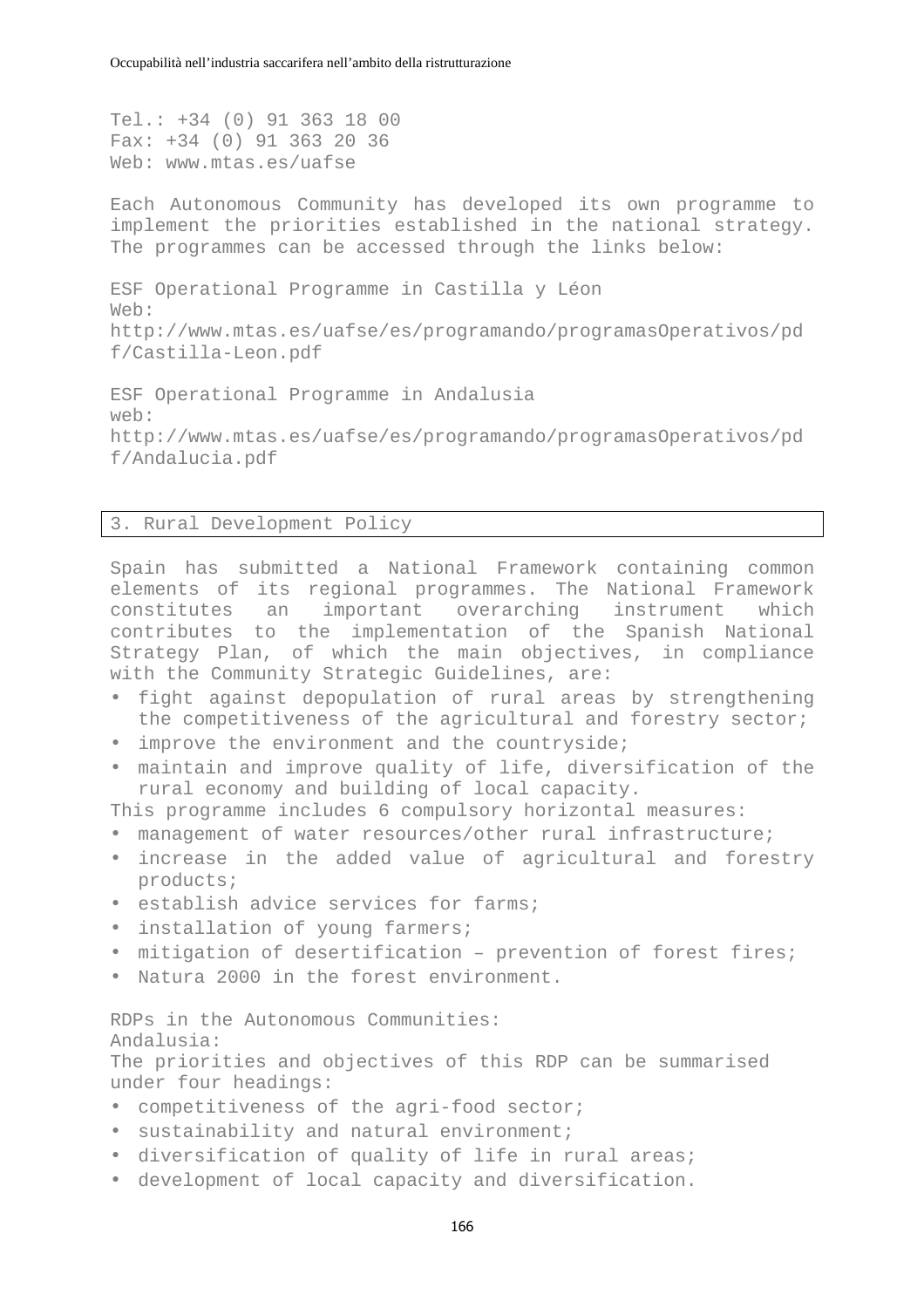Castilla y Léon: The priorities and objectives of this RDP can be summarised under three headings:

- competitiveness of the agri-food sector;
- improving the environment and the rural environment;
- diversification of the economy and improvement of quality of life in rural areas.

```
Contact: 
Web: 
http://www.mapa.es/es/desarrollo/pags/programacion/plan_estrat
egico/plan_estrategico.htm
```
# 4. General information on financing

```
Atlas of objectives 
http://ec.europa.eu/regional_policy/atlas2007/spain/index_en.h
tm
```
European Regional Development Fund: ERDF http://ec.europa.eu/regional\_policy/funds/feder/index\_en.htm

European Social Fund: ESF http://ec.europa.eu/employment\_social/esf/members/es\_en.htm

European Agricultural Fund for Regional Development: EAFRD http://ec.europa.eu/agriculture/rurdev/countries/es/index\_en.h tm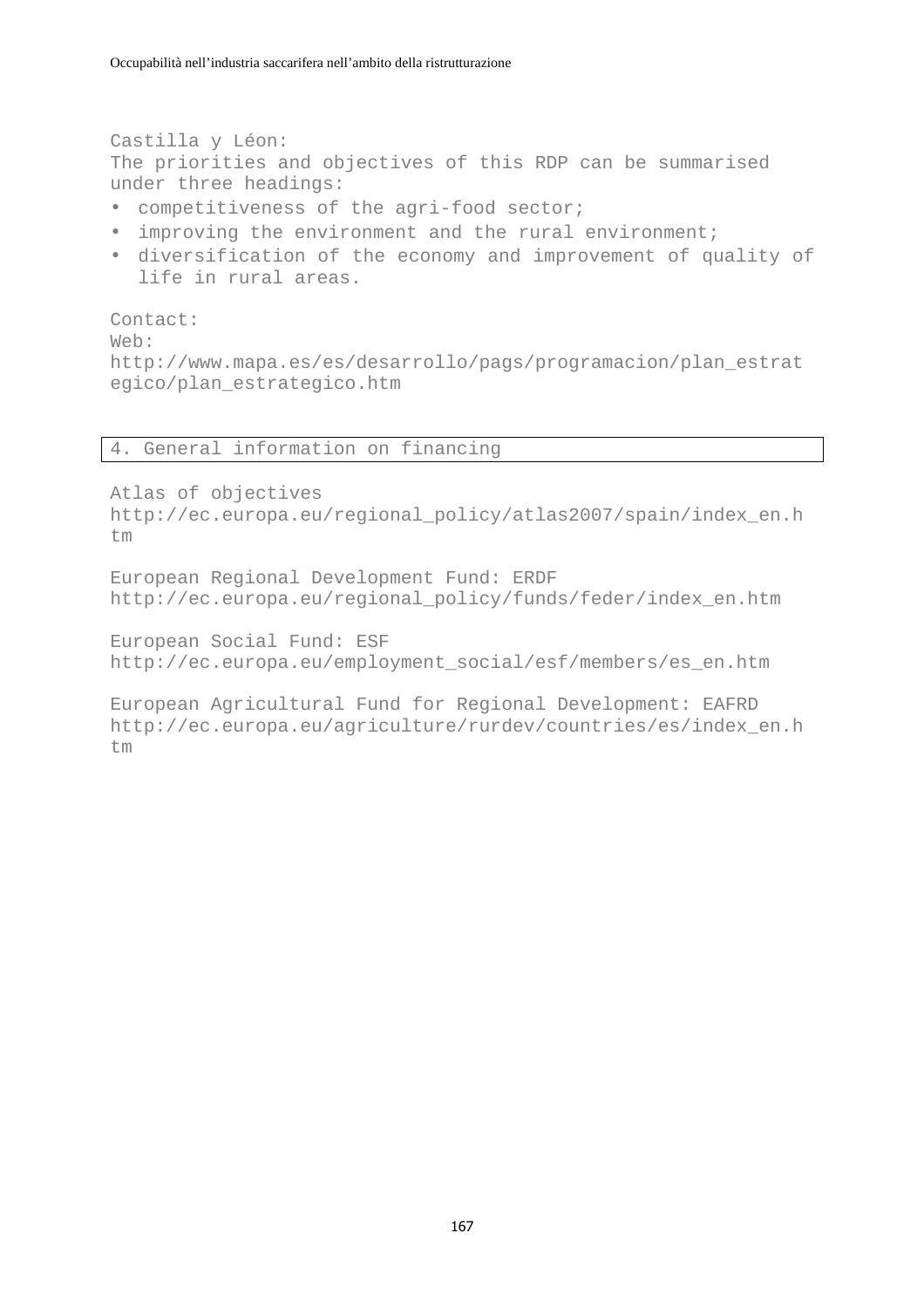Occupabilità nell'industria saccarifera nell'ambito della ristrutturazione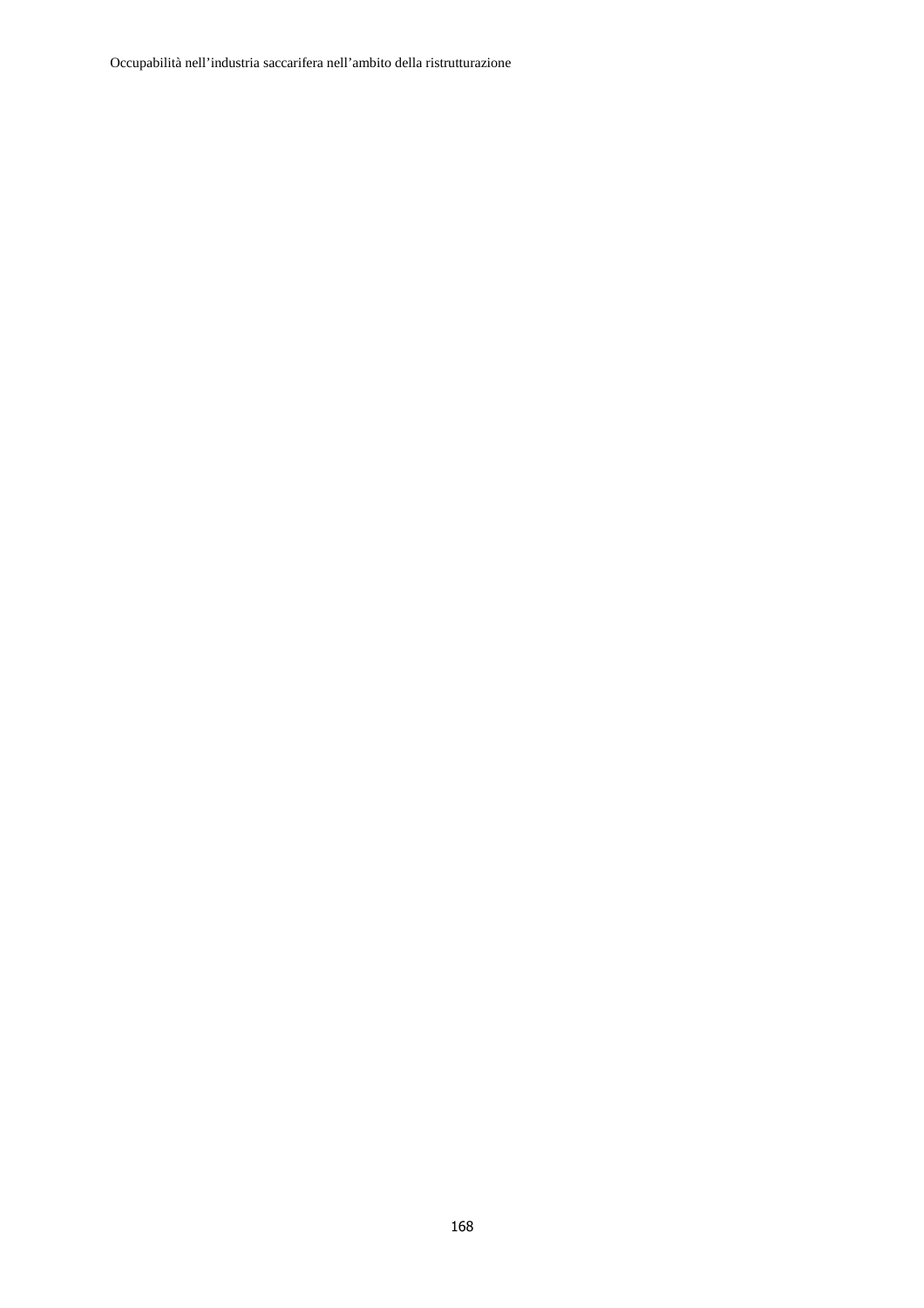Sweden

The information presented in this document applies only to areas with one or more sugar factories

1. Regional Competitiveness and Employment

The entire country is covered by the Regional Competitiveness and Employment Objective.

EU information website: http://ec.europa.eu/regional\_policy/atlas2007/sweden/index\_en. htm

National information website on the EU Structural Funds: http://www.tillvaxtverket.se/huvudmeny/euprogram/omeuprogram/d eregionalastrukturfondsprogrammen.4.21099e4211fdba8c87b8000172 48.html

Operational Programme 'Skåne-Blekinge' Specific objectives of the programme for Skåne-Blekinge include:

- innovation and renewal
- accessibility

• special urban measures Web: http://ec.europa.eu/regional\_policy/country/prordn/details\_new .cfm?gv\_PAY=SE&gv\_reg=ALL&gv\_PGM=1026&LAN=7&gv\_PER=2&gv\_defL=7

Contact: Swedish Agency for Economic and Regional Growth (Tillväxtverket) Stortorget 9 Box 32 SE-201 20 Malmö Tel.: +46 8 681 91 00 E-mail.: programkontoret.skaneochblekinge@tillvaxtverket.se Web: http://www.tillvaxtverket.se/sidhuvud/englishpages/structuralf unds.4.3c4088c81204 cca906180008263.html

In addition, the European Social Fund is involved through a specific operational programme:

ESF funding will support national efforts, in particular where it can contribute to strengthening regional competitiveness and employment. Funding will focus on training employees in the skills needed on the labour market, bringing more people into work including those who face difficulties in finding a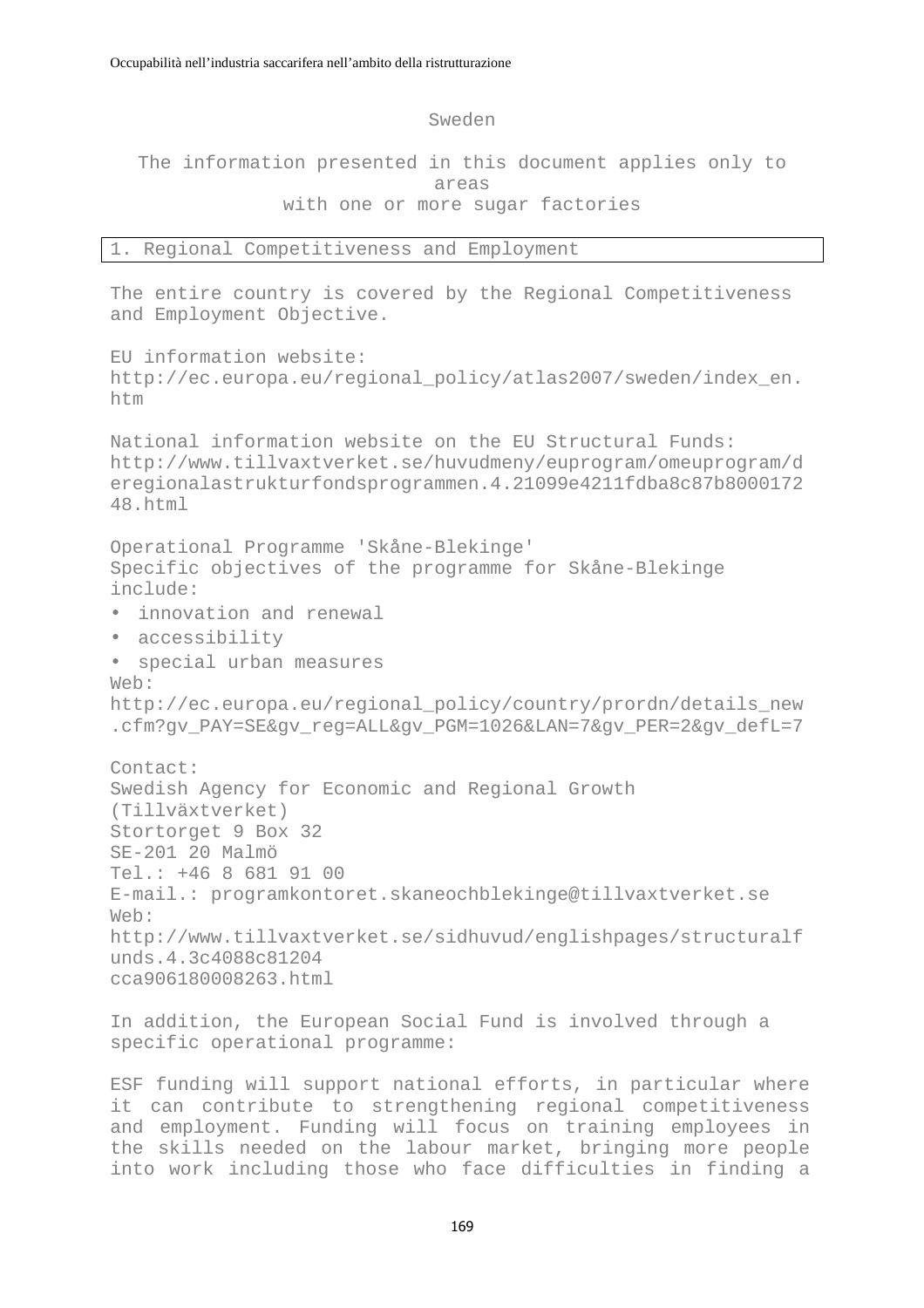job, and helping young people into the workforce. It is estimated that more than 300 000 people will benefit from these measures. There are two priorities in the Swedish ESF Operational Programme that address the major employment challenges that have been identified. These are 'Skills supply' and 'Increased labour supply'.

Contact: Swedish ESF Council (Radet for Europeiska socialfonden i Sverige) Box 471 41 SE- 100 74 Stockholm Tel.: +46 8 579 171 00 or +46 8 203 333 90 Web: http://www.esf.se/

### 2. Rural Development Policy

The Swedish rural development programme comprises various forms of support. They are intended to encourage efforts to increase competitiveness, help the environment, and improve quality of life in rural areas.

Contact: Swedish Board of Agriculture SE-551 82 Jönköping Sweden Tel.: +46 771 223 223 / Fax: + 46 36 19 05 46 Web: http://www.sjv.se/swedishboardofagriculture/engelskasidor/rura lopportunities/ruraldevelopmentmeasures.4.6621c2fb1231eb917e68 0003958.html

### 3. General information on financing

Atlas of objectives http://ec.europa.eu/regional\_policy/atlas2007/sweden/index\_en. htm

European Regional Development Fund: ERDF http://ec.europa.eu/regional\_policy/funds/feder/index\_en.htm

European Social Fund: FSE http://ec.europa.eu/employment\_social/esf/members/se\_en.htm

```
European Agricultural Fund for Regional Development: EAFRD 
http://ec.europa.eu/agriculture/rurdev/countries/sv/index_en.h
tm
```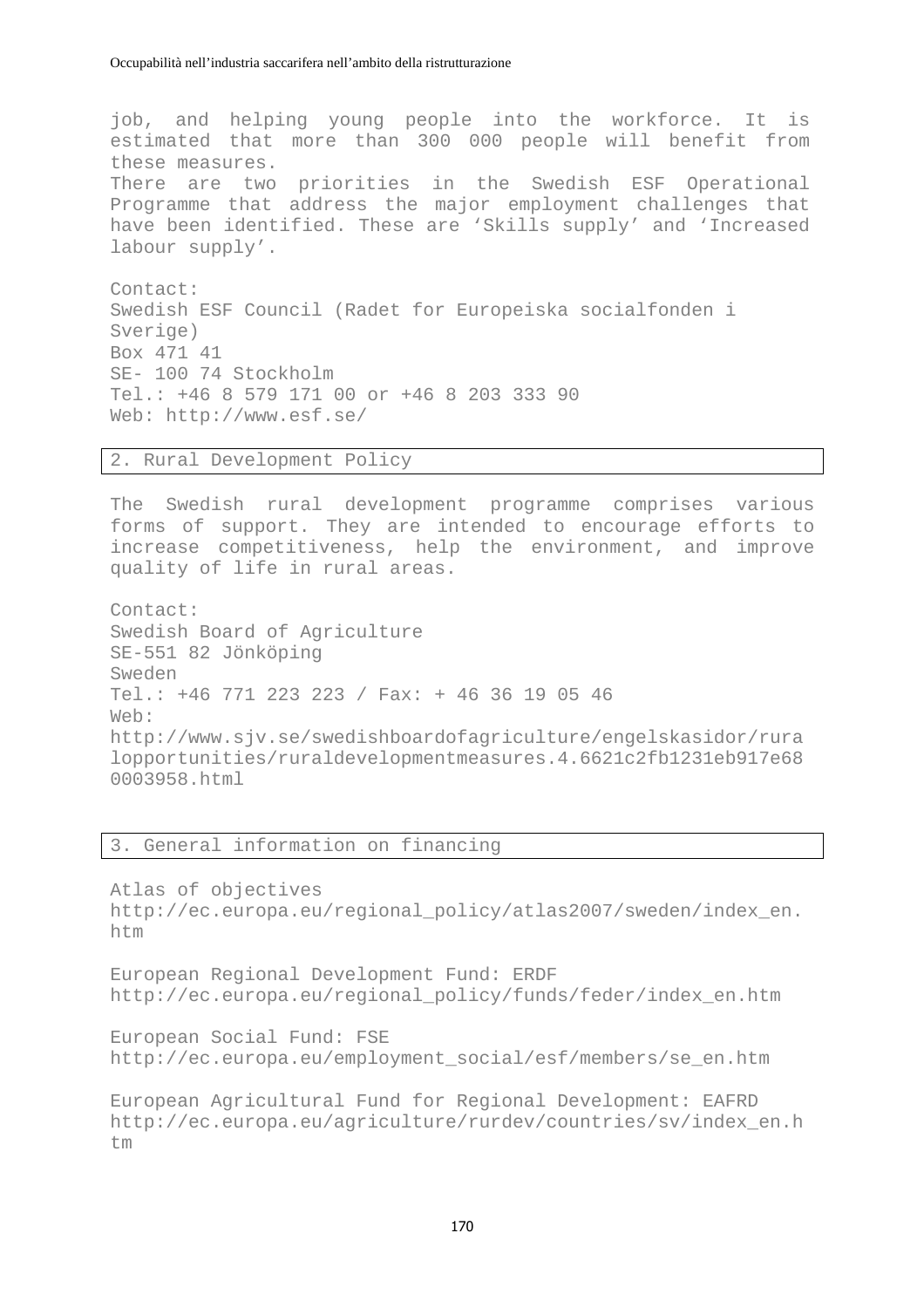The Netherlands

The information presented in this document applies only to areas with one or more sugar factories

## 1. Regional Competitiveness and Employment

The entire country is covered by the Regional Competitiveness and Employment Objective.

EU information website: http://ec.europa.eu/regional\_policy/atlas2007/netherlands/inde x\_en.htm

National information website on the EU Structural Funds: http://www.ez.nl/Onderwerpen/Ruimte\_voor\_ondernemers/Structuur fondsen

Operational Programme 'North Netherlands'

The programme covers the provinces of Drenthe, Friesland and Groningen and is structured according to the following priorities:

- knowledge economy, entrepreneurship and innovation;
- attractive regions;
- the urban dimension.

Web:

http://ec.europa.eu/regional\_policy/country/prordn/details\_new .cfm?gv\_PAY=NL&gv\_reg=ALL%0b&gv\_PGM=1184&gv\_defL=7&LAN=7

Contact: SNN Uitvoeringsorganisatie Laan Corpus den Hoorn 200 Postbus 779 NL-9700 AT Groningen Tel: +31 050-5224 900 E-mail: uo@snn.eu Web: http://www.snn.eu/

# **Operational Programme 'South Netherlands'**

The programme covers the provinces of Noord Brabant, Limburg and Zeeland and is structured according to the following objectives:

- knowledge economy, entrepreneurship and innovation;
- attractive regions;
- the urban dimension.

 $W \cap h$ :

```
http://ec.europa.eu/regional_policy/country/prordn/details_new
.cfm?gv_PAY=NL&gv_reg=ALL%0b&gv_PGM=1187&gv_defL=7&LAN=7
```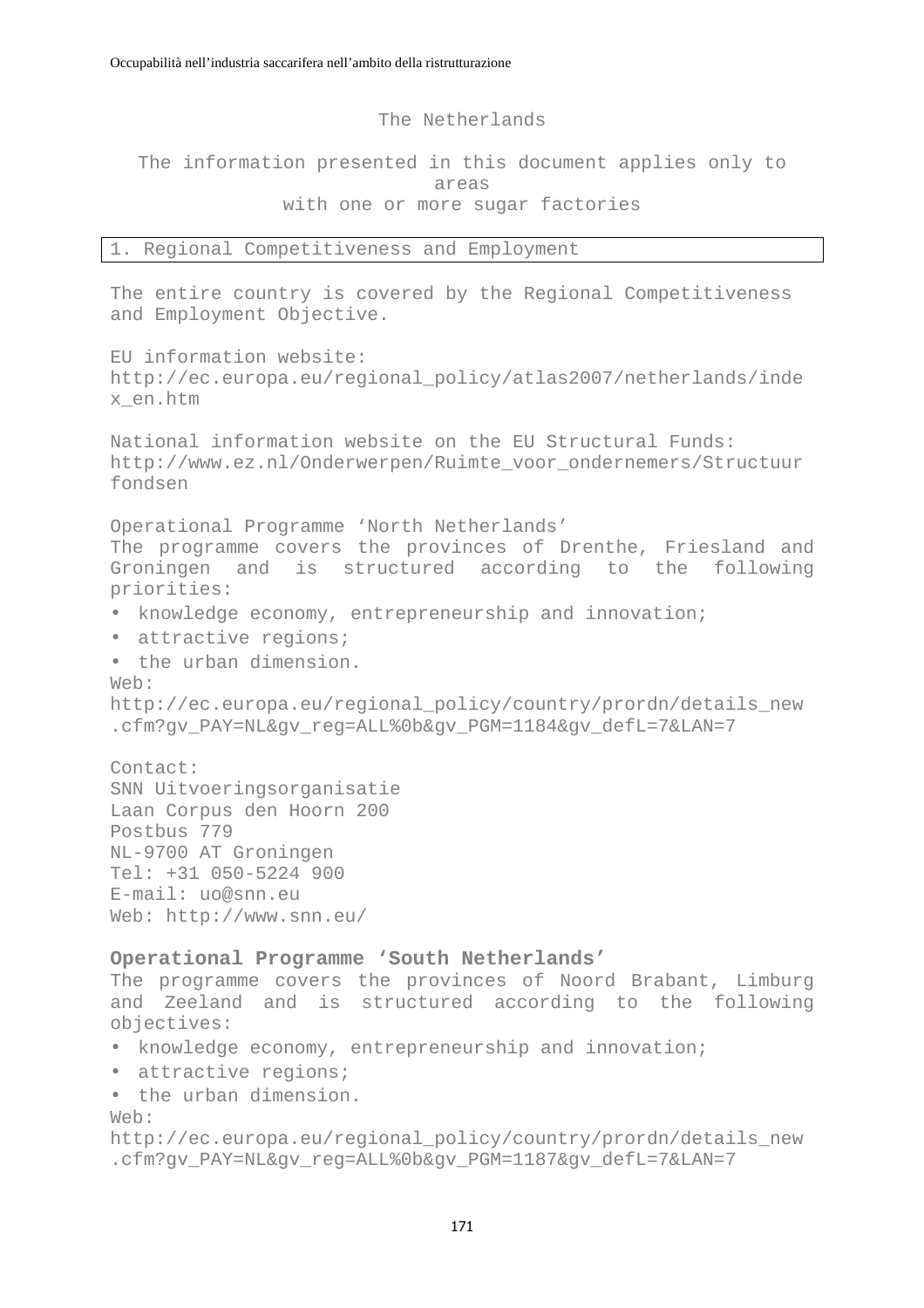Contact: Stimulus Programmamanagement Gebouw Vierlander Fellenoord 27 NL-5612 AA Eindhoven Postbus 585 NL-5600 AN EINDHOVEN Tel.: +31 040 2370100 / Fax: +31 040 2375905 E-mail: info@stimulus.nl Web: http://www.op-zuid.nl/ In addition, the European Social Fund is involved through a specific operational programme: The objective is to focus on job-seeking assistance for those distanced from the labour market, as well as on education and training, in particular for the least skilled. Raising the skills and employability of these groups will result in more and better workers, thus increasing participation and productivity. To this end, ESF funding in the Netherlands will support the following priorities: • increasing labour supply; • promoting the inclusion of disadvantaged people; • promoting adaptability and investing in human capital. Contact: Ministry of Social Affairs and Employment Ministerie van Sociale Zaken en Werkgelegenheid Agentschap SZW Wilhelmina van Pruisenweg 52 NL-2595 AN Den Haag Tel.: +31 70 315 20 00 / Fax: +31 70 315 21 00 Web: http://www.agentschapszw.nl 2. Rural Development Policy

The Netherlands has incorporated the EU objectives into its National Strategy Plan for rural areas. The RDP is the practical elaboration of the strategy and has four objectives or "priority axes". Each axis contains different measures:

- enhancing the competitiveness of the agricultural and forestry sector;
- improving the environment and rural areas;
- quality of life in rural areas and diversification of the rural economy;
- implementation of the 'Leader' programme.

Contact: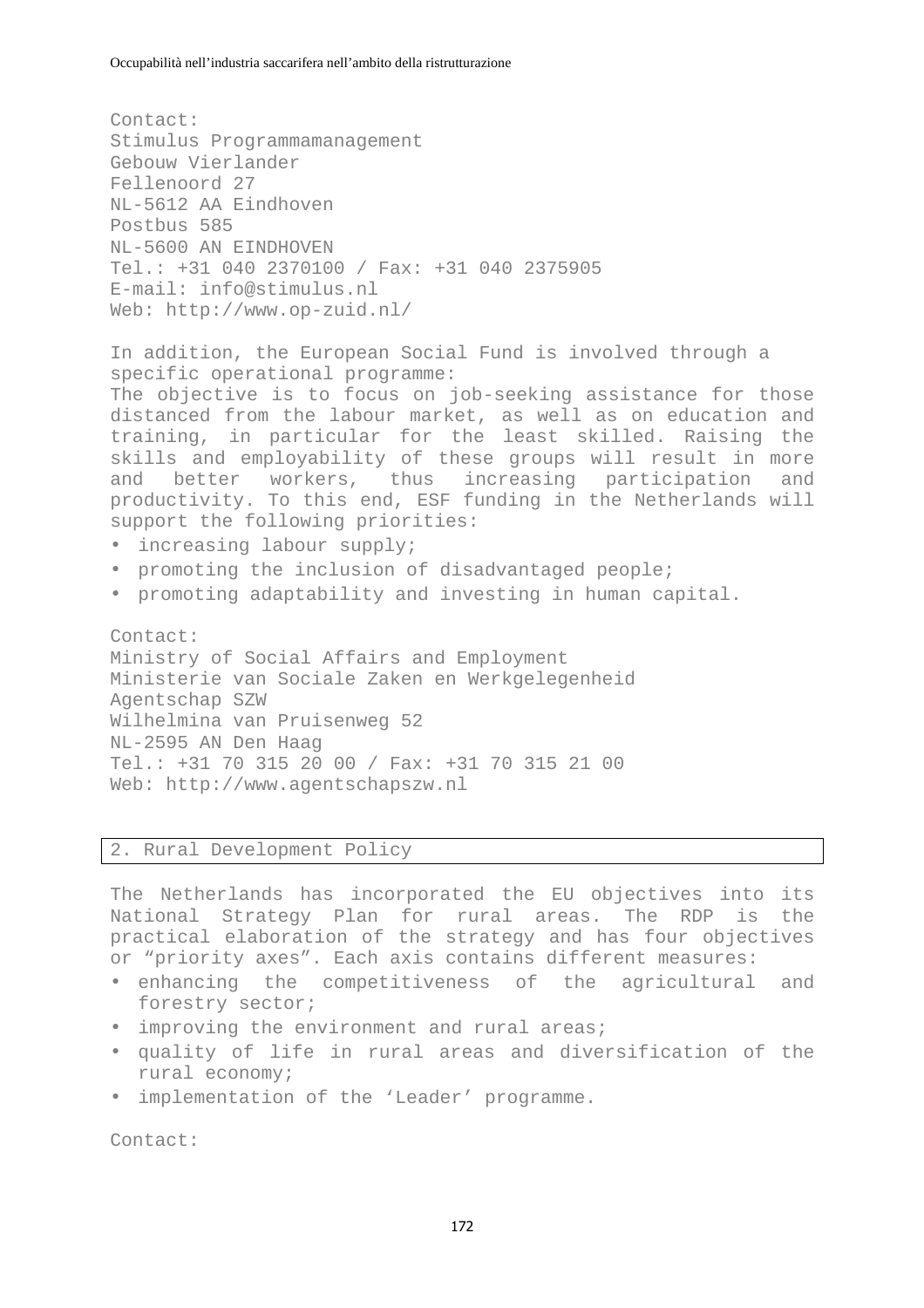Regiebureau POP Postbus 2755 NL-3500 GT UTRECHT Tel.: +31 030 275 6909 E-mail: regiebureau@rb.agro.nl Web: http://www.regiebureaupop.eu/nl/info/4/16/basisdocumenten

3. General information on financing

Atlas of objectives http://ec.europa.eu/regional\_policy/atlas2007/netherlands/inde x\_en.htm

European Regional Development Fund: ERDF http://ec.europa.eu/regional\_policy/funds/feder/index\_en.htm

European Social Fund: ESF http://ec.europa.eu/employment\_social/esf/members/nl\_en.htm

European Agricultural Fund for Regional Development: EAFRD http://ec.europa.eu/agriculture/rurdev/countries/nl/index\_en.h tm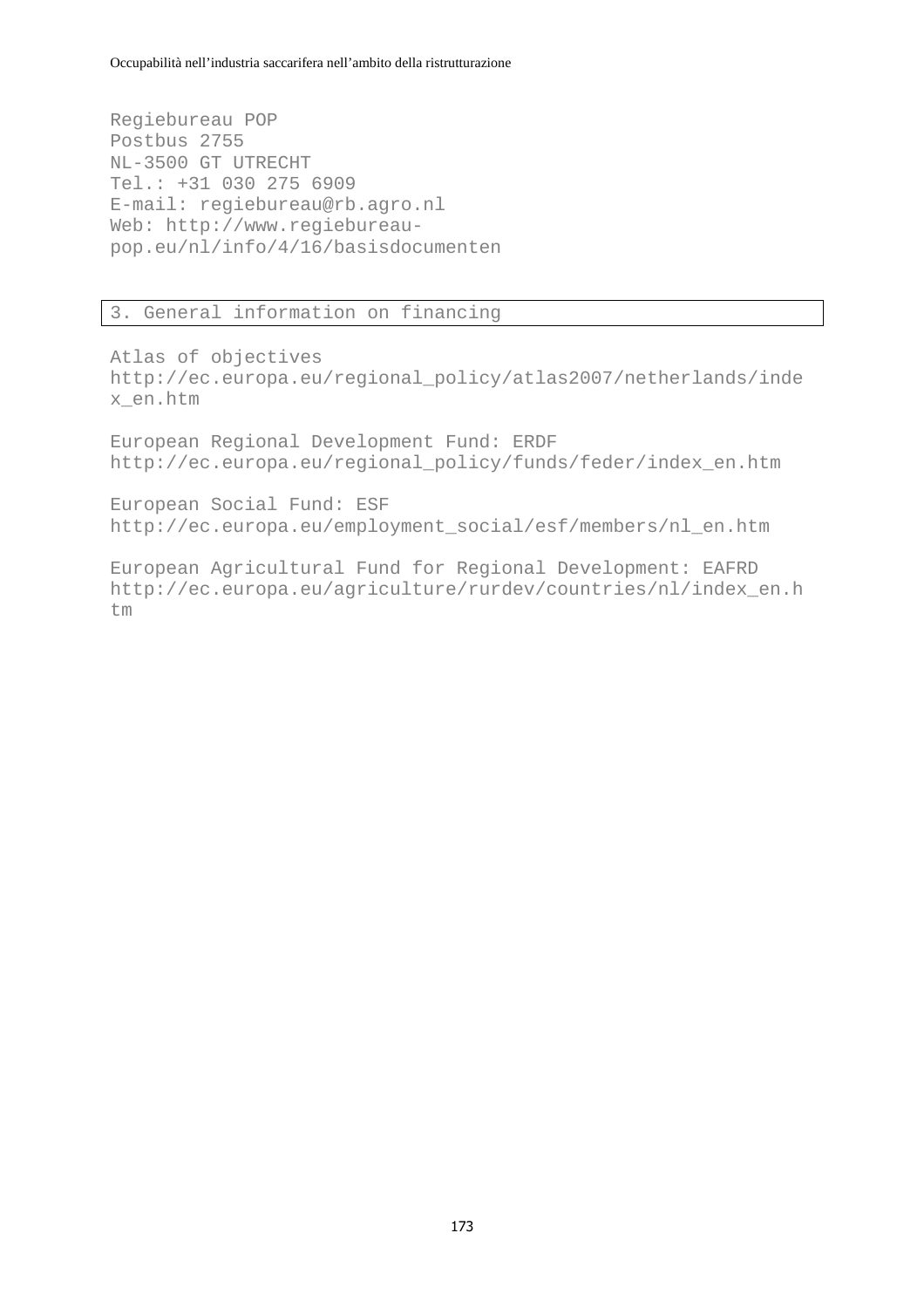Occupabilità nell'industria saccarifera nell'ambito della ristrutturazione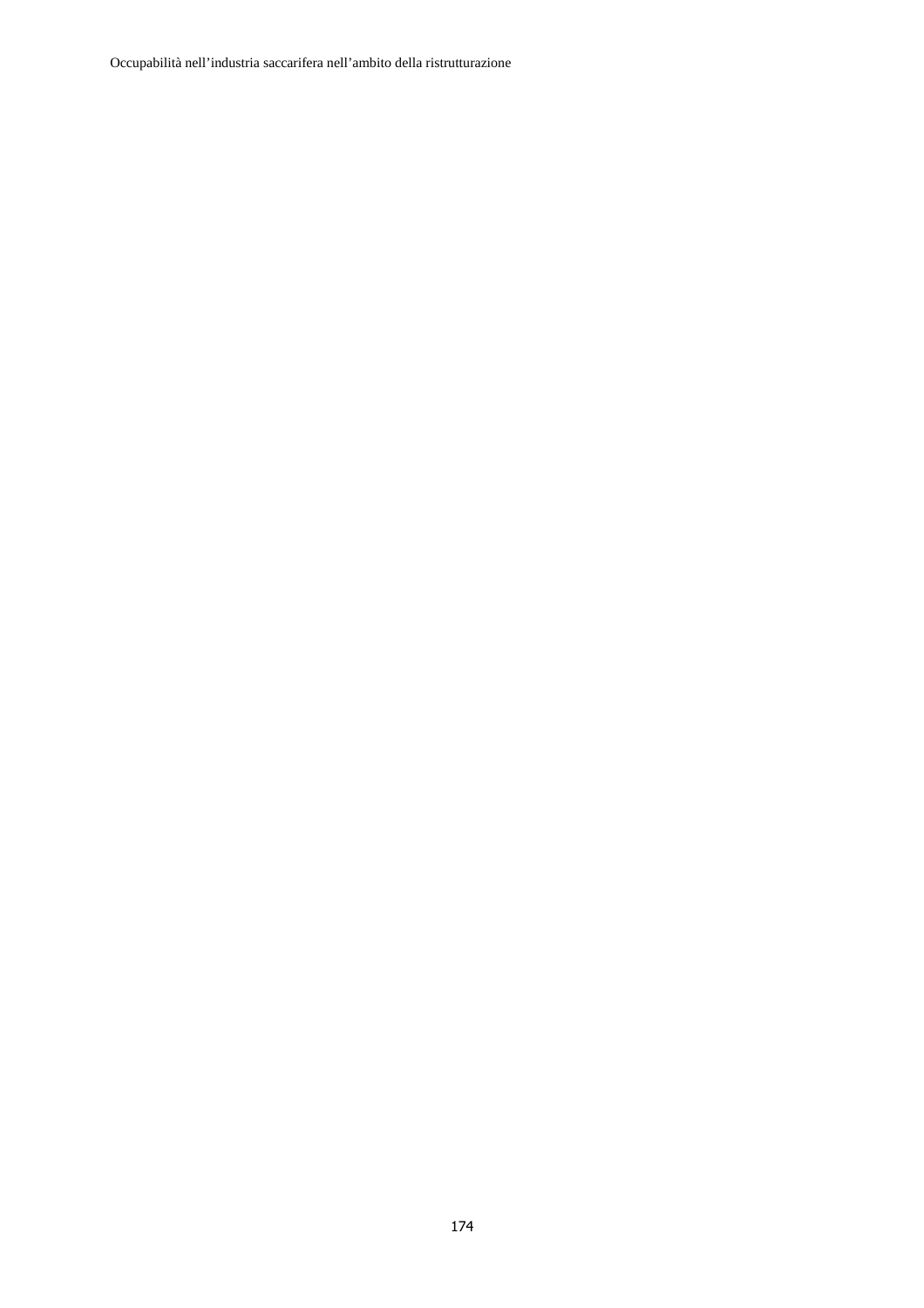United Kingdom

The information presented in this document applies only to areas

with one or more sugar factories

## 1. Regional Competitiveness and Employment

EU information website: http://ec.europa.eu/regional\_policy/atlas2007/uk/index\_en.htm

National Information website on the EU Structural Funds: http://www.berr.gov.uk/whatwedo/regional/european-structuralfunds/index.html

## **Operational Programme 'East Midlands'**

The strategic objective of this Programme is to contribute to the East Midlands becoming a region of highly productive, innovative and sustainable businesses, and to support its most disadvantaged communities in an effort to use their economic potential. The Operational Programme is structured around the following priorities:

- innovation and sustainable business practice;
- sustainable economic and enterprise activity in disadvantaged communities. Web:

http://ec.europa.eu/regional\_policy/country/prordn/details\_new .cfm?gv\_PAY=UK&gv\_reg=ALL&gv\_PGM=1243&LAN=7&gv\_PER=2&gv\_defL=7

Contact: East Midlands Development Agency Apex Court City Link GB-Nottingham NG2 4LA Tel.: +44 115 947 1727 Fax: +44 115 853 3666 E-mail: europeanenquiries@emd.org.uk Web: http://www.eastmidlandserdf.org.uk/

In addition, the European Social Fund is involved in financing several operational programmes.

The long-term aim of the UK is to forge a workforce with world-class skills, supported by a fairer social system. It is putting particular emphasis on greater investment in training, entrepreneurship, science, research and development. The UK's ESF operational programmes concentrate on employment and the five drivers of productivity: competition, enterprise, innovation, investment and skills. The OPs aim to remove barriers to employment, especially for disadvantaged groups, improve the skills of the workforce and boost lifelong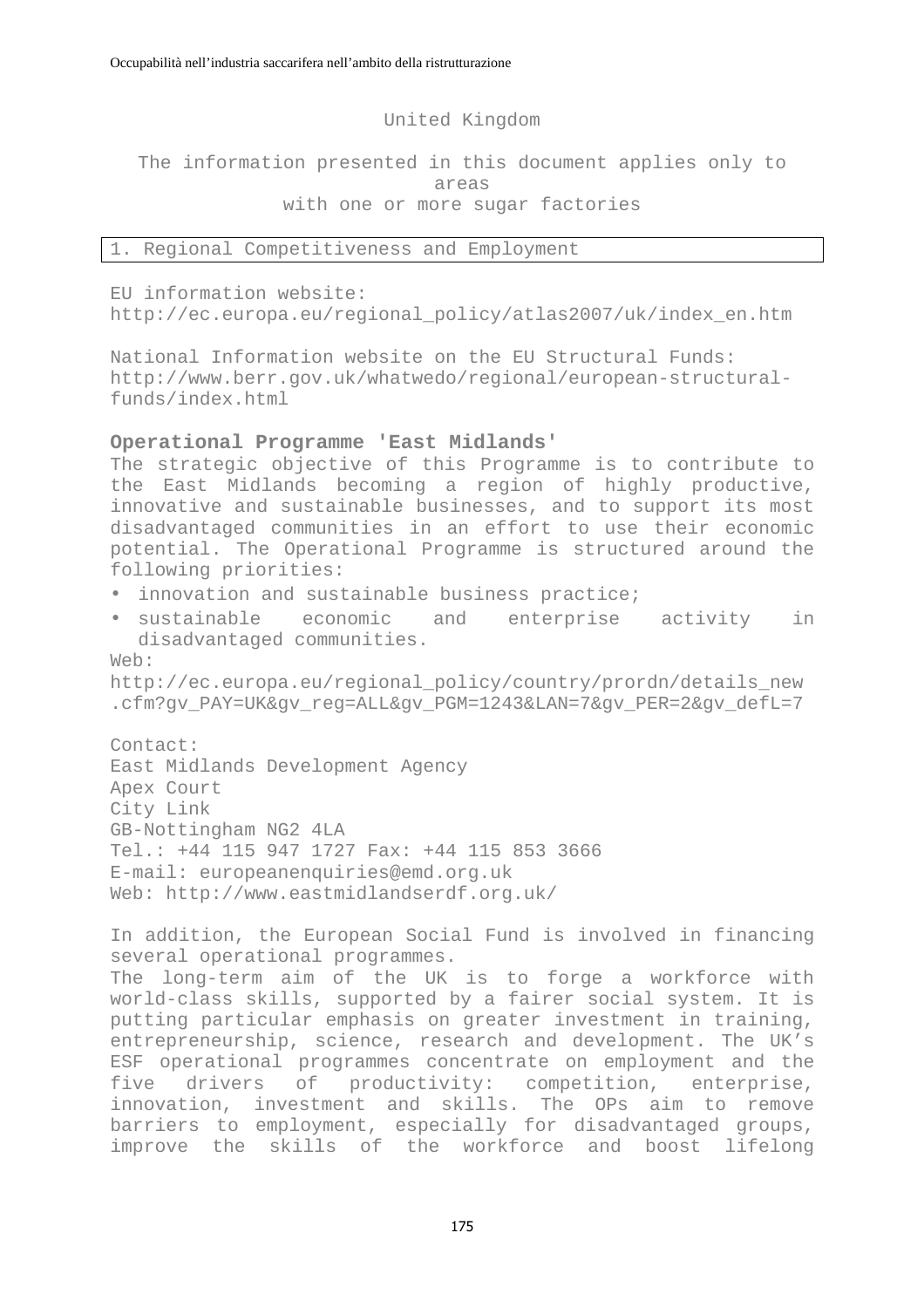learning and to reform public administrations where necessary. As a whole, the programmes have two overarching themes:

- removing obstacles to people entering the labour market;
- improving the skills of the workforce.

Contact: European Social Fund Division N2, Moorfoot GB-Sheffield S1 4PQ Tel.: + 44 114 2677297 E-mail: esf.feedback@jiu.gsi.gov.uk Web: www.esf.gov.uk

#### 2. Rural Development Policy

The overall objectives were chosen in accordance with the Community Strategic Guidelines (CSG) and the National Strategy Plan, and are:

- to build profitable, innovative and competitive farming, food and forestry sectors that meet the needs of consumers and make a net positive contribution to the environment;
- to improve the environment and countryside;
- to enhance opportunity in rural areas, in a way that harnesses and builds upon environmental quality.

Contact: Department for Environment, Food & Rural Affairs Nobel House 17 Smith Square GB-London SW1P 3JR Tel.: +44 (0)20 7238 6000 (switchboard) E-mail: RDP07-13@defra.gsi.gov.uk Web: http://www.defra.gov.uk/rural/rdpe/index.htm

#### 3. General information on financing

Atlas of objectives http://ec.europa.eu/regional\_policy/atlas2007/uk/index\_en.htm

European Regional Development Fund: ERDF http://ec.europa.eu/regional\_policy/funds/feder/index\_en.htm

European Social Fund: ESF http://ec.europa.eu/employment\_social/esf/members/gb\_en.htm

European Agricultural Fund for Regional Development: EAFRD http://ec.europa.eu/agriculture/rurdev/countries/uk/index\_en.h tm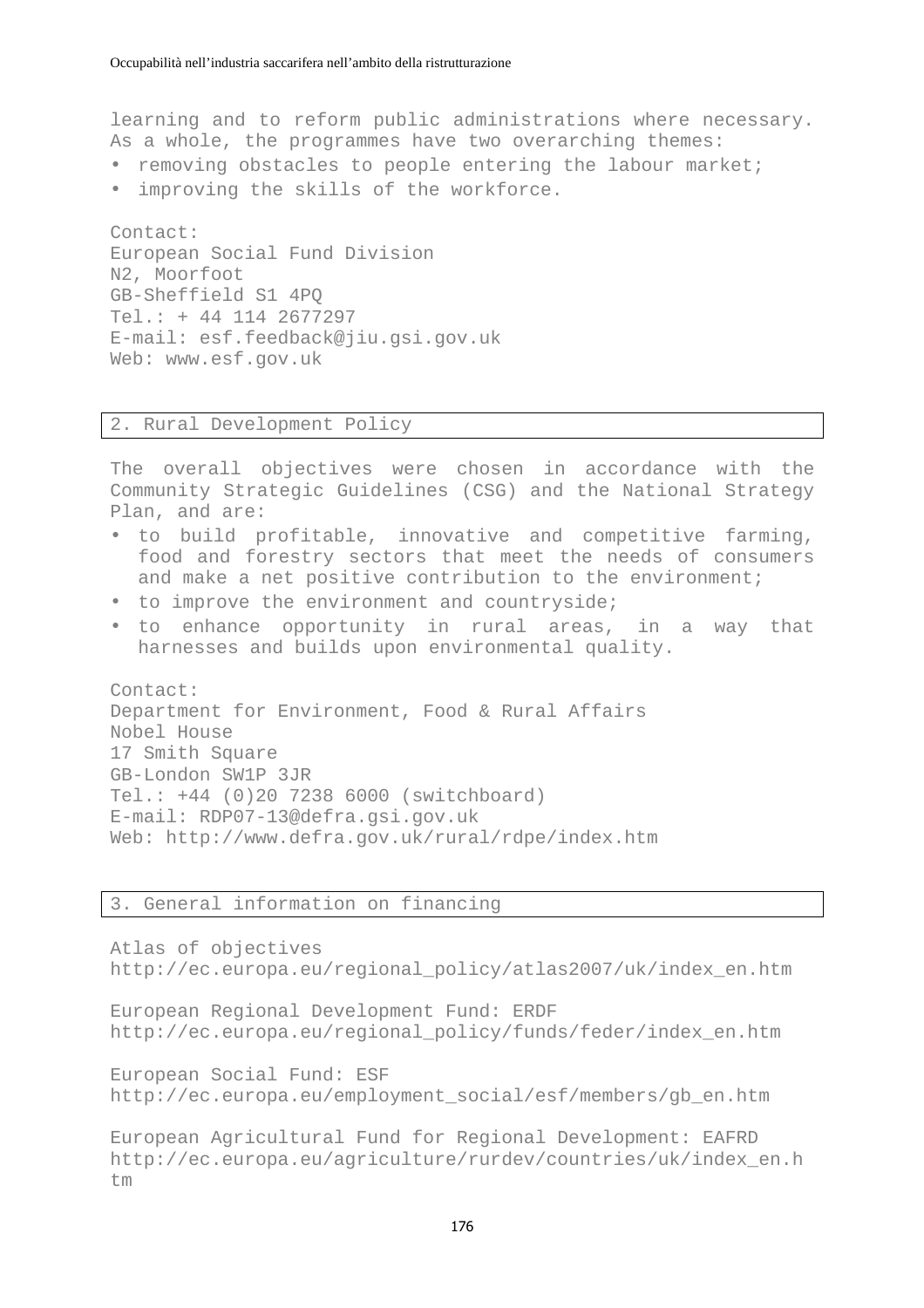Occupabilità nell'industria saccarifera nell'ambito della ristrutturazione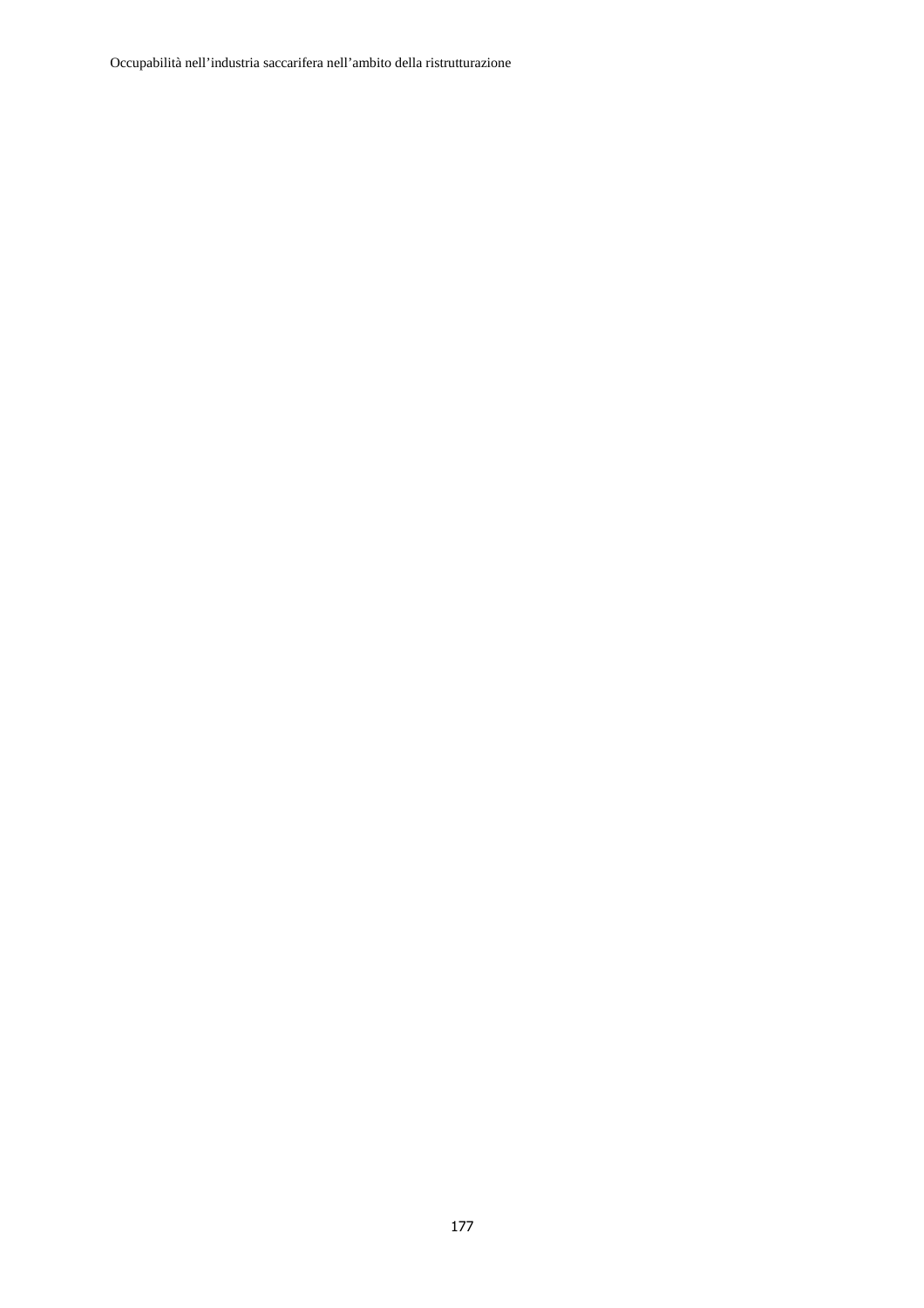Occupabilità nell'industria saccarifera nell'ambito della ristrutturazione

LEXICON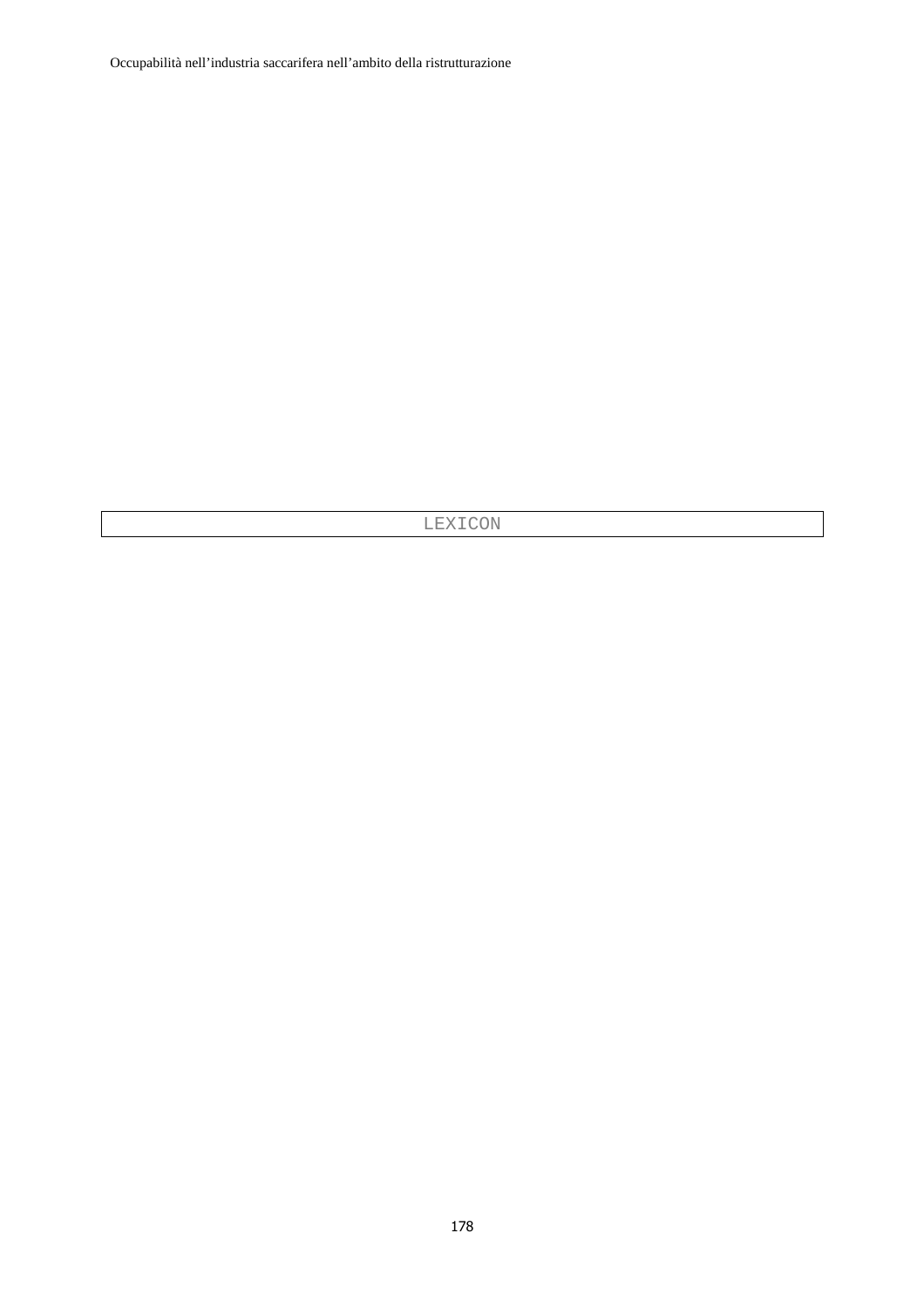NB . Each time a definition of the corresponding concepts existed in the European Industrial Relations Dictionary of the Dublin Foundation, we simply recalled this definition. In absence of definition, we mentioned the definition of the Lexicon developed by the French Observatory "Observia".

- **Adaptability** Adaptability is one of the four pillars of the "European Employment Strategy". It covers adaptability in terms of organization of work, working patterns and contracts, as well as adaptability in terms of regulatory and training systems. It recognizes that a balance must be struck between the need of business for flexibility and the needs of employees for security and employability (European industrial relations dictionary – Dublin Foundation – so-called "Eurofound dictionary").
- **Employability** Employability is a concept referring to terms used to assess the ability of a person to access a job (Eurofound dictionary).
- **Employee An** employee is a party to an employment relationship characterised as a contract of employment between the employer and the employee. This is one of the different legal formulations of the concept of "worker". (Eurofound dictionary).
- **Employer An** employer is a party to an employment relationship characterised as a contract of employment between the employer and the employee. However while the employee retains a human identity, the employer often has a corporate legal personality (Eurofound dictionary).
- **Employment** Work situation relating to several posts/positions having common characteristics in terms of activities and skills (France-Observia).

**Flexibility** The concept of "Flexibility" includes three dimensions: . employers' desire for variable labour inputs in terms of numbers employed or hours worked to match changes in demand for products or services.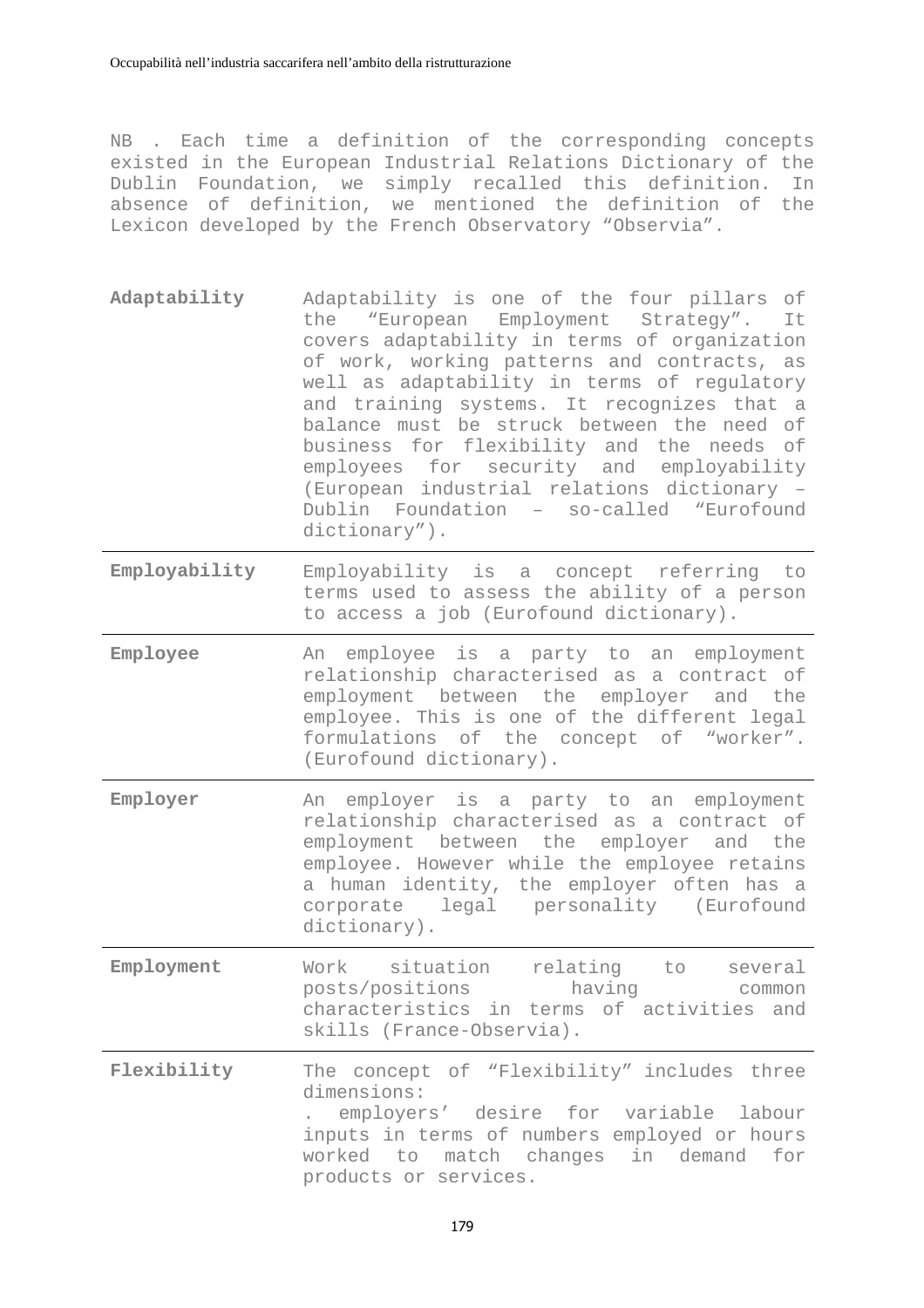. employees' desire for variable contractual arrangements and working conditions to match changing private or domestic needs. . it is also often presented in the EU context as a policy response to "labour market rigidities". (Eurofound dictionary)

**Flexicurity** Flexicurity is reported as "an optimal balance between labour market flexibility and security for employees against labour market risks" (Eurofound Dictionary – European Commission report on Employment in Europe)

Gateway **A** gateway determines the possibilities of moving from one trade to another. In effect, common skills exist between certain trades which do not involve retraining. => A short gateway corresponds to a short adaptation time in the field and a short training period. Beyond that, it is more of a change of job or speciality within the same trade. => A long gateway presupposes an investment in theoretical training, usually undertaken before mobility. Beyond that, it would be more a question of retraining.(Observia)

Job **A** job is a collection of activities. These are carried out within the context of procedures, assigned to a specific workplace using the resources made available. A job directly depends on the structure of the basic unit (department, workshop, line, etc.) to which it is assigned (Observia).

**Know-how/ knowledge**  Collection of theoretical and practical knowledge acquired through study or experience. Knowledge is not limited to academic knowledge; it can be acquired throughout one's life. It may be required for a trade, acquired by a person, accompanied or not by a certificate (diploma, title, etc). (Observia).

**Lifelong learning**  All learning activity undertaken throughout life, with the aim of improving knowledge, skills and competence, within a personal, civic, social and/or employment-related perspective (Commission Communication of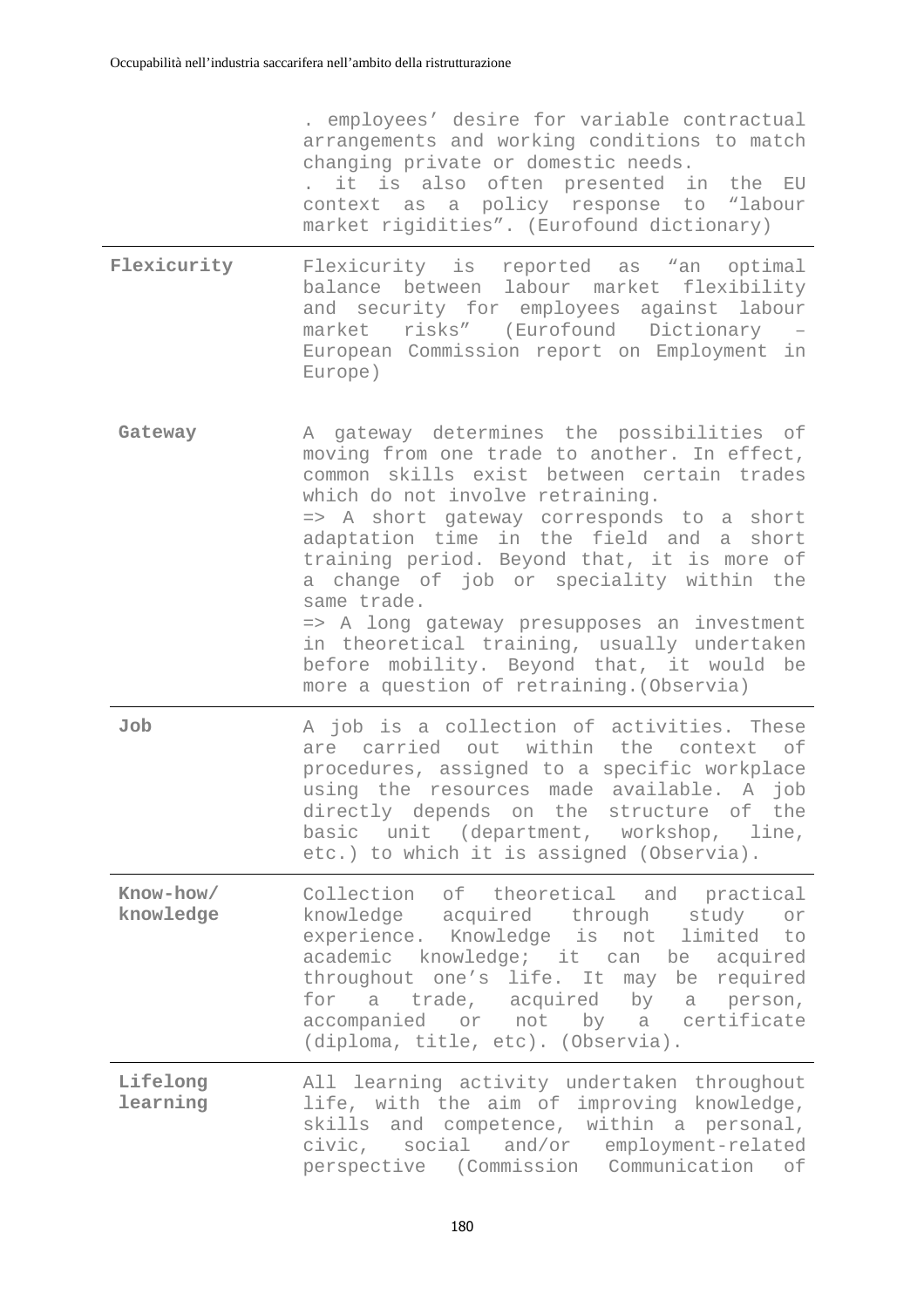December 1997 - Eurofound dictionary).

- **Occupational family**  Group of occupations directed towards the same type of objectives and activities within the company (Observia).
- **Professional career**  The professional career identifies a path from a "source" trade to a "target" trade. In particular, it indicates the different successive employment possibilities whose skill requirements are complementary and can be finalised on the basis of an employee's professional plan (Collection Formation Permanente en Sciences Humaines).
- **Professional know-how**  Ability to use knowledge, know-how and behaviour in a professional situation in order to solve more or less complex problems in a work situation in order to carry out trade activities (Observia).
- **Professional mobility**  Mobility of workers in a European-wide labour market has been a primary objective since the creation of the European Community (see Art. 39 of the EC Treaty). A Communication from the European Commission on "Mobility, an instrument for more and better jobs" was issued in 2007. It is also central to the priorities of the 2007-2010 Action Plan and the New Phase of the Lisbon Strategy (2008-2010). (Source: Eurofound dictionary).
- **Position** Work situation defined in terms of assignment. Several positions can correspond to the same type of employment (Observia).
- **Qualification** Some directives have been issued for the mutual recognition of diplomas, certificates and other evidence of formal qualifications. However automatic recognition of diplomas is provided for in only a few professions, mainly in health (Eurofound dictionary).
- **Seasonal work** Seasonal work is a form of temporary employment linked to specific periods of the year and sectors (Eurofound dictionary). For example in the sugar sector during the campaign period.

**Skills** Recognised ability in such and such a field